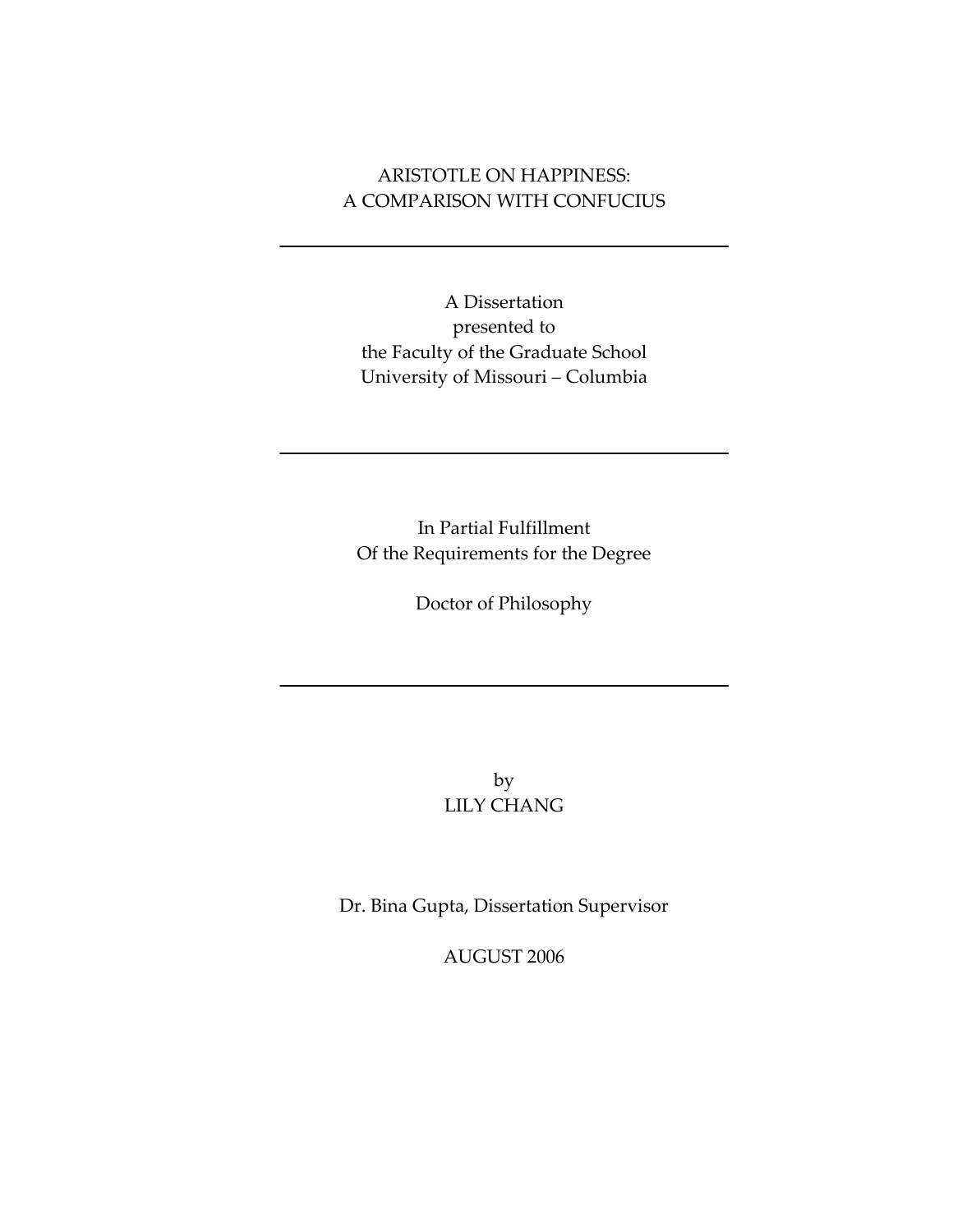© Copyright by All Rights Reserved Lily Chang 2006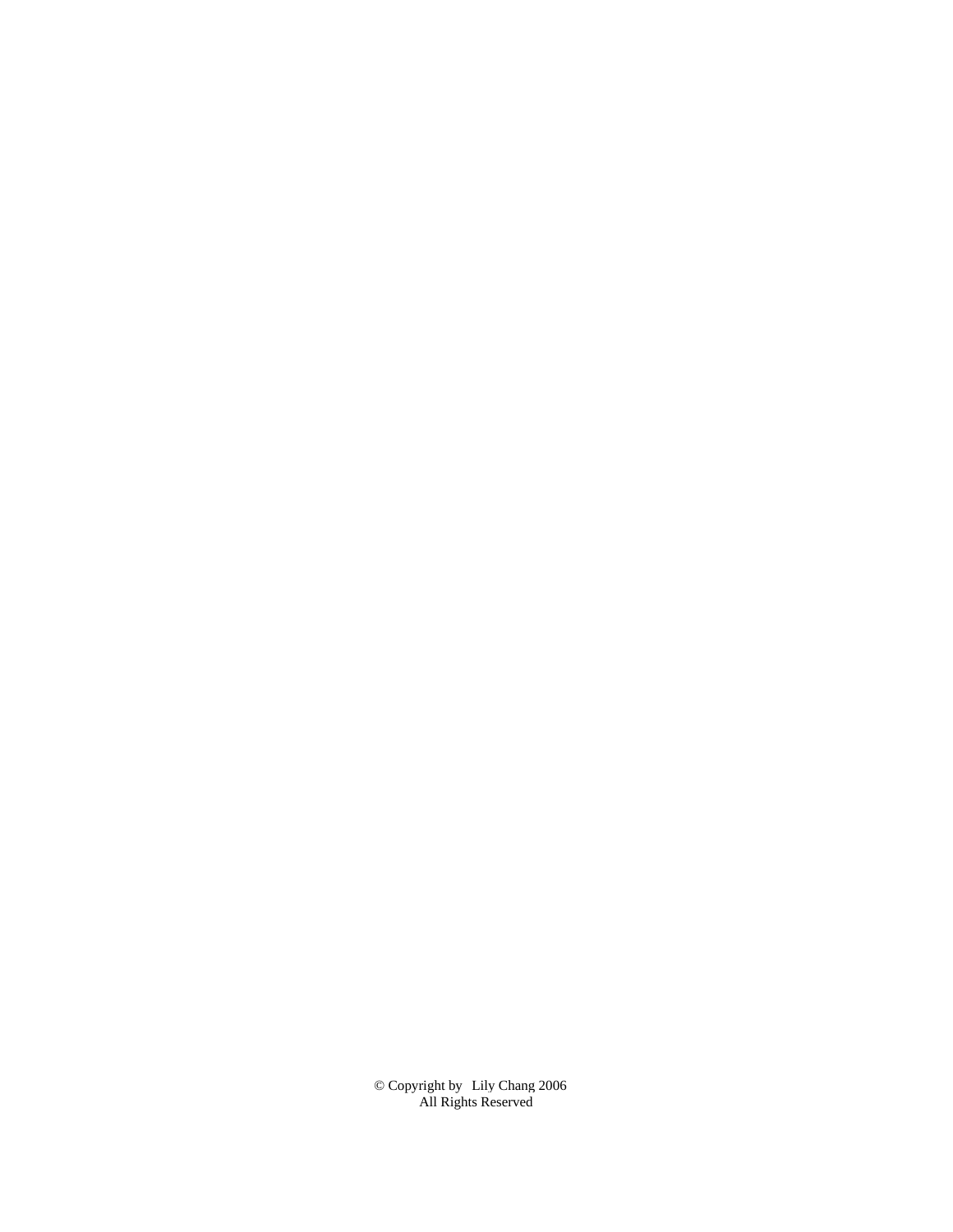This dissertation is dedicated to my husband, Troy M. Nunley, and to our child in utero.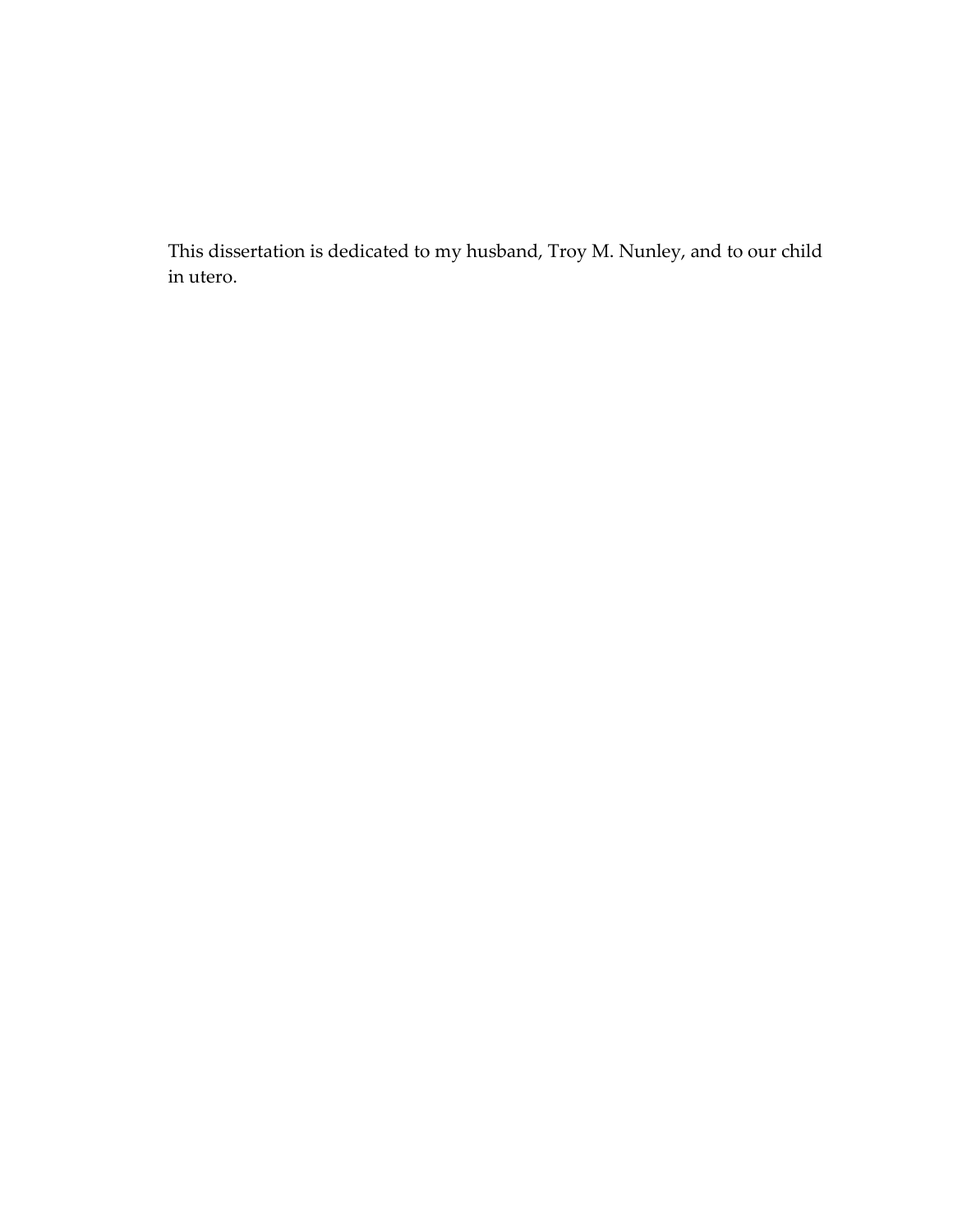#### ACKNOWLEDGEMENTS

I would like to thank everyone without which the writing of my dissertation would not be possible. Troy, my beloved husband and best friend, thanks for putting up with me for a year and nearly eleven months of trudging through research, writing, thinking through various ideas, more writing, complaining, and wondering whether this would ever be finished. Your moral support has meant so much to me. Christine Poston, my best friend, thanks for your prayers and your continued and unfailing support. That you believed in my abilities throughout this journey, at times, was one of the few things that kept me together. My family — my dad and mom, Tenny, Troy's mom and dad, Aaron, Jenny, and Becky — thank you for believing that I had the intellectual ability to write a good dissertation and that finishing my Ph.D. was only a matter of time. Thank you to our small group from church, the Crossing, for faithfully praying for me throughout my writing process. Last but not least, thank you Dr. Bina Gupta for mentoring me through the writing of my dissertation, and thank you committee members — Dr. Jack Kultgen, Dr. Bill Bondeson, Dr. Joe Bien, and Dr. Barbara Wallach — for discussing my dissertation with me and providing me with helpful insight. To everyone else that I have forgotten to name, thank you so much for your support through this writing process.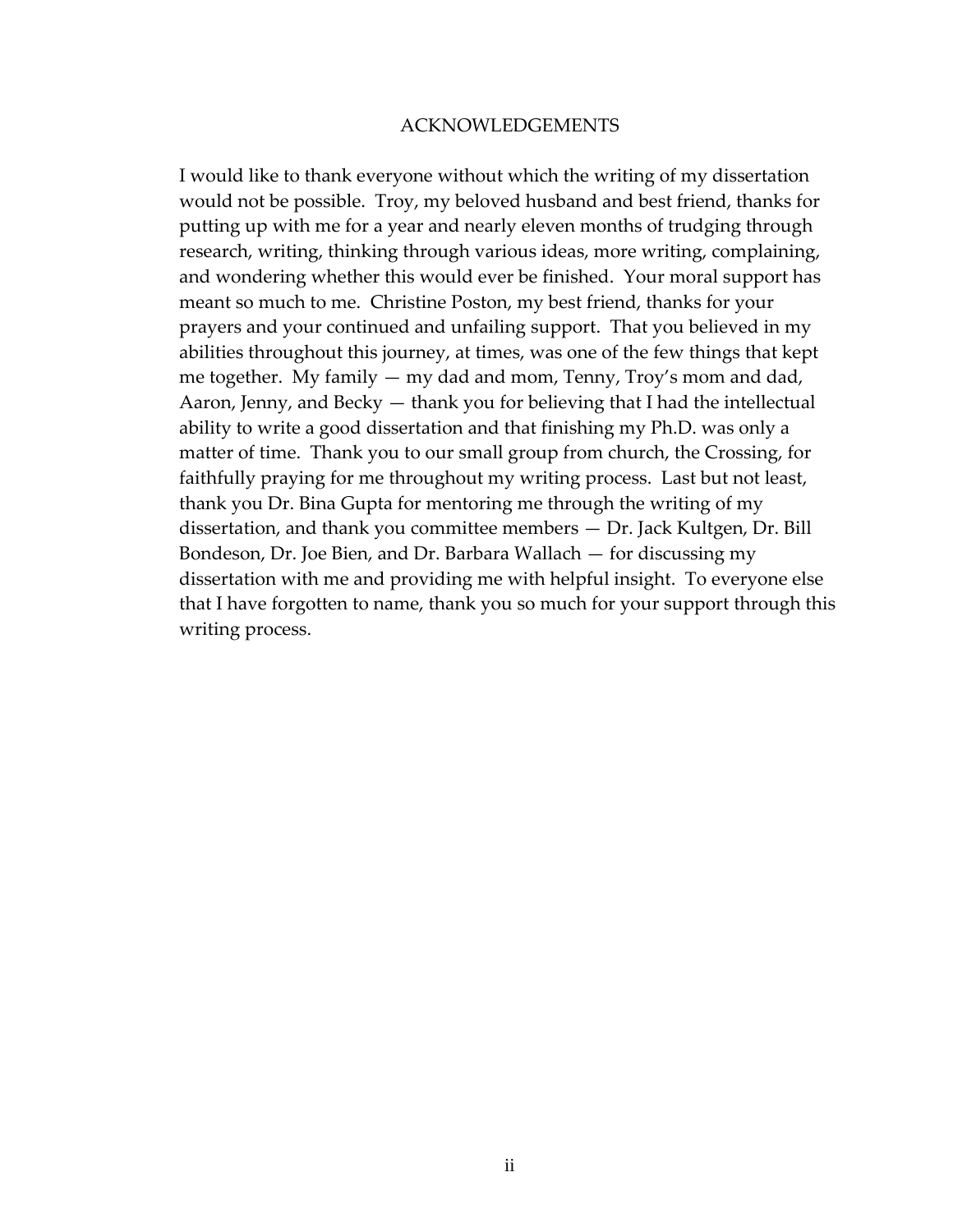# TABLE OF CONTENTS

| Chapter                                                                                        |
|------------------------------------------------------------------------------------------------|
|                                                                                                |
| Happiness & Non-Philosophers' Interpretations of Happiness                                     |
| Buddha and Dukkha                                                                              |
| Confucius and Virtue Ethics                                                                    |
| Aristotle and Eudaimonia                                                                       |
| Bentham and Mill on Pleasure as Happiness                                                      |
| The Importance of Happiness in Ethics                                                          |
| A Look Ahead - The Plan                                                                        |
| 31                                                                                             |
| Preliminary Remarks on the Nature of Happiness                                                 |
| Two Criteria for Happiness                                                                     |
| Popular Views of Happiness                                                                     |
| The <i>Ergon</i> Argument                                                                      |
| An Objection to the Activity of Reasoning being the <i>Ergon</i> of Human<br>Beings Considered |
| The Activity of Contemplation                                                                  |
| Virtuous Activity                                                                              |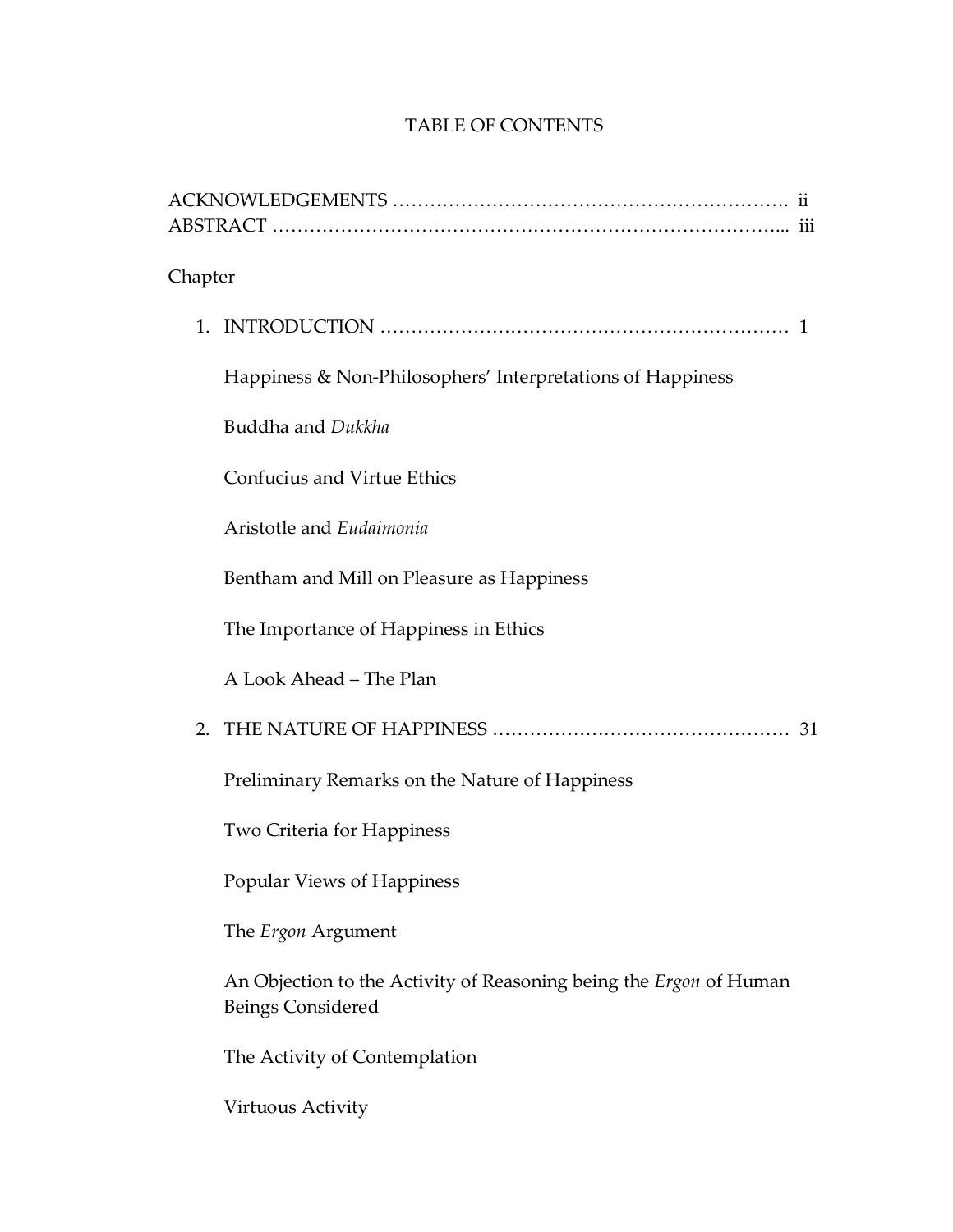|    | An Objection Against my Interpretation of the Nature of Happiness<br>Considered |     |
|----|---------------------------------------------------------------------------------|-----|
|    | How Virtuous Activity is a Part of the Nature of Happiness                      |     |
| 3. |                                                                                 |     |
|    | Qualities of Friendship                                                         |     |
|    | Three Main Types of Friendship                                                  |     |
|    | How Virtuous Friendship is Part of the Nature of Happiness                      |     |
|    | A Couple of Objections Considered                                               |     |
|    |                                                                                 |     |
|    | Friends                                                                         |     |
|    | Wealth                                                                          |     |
|    | <b>Political Power</b>                                                          |     |
|    | Good Birth, Good Children, and Beauty                                           |     |
|    | Pleasure                                                                        |     |
|    | Happiness after Death                                                           |     |
| 5. |                                                                                 | 111 |
|    | The Good for Humankind                                                          |     |
|    | Virtuous Activity Needed for Living the Good Life                               |     |
|    | Ren                                                                             |     |
|    | Li                                                                              |     |
|    | Dao                                                                             |     |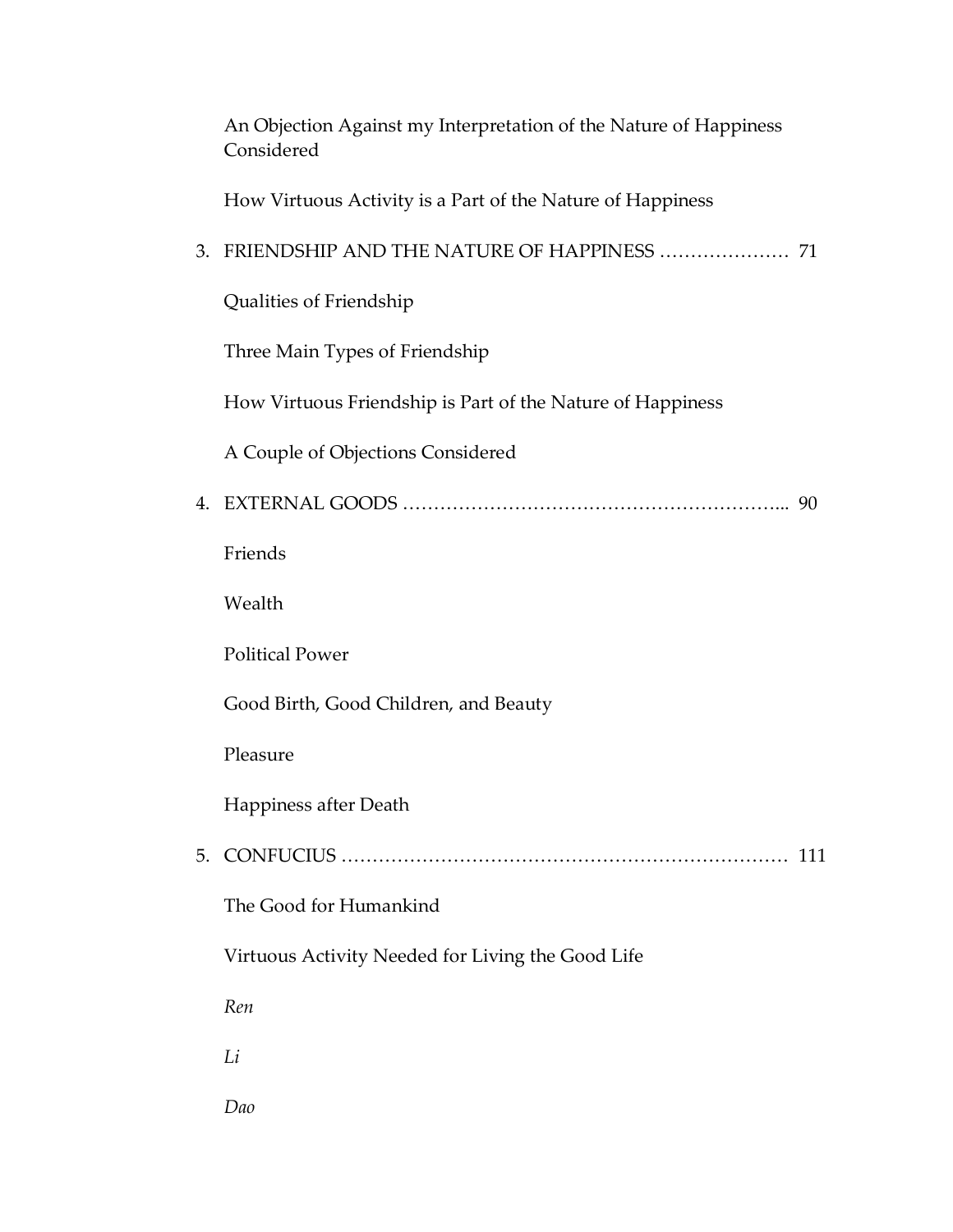The Importance of Education in Living the Good Life

A Comparison of Aristotle's and Confucius' Approaches to Virtue Ethics

6. ARISTOTLE AND CONFUCIUS ON VIRTUE ETHICS ……………… 132

Virtue Ethics and the Good for Humankind

Virtue

The Importance of Activity in Becoming Good or Virtuous

The Importance of Education in Learning How and Why Acts are Virtuous

The Importance of Laws and the Enforcement of Laws to Motivate People to become Virtuous

7. CONCLUSION …………………………………………………………… 152

Intellectual Activity, Virtuous Activity, and the Nature of Happiness

Friendship and the Nature of Happiness

External Goods Needed for Happiness

Confucius

Aristotle and Confucius on Virtue Ethics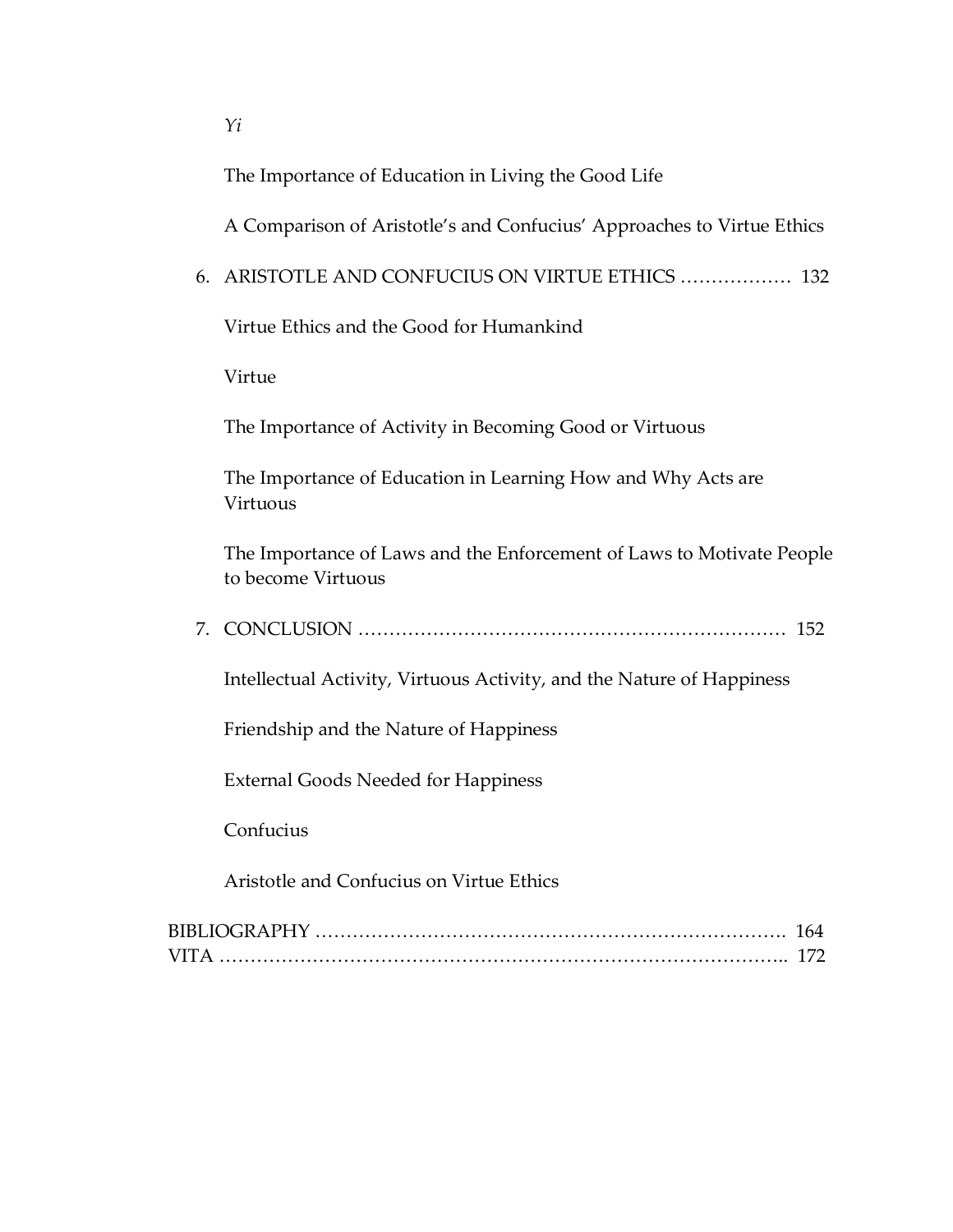# **Chapter 1 — Introduction**

It is not an exaggeration to say most of us desire a good life. We think of a good life as consisting of goods, ranging from pleasure to wealth. At the same time, we also believe that a good life involves some sort of cultivation. One of the most obvious examples of this is the amount of time and attention good parents devote to raising their children and making sure they develop in character. Though people are likely to give significantly different responses to the question of what exactly counts as a good life, they will probably agree that the good life and happiness share an intimate relationship. People spend a significant part of their lives pursuing goals they believe will bring them happiness. What constitutes happiness and how is happiness attained? Unfortunately, these questions not so easily answered, given that several attempts to answer those questions have failed.

## **Happiness and Non‐Philosophers' Interpretations of Happiness**

Many ordinary people, for instance, have tried to determine what constitutes happiness and to pursue it according to their conception(s) of happiness. By ordinary people, I mean everyone except those, especially philosophers, who study happiness. People pursue pleasure, wealth, promotions, or various possessions, believing the accomplishment of these goals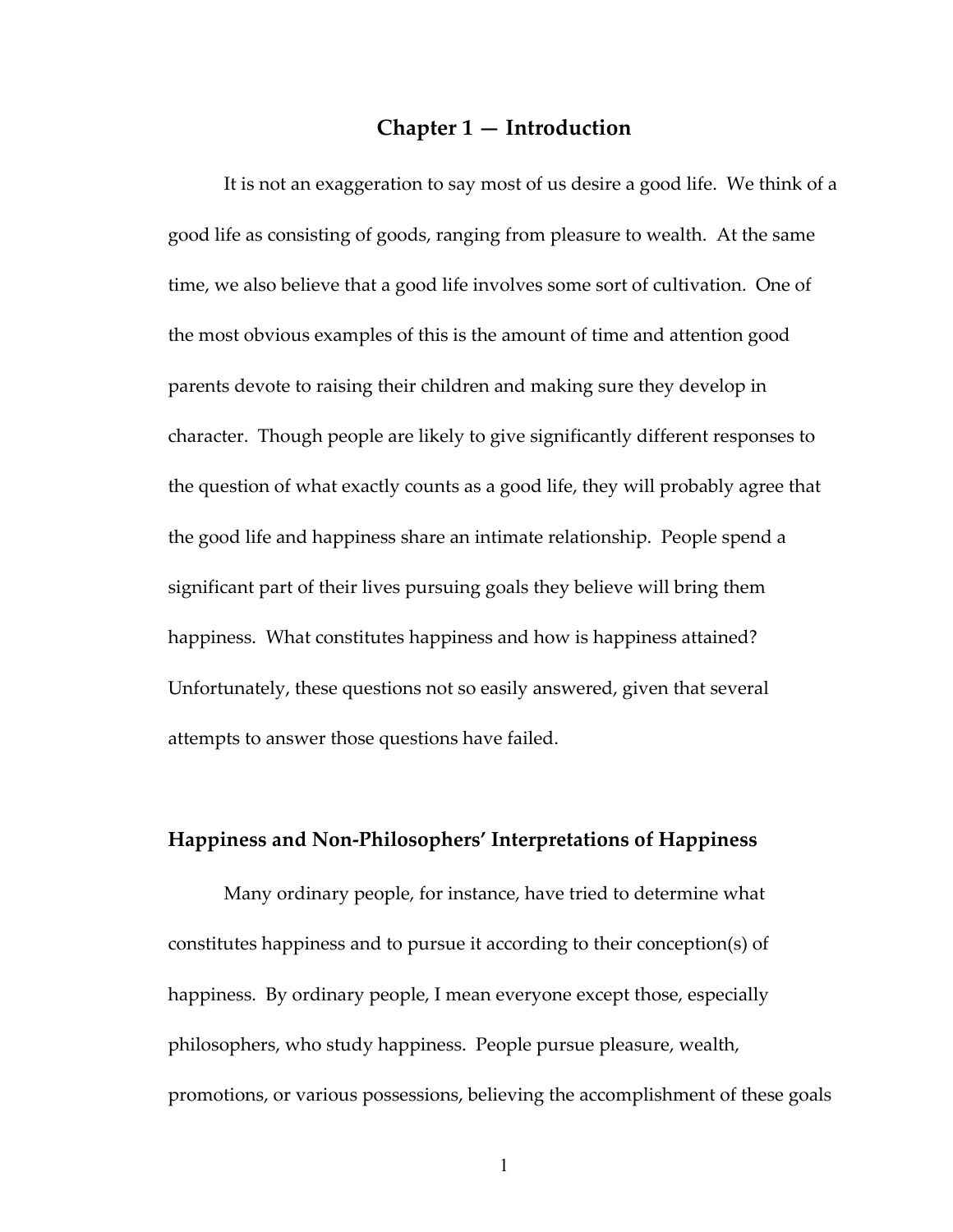of these goods will make them happy. Unfortunately, once they reach these goals and possess these goods, oftentimes they discover that they are still not happy.

One possible explanation of this unfortunate situation is that perhaps some of these goals or possessions, though necessary for happiness, are not enough for happiness. Certainly it is conceivable that a certain degree of wealth, at the very least enough for survival basics – such as food, shelter, and clothing – is necessary for happiness. But, that basic degree of wealth alone is not sufficient for happiness. We need something more, whatever that may be, to be happy.

Another possible explanation is that ordinary people, for the most part, are mistaken about what constitutes happiness. Think about the desires of little children as an illustration of how people can be and oftentimes are mistaken, in general, about what is good. As a child, I loved eating candy. I separated all my candy into various stashes and stacks, constantly deciding from which I would pick something to eat next. What worsened the situation was the fact that I inherited the genes of having teeth very prone to developing cavities. As a child, I desired candy often and thought getting what I wanted to be of the utmost importance. The very thought of not being able to indulge in candy was quite upsetting to me. My parents saw matters quite differently. They were much more interested in taking care of my teeth and believed that continually eating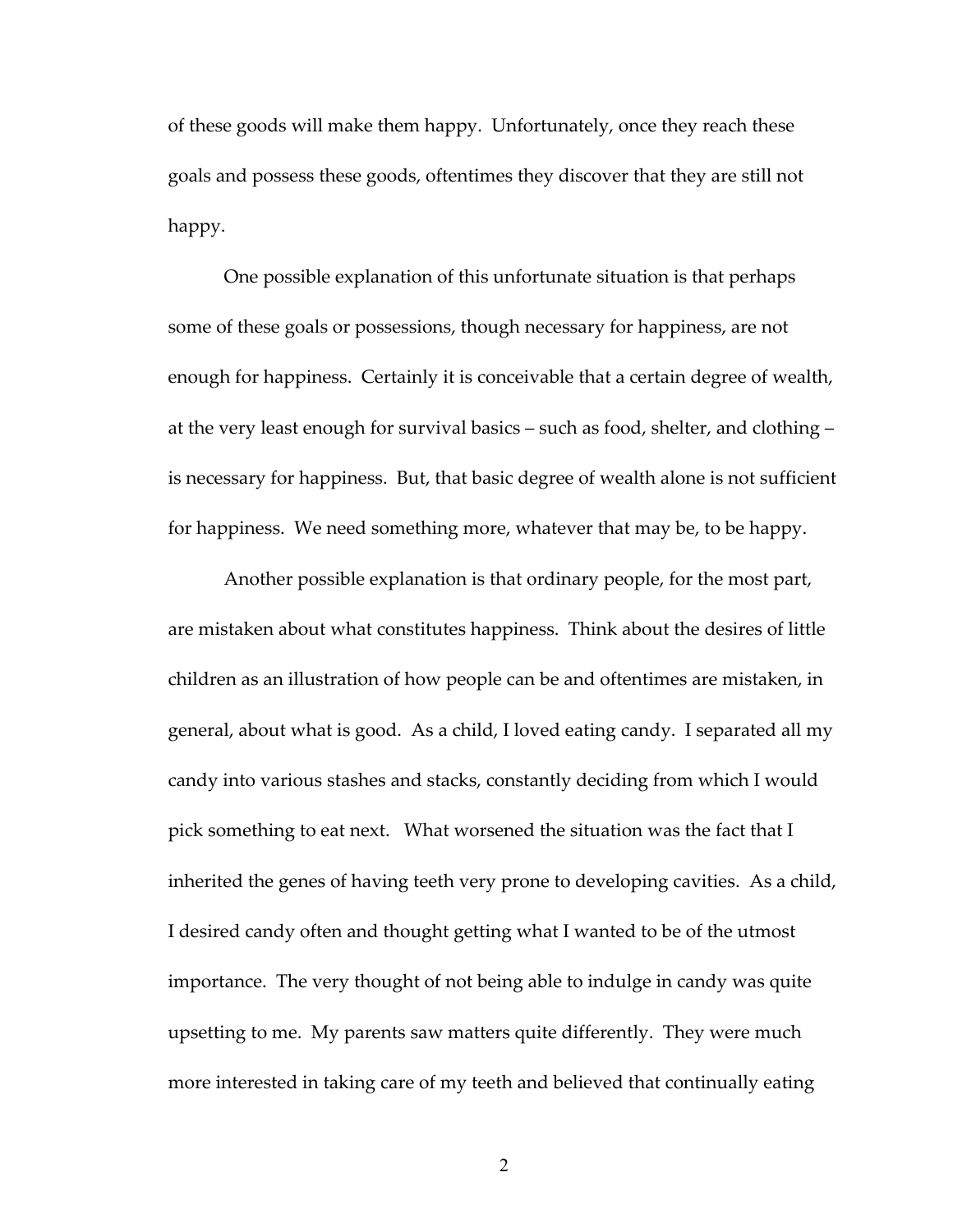candy was being a poor steward of my teeth. They were quite reluctant to give in to my moment to moment desires for candy. I do not bring up this example as an analogy but merely as an illustration.

This is to say that it is possible that many of us are mistaken about how to achieve happiness, and certainly more, what constitutes happiness. Many of us mistakenly believe that having lots of money will be the solution to our problems; if only we have a large stash of money, many of life's problems would go away and we would be happy. Then, there are many who believe that getting various physical pleasures will make them happy, yet satisfaction is at best momentary. It is quite plausible that money alone or physical pleasure exclusively is not sure to make us happy.

Let me leave discussion of problems ordinary people face in their pursuits of happiness. Philosophers far and wide also have been concerned with matters of practical significance. Early on, philosophers, amongst other things, were interested in the good life and the means of achieving the good life. Some define the good life in terms of happiness. Others describe the good life in terms of avoiding pain or suffering. Buddha, Confucius, and Aristotle, just to name a few, were some of the early philosophers that developed teachings on the topic.

[Buddha] declared that those who wish to lead pure life should avoid the two extremes of self‐indulgence (*kāmasukhallikānuyoga*) and self‐torture (*attakilamathānuyoga*). He said: "Self‐indulgence is low, vulgar, ignoble and harmful, and self-mortification is painful,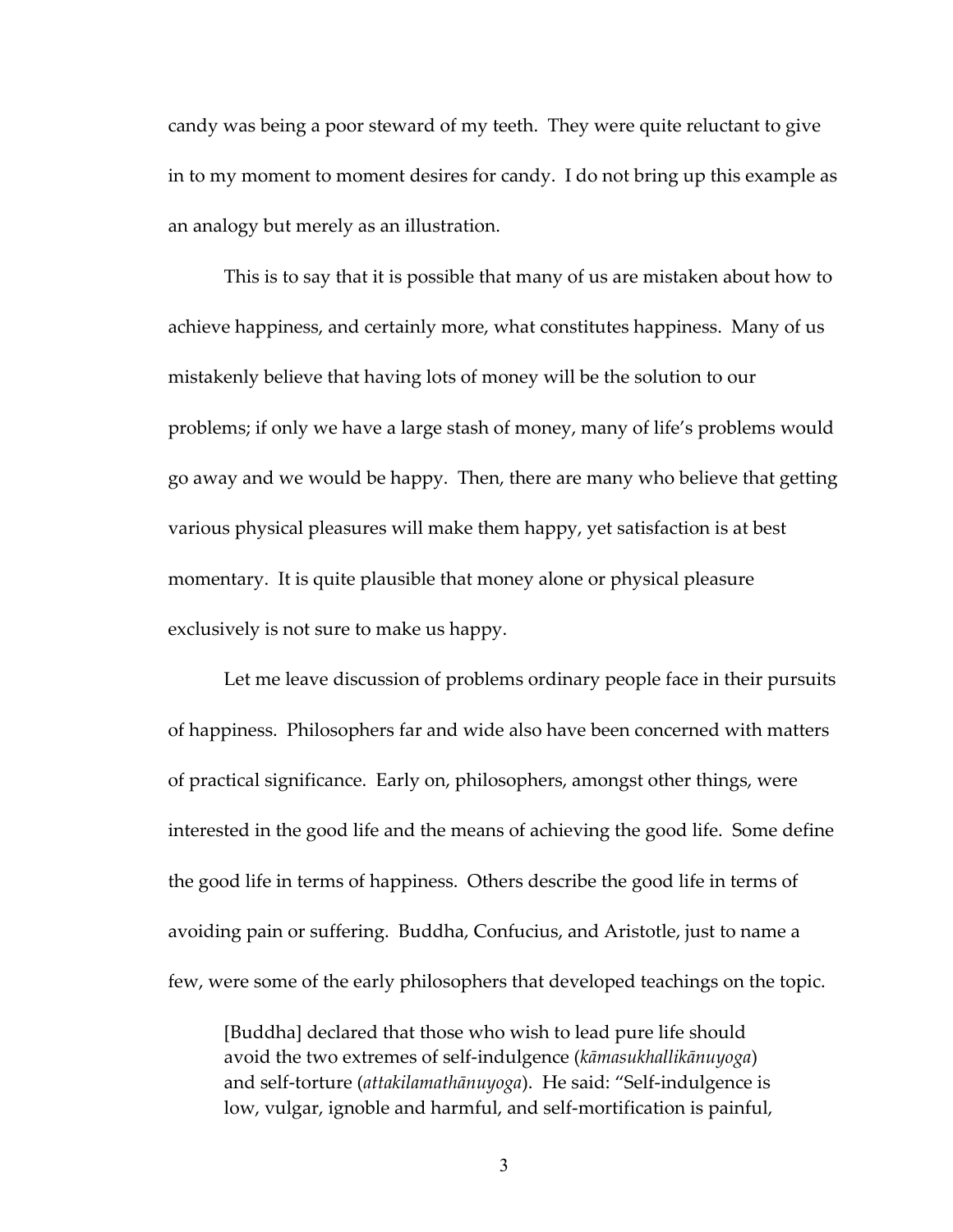ignoble and harmful—both are profitless." In fact the former surely retards one's spiritual progress and the latter weakens one's intellect.[1](#page-10-0)

# **Buddhism and** *dukkha*

Take Buddhism as an example. Though Buddhism does not mention happiness per se, it is concerned with the good life. Buddhism places heavy emphasis on issues of well-being. Living a good life, according to Buddha, involves avoiding extremes, specifically self‐indulgence and self‐torture. Hammalawa Saddhatissa, in *Buddhist Ethics*, mentions the following regarding Buddha's first sermon, "Discourse of Setting in Motion the Wheel of the Doctrine": "[Buddha] declared that those who wish to lead a pure life should avoid the two extremes of self‐indulgence (*kāmasukhallikānuyoga*) and self‐torture (*attakilamathānuyoga*)."[2](#page-10-1)

Buddha was interested in eliminating the suffering and dissatisfaction of people and centered his teachings on this. Once people successfully eliminate suffering in their lives, such lives are good lives, according to Buddha. He offered a method by which people can eradicate suffering from their lives.

<span id="page-10-1"></span><span id="page-10-0"></span> $\frac{1}{1}$ <sup>1</sup> Hammalawa Saddhatissa, *Buddhist Ethics*, Intro. by Charles Hallisey (Boston: Wisdom Publications, 1997), 44. 2

 $<sup>2</sup>$  Ibid.</sup>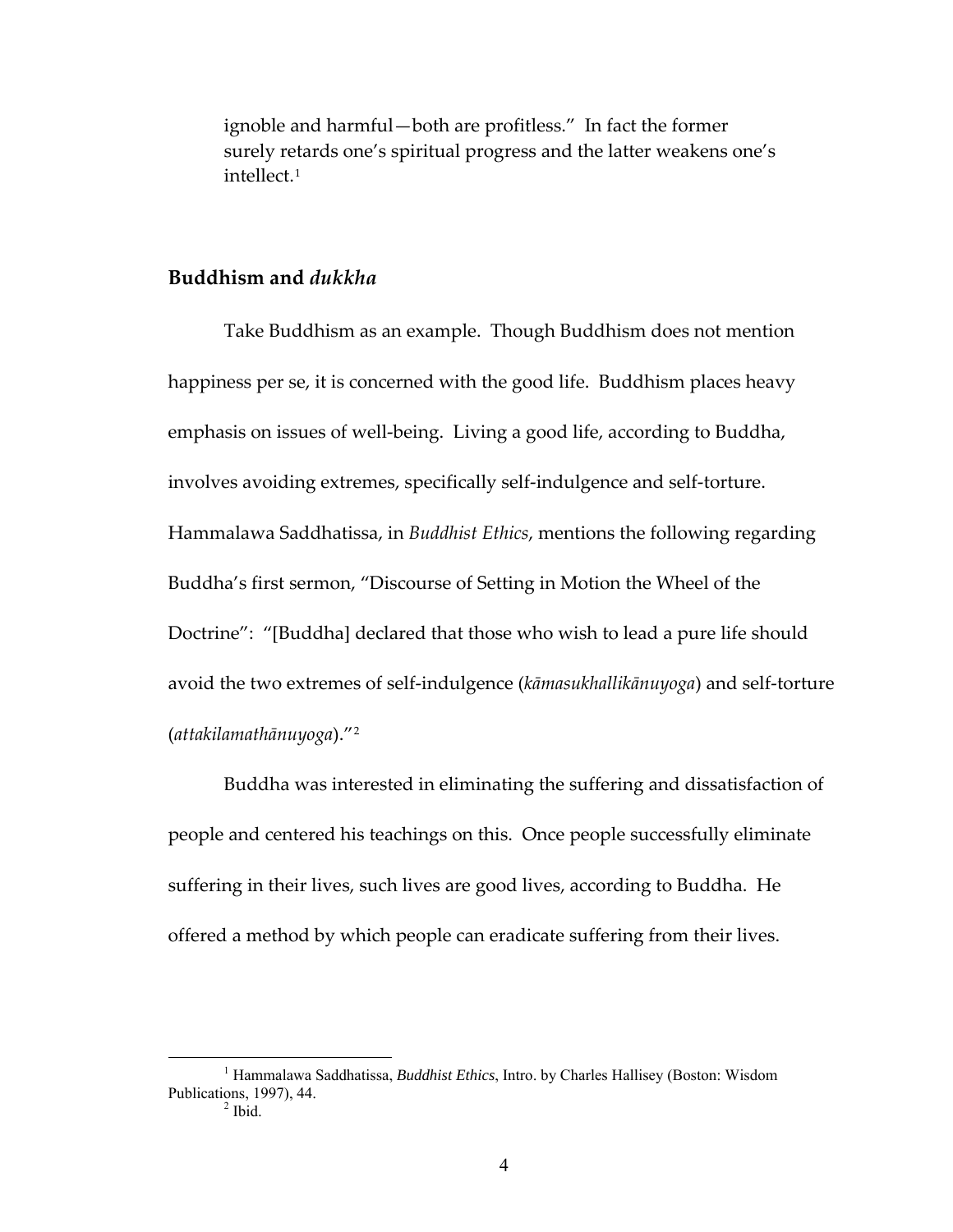One main teaching of Buddhism is *dukkha*. *Dukkha* means suffering, incompleteness, dissatisfaction, discontent, opposite of well‐being, opposite of bliss. Several doctrines of Buddhism focus on *dukkha*, including but not limited to recognizing the cause of *dukkha* and eliminating *dukkha*. The Four Noble Truths, for example, talk about the existence of *dukkha*, the cause of *dukkha*, the elimination of *dukkha*, and the path that leads to the cessation of *dukkha* (this path is called the Eightfold Path). The main idea supporting the Four Noble Truths and the Eightfold Path is that once persons identify and understand what *dukkha* is, they can begin the process of eliminating it from their lives.

## **Confucius and virtue ethics**

Buddha was not the only early philosopher concerned with living a good life in general. Confucius does not give any sort of prominence to happiness, but he was very much interested in searching for the good life. He was looking for a solution to the social disorder of his time. A couple of his main interests included determining how to live a good life and teaching others how to live a good life. Confucius's solution to the social disorder was to return to the practices of the Zhou dynasty.

His solution basically consists in an appeal to virtue ethics. Living a good life involves participating in activities that build good character. The consistent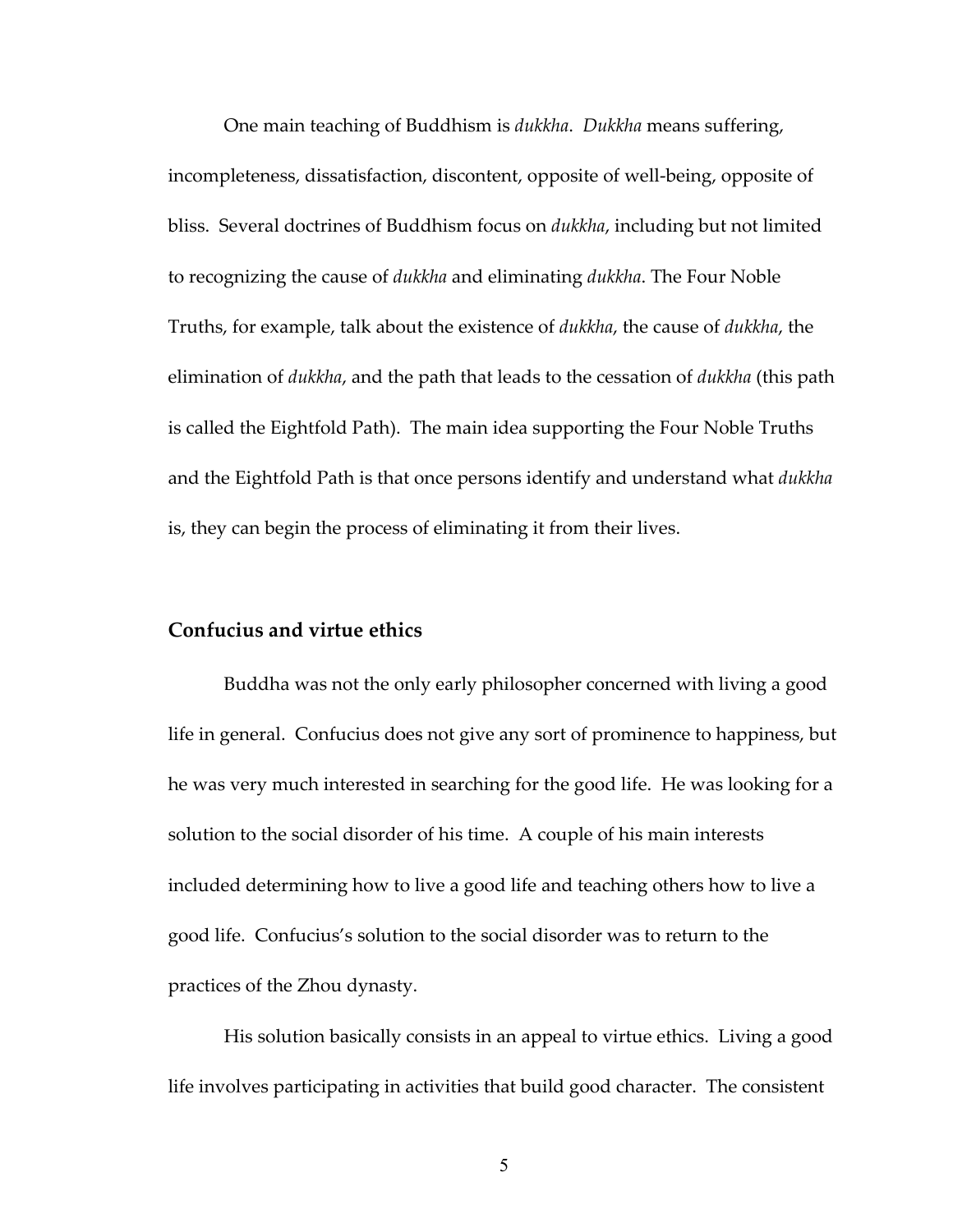and habitual practice of certain activities helps a person become a good person, but, other sorts of activities prevent a person from becoming a good person. Activities conducive towards building a good character includes: acting with *ren* or authoritative conduct, performing *li* or ritual propriety consistent with the practices of the Zhou dynasty, living in accordance with the *dao*, and doing what is  $yi$  or appropriate.  $Ren$  — which is frequently translated as authoritative conduct, goodness, benevolence, humaneness, or authoritative person sometimes is used in reference to a particular virtue we should cultivate, namely love. Other times, *ren* refers to an ethical ideal that a person should strive to attain; such an ethical ideal is reachable by cultivating virtues. Both of these senses of *ren* are important to living a good life or developing a good character. The role *li* — oftentimes translated as ritual, rites, customs, etiquette, propriety, ritual propriety, morals, rules of behavior, or worship — plays in living the good life is that we must conform to the customs or ritual propriety of the Zhou dynasty. By *dao*, Confucius is referring to the way of the ancients, mainly the founders of the Zhou Dynasty. A virtuous person lives according to the way of the *dao*. Virtuous persons or *jun zi* have developed the sort character such that they habitually and consistently practice all of these activities.

In contrast, certain activities hinder the development of a good character. Such activities include: focusing on personal gain, seeking money exclusively, or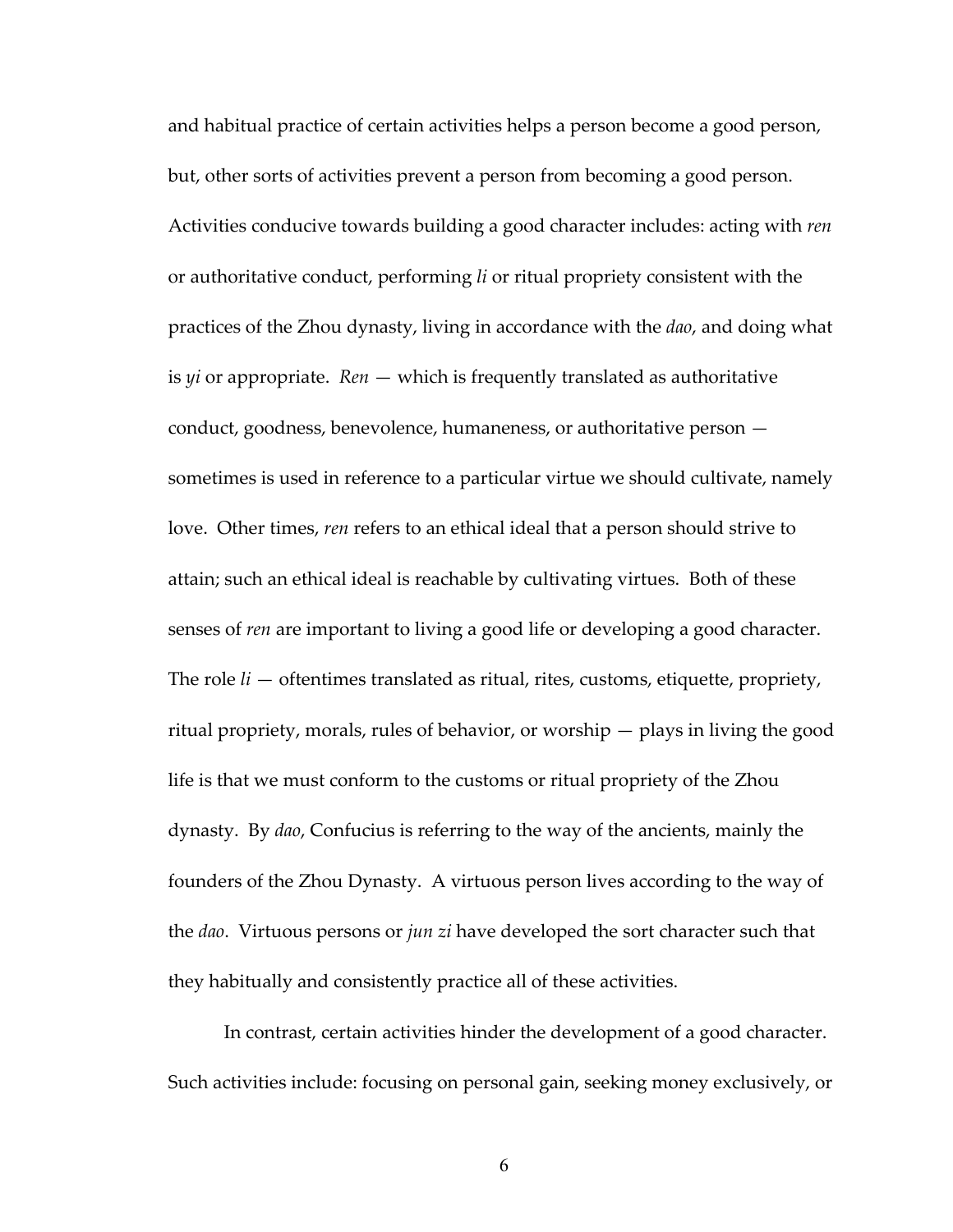pursuing personal advantage. These activities, over time, not only distract but destroy a person's ability to do activities that develop a good character.

At any rate, according to Confucius, living the good life or becoming a good person involves pursuing certain activities habitually and consistently. The activities a person pursues to become a good person include: acting with *ren*, performing *li*, living in accordance with the *dao*, and doing what is *yi*. When a person is motivated by the good and engages in such activities, that person's life is considered good.

### **Aristotle and** *eudaimonia*

As for Aristotle, he was very much interested in the nature of *eudaimonia*. He devoted a large part of the *Nicomachean Ethics* to developing a conception of *eudaimonia*. The Greek term is most frequently translated as happiness or human flourishing. Exactly what Aristotle means by *eudaimonia* — happiness or human flourishing — is somewhat controversial, among Aristotelian scholars.

Let me begin by discussing human flourishing as a translation for *eudaimonia*. Flourishing does not seem to be the preferable translation for at least a couple reasons. First of all, flourishing is not unique to human beings. Plants and animals flourish. In contrast, insofar as *eudaimonia* is concerned, it applies exclusively to human beings and divine beings. Richard Kraut makes a similar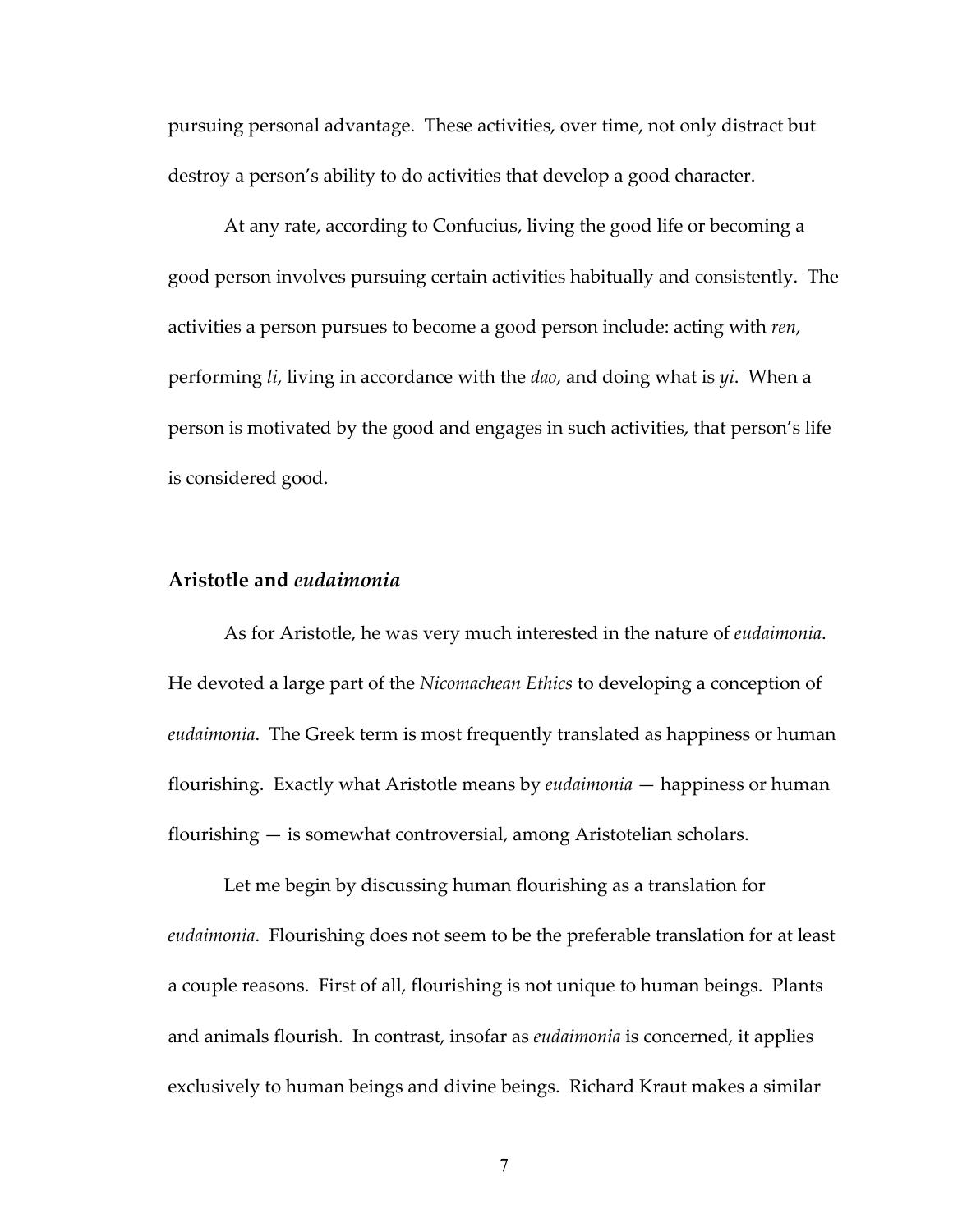point in "Two Conceptions of Happiness." He says, "When 'flourishing' is used in common speech, it is most often attached to nonhuman subjects: ant colonies, flowers, towns, businesses, etc. Nonhuman subjects, such as ant colonies, flowers, towns, and businesses are much more likely to be called flourishing than human beings. *Eudaimonia*, on the other hand, is attributed only to human and divine persons."[3](#page-14-0)

What does it mean for something to flourish? To flourish, according to Webster's Dictionary, means to grow luxuriantly or to thrive.<sup>[4](#page-14-1)</sup> Flourish also means to achieve success or prosper.<sup>[5](#page-14-2)</sup> Plants flourish given an appropriate amount of light, water, and sustenance (for example, good soil). Animals also flourish, given appropriate resources. For instance, a kitten thrives when it has adequate food, water, and a good environment in which to grow. What does it mean for human beings to flourish? We do not normally associate human flourishing merely with eating well, drinking well, or being exposed to light. Rather, we oftentimes associate human flourishing with particular activities. A person is more likely to flourish musically if she has a time and opportunity to practice. Given our present understanding of the term, flourish, a bad or evil person can thrive in certain circumstances. And Kraut is keen to notice that this

<span id="page-14-2"></span><span id="page-14-1"></span><span id="page-14-0"></span> <sup>3</sup> <sup>3</sup> Richard Kraut, "Two Conceptions of Happiness," *The Philosophical Review* 88 (April 1979): 169 – footnote 7.<br><sup>4</sup> *Webster's Ninth New Collegiate Dictionary*, 9<sup>th</sup> edition, s.v. flourish.

 $<sup>5</sup>$  Ibid.</sup>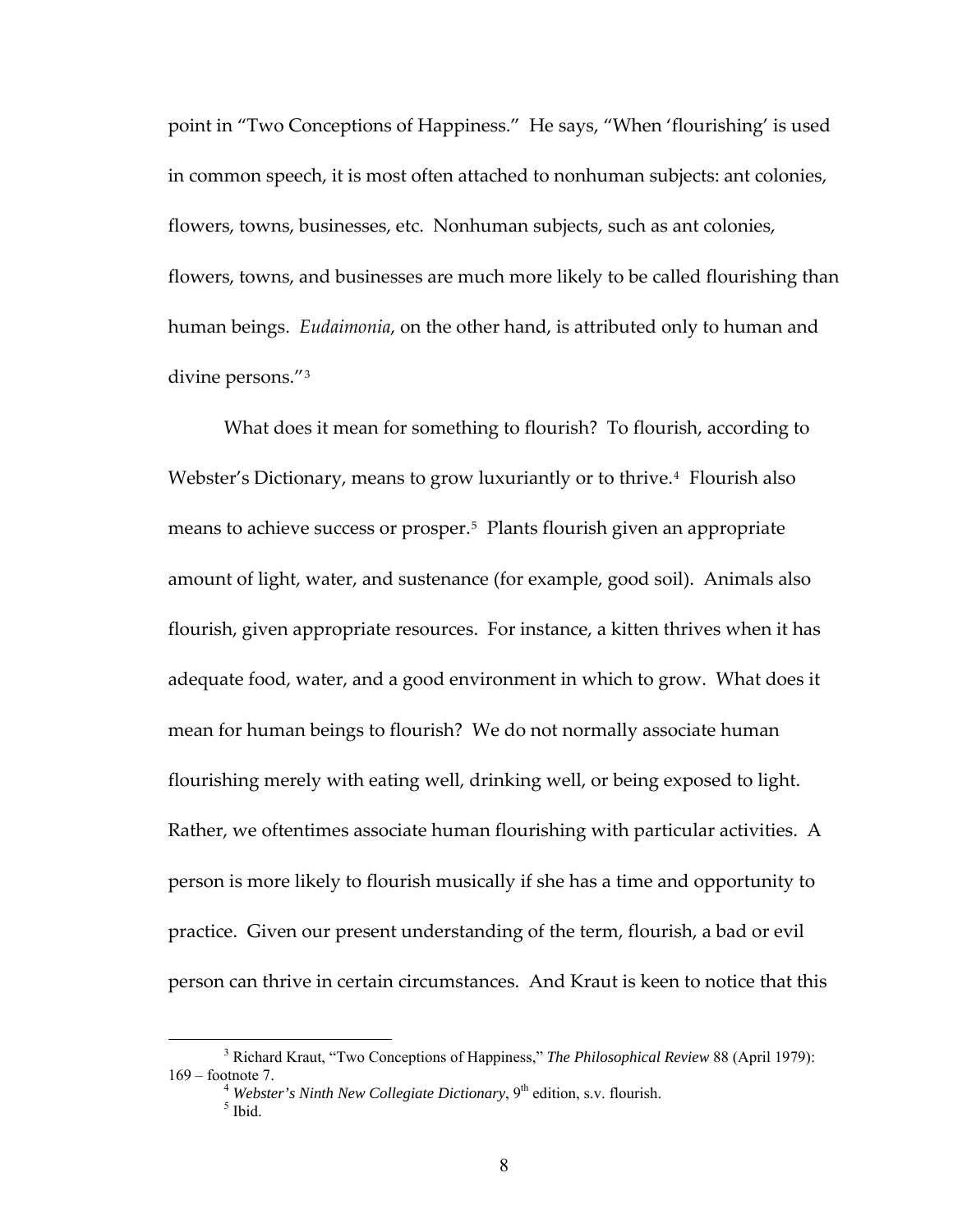is the case. "[A]rtists do not flourish in military dictatorships, pornographers flourish in democracies, and evil men flourish when moral standards are too lax or too strict."[6](#page-15-0)

In contrast, a person cannot be *eudaimon* in at least one situation. A bad or evil person cannot be *eudaimon*. One indication of this is that a person must be virtuous, according to Aristotle, to be *eudaimon*. The fact that a bad person can flourish but a bad person cannot be *eudaimon* is a second reason why human flourishing is not a preferred translation for *eudaimonia*.

I am not hereby claiming that happiness as the preferred translation of *eudaimonia* wins by default. Neither am I arguing that happiness, as a translation of *eudaimonia*, is without any difficulties. Let me first mention a couple of seeming difficulties with translating *eudaimonia* as happiness.

First of all, numerous persons associate the term, happiness, with some sort of feelings, such as pleasure. This is not so problematic for happiness as an adequate translation of *eudaimonia*. Indeed, many people think of happiness as pleasure. But, people also understand happiness as more than merely the feeling and attainment of pleasure. When one person wishes another happiness and prosperity, by happiness, the person means more than the feeling of pleasure. Unlike pleasure by itself, happiness is more enduring or long‐lasting. In

<span id="page-15-0"></span> <sup>6</sup>  $6$  Richard Kraut, "Two Conceptions of Happiness,"  $169$  — footnote 7.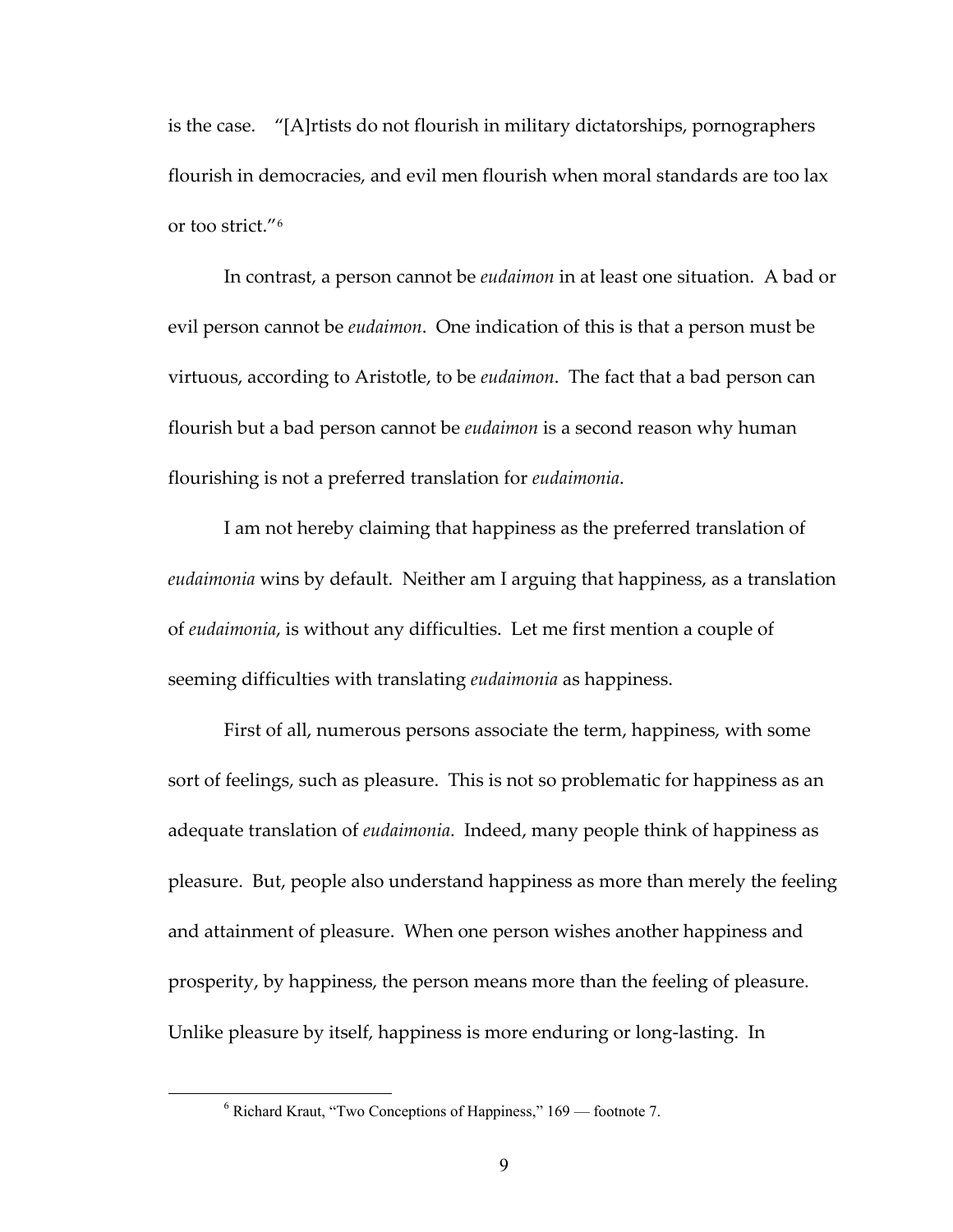particular, people think of happiness also in terms of the fulfillment of certain desires and the achievement of various goals.

However, like happiness, Aristotle's conception of *eudaimonia* is not completely devoid of pleasure. Though pleasure is not the goal of *eudaimonia*, according to Aristotle, pleasure comes as a result of pursuing what is necessary for *eudaimonia*. For instance, pleasure comes as a result of pursuing friendships, doing virtuous acts, or participating in intellectual activity. More accurately, an *eudaimon* person experiences pleasure from pursuing friendships, doing virtuous acts, and participating in intellectual activity.

Just as happiness is thought of, in part, as a fulfillment of the achievement of various goals, likewise, Aristotle's conception of *eudaimonia* involves the achievement of particular goals. In the case of *eudaimonia*, as I will argue through the course of this dissertation, it involves the attainment of virtuous friendships, pursuit of virtuous activity, participation in intellectual activity, and the possession of certain external goods.

One significant point of difference between our ordinary conception of happiness and Aristotle's conception of *eudaimonia* concerns how we judge a person to be happy or to be *eudaimon*. Frequently, happiness is interpreted as a subjective conception, but *eudaimonia* is thought of as an objective conception. That is, happiness is achieved by a person, given that she fulfills, to some extent,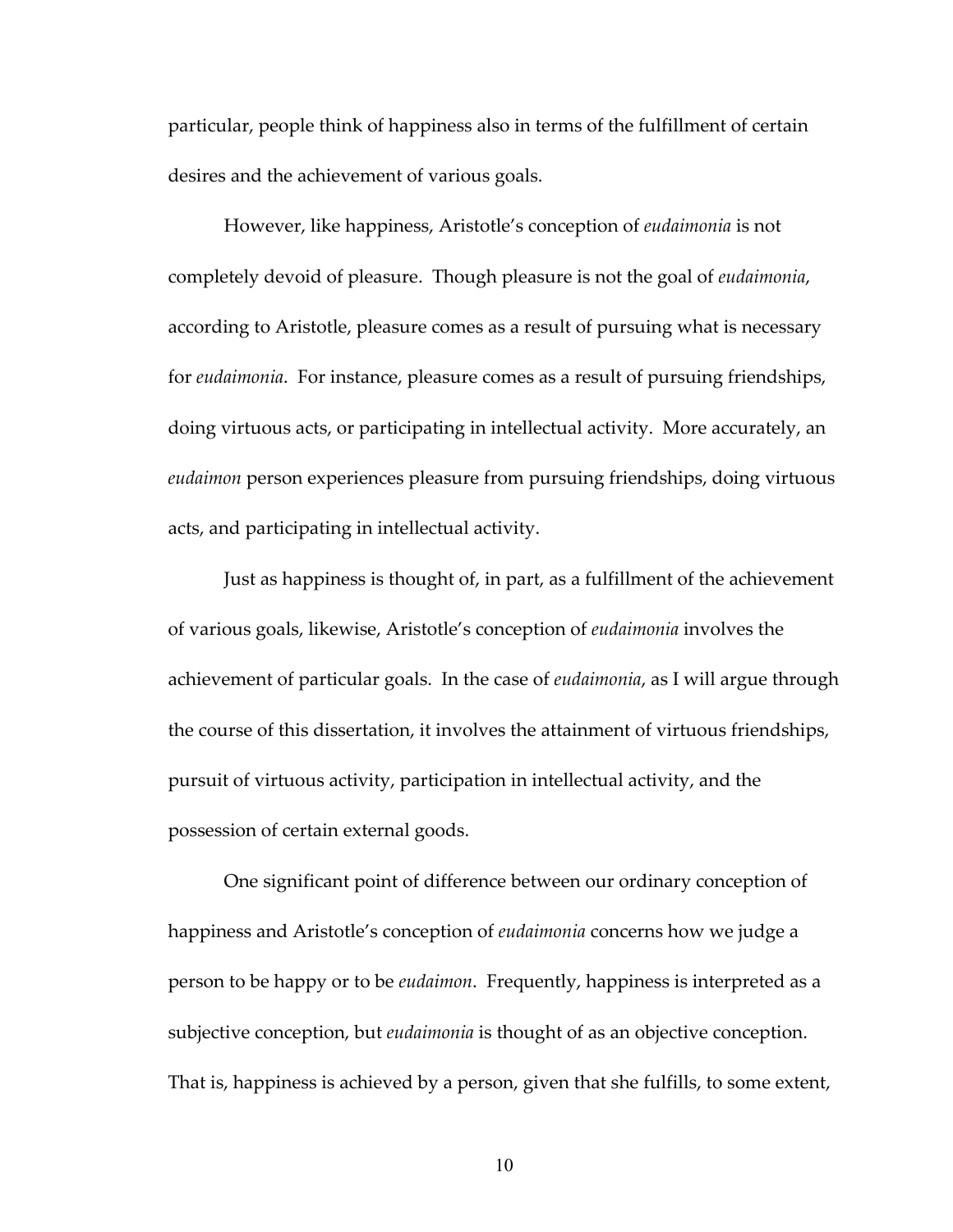her desires and achieves goals she has set for herself. The desires and goals vary from person to person. Thus, what is necessary for persons to be happy varies, according to particular desires and goals of the individuals.

On the contrary, *eudaimonia*, for Aristotle, is attained by persons that fulfill certain necessary conditions for *eudaimonia*. For persons to be *eudaimon*, they must have virtuous friends, engage in virtuous activity, participate in intellectual activity, and possess particular external goods. To a large extent, what is necessary for persons to be *eudaimon* is the same for everyone. That is, everyone must pursue virtuous friendships, engage in virtuous activity, participate in intellectual activity, and possess external goods to be *eudaimon*. The exact details of those activities can vary, depending on the person and circumstance. For instance, insofar as virtuous activity is concerned, how a virtue plays out depends on the situation. Take one virtue for example. Friendliness, a virtue related to social intercourse, involves exercising an appropriate amount of passion or affection for one's associate, for the right person, at the right time. The details of exhibiting friendliness in one situation may differ from the details of demonstrating friendliness in another situation.

Back to the topic of happiness as a good translation of *eudaimonia*, an important inquiry is whether the difference in conceptions of *eudaimonia* and happiness, one being objective and the other subjective, is sufficient to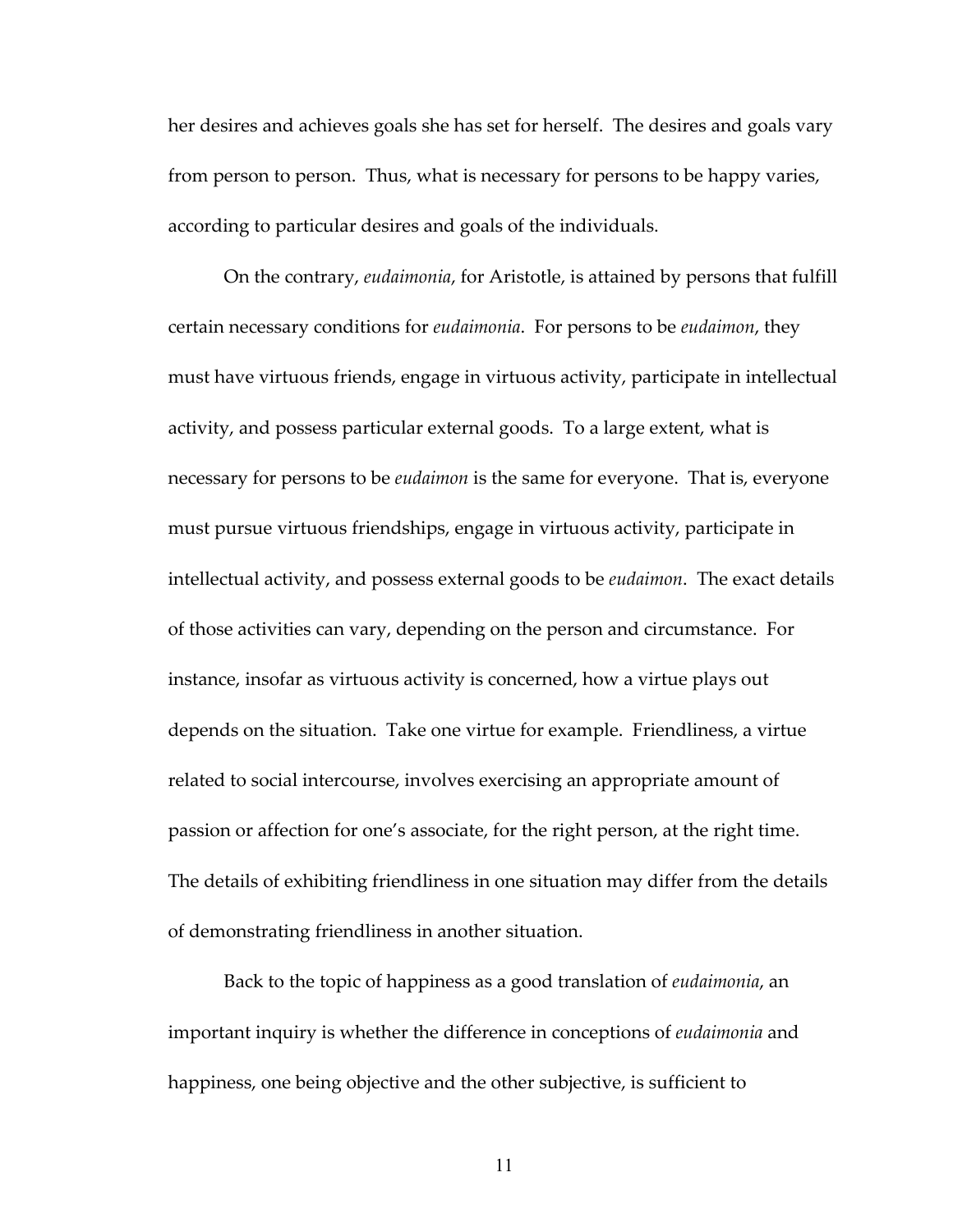demonstrate that happiness is not a good translation of *eudaimonia*. The short answer to that question is no. Such a difference merely demonstrates a difference in conceptions of happiness. A number of philosophers accept the translation of *eudaimonia* as happiness. For instance, James Dybikowski, in "Is Aristotelian 'Eudaimonia' Happiness," accepts happiness as an adequate translation of *eudaimonia*. [7](#page-18-0) Richard Kraut, in "Two Conceptions of Happiness," accepts *eudaimonia*'s translation as happiness but presents what he believes to be a preferred conception of happiness. He argues in favor of a subjective conception of happiness over Aristotle's objective conception of happiness.[8](#page-18-1) Kraut argues that Aristotle's conception of happiness is not as preferable because persons do not qualify as *eudaimon* unless they fulfill all that is necessary for happiness: having virtuous friendships, participating in virtuous activity, etc. To use Kraut's words, "To summarize, let me turn back once more to Aristotle: his differences from us stem from the fact that he calls someone *eudaimon* only if that person comes fairly close to the ideal life for all human beings, whereas our standard of happiness is more subjective and flexible."<sup>[9](#page-18-2)</sup> Given that Kraut's conception of happiness is more flexible insofar as it allows for severely handicapped individuals and slaves to be happy. Back to the point of whether

<span id="page-18-0"></span> $\overline{\phantom{a}}$  James C. Dybikowski, "Is Aristotelian 'Eudaimonia' Happiness?" *Dialogue: Canadian Philosophical Review* (June 1981): 185-200. 8

<span id="page-18-2"></span><span id="page-18-1"></span>Richard Kraut, "Two Conceptions of Happiness," *The Philosophical Review* 88 (April 1979):  $167-197.$ <sup>9</sup> Ibid., 196.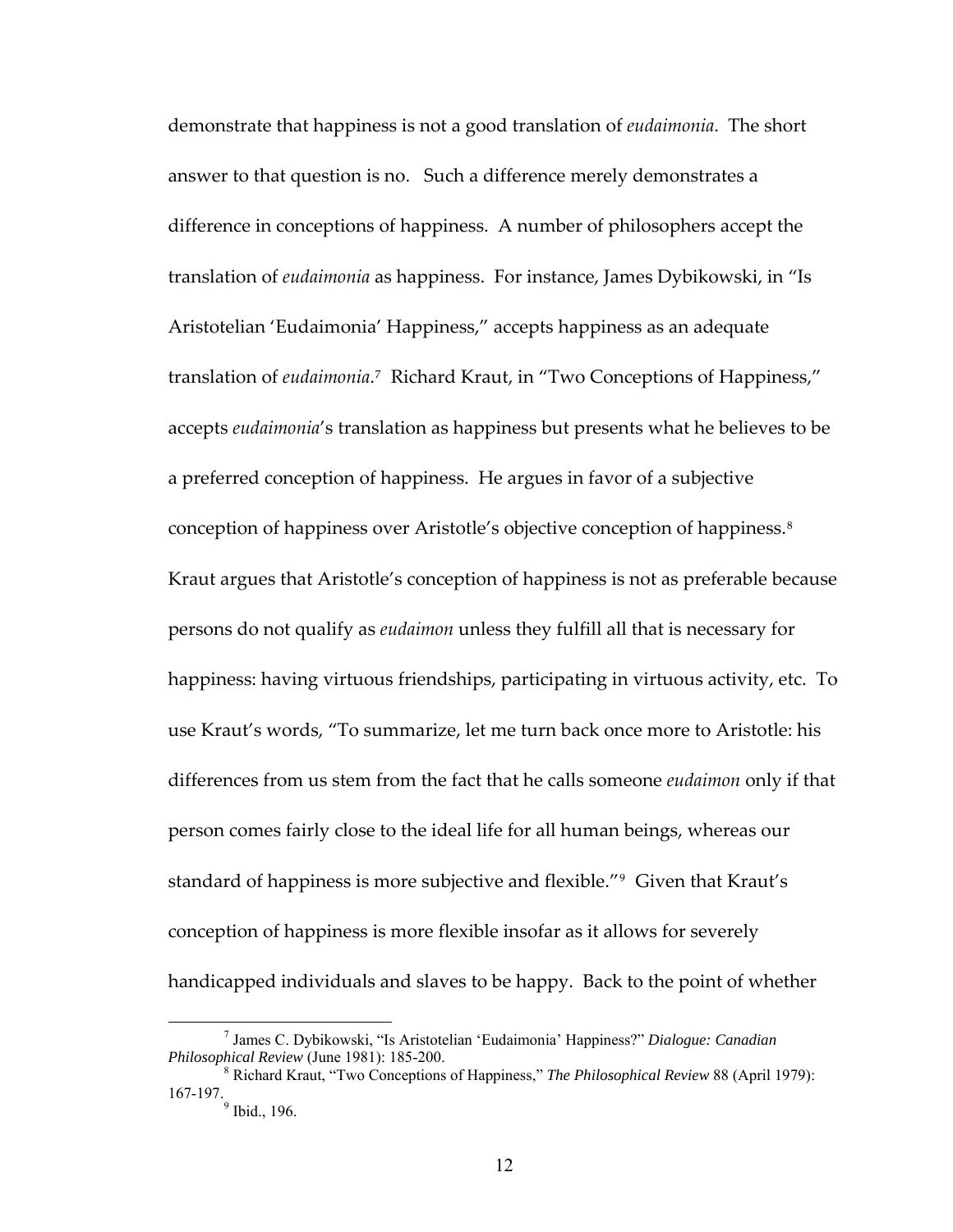the difference in conceptions, one being subjective and the other being objective, is sufficient to claim that happiness is not a good translation of *eudaimonia*, I think not. What philosophers are debating, on this matter, is not that happiness fails to work as a good translation of *eudaimonia*, but rather, that Aristotle's conception of *eudaimonia* has a problematic consequence.

Another important point to consider in favor of using happiness as an acceptable and good translation of *eudaimonia* is that whatever the dispute in interpreting Aristotle's conception of *eudaimonia* may be, what is required for *eudaimonia* and for happiness are one and the same. Whether Aristotelian scholars are talking about what is needed for *eudaimonia* or what is needed for happiness in Aristotle's *Nicomachean Ethics*, they examine the same text or passages and consider the same criteria.<sup>[10](#page-19-0)</sup> I will talk about what that material is or what those criteria are later. Since *eudaimonia* and happiness point toward the same requirements, I shall henceforth use happiness to refer to Aristotle's conception of *eudaimonia*.

<span id="page-19-0"></span><sup>&</sup>lt;sup>10</sup> These are just a few examples – Howard Curzer, "Criteria for Happiness in Nichomachean Ethics I.7 and X.6-8," *Classical Quarterly* 40 (1990): 421-423. Gary M. Gurtler, "The Activity of Happiness in Aristotle's Ethics," *Review of Metaphysics* 56 (June 2003): 801-834. John K. Kearney, "Happiness and the Unity of the Nicomachean Ethics Reconsidered," *Proceedings and the Addresses of the American Philosophical Association* 40 (1966): 135-143. Ronna Burger, "Wisdom, Philosophy, and Happiness: On Book X of Aristotle's Ethics," *Proceedings of the Boston Area Colloquium in Ancient Philosophy* 6 (1990): 289-307. Daniel Devereux, "Aristotle on the Essence of Happiness," *Studies in Aristotle*, ed. by Dominic J. O'Meara (Washington D.C.: Catholic University Press, 1981): 247-260. T. H. Irwin, "The Structure of Aristotelian Happiness," *Ethics* 101 (January 1991): 382-291. Jeffrey S. Purinton, "Aristotle's Definition of Happiness (*NE* I.7, 1098a16-18)," *Oxford Studies in Ancient Philosophy* 16 (1988): 259-297.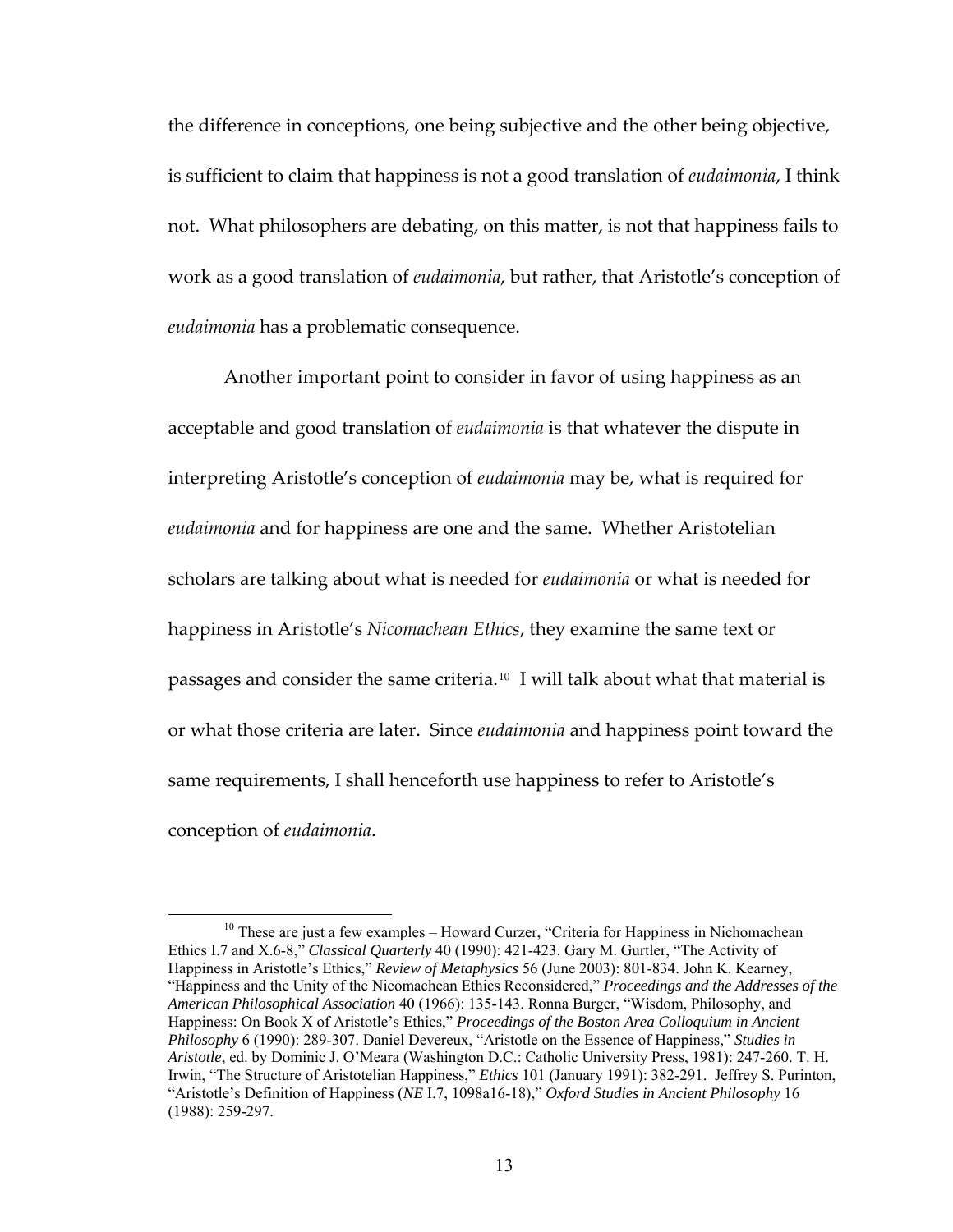Aristotle defines happiness as the highest good or the supreme good for humankind. Aristotle points out that the supreme good is final. But then, he distinguishes different degrees of finality.

In speaking of degrees of finality, we mean that a thing pursued as an end in itself is more final than one pursued as a means to something else, and that a thing never chosen as a means to anything else is more final than things chosen both as ends in themselves and as means to that thing; and accordingly a thing chosen always as an end and never as a means we call absolutely final.<sup>[11](#page-20-0)</sup>

Happiness, according to Aristotle, is absolutely final. "Now happiness above all else appears to be absolutely final in this sense, since we always choose it for its own sake and never as a means to something else . . . "[12](#page-20-1) A happy person is not one who does some acts here and there, and as a result, is happy. Rather, a person cultivates a life of happiness by consistently doing various actions and living life a certain way. In particular, Aristotle defines happiness, in part, in terms of some function unique to human beings. For he says, "Perhaps then we may arrive at [a more explicit account of what constitutes happiness] by ascertaining what is man's function."[13](#page-20-2) By process of elimination, Aristotle reaches the conclusion that what is characteristic to human beings has to do with our reasoning capacity. "There remains therefore what may be called the

<span id="page-20-2"></span><span id="page-20-1"></span><span id="page-20-0"></span><sup>&</sup>lt;sup>11</sup> Aristotle, *Nicomachean Ethics*, in The Loeb Classical Library, trans. by H. Rackham, ed. Jeffrey Henderson (Cambridge, MA: Harvard University Press, 2003), Book I Chapter I, p. 27 — 1097a31-b1.<br><sup>12</sup> Ibid., Book I Chapter 1, pp. 27 & 29 — 1097b1-4.

<sup>&</sup>lt;sup>13</sup> Ibid., Book I Chapter 1, p. 31 — 1097b23-25.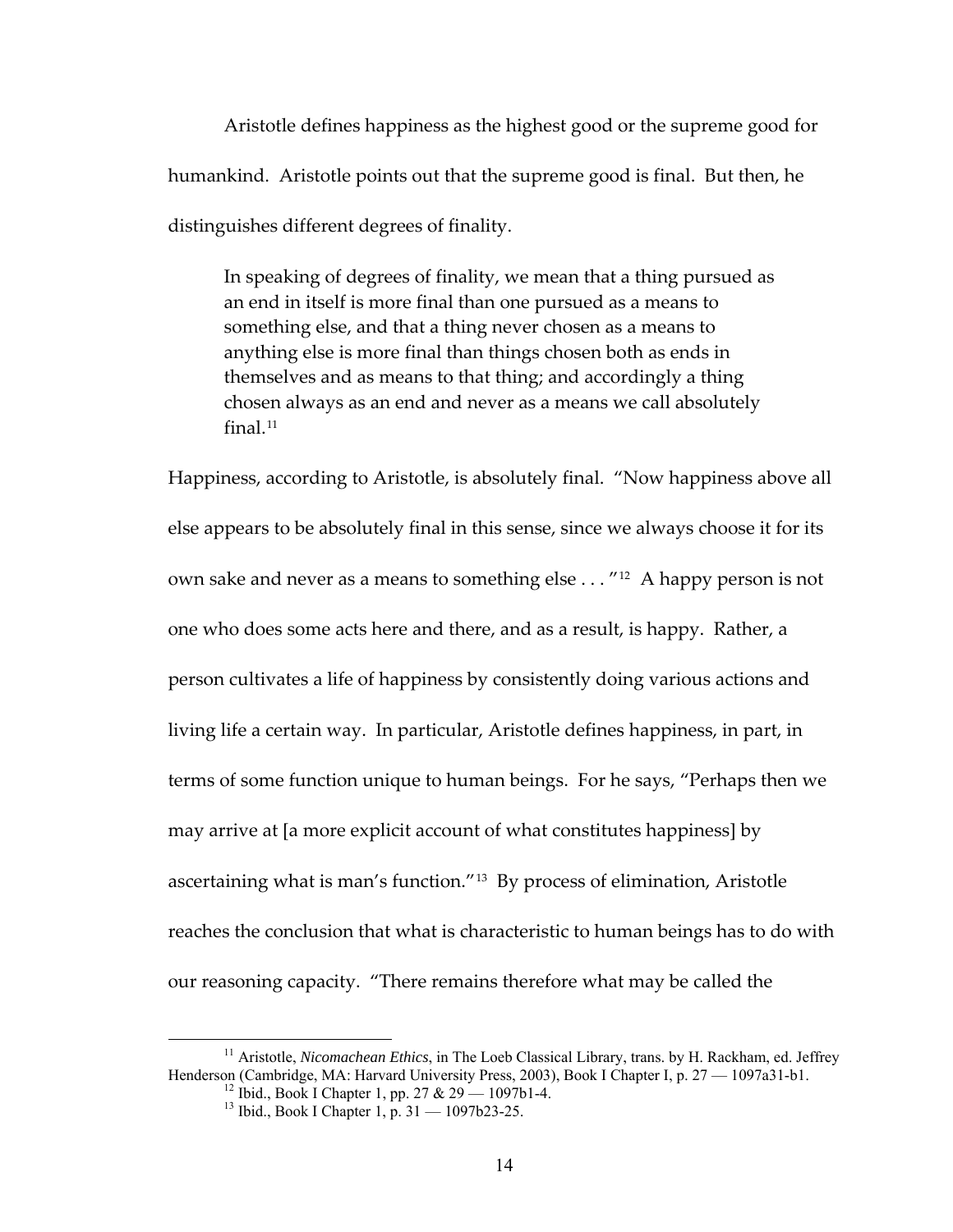practical life of the rational part of man."[14](#page-21-0) Being happy, at the very least, involves reasoning well, whether about philosophical concerns or practical matters. Happiness involves participating in intellectual activity and in virtuous activity, respectively.

Happiness is not possible without the community. Intellectual activity is part of the nature of happiness. Aristotle says this on a number of occasions. For instance, he says, "And that happiness consists in contemplation may be accepted as agreeing both with the results already reached and with the truth."<sup>[15](#page-21-1)</sup> Strictly speaking, a person can engage in intellectual activity without the presence of others. However, people are better able to engage in intellectual activity, such as philosophical contemplation, when they are able to discuss such matters with others. Another good necessary for happiness is virtuous activity. "Now with those who pronounce happiness to be virtue, or some particular virtue," claims Aristotle, "our definition is in agreement; for 'activity in conformity with virtue' involves virtue."[16](#page-21-2) Concerning a number of the virtues, the presence of others is necessary for a person to participate in virtuous activity; that is, there needs to be people at the receiving end of the virtuous activity. A person does not have the chance to be courageous if there are no people to fight in battle. A person cannot be liberal, giving the right amount of money to the

<span id="page-21-2"></span><span id="page-21-1"></span><span id="page-21-0"></span> <sup>14</sup> Ibid., Book I Chapter 1, p. 31 — 1098a4-5.

<sup>15</sup> Ibid., Book X, Chapter 7, p. 613 — 1177a18-20.

<sup>16</sup> Ibid., Book I Chapter 8, p. 39 — 1098b30-32.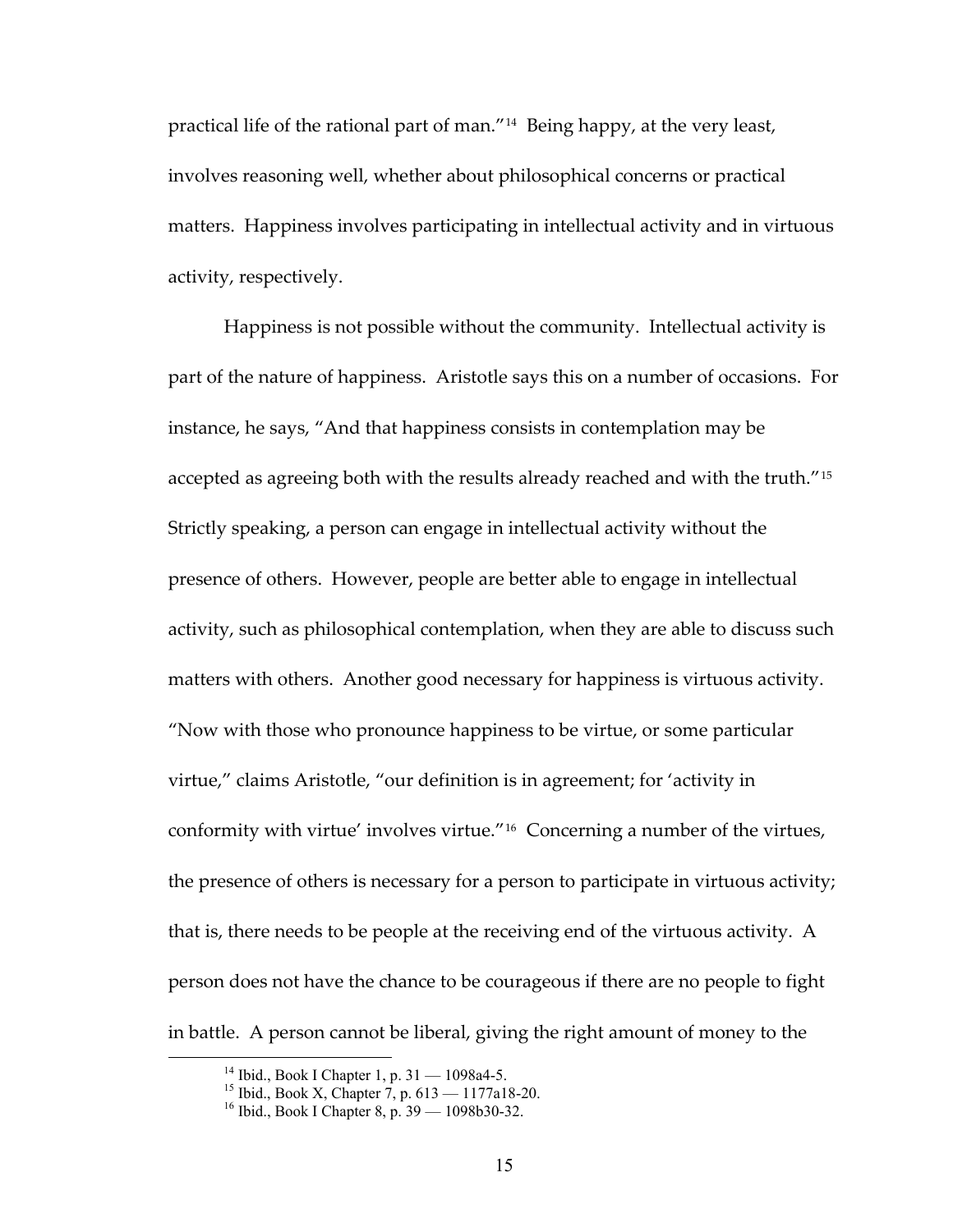right person at the right time, if there are no persons to who money can be given. A third good that constitutes the nature of happiness is virtuous friendships. According to Aristotle, "Therefore to be happy a man needs virtuous friends."[17](#page-22-0) Obviously, a person needs another person with whom to be friends. But, friendships offer further benefits. Friendships among virtuous persons provide excellent opportunities for people to engage in philosophical contemplation and to participate in practical deliberation together. Besides talking about what constitutes the nature of happiness, certain other goods are necessary for happiness to be possible. "Nevertheless it is manifest that happiness also requires external goods, in addition, as we said; for it is impossible, or at least not easy, to play a noble part unless furnished with the necessary equipment."<sup>[18](#page-22-1)</sup>

From examples that I have mentioned – Buddha, Confucius, and Aristotle – it should be obvious that the good life was definitely of concern to them. Happiness is a topic that continues to generate much discussion among philosophers. In more recent times, relatively speaking, various philosophers have defined happiness in different ways, such as physical pleasure or pleasure in general.

 <sup>17</sup> Ibid., Book IX Chapter 9, p. 565 — 1170b18-19

<span id="page-22-1"></span><span id="page-22-0"></span><sup>18</sup> Ibid., Book I Chapter 8, p. 43 — 1099a31-b1.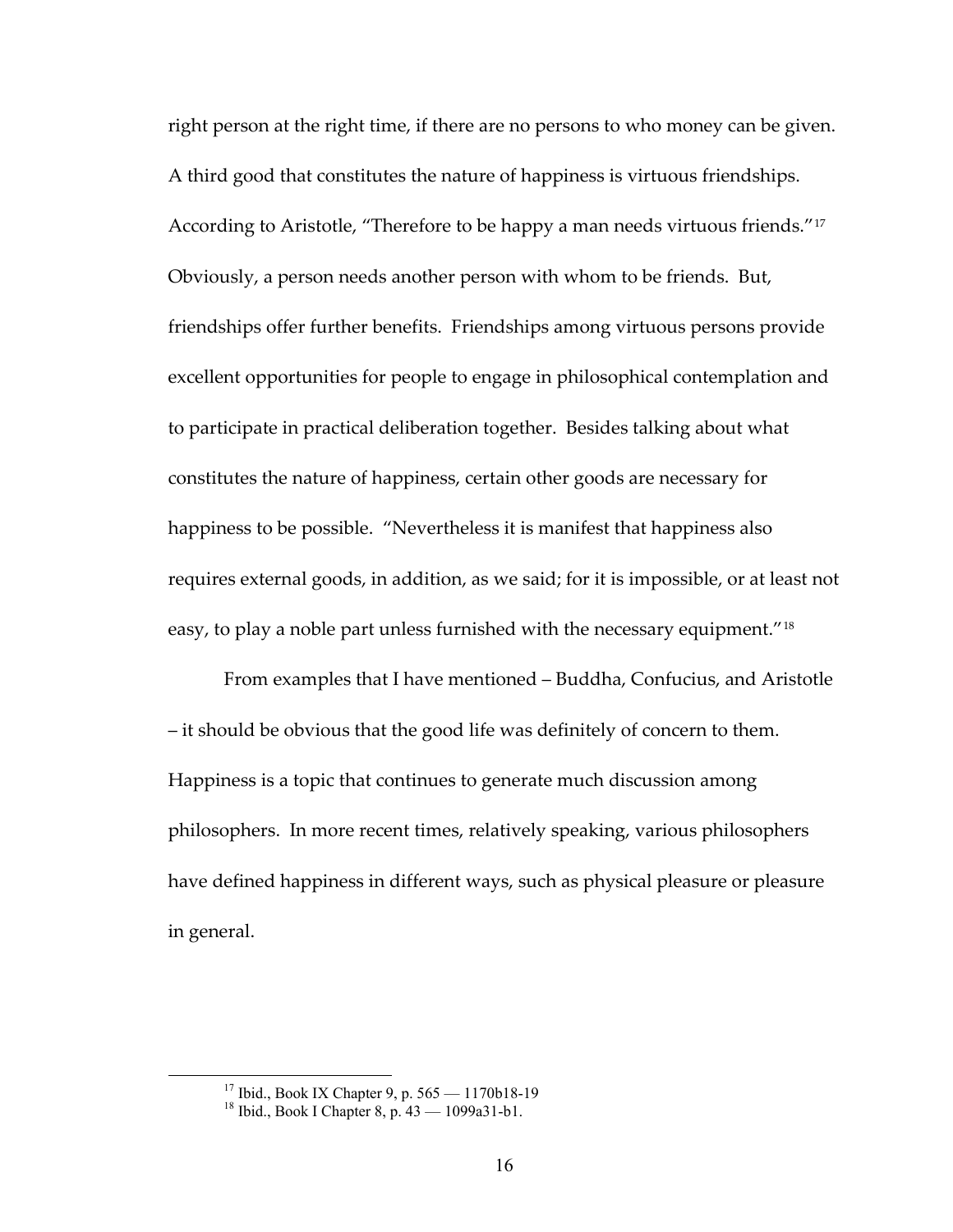### **Bentham and Mill on pleasure as happiness**

Jeremy Bentham defined happiness in terms of pleasure. He defined the good in terms of the greatest happiness or pleasure for the greatest number of people. In talking about the good, unlike Buddha, Confucius, and Aristotle; Bentham evaluates goodness or rightness in terms of particular acts, in contrast to talking about goodness in terms of ways of life. While Buddha, Confucius, and Aristotle each were interested in determining the good life, more recent philosophers like Bentham are more concerned with evaluating the good in terms of individual acts. What makes an act good or right? For Bentham, an act is right if and only if it produces the greatest amount of happiness for the greatest number of people. A person's own interests and the interests of others need to be weighed in calculating which act produces the greatest amount of pleasure for any given circumstance. Since happiness reduces to pleasure, for Bentham, the act with consequences that produces the greatest amount of pleasure is right.

Like Jeremy Bentham, John Stuart Mill defines a good or right act in terms of the greatest happiness for the greatest number of people and defines happiness in terms of pleasure. But, from there, their particular approaches to Utilitarianism differ significantly. I will mention a couple of ways in which their approaches differ.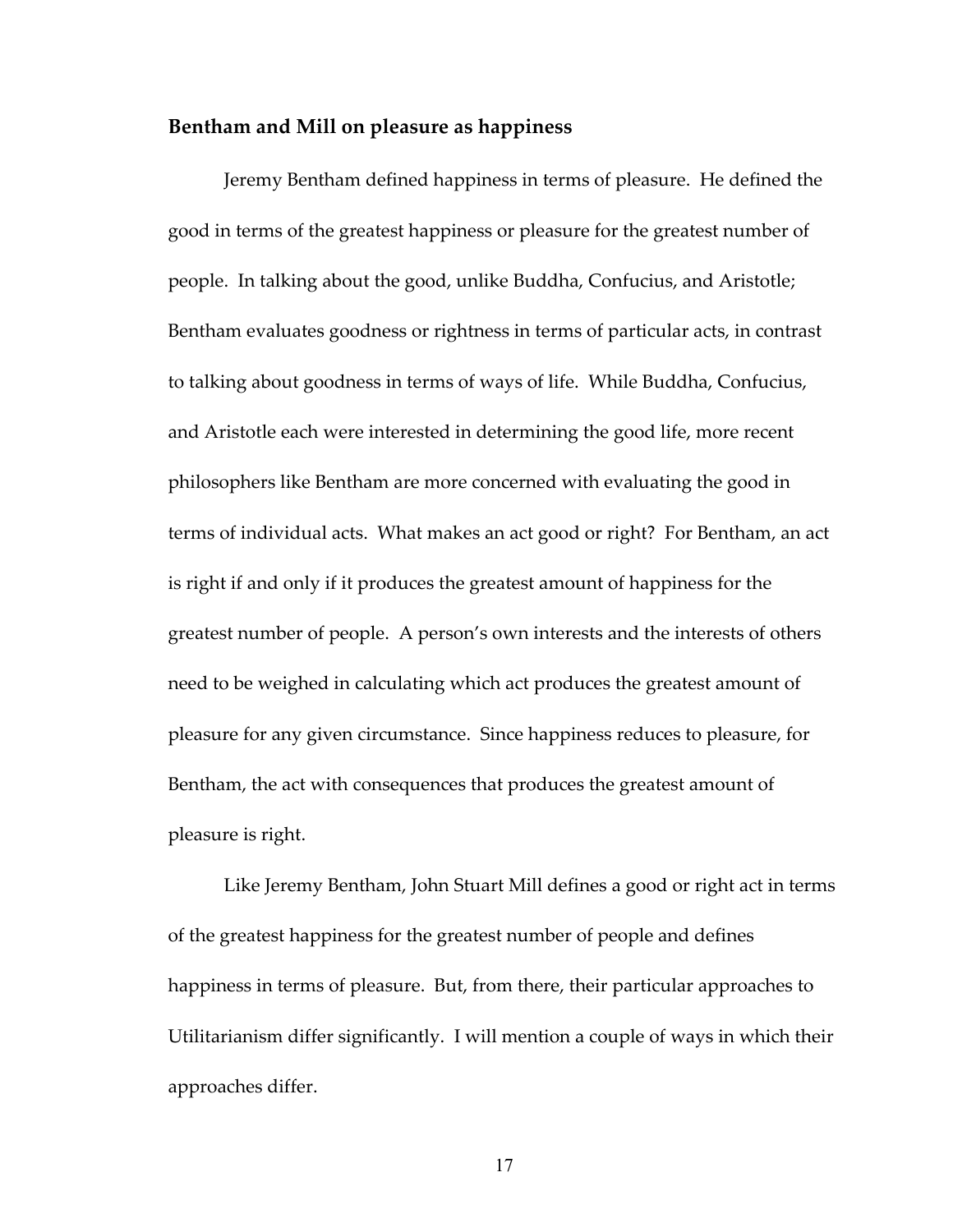First, whereas Bentham writes about pleasure in general, Mill makes a distinction between higher and lower pleasures. The former are pleasures associated with the mental faculties; examples of such pleasures include: reading, doing problem‐solving activities, and art. The latter are associated with physical pleasures, including sexual intercourse, massages, sleeping, and pleasures associated with eating and drinking.

In making a distinction between higher pleasures and lower pleasures, Mill avoids the objection that Utilitarianism is a doctrine worthy of swine. Mill is not suggesting that we pursue pleasures like swine do exclusively — eat, drink, and sleep. Rather, we must also pursue and enjoy higher pleasures. In fact, according to Mill, we actually and ought to prefer higher pleasures to lower pleasures. The way we know this is that people who have experienced both prefer the former to the latter. I do not find Mill's evidence of how we come to prefer higher pleasures to lower pleasures convincing, but that is beyond the scope of my present discussion.

Second, Mill differs from Bentham insofar as the pleasure calculus is concerned. Instead of calculating the greatest amount of pleasure for the greatest number of people in each individual circumstance, Mill points out that we can learn from the history of humankind. That is, we can tell, by looking at history, what sorts of acts generally bring pleasure and what sorts of acts result in pain.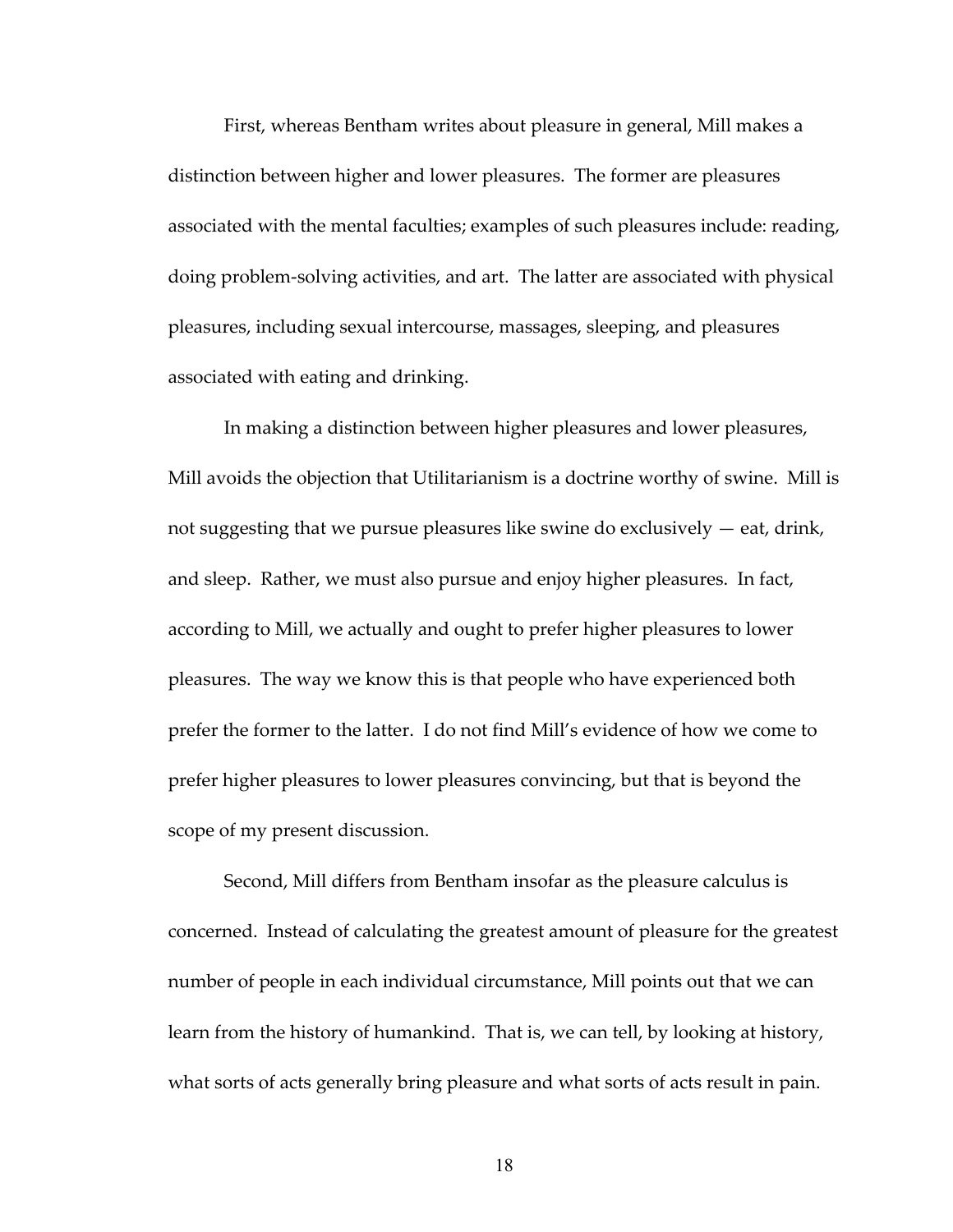So, we do not have to do calculations for every single act. But, to bring the discussion back to the topic of happiness, some philosophers, such as Bentham and Mill, define happiness in terms of pleasure.

Let me now turn to a problem with defining happiness as pleasure. This is commonly called the hedonistic paradox. The person pursuing pleasure, with pleasure as the goal, exclusively, is least likely to be happy. In contrast, those who focus on other things — such as beauty, music, art, friendship, reading, or intellectual activity — are more likely to be happy. Thus, to avoid such a difficulty, a conception of happiness should not recommend the exclusive pursuit and focus on pleasure.

### **The importance of happiness in ethics**

What does happiness have to do with ethics? The short answer to that very complicated question is that happiness has much to do with ethics. With relatively recent philosophers writing about theories of ethics, such as John Stuart Mill and Immanuel Kant, the focus has been placed on individual acts. Right and wrong are determined by particular aspects of an act. According to Mill, an act is right or wrong based on the consequences of an act. In particular, an act is right if and only if it maximizes the greatest amount of pleasure for everyone involved. For Kant, an act is right or wrong based on the motives with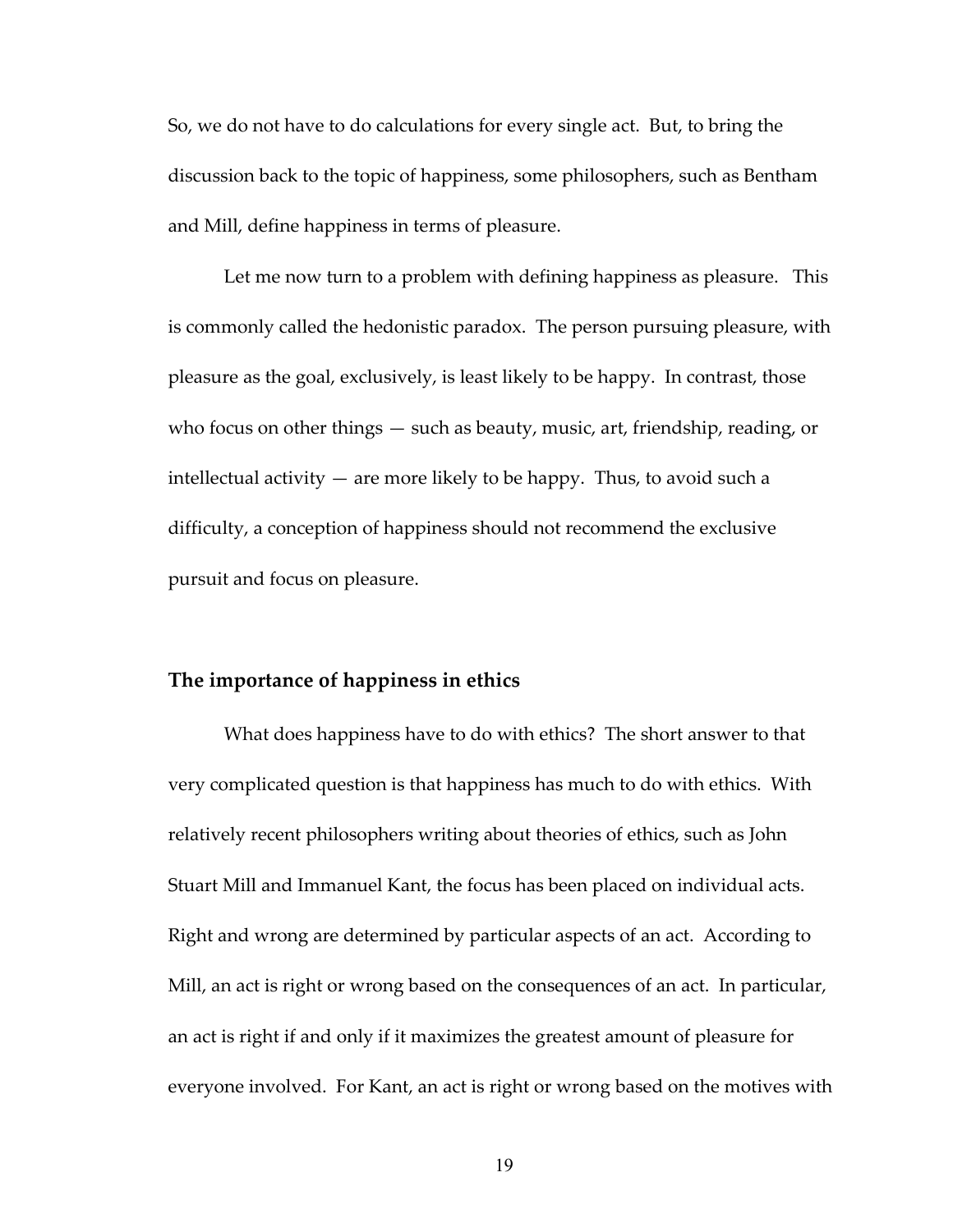which the act is performed. An act is right if and only if it is performed for the sake of duty. Something seems to be missing from these theories of ethics. What about the person who is performing the acts? The character of the person is important. Persons should have the sort of character that consistently participates in intellectual activity, performs virtuous acts, and forms virtuous friendships.

The sort of character a person has, I believe, should not be ignored in discussions concerning ethics. As children, our parents and teachers teach us to act a certain way. We are taught to share with others, to help others when they need our help, to tell the truth, to be nice to others, etc. And, if all goes well, we develop the habit of responding in those ways. We learn to help others for their sake. We call people who have developed such habits good people. So, a good person is not simply one who performs a single right act. But rather, a good person is an individual who has the disposition to do the good act or the virtuous act in various circumstances and habitually does what is virtuous. Aristotle realizes that character has some bearing on happiness. For this reason, I find Aristotle's approach to ethics particularly attractive. Not only does he recognize the importance of character in ethics, but also, he explicates a good life.

Happiness is the highest good, according to Aristotle. Thus, a person that is happy has achieved the highest good. Happiness frequently is taken to mean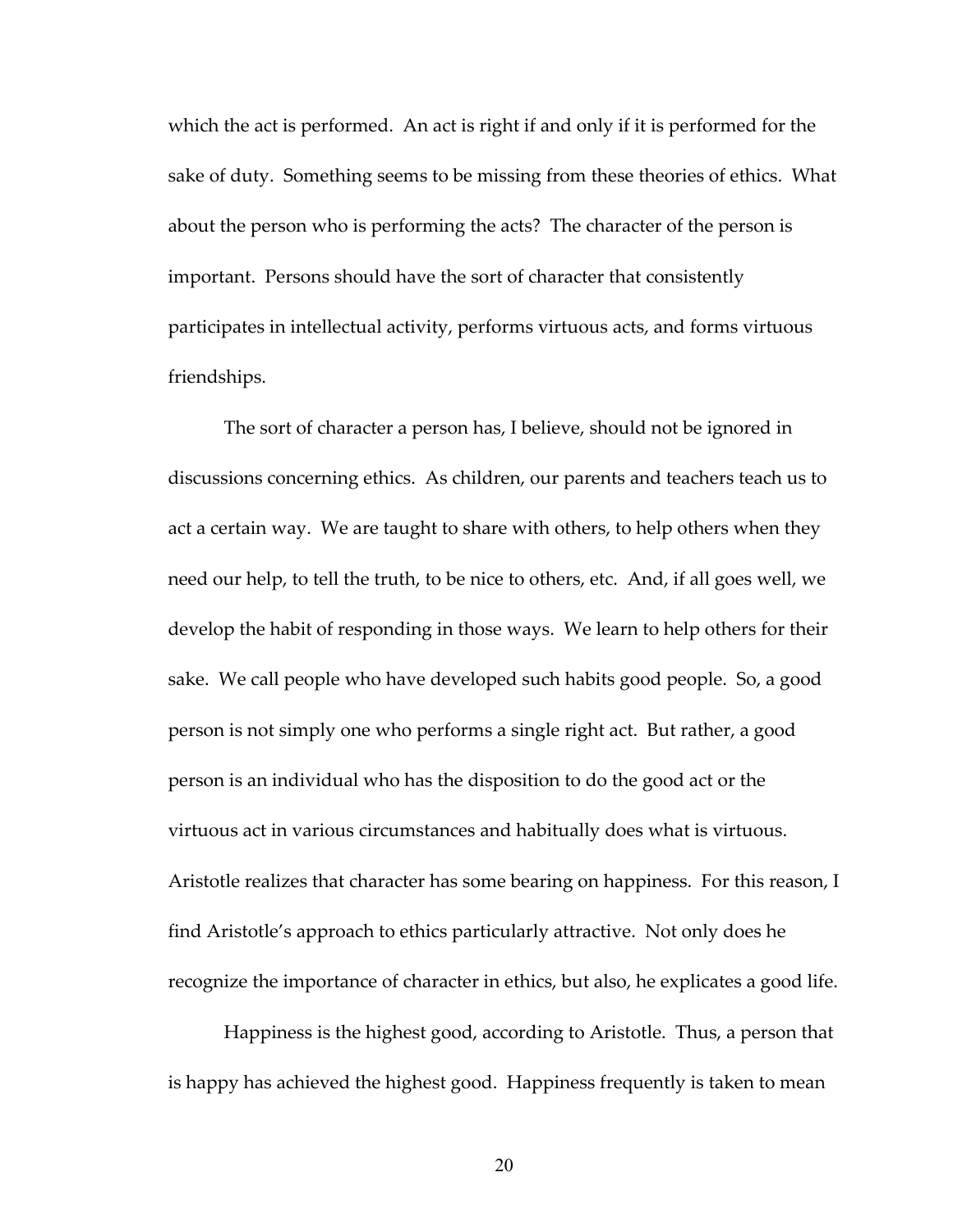pleasure or some similar sort of sensation. But, what Aristotle means by happiness is totally different. When Aristotle claims that the highest good is happiness, he is not referring to happiness merely as some sort of sensation. Rather, happiness, he claims, is a complex notion involving much more. Aristotle believes that everything in nature has a unique purpose. And, happiness, in part, has to do with the characteristic function of human beings. Amongst other things, a person that is happy is performing or utilizing a function that is unique to human beings. Although that is not the most conventional use of happiness in the English speaking world, I think Aristotle is very much on the mark. And, my goal is to carefully define Aristotle's conception of happiness and to explain how he has a good conception for happiness.

## **A Look Ahead — The Plan**

My intent is to begin by explaining what the nature of happiness is, according to Aristotle. In Chapter Two, I start by defining the nature of happiness. Happiness is participating in intellectual activity, performing virtuous activities, and engaging in friendships. Chapter Two focuses on the first two aspects of the nature of happiness. Happiness, in part, is defined by what Aristotle calls the *ergon* of human beings. The *ergon* of human beings refers to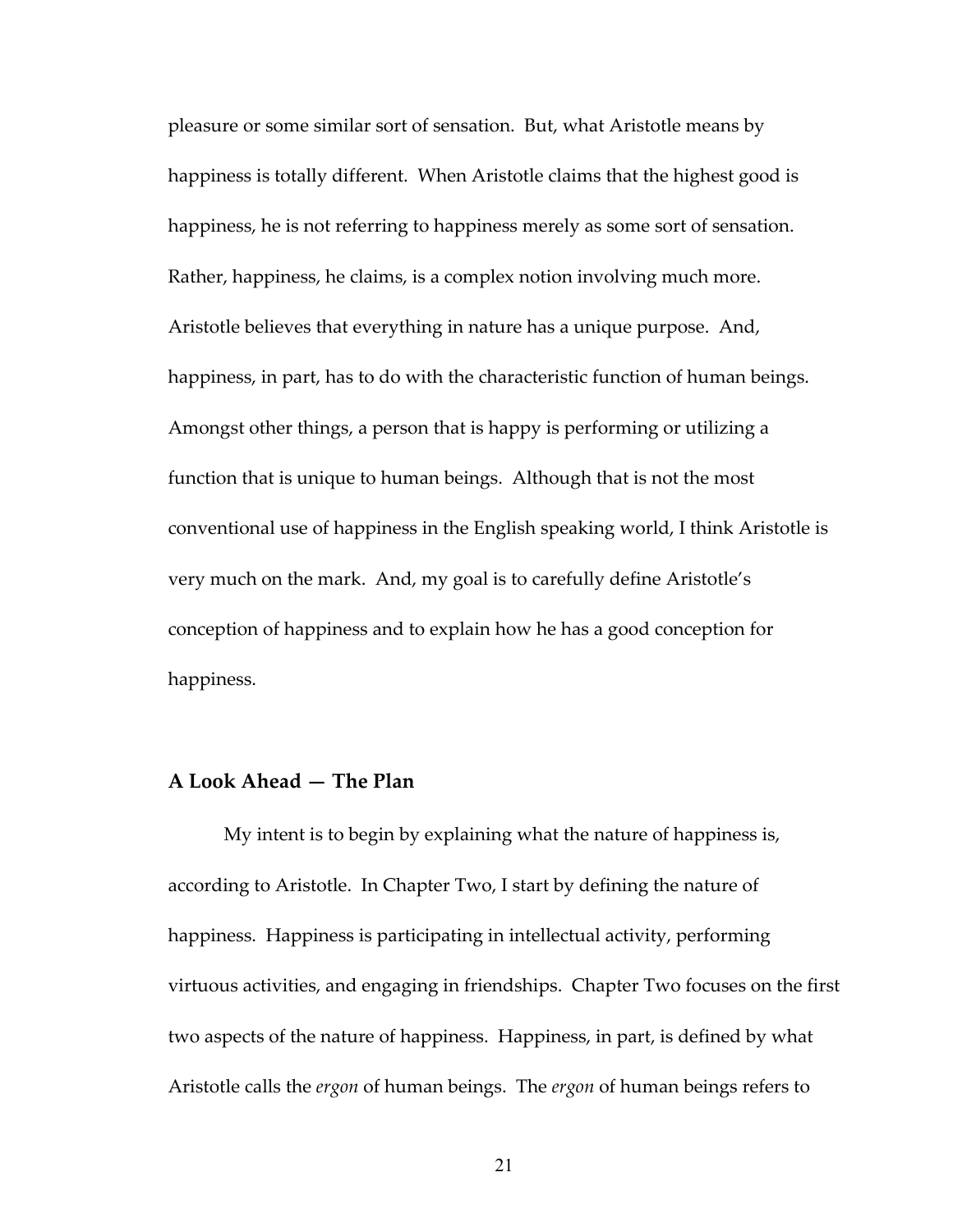that which is characteristic or unique to human beings. What is unique to humans, in contrast with plants or other animals, is our reasoning ability. Human beings have the ability to utilize this reasoning capacity, whether by engaging in intellectual activity or practical reasoning. The former includes using one's reasoning capacity in a more abstract fashion, say, by participating in philosophical contemplation and philosophical discussions. The latter involves a more practical application of one's reasoning ability, such as knowing how to act virtuously and actually acting virtuously.

Besides defining happiness partially in terms of the *ergon* of human beings, the nature of happiness also includes virtues of character. Virtue of character is intimately tied with practical wisdom. By employing practical wisdom, a person figures out what to do  $-$  taking into account the right persons, the right amount, at the right time, for the right cause, in the right way. Also, a morally mature person, by employing practical wisdom, in addition to knowing what the virtuous act is in a given circumstance, knows why (or how) the act is virtuous.

Some might object to my claim that virtuous activity or friendship, for that matter, is a part of the nature of happiness. Some Aristotelian scholars claim that the nature of happiness includes intellectual activity exclusively. Such a view, claiming that the nature of happiness includes only intellectual activity, is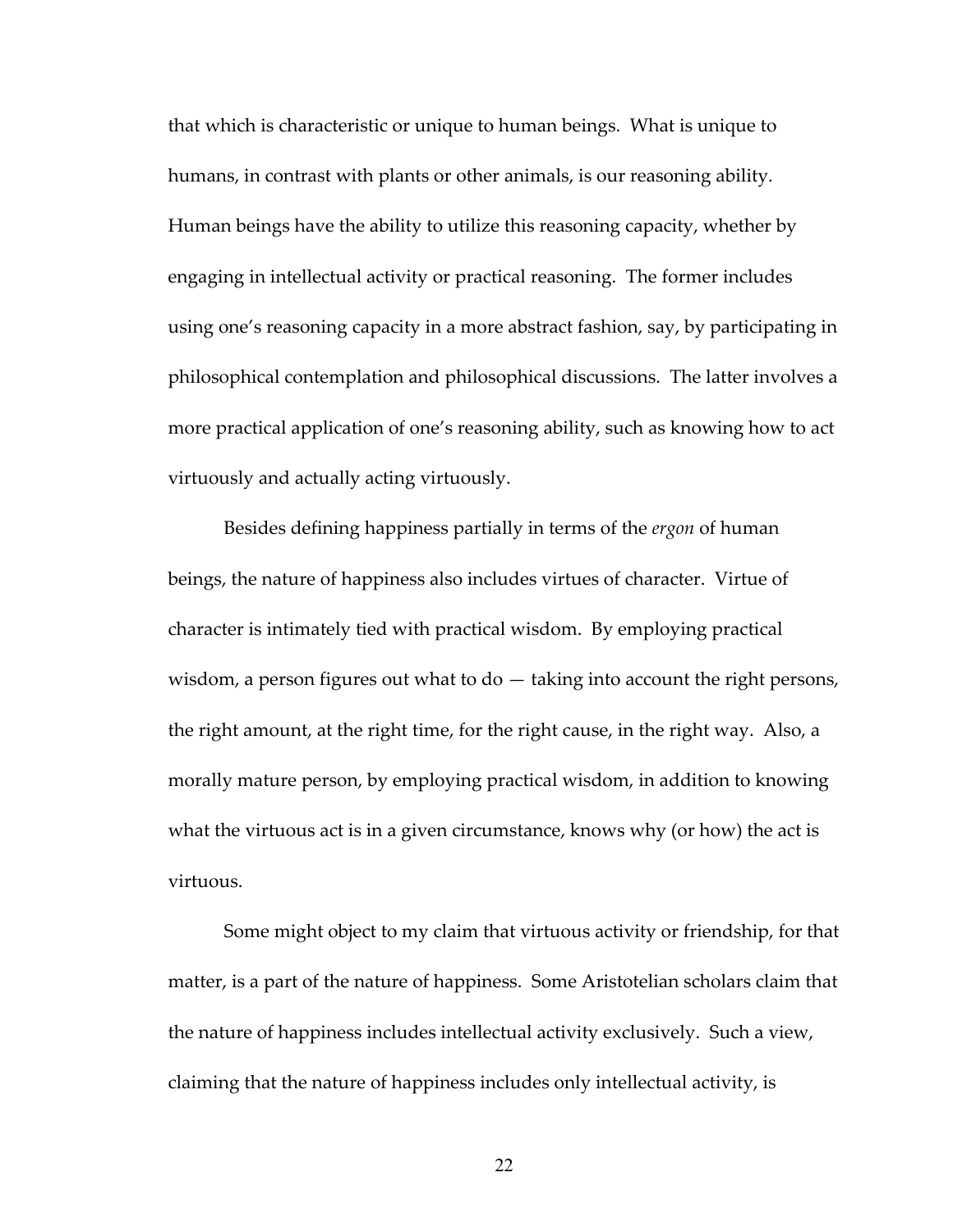oftentimes referred to as an intellectualist or dominant view. Those that embrace the intellectualist view usually appeal to Aristotle's claim that that happiness consists in activity in accordance with the highest virtue, and this virtue is the best part of us. Furthermore, whatever constitutes the best part of us is, in some way, divine. Therefore, happiness consists in contemplation exclusively.

Aristotle makes the following remarks:

But if happiness consists in activity in accordance with virtue, it is reasonable that it should be activity in accordance with the highest virtue; and this will be the virtue of the best part of us. Whether this be the intellect, or whatever else it be that is thought to rule and lead us by nature, and to have cognizance of what is noble and divine, either as being itself also actually divine, or as being relatively the divinest part of us, it is the activity of this part of us in accordance with the virtue proper to it that will constitute perfect happiness; and it has been stated already that this activity is the activity of contemplation.[19](#page-29-0)

John K. Kearney, in "Happiness and the Unity of the Nicomachean Ethics

Reconsidered," offers an intellectualist view, using such an approach in argumentation. It cannot be the case that both, the intellectual activity of contemplation and participating in virtuous activity are both the highest good for humankind. His answer is that the highest good for man must be the former. That is, the highest good for man is the intellectual activity of contemplation. Kearney offers at least two main reasons to support the claim that contemplation must be the highest good for man. First, contemplation is an activity that " . . . is

<span id="page-29-0"></span><sup>&</sup>lt;sup>19</sup> Ibid., Book X, Chapter 7, p.  $613 - 1177a12-18$ .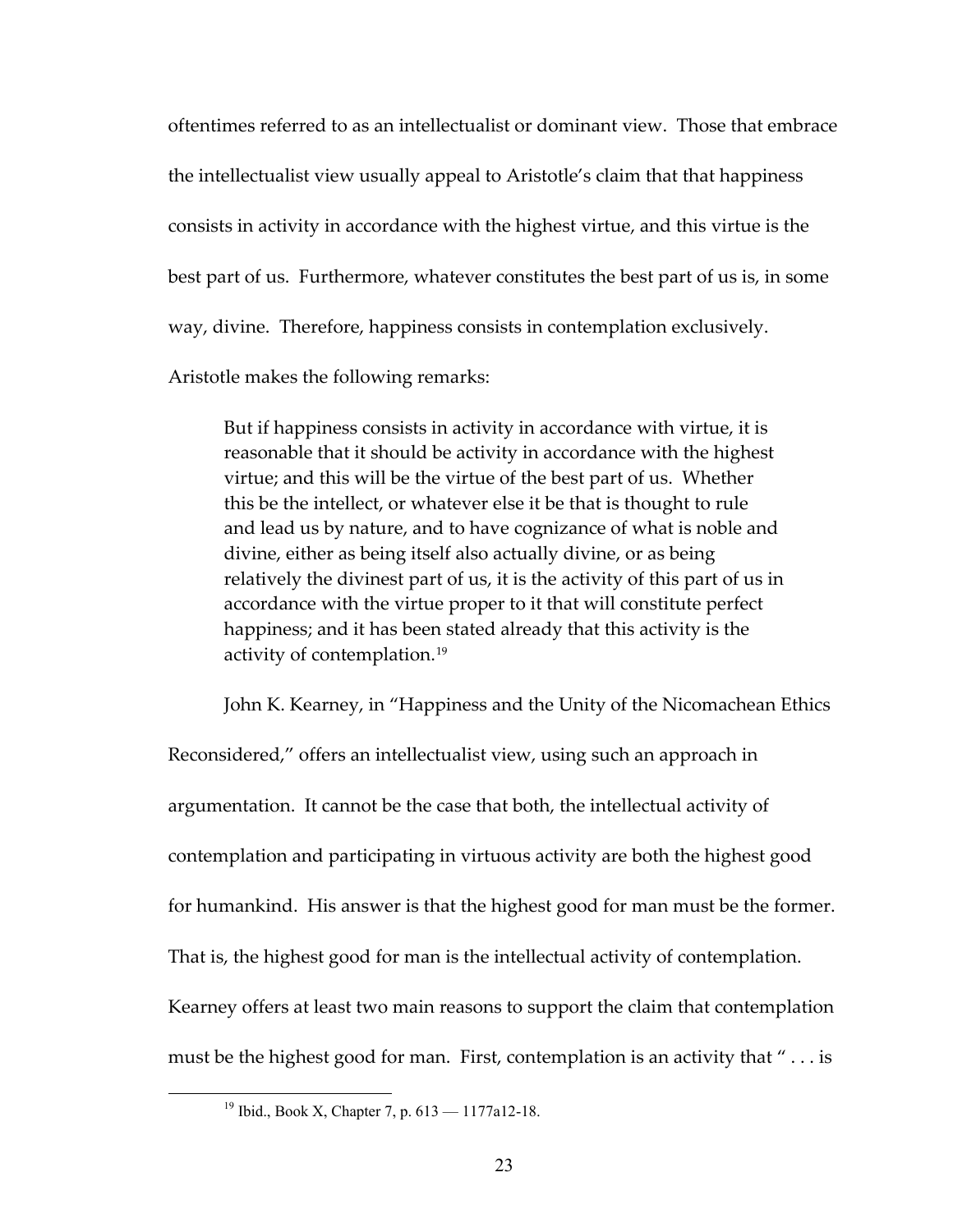analogous to the Pure Actuality which is God."<sup>[20](#page-30-0)</sup> Regarding this first point, Kearney makes two observations. Human happiness, in some way, has the happiness of god as an ideal example. The perfect prototype of happiness is god. Kearney puts the point in the following way: "God *is* happiness itself. He needs nothing outside to specify or complete his happiness. And there can be no doubt that Aristotle's God is by nature happy because he is by nature *Thought*, indeed, a Pure Act of Thought."<sup>[21](#page-30-1)</sup> In addition, happiness consists in participating in godlike activity. According to Kearney's interpretation, there is an intimate connection between the activity of contemplation pursued by human beings and the metaphysical existence of god as a purely thinking being. He finds evidence for such an interpretation of Aristotle in Book Two of the *De Generatione et Corruptione*, which points out, to use Kearney's words, " . . . that the physical universe approximates or mimics God by way of a perpetual or eternal coming‐ to-be. $''^{22}$  $''^{22}$  $''^{22}$ 

Of the second main reason in support of the claim that contemplation must be the highest good for man, Kearney references six characteristics of contemplation. First, contemplation is the activity unique to the highest

<span id="page-30-2"></span><span id="page-30-1"></span><span id="page-30-0"></span> $20$  John K. Kearney, "Happiness and the Unity of the Nicomachean Ethics Reconsidered," *Proceedings and the Addresses of the American Philosophical Association* 40 (1966): 143.

 $\frac{21}{21}$  Ibid., 136.<br> $\frac{22}{1}$  Ibid., 137.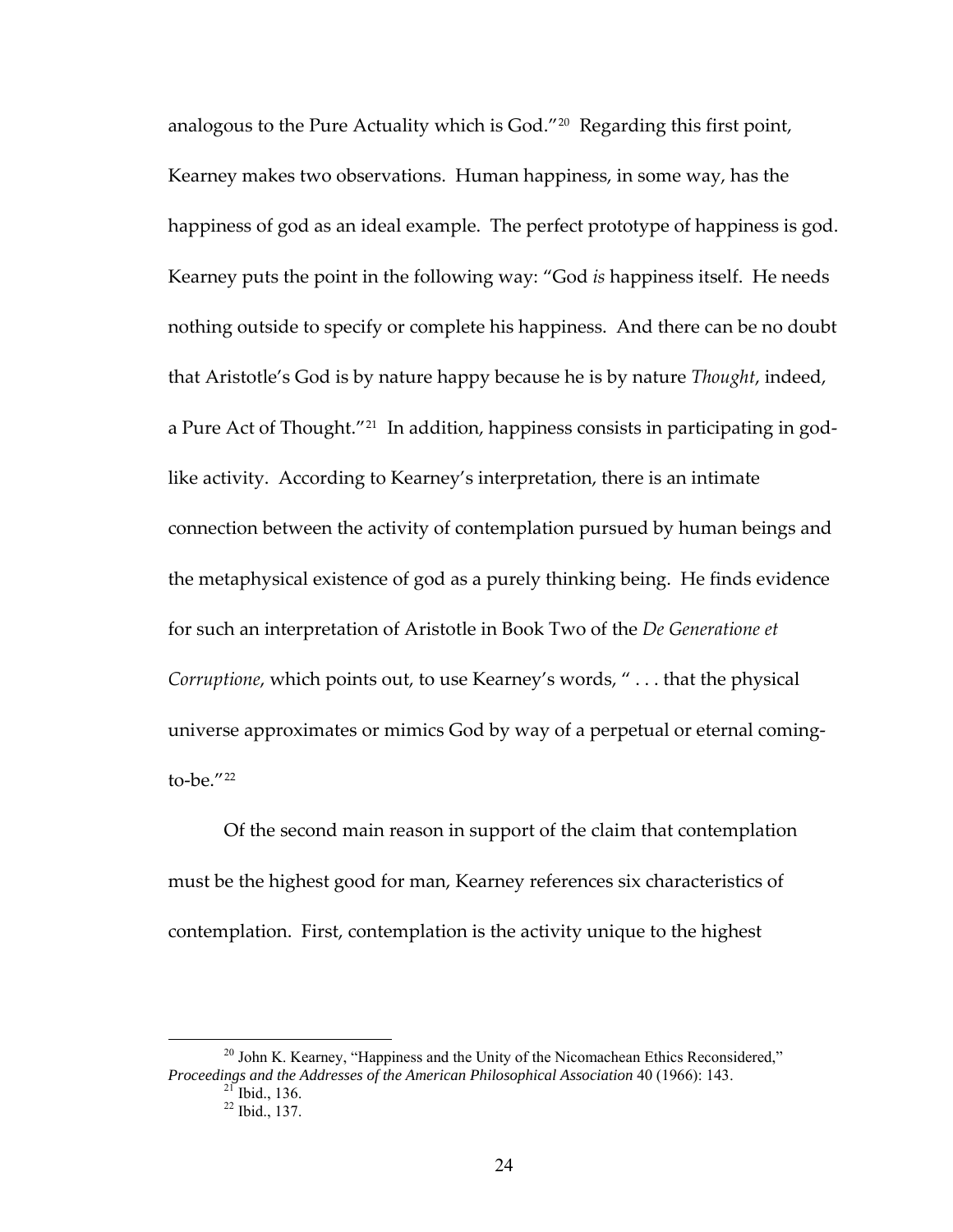intellectual virtue of philosophical wisdom.<sup>[23](#page-31-0)</sup> "Man's highest faculty is thus reason, and when a man engages in philosophical speculation, he is exercising his highest power about the highest and most intelligible speculable objects."<sup>[24](#page-31-1)</sup> Kearney cites the *Nicomachean Ethics* Book X Chapter 7 as evidence of this.[25](#page-31-2) Second, engaging in contemplation, rather than hindering, enables an individual to think better. To use Kearney's words, " . . . contemplation is the *most continuous* of activities."[26](#page-31-3) Third, contemplation is the most pleasant activity. Pleasant, here, is to be interpreted as "the *completion* of activity."<sup>[27](#page-31-4)</sup> I take Kearney to mean that pleasure naturally follows from pursuing intellectual activity. Fourth, contemplation is self-sufficient. "Contemplation considered in itself, says Kearney, "does not stand in need of either of the aforementioned goods [external goods and goods of the body]."[28](#page-31-5) This point seems to be rather significant, since Aristotle says early on in the *Nicomachean Ethics* that the highest good or supreme good must be both final and self‐sufficient. "Happiness, therefore, being found to be something final and self‐sufficient, is the End at which all actions aim."<sup>[29](#page-31-6)</sup> In other words, the highest good must be in itself worthy of pursuit and makes life desirable and lacking in nothing. This brings

 <sup>23</sup> Ibid., 138.

 $^{24}$  Ibid., 138-139.

<sup>&</sup>lt;sup>25</sup> Kearney Cites *NE* X 1177a21-22.<br><sup>26</sup> Ibid., 139.

 $27$  Ibid.

 $28$  Ibid., 140.

<span id="page-31-6"></span><span id="page-31-5"></span><span id="page-31-4"></span><span id="page-31-3"></span><span id="page-31-2"></span><span id="page-31-1"></span><span id="page-31-0"></span><sup>29</sup> Aristotle, *Nicomachean Ethics*, in The Loeb Classical Library, trans. by H. Rackham, ed. Jeffrey Henderson, Book I Chapter 7, p. 31 — 1097b20-21.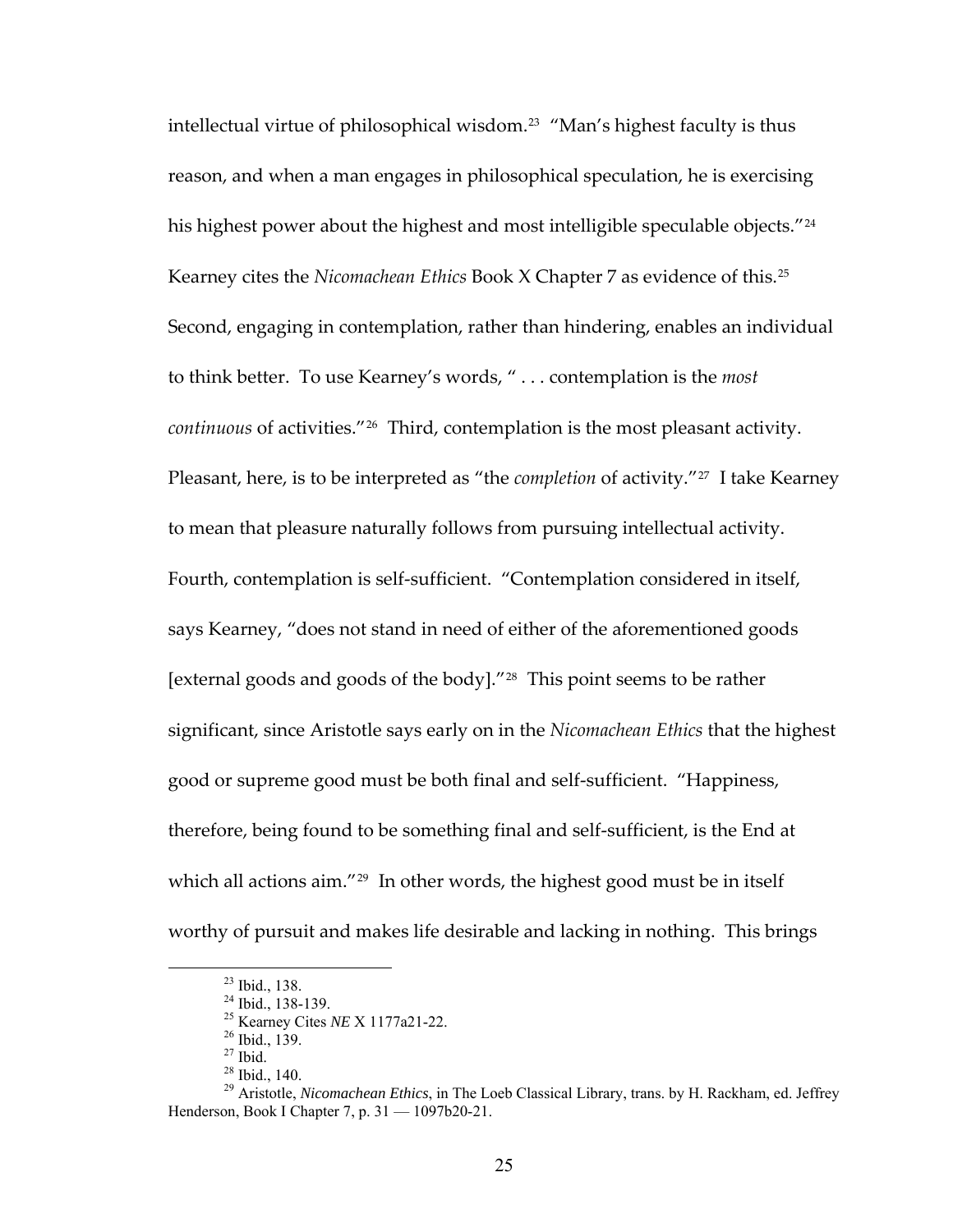us to the fifth characteristic. Contemplation must be final. That is, "contemplation is *loved as an end in itself*."[30](#page-32-0) The last characteristic of contemplation is tied to leisure. "The sixth and final characteristic of contemplation put forth by Aristotle in Book Ten of the *Ethics* is intimately connected with the thesis that leisure and the speculative life . . . are the ends toward which all moral activity in the polis is directed."[31](#page-32-1) Therefore, given that contemplation is a god‐like activity and that contemplation is a supremely leisure activity, Kearney concludes that happiness consists in intellectual activity alone.

Such an objection, that happiness consists in intellectual activity exclusively, I argue, is mistaken; and I address this objection in the second part of Chapter Two. Although intellectual activity is needed for happiness, it is not sufficient, for happiness. In fact, not only does Aristotle point out that the most complete life includes intellectual activity as well as virtuous activity, but also, he says that other goods are necessary for happiness. Friendship, to name another example, is needed for happiness. This brings me to the point of the next chapter.

The main topic of Chapter Three is friendship. In the first part of Chapter Three, I explain how friendship is needed for happiness. Friendships, especially

<span id="page-32-1"></span><span id="page-32-0"></span><sup>&</sup>lt;sup>30</sup> Kearney, 140.

 $31$  Ibid., 141.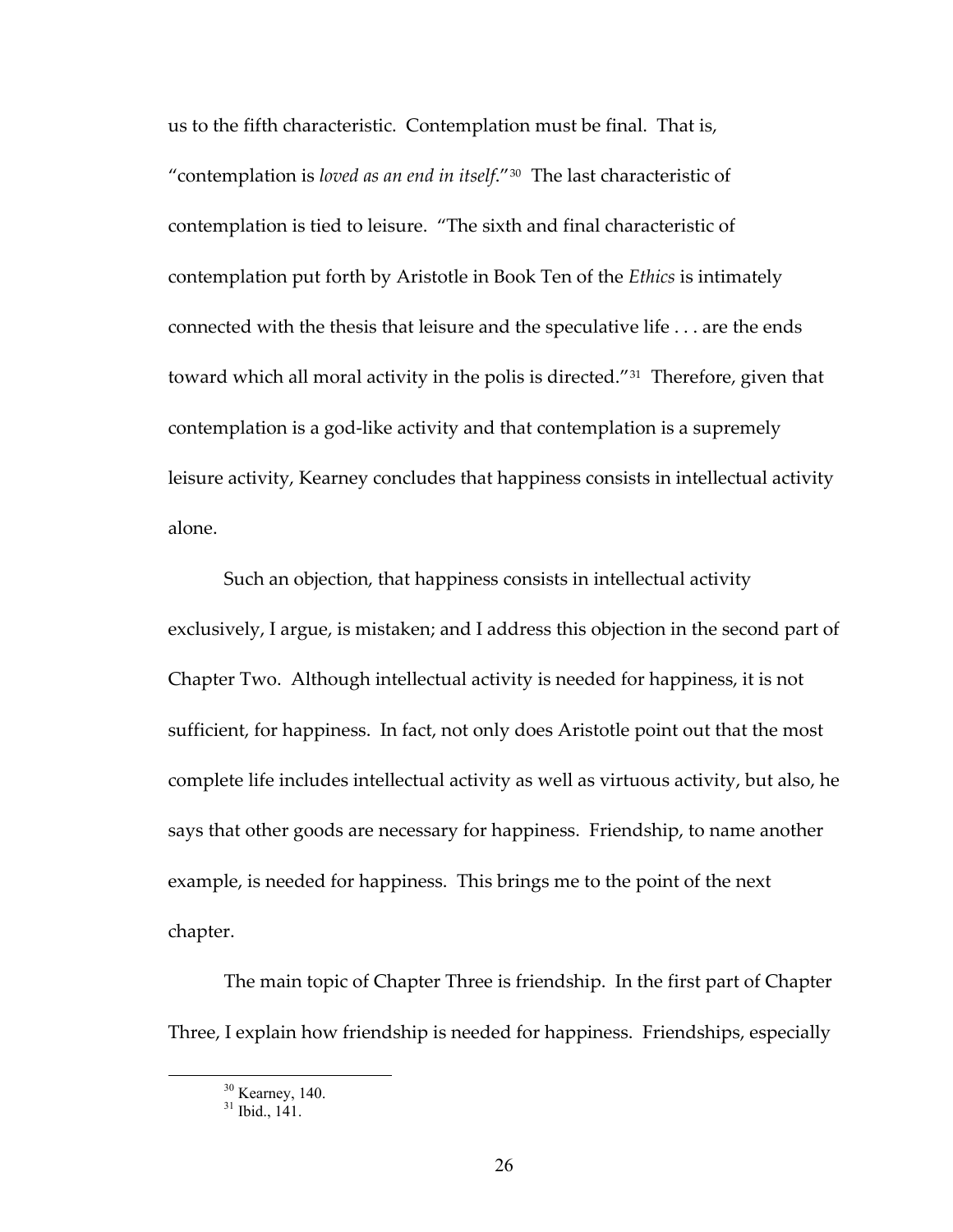between virtuous persons, provide opportunities for persons to participate in intellectual discourse, to engage in practical reasoning with others, and to enjoy the company of those who are like‐minded and share similar interests. We are able to reason better, both theoretically and practically, by dialoguing with friends than when we are alone. Besides that, human beings are social animals; and friendships, at the very least, partially fulfill that aspect of our nature.

That friendship is needed for happiness might seem problematic to some. On the one hand, Aristotle's account seems objectionably egoistic. In his conception of happiness, Aristotle seems to be suggesting that a person draws attention to oneself exclusively and focuses on what that person needs to be happy. That is, the person is thinking only about the goods she needs for happiness but not about the needs of others; on that basis, some claim that Aristotle's account is objectionably egoistic. On the other hand, another objection that might be raised is that Aristotle's account of happiness seems to value friendship only insofar as another end it might bring. In other words, friendship is pursued for the sake of attaining happiness, but friendship is not pursued or valued for its own sake.

Both of those objections are not problematic for Aristotle's account of friendship, and I discuss this in the second half of Chapter Three. In short, Aristotle's conception is not objectionably egoistic because being virtuous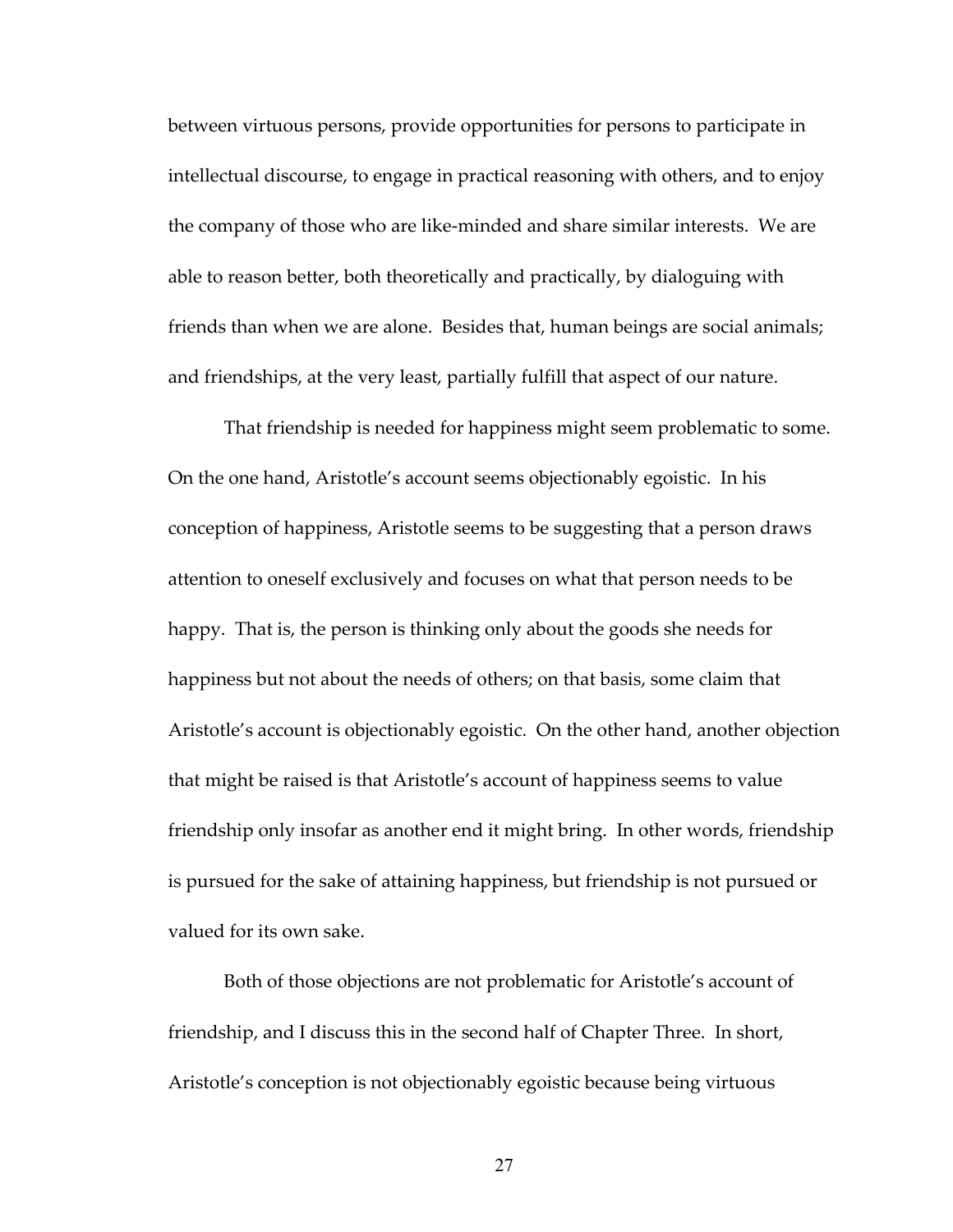involves taking into account and respecting the good of others. And, Aristotle's account does value pursuing friendship for friendship's sake. It is possible for a good to be pursued for its own sake and for a good to be pursued for another end. That is, it is possible for friendship to be pursued for sake of friendship and yet have another end – namely happiness.

Happiness does not seem possible without some external goods, and discussion of external goods is the topic of discussion for Chapter Four. In Chapter Four, I identify what some of these external goods are. Without certain external goods, such wealth, happiness is not possible. Another way to put that sort of concern is that without money, we cannot provide basic survival needs for ourselves. And, participating in intellectual activity and virtuous activity while one is lacking proper nourishment is difficult if not impossible. Aristotle names some other goods, in addition to money or wealth, needed for happiness to be possible, including: power, health, good children, and beauty. One point of clarification is that these external goods are not a part of the nature of happiness, but they are necessary for the attainment of happiness.

Taking a slight detour in the discussion, remember that I began this entire discussion by considering the good life in general; one philosopher that I mentioned was Confucius. Confucius shares several important similarities to Aristotle, specifically in identifying the importance of virtue ethics in living the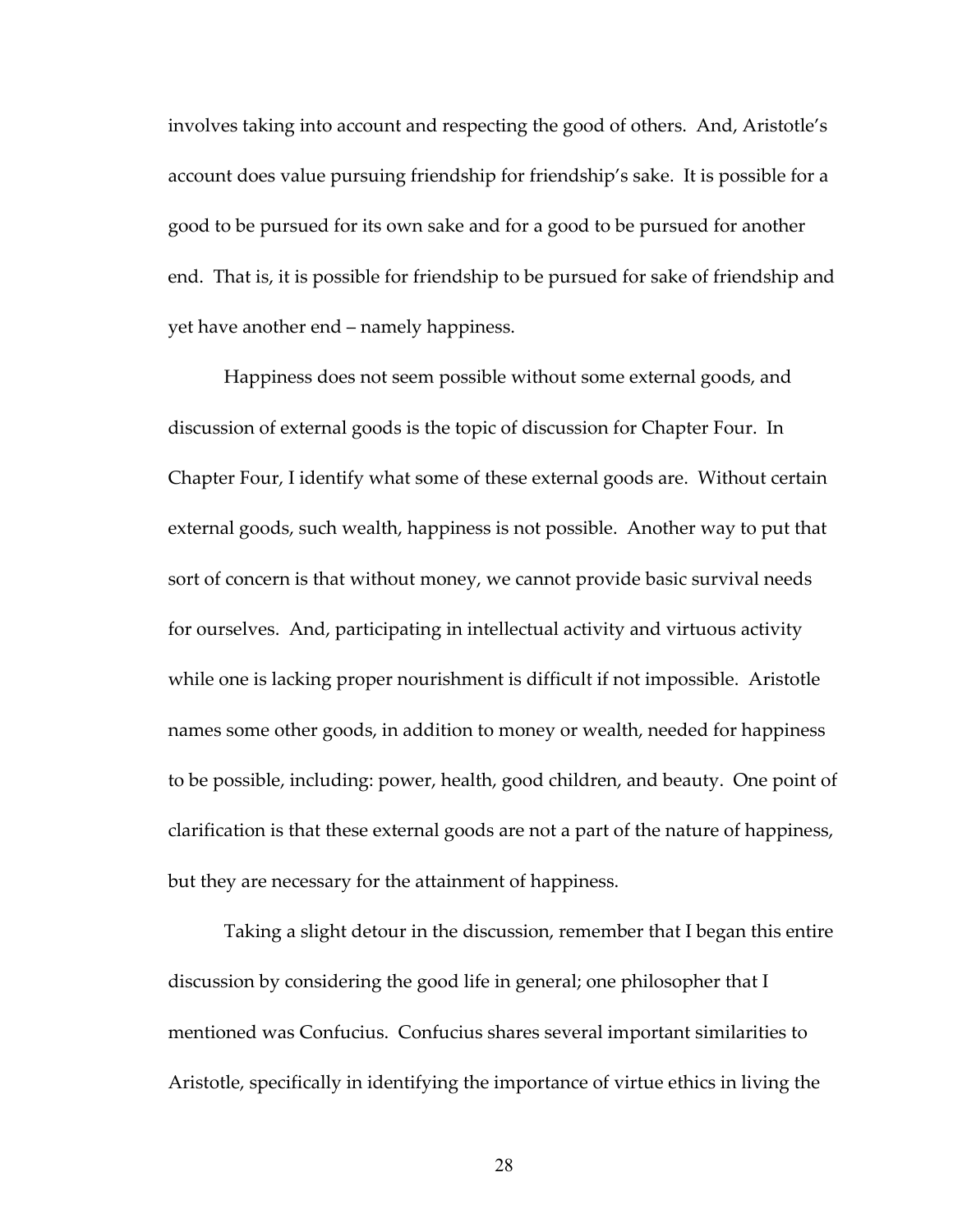good life. That is, both Aristotle and Confucius claim that virtuous activity plays a crucial role in developing a person's character. In Chapter Six, I compare Aristotle and Confucius on virtue ethics.

But before making such a comparison, in Chapter Five, I provide some background information on Confucius that is relevant to the present discussion. Confucius places high importance on activity in character development. Certain virtuous activities are needed for living a good life. According to Confucius, these activities include: acting with *ren* or authoritative conduct, conforming to *li* or ritual propriety, living according to the *dao* or the way of the Zhou dynasty, and doing what is *yi* or appropriate. The earlier part of Chapter Five is devoted to discussing each of these activities in greater detail and how they are significant to the good life. Engaging in activity exclusively, nevertheless, is not enough for becoming a good person. People also need requisite education in matters concerning a good life and need to be motivated to do what is good. Details of these two matters of concern are explained in the latter portion of Chapter Five.

In Chapter Six, I compare significant similarities Aristotle and Confucius share regarding virtue ethics and their approaches to the good life. Though Aristotle talks about the highest good and the highest good being happiness and Confucius does not, both philosophers emphasize the importance of virtue ethics in the good life. First, both Aristotle and Confucius define virtue in terms of a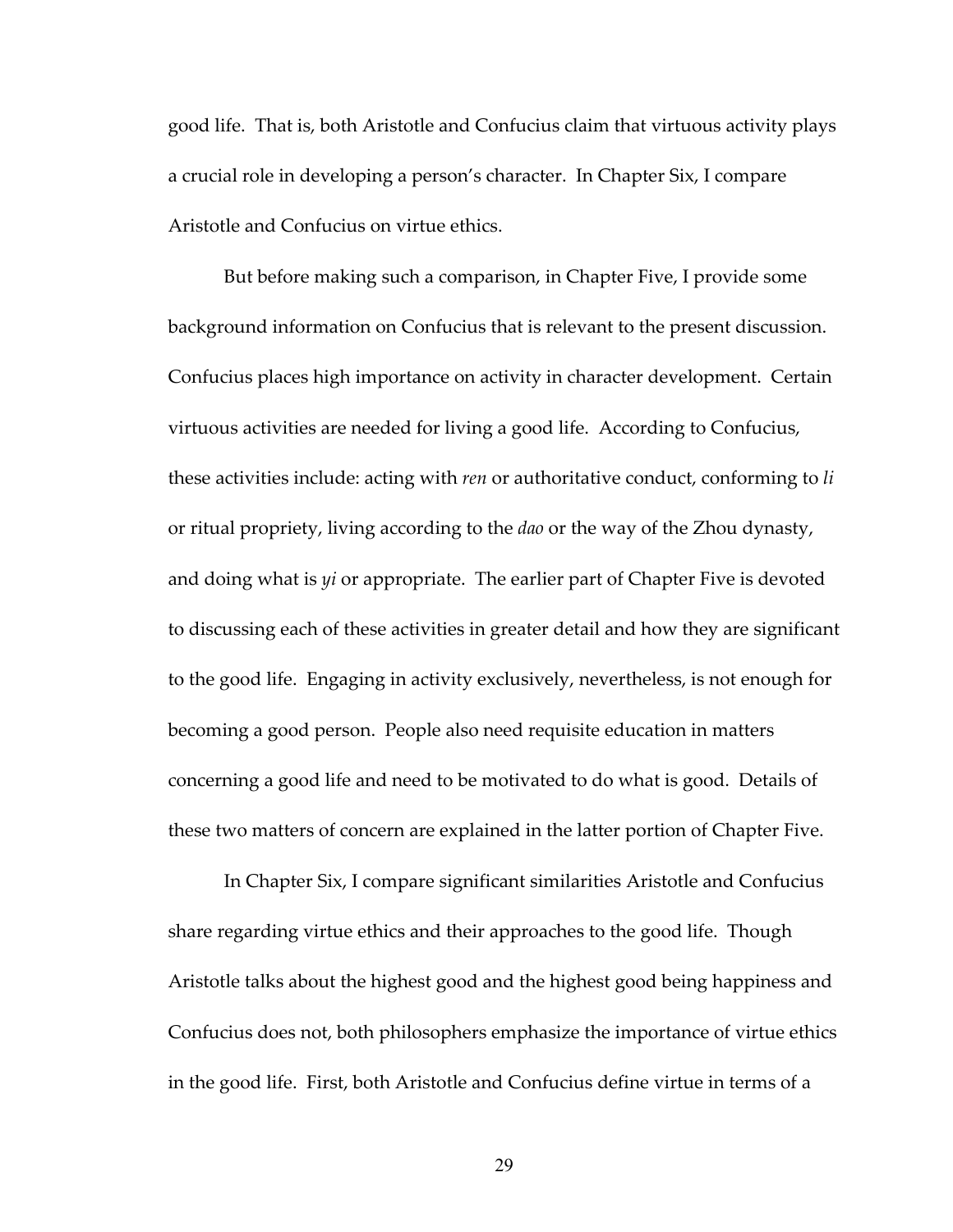mean between extremes. Second, both philosophers emphasize the importance of activity in learning to be virtuous. However, that is not to say that education is not important, which brings me to the third point of comparison. Third, people must be taught to recognize the virtuous and how an act is virtuous, and education is significant for these purposes. Finally, for both Aristotle and Confucius, laws must be used and enforced to encourage people to be virtuous and to do what is virtuous. Each one of these four points is elaborated in Chapter Six.

In summary, when we talk about a good life, we are not merely talking about the goodness of an isolated act. The sort of character a person has matters significantly in a good life. Activities in which a person engages affects the sort of character a person develops. In Chapter Seven, I conclude that Aristotle provides an excellent answer as to what constitutes a good life. A good life is a life that includes intellectual activity, virtuous activity, and virtuous friendship. But, a good life is not possible without certain external goods — such as friends, wealth, political power, good birth, satisfactory children, and beauty. A closing point worth noting is that both Aristotle and Confucius agree on one crucial element of the good life; virtue is necessary for a good life. A person must build a sort of character that is good or virtuous for the life to be considered good.

30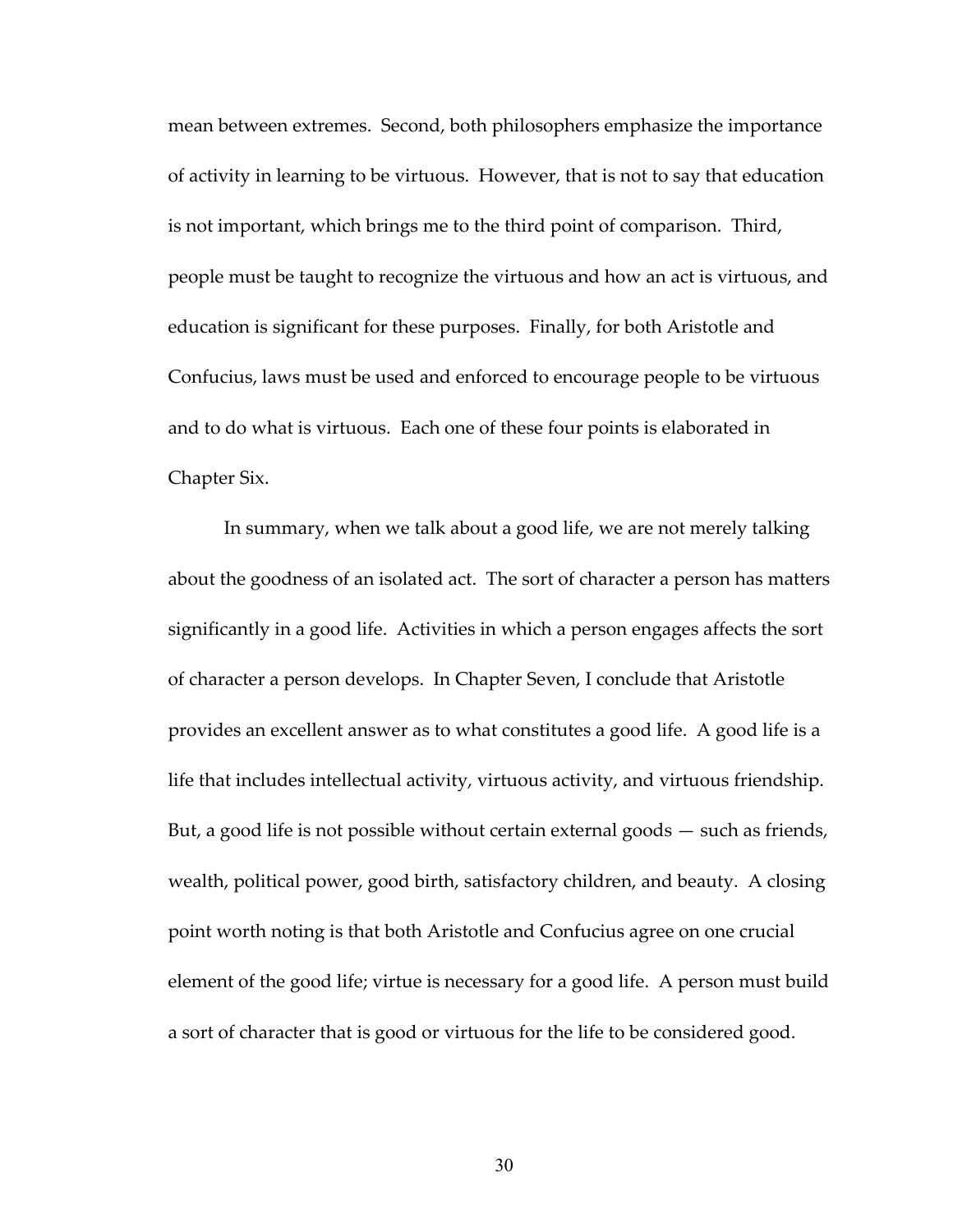## **Chapter 2 — The Nature of Happiness**

The goal of this chapter is to explicate how intellectual activity and virtuous activity are parts of the nature of happiness, according to Aristotle's conception of happiness. To begin with, both of those activities have to do with the *ergon* of human beings or what is characteristic to human beings. When we engage in intellectual activity and virtuous activity, we utilize our reasoning capacity, albeit in different ways. The former is more theoretical, and the latter is more practical.

#### **Preliminary Remarks on the Nature of Happiness**

Before jumping head long into the discussion, I want to make some preliminary remarks that will make more sense of the forthcoming discussion on how intellectual activity and virtuous activity are part of the nature of happiness. The preliminary remarks consist of the following: First, I distinguish between that which constitutes the nature of happiness from what is needed for happiness. Second, I explain two criteria of happiness. Finally, I examine various popular conceptions of happiness and Aristotle's response to each.

To begin with, the nature of happiness and what is necessary for happiness need to be distinguished. That which is part of the nature of happiness is an essential quality or characteristic of happiness. In contrast, that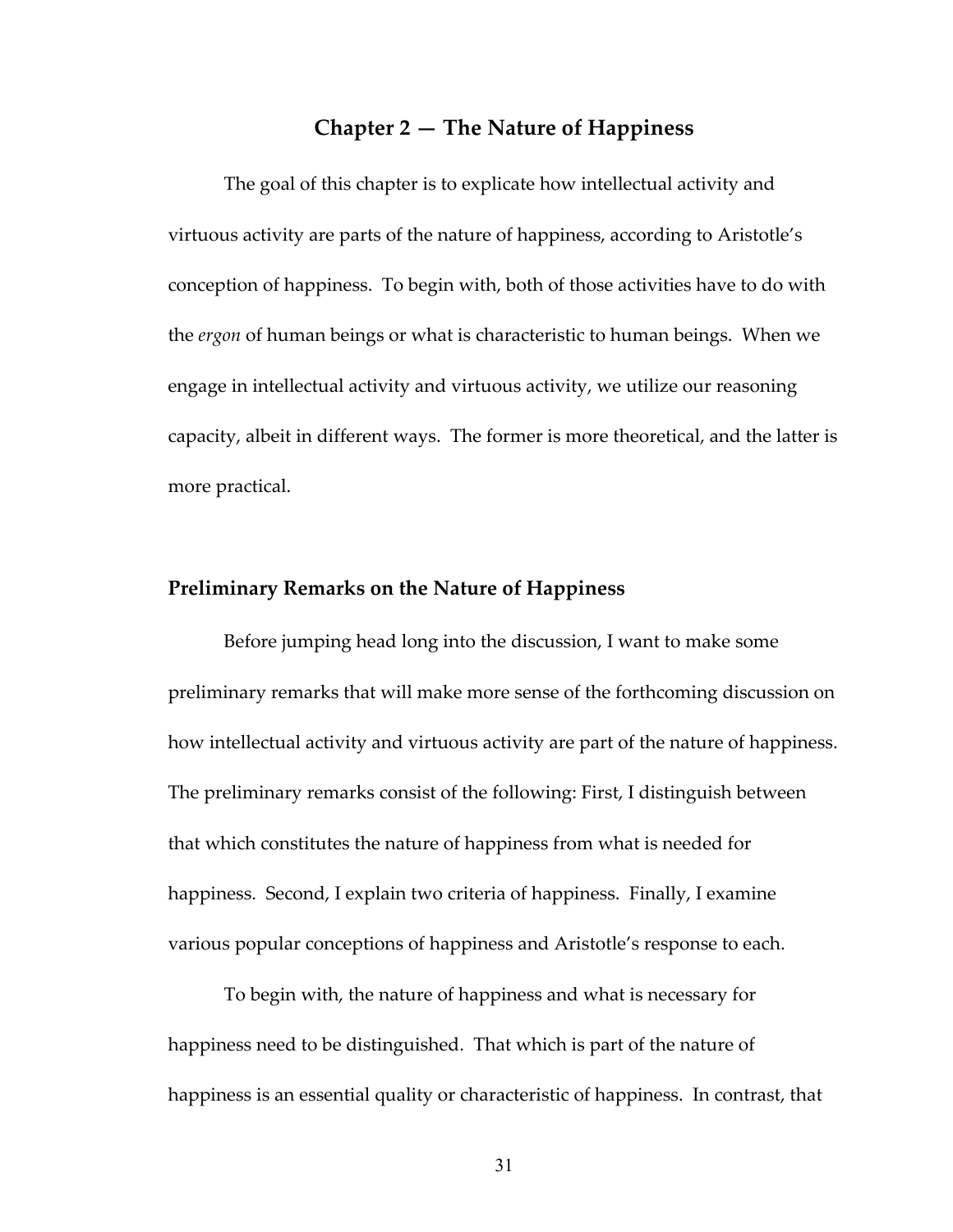which is necessary for happiness, at least for the purposes of the discussion at hand, is not an essential characteristic of happiness. Rather, that which is necessary for happiness makes happiness possible. For instance, the nature of fire is to burn. But, the presence of oxygen is necessary for a fire. That is, without the presence of oxygen, a fire is not possible. However, saying that oxygen is necessary for fire does not mean that oxygen is a part of the nature of fire. Or, take a look at a different example. Having a mother is necessary for being a bachelor. That is, bachelors need to have a mother to be a bachelor. But, having a mother is not a part of the nature of bachelorhood. Being unmarried and being a male are part of the nature of bachelorhood. Let me turn back to the subject at hand. My aim, in this chapter, is to show how intellectual activity and virtuous activity are a part of the nature of happiness.

## **Two Criteria for Happiness**

Keeping in mind the distinction between the nature of happiness and what is necessary for happiness, let me move on to discussing two criteria of happiness. Two criteria for happiness, according Aristotle, include *teleion* and *autarkeias*. The former is oftentimes translated as final or complete. The latter is translated as self‐sufficient.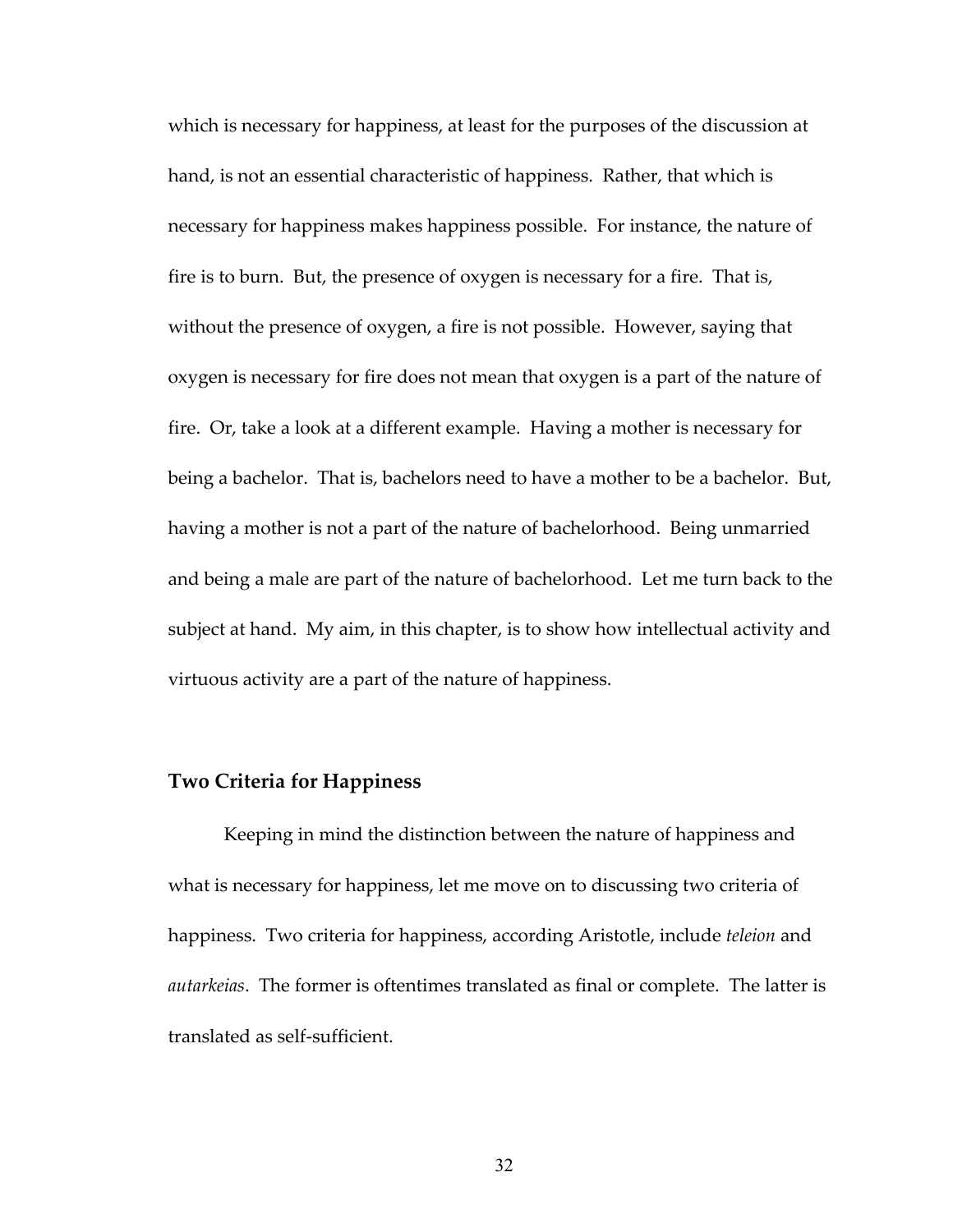Aristotle defines the first criterion as being final or complete without any qualification. What final or complete without any qualification means needs some clarification. He distinguishes among various sorts of good: goods that are chosen for the sake of other goods; goods that are pursued for their own sake and for the sake of something else; and, that which is always chosen for its own sake and never for the sake of something else.<sup>[32](#page-39-0)</sup> The last sort of good applies to happiness exclusively. Happiness, according to Aristotle, is always chosen for its own sake and never for the sake of something else; we do not pursue other goods for their own sake and never for the sake of something else.

Oftentimes we pursue goods solely for the sake of other goods. For instance, we desire and seek money for other things, such as buying a home, buying a car, or getting new clothes. We even buy homes, cars, and clothes for other reasons. Perhaps we believe those things provide us with security and ultimately pleasure.

Then, there are goods we pursue for their own sake and for the sake of something else. Some of these sorts of goods might include friendship, love, and virtue. We seek friendship, love, and virtue, because each is desired for its own sake. But also, we seek them for a further good, namely happiness.

<span id="page-39-0"></span> <sup>32</sup> Aristotle, *Nicomachean Ethics*, Book I Chapter 7.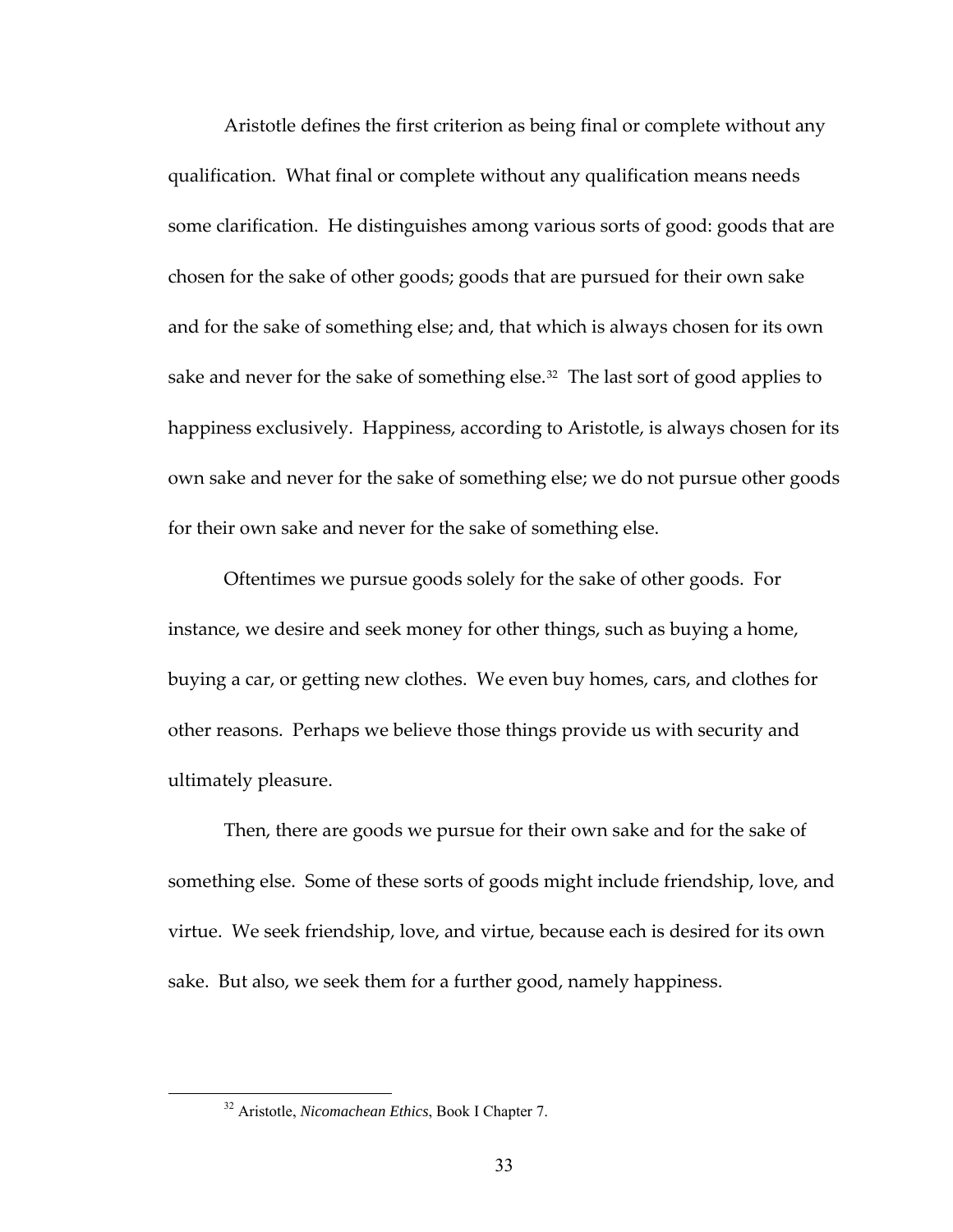A third type of goods is goods we choose for their own sake and never for the sake of anything else. Goods — such as friendship, love, and virtue — are not final in the way happiness is; they are not good without qualification. Happiness, according to Aristotle, is the only good that is always chosen for its own sake and never for the sake of anything else.

In addition to being final or complete, happiness, according to Aristotle, also is self‐sufficient. A good that is self‐sufficient is worthy of choosing for its own sake. To use Aristotle's words, "Anyhow, we regard something as self‐ sufficient when all by itself it makes a life choiceworthy and lacking in nothing; and that is what we think happiness is."<sup>[33](#page-40-0)</sup> Note that by talking about the selfsufficiency of happiness, Aristotle is not thereby claiming that we do not need anyone for happiness. In fact, a person living in complete solitude, such as a hermit, cannot be happy, because we are, by nature, social or political beings.<sup>[34](#page-40-1)</sup> Rather, happiness is self-sufficient insofar as it makes life lacking in nothing.

## **Popular Views of Happiness**

Before talking about intellectual activity and virtuous activity, Aristotle's responses to a variety of popular views of what constitutes happiness is worth

<span id="page-40-1"></span><span id="page-40-0"></span> <sup>33</sup> Aristotle, *Nicomachean Ethics*, trans. & ed. Terence Irwin (Indianapolis: Hackett Publishing Company, 1985), Book I Chapter 7, p. 15 — 1097b14-16. 34 Aristotle, *Nicomachean Ethics*, Book I Chapter 7 — 1097b8-11.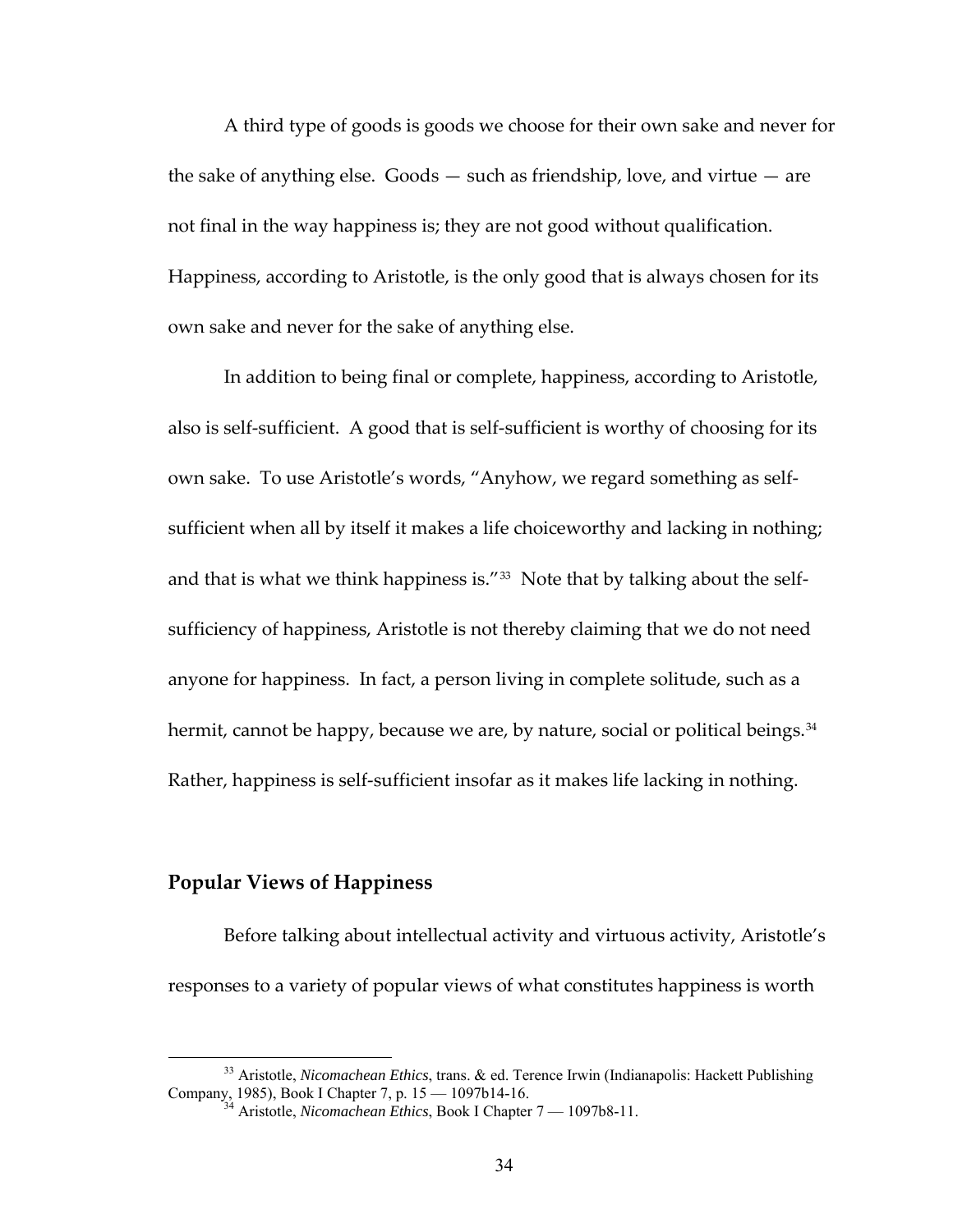discussing. One popular view of happiness, which was discussed in the previous chapter, equates happiness with pleasure. If happiness is merely pleasure, then the goal of the individual is to pursue pleasure. A problem I had mentioned with regard to this sort of view is that the individual faces the hedonistic paradox.

Aristotle draws attention to a different problem. He says that the life of pleasure is like the life of beasts. Philosophers oftentimes point to animals, like pigs, as examples of beasts. I am not certain why pigs get picked on more than other animals. But, the point is that other animals, such as pigs, spend their lives doing what we consider physical pleasures. In the case of pigs – they eat, sleep, and poop. Aristotle rejects a notion of happiness that reduces human beings' lives to being like those animals. We are capable of much more than eating and sleeping. We have a reasoning capacity that allows us to do much more. And, we should make use of that capacity, by using it and developing it.

Another popular view of happiness is honor. Honor, however, is a merit that is bestowed by others. This is the precise problem Aristotle has with happiness being honor. If happiness is honor, then a person's happiness is completely beyond her control; a person's happiness is entirely in the hands of someone else – whoever is bestowing the honor. But, a person's happiness should not be entirely in the hands of other people. Aristotle wants an account

35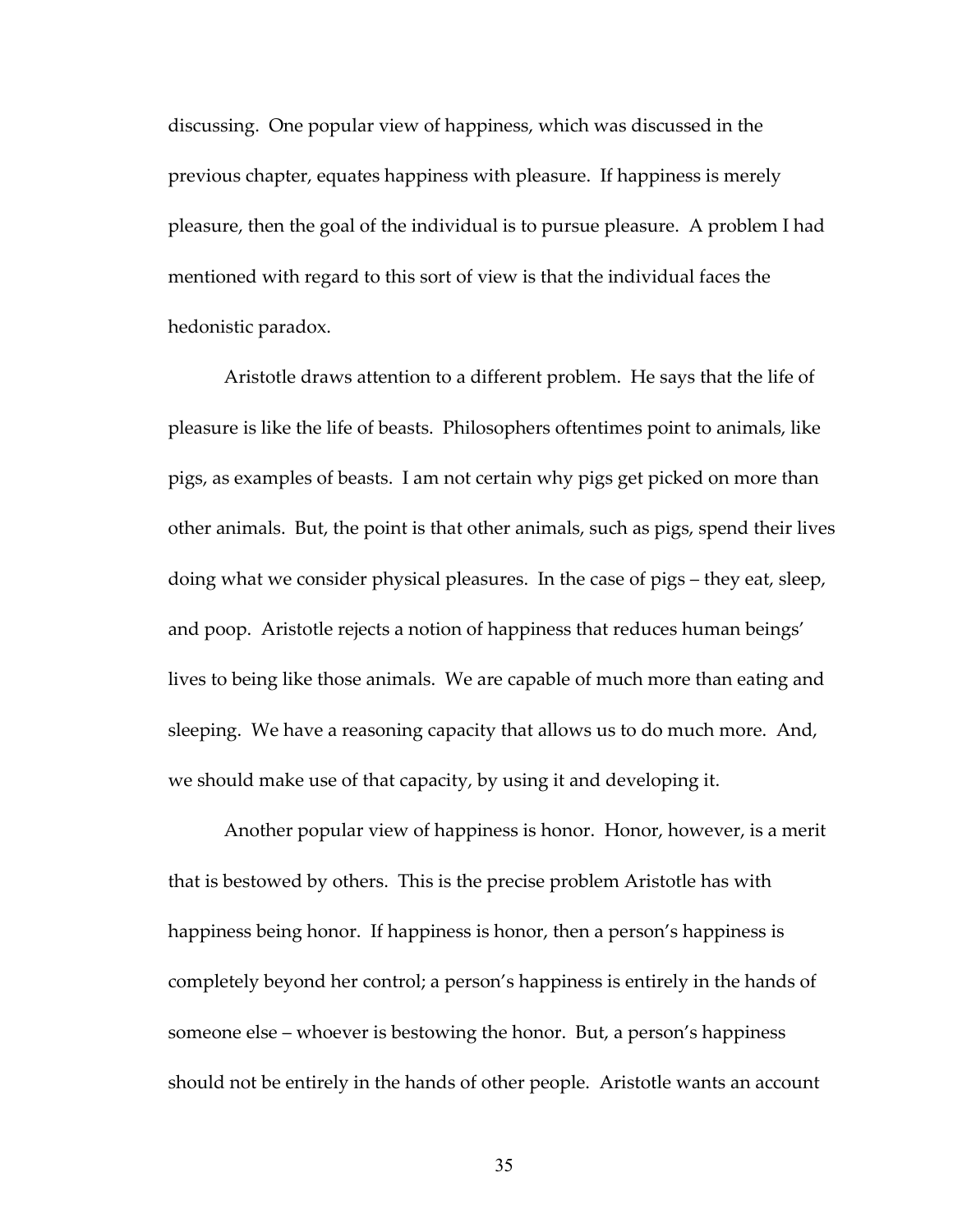of happiness in which an individual can play an active and main role in achieving her own happiness.

Suppose we amend this definition to say that happiness is the possession of virtue. Aristotle finds this revised definition unacceptable. "For, it seems, someone might possess virtue," he notes, "but be asleep or inactive throughout his life . . . "<sup>[35](#page-42-0)</sup> According to Aristotle' s understanding, happiness involves activity. Merely possessing virtue does not involve activity at all. Notice that possessing virtue must be distinguished from practicing or exercising virtue. The former does not involve doing anything while the latter does. Aristotle, not much later, reiterates the point that activity, performing virtuous acts in particular, is important. He says, "For a man may possess the disposition without its producing any good result, as for instance when he is asleep, or has ceased to function from some other cause; but virtue in active exercise cannot be inoperative—it will of necessity act, and act well."[36](#page-42-1)

Let me now turn to a third popular conception of happiness. Many understand happiness as wealth. The problem with defining happiness in terms of wealth or money is that we never value money just for its own sake. We value money for something else. That is, we always value and use money for the sake

<span id="page-42-0"></span> <sup>35</sup> Aristotle, *Nicomachean Ethics*, trans. & ed. Terence Irwin, Book I Chapter 5, p. 8 —1095b31- 1096a1. 36 Aristotle, *Nicomachean Ethics*, in The Loeb Classical Library, trans. by H. Rackham, ed. Jeffrey

<span id="page-42-1"></span>Henderson (Cambridge, MA: Harvard University Press, 2003), Book I Chapter 8, p. 39 — 1099a1-4.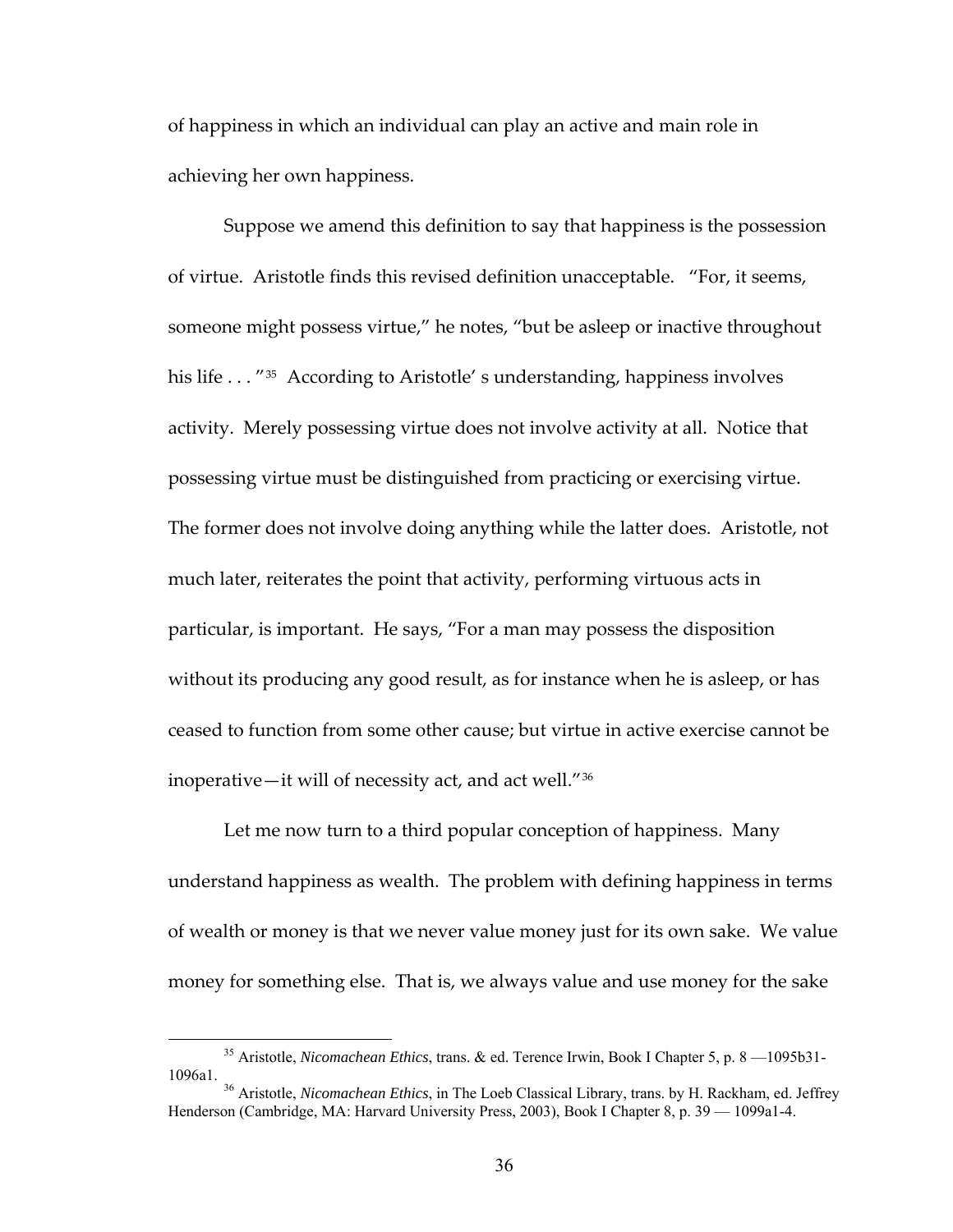of something else. Whatever money brings usually also is valued for the sake of yet another good. This is the precise problem Aristotle has with this conception of happiness. Wealth is good only for the sake of something else. On the contrary, happiness is good in itself. Happiness is not good merely because it brings about some other good.

#### **The** *Ergon* **Argument**

With these preliminary remarks in mind, let me now turn to two goods that are a part of the nature of happiness: intellectual activity and virtuous activity. An argument in the *Nicomachean Ethics* crucial to understanding how intellectual activity and virtuous activity are part of the nature of happiness is the *ergon* argument. Aristotle points out that the *ariston*, which is frequently translated as highest good, chief good, or supreme good, is happiness; and furthermore, we further comprehend the highest good through the *ergon* of human beings.[37](#page-43-0) The *ergon* of human beings, frequently translated as the characteristic activity of human beings, has to do with our reasoning capacity. Aristotle reaches this conclusion by an argument from elimination.

<span id="page-43-0"></span>The characteristic activity of human beings cannot be sensation, nutrition, or growth. Nutrition and growth is not unique to human beings; nourishment

 <sup>37</sup> Aristotle, *Nicomachean Ethics*, Book I Chapter 7.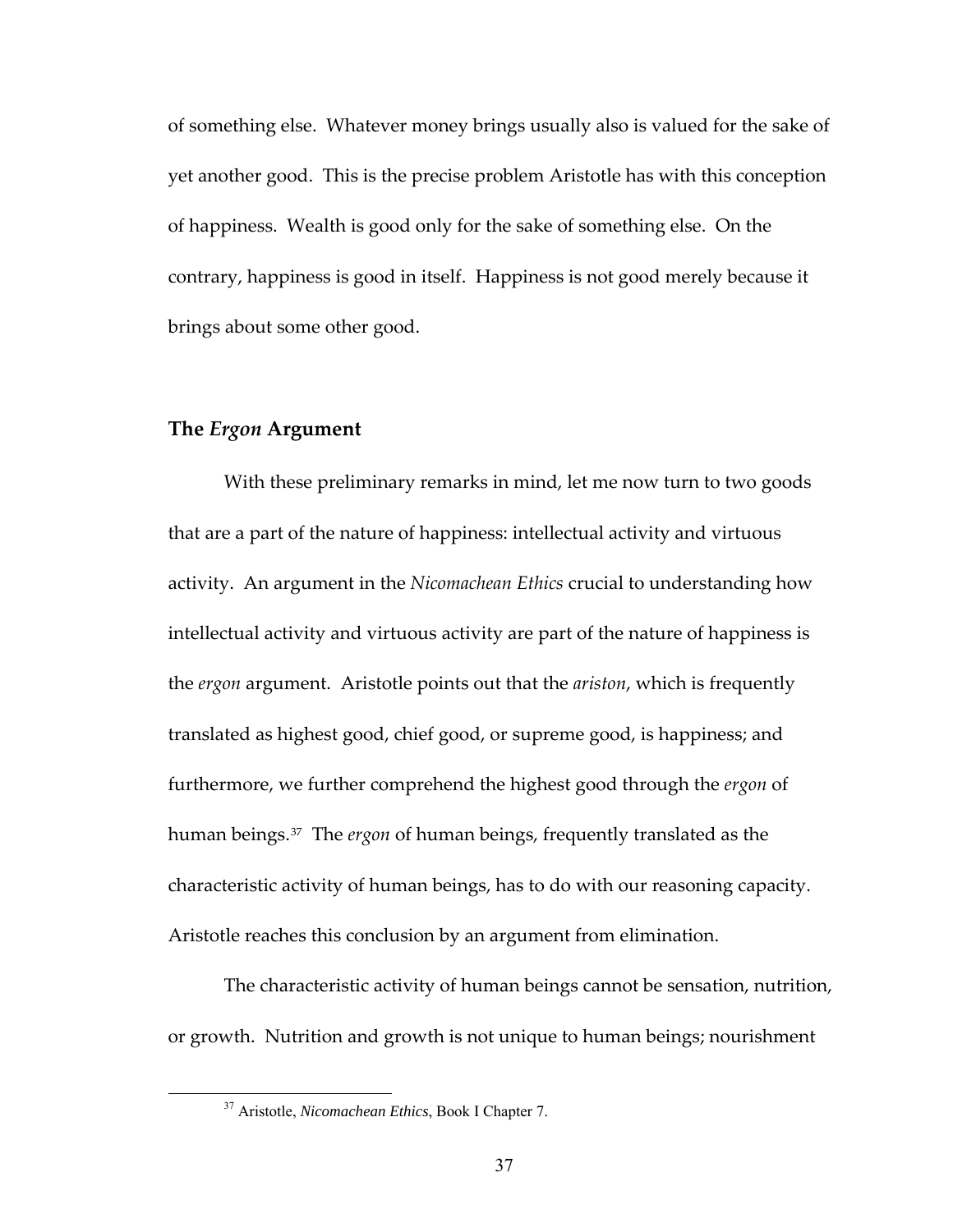and growth, at the very least, is something plants also experience. Neither is sensation unique to human beings; other animals also experience sensation. Hence, concludes Aristotle, activity that involves the reasoning faculty of human beings must be the characteristic function of human beings. That is, the activity of reasoning is the *ergon* of human beings.

If then the function of man is the active exercise of the soul's faculties in conformity with rational principle, . . ., and if we acknowledge the function of an individual and of a good individual of the same class (for instance, a harper and a good harper, and so generally with all classes) to be generally the same, the qualification of the latter's superiority in excellence being added to the function in his case (I mean that if the function of a harper is to play the harp, that of a good harper is to play the harp well): if this is so, and if we declare that the function of man is a certain form of life, and define that form of life as the exercise of the soul's faculty and activities in association with rational principle, and say that the function of a good man is to perform these activities well and rightly, and if a function is well performed when it is performed in accordance with its own proper excellence—from these premises it follows that the Good of man is the active exercise of his soul's faculties in conformity with excellence or virtues, in conformity with the best and most perfect among them.<sup>[38](#page-44-0)</sup>

What makes a person good is her ability to reason well.

<span id="page-44-0"></span> <sup>38</sup> Aristotle, *Nicomachean Ethics*, in The Loeb Classical Library, trans. by H. Rackham, ed. Jeffrey Henderson, Book I Chapter 7, p. 33 — 1098a7-18.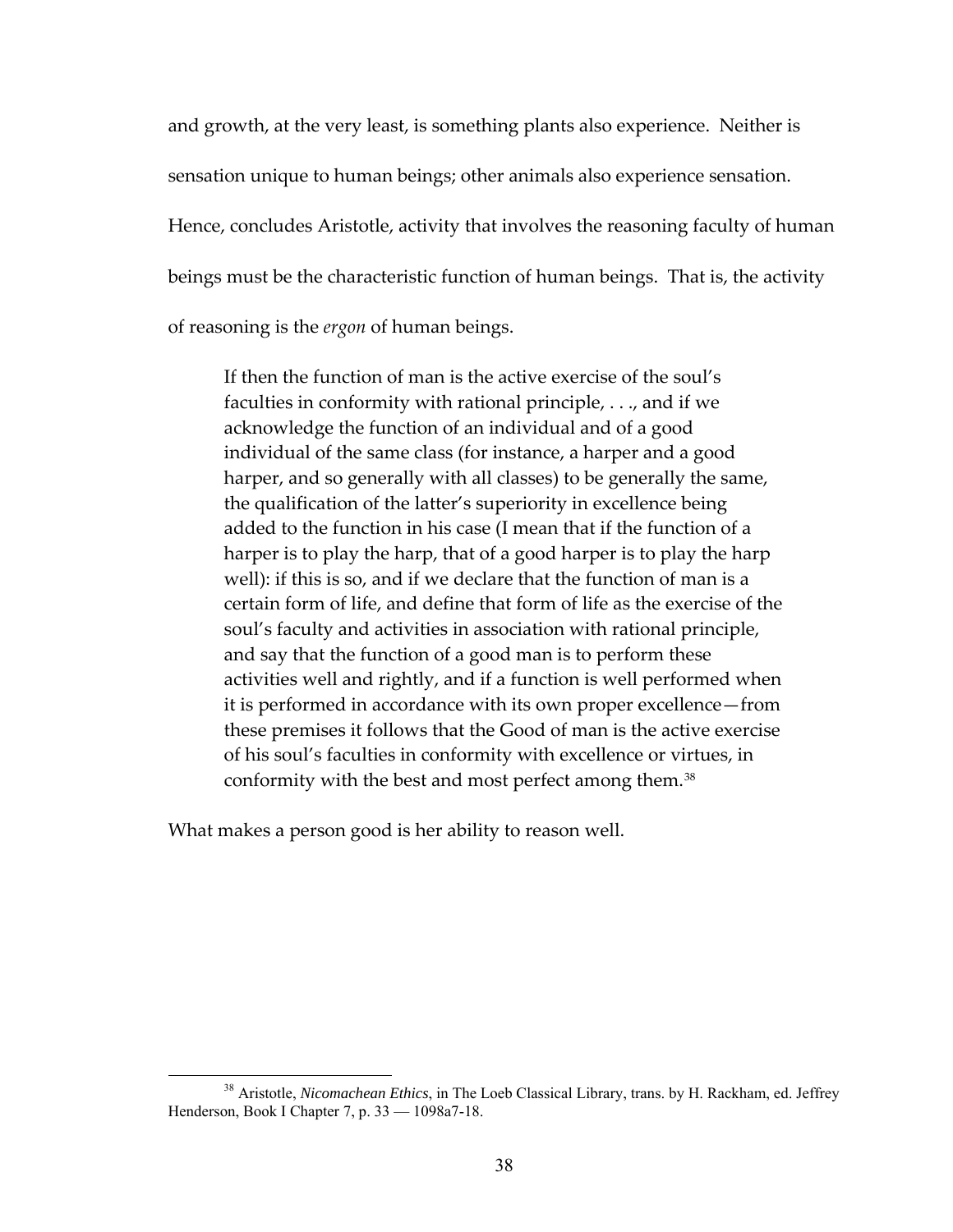# **An Objection to the Activity of Reasoning being the** *Ergon* **of Human Beings Considered**

An objection that can be raised against Aristotle is that our ability to reason well is not unique to human beings at all. Gods also reason. Not only that, but, gods exercise reasoning better than human beings do. This objection, if correct, not only presents a problem for Aristotle's identification of the human beings' *ergon* with the reasoning capacity of human beings, but also, this objection would be a problem for defining happiness. After all, Aristotle's conception of happiness is intimately tied with the *ergon* of human beings. Happiness is the highest good, and, according to Aristotle, we gain a better understanding of the highest good through the *ergon* of human beings. But is this objection really a problem?

I do not think this is an objection that ends up being problematic for Aristotle. Richard Kraut, in "The Peculiar Function of Human Beings," offers a response which involves distinguishing between absolute peculiarity and relative peculiarity.<sup>[39](#page-45-0)</sup> Something that is absolutely peculiar to human beings is unique to human beings and shared by no other beings. In contrast, that which is relatively peculiar to human beings is particular to human beings with respect to certain beings. He explains the difference between the two by introducing

<span id="page-45-0"></span><sup>&</sup>lt;sup>39</sup> Richard Kraut, "The Peculiar Function of Human Beings," *Canadian Journal of Philosophy* 9 (September 1979): 474.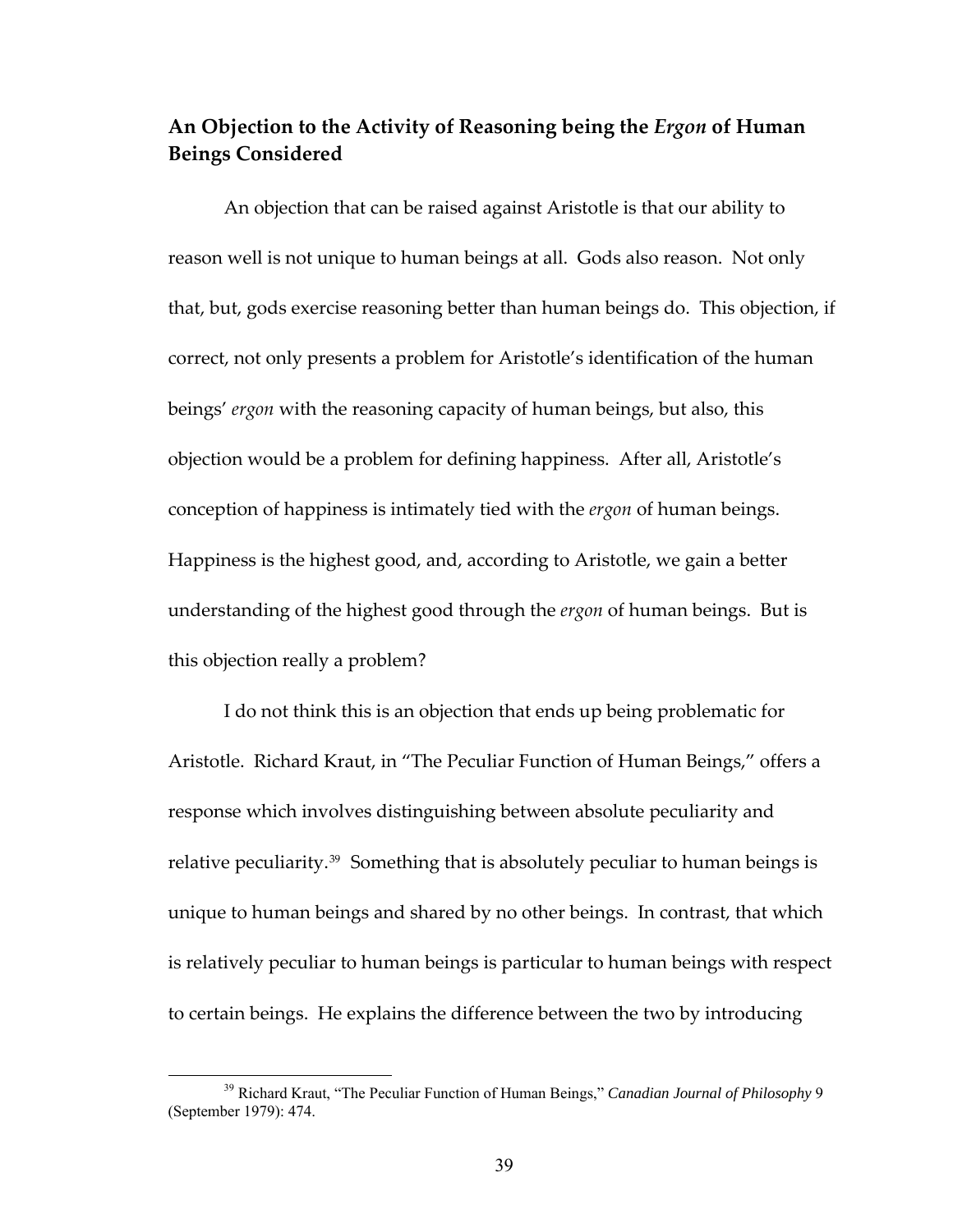some examples. One example Kraut cites as being absolutely peculiar to human beings is the ability to learn grammar. His example of relative peculiarity is that being biped is relatively peculiar to human beings with respect to horses and dogs. The role this distinction plays in the *ergon* argument is that Aristotle, according to Kraut's interpretation, uses relative peculiarity to refer to the rational capacity of human beings. In particular, the *ergon* of human beings is relatively peculiar to human beings, insofar as lesser beings are concerned. In comparing human beings with plants and animals – nutrition, growth, and sensation do not qualify as what is unique to human beings, but, rational activity is unique to the former.

Does Kraut's solution work? Kraut's explanation certainly helps us understand how rational activity can still be the characteristic activity of human beings, albeit in a qualified fashion. But, Aristotle himself does not claim that the rational activity of human beings is relatively peculiar. Rather, he says that rational activity is the characteristic function of human beings in an unqualified way. To his credit, Kraut probably realizes that this is the case. But to justify his interpretation, he turns to another place, in *Topics*, where Aristotle does make such a distinction, between absolute peculiarity and relative peculiarity.<sup>[40](#page-46-0)</sup>

<span id="page-46-0"></span> <sup>40</sup> Kraut cites *Topics* I 5.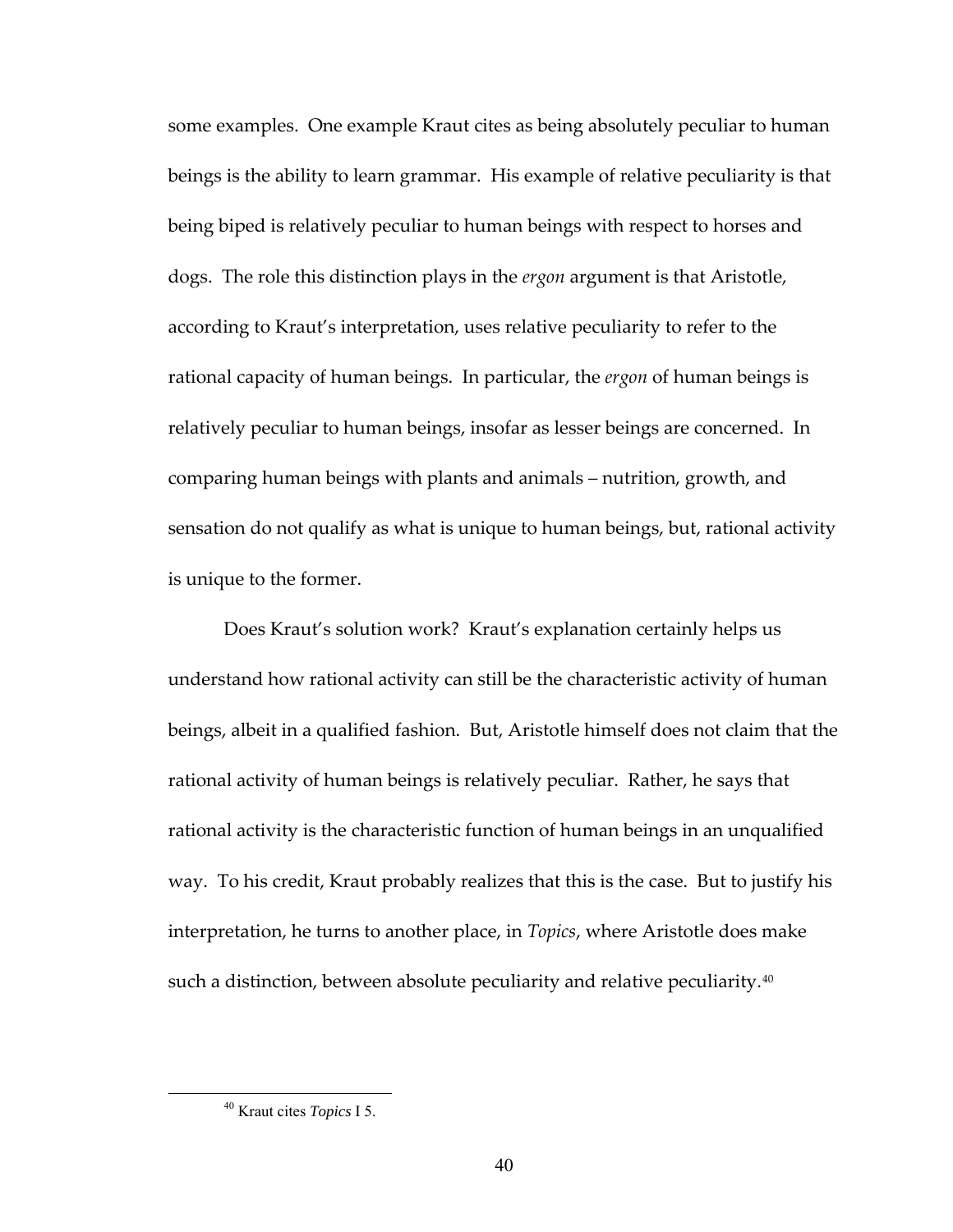Kraut is headed in the right direction, but we can understand how rational activity is the characteristic function of human beings, I think, without positing such a distinction. He is correct insofar as Aristotle does not seem to have in mind all beings far and wide in this discussion. Rather, in the discussion considering the *ergon* argument, he seems to be referring only to entities and beings in the natural world. After all, he contrasts human beings with plants, horses, oxen, and other animals in the natural world. Nowhere in this particular discussion does Aristotle compare human beings with the gods.

Much later, in a different discussion, Aristotle does want to compare human beings with the gods. He points out that the gods and human beings share something in common; specifically, they both participate in the activity of reasoning. The activity in which human beings participate, he says, that is most like the gods is intellectual activity.<sup>[41](#page-47-0)</sup> That Aristotle is talking only about beings in the natural world in the *ergon* argument is no accident. Thus, we can think of the *ergon* argument as defining the uniqueness of rational activity to human beings insofar as inhabitants of the natural world are concerned. In accordance with the *ergon* of human beings, then, we should strive to exercise our reasoning well.

<span id="page-47-0"></span> <sup>41</sup> Aristotle, *Nicomachean Ethics*, Book X Chapter 8.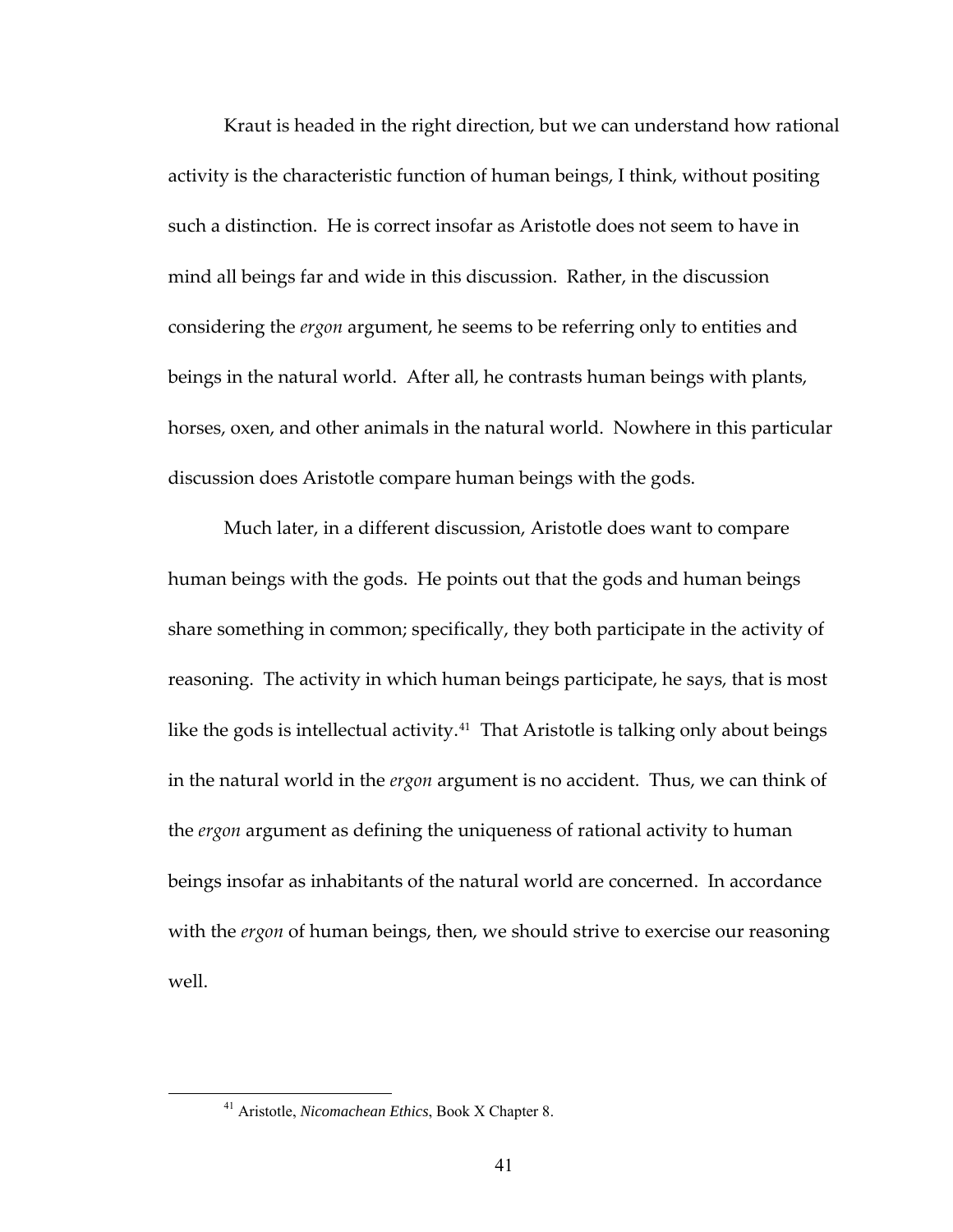Regarding the *ergon* of human beings, Nagel contributes some helpful insight. In "Aristotle on *Eudaimonia*," he talks about a hierarchy of capacities, for example in the case of a giraffe.

What is the point of being a giraffe? A giraffe leads a certain type of active life, supported by complex metabolic and digestive, and circulatory processes, and ordered in such a way as to permit those processes to proceed efficiently. One thing is clear: its walking and seeing and digesting are not simply three separate activities going on side by side in the same individual, like a doll that wets, cries, and closes its eyes. A giraffe is one organism and its functions are coherently organized. Its proper excellence is not just the conjunction of its component functions, but the optimal functioning of the total system in the giraffe's *life*. [42](#page-48-0)

Nagel is not claiming that the *ergon* of human beings, in any way, is just like the *ergon* of a giraffe. For one, human beings have a reasoning capacity; giraffes do not.[43](#page-48-1) Nevertheless, insofar as a hierarchy of capacities is concerned, Nagel makes a couple of helpful observations. First, human beings have different functions or capacities, such as the nutritive or rational. Second, though one capacity might depend on another capacity in one way or another, reason is the highest ranking function. "And although reason helps us get enough to eat and move around, it is not subservient to those lower functions. Occasionally it may have to serve as the janitor or pimp of the passions, but that is not basically what it is *for*."[44](#page-48-2)

<span id="page-48-2"></span><span id="page-48-1"></span><span id="page-48-0"></span> <sup>42</sup> Thomas Nagel, "Aristotle on *Eudaimonia*," *Phronesis* 19 (1972): 256. 43 Ibid.

 $44$  Ibid.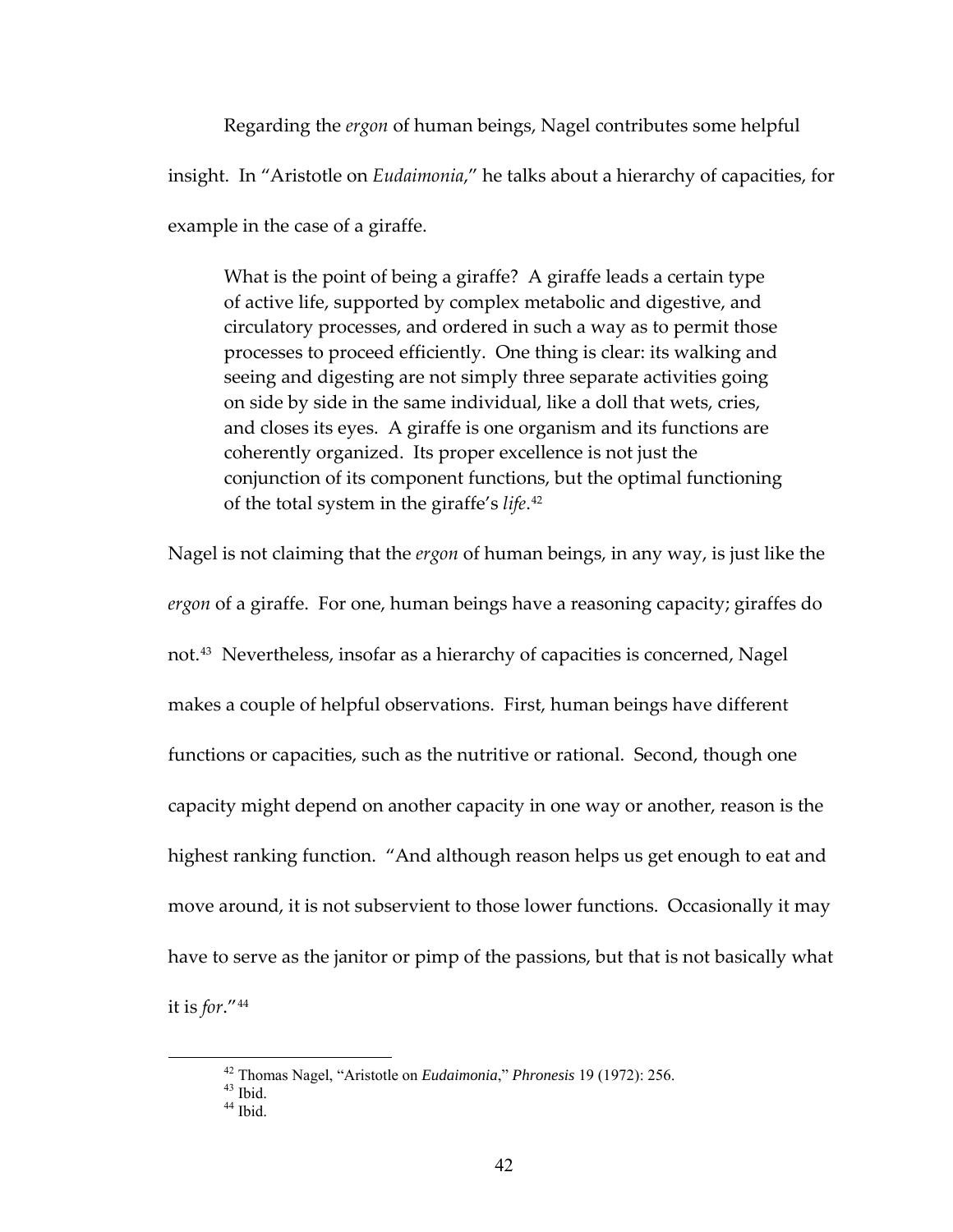But, what does utilizing our reasoning ability or capacity mean? Exactly what Aristotle means by this has drawn a bit of controversy. Aristotle, I argue, means a number of activities when he talks about our reasoning ability, including theoretical reasoning and practical reasoning. The closest we get to understanding what Aristotle means by theoretical reasoning is by examining some of what he says about theoretical virtues, which will take place in the next section. We use the latter, practical reasoning, to participate in virtuous activity.

### **The Activity of Contemplation**

Let me begin discussion of theoretical reasoning by elaborating on the importance of theoretical reasoning for Aristotle. Since his focus in the *Nicomachean Ethics* is on practical reasoning and on the practical life, remarks on theoretical reasoning are scant. As I mentioned earlier, theoretical activity is one of two crucial activities that is part of the characteristic activity of human beings. Besides that, Aristotle does explicitly regard theoretical reasoning or contemplation highly. Specifically, he says that *theōrētikē* or contemplation is the most divine part of human beings.[45](#page-49-0) A life that includes contemplation is the

<span id="page-49-0"></span> <sup>45</sup> Aristotle, *Nicomachean Ethics*, in The Loeb Classical Library, Book X Chapter 6, p. 613 — 1177a14-20.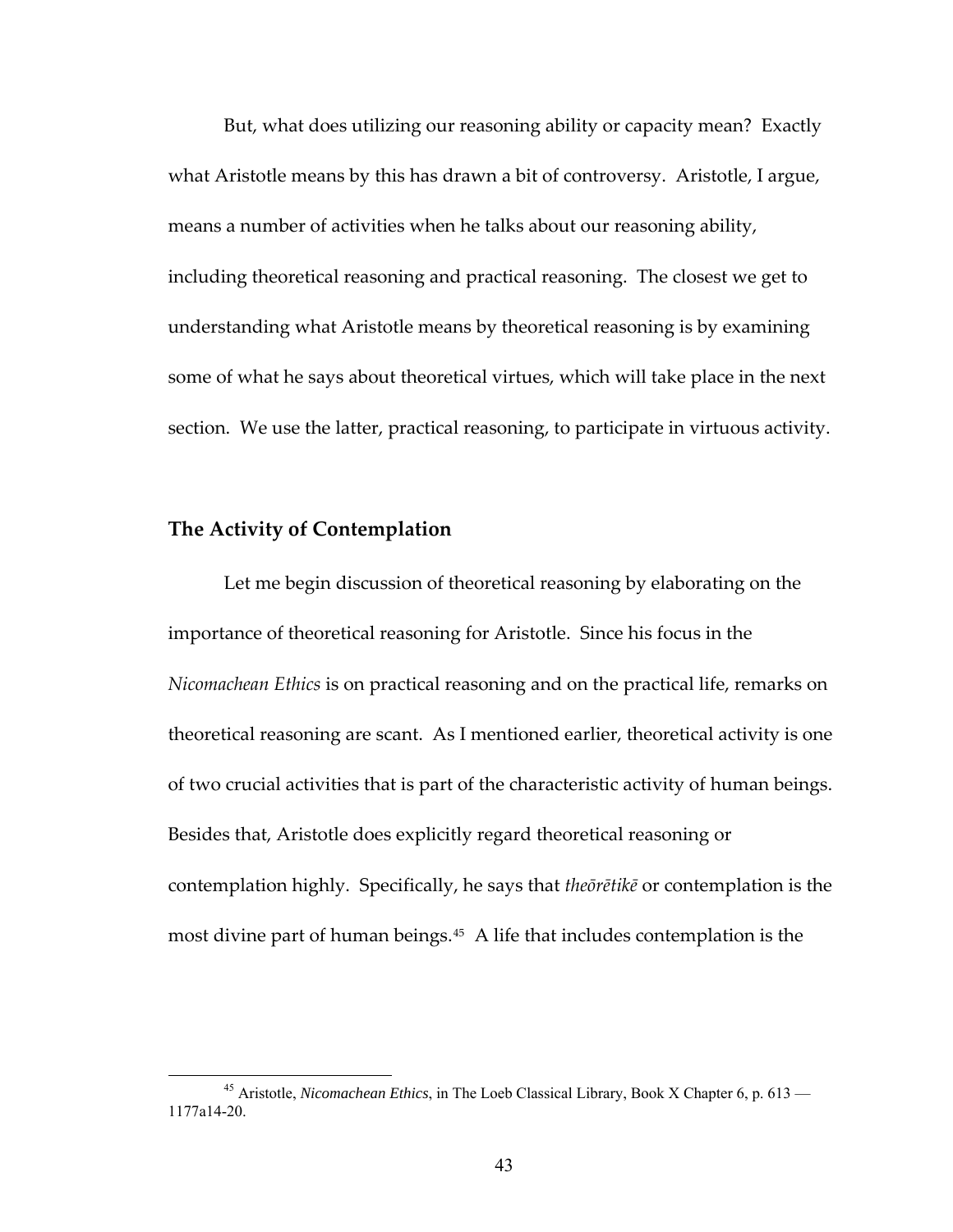best sort of life.<sup>[46](#page-50-0)</sup> And, a life that includes theoretical reasoning is better than a life without any theoretical reasoning, such as a life of mere practical reasoning.

A couple of more observations can be made about theoretical reasoning or the activity of contemplation; contemplation is final and self‐sufficient. As to being final, Aristotle claims that contemplation is always desired for its own sake and never for the sake of something else. For he says, "Also the activity of contemplation may be held to be the only activity that is loved for its own sake: it produces no result beyond the actual act of contemplation, whereas from practical pursuits we look to secure some advantage, greater or smaller, beyond the action itself."[47](#page-50-1) Moreover, contemplation is self‐sufficient. That is, theoretical reasoning is worthy of choosing for its own sake. To use Aristotle's words, "Also the activity of contemplation will be found to possess the highest degree the quality that is termed self-sufficiency . . . "[48](#page-50-2)

What still needs clarification is what Aristotle means by theoretical reasoning. Again, Aristotle does not offer much in the way of explaining what he means by theoretical reasoning in the *Nicomachean Ethics*, since his emphasis is on practical reasoning and the practical life. To be sure, contemplation is an activity. Intellectual virtues — such as *episteme*, *nous*, and *sophia* — technically speaking, are not activities in themselves. Nonetheless, we can say this: by

<span id="page-50-2"></span><span id="page-50-1"></span><span id="page-50-0"></span> <sup>46</sup> Ibid., Book X Chapter 7, p. 619 — 1178a8-10.

 $47$  Ibid., Book X Chapter 7, p.  $615 - 1177b2 - 5$ .

 $48$  Ibid., Book X Chapter 7, p. 613 & 615 — 1177a28-29.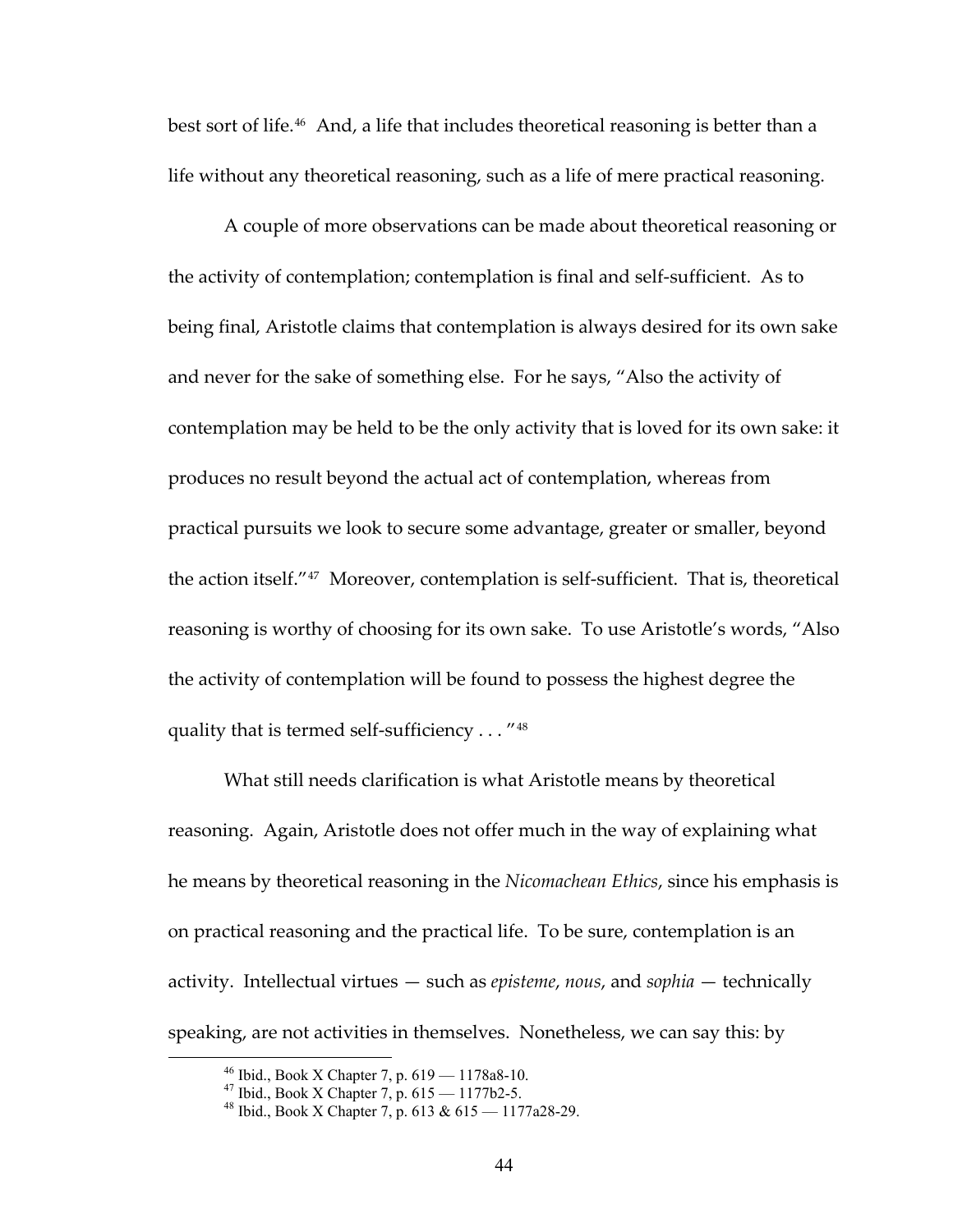theoretical reasoning or contemplation, Aristotle has in mind intellectual activity concerning mathematics or science. According to Sir David Ross, in *Aristotle*, "The Contemplation of these subjects [metaphysics, mathematics, natural science) is, as we shall see from Book X., in Aristotle's view the ideal life for man."[49](#page-51-0) Perhaps *sophia* or theoretical wisdom comes as a result of contemplation or intellectual activity. Aristotle says the following about *sophia*:

Hence it is clear that Wisdom must be the most perfect modes of knowledge. The wise man therefore must not only know the conclusions that follow from his first principles, but also have a true conception of those principles themselves. Hence Wisdom must be a combination of Intelligence and Scientific Knowledge: it must be a consummated knowledge of the most exalted objects.<sup>[50](#page-51-1)</sup>

As Ross aptly points out, *sophia* or wisdom is a combination of *episteme* (or scientific knowledge) and *nous* (intelligence or intuitive reason). The subject of the former is that which is universal and that which is necessary. "Scientific Knowledge is a mode of conception dealing with universals and things that are of necessity; and demonstrated truths and all scientific knowledge (since this involves reasoning) are derived from first principles."[51](#page-51-2) Regarding the latter, Aristotle says the following:

If then the qualities whereby we attain truth, and are never led into falsehood, whether about things invariable or things variable, are Scientific Knowledge, Prudence, Wisdom, and Intelligence, and if

<span id="page-51-2"></span><span id="page-51-1"></span><span id="page-51-0"></span><sup>&</sup>lt;sup>49</sup> David Ross, *Aristotle*, Intro. by John L. Ackrill (New York: Routledge, 1995), 223.<br><sup>50</sup> Aristotle, *Nicomachean Ethics*, in The Loeb Classical Library, Book VI Chapter 7, p. 343 —<br>1141a16-20.

<sup>&</sup>lt;sup>51</sup> Ibid., Book VI Chapter 6, p.  $341 - 1140b31 - 1141a2$ .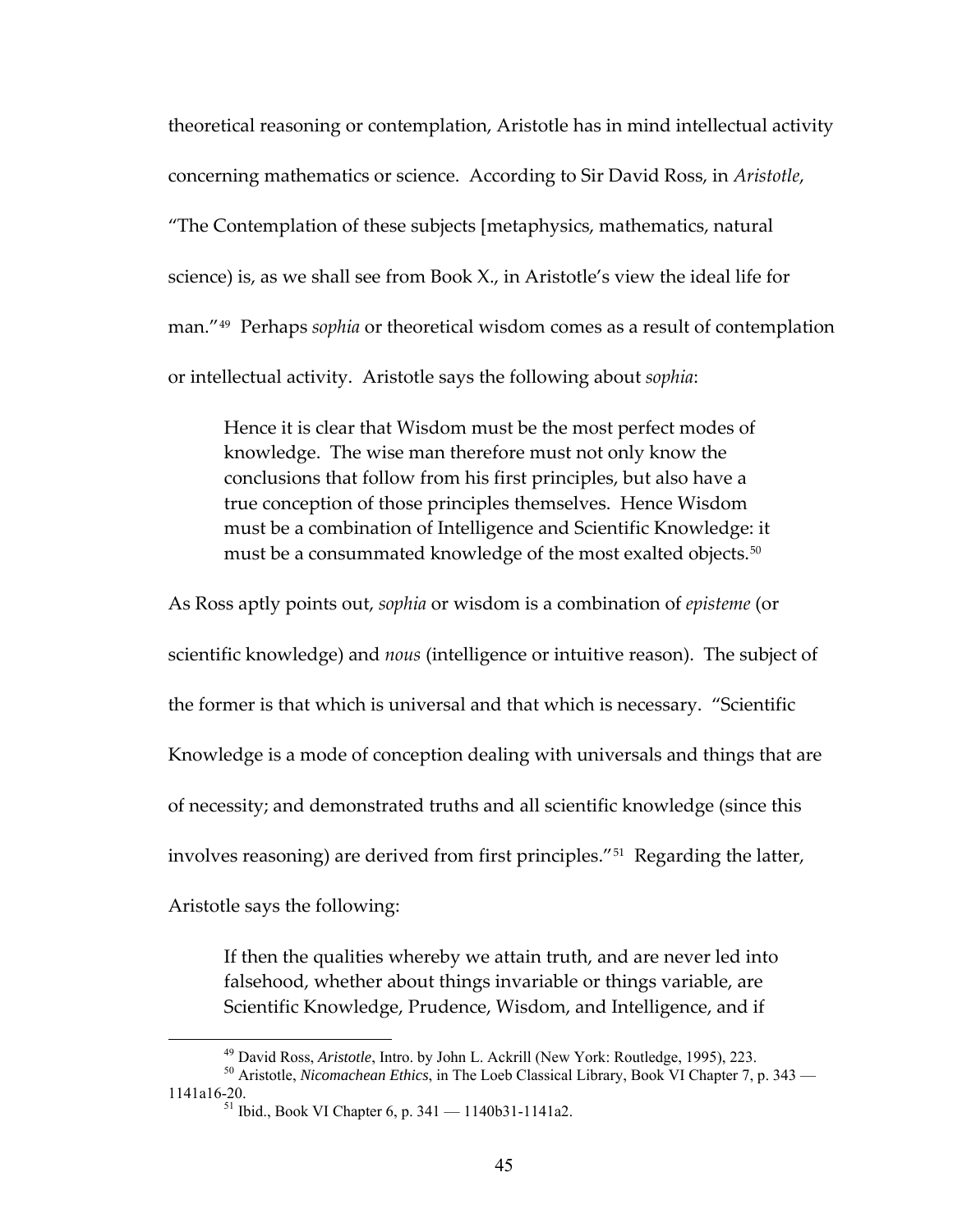the quality which enables us to apprehend first principles cannot be any one of the three of these, namely Scientific Knowledge, Prudence, and Wisdom, it remains that first principles must be apprehended by Intelligence.<sup>[52](#page-52-0)</sup>

So, *nous* or intelligence apprehends first principles. As H. Rackham notes, "νούς now receives its special sense of a particular virtue of the intellect, viz. that faculty of intuition whereby it correctly apprehends (by process of induction) undemonstrable first principles. It is thus a part of  $\sigma$ οφία."<sup>[53](#page-52-1)</sup>

### **Virtuous Activity**

As for practical reasoning, Aristotle offers much more insight as to what he means by the activity of practical reasoning in the *Nicomachean Ethics*. One of the most important sorts of activities involving practical reasoning is virtuous activity. Besides intellectual or philosophical activity, virtuous activity also is a part of the nature of happiness. What is significant about the role of virtues in happiness is not merely possessing a virtuous disposition. Rather, what matters once again is action, doing what is virtuous.<sup>[54](#page-52-2)</sup> Before expounding upon the discussion of virtuous activity, let me back up and provide some general information helpful to understanding the discussion at hand.

<span id="page-52-2"></span><span id="page-52-1"></span><span id="page-52-0"></span> <sup>52</sup> Ibid., Book VI Chapter 6, p. 341 — 1141a2-9.

<sup>&</sup>lt;sup>53</sup> Ibid, pp. 340-341, footnote *f*.<br><sup>54</sup> Ibid., Book I Chapter 8, p. 39, 1099a1-4.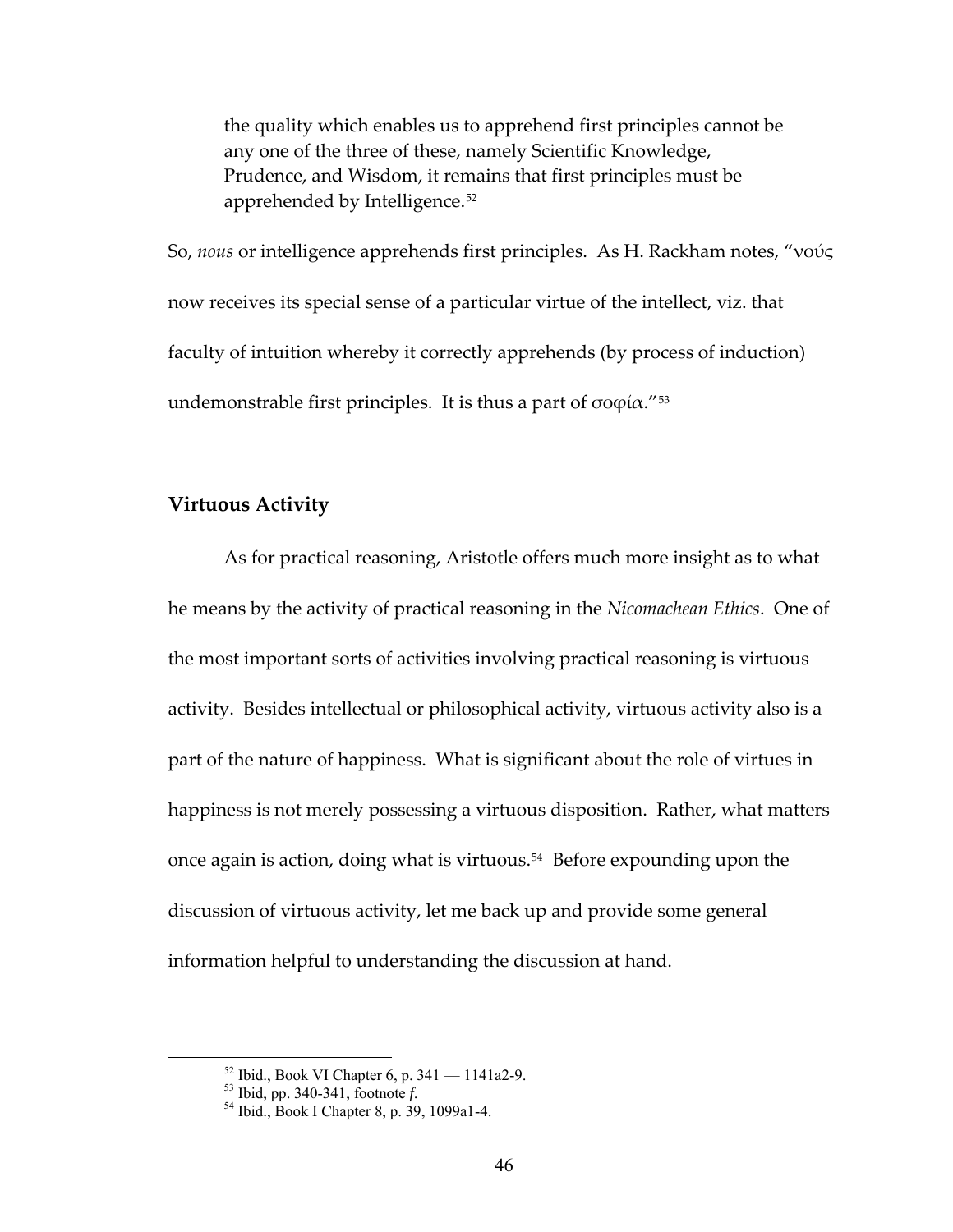Aristotle divides *aretē* or virtue into two main kinds: intellectual virtues and moral virtues. The former originates and develops with teaching. Some intellectual virtues include wisdom and prudence.<sup>[55](#page-53-0)</sup> In contrast to intellectual virtues, moral virtues result from habit. Aristotle discusses a variety of moral virtues, ranging from courage to justice.

Without further ado, let us focus our attention on moral virtue in particular, since that is of concern insofar as practical reasoning is concerned. What does Aristotle mean by practical reasoning? By practical reasoning, Aristotle is referring to the use of *phronesis*, which means prudence or practical wisdom. Regarding *phronesis*, Aristotle makes the following comments:

We may arrive at a definition of Prudence by considering who are the persons whom we call prudent. Now it is held to be the mark of a prudent man to be able to deliberate well about what is good and advantageous for himself, not in some one department, for instance what is good for his health or strength, but what is advantageous as a means to the good life in general.<sup>[56](#page-53-1)</sup>

An important observation to make here is that a person of practical wisdom is good at deliberating about matters concerning the good life, in general. Another important point is that Aristotle is concerned with employing practical wisdom in matters of conduct. This is evident from the contrast made between practical wisdom or prudence and science (*episteme*). "[Prudence] is not Science, because

<span id="page-53-1"></span><span id="page-53-0"></span> <sup>55</sup> Ibid., Book VI Chapter 12, p. 365 — 1144a3-5.

<sup>56</sup> Ibid., Book VI Chapter 5, p. 337 — 1140a24-28.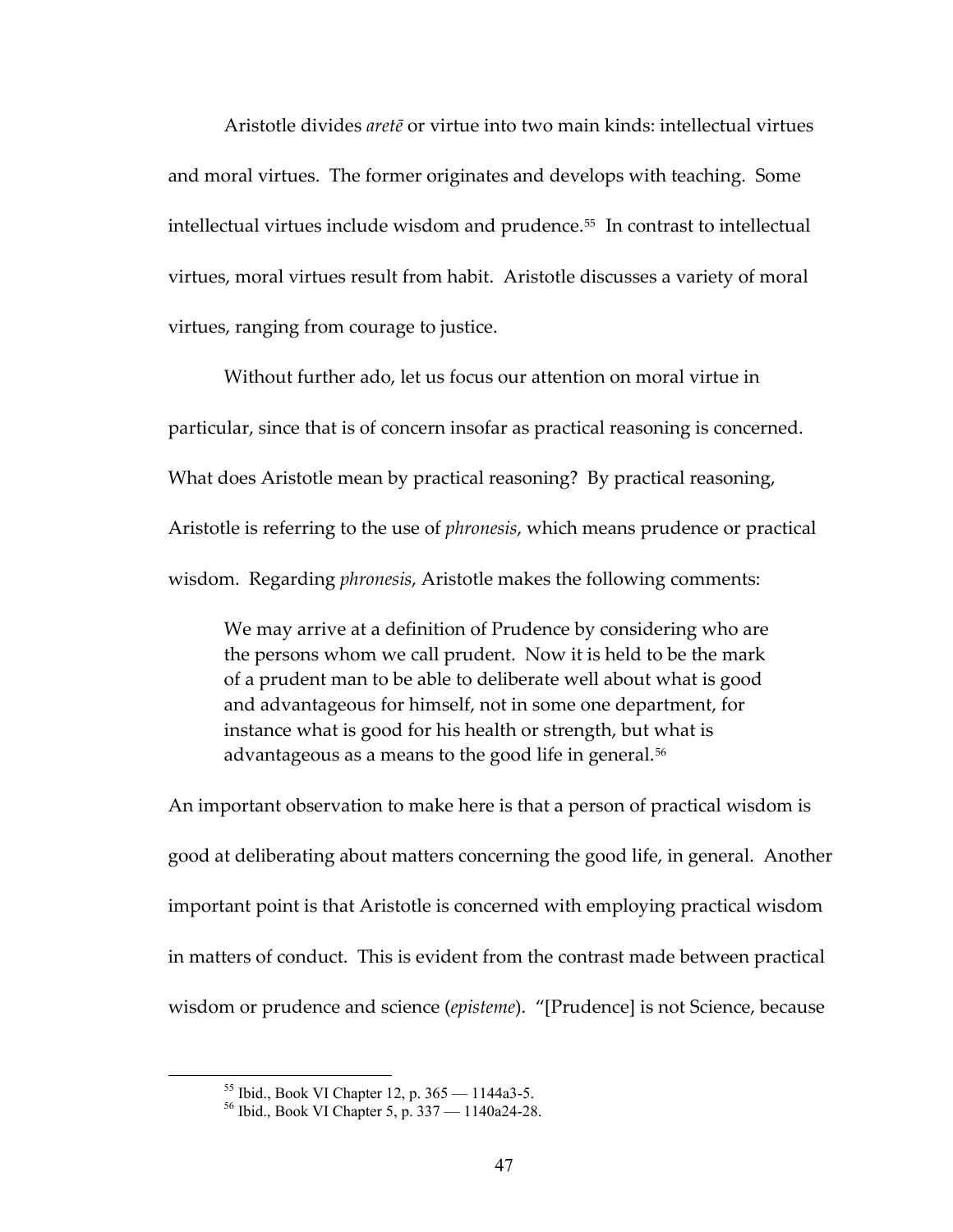matters of conduct admit of variation  $\ldots$ "<sup>[57](#page-54-0)</sup> He continues by distinguishing practical wisdom from art (*techne*). "[Prudence is] not Art, because doing and making are generically different, since making aims at an end distinct from the act of making, whereas in doing the end cannot be other than the act itself: doing well is in itself the end."[58](#page-54-1) Aristotle is distinguishing practical wisdom or prudence from skills, such as making. D. S. Hutchinson, in "Ethics," notes the following: "Some philosophers had argued that practical wisdom was a sort of skill, because it brought about correct conduct. But Aristotle strictly separates conduct from other kinds of product ('making and acting are different') and he treats practical wisdom quite separately."[59](#page-54-2)

*Phronesis* or practical wisdom is one of five intellectual virtues. The other intellectual virtues are: *episteme* (scientific knowledge), *techne* (art or technical skill), *nous* (intelligence or intuitive reason), and *sophia* (theoretical wisdom). Though each of the five intellectual virtues involves excellence in deliberation, what distinguishes *phronesis* from the other intellectual virtues is knowledge of what is good for human beings. That is, "[Aristotle] distinguishes it [practical wisdom] from the knowledge of lower goods (e.g., health, wealth, and strength,

 <sup>57</sup> Ibid., Book VI Chapter 5, p. 337 — 1140b1-2.

 $58$  Ibid., Book VI Chapter 5, p. 337 — 1140b2-4.

<span id="page-54-2"></span><span id="page-54-1"></span><span id="page-54-0"></span><sup>59</sup> D. S. Hutchinson, "Ethics," in *The Cambridge Companion to Aristotle*, ed. Jonathan Barnes (New York: Cambridge University Press, 1996), 207.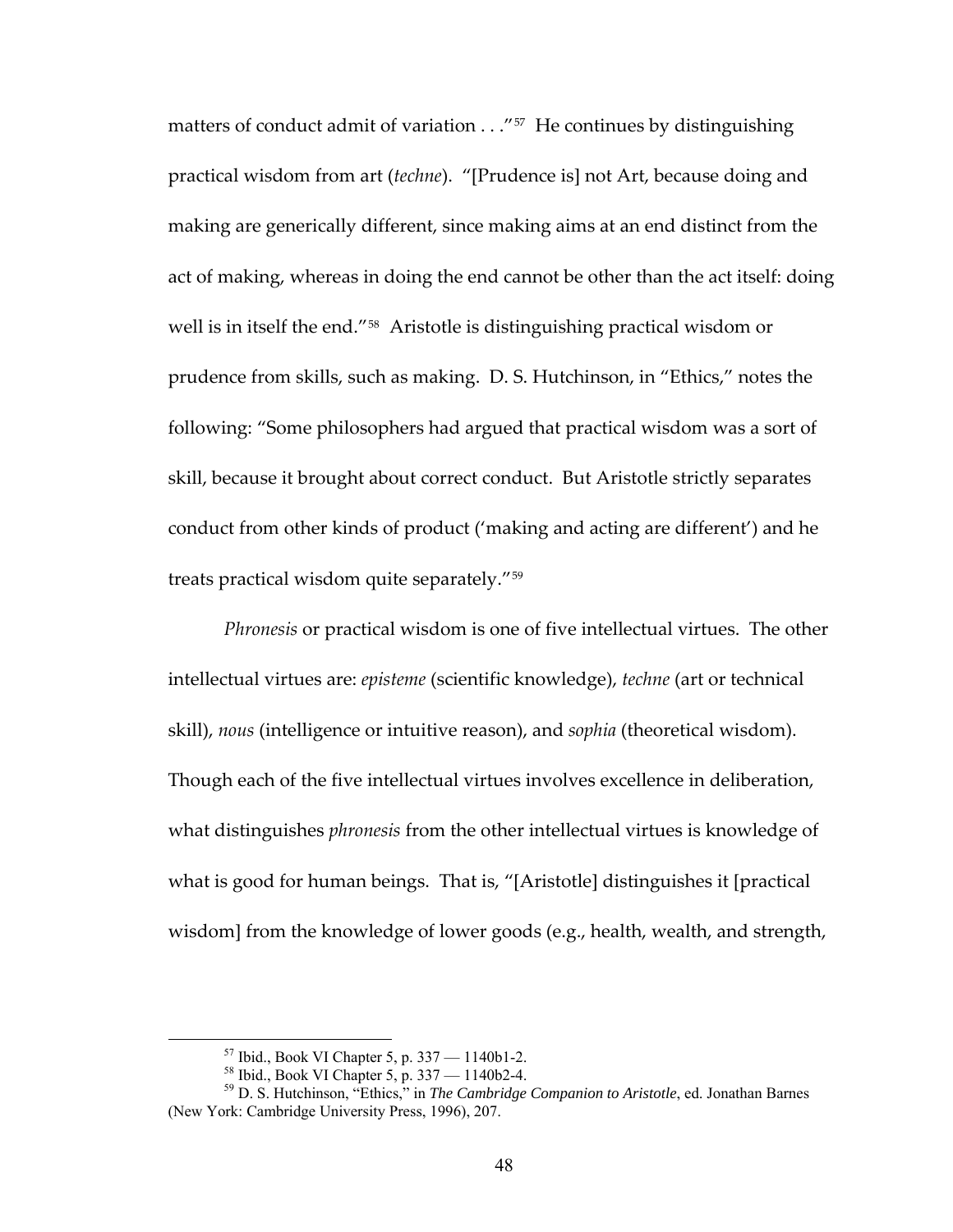which are good only when they lead to a higher human good); it is an awareness of the highest goods, what is good for men as human beings."[60](#page-55-0)

About what must a person of practical reason deliberate well? From the comments Aristotle makes, in the passage cited earlier, Aristotle claims that a person of practical reason deliberates well about matters concerning a good life. A person needs to exercise *phronesis* or practical reason in order to figure out what the virtuous act to do is in a particular circumstance. Alasdair MacIntyre, *After Virtue*, makes a similar observation. "*Phronesis* is an intellectual virtue; but it is an intellectual virtue without which none of the virtues of character can be exercised."<sup>[61](#page-55-1)</sup> A person of practical reason deliberates well about matters concerning virtuous activity. Such a person utilizes practical wisdom to determine what the appropriate action is given the circumstances. What counts as a virtue in one situation may not be so in a different situation. About such a topic, MacIntyre makes an excellent point: "And what it is to fall into a vice cannot be adequately specified independently of circumstances: the very same action which would in one situation be liberality could in another be prodigality and in a third meanness."<sup>[62](#page-55-2)</sup> Before examining what MacIntyre means by such a

 $60$  Ibid.

<span id="page-55-2"></span><span id="page-55-1"></span><span id="page-55-0"></span><sup>&</sup>lt;sup>61</sup> Alasdair MacIntyre, *After Virtue: A Study in Moral Theory*, 2<sup>nd</sup> ed. (Notre Dame, IN: University of Notre Dame Press, 1984), 154.<br><sup>62</sup> Ibid.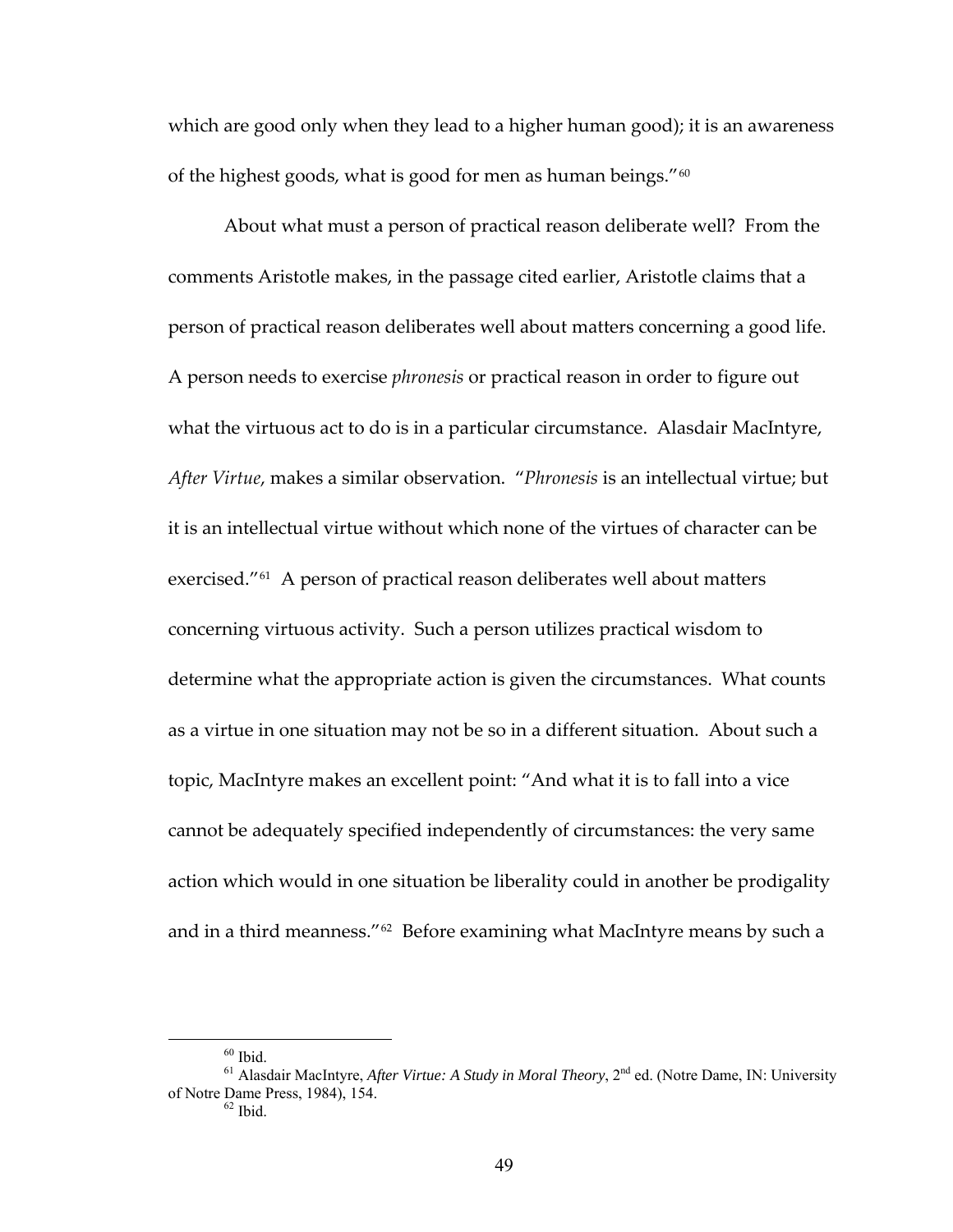comment, let us take a look at what Aristotle means by liberality, prodigality, and meanness.

Liberality is a virtue concerning money. A liberal person gives the right amount of money to the right person, at the right time, in appropriate circumstances. Aristotle has the following comments to make about a liberal person: "Acts of virtue are noble, and are performed for the sake of their nobility; the liberal man therefore will give for the nobility of giving. And he will give rightly, for he will give to the right people, and the right amount, and at the right time, and fulfil all the other conditions of right living."<sup>[63](#page-56-0)</sup> Liberality's extremes are prodigality and meanness.

Prodigality is an extreme dealing with excess. A prodigal person spends too much or takes too little. Although, it is rare, as Aristotle points out, that a prodigal person both spends too much and takes too little. "Now the two forms of Prodigality are very seldom found united in the same person, because it is not easy to give to everyone without receiving from anyone: the giver's means are soon exhausted, if he is a private citizen, and only such persons are considered prodigal."[64](#page-56-1) The likelihood that a prodigal person spends too much and takes too little is highly unlikely, practically speaking.

<span id="page-56-1"></span><span id="page-56-0"></span> <sup>63</sup> Aristotle, *Nicomachean Ethics*, in The Loeb Classical Library, Book IV Chapter 1, pp. 191 & 193 — 1120a22-26.<br><sup>64</sup> Ibid., Book IV Chapter 1, p. 197 — 1121a16-19.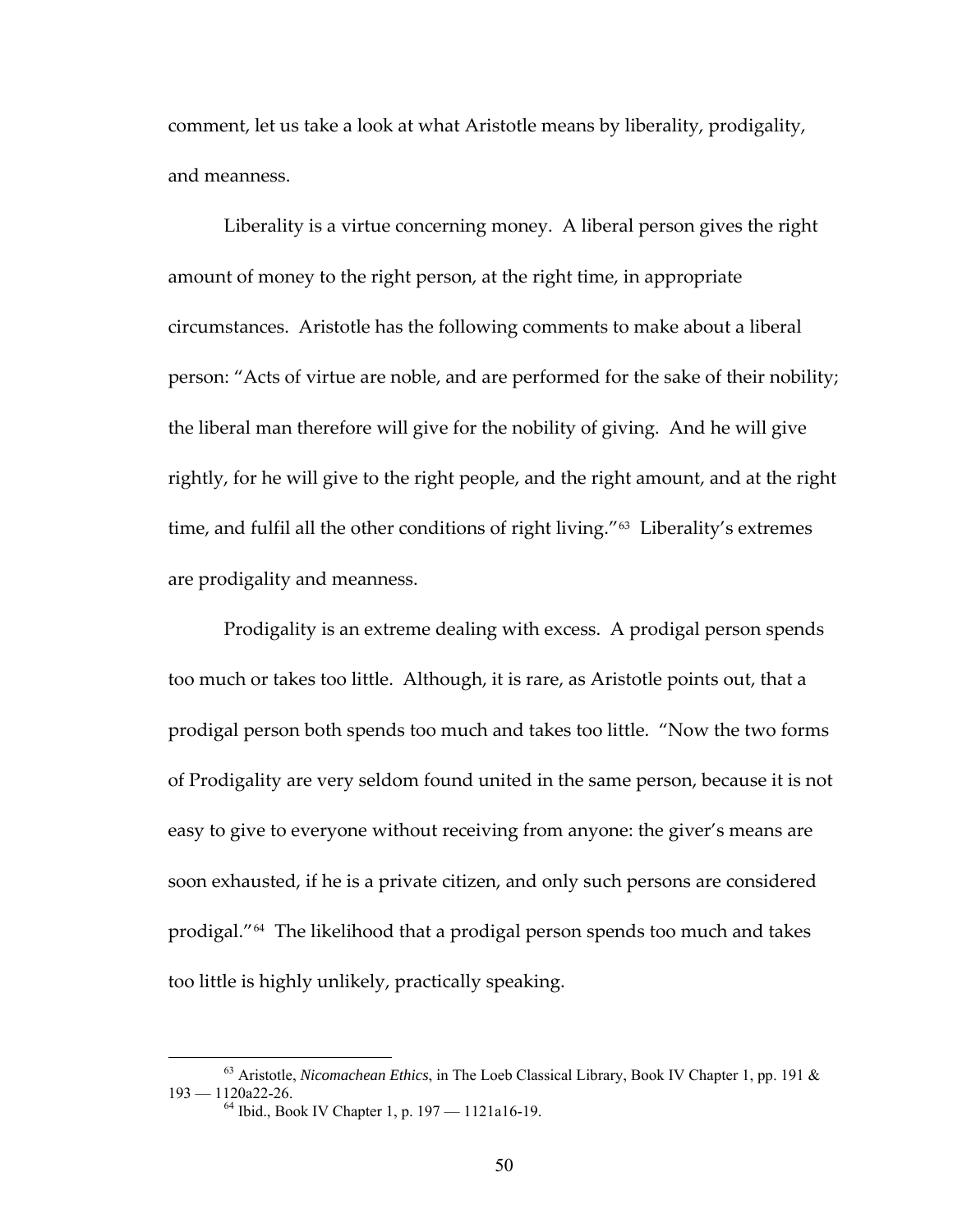Meanness is the other extreme of liberality. It is a deficiency, in which a deficient person takes too much and falls short in spending. People can exhibit this extreme in various forms. "For as it [meanness] consists in two things, deficiency in giving and excess in getting, it is not found in its entirety in every case, but sometimes the two forms occur separately, some men going too far in getting, while others fall short in giving."<sup>[65](#page-57-0)</sup> People who fall tremendously short of giving, we think of as being like Scrooge. Then there are persons who try to take whatever they can, whatever the resources.<sup>[66](#page-57-1)</sup>

The point MacIntyre is making, by claiming that we cannot specify what would constitute the correct exercise of liberality in every situation and circumstance, is the following. A virtuous person must have knowledge of the particulars of a given situation to determine what the liberal act to do is. What is designated as liberal in one circumstance — the right amount of money given to the appropriate persons, at the right time — may be prodigal in another circumstance.

To return to the subject at hand, practical deliberation is necessary for virtuous activity. More is needed. The *ergon* of human beings plays a significant role in moral virtue, more precisely, in the practice of moral virtue. That is, people must utilize their reasoning capacity to perform virtuous activity.

 $65$  Ibid., Book IV Chapter 1, p. 201 — 1121b18-22.

<span id="page-57-1"></span><span id="page-57-0"></span><sup>66</sup> Ibid., Book IV, Chapter 1, p. 203 — 1121b32-1122a13.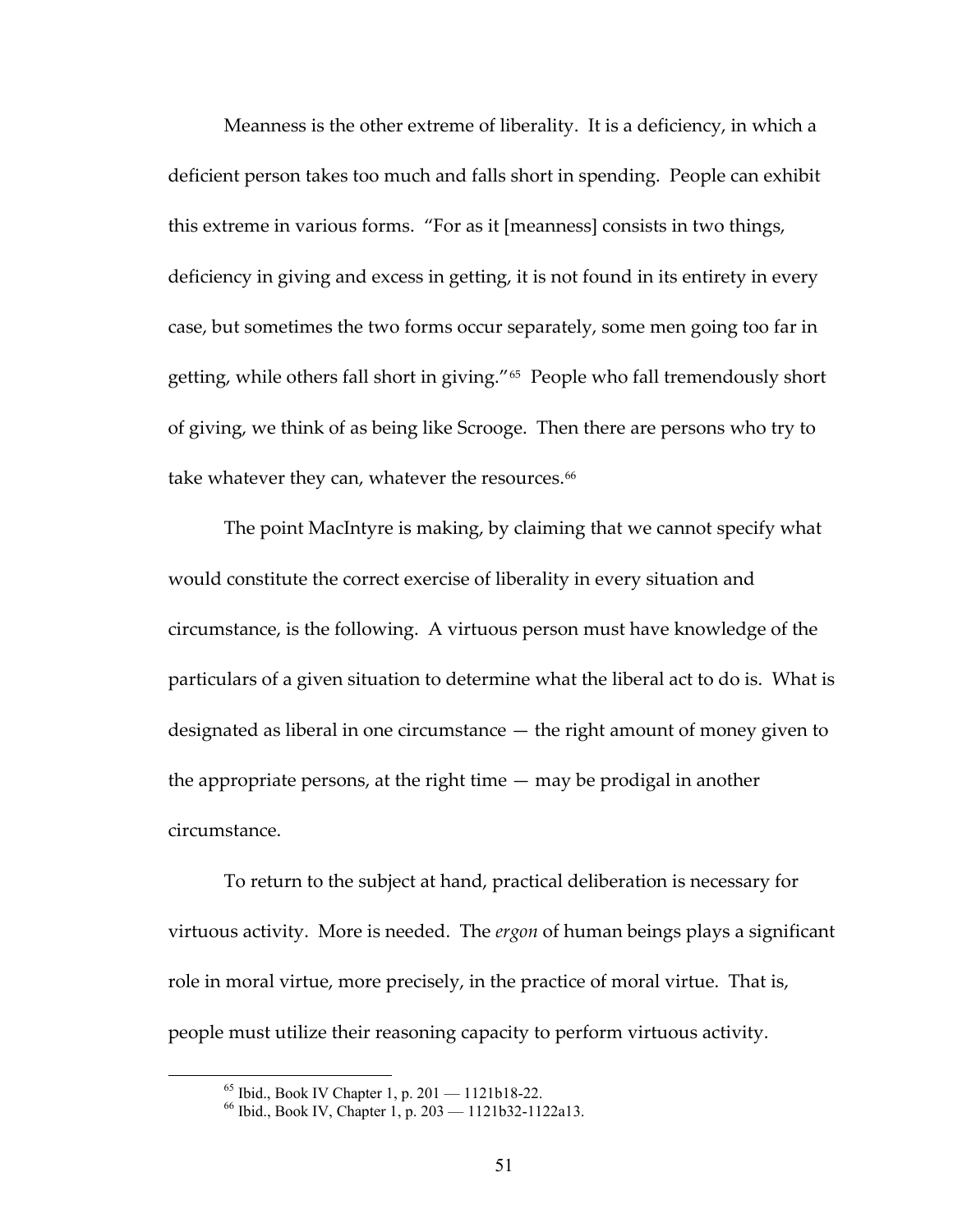Aristotle speaks of the matter in the following way: "If therefore this is true of all things, excellence or virtue in a man will be the disposition which renders him a good man and also which will cause him to perform his function well."[67](#page-58-0) People must use practical reasoning to determine what the virtuous act is in a particular situation.

When people first learn to do virtuous acts, their ability to reason on practical matters is not at all developed. They learn to do virtuous acts by repetition. The illustration Aristotle uses in his discussion of how we learn to act virtuously is the way in which we learn the arts. We learn the arts by practicing. For instance, individuals become piano players by playing the piano. Playing once on a piano, however, does not make a person a piano player. The person needs to practice habitually or regularly to play the piano well. "Similarly we become just by doing just acts, temperate by doing temperate acts, brave by doing brave acts."[68](#page-58-1) In general, people become virtuous by doing virtuous acts. They must perform virtuous acts habitually or regularly to be virtuous.

Determining what constitutes a virtuous act, according to Aristotle, is not an exact enterprise; it will not be exactly the same in every situation. Instead, virtue is some sort of mean between extremes, in particular, a mean between excess and deficiency. Extremes do not bode well for people generally speaking.

 $67$  Ibid., Book I Chapter 6, p. 91 — 1106a21-24.

<span id="page-58-1"></span><span id="page-58-0"></span><sup>68</sup> Ibid., Book II Chapter 1, p. 73 — 1103b3-5.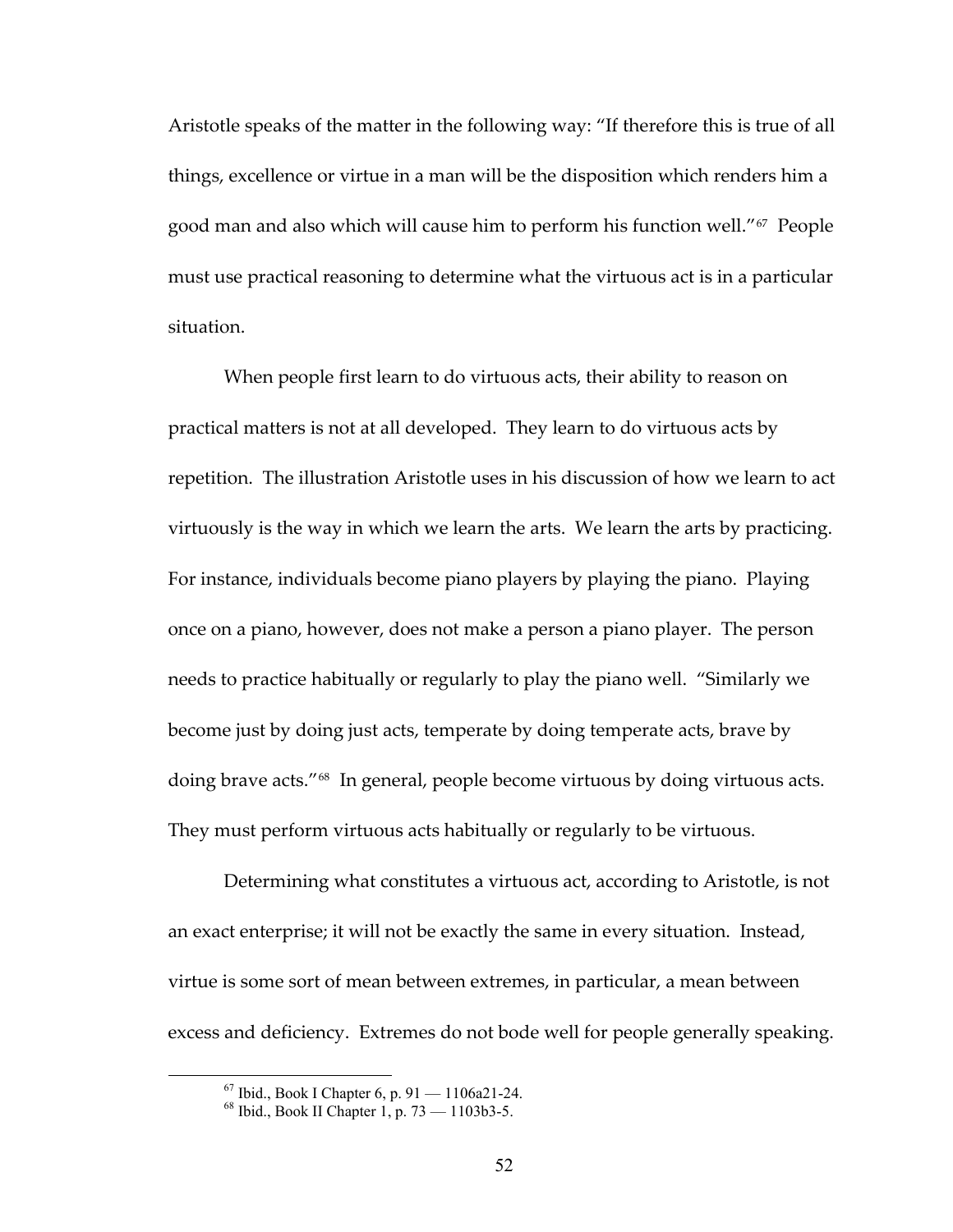Aristotle mentions bodily strength and health as two examples showing how extremes can be destructive.<sup>[69](#page-59-0)</sup> Too much exercise or too little exercise each destroys strength. But, a proportionate amount of exercise —taking into account the size and build of the person as well as what the individual is capable of performing — builds strength. Too much or too little food or drink destroys health. But, a certain amount of food and drink — taking into account the mass and weight of a person, the ability of a person to process particular foods, a person's rate of metabolism, etc. — produces, preserves, and enhances health.

Likewise, either extreme, excess or deficiency, destroys virtues. Too much fear and not enough pride or too little fear and too much pride (cowardice and rashness, respectively) destroy courage. Choosing too many pleasant things or choosing too few pleasant things (self‐indulgence and insensibility, respectively) destroys temperance.

What is virtue? Virtue is a disposition of the soul. Aristotle determines this to be the case by process of elimination.<sup>[70](#page-59-1)</sup> The state of the soul is one of three possibilities in kind: an emotion, a capacity, or a disposition. The first includes desire, anger, fear, confidence, envy, joy, friendship, hatred, longing, jealousy, and pity. The second is that in virtue of which we are said to be capable of feeling emotions, for example of becoming angry, being pained, or feeling pity.

<span id="page-59-0"></span> <sup>69</sup> Ibid., Book II Chapter 2, p. 77 — 1104a13-21.

<span id="page-59-1"></span><sup>70</sup> Ibid., Book II Chapter 5, p. 87 & 89 — 1105a22-1106a13.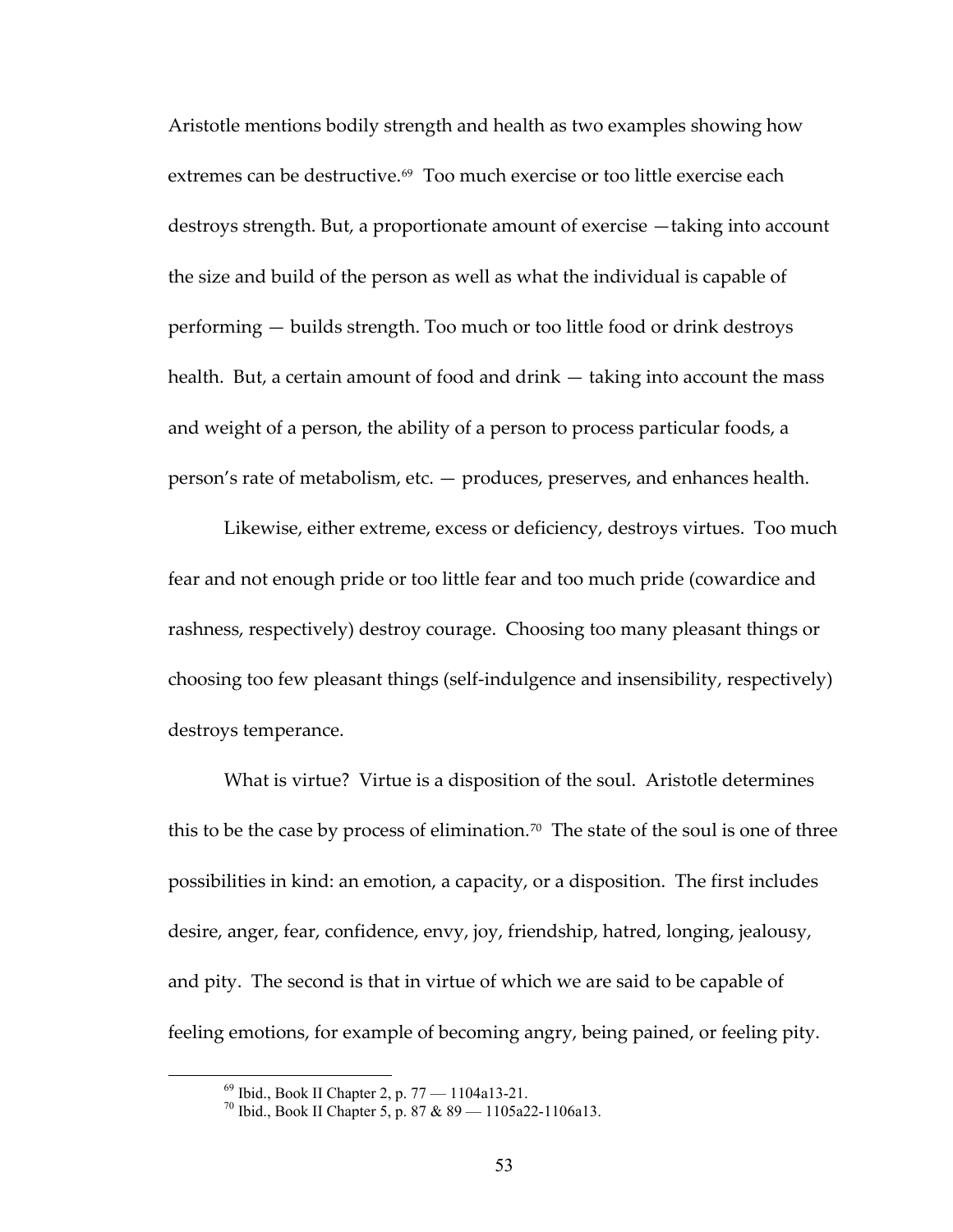The third, states of character, is that in virtue of which we stand well or badly with reference to emotions. For example, in terms of anger, we stand badly if we feel it too violently or too weakly. But, we stand well if we feel anger moderately.

Of what kind is virtue? Virtue is not an emotion, since we are not called good or bad on grounds of our emotions. Neither is virtue a capacity, because we feel anger and fear without a choice. In contrast, virtues are modes of choice; virtues involve making choices. So, virtue, according to Aristotle, is a state of character, in which we have a disposition to choose the mean. In particular, moral virtue is a state of character, in virtue of which we stand well or badly with reference to emotions.

Not only is moral virtue a state of character, but also, Aristotle points out that moral virtue is a state of character in which we use our reasoning faculty to deliberate and determine what choice to make in any given situation. He says, "Virtue then is a settled disposition of the mind determining the choice of actions and emotions, consisting essentially in the observance of the mean relative to us, this being determined by principle, that is, as the prudent man would determine it."[71](#page-60-0) Let us put together what has been said about virtue thus far. Virtue is a state of character that decides; virtue consists of a mean. And, virtuous persons

<span id="page-60-0"></span> $71$  Ibid., Book II Chapter 6, p. 95 — 1106b36-1107a2.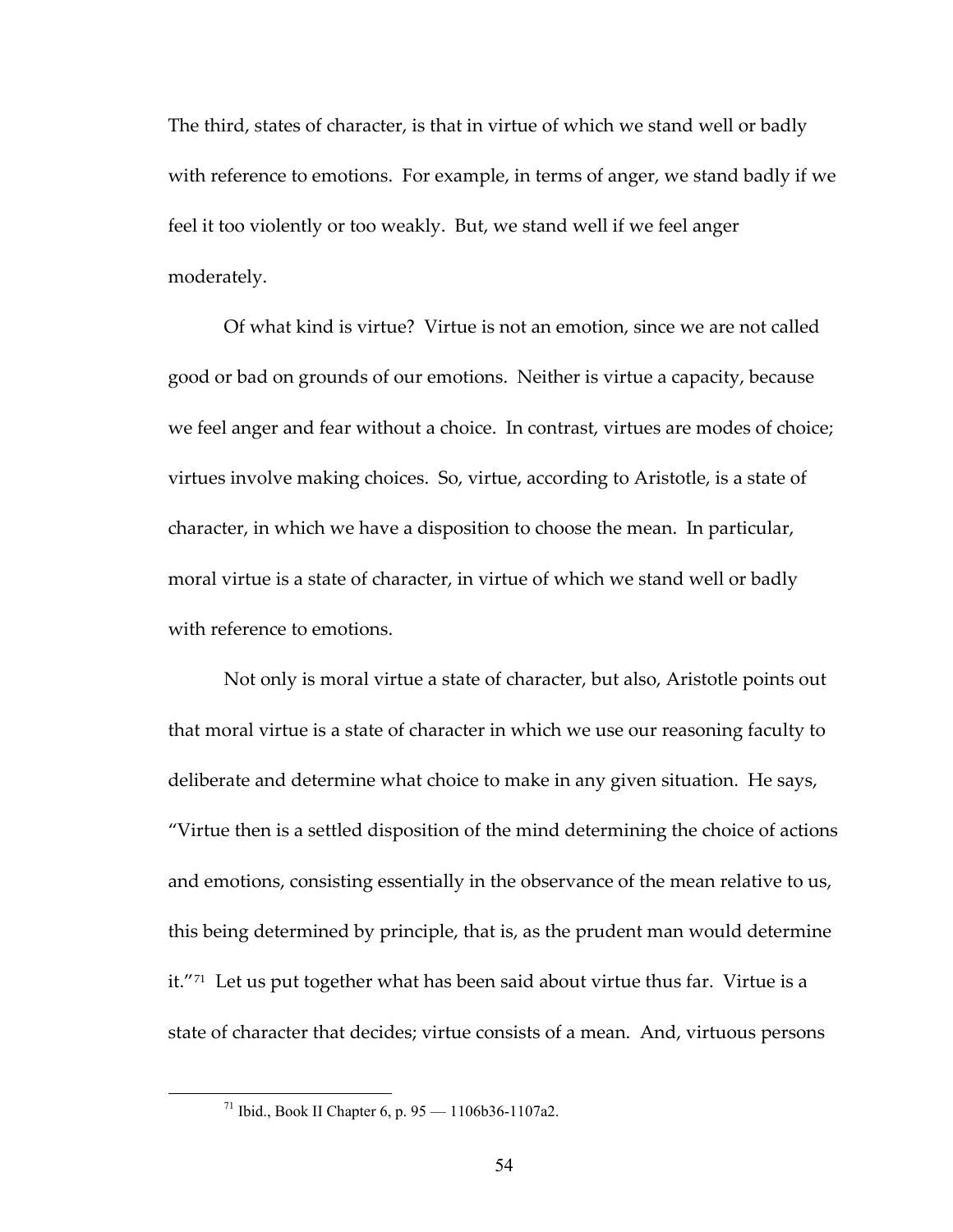use the *ergon* of human beings or reasoning capacity, practical reasoning in this case, to deliberate and to make a choice that is a mean between extremes.

# **An Objection Against my Interpretation of the Nature of Happiness Considered**

An objection might be raised against my interpretation of the nature of happiness. I argue that the nature of happiness includes intellectual activity and virtuous activity, as well as friendships (which will be discussed in the next chapter). Some philosophers claim that the nature of happiness is such that it includes intellectual activity exclusively. In what follows, I explain the objection in further detail and explain how such an objection is misguided and does not threaten my interpretation.

Recall that according to Aristotle happiness is the highest good. That happiness is the highest good, I believe, is the main leverage used in this objection. Those who argue in favor of defining happiness as intellectual activity exclusively use the point that happiness is the highest good in two ways. First, the highest good is intellectual activity and as a result is it is the only good that qualifies for the nature of happiness. Second, intellectual activity is the highest good insofar as it is the only good that connects human beings with gods in any

55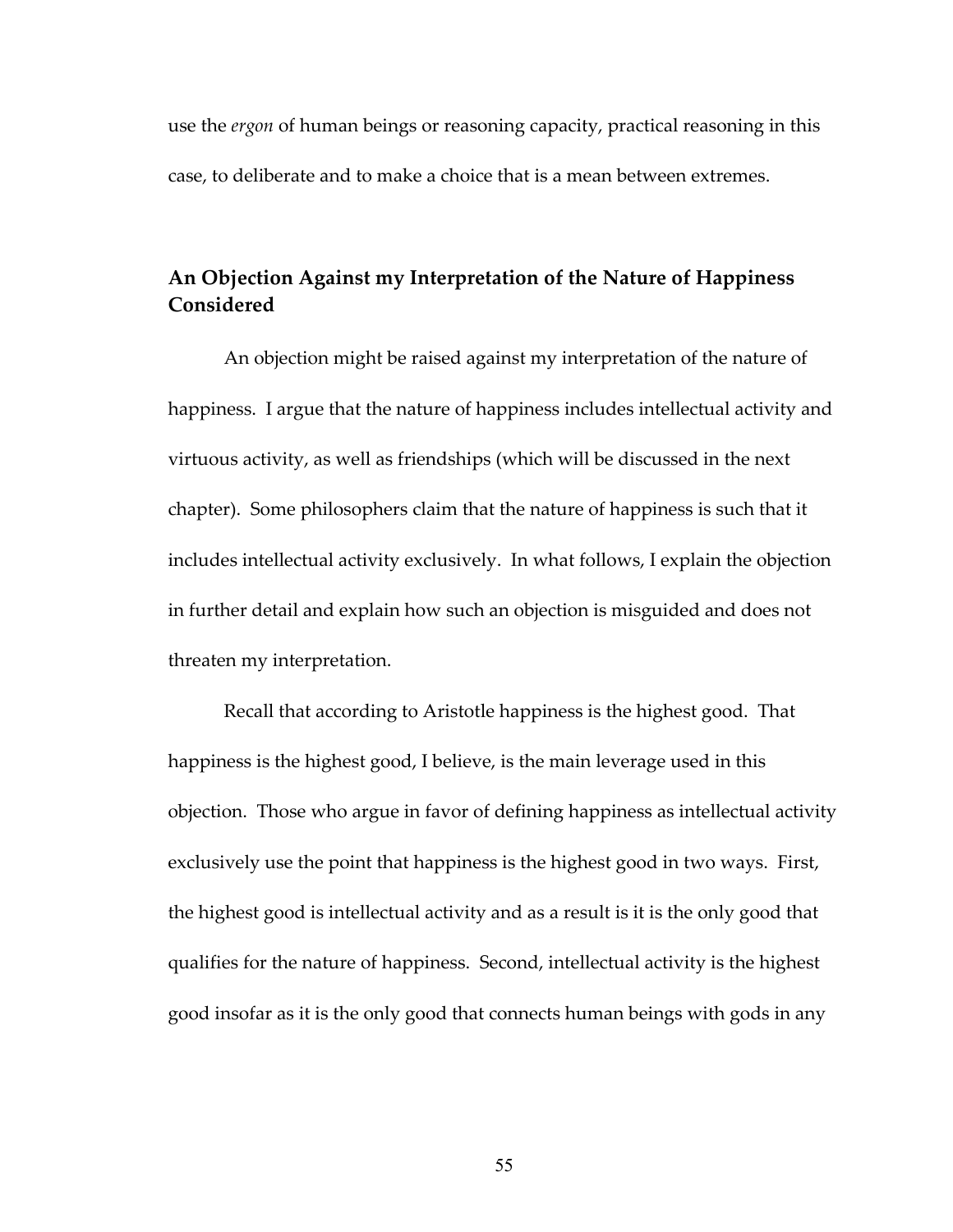way. Let us look at each of these two points in further detail, before I respond to this objection.

With regard to the first point, the reasoning goes something like this. Happiness is the highest good. Only goods that are the highest constitute the nature of happiness. All other goods perhaps are necessary for happiness (but not a part of the nature of happiness), or they play no significant role insofar as happiness is concerned. Ronna Burger, in "Wisdom, Philosophy, and Happiness," argues that happiness is defined in terms of intellectual activity exclusively. Book X of the *Nicomachean Ethics*, according to Burger, specifies the sort of life that represents happiness. Aristotle identifies complete or perfect happiness with the activity of contemplation. "At this moment [nearly at the end of the last book], however, Aristotle simply professes to have already furnished it [the human good]: complete or perfect happiness, he declares, was said before to be θεωρητική [*theoretika*], the activity of contemplation (1177a18)."[72](#page-62-0) The part of the human being that Aristotle identifies with the human good is the mind or the intellect. Although Aristotle, admits Burger, is quite hesitant in making such an identification.

Yet Aristotle is extraordinarily hesitant, even here [in Book X], about identifying what this best part of us is: whether or not this is mind or intellect (υούς) [*nous*], or whatever is thought to rule and

<span id="page-62-0"></span> $72$  Ronna Burger, "Wisdom, Philosophy, and Happiness: On Book X of Aristotle's Ethics," *Proceedings of the Boston Area Colloquium in Ancient Philosophy* 6 (1990): 295.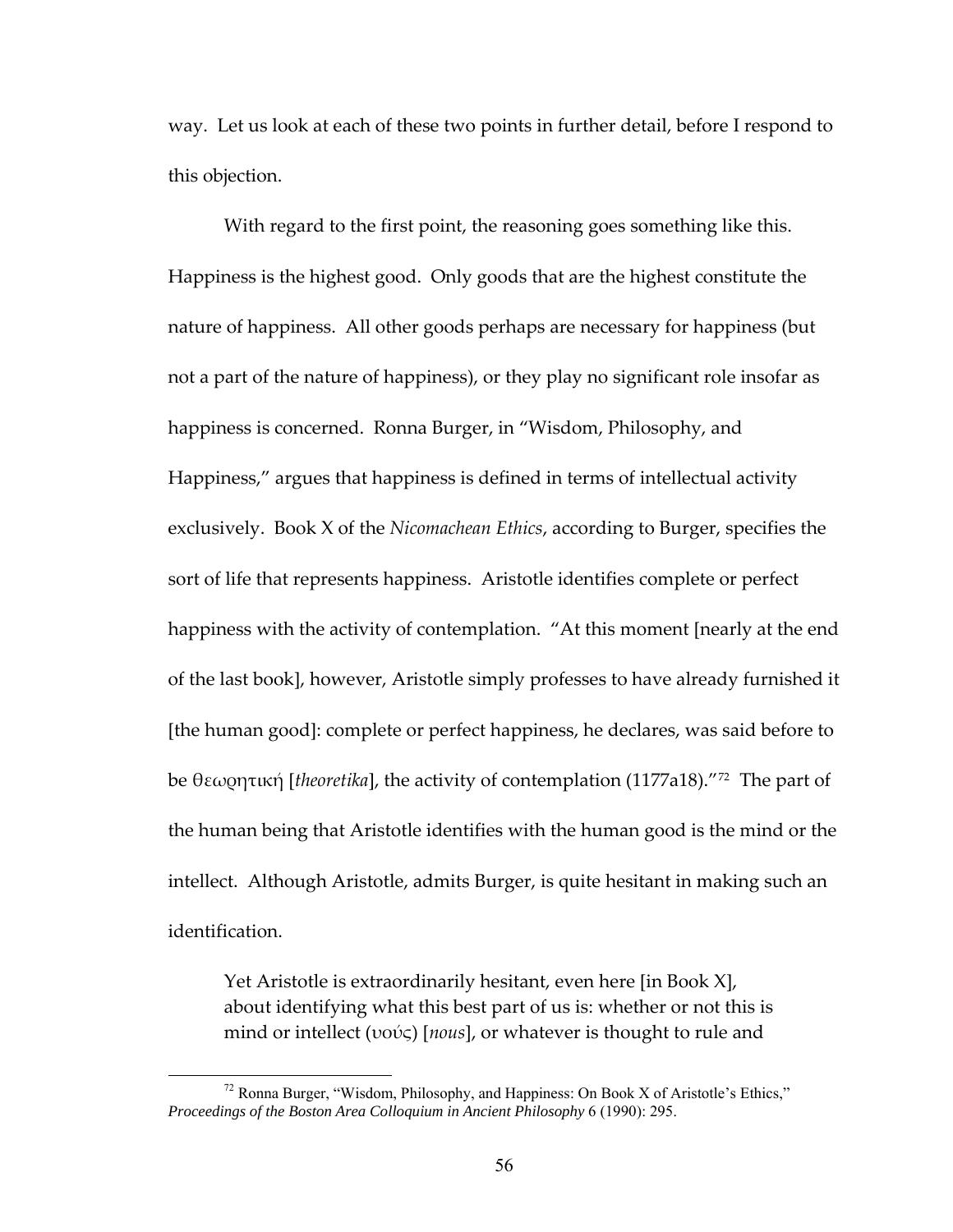lead in accordance with nature and to have awareness of beautiful and divine things, whether it is in itself divine or the most divine thing in us, its activity would be complete or perfect happiness.<sup>[73](#page-63-0)</sup>

Aristotle's idea of *nous* is based on *sophia* or theoretical wisdom. "Aristotle's wishful appeal to υούς [*nous*] is motivated by the common opinion to which he appeals, that there really is such a thing as σοϕία [*sophia*] or theoretical wisdom in general."[74](#page-63-1)

That the nature of happiness includes only the highest or best good seems quite plausible. In fact, Aristotle makes an explicit comment about an intellectual life being the happiest. " . . . the life of the intellect is the best and the pleasantest life for man, inasmuch as the intellect more than anything else is man; therefore this life will be the happiest."[75](#page-63-2) And then, he proceeds to contrast the intellectual life and the virtuous life by pointing out that the intellectual life is happier than the moral life. "The life of moral virtue, on the other hand, is happy only in a secondary degree. For the moral activities are purely human . . . "[76](#page-63-3) Both of these comments seem to support the claim that intellectual activity constitutes the nature of happiness.

In fact, some maintain that those two comments made by Aristotle supports the claim that intellectual activity alone constitutes the nature of

<span id="page-63-0"></span> $^{73}$  Ibid., 296.

 $74$  Ibid., 297.

<span id="page-63-3"></span><span id="page-63-2"></span><span id="page-63-1"></span><sup>75</sup> Aristotle, *Nicomachean Ethics*, in The Loeb Classical Library, Book X Chapter 7, p. 619 — 1178a7-9. 76 Ibid., Book X Chapter 7, p. 619 — 1178a10-12.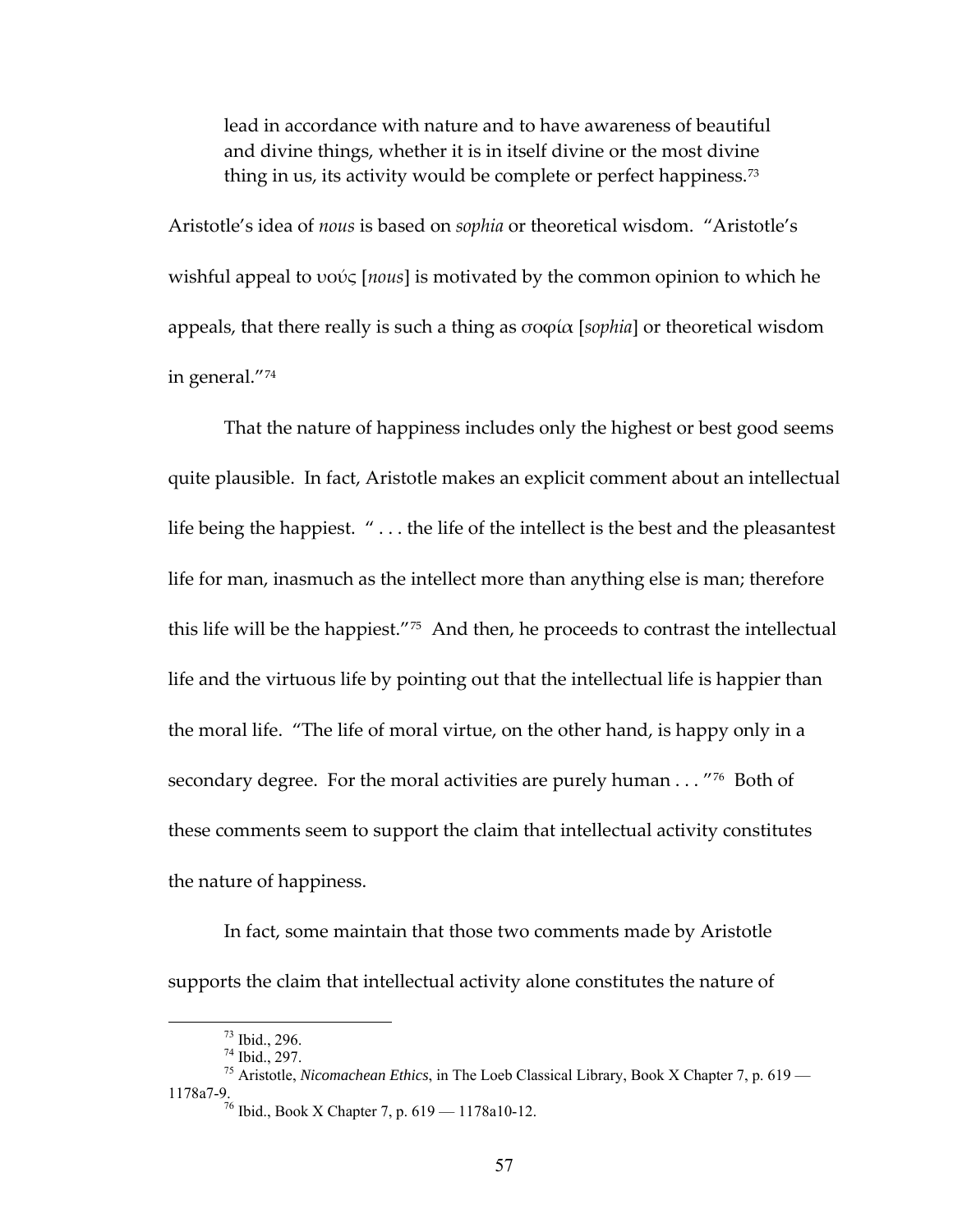happiness. For instance, John K. Kearney, after making reference to the two different kinds of happiness, one involving intellectual activity and one involving virtuous activity, insists that it cannot be the case that intellectual activity and virtuous activity both are the highest good for humankind. Intellectual contemplation alone is the highest good. Contemplation is the activity unique to the highest intellectual virtue of philosophical wisdom. To use his words, "Man's highest faculty is thus reason, and when a man engages in philosophical speculation, he is exercising his highest power about the highest and most intelligible speculable objects."<sup>[77](#page-64-0)</sup> Intellectual activity being the highest good or activity is one key reason he argues that intellectual activity alone constitutes the nature of happiness.

With regard to being the highest good, some also draw attention to the fact that intellectual activity is the only good that is final and self-sufficient. As mentioned earlier in this chapter, Aristotle explicitly claims that the activity of contemplation is final. That is, intellectual activity always is desired for its own sake and never for the sake of something else. In addition, intellectual activity is self-sufficient. That is, it is worth choosing for its own sake. In virtue of being the highest good, intellectual activity or contemplation alone constitutes the nature of happiness.

<span id="page-64-0"></span> <sup>77</sup> John K. Kearney, "Happiness and the Unity of the *Nicomachean Ethics* Reconsidered," *Proceedings and the Addresses of the American Philosophical Association* 40 (1966): 138-139.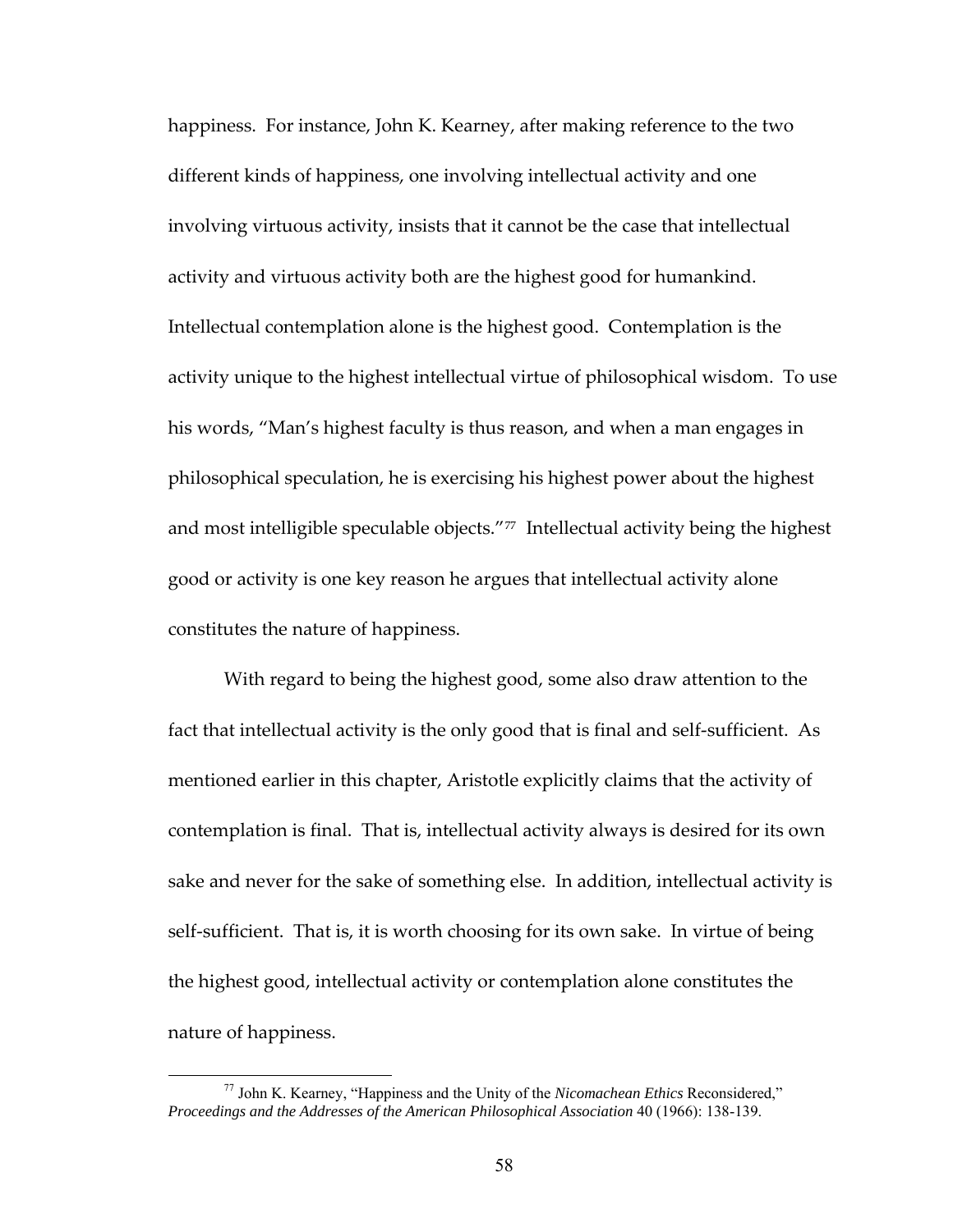The second point oftentimes used to show how intellectual activity and intellectual activity alone constitutes the nature of happiness is that the activity of intellectual contemplation counts as the highest good insofar as it is the only good human beings share with gods. Gods engage in intellectual activity perfectly. More precisely, gods embody pure intellect. On the contrary, human beings are not pure intellect. People are not only capable of engaging in intellectual activity, but also, they are able to perform activities that utilize what Aristotle calls the non‐rational part of the soul; we can participate in virtuous acts. Nonetheless, human beings have a chance to participate in the divine by engaging in contemplative activity. For this reason, Aristotle says that the activity of *theōrētikē* or contemplation is the greatest source of happiness. He says, "It follows that the activity of God, which is transcendent in blessedness, is the activity of contemplation; and therefore among human activities that which is most akin to the divine activity of contemplation will be the greatest source of happiness."[78](#page-65-0)

Let me begin my response by affirming some important points made. Certainly, Aristotle views intellectual activity as the highest good in several ways. Intellectual activity is a higher good than virtuous activity. Intellectual activity is both final and self‐sufficient. Moreover, when we engage in

<span id="page-65-0"></span> <sup>78</sup> Aristotle, *Nicomachean Ethics*, in The Loeb Classical Library, Book X Chapters 7 and 8, p. 623  $-1178b20-26.$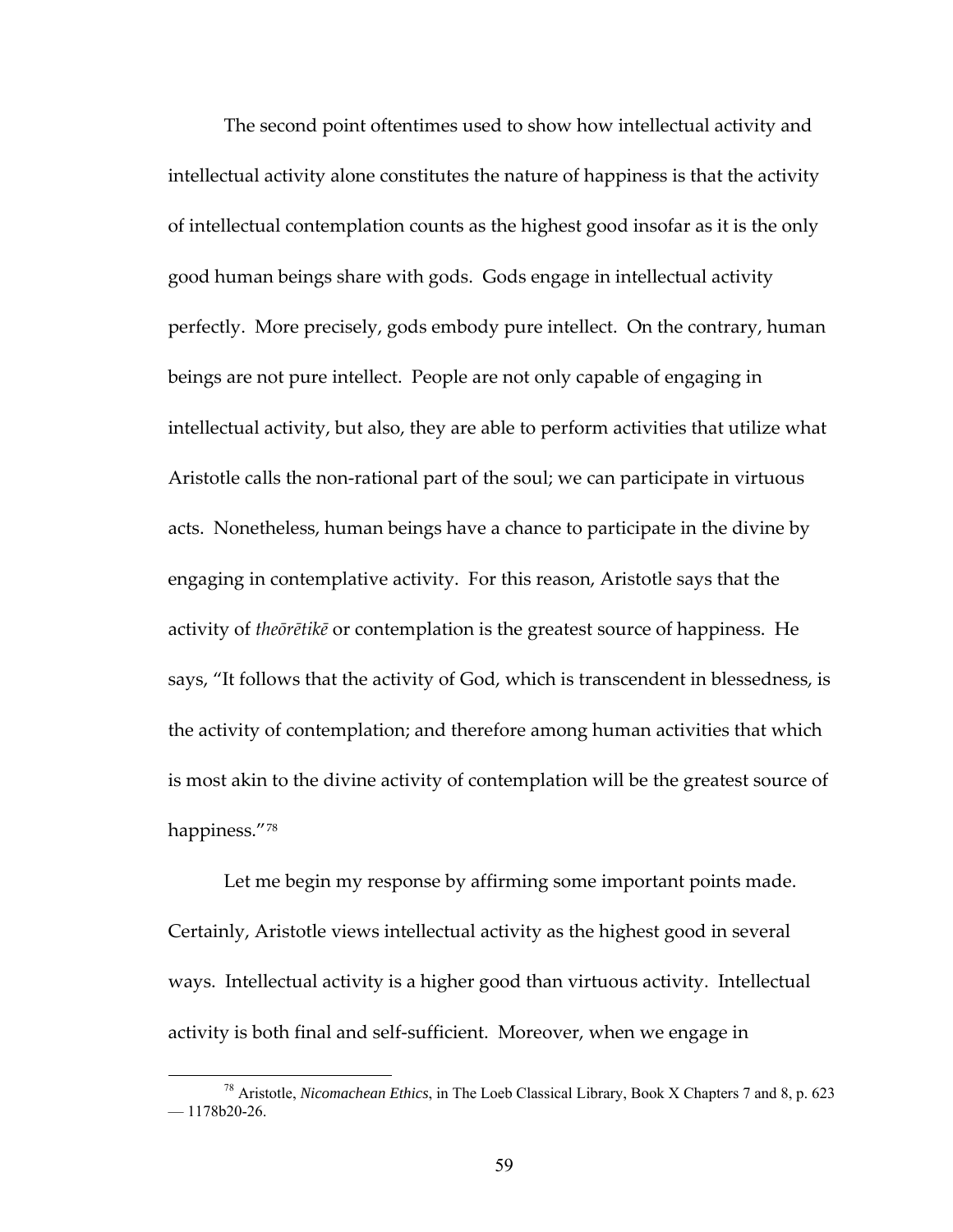intellectual activity, according to Aristotle, we are most like the gods. I grant all these points. But, those points are not enough to demonstrate that the nature of happiness consists in intellectual activity alone. Even granting these points, it is possible that other goods are also a part of the nature of happiness. In fact, I argue that not only is it possible that other goods are needed for happiness; but also, certain goods, virtuous activity and friendships specifically, are a part of the nature of happiness. In what follows, I will present evidence showing how, according to Aristotle, virtuous activity is a part of the nature of happiness.

A noteworthy point is that Aristotle maintains that certain beings do not qualify as happy, if they do not participate in virtuous activity.

We have good reasons therefore for not speaking of an ox or horse or any other animal as being happy, because none of these is able to participate in noble activities. For this cause also children cannot be happy, for they are not old enough to be capable of noble acts; when children are spoken of as happy, it is in compliment to their promise for the future.[79](#page-66-0)

Animals, on Aristotle's understanding, are not capable of happiness. Unlike animals, children do possess the capacity for happiness. Nonetheless, they are not able to perform virtuous acts and hence do not qualify as happy. That children cannot be happy seems prima facie problematic. A further reason animals cannot be happy is that they are incapable of participating in intellectual activity. "A further confirmation," claims Aristotle, "is that the lower animals

<span id="page-66-0"></span> $79$  Ibid., Book I Chapter 9, p. 47 — 1100a1-7.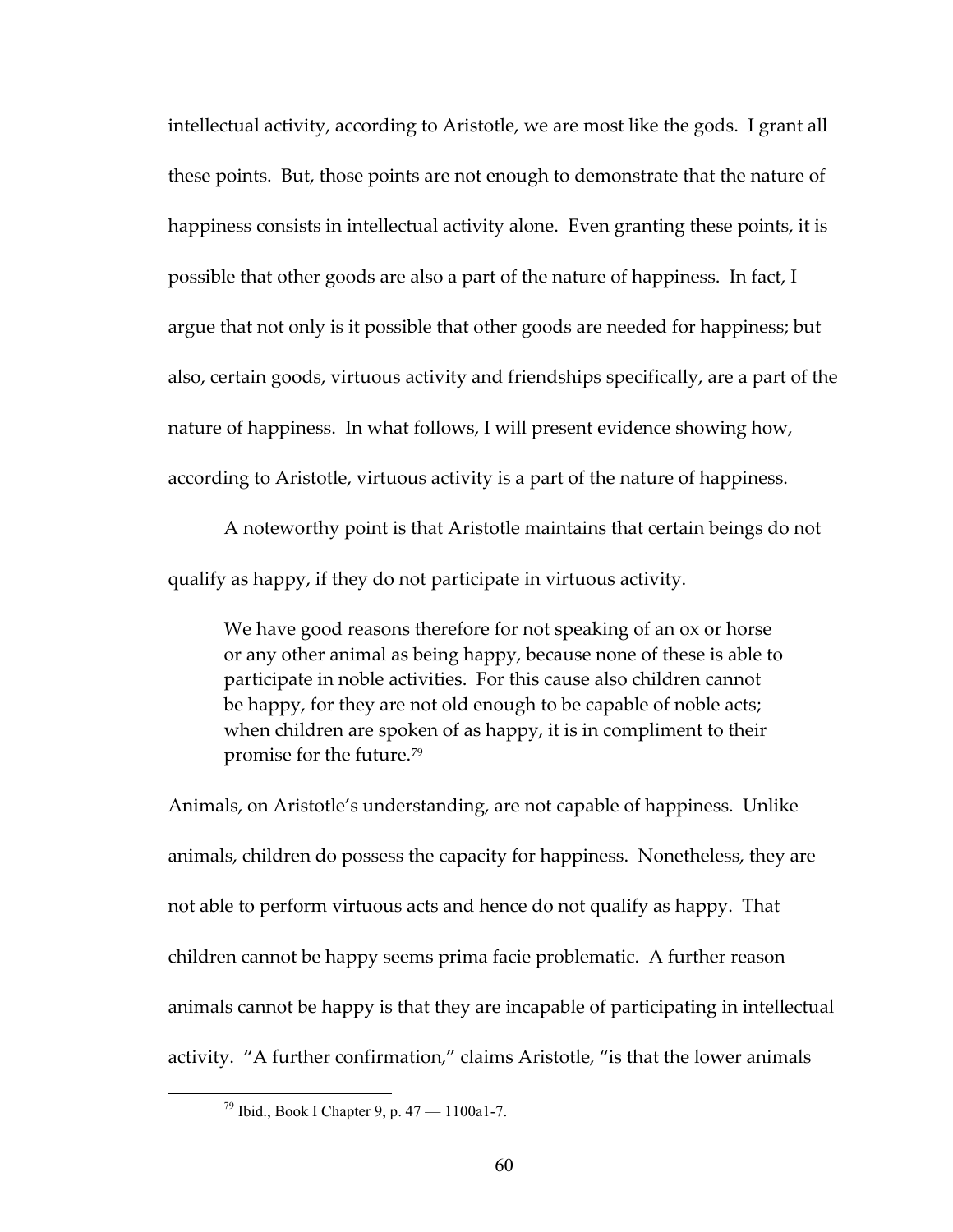cannot partake of happiness (*eudaimonia*), because they are completely devoid of the contemplative activity."[80](#page-67-0)

That children cannot be happy is only problematic without accurately comprehending Aristotle's conception of happiness. For instance, in the situation where we temporarily forget what Aristotle means by happiness and believe that happiness is pleasure, then we would understandably object to the claim that children cannot be happy. If the nature of happiness consists in pleasure, then children can be happy. That, nonetheless, is not an accurate understanding of Aristotle's conception of happiness.

Recall that happiness, according to Aristotle, is intimately tied to the characteristic function of human beings. Specifically, the nature of happiness is defined by the reasoning capacity of human beings. Children, especially younger ones, have not developed a reasoning capacity to any great extent. As a result, they are unable to participate in intellectual activity or in virtuous activity. So, it is perfectly understandable for Aristotle to point out that children cannot be happy.

What needs to be clarified is that Aristotle is not assuming that all children or people generally speaking, regardless of age or development, are on the same level, in terms of reasoning ability. He recognizes that people exhibit different

<span id="page-67-0"></span> <sup>80</sup> Ibid., Book X Chapter 8, p. 623 — 1178b24-26.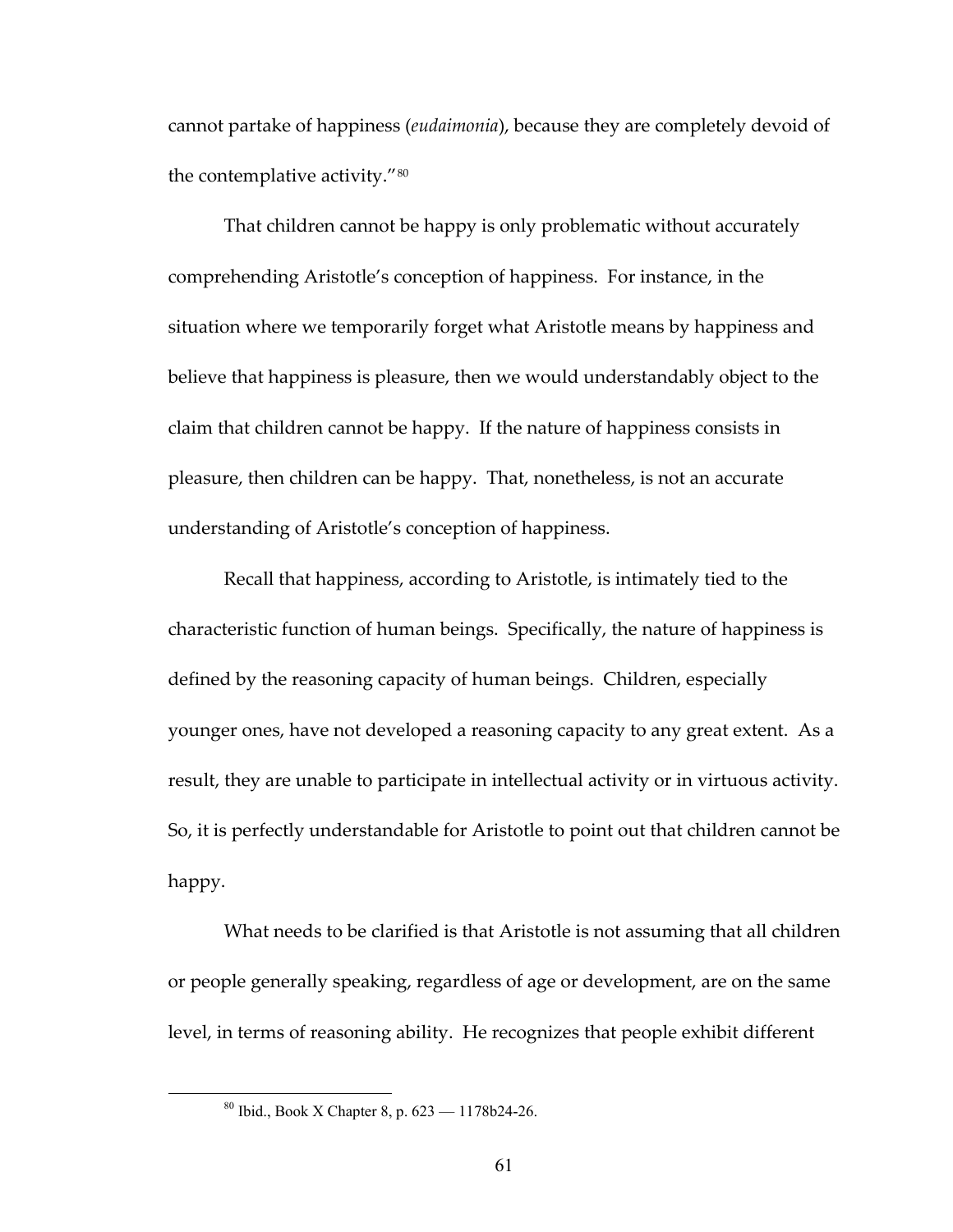levels of moral development. M. F. Burnyeat, in "Aristotle on Learning to be Good,"[81](#page-68-0) does an excellent job explaining the different levels of moral development. The moral development of people can be broken down into at least three main stages. As Burnyeat points out, Aristotle recognizes three groups of individuals, without assigning a particular name to each group. The lowest group includes individuals that do not respond to reason. This group includes, at the very least, young children. The middle group responds to reason but is sometimes distracted by pleasure (or pain). The highest group is guided by reason exclusively.

The bottom or least mature level of moral development can be described as follows. The lowest group includes individuals who do not respond to reason. This group includes, at the very least, young children. People in this group are taught to habituate virtues using pain and pleasure because they know neither what virtue is nor how the virtuous in fact is virtuous. They are provided with rewards or pleasure for doing what is virtuous. They are given punishments or pain for doing what is vicious. Educating persons at this stage can be difficult because everyone desires pleasure, and some pleasures are not as noble as others. At this stage, these people know neither what is virtuous nor

<span id="page-68-0"></span> <sup>81</sup> M. F. Burnyeat, "Aristotle on Learning to be Good," In *Essays on Aristotle's Ethics*, ed. by Amélie Oksenberg Rorty (Berkeley: University of California Press, 1980): 69-92.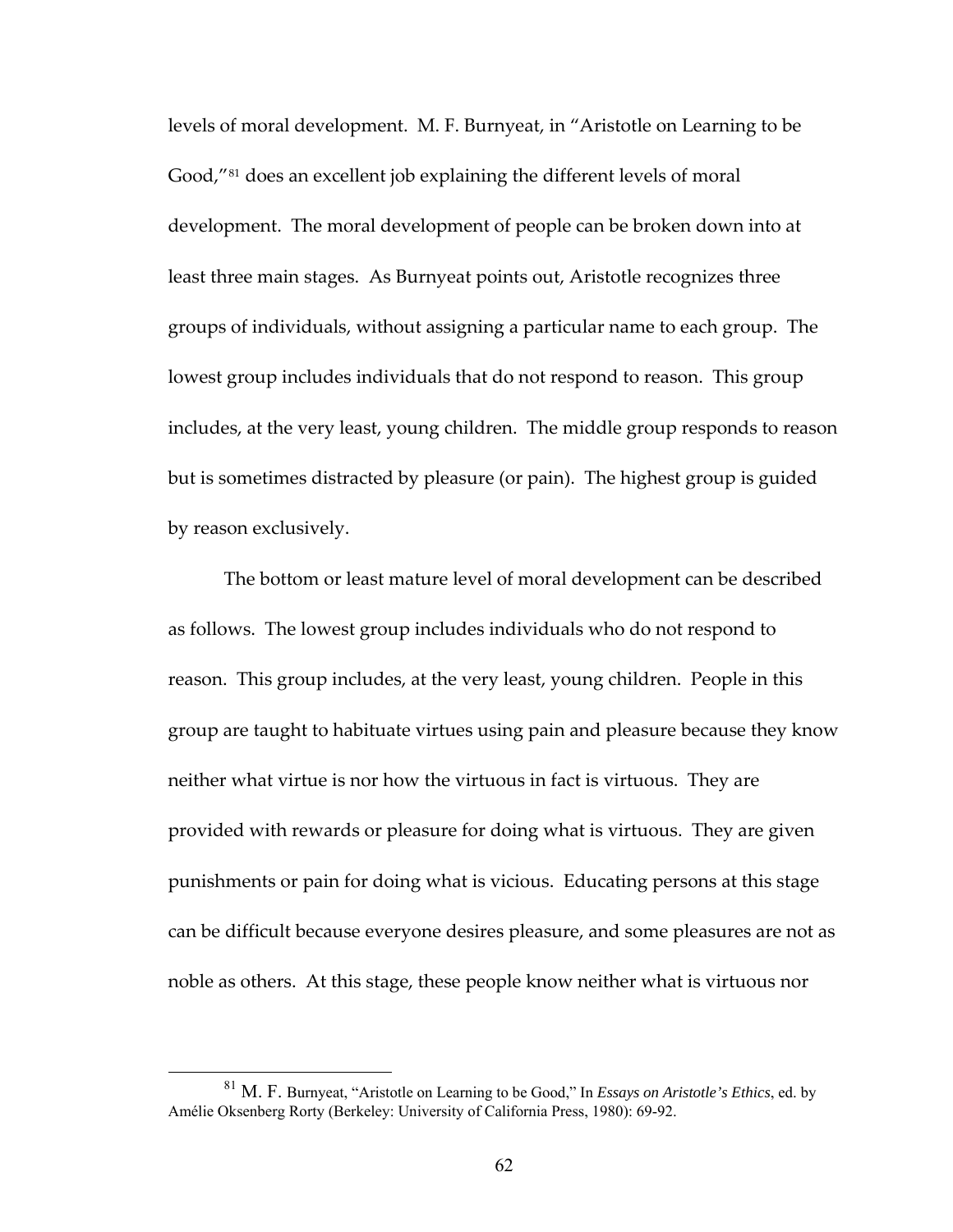why something is virtuous; to use Burnyeat's terminology, they have no sense of the 'that' or the 'because' respectively.

The middle group is more morally developed. People in this group do respond to reason. By this time or stage, people have developed good habits by taking to heart, through repetition, what is virtuous. They are guided and motivated by a sense of honor and shame. Unlike the previous group, these people are not habituated by fear; they are guided by a sense of honor and shame. The difficulty in educating persons in this group, however, is that they still have a tendency to give in to pleasure. Unlike the lowest group, persons in the middle group do have a sense of 'that.' That is, they know what counts as virtuous. But, people in this group still do not have a sense of the 'because'; they do not know why something is virtuous.

The highest group is the most mature persons in moral development. These persons are guided completely by reason. Not only do they have a sense of 'that,' but also, they know the 'because.' That is, they know what is virtuous and why something is virtuous. Moreover, individuals in this group love that which is virtuous and they take pleasure in doing that which is virtuous.

A further insight that can be drawn from recognizing the fact that different persons are at varying stages of moral development is that we can see how Aristotle can account for *akrasia*. A person who exhibits *akrasia* is a person

63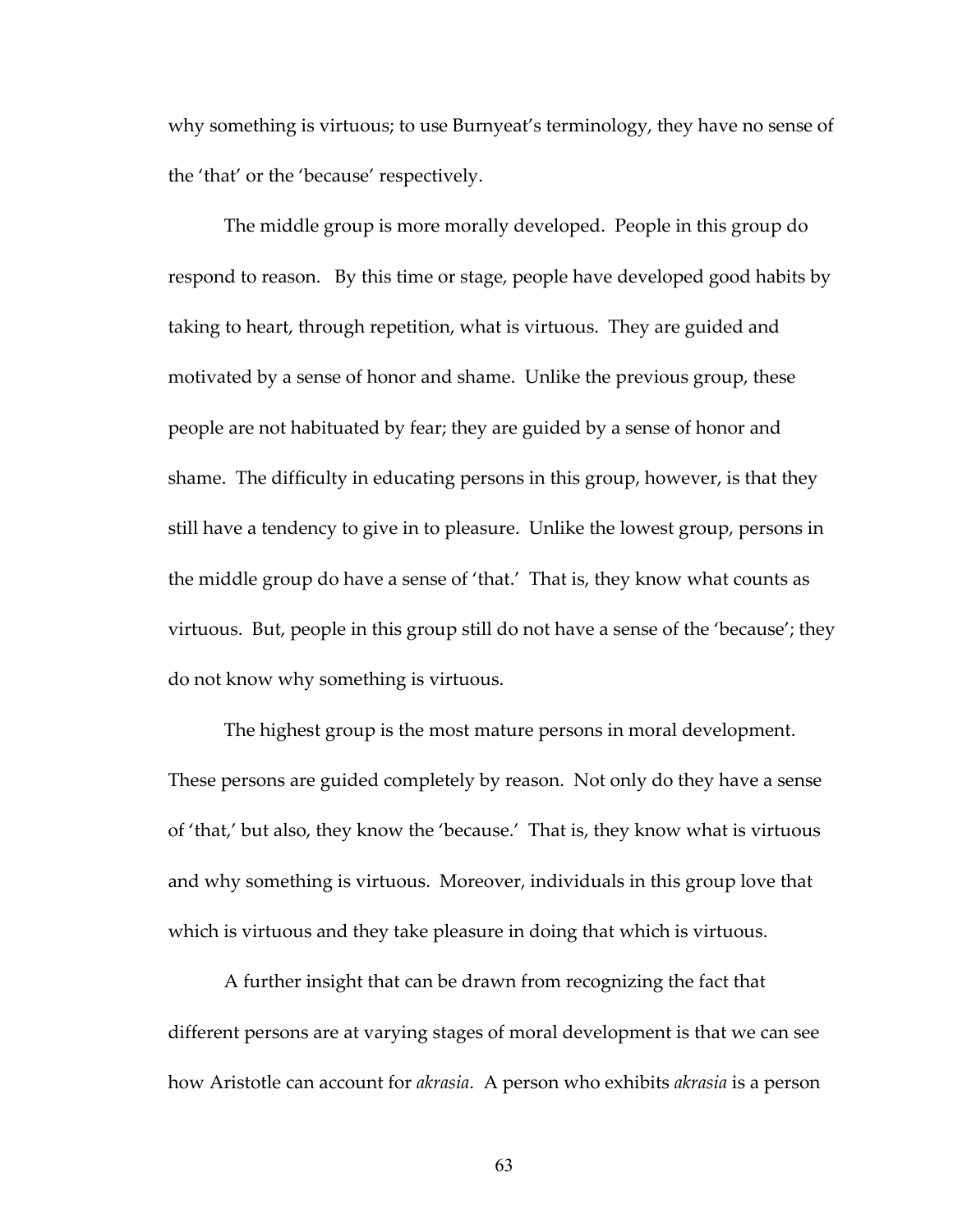that possesses a weakness of will. In other words, a person with a weakness of will might know what is virtuous but not be motivated to do what is virtuous. The way we make sense of this is by understanding that a person who possesses a weakness of will simply has not reached the highest level of moral maturity in which the person is guided by reason alone. Rather, a person experiencing *akrasia* might be in the middle group. The person might know what is virtuous but not do what is virtuous because she is tempted by pleasure.

To return to the discussion at hand, all this is to say that claiming that children are not happy does not seem so problematic, once we recall what Aristotle means by happiness. Happiness is defined by the characteristic activity of human beings. What has been explicated up to this point is that intellectual activity and virtuous activity are a part of the nature of happiness. Given the fact that children are not morally developed (they are not a part of the middle or highest group) and do not perform virtuous acts regularly, they fail to fulfill what is needed for happiness.

So far in my response, I have shown how virtuous activity is needed or necessary for happiness. But, I have not yet explained how virtuous activity is a part of the nature of happiness. This is what I endeavor to show next.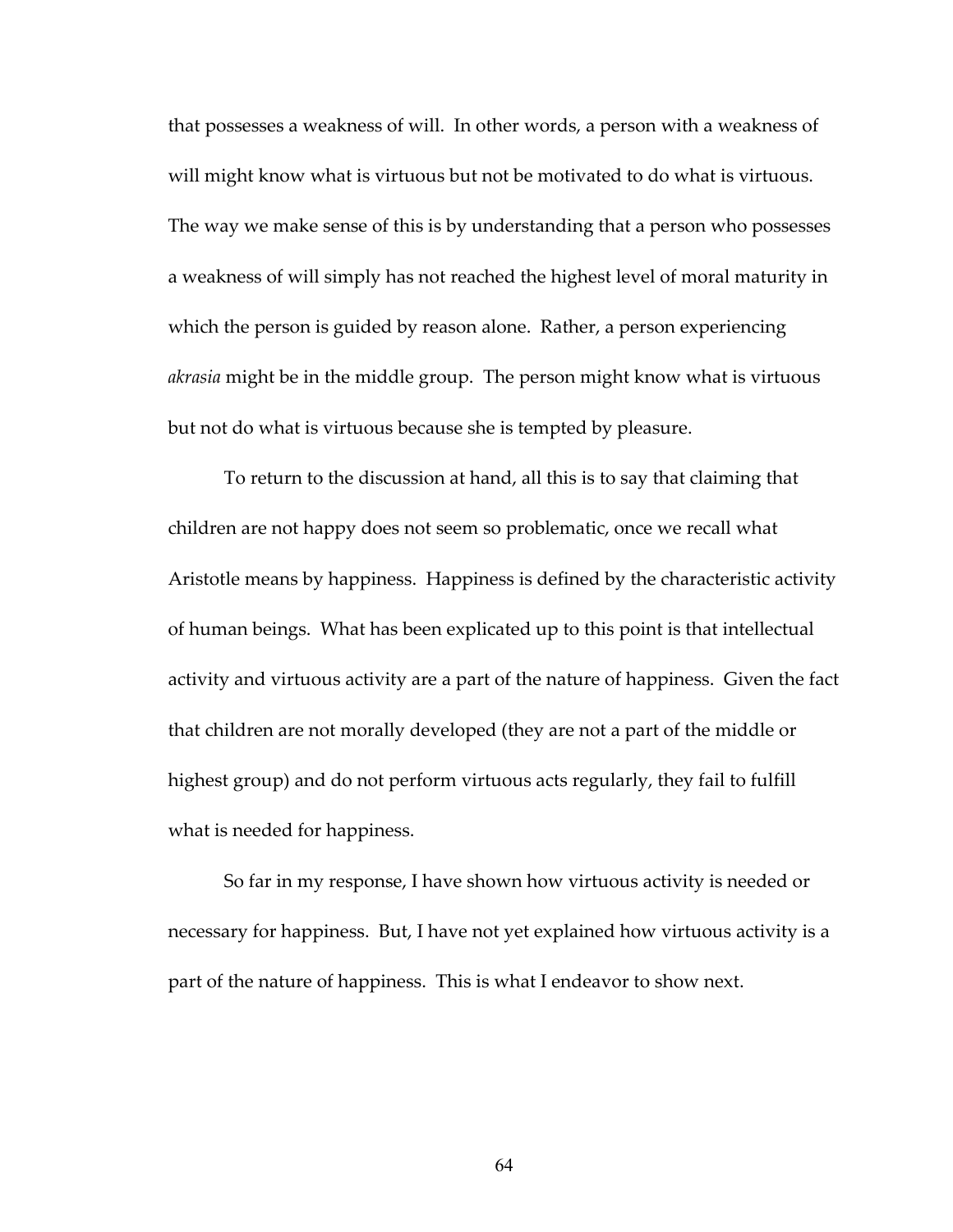## **How Virtuous Activity is a Part of the Nature of Happiness**

To demonstrate how virtuous activity is a part of the nature of happiness, I draw attention to two main points. First, virtuous activity is a good of the soul, and happiness is defined by goods of the soul. Second, in his discussion of various popular views of happiness, Aristotle makes apparent his understanding that virtuous activity is part of the nature of happiness.

Goods, as Aristotle points out, fall into three main kinds or classes: external goods, goods of the body, and goods of the soul.<sup>[82](#page-71-0)</sup> As for external goods, he has in mind goods such as wealth, honor, good children, good birth, political power, or friends.<sup>[83](#page-71-1)</sup> The sort of goods that count as goods of the body includes health, physical strength or well-being, and beauty.<sup>[84](#page-71-2)</sup> What Aristotle means by goods of the soul, at the very least, includes intellectual activity, virtuous activity, and friendship (especially friendship among virtuous persons).[85](#page-71-3) Goods of the soul are the highest of the three kinds of goods. To use his words, "... of these three kinds of goods, those of the soul we commonly pronounce good in the fullest sense and the highest degree."[86](#page-71-4) Furthermore, in connection with the general discussion at hand, goods of the soul constitute the

<span id="page-71-1"></span><span id="page-71-0"></span> <sup>82</sup> Aristotle, *Nicomachean Ethics* Book I Chapter 8. 83 Aristotle, *Nicomachean Ethics* Book I Chapter 8; Aristotle, *Metaphysics* – "Magna Moralia" Book I Chapter 3.<br><sup>84</sup> Aristotle, *Metaphysics* – "Magna Moralia" Book I Chapter 3.<br><sup>85</sup> Aristotle, *Nicomachean Ethics*; Aristotle, *Metaphysics* – "Magna Moralia" Book I Chapter 3.<br><sup>86</sup> Aristotle, *Nicomachean Ethics*, i

<span id="page-71-4"></span><span id="page-71-3"></span><span id="page-71-2"></span><sup>1098</sup>b16-18.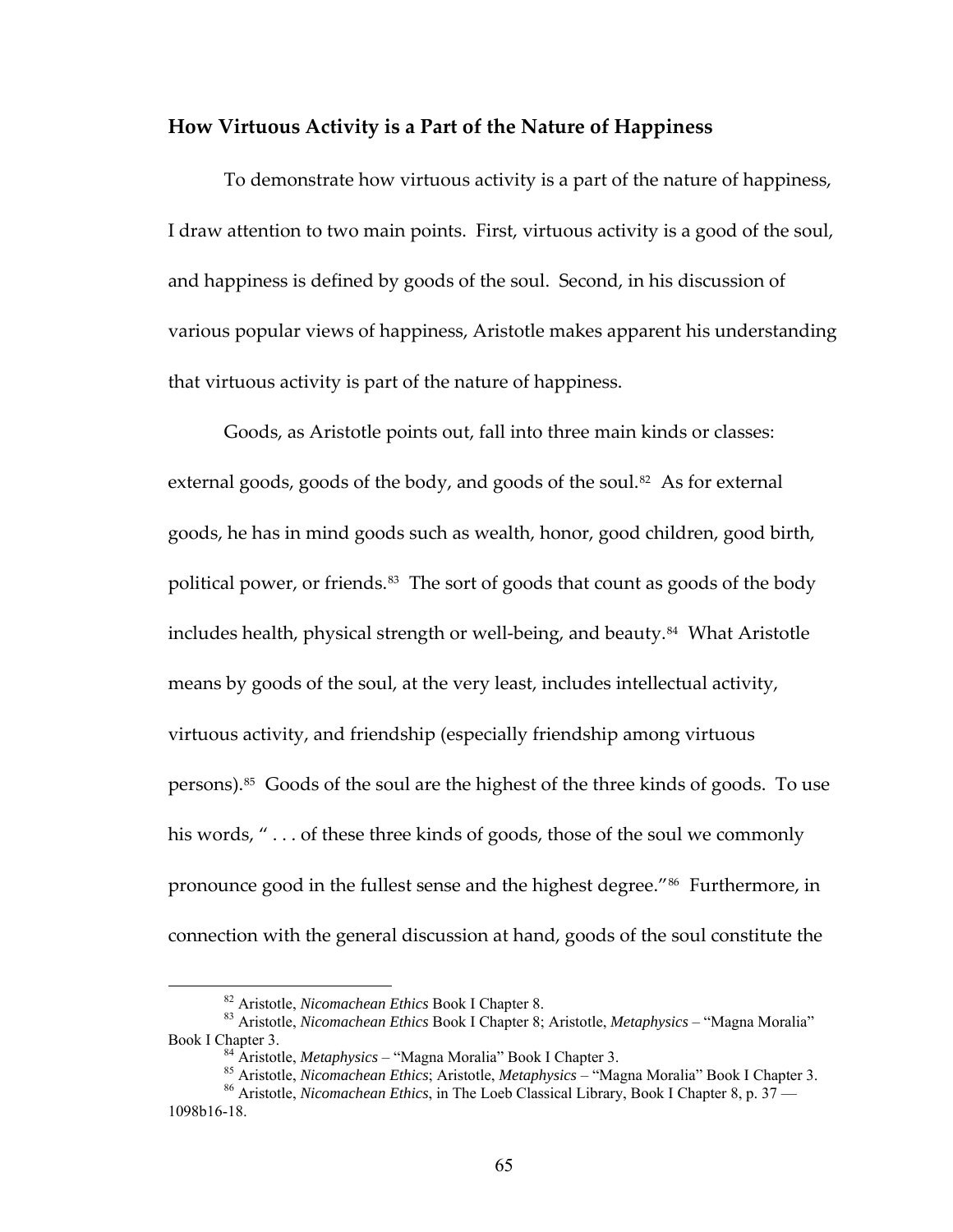nature of happiness. For he continues by saying, "But it is our actions and the soul's active exercise of these functions that we posit (as being Happiness); hence so far as this opinion goes—and it is of long standing, and generally accepted by students of philosophy—it supports the correctness of our definition of Happiness."<sup>[87](#page-72-0)</sup> So, given what Aristotle says about the nature of happiness and what constitutes it, not only intellectual happiness, but also, virtuous activity and friendship are part of the nature of happiness. Both are goods of the soul. As a result, they are good in the fullest sense and the highest degree. More will be said of friendship in the next chapter.

A second indication that virtuous activity is a part of the nature of happiness comes from Aristotle's consideration of popular views of happiness. Recall that at one point in time, he examines a popular conception of happiness as virtue. In his response to identifying happiness as virtue, he says that insofar as the activity of virtue includes virtuous, he is in agreement. "Now with those who pronounce happiness to be virtue, or some particular virtue, our definition is in agreement, for 'activity in conformity with virtue' involves virtue."<sup>[88](#page-72-1)</sup> His only qualm is that happiness is more than merely possessing virtue; activity is ever important. A person, to be happy, must at least do virtuous acts, often and consistently. Aristotle is in agreement that virtue plays an important role in

 <sup>87</sup> Ibid., Book I Chapter 7, p. 37 — 1098b18-20.

<span id="page-72-1"></span><span id="page-72-0"></span><sup>88</sup> Ibid., Book I Chapter 7, p. 39 — 1098b30-32.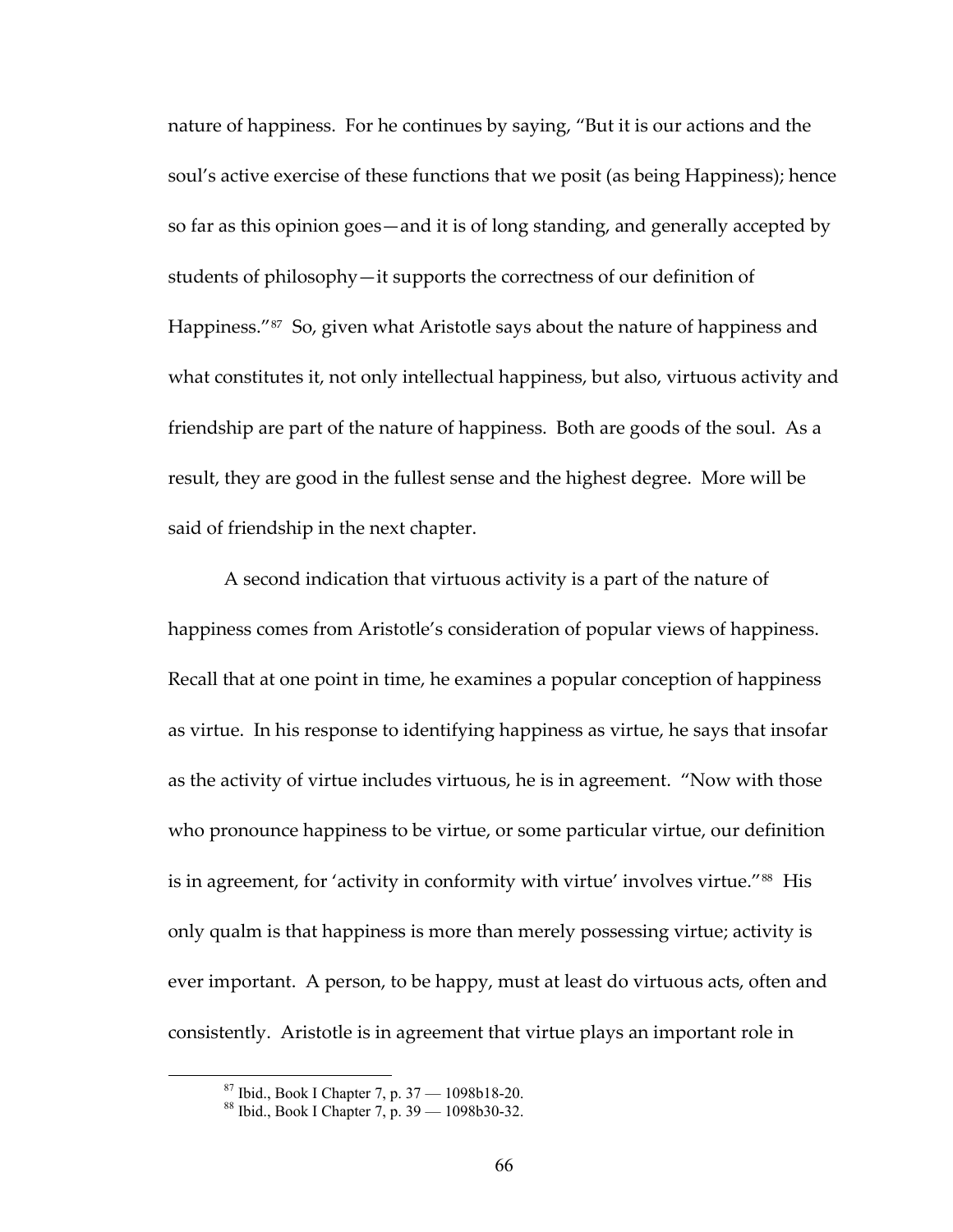happiness, namely, virtuous activity is part of the nature of happiness. Hence, those two references together give strong indication that he not only means to claim that virtuous activity is needed for happiness, but, virtuous activity is part of the nature of happiness.

A further objection might be raised against my response. Even granting the points I have made, Aristotle views intellectual activity as a higher good than virtuous activity. In fact, he says that the life of the intellect is higher than the life of virtue. Recall what he says about the two:

. . . accordingly the life of the intellect is the best and the pleasantest life for man, inasmuch as the intellect more than anything else is man; therefore this life will be the happiest.

The life of moral virtue, on the other hand, is happy only in a secondary degree. For moral activities are purely human . . . [89](#page-73-0)

Surely this is an indication that happiness consists only in intellectual activity, given that the life of the intellect is higher than the life of virtue.

A deeper examination of that passage and of what Aristotle says in general in the *Nicomachean Ethics* will show that that is not problematic to my interpretation. First, the point of that passage is: when each good (intellectual activity and virtuous activity) is considered in isolation, the former ranks higher than the latter. A different way to put the matter is that a life with intellectual activity is better than a life without it, since intellectual activity is the highest

<span id="page-73-0"></span> <sup>89</sup> Ibid., Book X Chapter 7-8, p. 619 — 1178a7-13.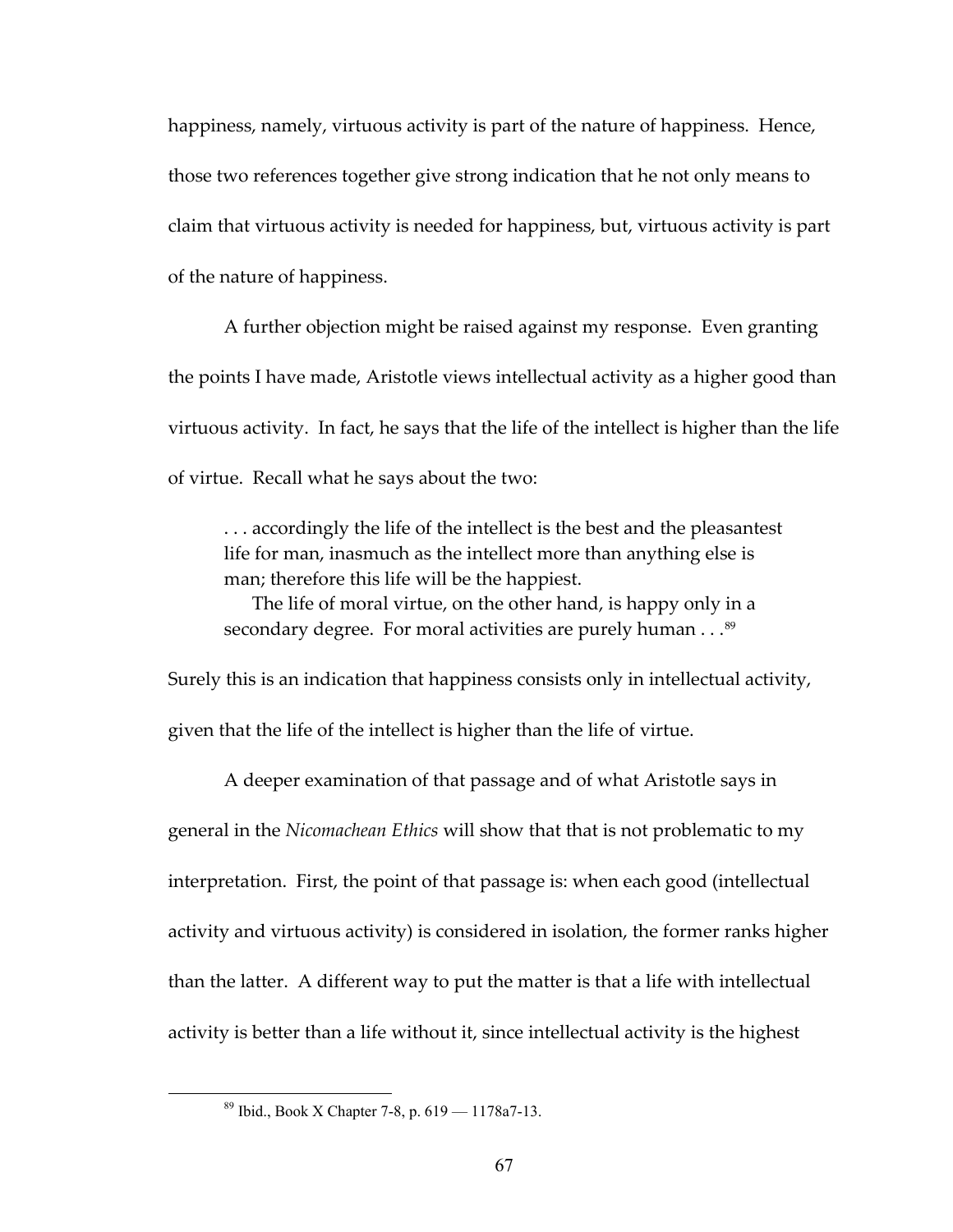good. A life with virtuous activity is better than a life without it. But, in comparing the two, a life without intellectual activity is worse than a life without virtuous activity. So, the passage cited above is not to be understood as a life of intellectual activity exclusively, a life in which a person does nothing else besides participate in intellectual activity. Similarly, when Aristotle speaks of the life of virtuous activity, that sort of life is not to be understood as a life consisting of nothing else besides virtuous activity. Reading the passage as speaking of a life consisting of nothing else besides intellectual activity or a life consisting of nothing else besides virtuous activity would make much of what Aristotle says puzzling.

As explained earlier, according to Aristotle, many goods are necessary for happiness. These goods are necessary in different ways. For starters, the nature of happiness concerns excellences of the soul. Aristotle notes the following: "But inasmuch as happiness is a certain activity of soul in conformity with perfect goodness, it is necessary to examine the nature of goodness. For this will probably assist us in our investigation of the nature of happiness."[90](#page-74-0) The nature of happiness includes activities of the soul, not activities of the body (or external goods for that matter). As Aristotle puts it, "But human goodness means our view of excellence of soul, not excellence of body; also our definition of

<span id="page-74-0"></span> $90$  Ibid., Book I Chapter 8, p.  $61 - 1102a5 - 8$ .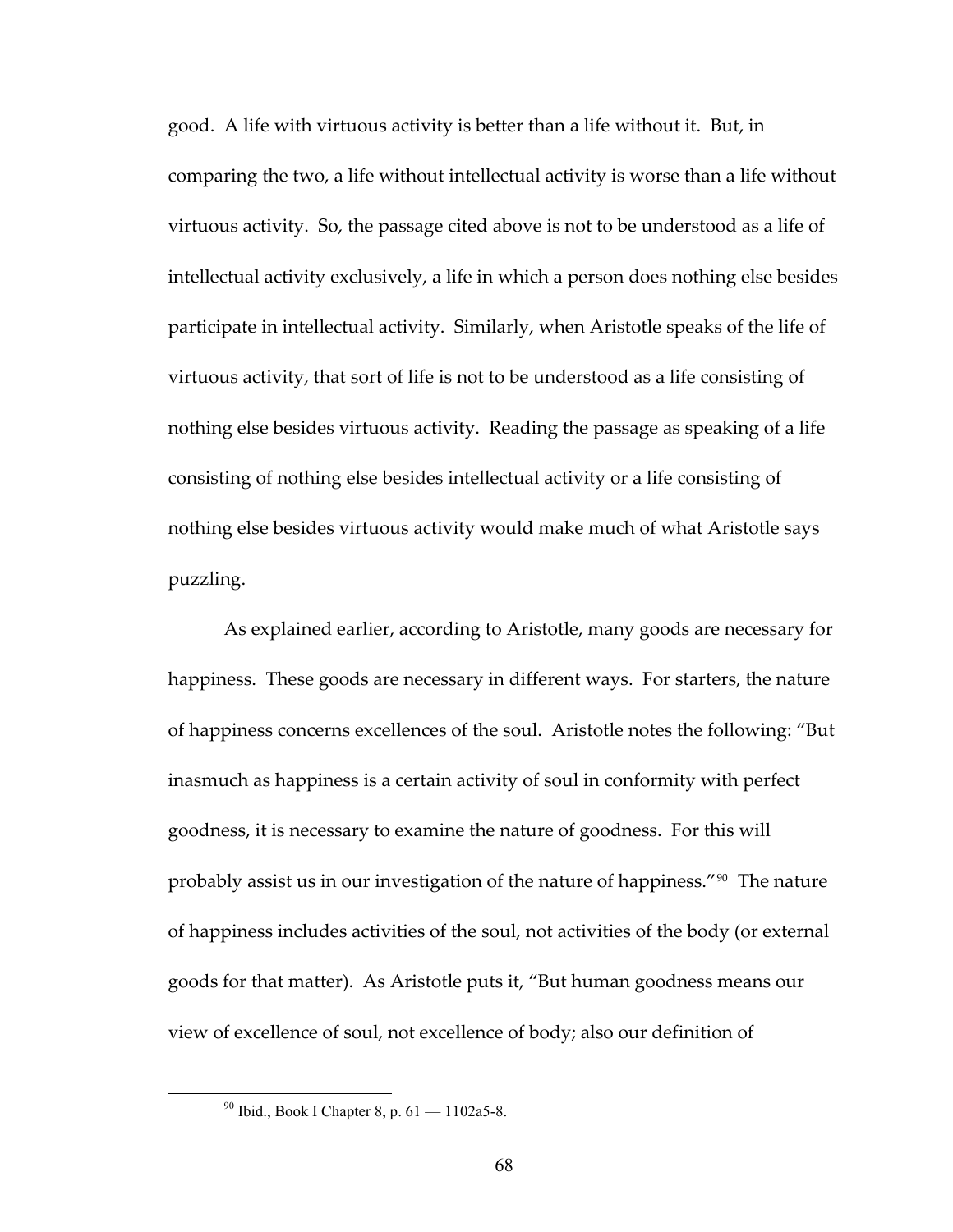happiness is an activity of the soul."<sup>[91](#page-75-0)</sup> Activities of the soul are, to name a couple, intellectual activity and virtuous activity. Those activities, however, are not enough for happiness. Other goods not a part of the nature of happiness are needed to make happiness possible. Such goods include external goods. "Nevertheless it is manifest that," says Aristotle, "happiness also requires external goods in addition, as we said; for it is impossible, or at least not easy to play a noble part unless furnished with the necessary equipment."[92](#page-75-1) The point is that more than one good is needed for happiness. So, when Aristotle says that the life of intellectual activity is the best or that the life of intellectual activity is happiest, he surely does not mean that happiness is achieved when a person pursues only intellectual activity her entire life.

In addition to what has been said thus far, Aristotle discloses that his understanding of happiness is consistent with popular or ordinary views of happiness. Regarding the definition of happiness or the nature of happiness, he says the following: "Accordingly we must examine our first principle not only as a logical conclusion deduced from certain premises but also in the light of current opinions on the subject. For if a proposition be true, all the facts harmonize with it, but if it is false, it is soon found to be discordant with them."<sup>[93](#page-75-2)</sup> That happiness concerns goods or activities of the soul are generally agreed upon

<span id="page-75-0"></span><sup>&</sup>lt;sup>91</sup> Ibid., Book I Chapter 8, p. 61 – 1102a16-18.

<span id="page-75-1"></span> $^{92}$  Ibid., Book I Chapter 8, p. 43 — 1099a31-1099b1.

<span id="page-75-2"></span><sup>93</sup> Ibid., Book I Chapter 8, p. 37 — 1098b9-13.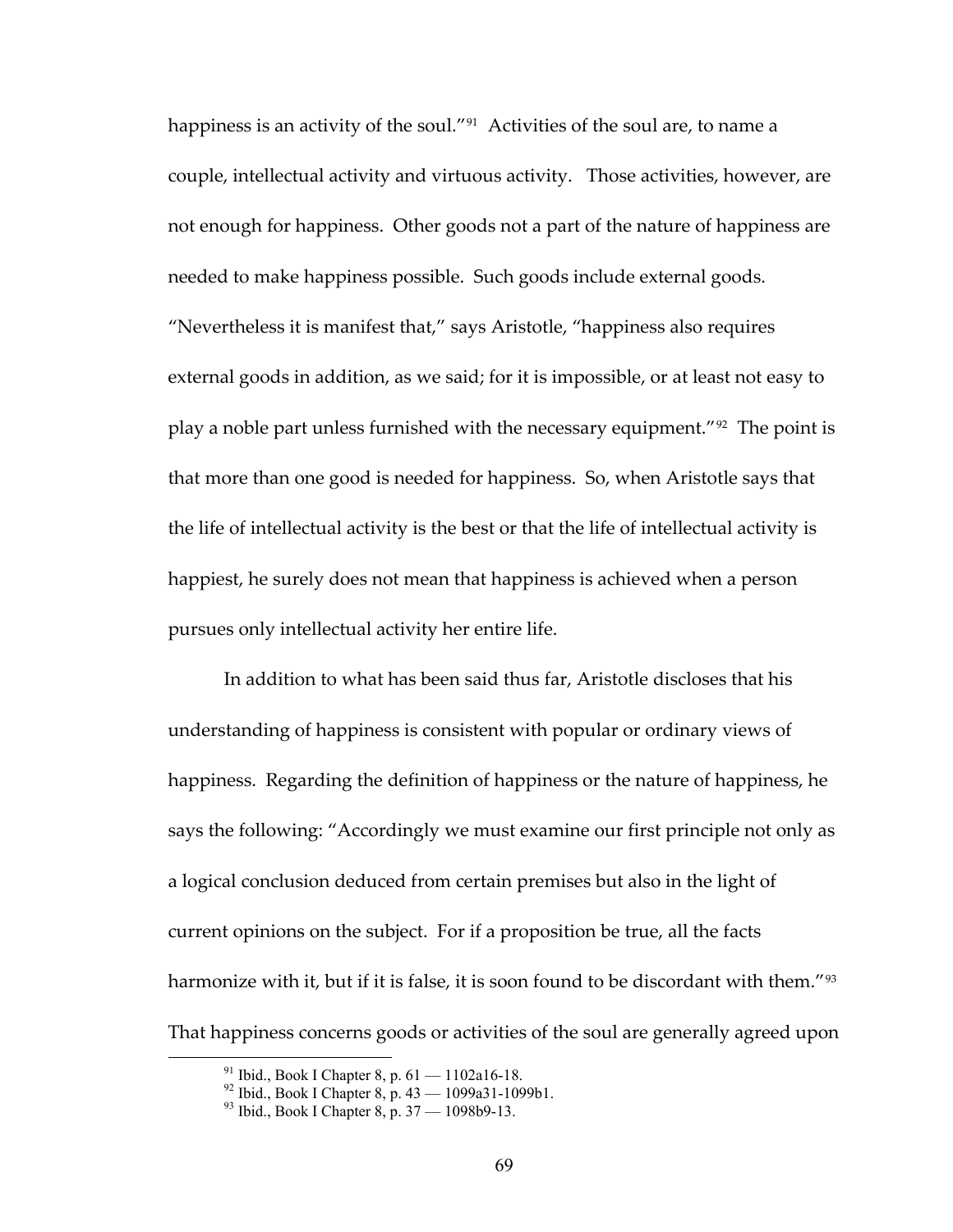as true.<sup>[94](#page-76-0)</sup> Moreover, that happiness, in part, consists in virtuous activity also is consistent with popular or ordinary views of happiness.<sup>[95](#page-76-1)</sup> An understanding of happiness consisting of intellectual activity exclusively would not be consistent with popular or ordinary views of happiness. That is, a view excluding virtuous activity as a part of the nature of happiness would be inconsistent with ordinary conceptions of happiness.

The goal of this chapter has been to show that the nature of happiness includes at least two activities: intellectual activity and virtuous activity. In the next chapter, I explicate how a third good, friendship, also is part of the nature of happiness. Not just any friendship is a part of the nature of happiness. Aristotle believes that friendships among virtuous persons, in particular, are part of the nature of happiness, and this is what I endeavor to show in the next chapter.

<span id="page-76-1"></span><span id="page-76-0"></span> <sup>94</sup> Ibid., Book I Chapter 8, p. 37 — 1098b13-18.

<sup>&</sup>lt;sup>95</sup> Ibid., Book I Chapter 8, p. 39 – 1098b22-1099a4.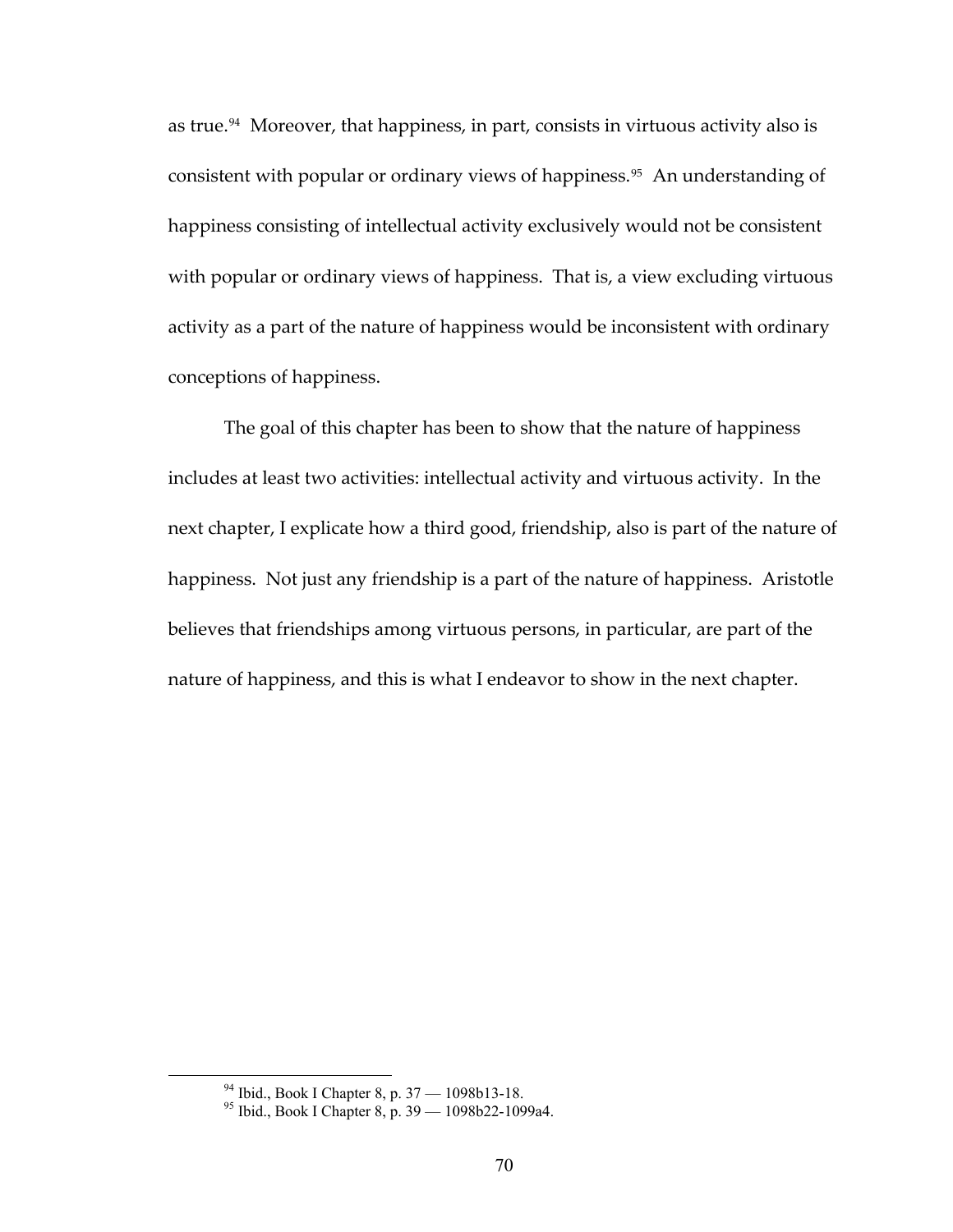## **Chapter 3 — Friendship & the Nature of Happiness**

What constitutes a friendship? Looking at life experiences alone, I was under the impression that friendship is something shared by persons with similar interests. More than that, two persons sharing a friendship are interested in the well‐being of each other, mutually enjoy spending time together, and share common interests in many areas. Oftentimes these two persons share common interests in at least several areas that are significant to the individuals' lives. Under normal considerations, neighbors, officemates, or colleagues are not considered friends unless relationships are deliberately formed and the characteristics just mentioned are met. Neither have I thought of people who used my talents or knowledge merely for their benefit exclusively as friends. Keeping this in mind, I was surprised to find that Aristotle calls relationships that arise solely out of utility, friendships, or at least one type of friendship.

*Friendship*, according to Webster's Dictionary, means "the state of being friends."[96](#page-77-0) And a *friend* simply means "one attached to another by affection or esteem." A slight variation of the definition of the term is "acquaintance." Given this denotation of friendship, I better understand Aristotle's approach to friendship. That is not to say that Aristotle values all types of friendship in the same way. In fact, he views only one type of friendship as worthy of being part

<span id="page-77-0"></span><sup>&</sup>lt;sup>96</sup> Webster's Ninth New Collegiate Dictionary, 9<sup>th</sup> edition, s.v. friendship.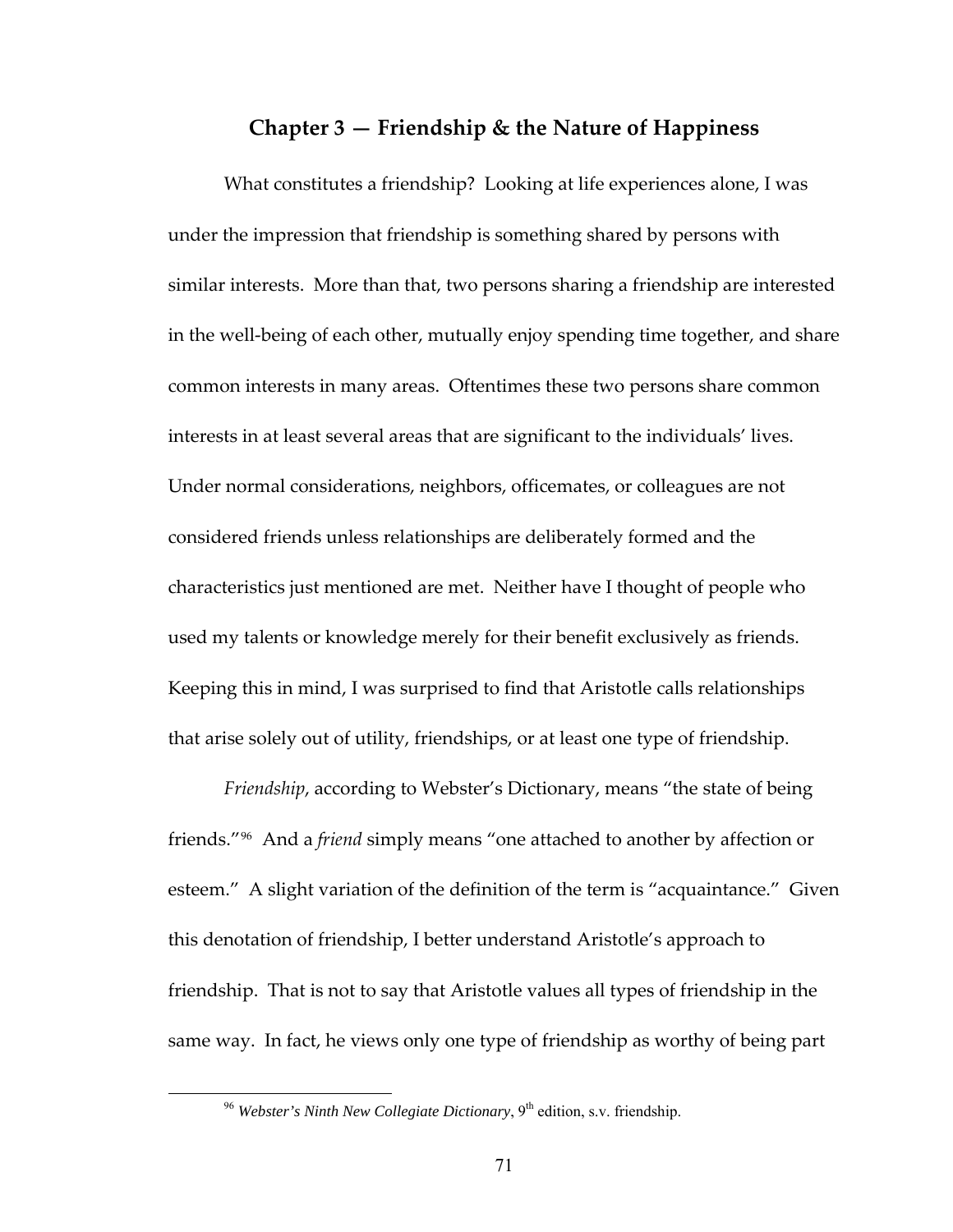of the nature of happiness. The other types of friendship are needed for happiness, but they are not part of the nature of happiness.

The goal of this chapter is to show how one type of friendship in particular, virtuous friendship, is part of the nature of happiness. I admit from the start that this is a controversial claim. Upon closer examination of what Aristotle says in the *Nicomachean Ethics*, however, such a claim not only no longer seems so controversial but also makes sense. Before explaining how virtuous friendship constitutes the nature of happiness, several preliminary remarks need to be made.

I begin by making a couple of preliminary remarks about friendship. First, I explain what Aristotle means by the term, friendship. Second, I detail three of the main types of friendship that are discussed in the *Nicomachean Ethics*. After this discussion, I explicate how virtuous friendship in particular is part of the nature of happiness. Discussion of the role the other two types of friendship plays in happiness is provided in the next chapter.

## **Qualities of Friendship**

Aristotle offers the following definition of friendship: "To be friends therefore, men must (1) feel goodwill for each other, that is, wish each other's good, and (2) be aware of each other's goodwill, and (3) the cause of their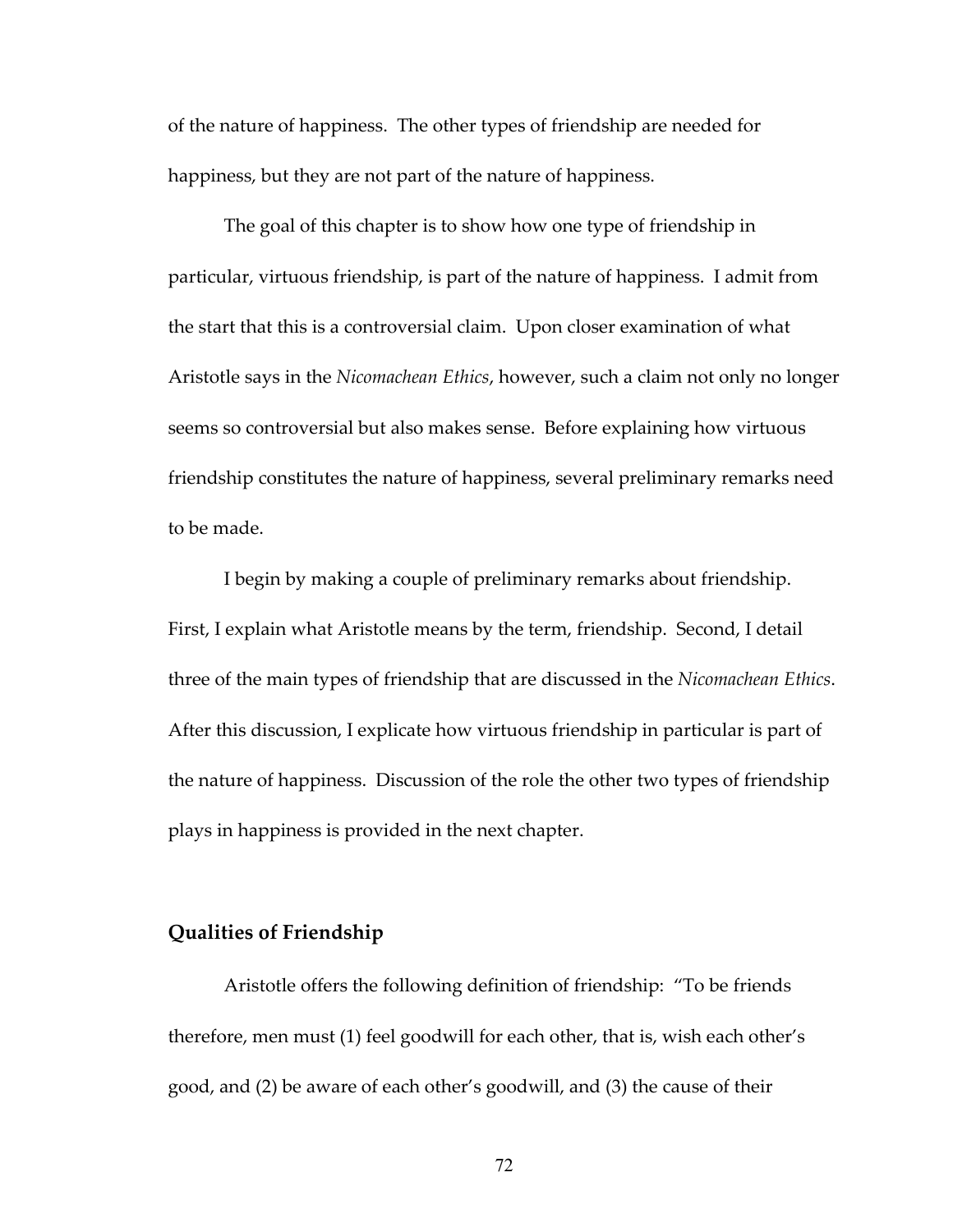goodwill must be one of the loveable qualities mentioned above."<sup>[97](#page-79-0)</sup> Exactly how each of these qualities plays out varies according to the kind of friendship being considered.

Let us take a look at the first quality. In a utility friendship, for instance, the good will the parties feel towards one another has to do with wishing what is useful for the other party. In the case of a pleasure friendship, each wishes what is pleasant for the other. With a virtuous friendship, each individual wishes the other to continue being virtuous and doing virtuous acts. This quality alone does not constitute a friendship of any type.

Another quality is needed to rule out certain possibilities from counting as friendships, such as strangers who feel good will towards someone else but the feeling is not reciprocated. Circumstances in which one person wishes another person well for her sake but the feeling is not reciprocated count as having good will towards another, says Aristotle, but do not constitute a friendship. He also wants to rule out desires for inanimate objects, such as wishing that a bottle of wine keeps well for drinking purposes, as contenders for friendship.<sup>[98](#page-79-1)</sup> Thus, in a friendship, not only must two people feel good will for each other, but also, they must be aware of each other's good will. Like the first quality, exactly how this quality plays out depends on the kind of friendship. For example, in a utility

<span id="page-79-1"></span><span id="page-79-0"></span> <sup>97</sup> Aristotle, *Nicomachean Ethics*, in The Loeb Classical Library, trans. by H. Rackham, ed. Jeffrey Henderson (Cambridge: MA: Harvard University Press, 2003), Book VIII Chapter 2, p. 457 — 1156a1-5.<br><sup>98</sup> Ibid., Book VIII Chapter 2, p. 457 — 1155b32-34.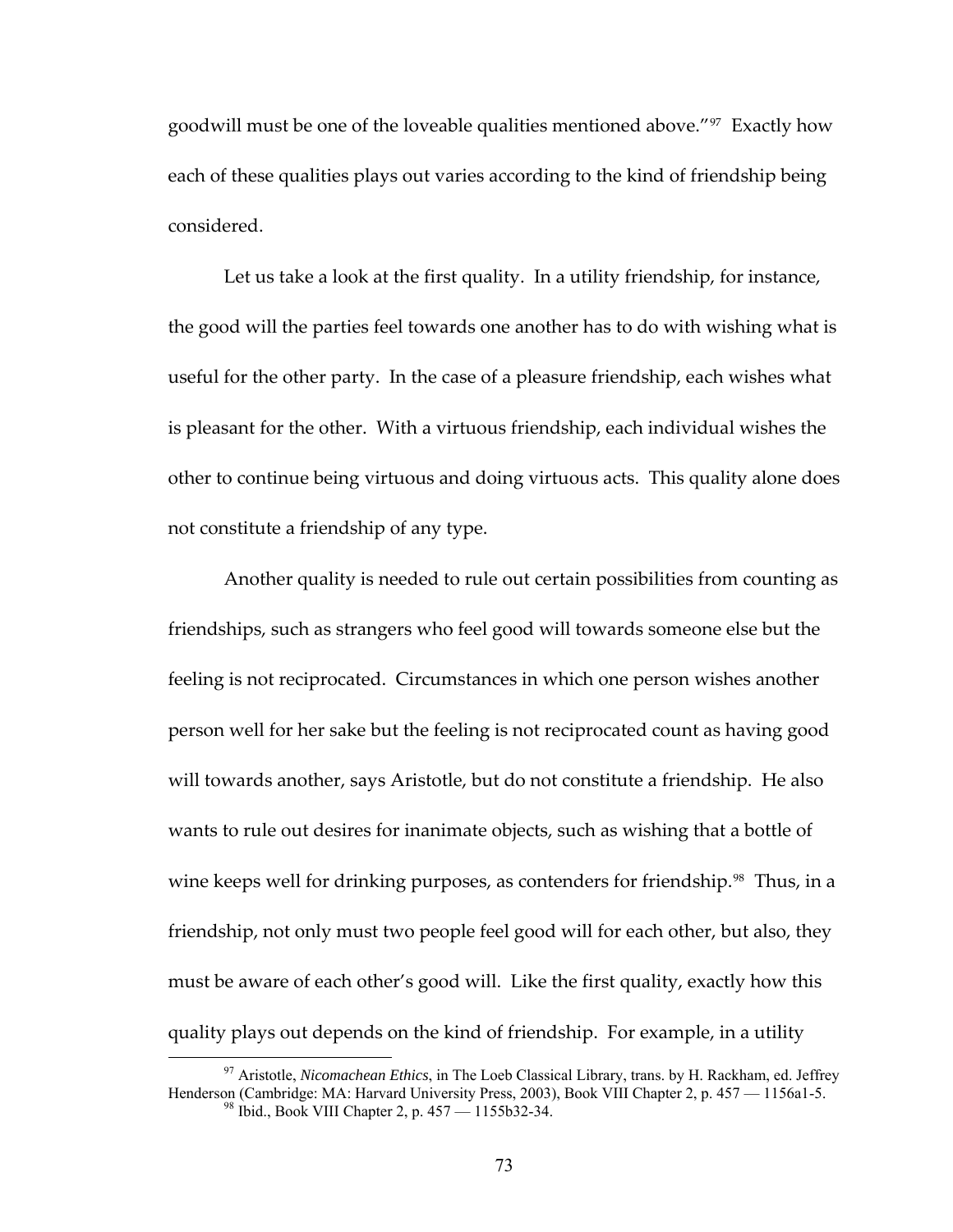friendship, one person is aware that the other wishes what is useful for her, and vice versa. Likewise, in a pleasure friendship, one person is aware that the other wishes what is pleasant for her, and vice versa. In a virtuous friendship, one person is aware that the other wishes what is good or virtuous for the other, and vice versa.

Still, without a third quality, we still do not have a friendship, according to Aristotle. For a relationship to be a friendship, the cause of the good will of each person must be one of the loveable qualities mentioned: utility, pleasure, or virtue, depending on the type of friendship. In a utility friendship, the cause of the good will of each person must be utility. In a pleasure friendship, the cause of the good will of each person must be pleasant. In a virtuous friendship, the cause of the good will of each person must be good or virtuous.

# **Three Main Types of Friendship**

Let us now turn our attention to three main types of friendship: utility friendship, pleasure friendship, and virtuous friendship. Utility friendship is the lowest form of friendship. After all, Aristotle does say that " . . . friendship of utility is a thing for sordid souls."[99](#page-80-0) Utility friendship only lasts as long as the other person is useful. For instance, suppose a utility friendship between a

<span id="page-80-0"></span> <sup>99</sup> Ibid., Book VIII Chapter 6, p. 475 — 1158a21-22.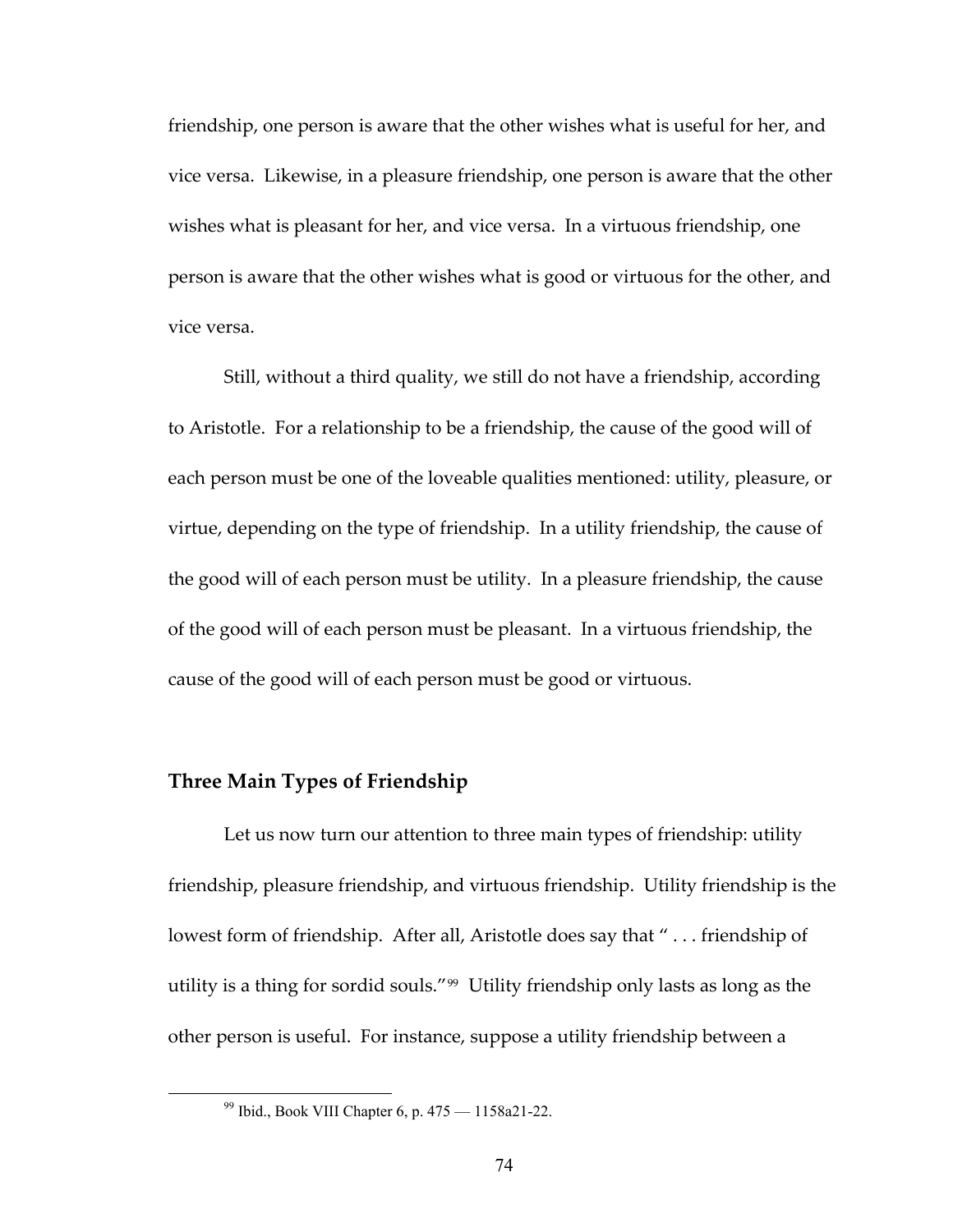teacher and a student. The teacher desires money in exchange for teaching the student certain material. The student desires to learn certain material from the teacher in exchange for money. The teacher desires that the student learn certain material, and likewise, the student desires the teacher get money for the services rendered. Each is aware of the other's good will. And the cause of the good will for the teacher and the student is utility, whether money or material learned. Once the services have been rendered, however, the friendship between the teacher and the student ends, especially if the friendship was strictly a utility friendship.

A few general comments regarding utility friendships are as follows. First, utility friendships usually do not last all that long. A utility friendship lasts only as long as both persons in the friendship still benefit from the other person. Second, persons that share a utility friendship usually do not spend much time together, since they do not have much in common, beyond a certain utility. Aristotle puts the matter in the following way: "Friends of this kind do not indeed frequent each other's company much, for in some cases they are not even pleasing to each other, and therefore have no use for friendly intercourse unless they are mutually profitable; since their pleasure in each other goes no further than their expectations of advantage."<sup>[100](#page-81-0)</sup> Third, persons in a utility friendship

<span id="page-81-0"></span><sup>&</sup>lt;sup>100</sup> Ibid., Book VIII Chapter 3, pp. 459 & 461 - 1156a28-31.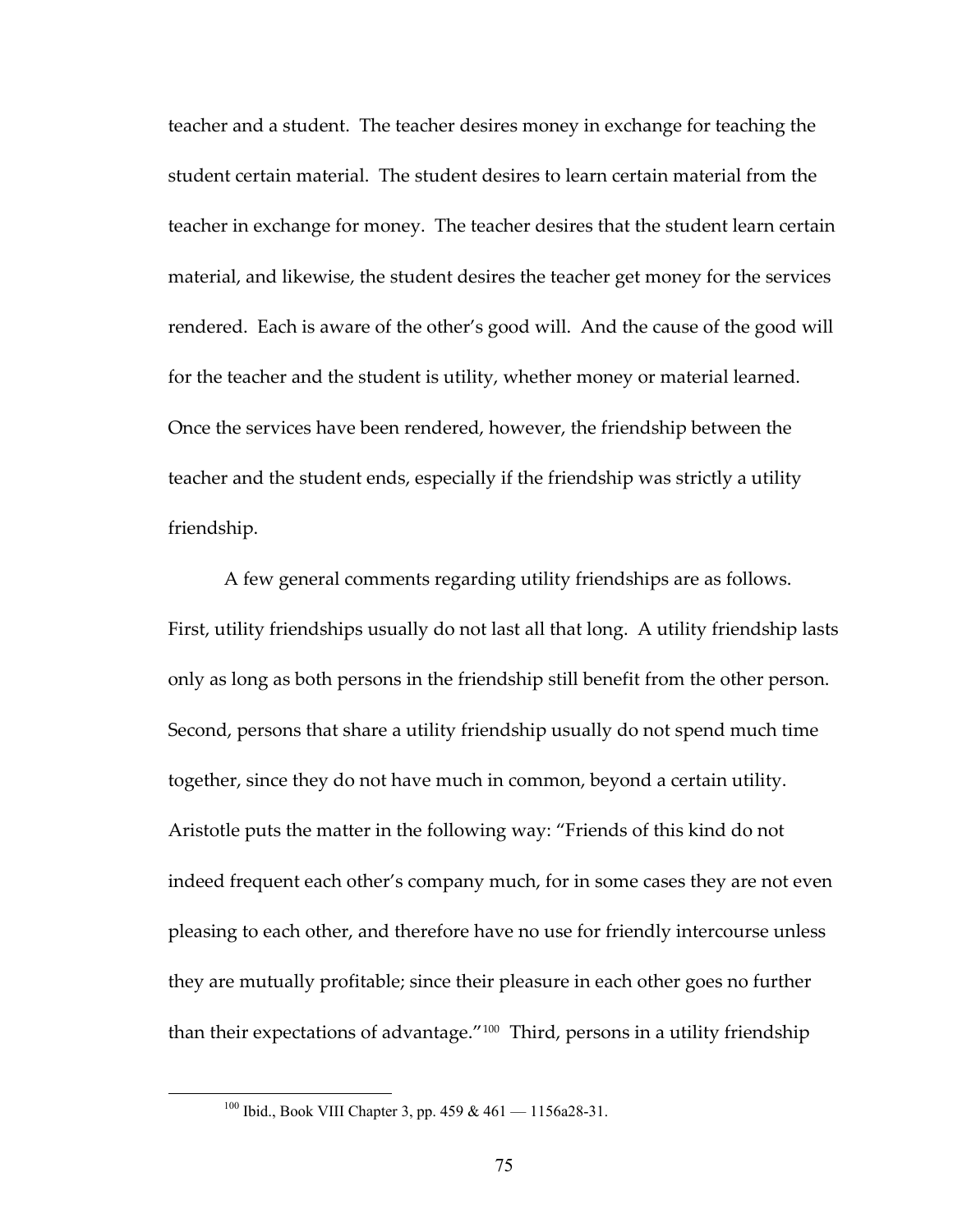oftentimes quarrel. Persons in a utility friendship quarrel because each party frequently desires more or expects more than what she is getting. Or, to use Aristotle's words, "For here the friends associate with each other for profit, and so each always wants more, and thinks he is getting less than his due; and they make it a grievance that they do not get as much as they want and deserve; and the one who is doing a service can never supply all that the one receiving it wants."<sup>[101](#page-82-0)</sup> Fourth, a person can form many utility friendships, since others can be of varying uses.[102](#page-82-1)

Let us move on the second type of friendship. Although still an inferior type of friendship, pleasure friendship is a bit better than utility friendship. At the very least, in a pleasure friendship, one person enjoys the company of the other person, and vice versa.[103](#page-82-2) The sort of pleasure that motivates persons to pursue a pleasure friendship varies, ranging from taking pleasure from receiving attention from a lover to enjoying the character of another.

A few other general remarks regarding pleasure friendships are as follows. First, like utility friendships, pleasure friendships usually are not long lasting. However, the duration of a pleasure friendship usually is longer than a utility friendship. Lovers are a good example of persons engaging in a pleasure

<span id="page-82-2"></span><span id="page-82-1"></span>

<span id="page-82-0"></span><sup>&</sup>lt;sup>101</sup> Ibid., Book VIII Chapter 13, pp. 505 & 507 — 1162b16-21.<br><sup>102</sup> Ibid., Book VIII Chapter 6, p. 473 — 1158a17-19.<br><sup>103</sup> Ibid., Book VIII Chapter 6, pp. 473 & 475 — 1158a18-22.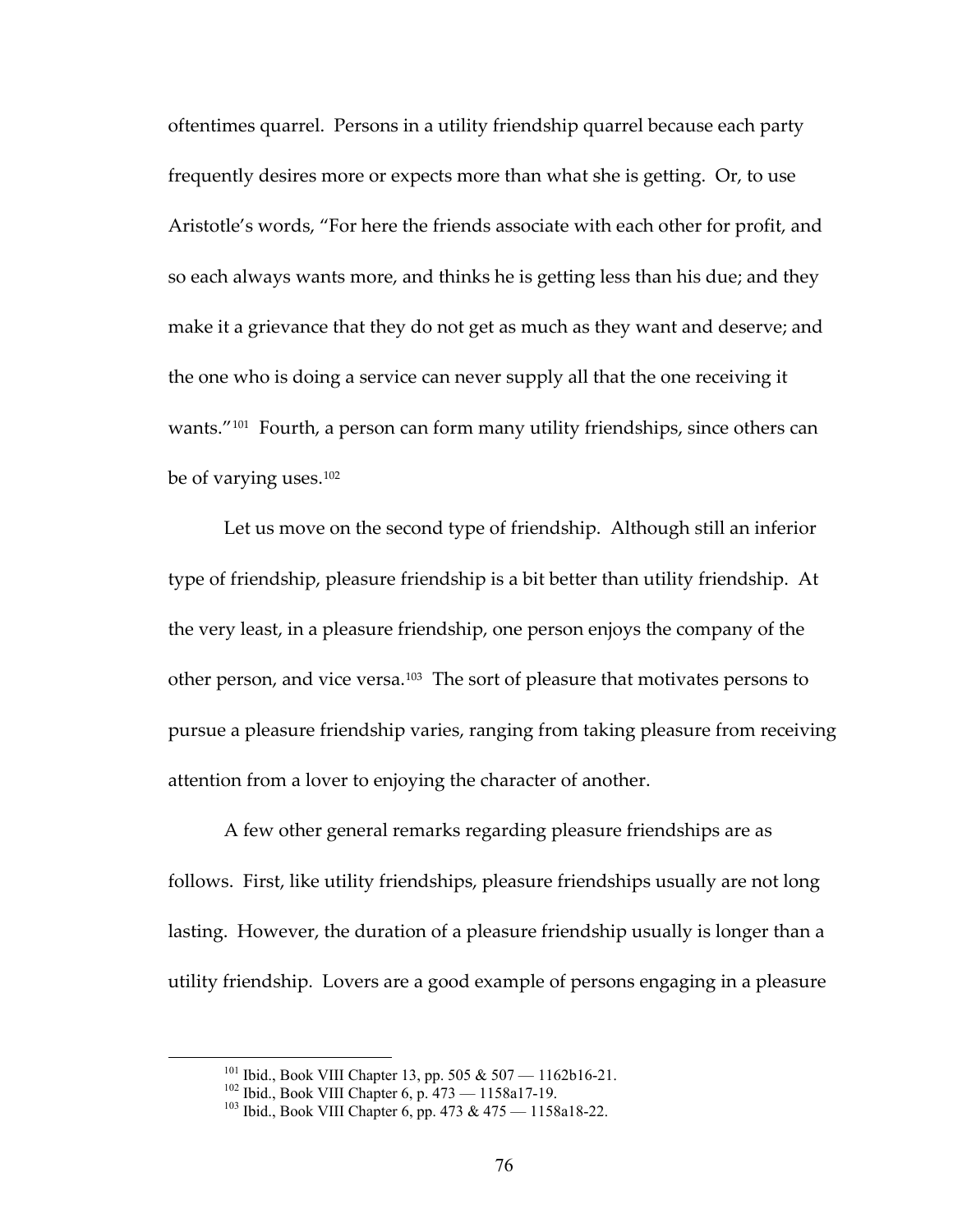friendship. The pleasure each lover experiences, notes Aristotle, is somewhat different.

These do not find their pleasure in the same things: the lover's pleasure is in gazing in his beloved, the loved one's pleasure is in receiving the attentions of the lover; and when the loved one's beauty fades, the friendship sometimes fades too, as the lover no longer finds pleasure in the sight of his beloved, and the loved one no longer receives the attentions of the lover. . .<sup>[104](#page-83-0)</sup>

The more general point of this passage is simply that in a romantic (or non-Platonic) relationship, each person experiences different sorts of pleasure from the other. With regard to pleasure friendship broadly speaking, the pleasure each party feels is different in kind and intensity.

A second general remark regarding pleasure friendships is that, like utility friendships, pleasure friendships frequently last only as long as both enjoy the relationship. Such friendships are quite common among young persons. Insofar as pleasure friendships between young persons are concerned, Aristotle makes the following comment: "And the things that please them change as their age alters; hence they both form friendships and drop them quickly, since their affections alter with what gives them pleasure, and the tastes of the youth change quickly."[105](#page-83-1) Such a comment seems on the mark. Children most frequently form friendships with persons who share similar interests. Younger children might

<span id="page-83-1"></span><span id="page-83-0"></span><sup>&</sup>lt;sup>104</sup> Ibid., Book VIII Chapter 4, p.  $465 - 1157a7-10$ .<br><sup>105</sup> Ibid., Book VIII Chapter 3, p.  $461 - 1156a33-35$ .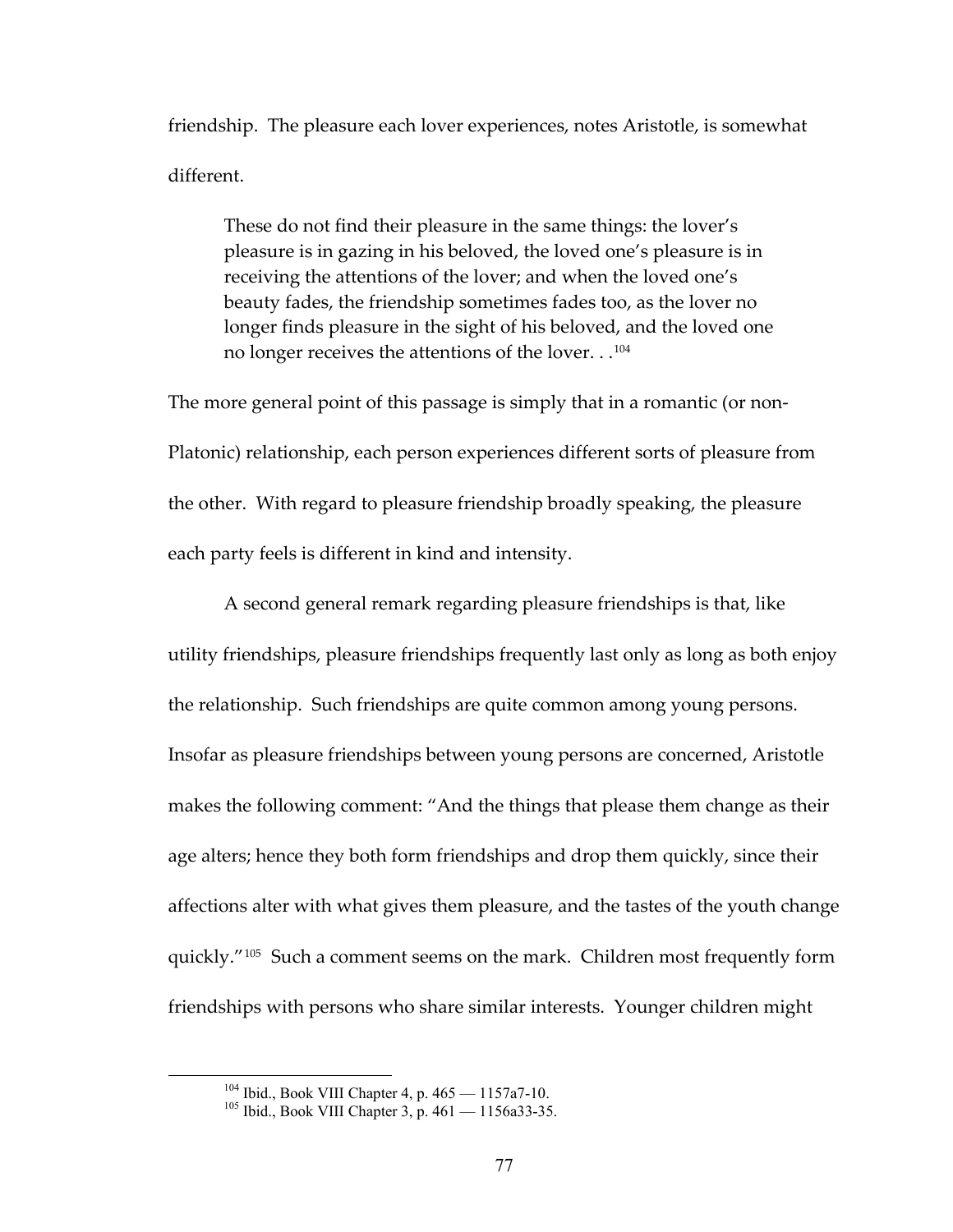share hobbies and common interests, such as trading stickers or playing with transformers, with others close to their age. But, interests change as children age. Older children perhaps take interest in video games, various sports, or different academic activities.

A third general remark about pleasure friendships is that, in contrast to utility friendships, persons sharing a pleasure friendship tend to spend more time together. Unlike persons in a utility friendship, persons in a pleasure friendship actually enjoy spending time together. The more interests the two share in common, the more time they tend to share together.

A fourth remark regarding pleasure friendships is that a person can have multiple pleasure friendships. Similar to utility friendships in which it is possible to like different persons for their uses or utility, likewise, persons can like others for being pleasant in varying ways. To use Aristotle's words, "But it is possible to like a number of persons for their utility and pleasantness, for useful and pleasant people are plentiful, and the benefits they confer can be enjoyed at once."[106](#page-84-0)

Though utility friendships and pleasure friendships are different in significant ways, utility friendships and pleasure friendships are similar in an important way. Both are inferior types of friendship, according to Aristotle. The

<span id="page-84-0"></span><sup>&</sup>lt;sup>106</sup> Ibid., Book VIII Chapter 6, p. 473 — 1158a17-19.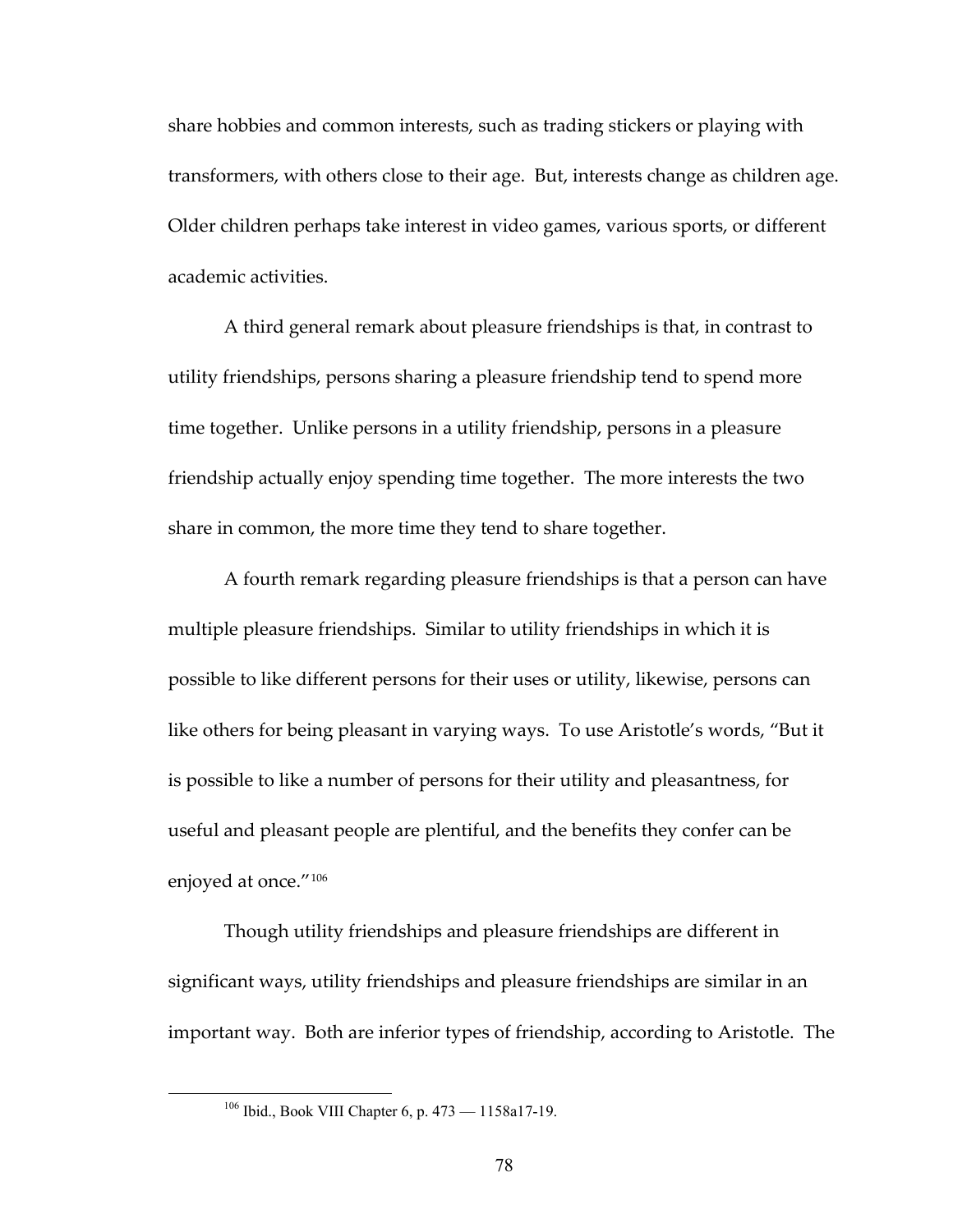main reason they are considered inferior is that in such friendships, one person does not love the other for who they are, and vice versa. Rather, one person loves the other only for some use or pleasure. From this, Aristotle concludes, "And therefore these friendships are based on an accident, since the friend is not loved for being what he is, but as affording some benefit or pleasure as the case may be."[107](#page-85-0) Since nothing more binds utility friendships and pleasure friendships together, except utility and pleasure respectively, they are not long lasting friendships. These sorts of friendships come and go as easily as the use and the pleasure comes and goes.

So far in the discussion on the kinds of friendship, I have talked about utility friendships and pleasure friendships separately. In doing so, I am not thereby claiming that utility friendships and pleasure friendships are exclusive. In fact, utility and pleasure can coexist in a friendship. Aristotle names the friendship between a husband and wife as just such an example.<sup>[108](#page-85-1)</sup> A wife provides certain utility and pleasure to her husband and the husband provides different utility and pleasure to his wife. The particular kind and amount of utility and pleasure one receives from the other varies.

<span id="page-85-1"></span><span id="page-85-0"></span>Without further ado, let us now move to discussion of the third type of friendship, the focus of this chapter — virtuous friendship. Virtuous friendship

<sup>&</sup>lt;sup>107</sup> Ibid., Book VIII Chapter 3, p. 459 — 1156a18-20.<br><sup>108</sup> Ibid., Book VIII Chapter 12, p. 503 — 1162a16-29.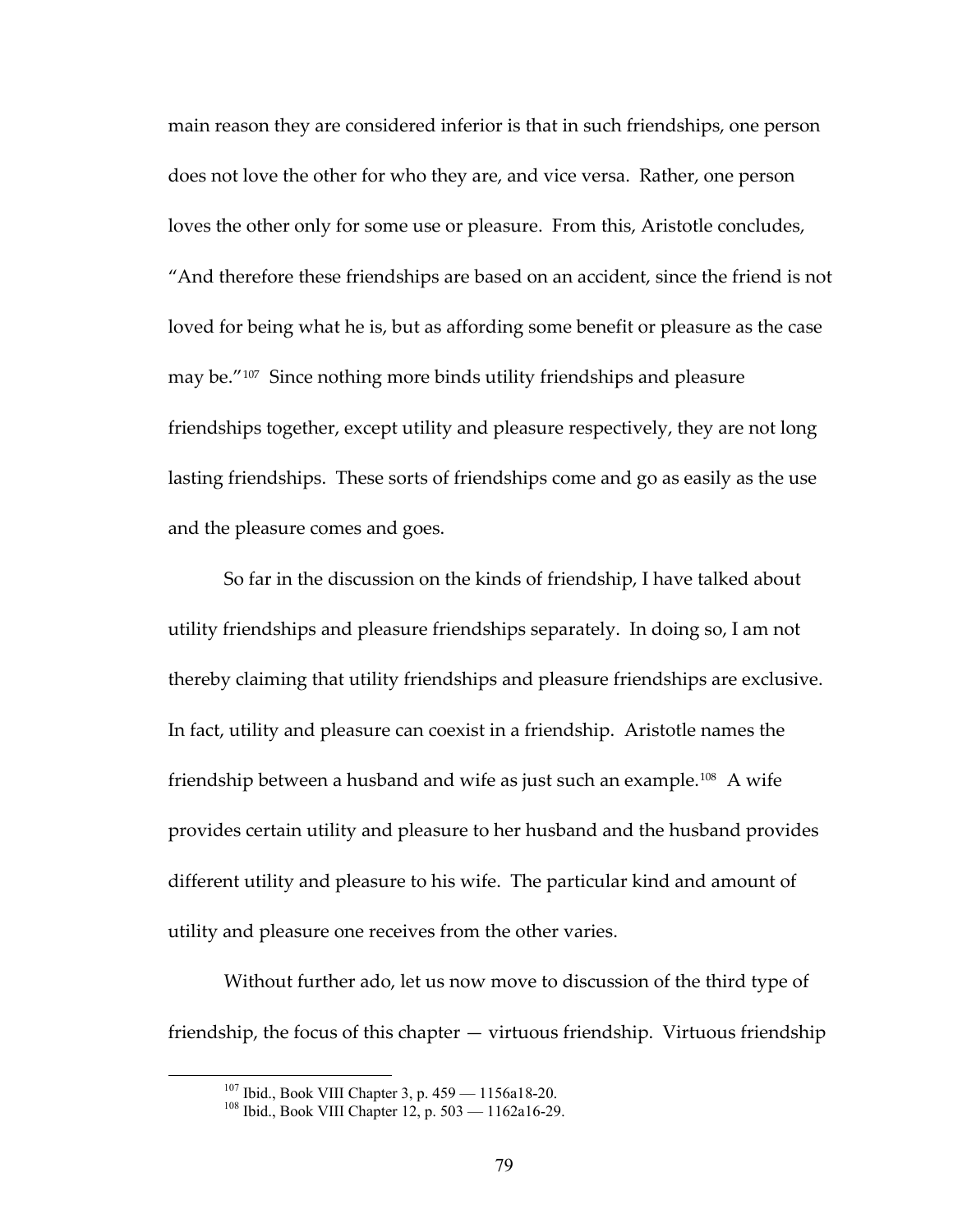is the truest or most perfect form of friendship.<sup>[109](#page-86-0)</sup> A virtuous friendship can only take place between two good or virtuous persons. This can be seen in stark contrast with the other two types of friendship discussed earlier. In utility friendships and pleasure friendships, at best, one of the two persons is good. Aristotle states the following: "Friendships therefore based on pleasure and on utility can exist between two bad men, between one bad man and one good, and between a man neither good nor bad and another either good, bad, or neither."[110](#page-86-1) But, in a friendship based on virtue, one person wishes the good of the other for her sake and vice versa.

Let us examine some general observations about virtuous friendships. One of the main defining features of a virtuous friendship is that each person in the relationship is good or virtuous. What motivates a good person to form a virtuous friendship with another involves loving what is good and desiring goodness for the other person. To use Aristotle's words, " . . . good men will be friends for each other's sake, since they are alike in being good."[111](#page-86-2) From the fact that both persons in a virtuous friendship are virtuous, several points follow.

<span id="page-86-0"></span>First, virtuous friendships are longer lasting. Two people in a virtuous friendship love each other not merely for being useful or pleasant. Rather, two persons love each other for each other's goodness and virtue. Since virtue, for

<span id="page-86-2"></span><span id="page-86-1"></span><sup>&</sup>lt;sup>109</sup> Ibid., Book VIII Chapter 5, p. 471 — 1157b25-26.<br><sup>110</sup> Ibid., Book VIII Chapter 4, p. 467 — 1157a16-20.<br><sup>111</sup> Ibid., Book VIII Chapter 4, p. 469 — 1157b3-5.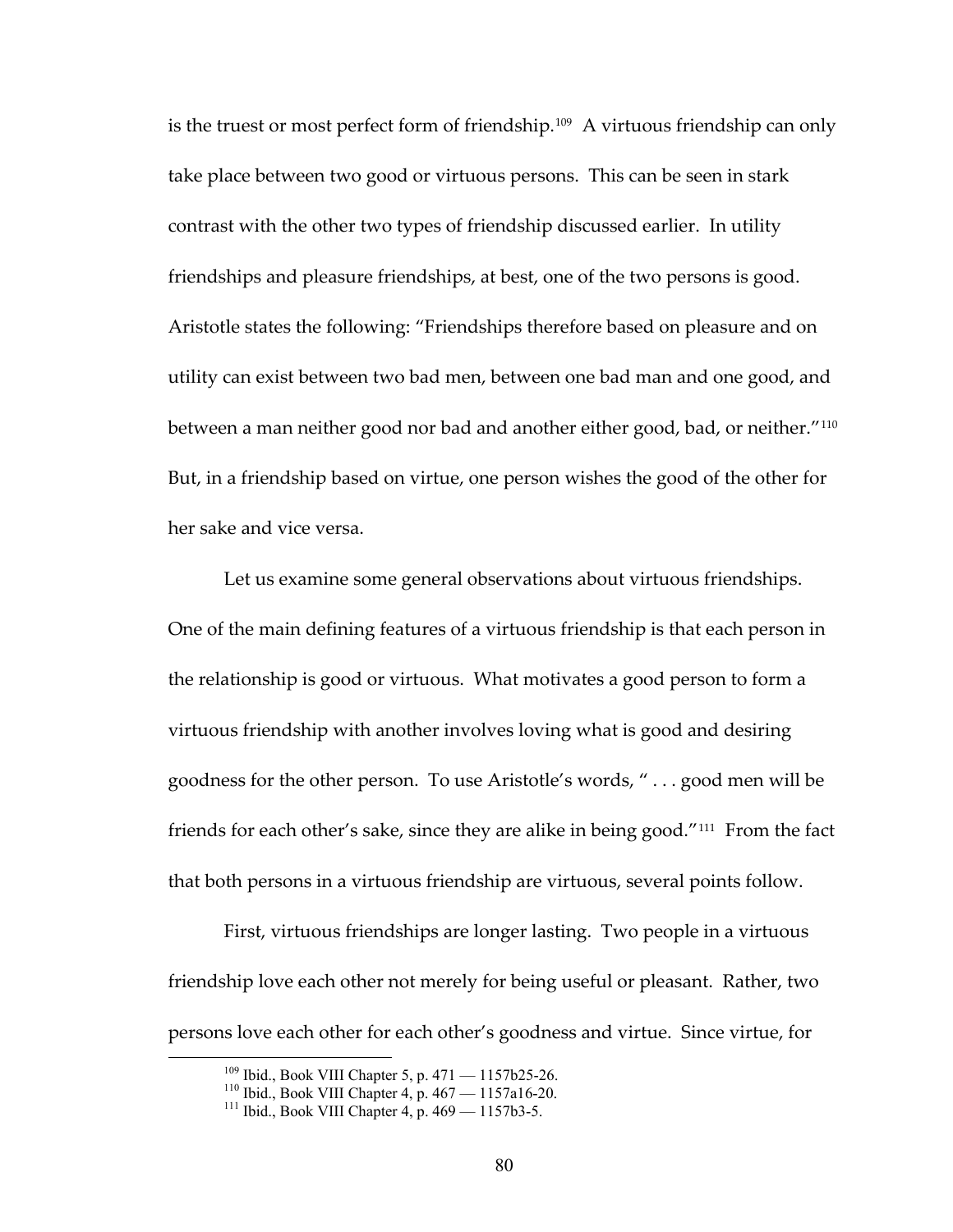Aristotle, is not a fleeting quality but a lasting quality; likely, a virtuous friendship also is lasting. He says, "Hence the friendship of these lasts as long as they continue to be good; and virtue is a permanent quality."[112](#page-87-0)

Second, two persons sharing a virtuous friendship tend to spend a significant amount of time together. Two people become acquainted by spending time together. The more time they spend together, the better they know each other. Aristotle puts the matter this way: "... [Virtuous friendships] require time and intimacy: as the saying goes, you cannot get to know a man till you have consumed the proverbial amount of salt in his company; and so you cannot admit him to friendship or really be friends, before each has shown the other that he is worthy of friendship and has won his confidence."[113](#page-87-1) Not only do persons engaging in a virtuous friendship spend time together, sitting or standing side by side. Rather, they get to know each other's tastes, preferences, and positions on various matters. Given enough time to spend together, the two participate in rational discourse, discussing practical matters as well as philosophical or intellectual matters.

Third, insofar as virtuous friendships are of concern, persons in these friendships do not really quarrel about not receiving enough from the other or not sufficiently benefiting from the other. Instead, each desires to do that which

<span id="page-87-1"></span><span id="page-87-0"></span><sup>&</sup>lt;sup>112</sup> Ibid., Book VIII Chapter 3, p.  $461 - 1156b12-14$ .<br><sup>113</sup> Ibid., Book VIII Chapter 3, p.  $463 - 1156b26-28$ .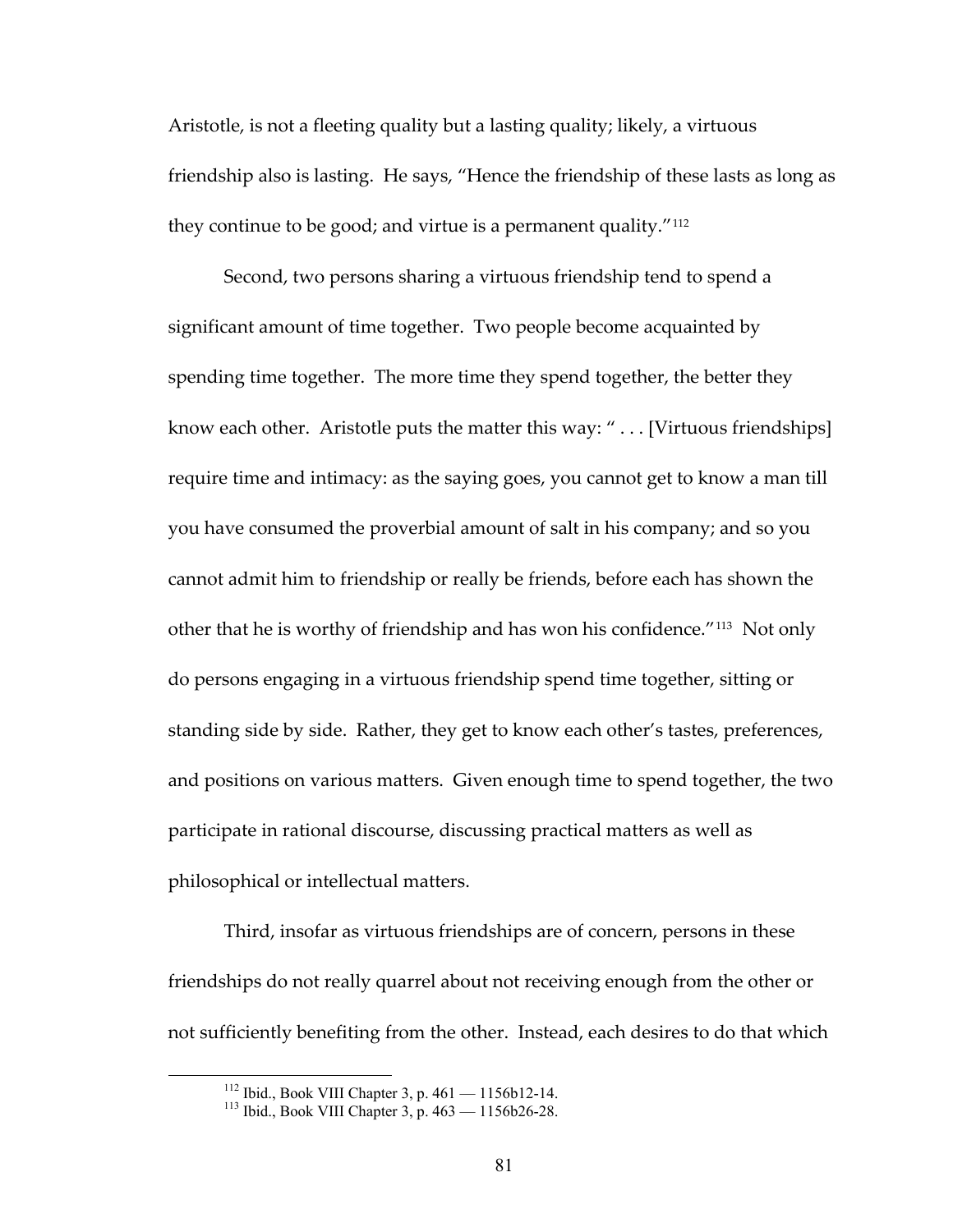is good for the other. Such is characteristic of virtuous friendship, claims Aristotle.[114](#page-88-0)

Virtuous friendships are neither common nor abundant. On the contrary, they are few in number.[115](#page-88-1) As seen from the discussion on virtuous friendships thus far, such friendships require much time and effort to develop. Thus, true friendships of this sort are never easily acquired.

## **How Virtuous Friendship is Part of the Nature of Happiness**

Now we have taken a look at what virtuous friendship is and how it is different from two other main types of friendship. What still needs to be examined is how virtuous friendship is part of the nature of happiness. To understand how virtuous friendship is part of the nature of happiness, we need to recall some points made in the previous chapter. First, virtuous persons refer to individuals who are most mature morally speaking. That is, virtuous persons know what is virtuous and why something is virtuous. They desire to do what is virtuous. Generally speaking, virtuous persons love what is virtuous, and they take pleasure in doing what is virtuous.

<span id="page-88-1"></span><span id="page-88-0"></span>With that in mind, let me explain how, in different ways, virtuous friendship is part of the nature of happiness. Aristotle points out that a person is

<sup>&</sup>lt;sup>114</sup> Ibid., Book VIII Chapter 13, p. 505 — 1162b7-14.<br><sup>115</sup> Ibid., Book VIII Chapter 3, p. 463 — 1156b25-30.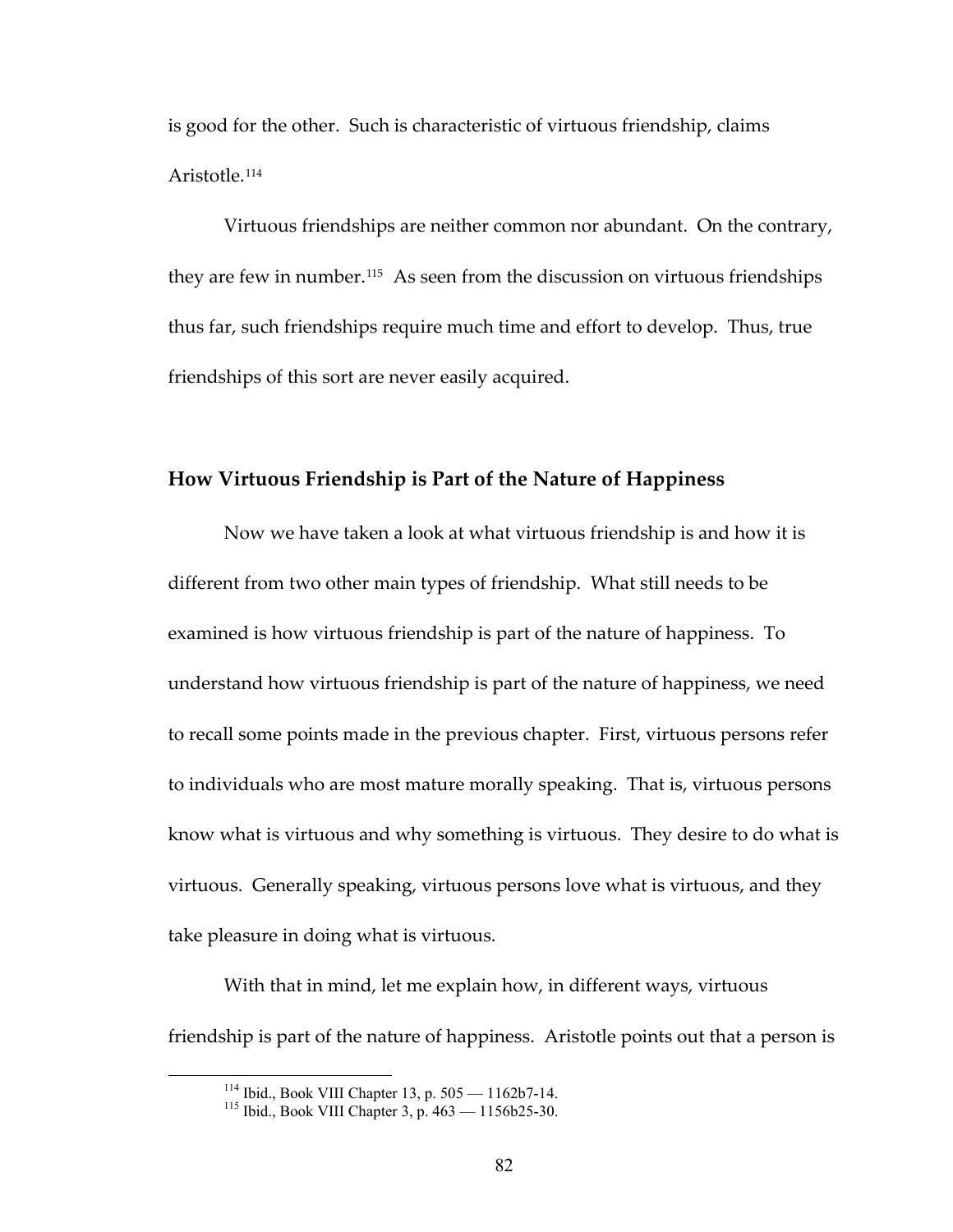better able to contemplate the life of another person.<sup>[116](#page-89-0)</sup> In a virtuous friendship, both persons love the good. Donald N. Schroeder, in "Aristotle on the Good of Virtue‐Friendship," emphasizes that not only does a person appreciate and love that which makes oneself good, but also, a person loves what makes a virtuous person good. "My reading is that the foundation for both self‐love and the love of a friend is the same, the love for the good."[117](#page-89-1) That is, self‐love and friendship between virtuous persons have at least one thing in common – appreciation and love for that which is good. Returning to the point being discussed, one person is better able to contemplate the virtuous acts of the other, and vice versa. Since both persons are virtuous, in contemplating the virtuous acts of the other person, the individual can better understand herself and better experience the pleasantness of the good. Furthermore, mentions Aristotle, "The good man's activity therefore, which is pleasant in itself, will be more continuous if practiced with friends; and the life of the supremely happy should be continuously pleasant."[118](#page-89-2)

Not only is a virtuous person better able to deliberate virtuous acts and to perform virtuous acts when in a virtuous friendship, but also, a person is better able to contemplate matters of the intellect in the company of another. A person

<span id="page-89-1"></span><span id="page-89-0"></span><sup>&</sup>lt;sup>116</sup> Ibid., Book IX, Chapter 9, pp. 559 & 561, 1169b28-1170a4.<br><sup>117</sup> Donald N. Schroeder, "Aristotle on the Good of Virtue-Friendship," *History of Political Thought* 13 (Summer 1992): 211.

<span id="page-89-2"></span><sup>&</sup>lt;sup>118</sup> Aristotle, *Nicomachean Ethics*, in The Loeb Classical Library, Book IX Chapter 9, p. 561 — 1170a8-10.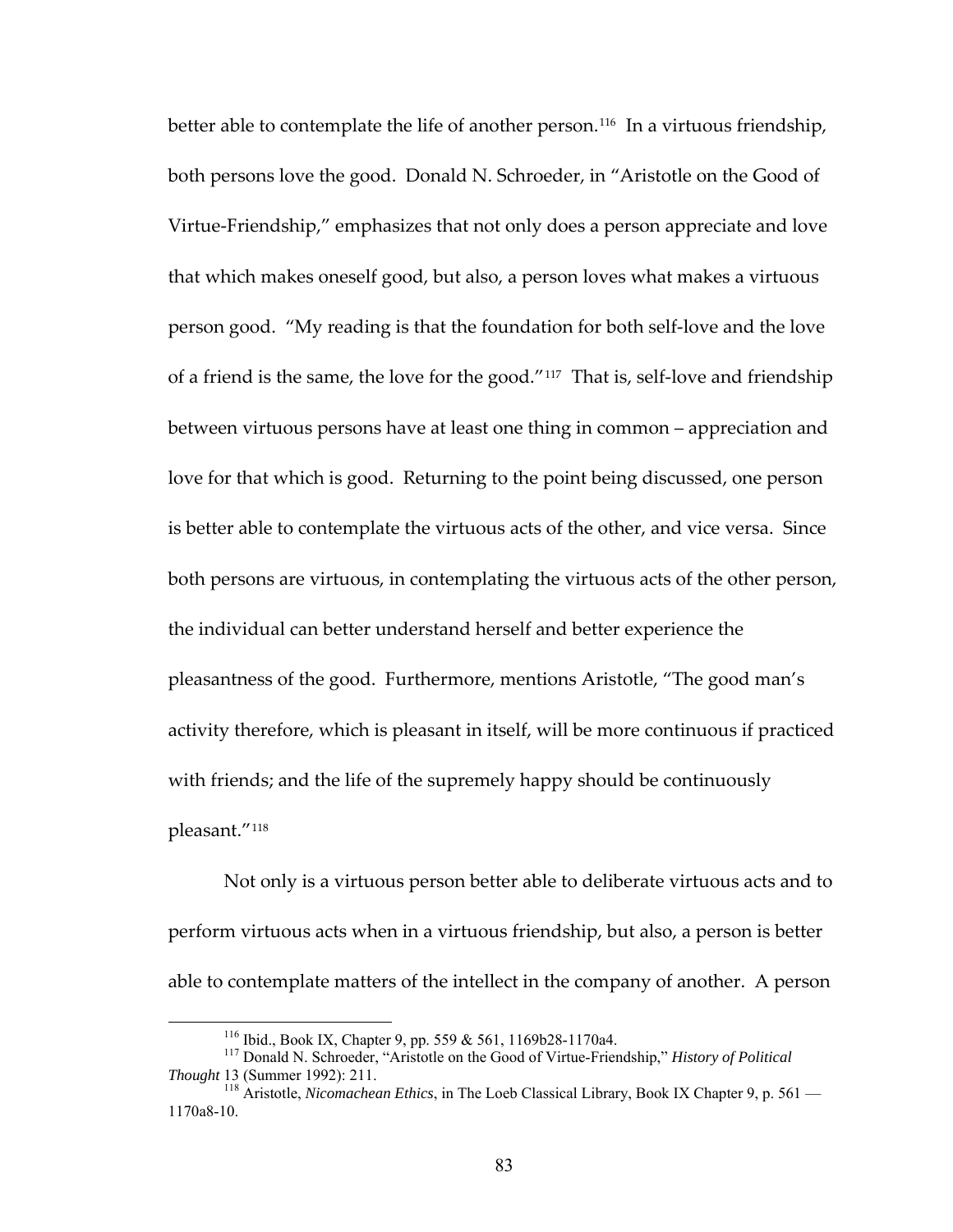can participate in intellectual activity longer with another person. And, a person can gain more ground by participating in intellectual activity with another.

So, how is virtuous friendship part of the nature of happiness? That virtuous friendship plays an important role in happiness is not controversial. Exactly what sort of role it plays in happiness, nevertheless, is disputed. Two possible options as to what sort of role virtuous friendship plays in happiness are: virtuous friendship is merely necessary for happiness (but not part of the nature of happiness) or virtuous friendship is part of the nature of happiness. Recall from the previous chapter that the former is saying that virtuous friendship is not an essential quality or characteristic of happiness. Rather, virtuous friendship is needed for happiness to be possible. In contrast, the latter option is saying that virtuous friendship is part of the nature of happiness. Virtuous friendship is an essential quality or characteristic of happiness.

Aristotle, I argue, describes and considers virtuous friendship as an essential quality of happiness. Take a look at what Aristotle concludes about the importance of virtuous friendship:

If then to the supremely happy man existence is desirable in itself, being good and pleasant essentially, and if his friend's existence is almost equally desirable to him, it follows that a friend is one of the things to be desired. But that which is desirable for him is bound to have, or else his condition will be incomplete in that particular. Therefore to be happy a man needs virtuous friends.<sup>[119](#page-90-0)</sup>

<span id="page-90-0"></span> <sup>119</sup> Ibid., Book IX Chapter 9, p. 565 — 1170b14-19.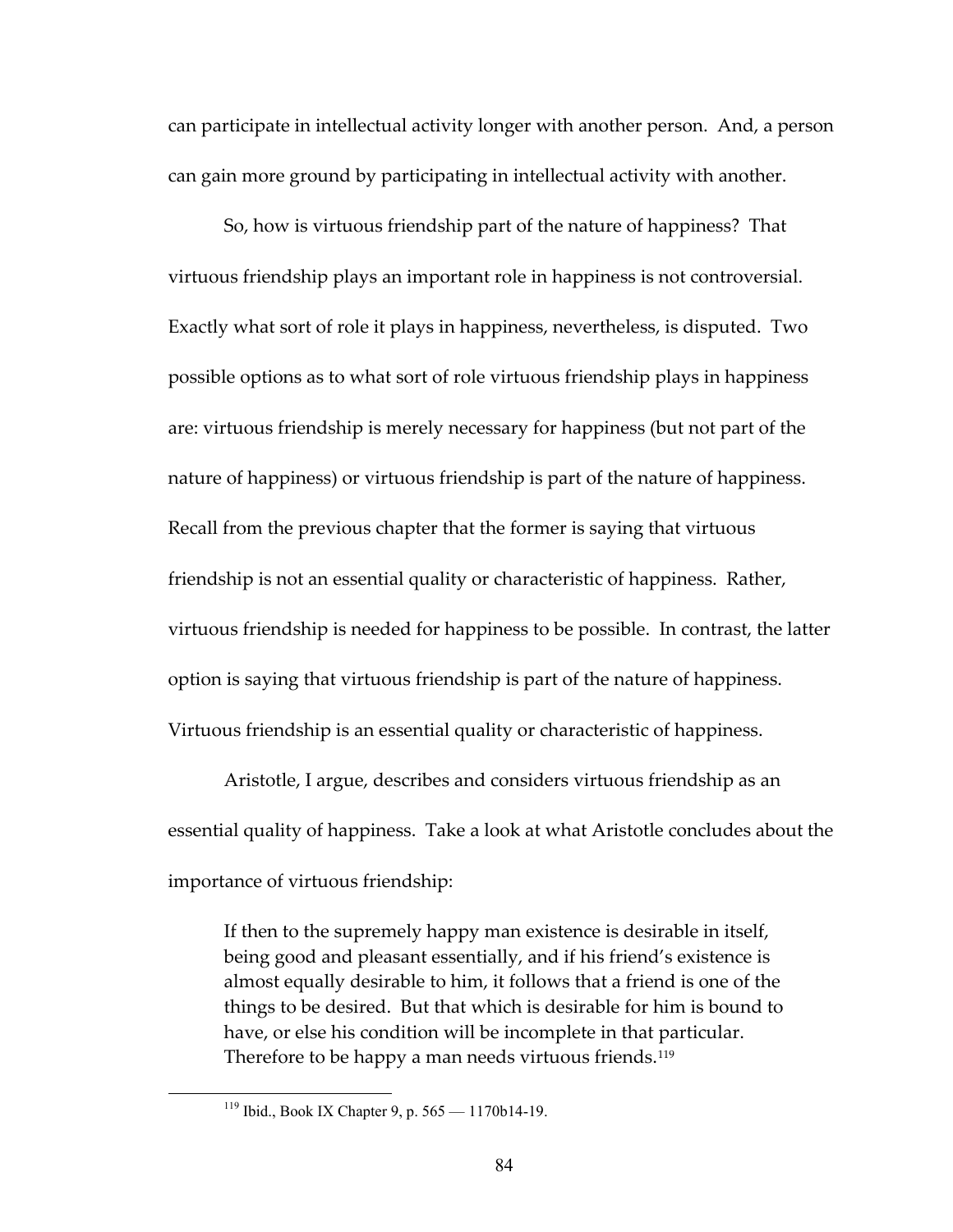To explain the importance of what Aristotle is saying in this passage, let me bring back a couple of important points about happiness discussed previously. First, the nature of happiness is defined by goods of the soul. Virtuous friendship is, according to Aristotle, a good of the soul. He shows how this is the case by likening the goodness of a friend to the goodness of the self in a virtuous friendship. Both persons in a virtuous friendship individually pursue goods of the soul, by participating in intellectual activity and virtuous activity. But, that is not all. Furthermore, a virtuous person finds the virtuous or the good pleasant and desirable. Given that each person in a virtuous friendship is virtuous, each appreciates and enjoys the other's companionship. Second, happiness also is defined by the characteristic activity of human beings. Recall that happiness involves intellectual activity and virtuous activity. It is in the active pursuit of a virtuous friendship that people can more fully exercise their reasoning ability and participate in intellectual activity and virtuous activity. Most importantly, by pursuing a virtuous friendship, a person loves what is good and is enjoying what is good. Hence, when Aristotle claims that a happy person needs virtuous friends, he means that virtuous friendship is part of the nature of happiness.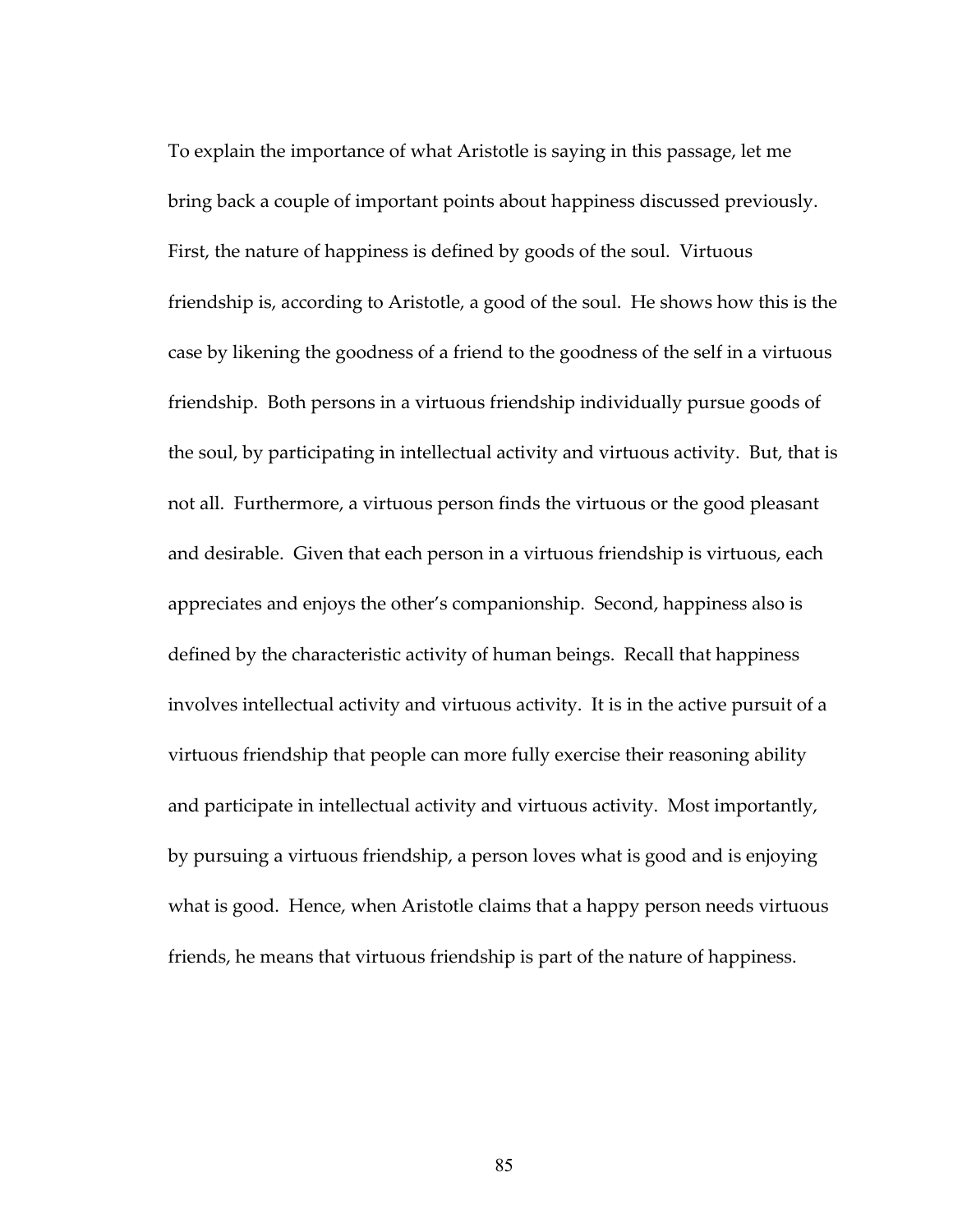## **A Couple of Objections Considered**

Some might object to my interpretation by insisting that virtuous friendship is not an essential characteristic of happiness. In other words, virtuous friendship is necessary for happiness, but it is not part of the nature of happiness. The most glaring piece of evidence that seems to incriminate my interpretation is Aristotle referencing friends as an external good. In a passage where he considers the question of whether friendship is necessary for happiness, he says, "But it seems strange that if we attribute all good things to the happy man we should not assign him friends, which we consider the greatest of external goods."[120](#page-92-0)

I grant that particular types of friendship — such as utility friendship and pleasure friendship — are external goods exclusively; more will be said on these two types of friendship in the next chapter. I will even go so far as to grant that perhaps even virtuous friendship counts as an external good. However, I do not see any problems with virtuous friendship being an external good and a good of the soul at the same time. Virtuous friendship, one could argue, is an external good in that a virtuous friend helps a person further her own intellectual activity and virtuous activity. Virtuous friendship is a good of the soul insofar as each person loves the good and finds the good pleasant. Both persons in a virtuous

<span id="page-92-0"></span> $120$  Ibid., Book IX Chapter 9, p. 557 — 1169b9-11.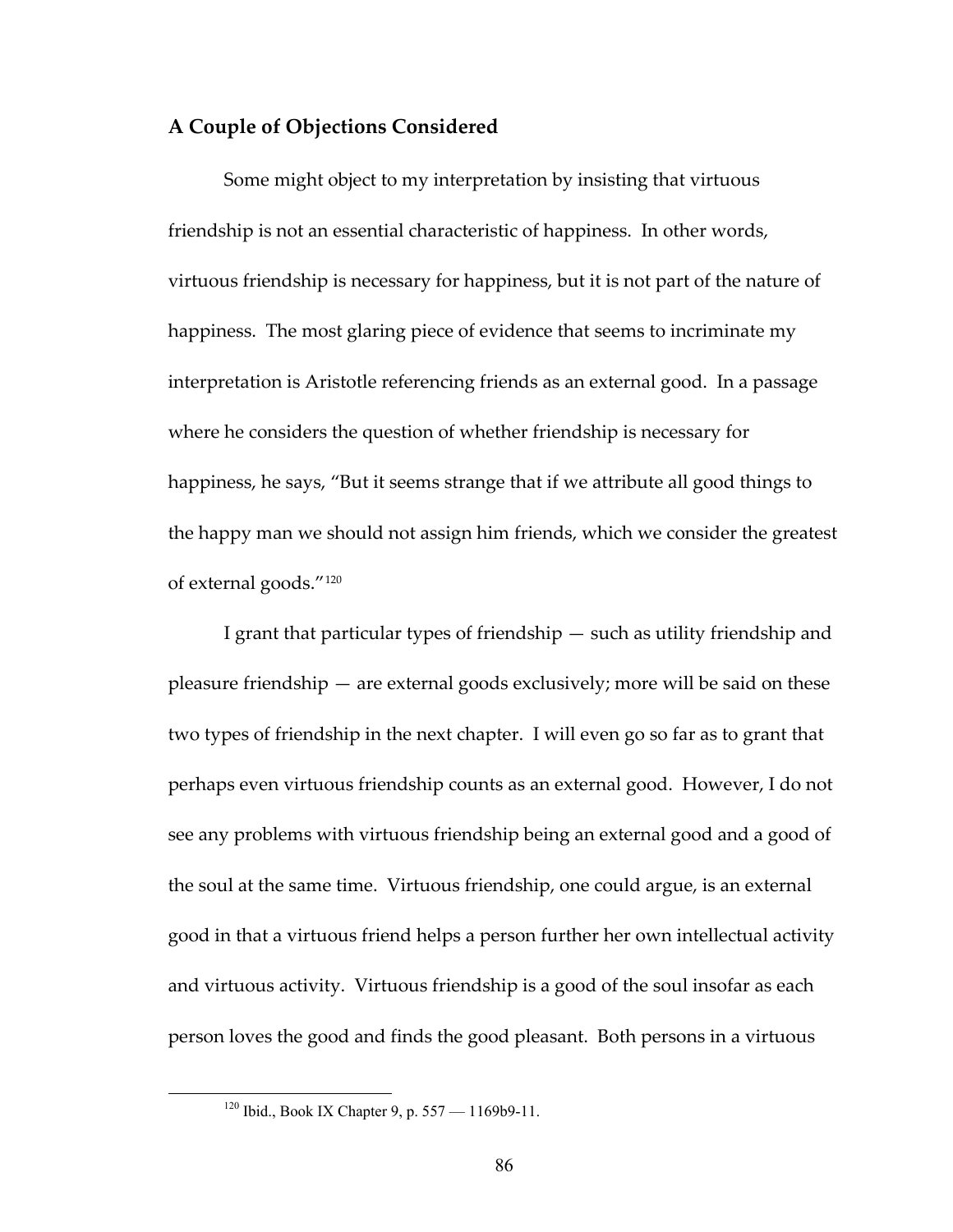relationship are good or virtuous. Thus, a person is pursuing a good of the soul by seeking what is good, in this case, building a relationship with another virtuous person.

To deny that virtuous friendship is part of the nature of happiness is not only to miss the true meaning of virtuous friendship but also to overlook what Aristotle means by happiness. Aristotle does not spend more than two books on the topic of friendship only to speak of friendship as merely an external good. Let me reiterate some key matters concerning virtuous friendships. Assuming two virtuous persons in a (virtuous) friendship, each person individually values what is good, which includes the other person. Moreover, each person finds the good pleasant, again, which includes the other person; in other words, each finds the other pleasant. One person desires the good of the other person for that person's sake, and vice versa.

Insofar as happiness is concerned, bear in mind that the nature of happiness is final and self-sufficient. If virtuous friendship is not part of the nature of happiness, happiness fails to be self‐sufficient. Something that is self‐ sufficient makes life choice-worthy and lacking in nothing. At the very least, a life without virtuous friendships fails to be lacking in nothing. Aristotle verifies that this is the case. In the passage provided towards the beginning of this discussion on how virtuous friendship is essentially part of happiness, Aristotle

87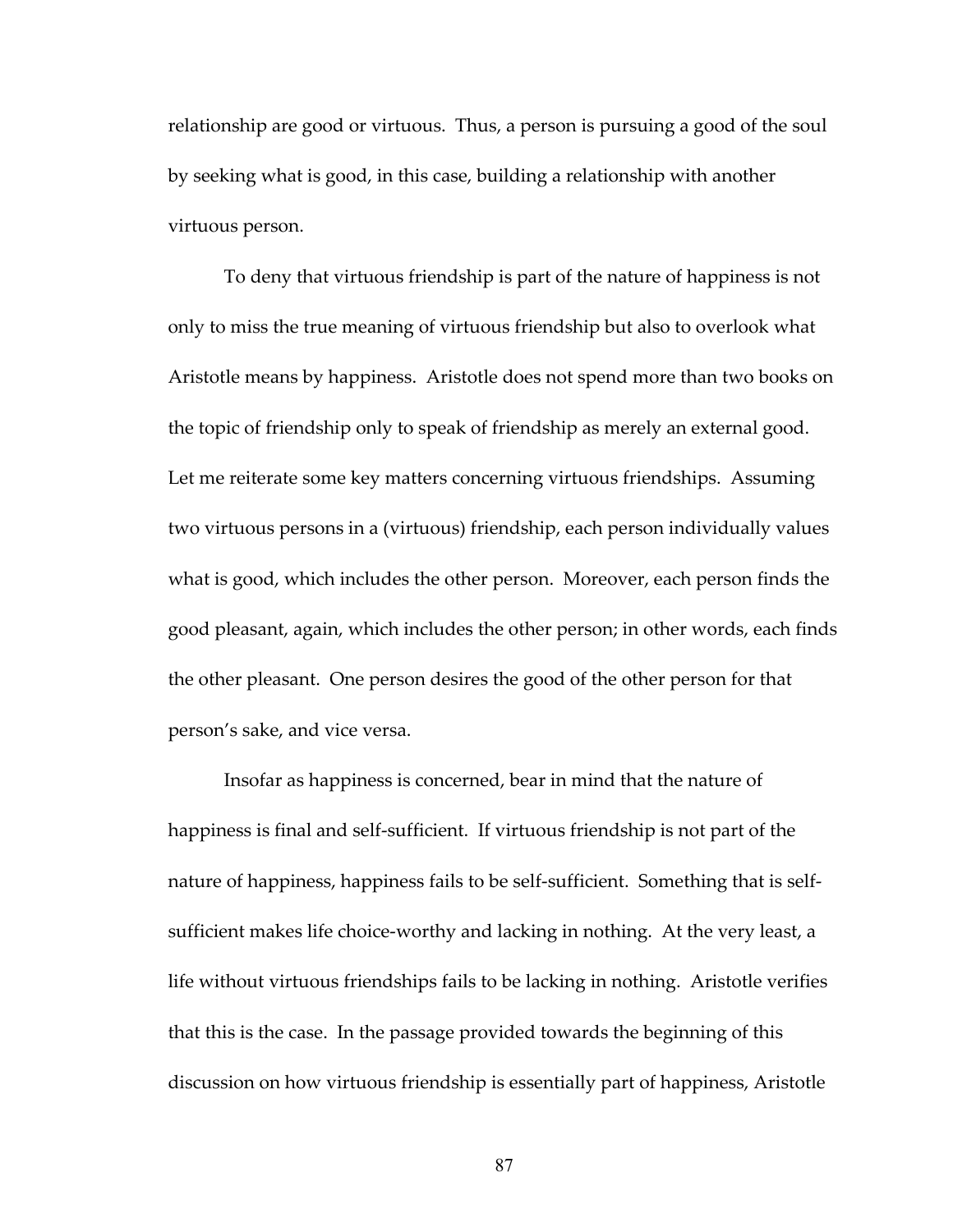states that a happy person must have virtuous friends, without which the person's life is incomplete: "If then to the supremely happy man existence is desirable itself, being good and pleasant essentially, and if his friend's existence is almost equally desirable to him, it follows that a friend is one of the things to be desired. . . . Therefore to be happy a man needs virtuous friends."<sup>[121](#page-94-0)</sup> Therefore, virtuous friendship is not merely needed for happiness; it is an essential characteristic of happiness.

A different objection might be raised against the view that virtuous friendship is part of the nature of happiness, claiming that this view of virtuous friendship is objectionably egoistic. The objection might go something like this. Suppose virtuous friendship is a requirement for happiness. To fulfill this criterion of happiness, a person becomes friends with another virtuous person. In doing so, a person is using another person to achieve happiness and does not value the other person for her sake. In short, friendship with another person is useful only insofar it helps a person achieve her own happiness, and hence virtue friendship as such is objectionably egoistic.

Such an objection, I think, is grounded in a mistake. Such an objection is confusing utility friendship with virtuous friendship. What is described in the objection is characteristic of a utility friendship but not a virtuous friendship.

<span id="page-94-0"></span> <sup>121</sup> Ibid., Book IX Chapter 9, p. 565 — 1170b14-19.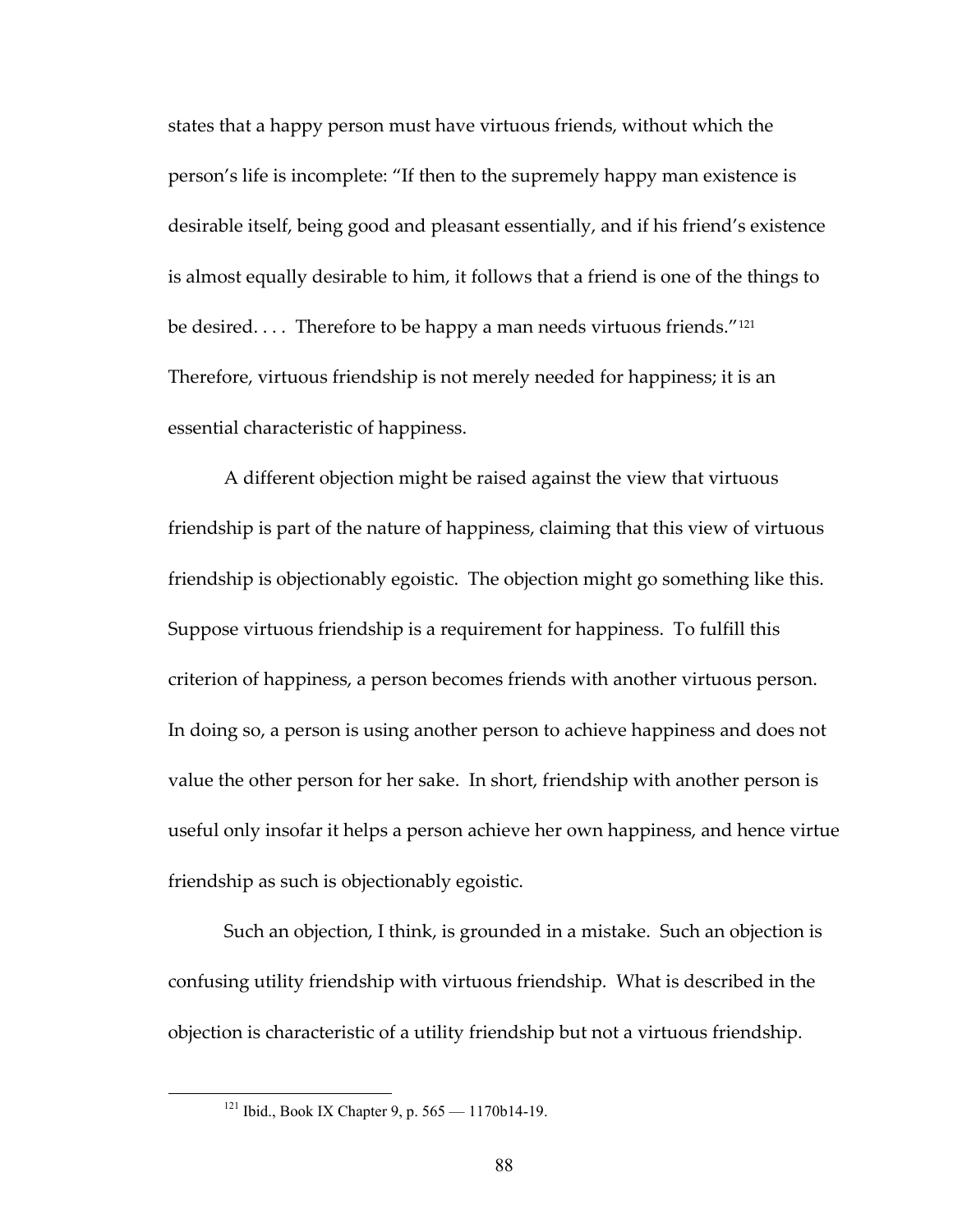The motivation of a utility friendship is utility or use. A person pursues a utility friendship with another so long as the friendship is useful to the person, but once the other person is no longer useful, motivation to continue the friendship is gone. Virtuous friendship does not work this way. On the contrary, virtuous persons individually love the good and find the good pleasant. When two virtuous persons become friends, they love the good and take pleasure in the good. The motivation in becoming friends is not the other person's utility, but rather, the motivation has to do with wanting to participate in the good or desiring communion with the good. That virtuous friendships fulfill part of the nature of happiness is merely a consequence but is not the motivation for pursuing virtuous friendships.

What has been explicated up to this point is the nature of happiness. I explained how virtuous activity, intellectual activity, and virtuous friendship are essential to happiness. In the next chapter, I examine goods that are necessary for happiness. Certain external goods, according to Aristotle, are needed for happiness to be possible, and this is the topic of discussion in the next chapter.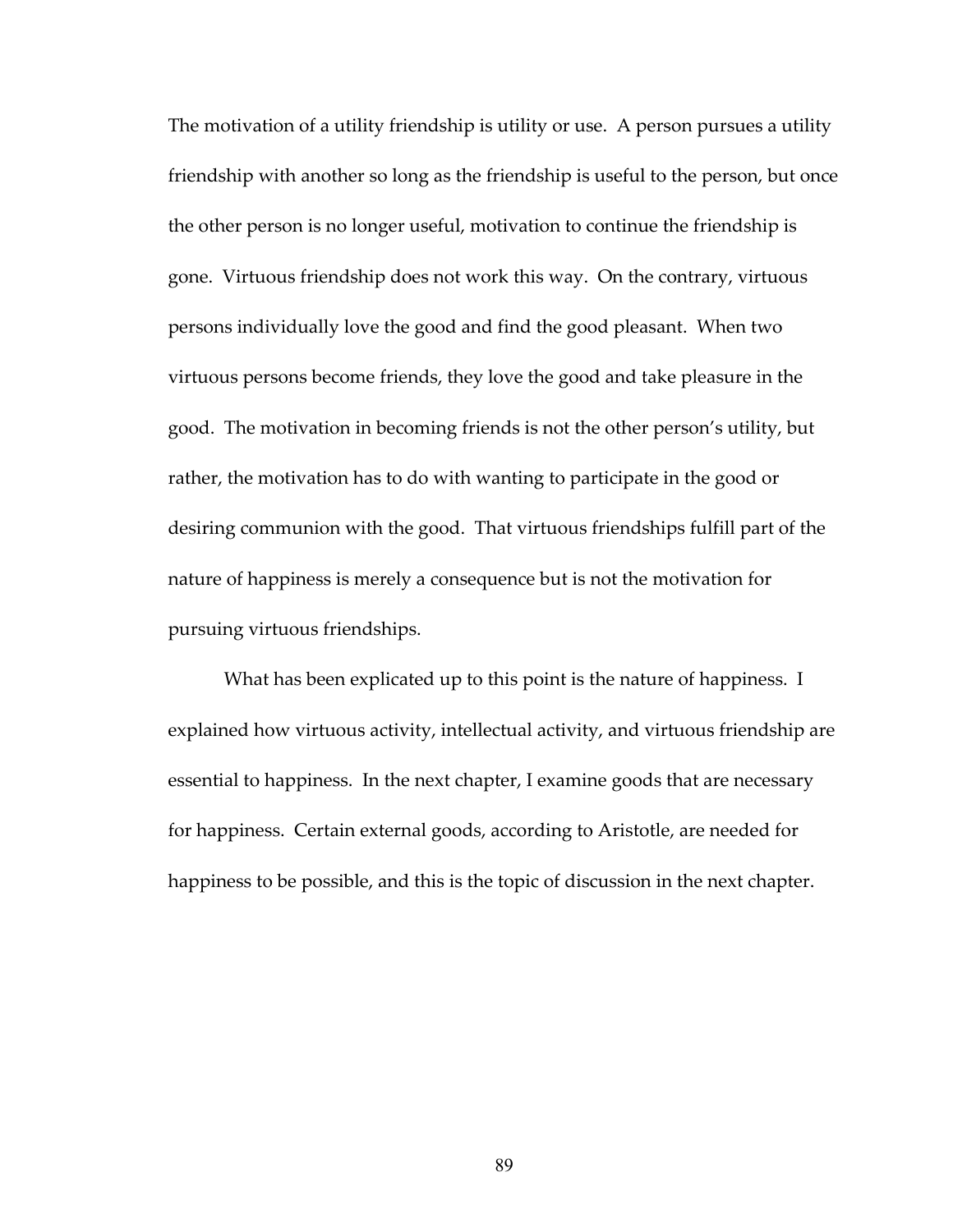## **Chapter 4 — External Goods**

Now that we have closely examined the nature of happiness and what constitutes it, what else is left to do? More is needed, according to Aristotle, for happiness to be possible. External goods are necessary for happiness. Recall a distinction that was made early on between the nature of happiness and what is necessary for happiness. That which relates to the former is essential to happiness. In contrast, anything that qualifies as the latter is needed to make happiness possible but is not an essential characteristic of happiness. The goal of this chapter is to talk about various external goods — in particular, friends, wealth, political power, good birth, satisfactory children, and personal beauty — Aristotle considers necessary for happiness.

The most telling passage in which Aristotle talks about external goods being necessary for happiness is towards the beginning of the *Nicomachean Ethics*, in which he says the following:

Nevertheless it is manifest that happiness also requires external goods in addition, as we said; for it is impossible, or at least not easy, to play a noble part unless furnished with the necessary equipment. For many noble actions require instruments for their performance, in the shape of friends or wealth or political power; also there are certain external advantages, the lack of which sullies supreme felicity, such as good birth, satisfactory children, and personal beauty: a man of very ugly appearance or low birth, or childless and alone in the world, is not our idea of a happy man,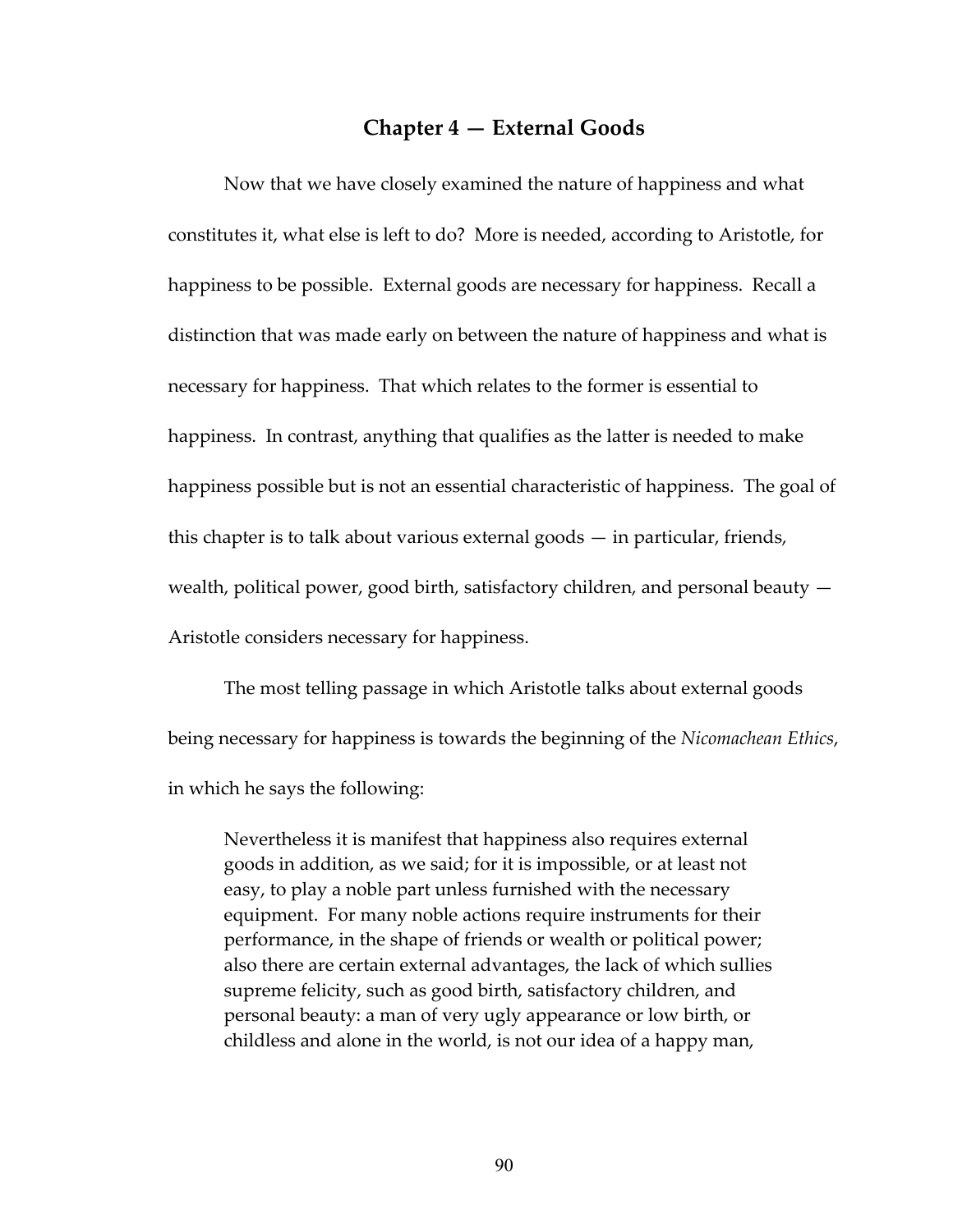and still less so perhaps is one who had children or friends that are worthless, or who has had good ones but lost them by death.<sup>[122](#page-97-0)</sup>

The remainder of this chapter is spent on explicating exactly what Aristotle is saying in that passage. One observation is that he breaks those external goods into two groups. The first group includes friends, wealth, and political power. The second group includes good birth, satisfactory children, and beauty. The former group includes external goods that are significant to some particular virtues or performing various virtuous activities, to be more precise. The latter group includes external goods that do not contribute to performing virtuous actions; however, those goods do seem to contribute to happiness in some way. I am not the only one to notice the distinction between the two groups.

Richard Mulgan also notes such a distinction between the two groups of external goods. In "Aristotle and the Value of Political Participation," he refers to friends, wealth, and political power as instruments for the performance of virtuous action. He says the following: "Thus, to exercise the ethical virtues of liberality, a person needs the external good of wealth; to exercise the virtue of friendliness, one needs to have the external goods of friends. Without the external good of health, many opportunities for virtuous action will be lost and

<span id="page-97-0"></span> <sup>122</sup> Aristotle, *Nicomachean Ethics*, in The Loeb Classical Library, trans. by H. Rackham, ed. Jeffrey Henderson (Cambridge, MA: Harvard University Press, 2003), Book I Chapter 8, p. 43 — 1099a31- 1099b7.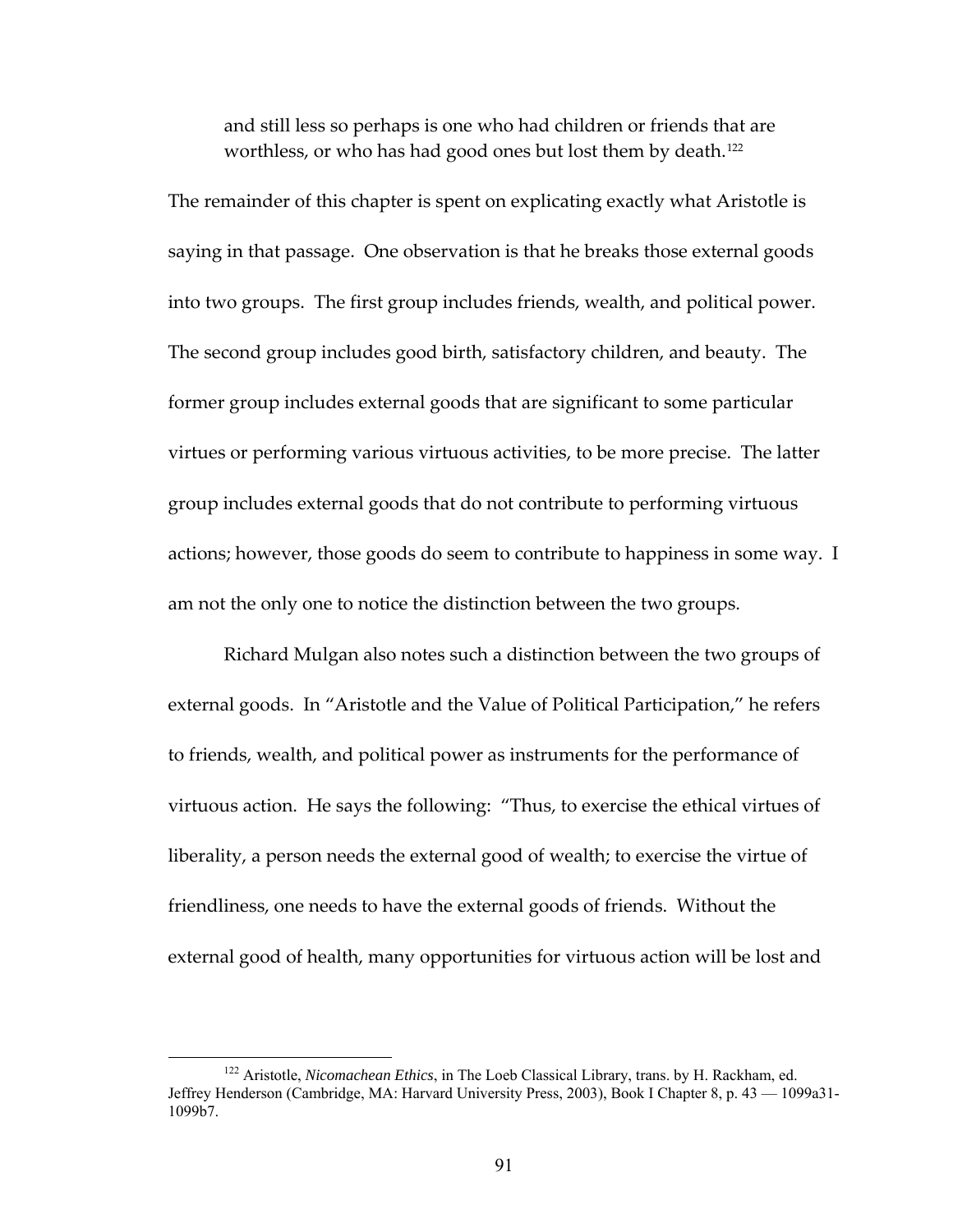so on."[123](#page-98-0) On the other hand, good birth, satisfactory children, and beauty are needed for happiness in a different way. As Mulgan puts it, "[S]ome external goods may make an independent contribution to happiness or their absence may detract from happiness."[124](#page-98-1)

## **Friends**

The remainder of this chapter is devoted to examining how each external good is necessary for happiness, beginning with the first group of external goods: friends, wealth, and political power. Let us start by taking a look at how friends are necessary for happiness. A point worth noting is that Aristotle does not always use *philia*, which gets translated as friendship, to refer strictly speaking to friendship as described in the previous chapter. That is, Aristotle does not always use the term friendship to refer to that which meets the three qualities of friendship: feeling good will for each other, being aware of each other's good will, and having the cause of their good will be utility, pleasure, or virtue. When Aristotle says that many noble actions require instruments, such as friendship, he is not necessarily referring to the sort of friendship that meets those three qualities strictly speaking. Rather, he seems to be using friendship in

<span id="page-98-1"></span><span id="page-98-0"></span> <sup>123</sup> Richard Mulgan, "Aristotle and the Value of Political Participation," *Political Theory* 18 (May 1990): 200.<br><sup>124</sup> Ibid.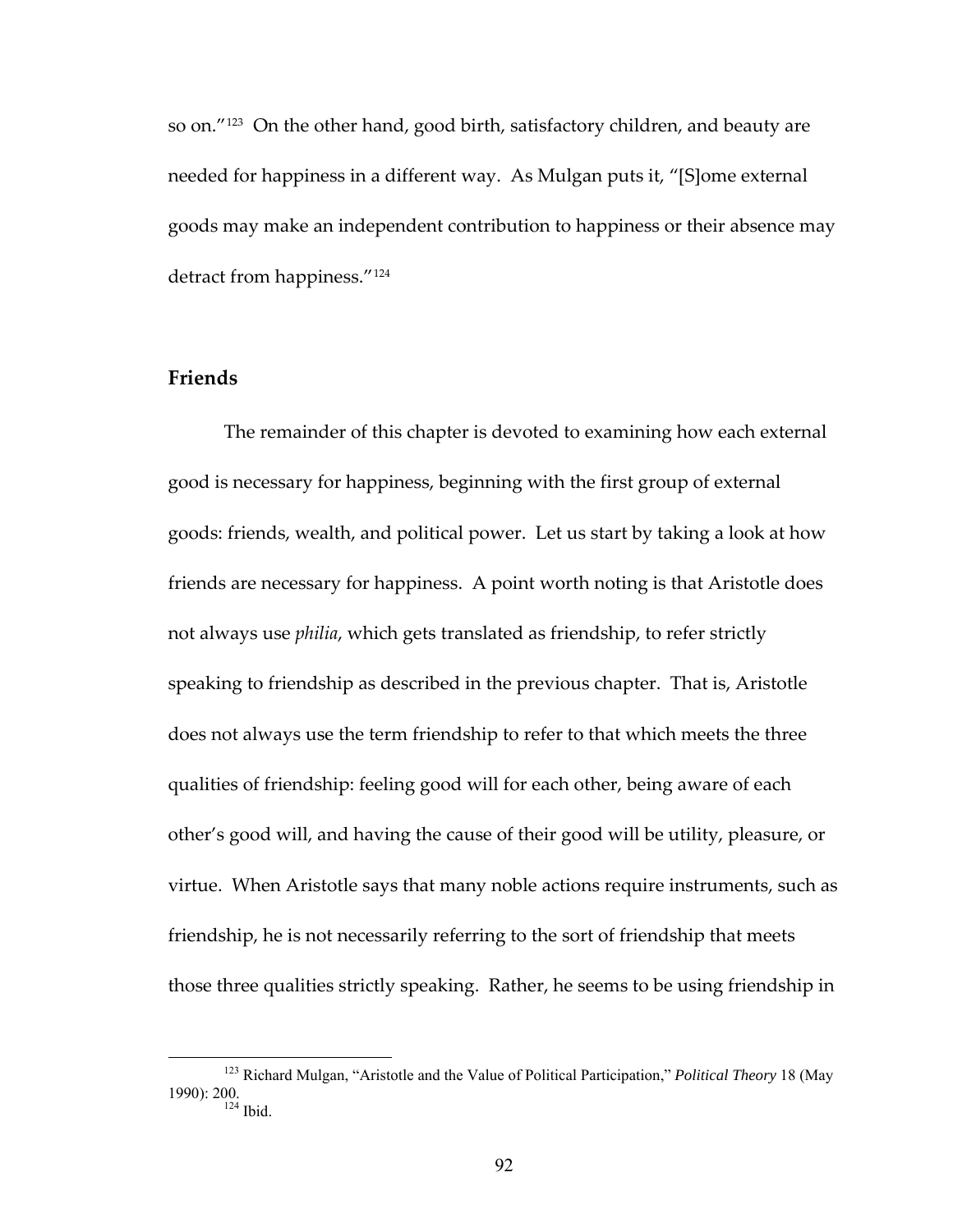a broader sense that may not fulfill all three of these qualities. To use the words of H. Rackham, the translator of the Loeb Classical Library version of the *Nicomachean Ethics*, "'friendship,' sometimes rises to the meaning of affection or love, but also includes any sort of kindly feeling, even that existing between business associates, or fellow citizens."[125](#page-99-0)

The sort of noble actions requiring friends that Aristotle probably has in mind is virtuous activity affiliated with social intercourse. Three virtues that Aristotle considers that are associated with social intercourse include: friendliness, truthfulness, and wittiness. Let us now examine each of those virtues and see how friends are necessary for actions involving those virtues.

The first virtue is the social grace of friendliness. A person who exhibits and practices this virtue expresses the appropriate amount of passion or affection for one's associates, for the right person, at the right time.<sup>[126](#page-99-1)</sup> The opposing vices of this virtue are obsequious and quarrelsome. A person that is obsequious aims to be pleasant with everything, never being unpleasant, when coming into contact with people. On the other hand, a person who is quarrelsome objects to everything with everyone.

To answer the question of how friends are necessary for acting with the social grace of friendliness, a person must have an opportunity to practice such a

<span id="page-99-1"></span><span id="page-99-0"></span> <sup>125</sup> Aristotle, *Nicomachean Ethics*, in The Loeb Classical Library, trans. by H. Rackham, p. 450, footnote α.

 $126$  Ibid., Book IV Chapter 6, p. 237 — 1126b18-20.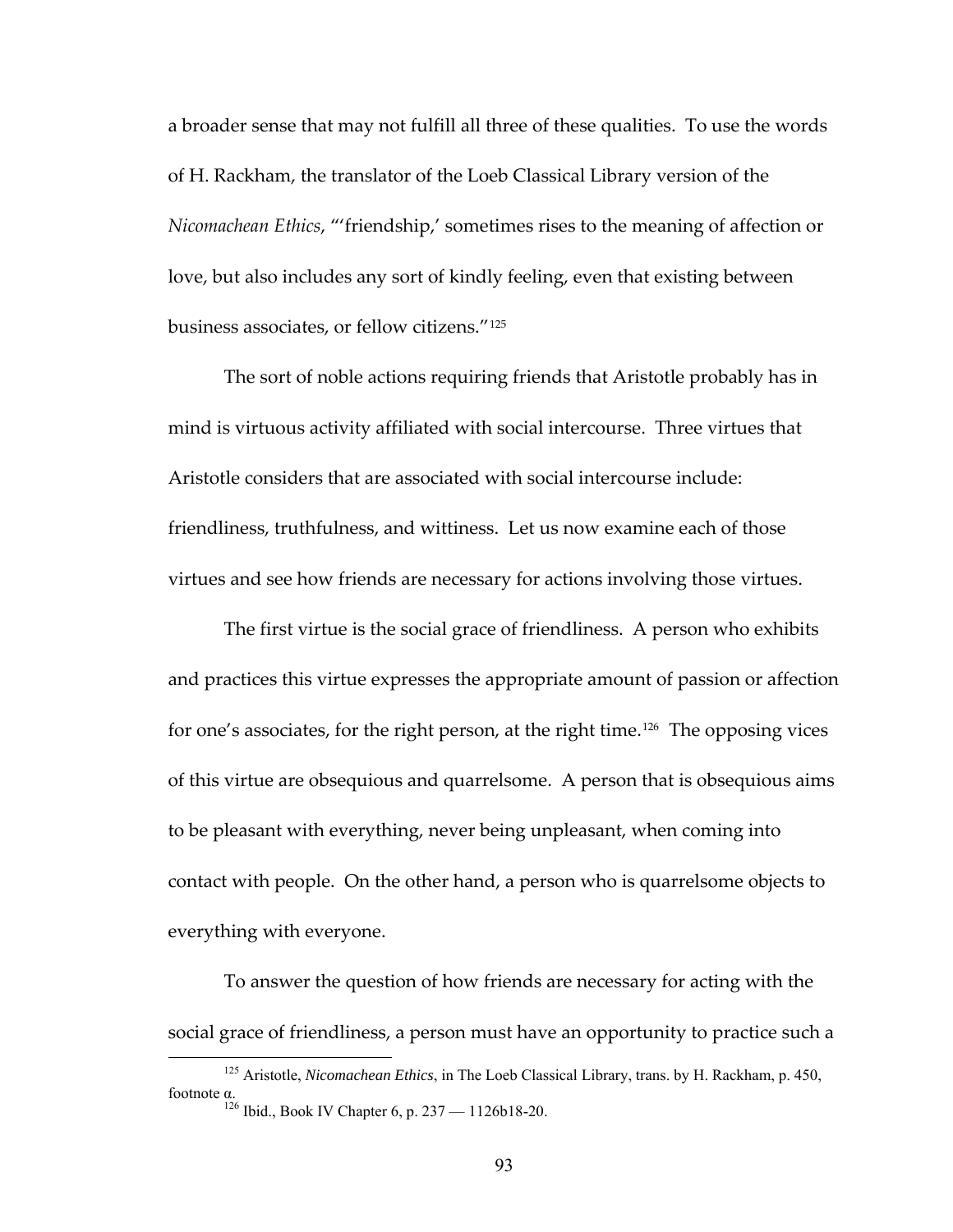virtue, and a friend provides just such an opportunity. In other words, a person needs a friend towards whom she can express the proper amount of passion or affection at the appropriate time. Thus, a virtuous person needs persons or friends in the broad sense, with whom she can exhibit friendliness.

Another way to explain how friendliness is needed for happiness is via utility friendship or pleasure friendship. Take a utility friendship for instance. Suppose one person in the friendship is a really young person, who is in the least mature level of moral development. This young person neither knows what is virtuous nor knows how something is virtuous. But, she desires to become virtuous. In this example, she pursues a friendship with a virtuous person that happens to be much older. Suppose that what is motivating the young person to pursue this relationship with the older virtuous person is utility. By spending time with the older virtuous person and watching how that person responds in social intercourse with others, the younger person can experience the virtue of friendliness in action. Second, the older virtuous person can guide the younger person in acting virtuously, by rewarding her with pleasure when she acts correctly (or by punishing her when she does not act correctly). The older virtuous person also benefits from the friendship. The older virtuous person has the opportunity, through this relationship, to mold and shape the virtuous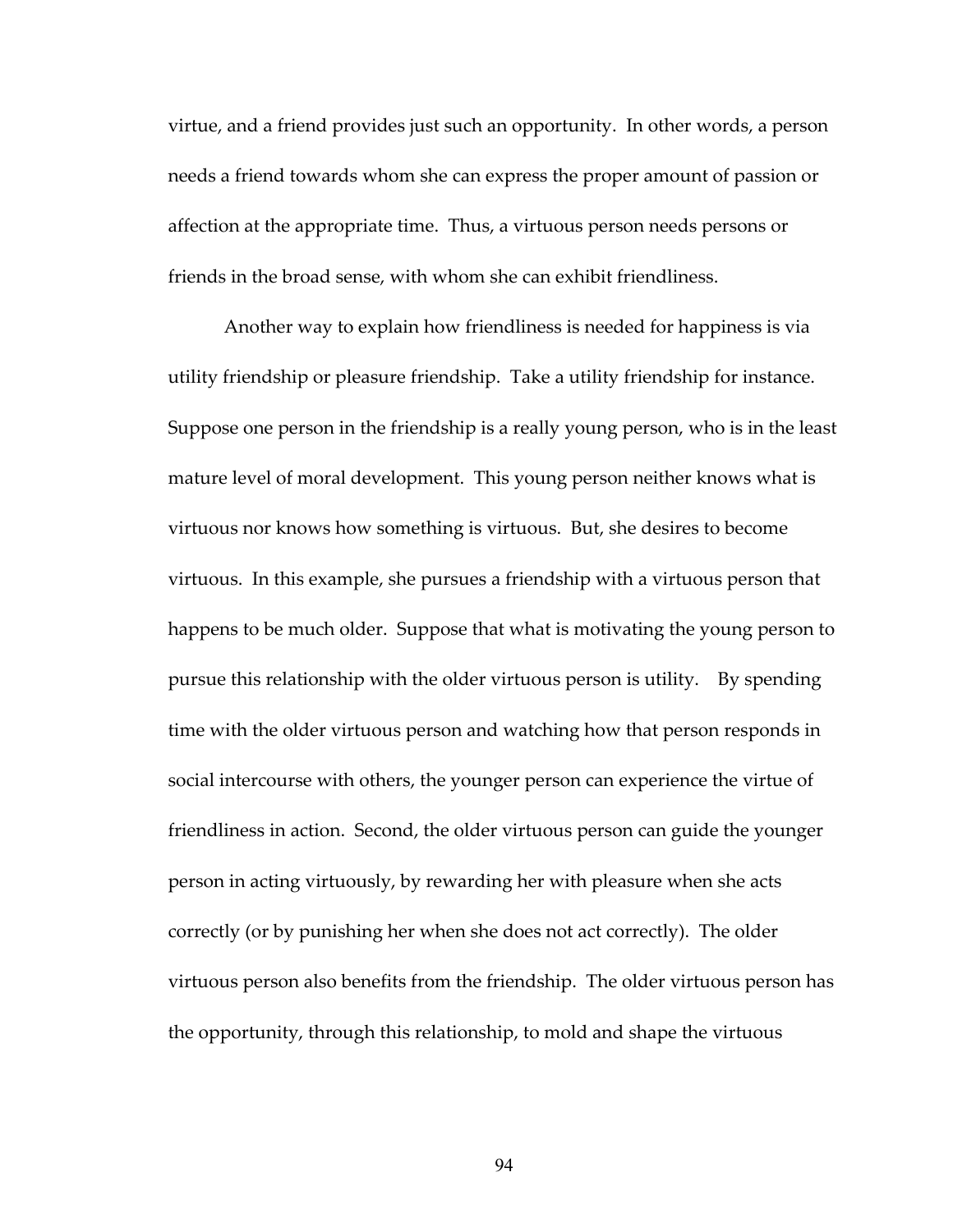character of an individual and to take an active part in the maturing of this person morally.

The second virtue relating to social intercourse is truthfulness. Truthfulness involves being truthful when nothing is at stake and being truthful for the sake of truth. Aristotle has the following to say about a person that is truthful: "We are speaking not of truthfulness in business relations nor in matters where honesty an dishonesty are concerned, but of cases where a man is truthful both in speech and conduct when no considerations of honesty come in, from an habitual sincerity of disposition."<sup>[127](#page-101-0)</sup> So, a truthful person is motivated to be truthful for the sake of being truthful, not for some ulterior motive. Contrast truthfulness with its vices. The opposing vices of truthfulness are boastfulness and self‐deprecation. A person who is boastful exaggerates her merits for no ulterior motives or for some ulterior motives. Those that exaggerate their merits for no ulterior motives, Aristotle deems more foolish than vicious.[128](#page-101-1) A genuine vice of truthfulness is a boastful person who exaggerates her own merit for ulterior motives. A person can possess a variety of ulterior motives, oftentimes self-serving or self-aggrandizing in purpose. As for the other vice, a person that is self‐deprecating disclaims what she has. In other words, to use Aristotle's words, "Self‐depreciators, who understate their own merits, seem of a more

<span id="page-101-1"></span><span id="page-101-0"></span><sup>&</sup>lt;sup>127</sup> Ibid., Book IV Chapter 7, p.  $341 - 1127a33-b4$ .<br><sup>128</sup> Ibid., Book IV Chapter 7, p.  $243 - 1127b9-12$ .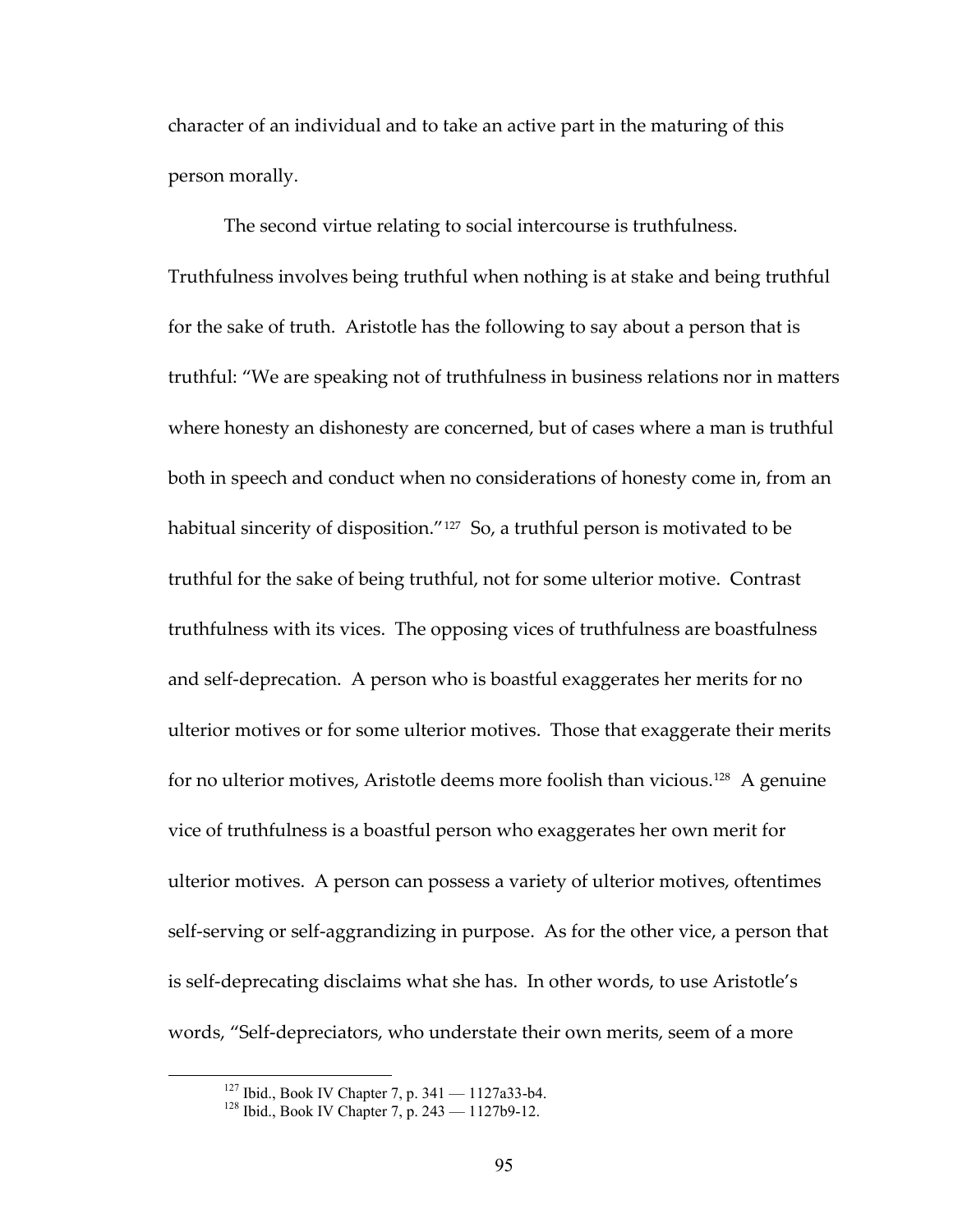refined character, for we feel that the emotive underlying this form of insincerity is not gain but dislike of ostentation."[129](#page-102-0) Comparing the two vices of truthfulness, being self‐deprecating is better than being boastful, since the former has better motives. Those who are self-deprecating want to avoid being pretentious or showy, where as those who are boastful want to brag.

Friends are necessary for truthfulness or for the activity of being truthful in much the same way friends are necessary for the social grace of friendliness. A person needs to have the opportunity to practice being truthful, and a friend provides such an opportunity. That is, a person needs persons or friends towards whom she can be truthful for the sake of truth and not some ulterior motive. So, a person needs persons or friends, in the broader sense, towards whom she can be truthful.

Let us now turn to the third virtue affiliated with social intercourse, wittiness. Like all the other virtues, wittiness is a mean between two vices, in this case, buffoonery and boorishness. A person who exhibits wittiness makes clever and humorous comments that are tasteful. To use Aristotle's words, "The middle disposition is further characterized by the quality of tact, the possessor of which will say, and allow be said to him, only the sort of things that are suitable

<span id="page-102-0"></span> <sup>129</sup> Ibid., Book IV Chapter 7, pp. 243 & 245 — 1127b23-24.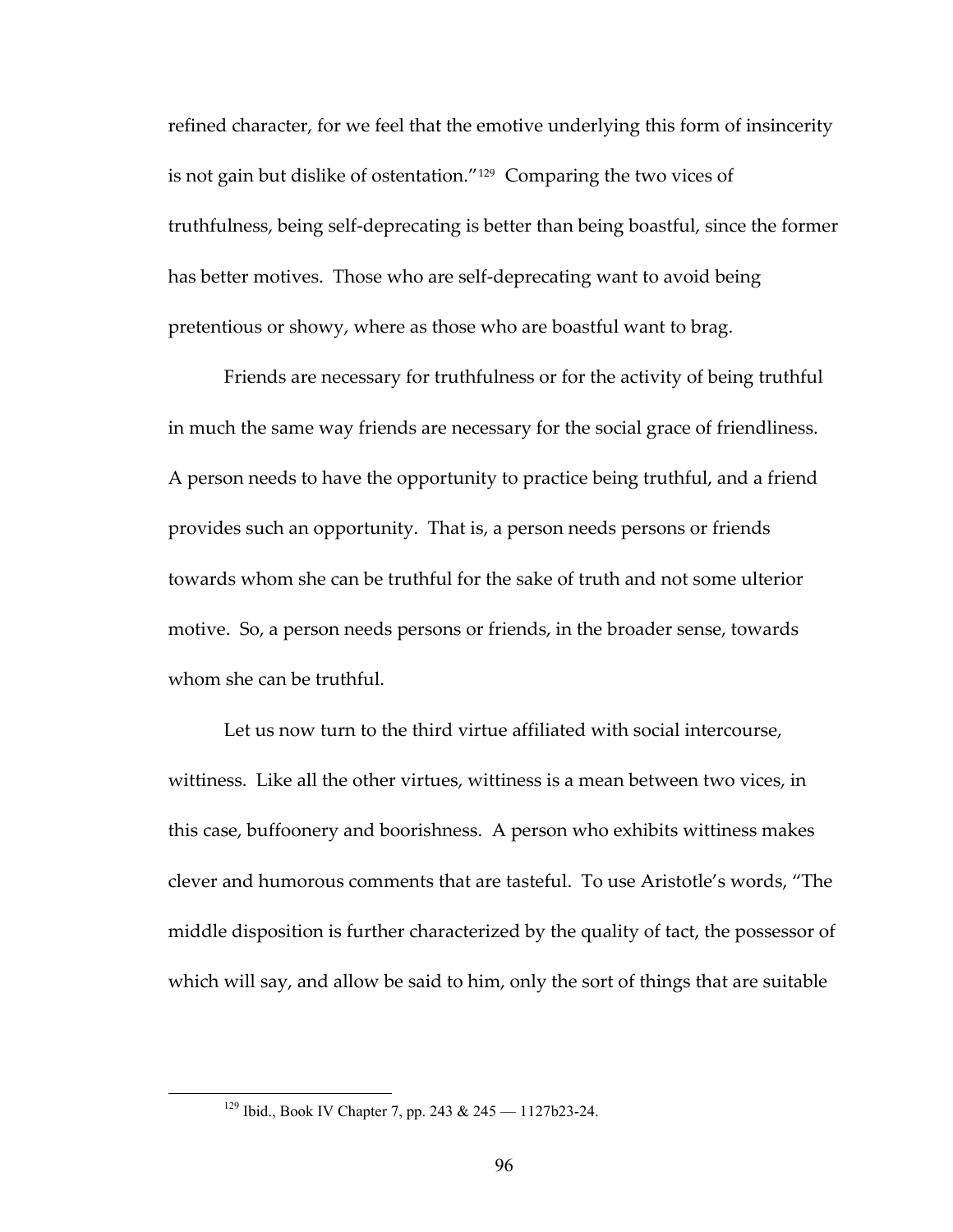to a virtuous man and a gentleman . . ."<sup>[130](#page-103-0)</sup> In contrast, a person that is a buffoon cannot resist a jest, whatever the cost. A buffoon will make a joke even in the most inappropriate circumstances and inappropriate times. On the opposite extreme, a boorish person cannot make a joke at all or cannot put up with those who do joke.

To be able to be witty, a person must have an audience. A person must have persons or friends with whom she can be witty. Thus, a person needs friends to exhibit wittiness.

#### **Wealth**

Let us next turn to the external good of wealth or fortune. Aristotle says that any serious loss in fortune results in unhappiness.

For many reverses and vicissitudes of all sorts occur in the course of life, and it is possible that the most prosperous man may encounter great disasters in his declining years, as the story is told of Priam in the epics; but no one calls a man happy who meets with misfortunes like Priam's, and comes to a miserable end."[131](#page-103-1)

In what way, precisely, is wealth needed for happiness? At the very least, having a requisite amount of wealth allows a person to participate in virtuous

<span id="page-103-1"></span><span id="page-103-0"></span>activities concerning money: liberality and magnificence.

<sup>&</sup>lt;sup>130</sup> Ibid., Book IV Chapter 7, p. 247 — 1128a17-18.<br><sup>131</sup> Ibid., Book I Chapter 9, p. 47 — 1100a6-11.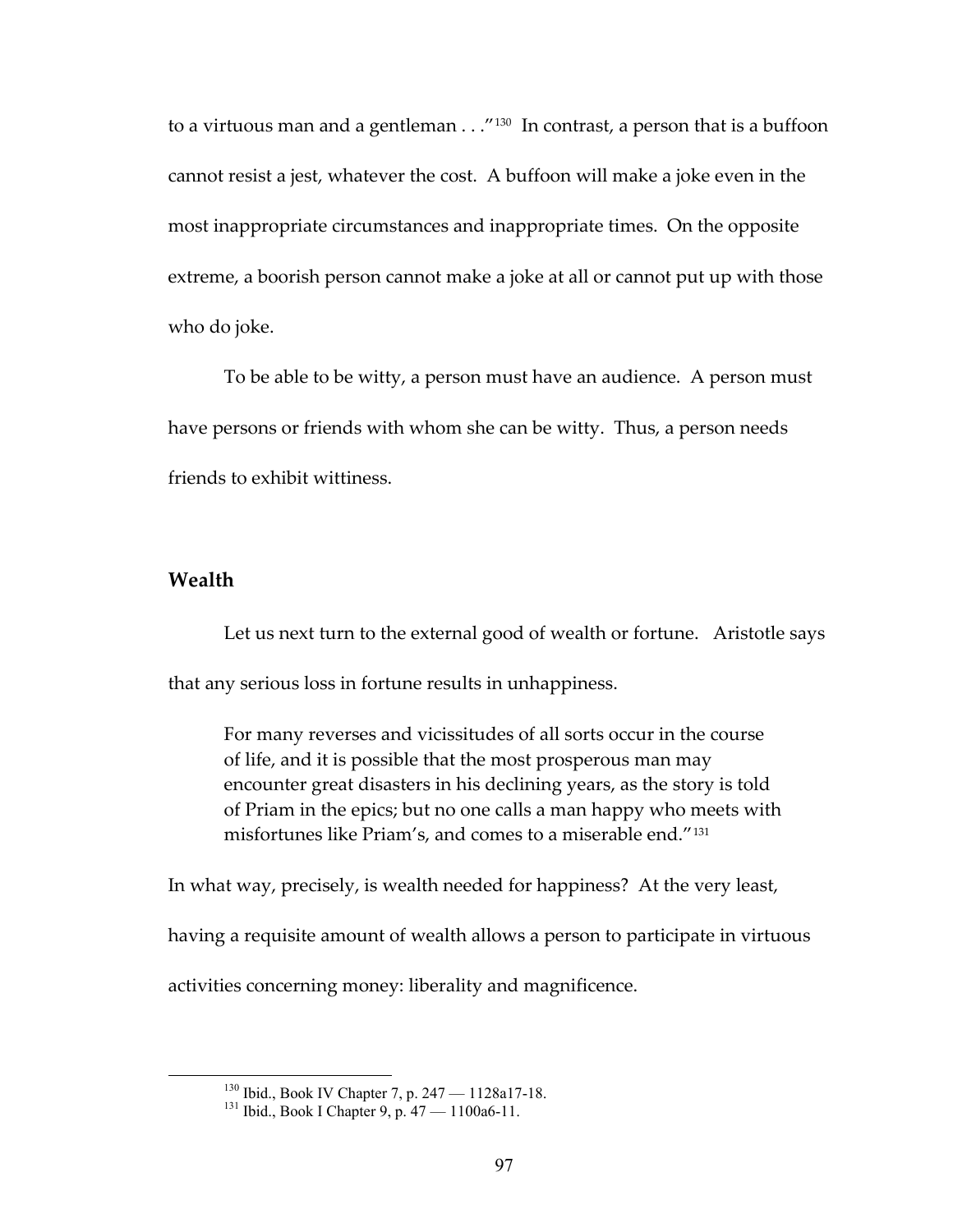Liberality is a virtue concerning money. In particular, the liberal person gives the right amount to the right person, at the right time, under appropriate circumstances. Moreover, the liberal person is more focused on giving money than receiving it. As Aristotle puts the matter, "Hence the liberal man is more concerned with giving to the right recipients than with getting wealth from the right sources and not getting it from the wrong ones."[132](#page-104-0) And, a liberal person gives for the sake of giving; a liberal person gives because giving is the right thing to do in a given situation. "[T]he liberal man therefore will give for the nobility of giving. And he will give rightly, for he will give to the right people, and the right amount, and at the right time, and fulfill all the other conditions of right giving."[133](#page-104-1) Though the emphasis is more on giving, Aristotle points out that a liberal person will not take money from inappropriate sources either. Instead, a liberal person will make money from her own possessions, since money is needed for one to be able to give.<sup>[134](#page-104-2)</sup>

Therein lies the reason wealth is necessary for happiness. Aristotle puts the matter succinctly, "But [the liberal person] will acquire wealth from the proper source, that is, from his own possessions, not because he thinks it is a noble thing to do, but because it is a necessary condition of having the means to

<span id="page-104-2"></span><span id="page-104-1"></span><span id="page-104-0"></span><sup>&</sup>lt;sup>132</sup> Ibid., Book IV Chapter 1, p. 191 — 1120a10-12.<br><sup>133</sup> Ibid., Book IV Chapter 1, pp. 191 & 193 — 1120a22-25.<br><sup>134</sup> Ibid., Book IV Chapter 1, p. 193 — 1120a32-1120b2.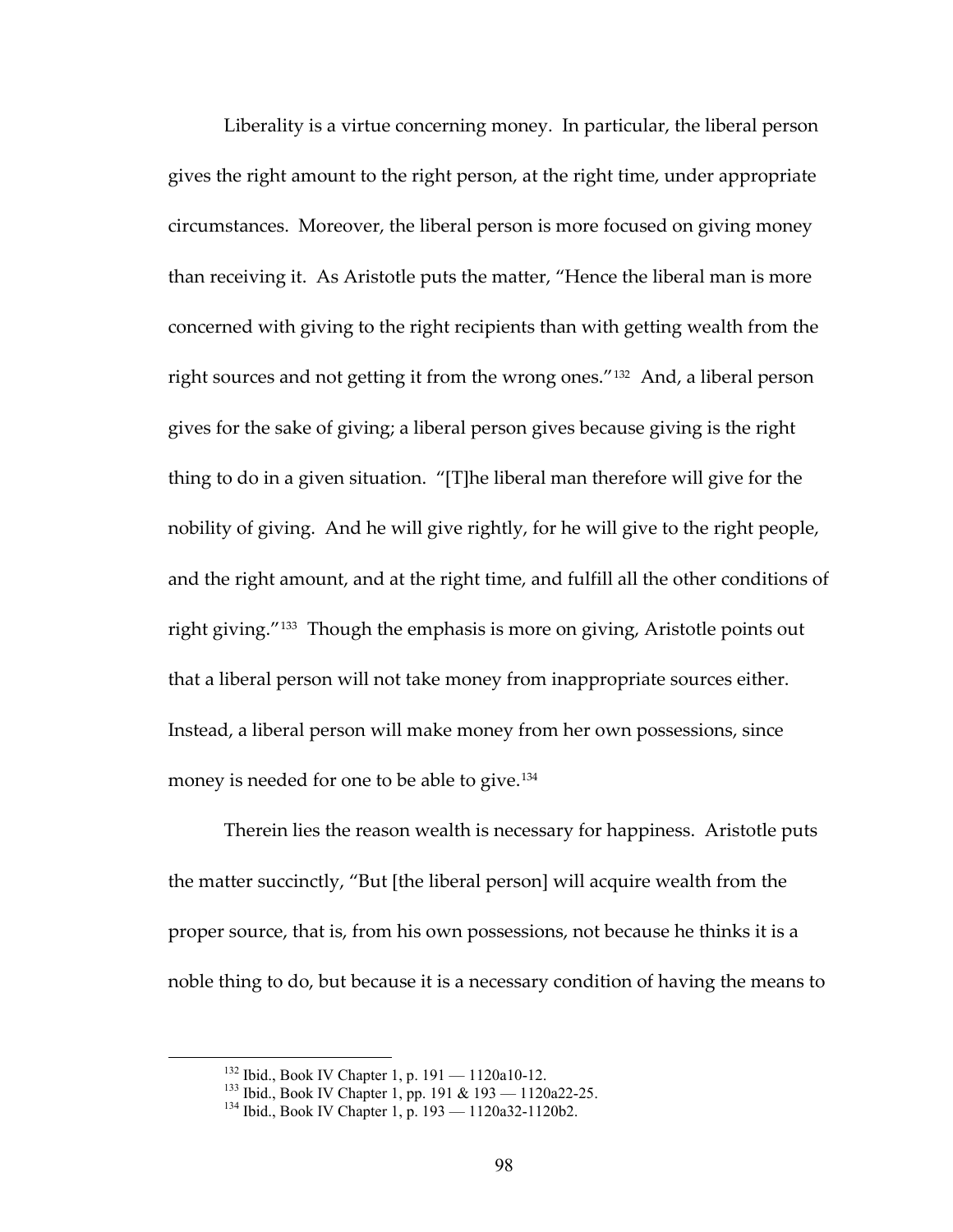give."<sup>[135](#page-105-0)</sup> Having money is a necessary requirement for giving money to the right persons, in the right amount, at the right time. Hence, possessing wealth is necessary for a person to be able to give liberally or generously.

Wealth is also needed for practicing another virtue, magnificence. While liberality is a virtue dealing with small amounts of money, magnificence is a virtue concerning larger sums of money. Another difference between liberality and magnificence is that the former concerns dealing with money in general but the latter focuses on how wealth is spent specifically. A magnificent person possesses the disposition to spend her money well, in appropriate ways and on appropriate things. In other words, "The magnificent man is an artist in expenditure: he can discern what is suitable, and spend great sums with good taste.... So the magnificent man's expenditure is suitable as well as great."<sup>[136](#page-105-1)</sup>

In order for a person to spend significant amounts of money in a suitable fashion, the person must possess a sizeable amount of money, almost a lavish amount of money. A person must be in possession of a large sum of money to be capable of acting with magnificence. Thus, wealth is necessary for performing the virtue of magnificence.

<span id="page-105-1"></span><span id="page-105-0"></span>To sum up what has been said so far about the role of the external good of wealth, a certain amount of wealth is needed for happiness. A person must have

<sup>&</sup>lt;sup>135</sup> Ibid., Book IV Chapter 1, p. 193 — 1120a35-1120b2.<br><sup>136</sup> Ibid., Book IV Chapter 2, pp. 205 & 207 — 1122a33-1122b1.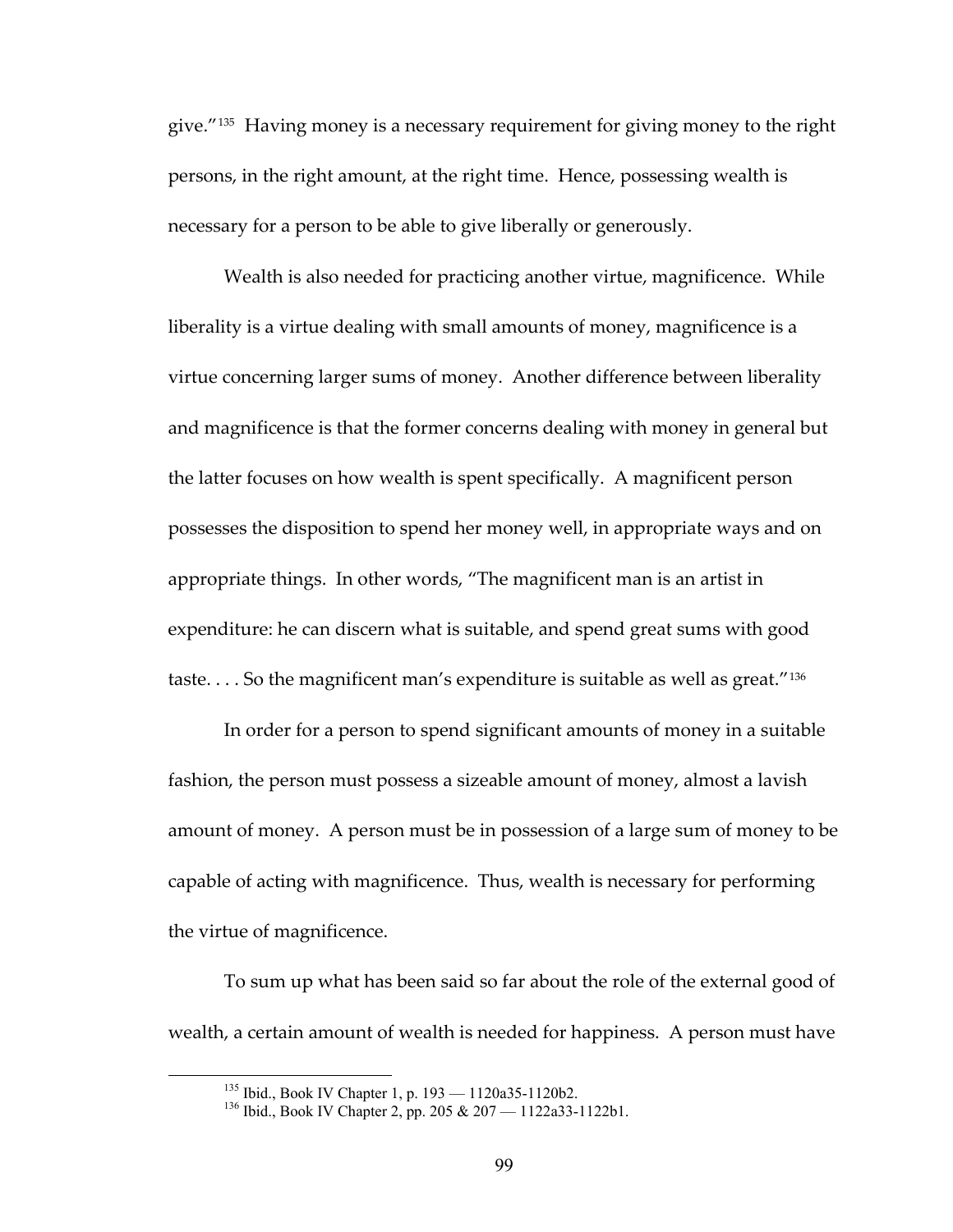a certain level of wealth to be liberal or magnificent. To be liberal or magnificent is to be virtuous insofar as money is concerned, and participating in virtuous activity is necessary for happiness. And, minimally, wealth is needed for happiness inasmuch that it makes certain virtuous activity possible.

### **Political Power**

Let us take a look at the last external good in the first group of external goods, political power. What sort of role does political power play in happiness? Political power is necessary, I believe, in virtue of the fact that human beings are social or political by nature. The precise role of political power in happiness is not crystal clear, given that Aristotle does not say all that much about the matter in the *Nicomachean Ethics*. Two approaches, I think, offer some clarity as to what Aristotle has in mind.

Aristotle mentions that honor is affiliated with the political life. One approach to explaining how political power is needed for happiness is to say that participating in political office provides a person with the chance to engage in virtuous activity concerning honor. The virtue associated with honor is *megalopsuchia*, which is most frequently translated as greatness of soul or pride. A great‐souled man is a person that is concerned predominantly with the greatest external good, which Aristotle designates, honor. "Therefore," says

100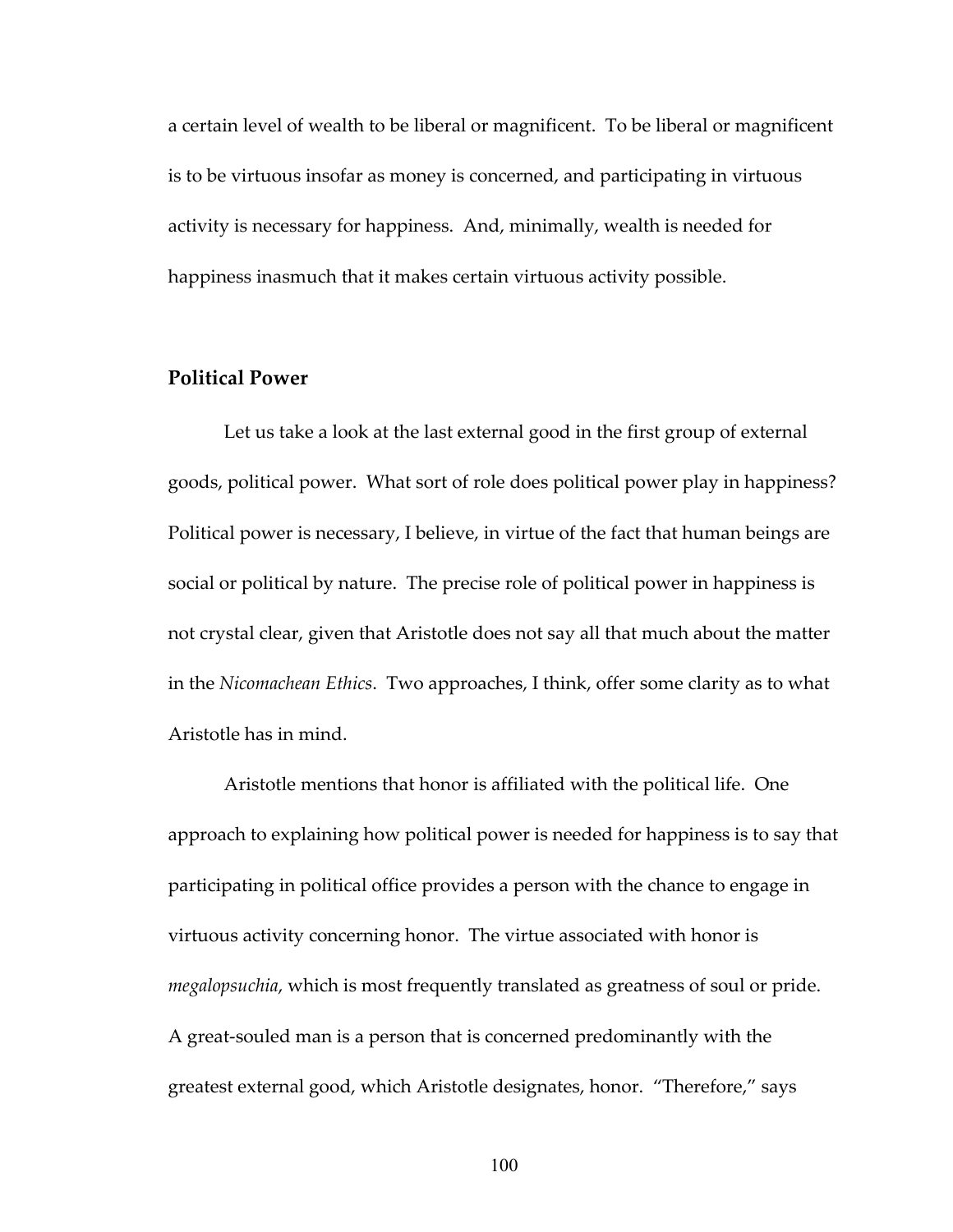Aristotle, "the great‐souled man is he who has the right disposition in relation to honours and disgraces. And even without argument it is evident that honour is the object with which the great‐souled are concerned, since it is honour above all else which great men claim and deserve."[137](#page-107-0) Honor is not a good that a person can bestow upon oneself. Rather, honor is a good that is bestowed by others. By exhibiting political power in honorable ways while in office — such as returning services done for him, helping others whenever possible, rarely asking for help from others, just to name a few<sup>[138](#page-107-1)</sup>  $-$  a person performs activities with greatness of soul. Hence, utilizing one's political power by participating in political office makes the virtuous activity of the greatness of soul possible. And, so, political power is needed for happiness.

Another approach to explain how political power is necessary for happiness involves the fact that human beings are political by nature. That is, human beings are political animals. As political animals, human beings must live and be a part of a *polis* or city‐state. According to this approach, having political power is necessary for happiness insofar as human beings by their very nature are political animals. This approach over and above the other approach is the one Mulgan favors. He, in "Aristotle and the Value of Political Participation," says, "Thus, the argument that man is a political animal does not

<span id="page-107-1"></span><span id="page-107-0"></span><sup>&</sup>lt;sup>137</sup> Ibid., Book IV Chapter 3, p. 217 — 1123b21-24.<br><sup>138</sup> Ibid., Book IV Chapter 3, pp. 221 & 223 — 1124b9-26.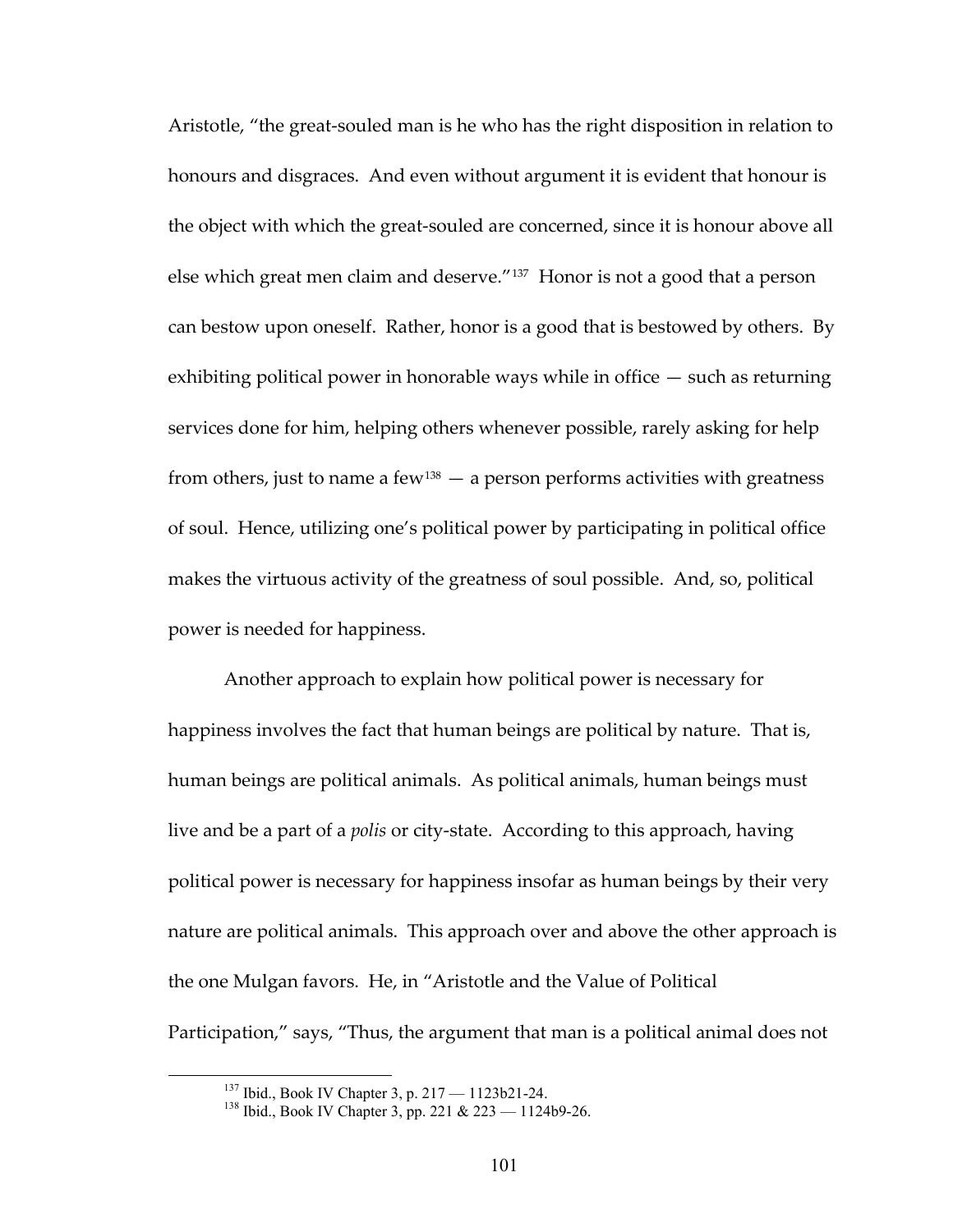imply that man must participate in politics to become virtuous, only that he must literally be a part of a *polis* and live under its laws."[139](#page-108-0) Broyer makes a similar point in "Aristotle: Is 'Happiness' Ambiguous?" In speaking of the sorts of lives necessary for happiness, he says, " . . . quite simply, politics is in one sense necessary as the *consummation* of man's nature as a political animal, in another sense is *instrumental* to providing conditions favorable for appearance of the well-being and contemplation necessary for happiness."<sup>[140](#page-108-1)</sup> Based on the fact that human beings are political animals by nature, persons living a solitary life cannot be happy.

I, too, favor the second approach in explaining how political power is necessary for happiness. The problem with the first approach is that being in political office is merely one opportunity to do activities that exhibit greatness of soul. The first approach does not explain how political power is necessary for happiness in all cases, not just those who take political office. Moreover, the second approach is preferable because it does a better job of explaining how, in general, political power is needed for happiness. A person does not need to be in political office to have a chance to engage in virtuous activity concerning honor. Having political power and exercising political power mean that, as citizens of a city‐state, persons must do actions that exhibit greatness of soul. Persons must

<span id="page-108-1"></span><span id="page-108-0"></span><sup>&</sup>lt;sup>139</sup> Mulgan, 205.<br><sup>140</sup> John Albin Broyer, "Aristotle: Is 'Happiness' Ambiguous?" *Midwestern Journal of Philosophy* (Spring 1973): 4.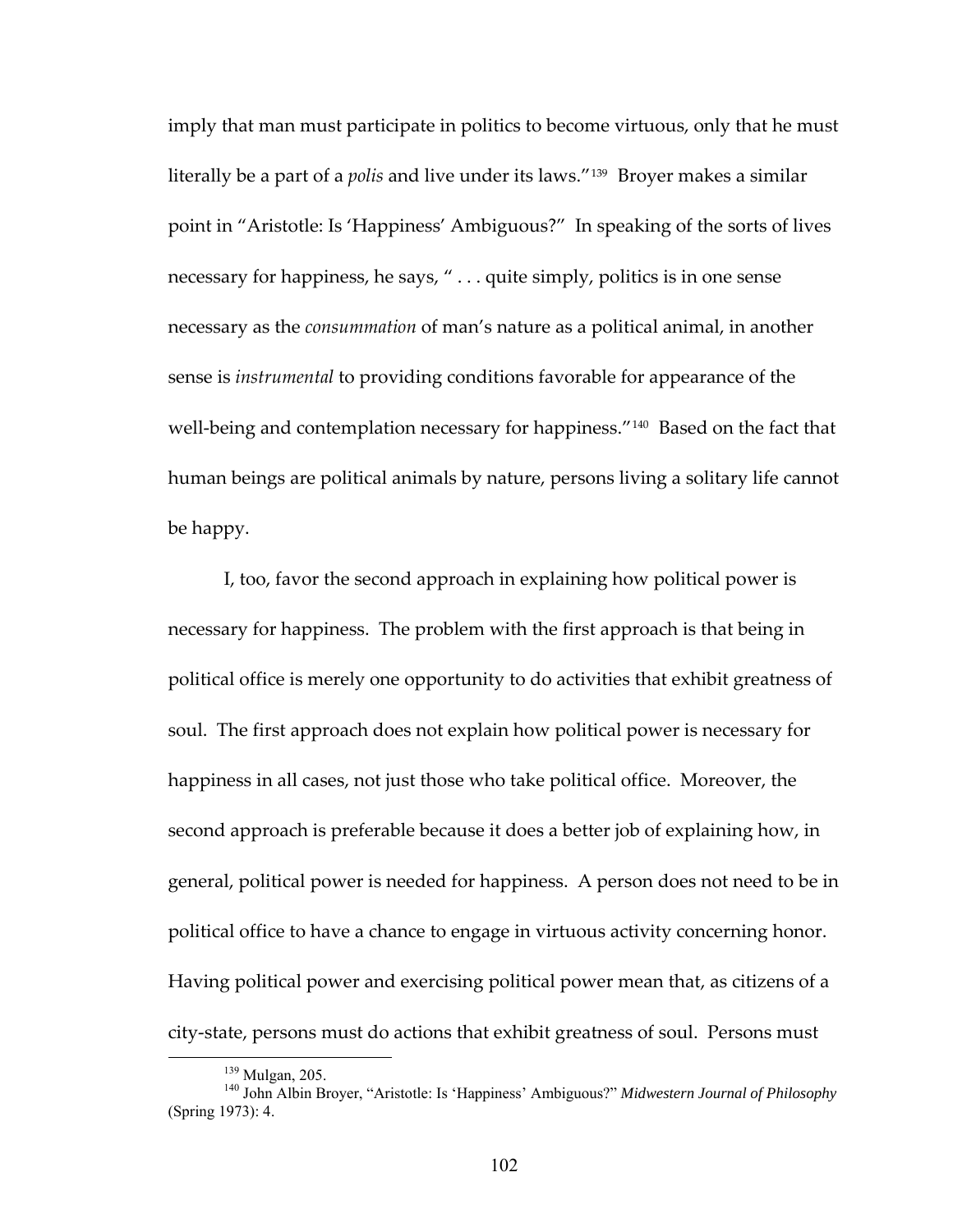be concerned with doing what is honorable, including helping others whenever possible, returning services done for them, and rarely asking for help. So, political power is necessary for happiness inasmuch as a person must be a part of a city‐state to be able to act with greatness of soul.

#### **Good Birth, Good Children, and Beauty**

What remains to be discussed are the external goods in the second group: good birth, good children, and beauty. Aristotle has very few comments in the way of providing an account of how they are each individually necessary for happiness. Instead, he more or less treats them as a group. That is what I also shall do here. In contrast to the first group of external goods, none of the goods in this second group help us perform virtuous actions per se. Aristotle certainly does not claim otherwise. Rather, good birth, good children, and beauty do contribute an important role in happiness, namely, any significant loss in those goods mars a person's happiness. He says the following about the second group of external goods:

[T]here are certain external advantages, the lack of which sullies supreme felicity, such as good birth, satisfactory children, and personal beauty: a man of very ugly appearance or low birth, or childless and alone in the world, is not our idea of a happy man,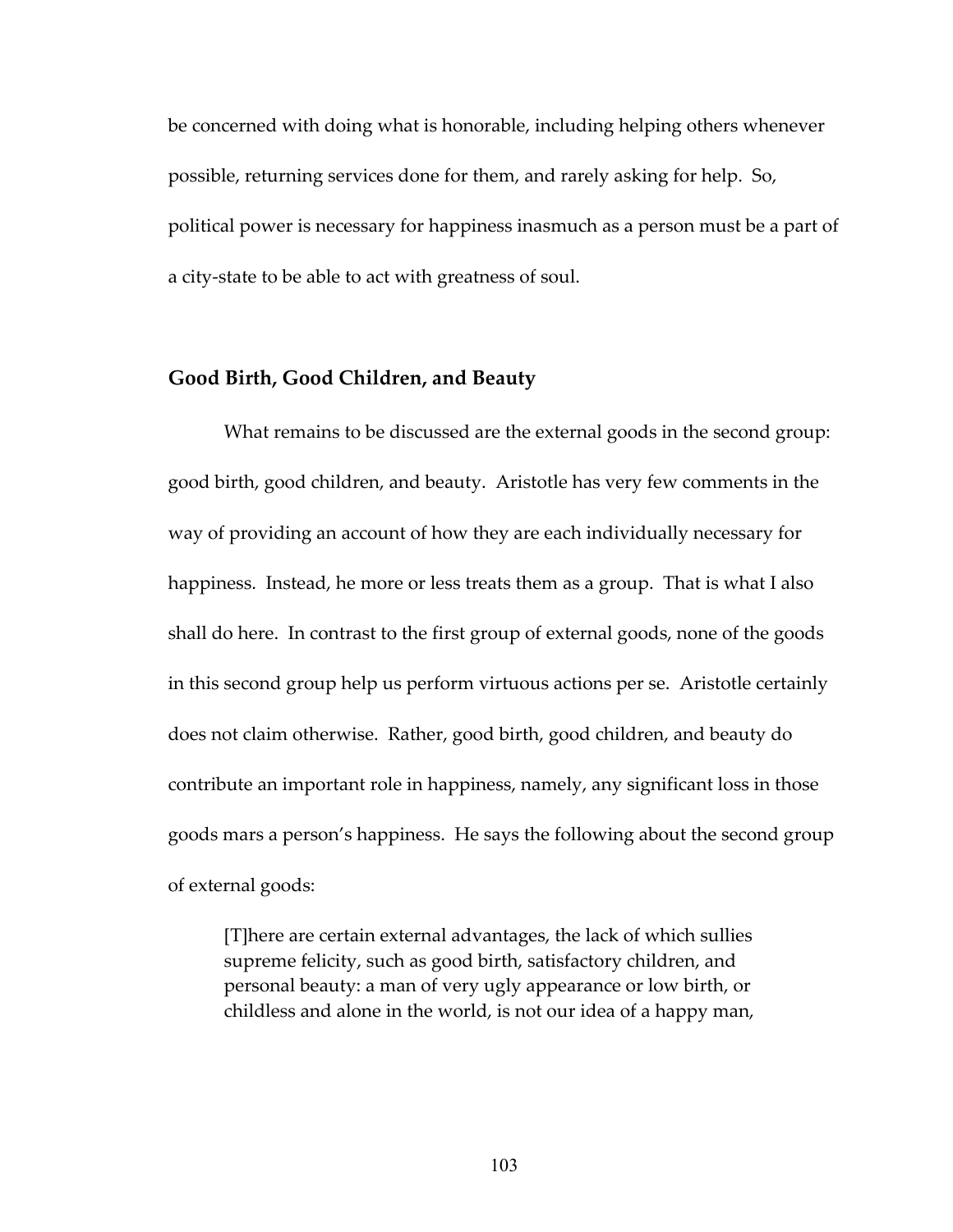and still less so perhaps is one who has children or friends that are worthless, or who has had good ones but lost them by death.<sup>[141](#page-110-0)</sup>

As far as I can tell, good birth, good children, and beauty are necessary for happiness by common conception. According to Aristotle, people generally or commonly believe that without good birth, satisfactory children, or beauty, a person is not happy. This sort of explanation does not suffice in explaining how good birth, good children, and beauty are necessary for happiness.

Perhaps Aristotle might have the following in mind. Though none of the external goods in the second group play a direct role in helping a person perform virtuous acts, the absence of any of these goods prevents a person from being able to act virtuously. Take any one of these external goods, such as beauty, as an example. Suppose a person is born really hideous. Before I delve into an example, recall that during the time of Aristotle, beauty was valued as a good in and of itself. A person who does not possess such a good is not valued as highly or perhaps is not valued much at all. Coming back to the illustration, even if the person develops her reasoning capacity quite well, she will not have much of a chance to perform virtuous activities, because people will not give her much of a chance to act virtuously. They will not give this person much of a chance because they see her as utterly hideous. So, not having one of the external goods

<span id="page-110-0"></span> <sup>141</sup> Aristotle, *Nicomachean Ethics*, in The Loeb Classical Library, trans. by H. Rackham, Book I Chapter 8, p. 43 — 1099b3-6.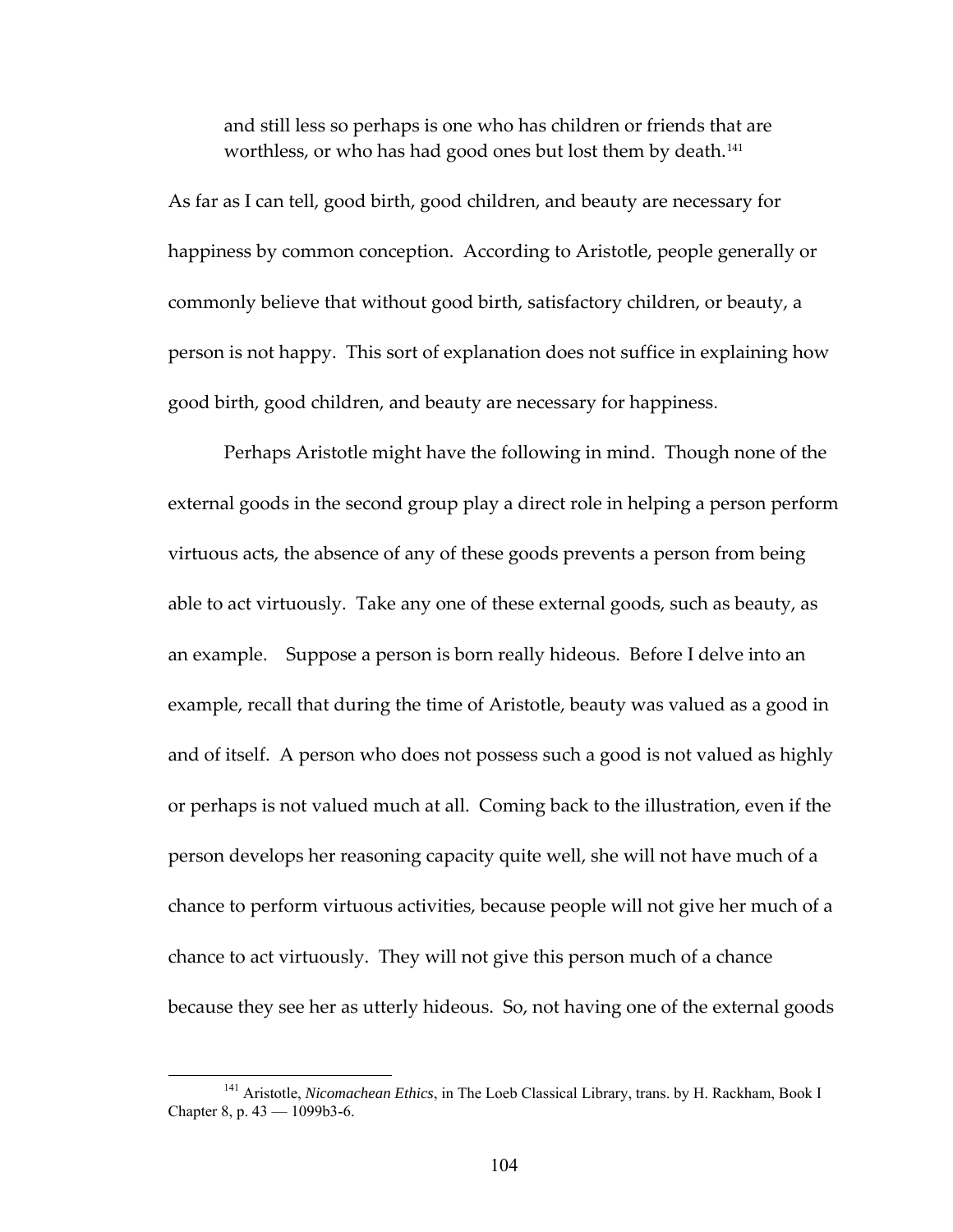in the second group prevents a person from being able to act virtuously. That is why good birth, satisfactory children, and beauty are needed for happiness.

## **Pleasure**

By now, I have taken a look at all the external goods Aristotle explicitly discusses in the *Nicomachean Ethics* as necessary for happiness — friends, wealth, political power, good birth, satisfactory children, and beauty. However, I would like to close this chapter by talking about another good, pleasure, and its role in happiness. Pleasure does play an important role in happiness, but before detailing what role it plays, let us distinguish between two kinds of pleasure.

One kind of pleasure is a lower kind of pleasure or pleasure in a secondary extent. Such a sort of pleasure is merely physical. For Aristotle, a life of pleasure does not constitute happiness in any way. One of the first indications of this is when Aristotle talks about three types of lives people live, he ranks the life of pleasure as the lowest. In response to the life of pleasure, Aristotle makes the following comment: "The generality of mankind then show themselves to be utterly slavish, by preferring what is only a life for cattle; but they get a hearing for their view as reasonable because many persons of high position share the feelings of Sardanapallus."[142](#page-111-0) Aristotle is here referring to the epitaph of a

<span id="page-111-0"></span> <sup>142</sup> Ibid., Book I Chapter 5, p. 15 — 1095b19-22.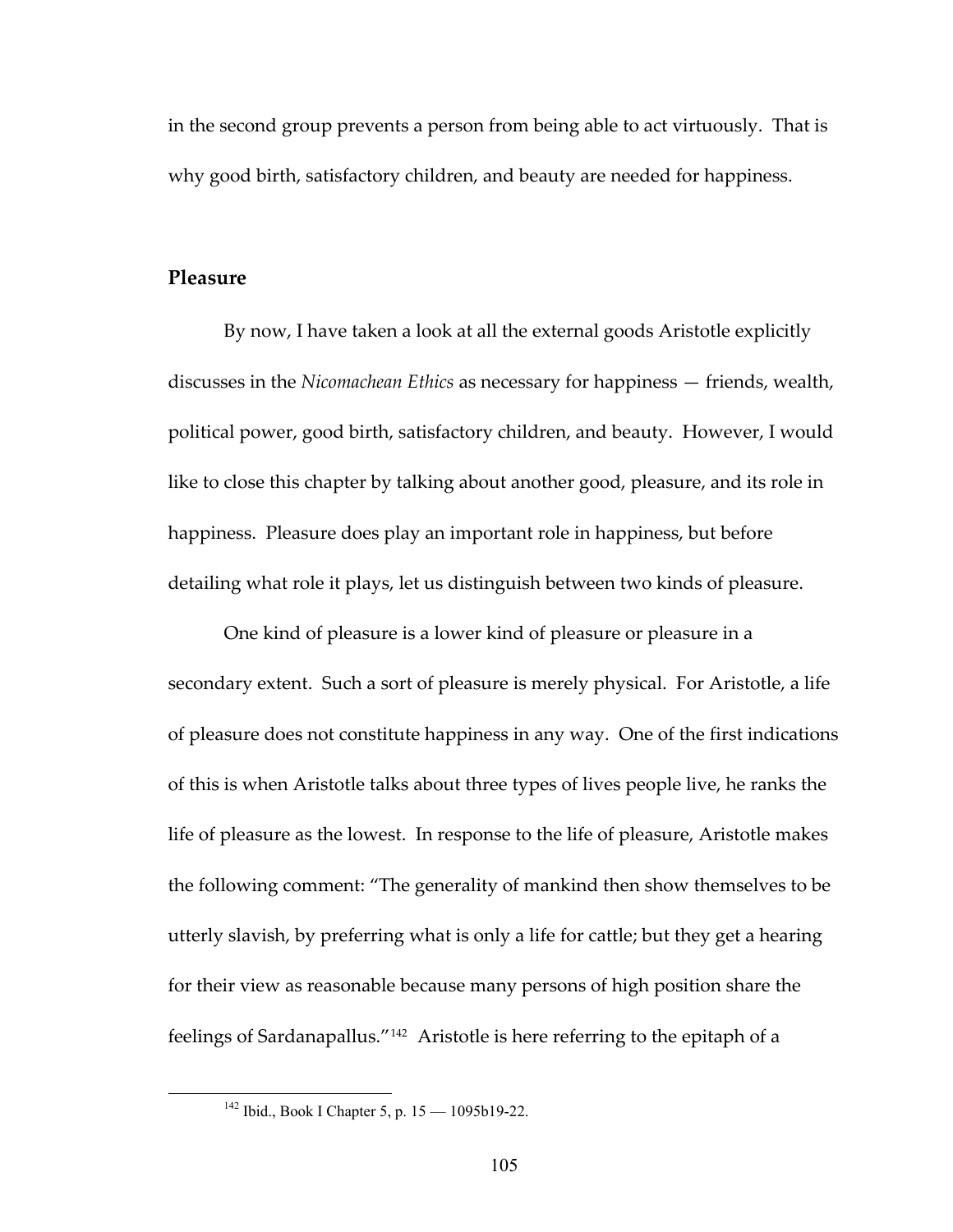mythical Assyrian king, Sardanapallus. Two versions of this epitaph are: "Eat, drink, play, since all else is not worth that snap of the fingers" and "I have what I ate; and the delightful deeds of wantonness and love which I did and suffered; whereas all my wealth is vanished."<sup>[143](#page-112-0)</sup> By a life of pleasure, Aristotle is referring to a life in which people place pleasure as their sole goal. It is this sort of life that does not play an integral part in happiness. The end of all actions cannot possibly be pleasure. Anyone who makes such a pursuit cannot rightfully be called happy.

Nonetheless, that is not to say that pleasure plays no role in happiness. Another kind of pleasure is human pleasure of the fullest extent. What I mean by that is pleasure that naturally follows from actions a person performs. For instance, a virtuous person feels pleasure as a result of being friendly or acting liberally. More generally, a virtuous person feels pleasure as a consequence of performing virtuous acts. In other words, a morally mature person or a virtuous person takes pleasure in doing virtuous acts.

Paula Gottlieb, in "Aristotle's Ethical Egoism," makes the same distinction I have just explained, between pursuing pleasure as a goal and pleasure following as a consequence of participating in certain activities.

According to Aristotle, true pleasure is not a directly motivating goal for the good person – it does not provide the reason why a

<span id="page-112-0"></span> <sup>143</sup> Ibid., pp. 14-15, footnote *b*.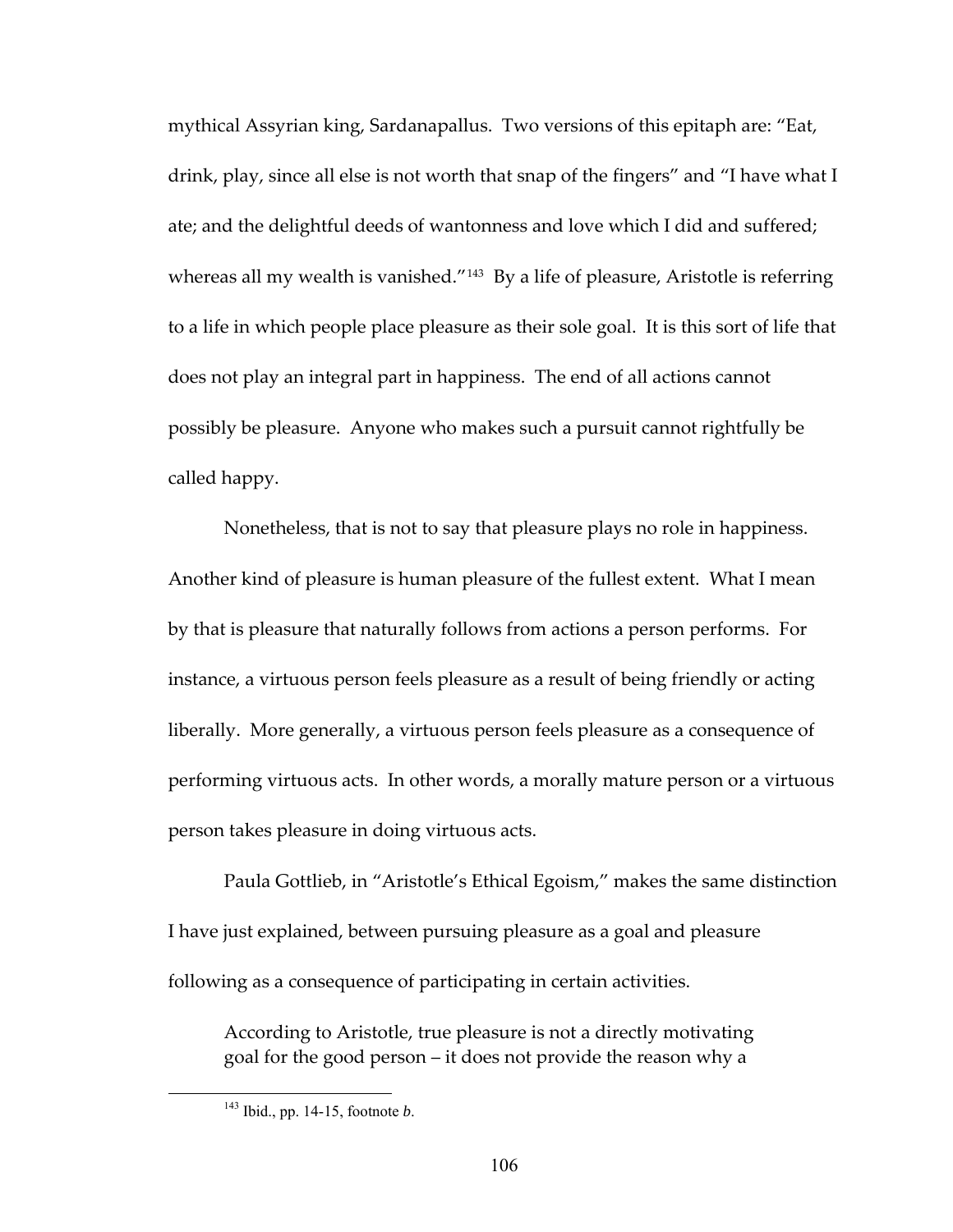good person enjoys the things that he does. Rather, according to Aristotle, pleasure comes about as the result of the good person's having the appropriate attitudes to what is independently good. It is not the cause but the result of the good person's caring about the good things . . . [144](#page-113-0)

Having pleasure as the goal is different from getting pleasure as a result of pursuing some other goal insofar as the former involves setting pleasure as the focus and the latter does not place ultimate emphasis on pleasure.

Human pleasures of the fullest extent must be distinguished from human pleasures of the secondary extent. Human pleasures of the fullest extent are not defined entirely by the mere pleasure of eating and satisfying one's appetite. Rather, human pleasures of the fullest extent, to a large degree, have to do with performing activities that are a part of the nature of happiness. Performing virtuous acts, for a good person, is pleasant. Likewise, participating in intellectual activity is pleasant. Of the relationship between happiness and pleasure, Aristotle says, "And again we suppose that happiness must contain an element of pleasure: now activity in accordance with wisdom is admittedly the most pleasant of the activities in accordance with virtue . . ."[145](#page-113-1) Thus, good persons naturally feel pleasure from pursuing acts that are part of the nature of

<span id="page-113-0"></span> <sup>144</sup> Paula Gottlieb, "Aristotle's Ethical Egoism," *Pacific Philosophical Quarterly* 79 ( March 1996): 5. 145 Aristotle, *Nicomachean Ethics*, in The Loeb Classical Library, trans. by H. Rackham, Book X

<span id="page-113-1"></span>Chapter 7, p. 613 — 1177a23-25.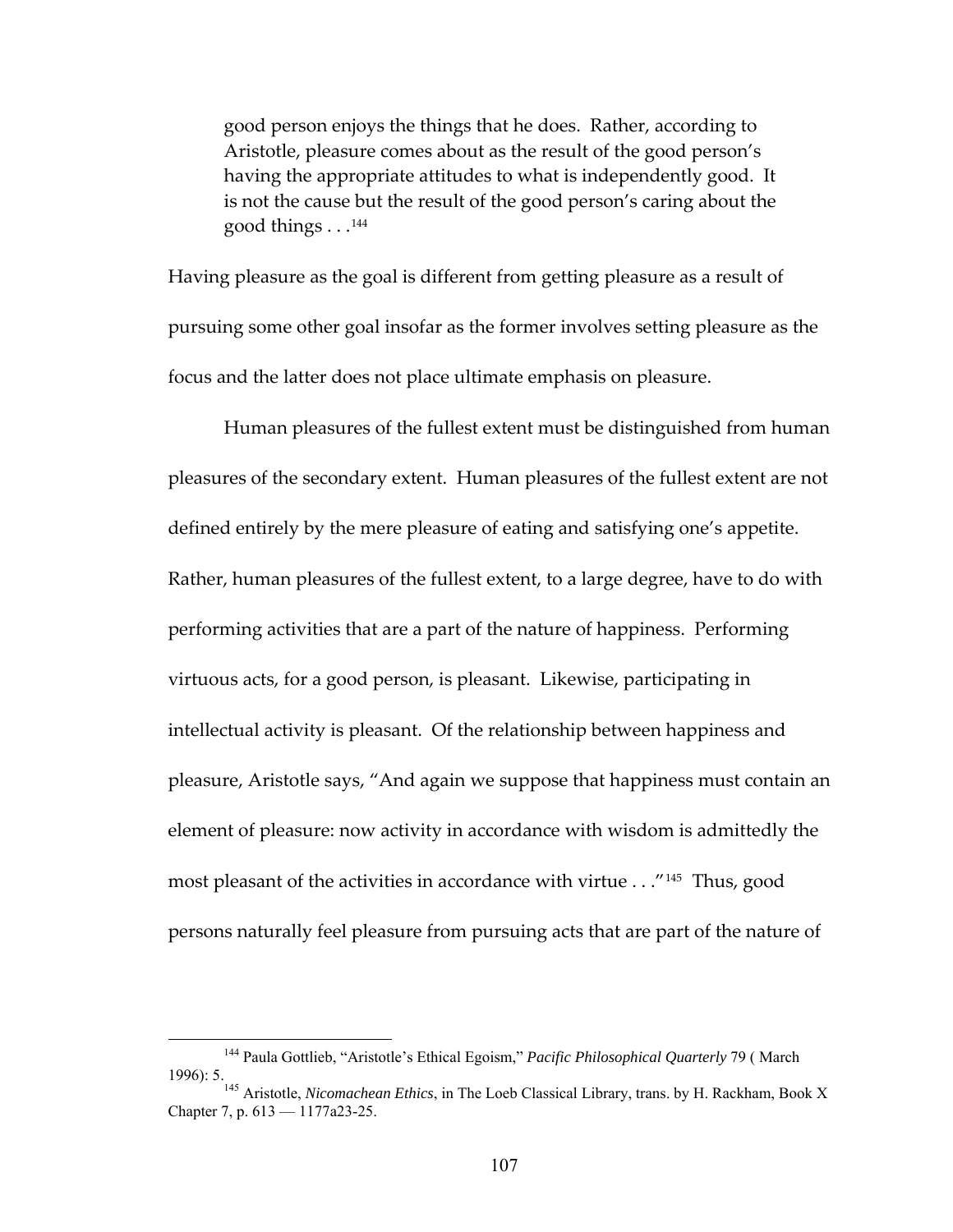happiness, whether they are virtuous acts, intellectual activity, or (virtuous) friendships.

# **Happiness after Death**

Up to this point, I have defined what Aristotle means by happiness. I have explicated the nature of happiness as well as goods necessary for happiness. Before proceeding any further, I would like to take some time to discuss what happens to a person's happiness after death. A person who, over the course of her life, has actively pursued activities affiliated with the nature of happiness (intellectual activity, virtuous activity, pursuit of friendships) and possesses an adequate amount of various external goods is happy.

May not we then confidently pronounce that man happy who realizes complete goodness in action, and is adequately furnished with external goods? Or should we add, that he must also be destined to go on living not for any casual period but throughout a complete lifetime in the same manner, and to die accordingly, because the future is hidden from us, and we conceive of happiness as an end, something utterly and absolutely final and complete? If this is so, we shall pronounce those of the living who possess and are destined to go on possessing the good things we have specified to be supremely blessed, though on a human scale.<sup>[146](#page-114-0)</sup>

Those who continue pursuing intellectual activity, virtuous activity, friendships, and continue possessing certain external goods are *makarios* or blessed. Aristotle draws particular attention to intellectual activity when discussing blessedness.

<span id="page-114-0"></span><sup>&</sup>lt;sup>146</sup> Ibid., Book I Chapter 10, p. 55 – 1101a14-23.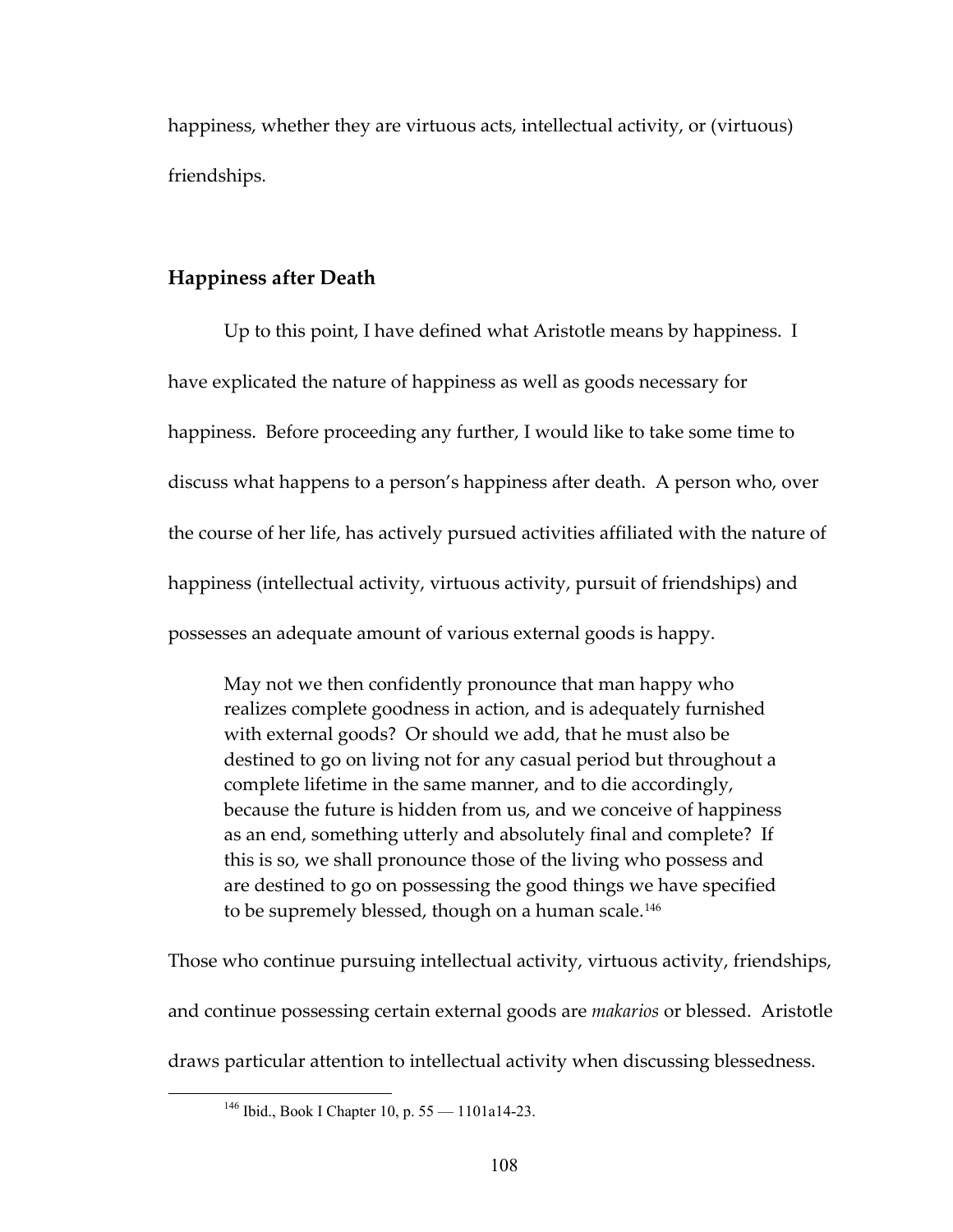"The whole of the life of the gods is blessed (*makarios*), and that of man is so in so far as it contains some likeness to the divine activity; but none of the other animals possess happiness, because they are entirely incapable of contemplation."[147](#page-115-0)

Concerning a person's happiness after death, a person's happiness or happiness does not change after death. To claim that happiness of dead is completely unaffected by relatives or friends, in particular fortunes or misfortunes of relatives or friends, is too extreme. "That the happiness of the dead is not influenced at all by the fortunes of their descendants and their friends in general seems too heartless a doctrine, and contrary to accepted beliefs."[148](#page-115-1) Rather, a significant loss of fortunes or a tremendous amount of misfortunes that may befall the relatives or friends of the dead can make the deceased unhappy when the person was happy. "It does then appear that the dead are influenced in some measure by the good fortunes of their friends, and likewise by their misfortunes, but that the effect is not of such a kind or degree as to render the happy unhappy or *vice versa*."[149](#page-115-2)

<span id="page-115-0"></span>So far, I have explicated Aristotle's conception of happiness. In the next chapter, I compare Aristotle with a philosopher before Aristotle's time, Confucius. Aristotle and Confucius share important similarities concerning their

<sup>&</sup>lt;sup>147</sup> Ibid., Book X Chapter 8, pp. 623 & 625 — 1178b26-28.<br><sup>148</sup> Ibid., Book I Chapter 11, p. 55 — 1101a22-24.<br><sup>149</sup> Ibid., Book I Chapter 11, p. 57 — 1101b6-9.

<span id="page-115-2"></span><span id="page-115-1"></span>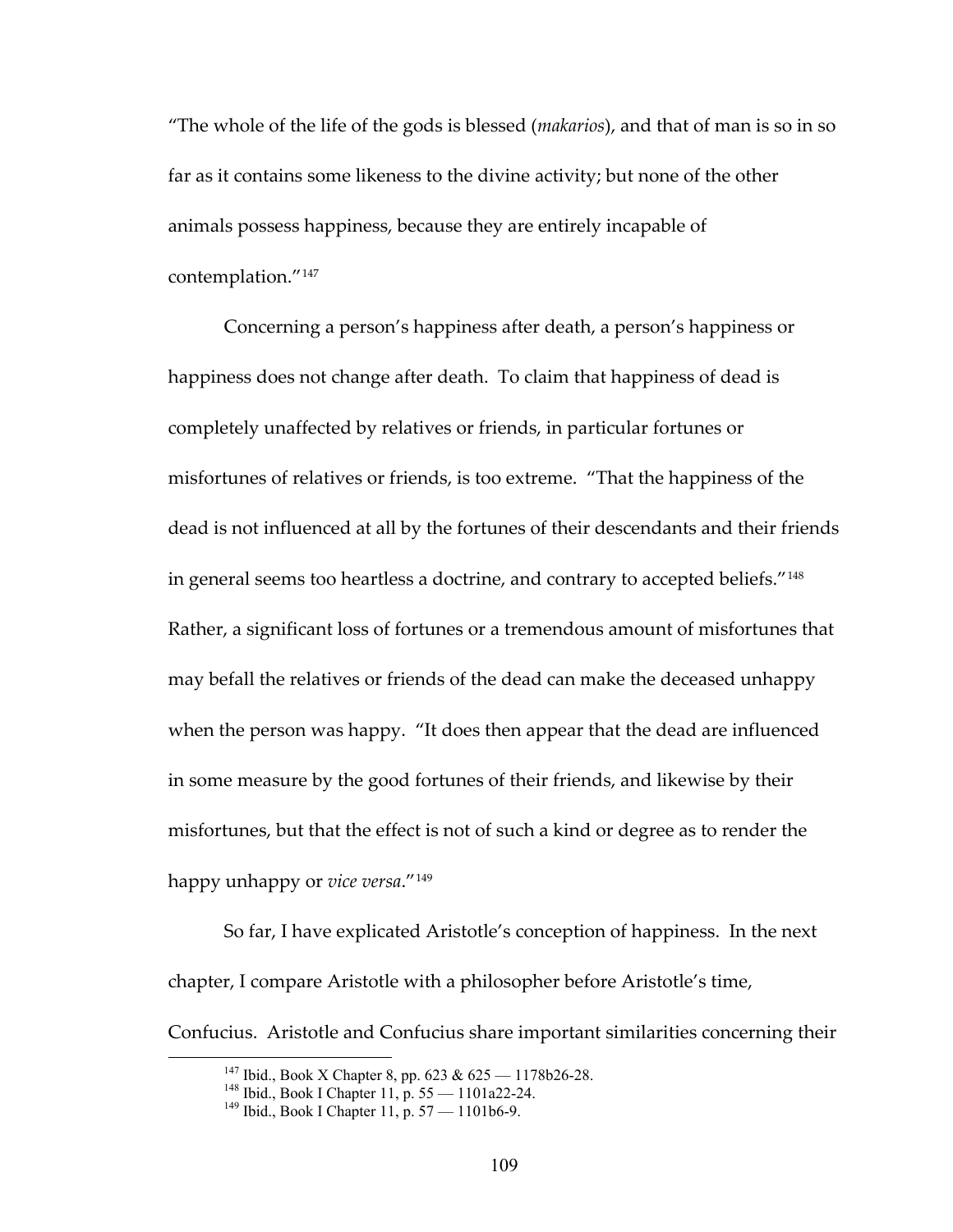general approach to ethics. Before detailing these similarities, I spend the next chapter talking about Confucius and discussing relevant background information on Confucius.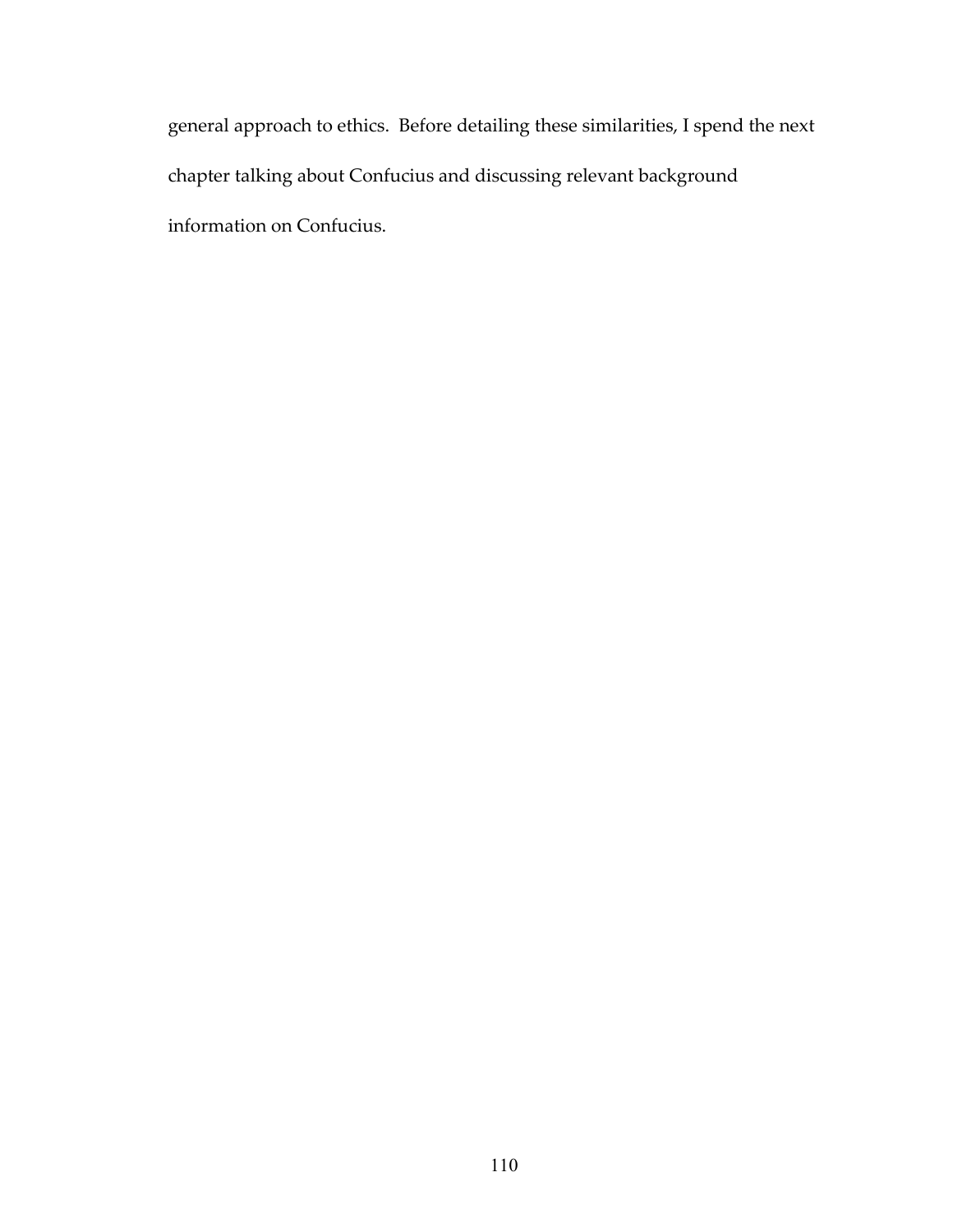# **Chapter 5 — Confucius**

Through the course of the discussion thus far, I have attempted to elucidate Aristotle's conception of happiness. In particular, I have examined Aristotle's conception of happiness in the *Nicomachean Ethics*. Happiness, according to Aristotle, is the good for humankind, and I have spent no small amount describing that good for humankind. Aristotle is not the only one concerned about the good for humankind. Confucius also is concerned with the good for humankind, though he takes a different approach to the discussion of the good for humankind. He does not determine the highest good for humankind and develop a conception of the good for humankind from it.

Rather, Confucius is looking for a solution to the misery people generally were experiencing during his time. The answer, according to Confucius, involves returning to the happier times of the Zhou dynasty, in particular to various practices during the Zhou dynasty. The point in claiming that Confucius has a different approach to the discussion is not to say that Aristotle and Confucius share nothing in common whatsoever, regarding their approach to the good of humankind. Aristotle and Confucius share some important similarities in their approach to virtue ethics. What the two philosophers do share in common will be the focus of the next chapter.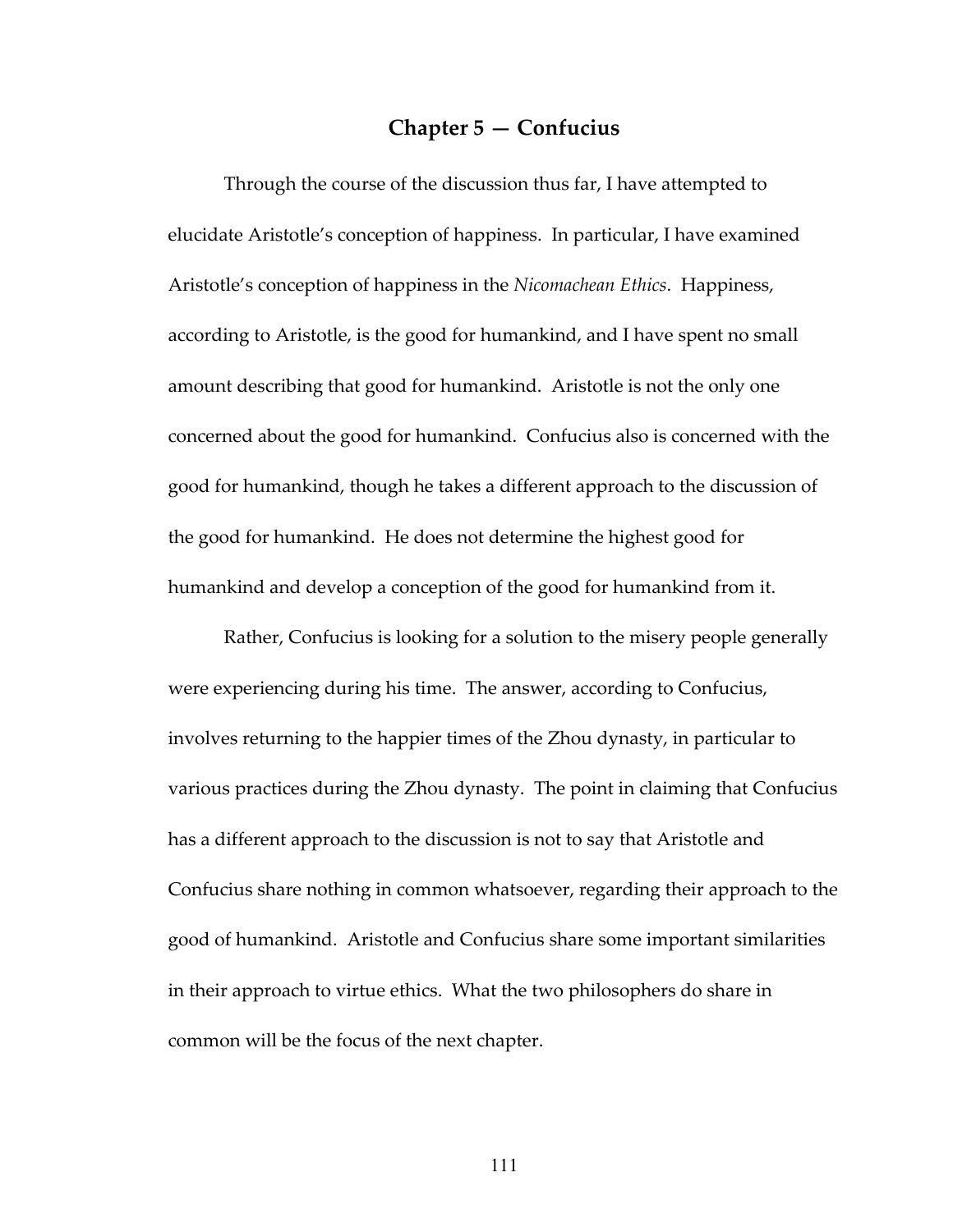#### **The Good for Humankind**

In this chapter, however, the goal is to examine Confucius's approach to the good for humankind. What sort of character does a good person have? What sort of activities does a person need to perform regularly and habitually to live a good life or to become a good person? Living a good life involves participating in activities that build good character. According to Confucius, seeking the good of humankind involves, first of all, performing virtuous acts and ritual propriety of the Zhou dynasty. Individuals perform virtuous acts and acts of ritual propriety by activity and habituation. But, education also is needed for individuals to be able to perform virtuous acts and acts of ritual propriety. It is through education that individuals learn how and why persons ought to behave a certain way. Let us first talk about virtuous activity and how it is significant to the good life. In the remainder of this chapter, I further discuss each one of these points.

#### **Virtuous Activity Needed for Living the Good Life**

A crucial component of living the good life, for Confucius, is activity, namely performing virtuous activity. To live a good life, a person must become a good person. To become a good person, an individual must consistently and habitually perform acts that develop a good character.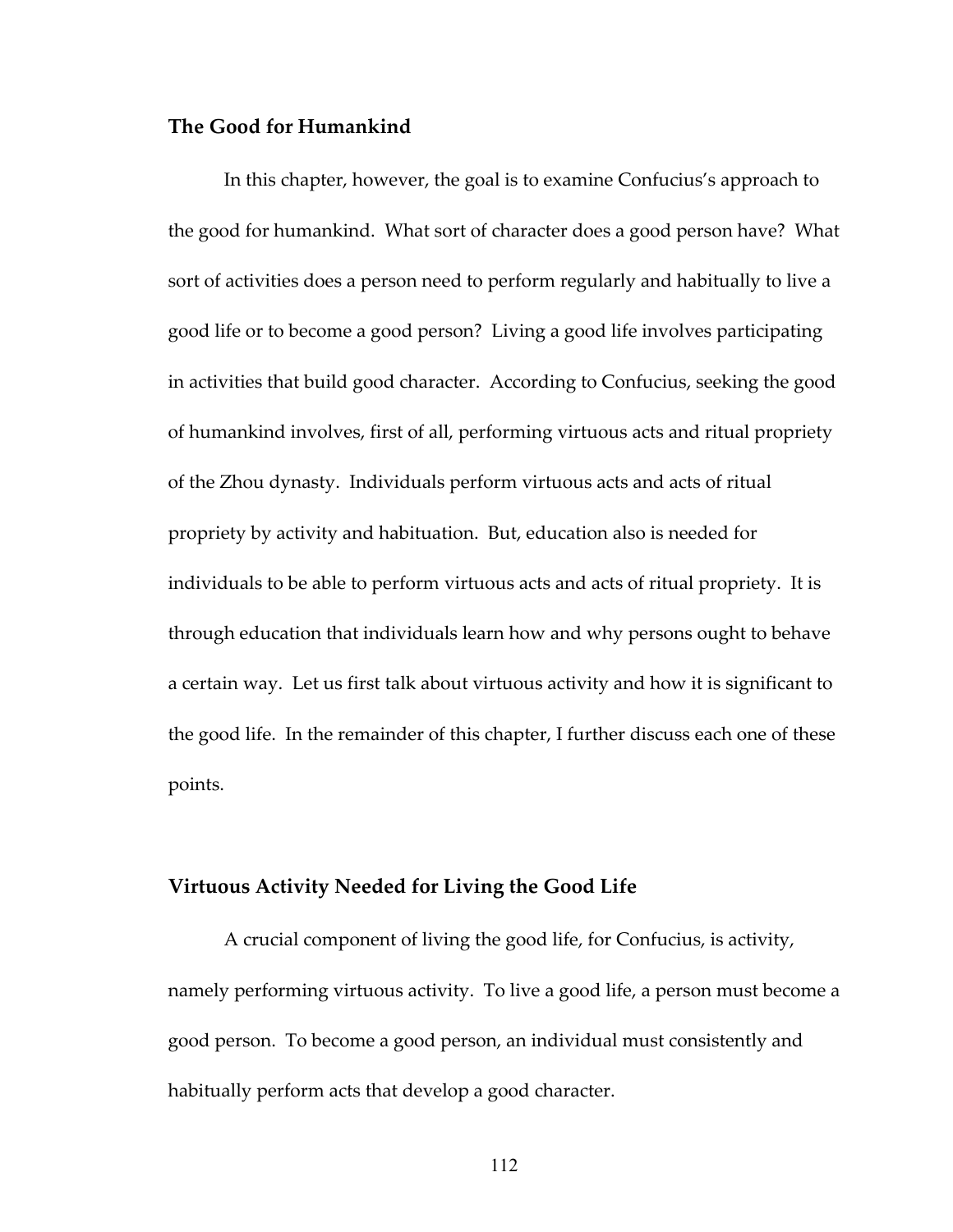That an individual must consistently and habitually perform acts to develop a good character is especially obvious in cases where parents are attempting to raise good and decent children. In my parents' generation, for instance, parents wanted their children to be honest, self-sufficient, and hardworkers, amongst other things. Being honest when speaking with family, friends, acquaintances, or strangers is valued as characteristic of a good person. By being self-sufficient, what I mean is, parents want their children ultimately to be financially independent. Parents hope their children can live on their own one day and pay for their own living expenses. And, parents desire their children to be hard‐workers. While a child is still in school, working hard means learning well and making good grades in school. When individuals are employed in an occupation, working hard involves excelling in their tasks and working towards a raise or promotion. None of these character traits — being honest, being self-sufficient, and being hard-working — come by taking no action whatsoever. Rather, people develop such characters by pursuing activities necessary to becoming honest, self‐sufficient, and hard‐working.

Likewise, according to Confucius, people develop into good persons, or persons of good character, by consistently and habitually practicing acts that build good character. Some character traits Confucius considers crucial to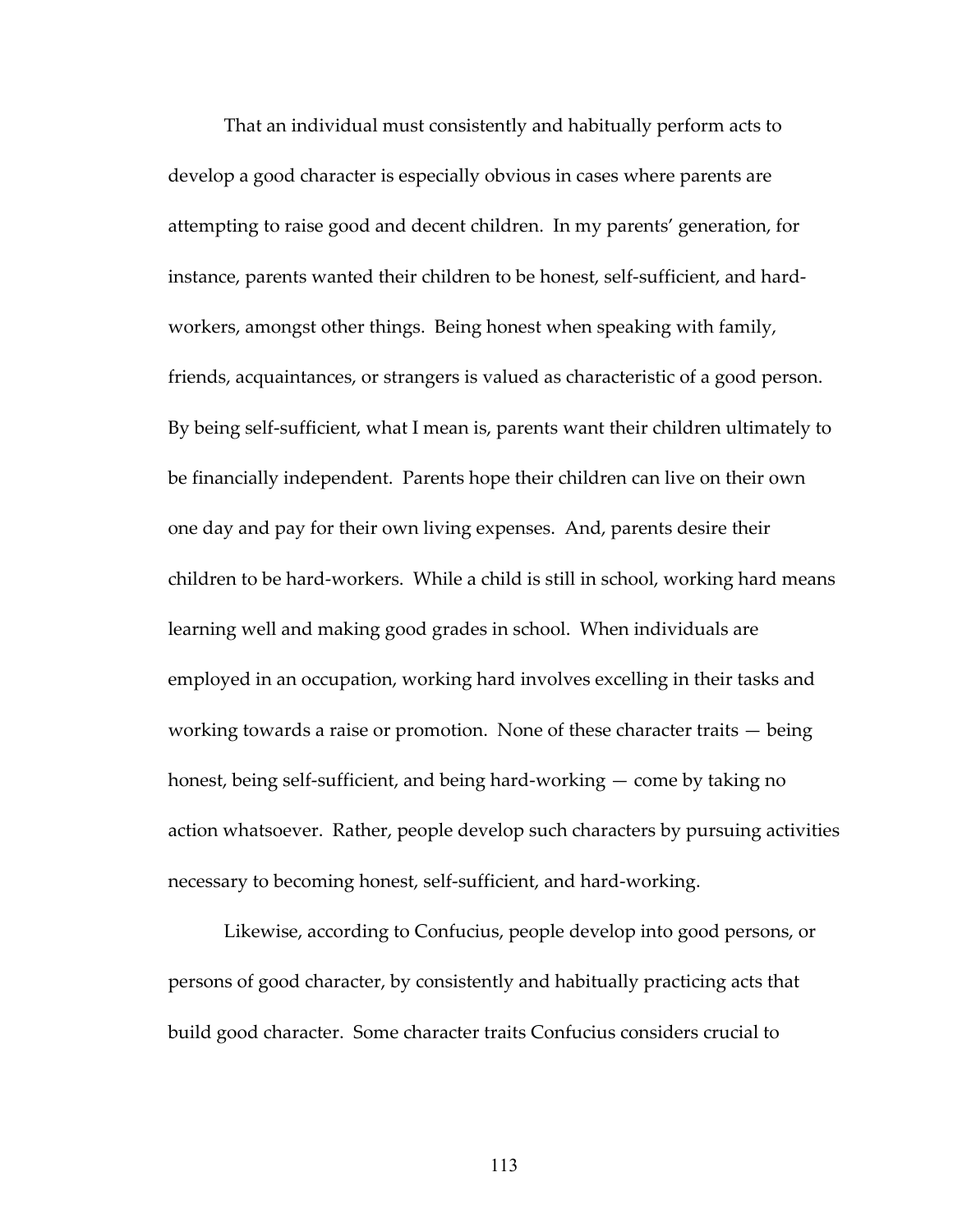becoming a good person include: *ren*, *li*, living according to the *dao*, and *yi*. In the following discussion, let us examine each of these traits a bit more closely.

### *Ren*

*Ren* is the term that correlates to virtue or excellence. Some common translations of *ren* include: authoritative conduct, goodness, benevolence, humaneness, or authoritative person. According to Confucius, as stated in the *Doctrine of the Mean*, "Benevolence [*ren*] is *the characteristic element of* humanity, and the great exercise of it is in loving relatives."[150](#page-120-0) As Jiyuan Yu, in "Virtue: Confucius and Aristotle," correctly notes, "The term *ren* consists of two components, meaning respectively, 'human' and 'two,' and points toward human relationships. It is this sense that figures in Confucius' basic teaching that by learning to be good one becomes a person of *ren*."[151](#page-120-1)

As for exactly how Confucius uses the term, *ren*, in the *Analects*, he is not entirely consistent. At times, *ren* is used in reference to a virtue we should cultivate. The particular virtue that should be cultivated is love, in particular filial love and fraternal love. We can see that this is the case from a passage in the *Analects*, in which Master You says, "As for filial and fraternal responsibility,

<span id="page-120-1"></span><span id="page-120-0"></span> <sup>150</sup> James Legge, trans., *Confucius: Confucian Analects, The Great Learning & The Doctrine of the Mean* (New York: Dover Publications, Inc., 1971), 405 — Book XX, 20.5.

<sup>151</sup> Jiyuan Yu, "Virtue: Confucius and Aristotle," *Philosophy East and West* 48 (April 1998): 323.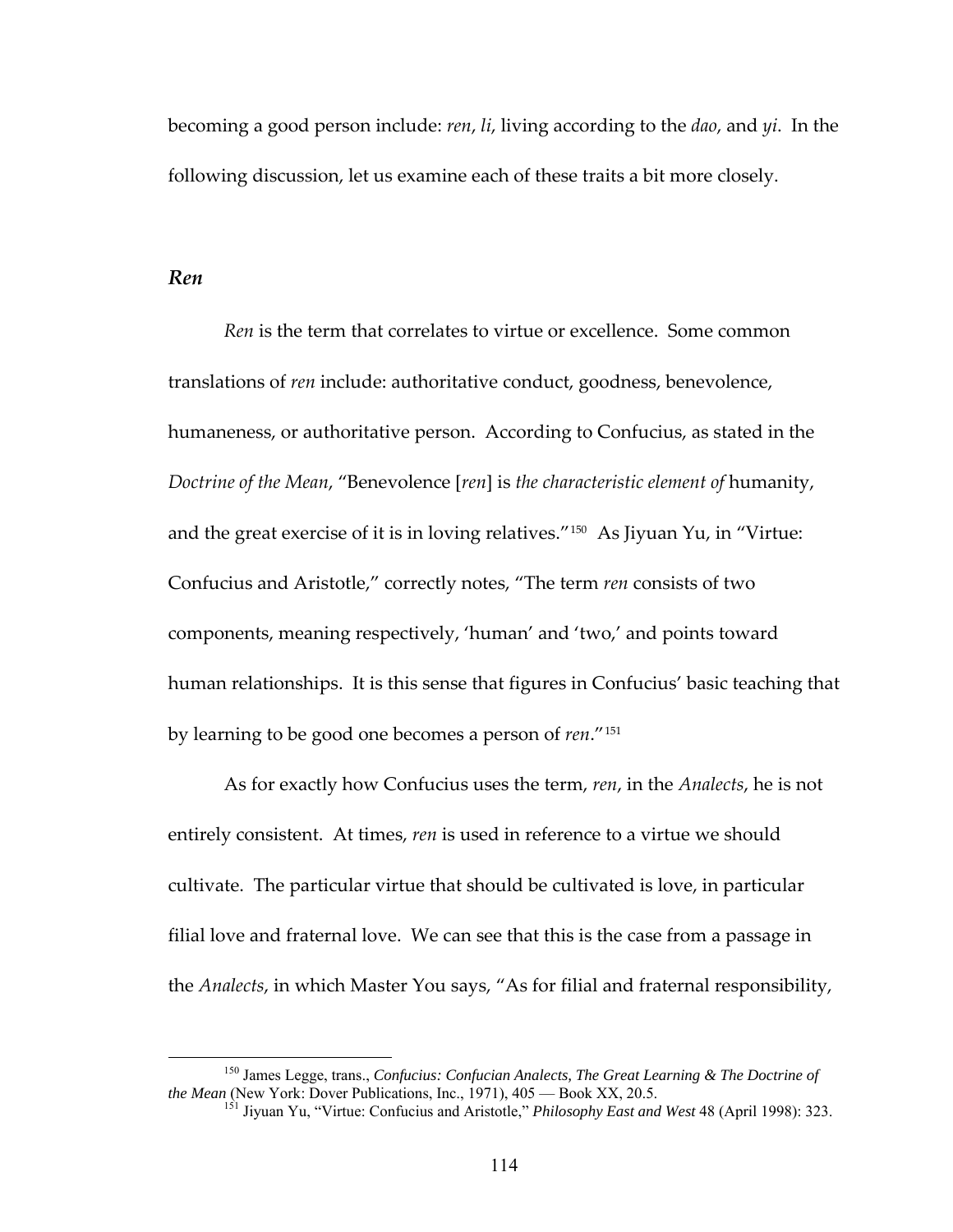it is, I suspect the root of authoritative conduct (*ren*)."[152](#page-121-0) Regarding *ren* as love, Jiyuan Yu, in "Virtue: Confucius and Aristotle," states that "Filial love is crucial because Confucius believes that gratitude and affection towards one's parents enable one willingly to accept parental authority and the hierarchical relation between parent and child."[153](#page-121-1) Thus, expressing respect and love towards family members, especially parents, is characteristic of a good person.

Let me take a moment to emphasize that Confucius places significant emphasis on filial piety. For Confucius, as Bina Gupta points out in *Ethical Questions: East and West*, "The beginning of [*r*]*en* is found in *Hsiao*, or filial piety."[154](#page-121-2) When asked about filial piety by one of his disciples, Zixia, Confucius responds by saying, "It all lies in showing the proper countenance. As for the young contributing their energies when there is work to be done, and deferring to their elders when there is wine and food to be had—how can merely doing this be considered being filial?"[155](#page-121-3) This follows Confucius's remark that providing for parents is not enough; children must also respect their parents. "Those who are filial are considered so because they are able to provide for their parents. But even dogs and horses are given that much care. If you do not

<span id="page-121-0"></span> <sup>152</sup> Roger T. Ames and Henry Rosemont, Jr., ed., *The Analects of Confucius: A Philosophical* 

<span id="page-121-1"></span>*Translation* (New York: Ballantine Books, 1998), 71 — Book I, 1.2.<br><sup>153</sup> Jiyuan Yu, "Virtue: Confucius and Aristotle," 332.<br><sup>154</sup> Bina Gupta, ed., *Ethical Questions: East and West* (New York: Rowman & Littlefield<br>Publish

<span id="page-121-3"></span><span id="page-121-2"></span><sup>&</sup>lt;sup>155</sup> Roger T. Ames and Henry Rosemont, Jr., ed., *The Analects of Confucius: A Philosophical Translation*, 78 — Book II, 2.8.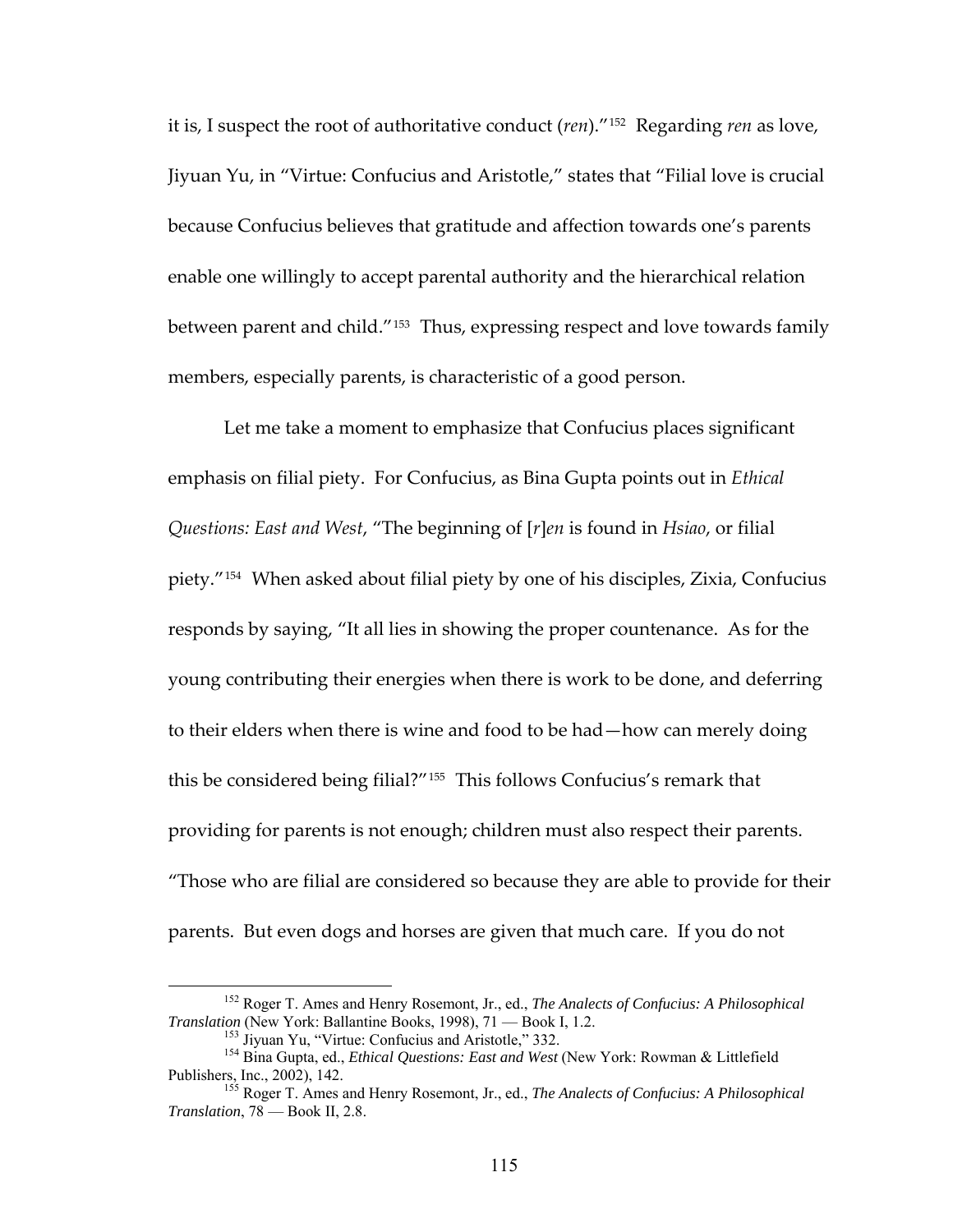respect your parents, what is the difference?"<sup>[156](#page-122-0)</sup> Moreover, filial piety means more than uttering words parents desire to hear. In a response to a question posited by Master You, Confucius notes, "It is a rare thing for glib speech and an insinuating appearance to accompany authoritative conduct (*ren*)."[157](#page-122-1) As for fraternal submission, not much is said about this virtue, other than it, along with filial piety, is the root of *ren*. Master You points out, "As for filial and fraternal responsibility, it is, I suspect, the root of authoritative conduct (*ren*)."[158](#page-122-2)

Other times, *ren* functions as an ethical ideal that a person should strive to attain. People can reach *ren* if they cultivate virtues. For example, exhibiting proper behavior towards family members is the root of *ren*. The same passage Yu cites as demonstrating *ren* as a particular virtue, I think, also talks about *ren* as an ethical ideal. Master You, who was considered one of the honorific by Confucius's inner circle,[159](#page-122-3) in speaking with Confucius, notes, "Exemplary persons (*junzi*) concentrate their efforts on the root, for the root having taken hold, the way (*dao*) will grow therefrom. As for filial and fraternal responsibility, it is, I suspect, the root of authoritative conduct (*ren*)."[160](#page-122-4) A few passages later, Confucius urges that not only should we cultivate and exercise certain virtues, such as showing respectful behavior to parents and carrying positive attitudes of

<span id="page-122-4"></span><span id="page-122-3"></span><span id="page-122-2"></span>

<span id="page-122-1"></span><span id="page-122-0"></span><sup>&</sup>lt;sup>156</sup> Ibid., 77 — Book II, 2.7.<br><sup>157</sup> Ibid., 71 — Book I, 1.3.<br><sup>158</sup> Ibid., 71 — Book I, 1.2.<br><sup>159</sup> Ibid., 71 — footnote by Ames and Rosemont at the end of 1.2 in Chapter I.<br><sup>160</sup> Ibid., 71 — Book I, 1.2.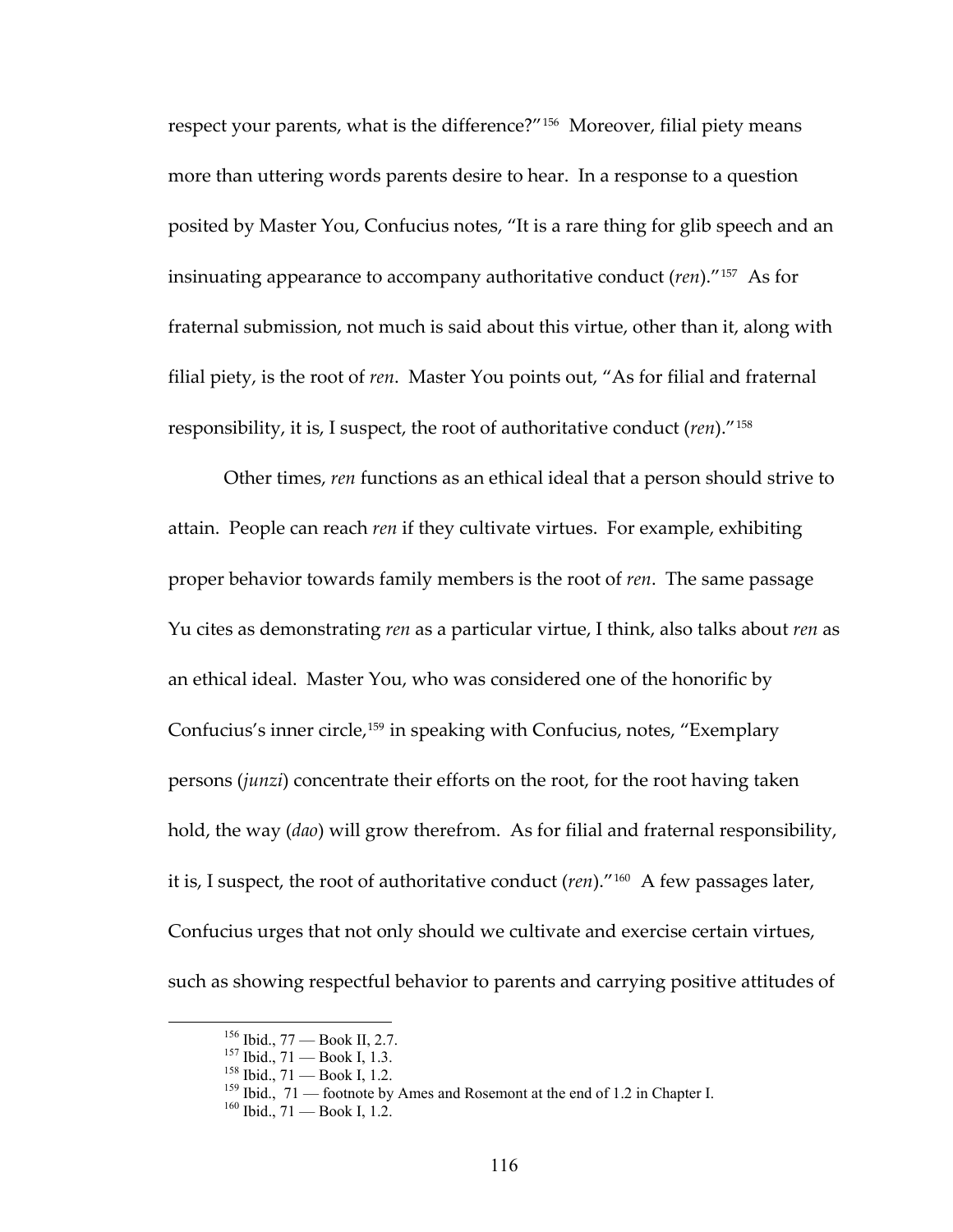others, but also, we must "be intimate with those who are authoritative in their conduct (*ren*)."[161](#page-123-0) Another example of *ren* as an ethical ideal is found later in the *Analects*. In response to Fan Chi's inquiry about *ren*, Confucius says, "At home be deferential, in handling public affairs be respectful, and do your utmost (*zhong*) in your relationship with others. Even if you were to go and live among the Yi or Di barbarians, you could not do without such an attitude."[162](#page-123-1) In this example, a person must maintain three virtues: courtesy, diligence, and loyalty. When these three virtues are met, *ren* is reached. In short, regarding *ren* as an ethical ideal, J. E. Tiles, in *Moral Measures: An Introduction to Ethics West and East*, makes the following remark: "The safest approach therefore is to adopt Chan's translation, understanding 'humane' [or *ren*] as 'whatever characteristic makes one an exemplary human being.'"[163](#page-123-2)

Whatever the case, *ren* as an ethical ideal is to be practiced in conjunction with *li* or by returning to *li*. For, Confucius claims the following:

Through self‐discipline and observing ritual propriety (*li*) one becomes authoritative [*ren*] in one's conduct. If for the space of a day one were able to accomplish this, the whole empire would defer this authoritative model. Becoming authoritative in one's conduct is self-originating-how could it originate with others?<sup>[164](#page-123-3)</sup>

<span id="page-123-2"></span><span id="page-123-1"></span><span id="page-123-0"></span><sup>&</sup>lt;sup>161</sup> Ibid., 72 — Book I, 1.6.<br><sup>162</sup> Ibid., 167 — Book XIII, 13.19.<br><sup>163</sup> J. E. Tiles, *Moral Measures: An Introduction to Ethics West and East* (New York: Routledge, 2000), 197. 164 Roger T. Ames and Henry Rosemont, Jr., ed., *The Analects of Confucius: A Philosophical* 

<span id="page-123-3"></span>*Translation*, 152 — Book 12, 12.1.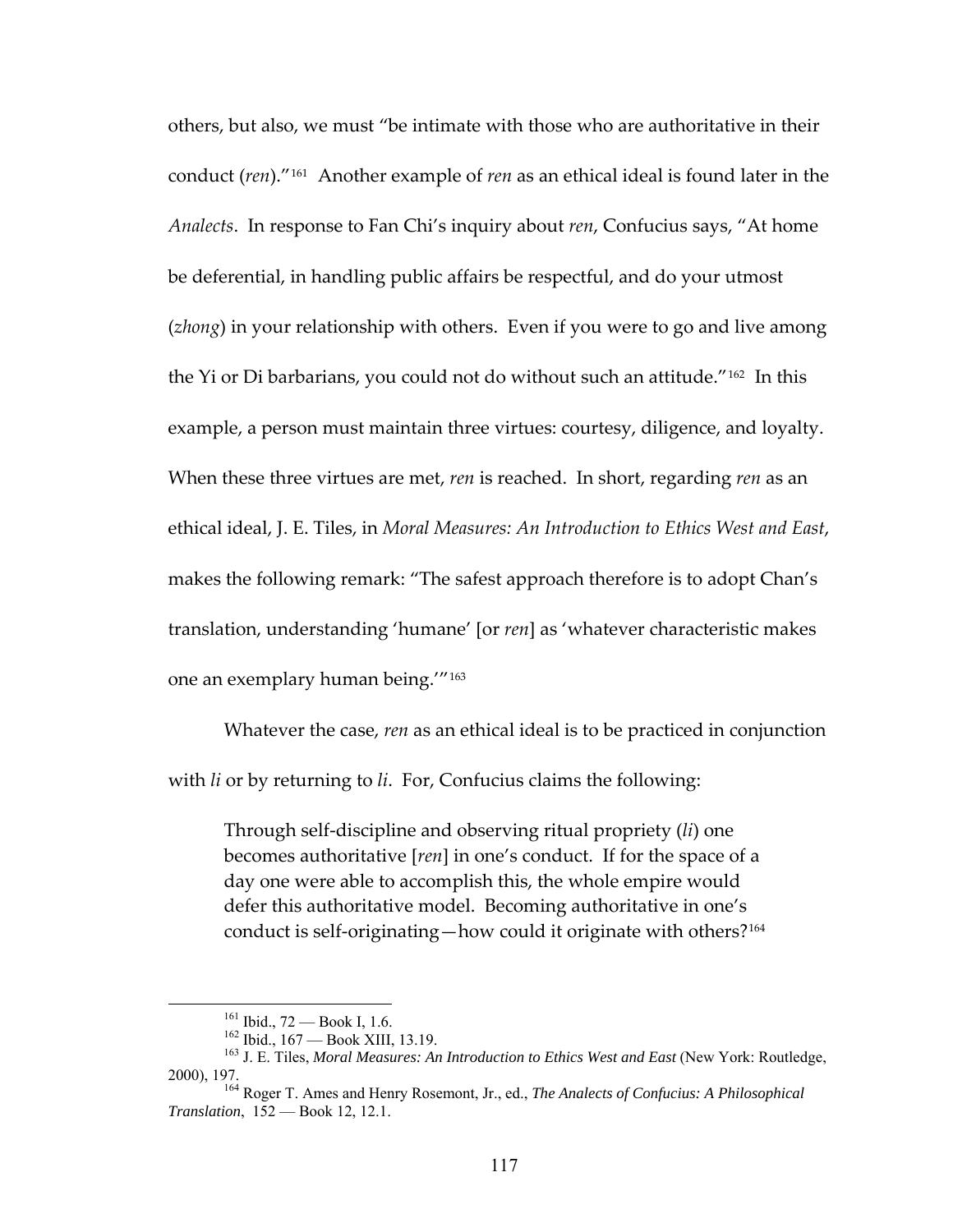Yu, in "Virtue: Confucius and Aristotle," seems correct in explaining the relationship between *ren* and *li*: "When Confucius claims that *ren* means to return to *li*, he is asking each agent to act in conformity with social values, and thereby become accepted and respected by the society or tradition he or she is in."[165](#page-124-0) More on the relationship between *ren* and *li* later. Let us first discuss the concept of *li*.

*Li*

*Li* plays a significant role insofar as virtuous activity is concerned. *Li* is oftentimes translated as ritual, rites, customs, etiquette, propriety, ritual propriety, morals, rules of proper behavior, or worship. Conforming to *li* when we act is important. In particular, Confucius thinks we should conform to the customs or ritual propriety of the Zhou dynasty.

Some practices of *li* are specific. For example, when approaching a king or ruler, a person should wear a cap. Moreover, a person should bow upon entering the hall of a king or ruler. Confucius makes the following comments:

The use of a hemp cap is prescribed in the observance of ritual propriety (*li*). Nowadays, that a silk cap is used instead is a matter of frugality. I would follow accepted practice on this. A subject kowtowing on entering the hall is prescribed in the observance of ritual propriety (*li*). Nowadays that one kowtows only after

<span id="page-124-0"></span><sup>&</sup>lt;sup>165</sup> Jiyuan Yu, "Virtue: Confucius and Aristotle," 327.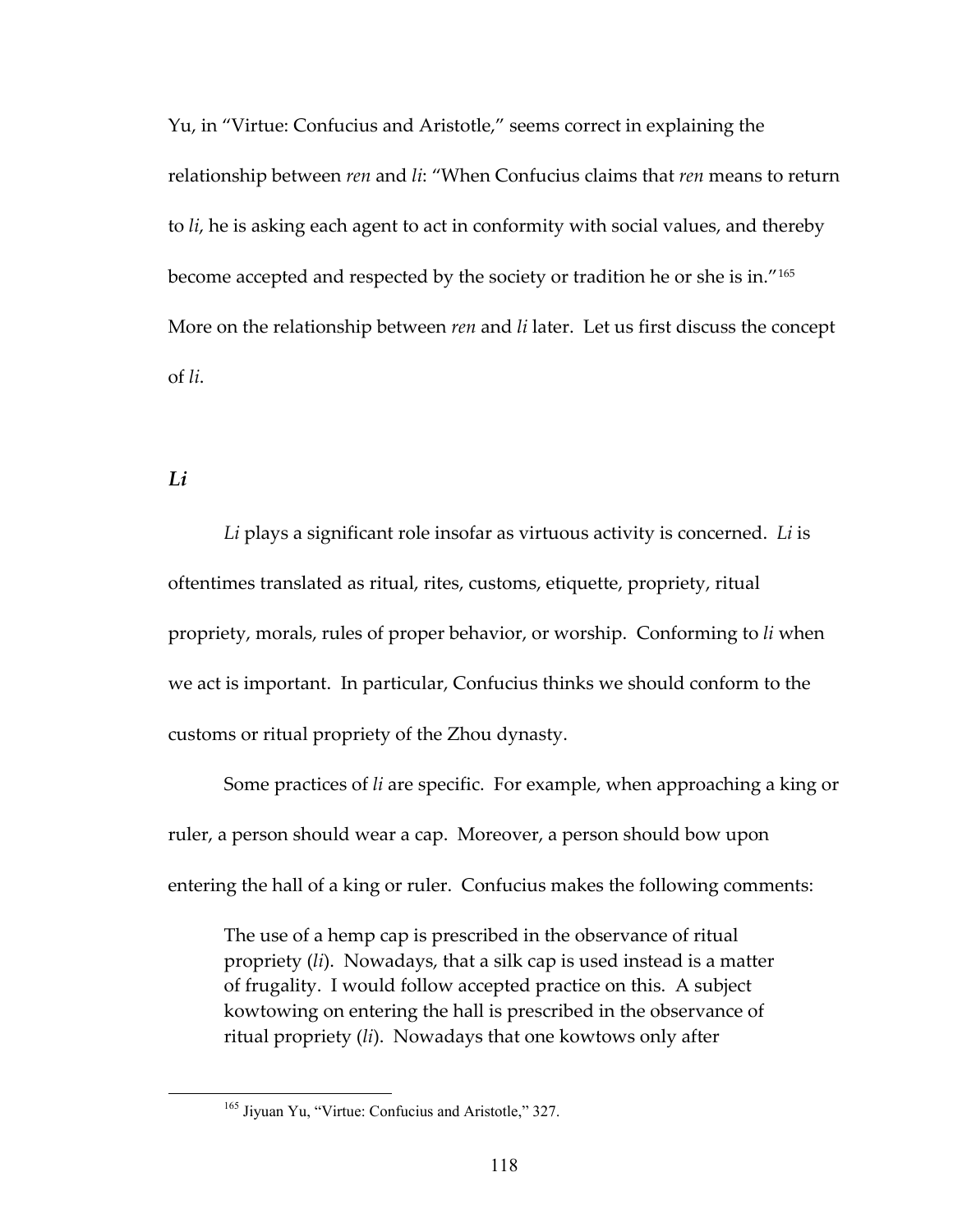ascending the hall is a matter of hubris. Although it goes contrary to accepted practice, I still kowtow on entering the hall.<sup>[166](#page-125-0)</sup>

Switching from a hemp cap to a silk cap saves people money without dishonoring or disrespecting the king. However, not bowing to the king upon entering the hall is not a practice that can be eliminated, according to Confucius, since bowing upon entering the hall is a sign of paying respect to the king.

Confucius also talks about practices of *li* in public and practices of *li* in private. For instance, regarding public matters, the practices of ritual propriety define how rulers are to treat their ministers. "Rulers should employ their ministers by observing ritual propriety (*li*), and ministers should serve their lord by doing their utmost (*zhong*)."[167](#page-125-1) By acting in accordance with ritual propriety, a king or ruler's subjects will be motivated to act appropriately. As Confucius puts the matter: "If their superiors cherished the observance of ritual propriety (*li*), none among the common people [*xiao ren*] would dare be disrespectful; if their superiors cherished appropriate conduct (*yi*), none among the common people would dare be disobedient . . ."[168](#page-125-2)

Insofar as practices of *li* within a home are concerned, he focuses mainly on how children are to respond to their parents. When parents are still alive, children must act with ritual propriety. To use Confucius's words, "While they

<span id="page-125-2"></span><span id="page-125-1"></span><span id="page-125-0"></span><sup>&</sup>lt;sup>166</sup> Roger T. Ames and Henry Rosemont, Jr., ed., *The Analects of Confucius: A Philosophical Translation*, 126 — Book IX, 9.3.

<sup>&</sup>lt;sup>167</sup> Ibid., 86 — Book III, 3.19.<br><sup>168</sup> Ibid., 163 — Book XIII, 13.4.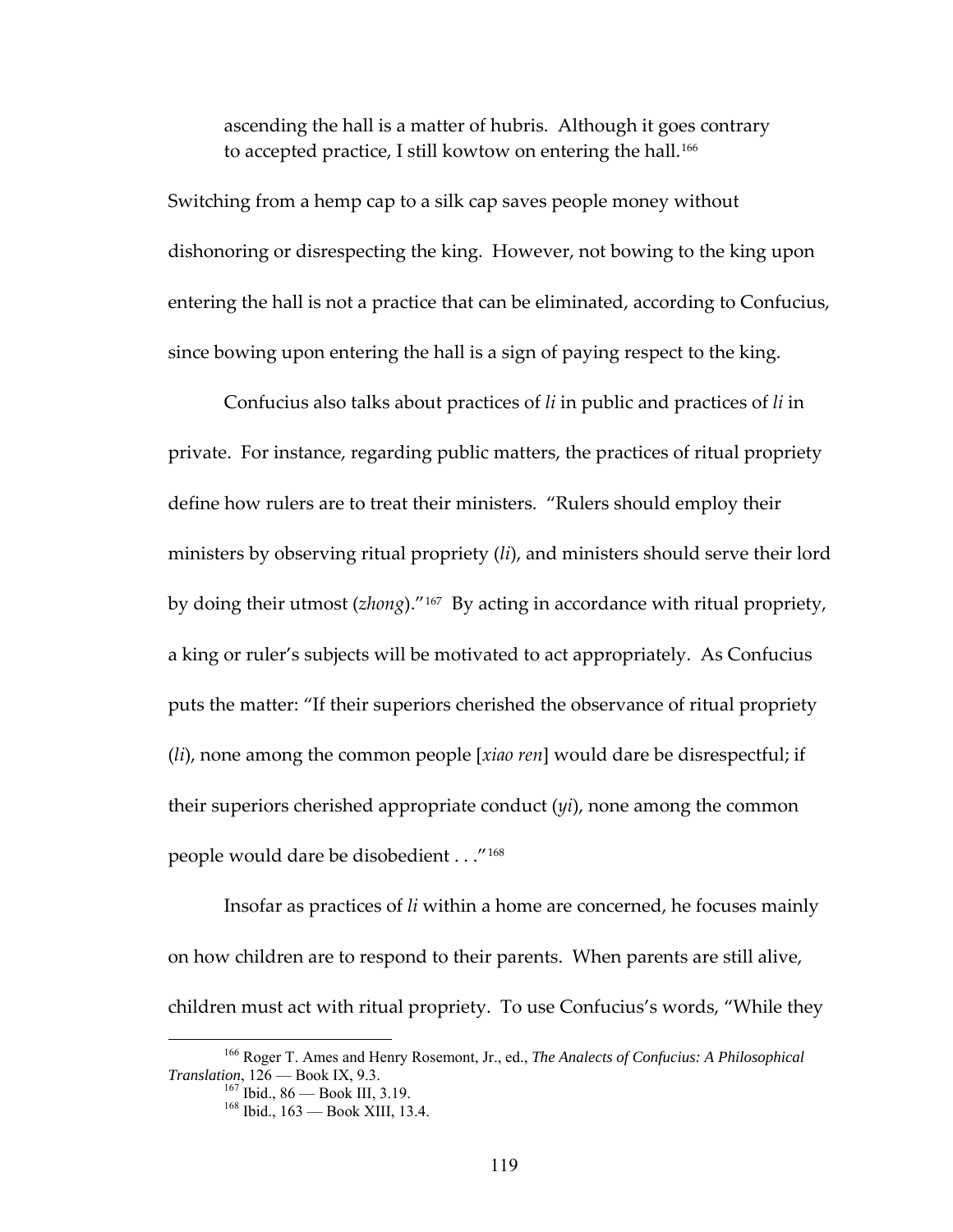are living, serve them according to the observances of ritual propriety (*li*) . . ."[169](#page-126-0) The sort of observances of ritual propriety Confucius has in mind, at the very least, includes not only providing for parents, but genuinely respecting parents. "[Filial conduct] lies in showing the proper countenance."[170](#page-126-1) People ought to do actions for the right reasons, with the right motive. In this case, children must respect their parents because their parents should be respected. Once the parents die, the responsibility to act in observance of ritual propriety does not end. Children must bury the parents properly. " . . . when they are dead, bury them and sacrifice to them according to the observances of ritual propriety."<sup>[171](#page-126-2)</sup> Children should mourn the death of a parent for three years. Furthermore, a person should not change the ways (*dao*) of his or her late father for three years following his death. Confucius says, "A person who for three years refrains from reforming the ways (*dao*) of his late father can be called a filial son (*xiao*)."[172](#page-126-3)

What must not be overlooked is that *li* must be practiced in conjunction with *ren*. *Li* by itself or *li* without *ren* involves performing acts that, in the end, are meaningless. Children that provide for their parents and nothing more, for example, means very little to nothing. Take a child who provides for parents but has some ulterior motives for doing so. Perhaps the child desires particular favor

<span id="page-126-1"></span><span id="page-126-0"></span><sup>&</sup>lt;sup>169</sup> Ibid., 77 — Book II, 2.5.<br><sup>170</sup> Ibid., 78 — Book II, 2.8.<br><sup>171</sup> Ibid., 77 — Book II, 2.5. <sup>172</sup> Ibid., 93 — Book IV, 4.20.

<span id="page-126-2"></span>

<span id="page-126-3"></span>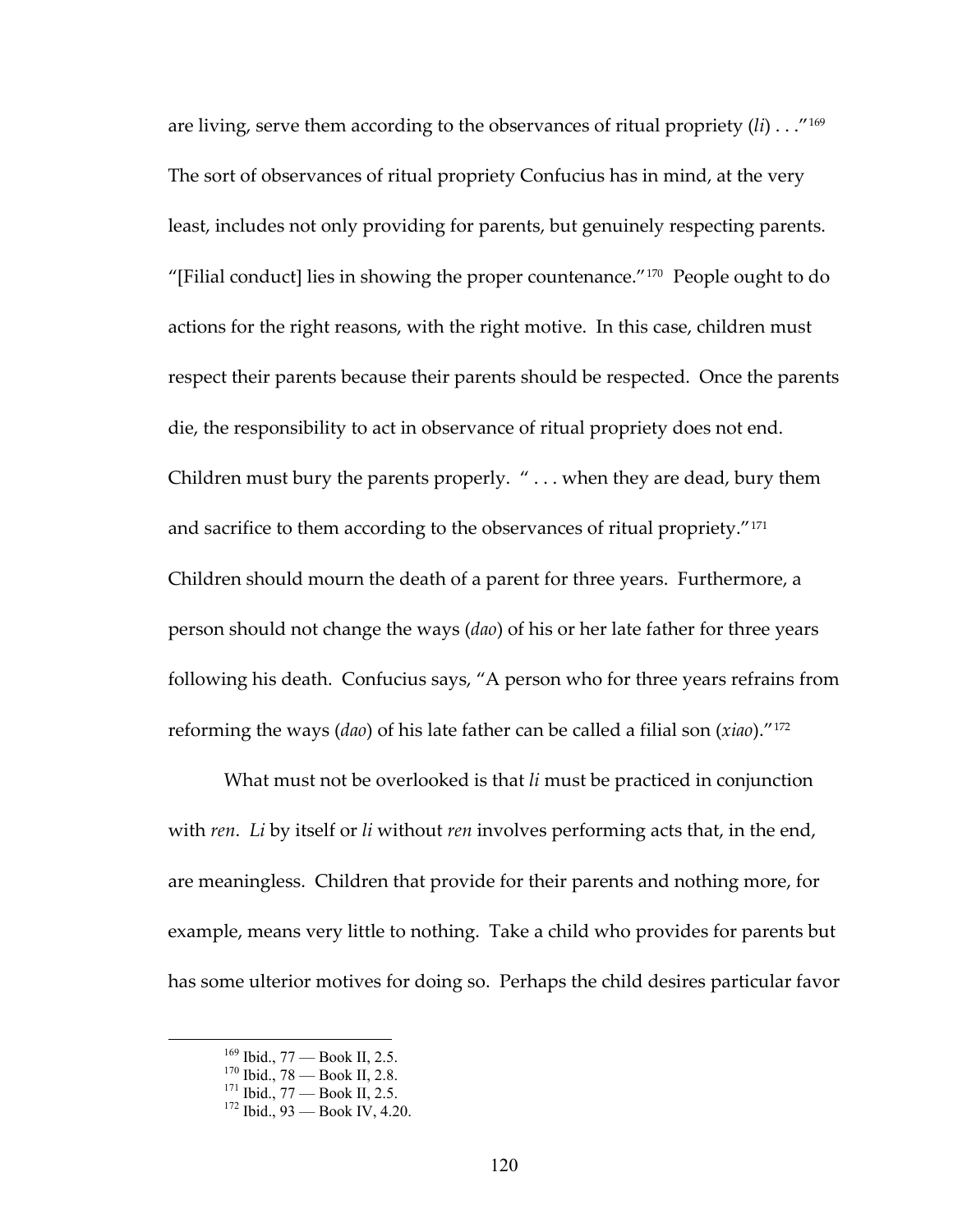with the parents. In this case, providing for the parents is practicing *li* without *ren*. The child is not providing for the parents out of respect for the parents. Confucius claims, "Those today who are filial are considered so because they are able to provided for their parents. But even dogs and horses are given that much care. If you do not respect your parents, what is the difference?"<sup>[173](#page-127-0)</sup> Ritual propriety must be practiced with good purpose. In the case of how children should respond towards their parents, children must genuinely respect their parents for practices of ritual propriety to be meaningful. Thus, without *ren*, *li* collapses.

The relationship between *ren* and *li* goes the other direction as well. *Ren* is cultivated by practicing *li* or ritual propriety. To use the words of Confucius, "Through self‐discipline and observing ritual propriety (*li*) one becomes authoritative [*ren*] in one's conduct."[174](#page-127-1) People do not become *ren* or authoritative in their conduct by observing ritual propriety once or twice. Rather, they must consistently and regularly act according to ritual propriety to become authoritative. Once people become authoritative in their conduct, they need a way to show *ren*. Without *li* or ritual propriety, *ren* cannot be seen. Therefore, *ren* and *li* go hand in hand.

<span id="page-127-1"></span><span id="page-127-0"></span> <sup>173</sup> Ibid., 77 — Book II, 2.7. 174 Ibid., 152 — Book XII, 12.1.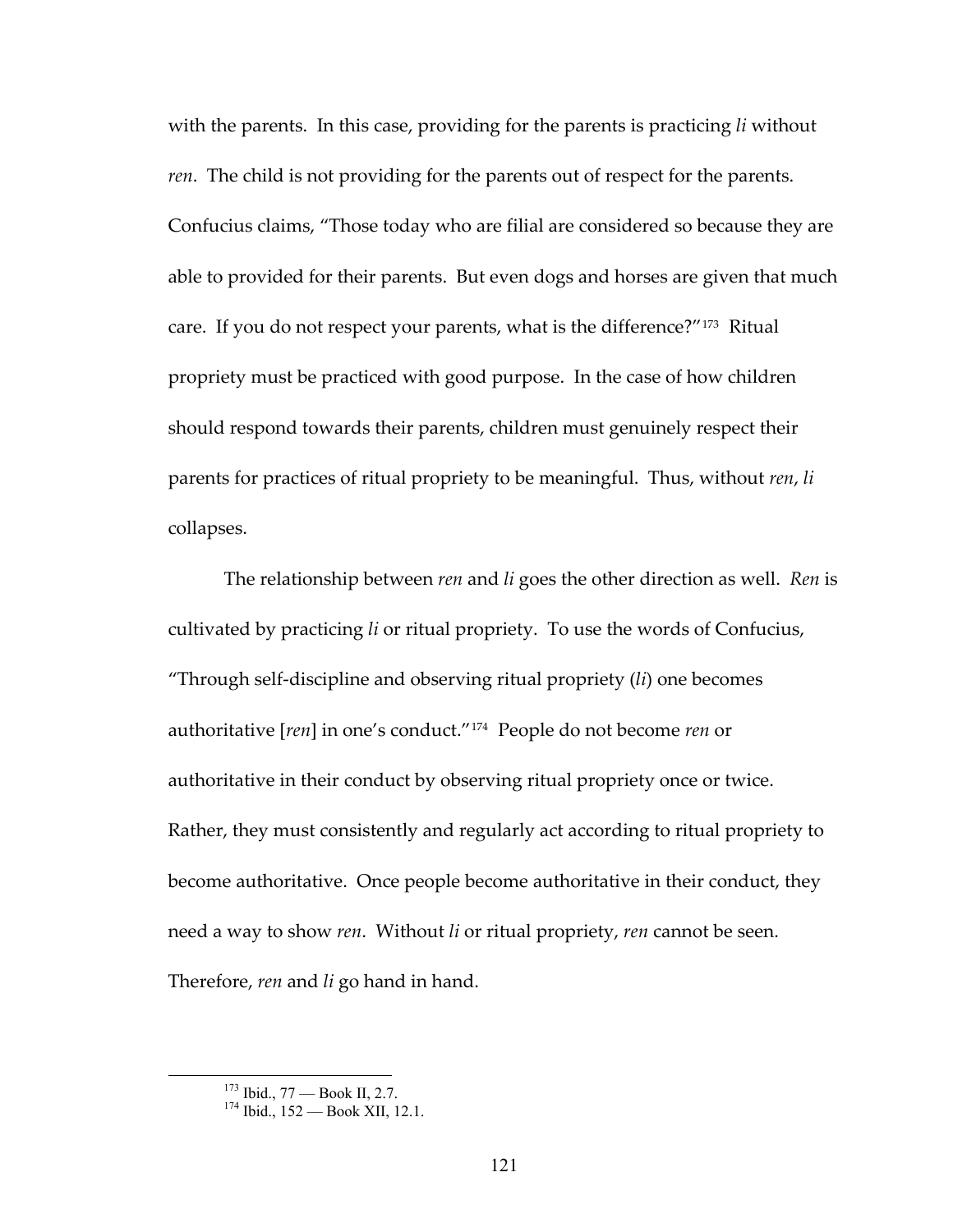## *Dao*

Another characteristic necessary for a good person, in addition to *ren* and *li*, is living in accordance with the *dao*. *Dao* has several related meanings. A couple of these meanings are: the way, in terms of path or road; and, the correct way to do something. As for the former, Confucius favors the way of the Zhou dynasty. Creel, in *Chinese Thought*, makes the following observation: *dao* is "the Way of the ancients as it could be reconstructed from the stories told about the founders of the [Z]hou dynasty and the demi‐gods who had preceded them."[175](#page-128-0) As for the latter meaning, *dao* also means the correct way to do things. To use Creel's words, *dao* refers to "the way above all other ways that men should follow. Its goal [is] happiness, in this life, here and now, for all [humankind]."[176](#page-128-1) People who desire to live a good life, claims Confucius, will always live according to the *dao*. *Jun zi* or virtuous persons always live according to the way or path. They always behave appropriately in the company of others and associate with other persons following the way. "In eating, exemplary persons (*junzi*) do not look for a full stomach, nor in their lodgings for comfort and contentment. They are persons of action yet cautious in what they say. They

<span id="page-128-1"></span><span id="page-128-0"></span> <sup>175</sup> Herrlee G. Creel, *Chinese Thought: From Confucius to Mao Tse-Tung* (Chicago: The University of Chicago Pres, 1953), 31.<br><sup>176</sup> Ibid., 33.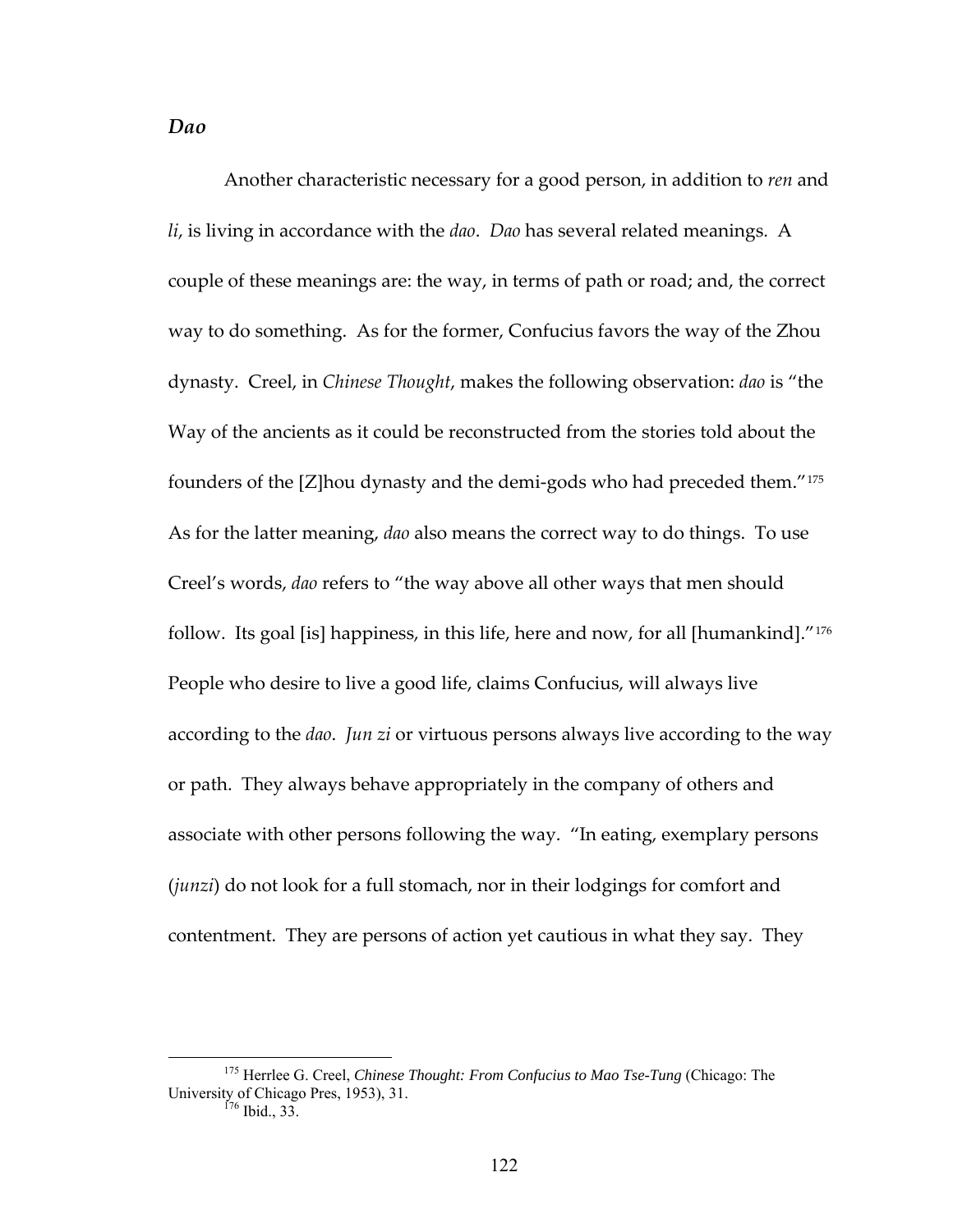repair to those who know the way (*dao*), and find improvement in their company."[177](#page-129-0)

#### *Yi*

Besides displaying *ren*, practicing *li*, and living according to the *dao*, a good person also does what is *yi*. Some common translations of *yi* include: appropriate, fitting, right, moral, morality, and sense of duty. As Ames and Rosemont, in *The Analects of Confucius: A Philosophical Translation*, note, the term *yi* is to be understood on a number of levels. They note that *yi* " . . . should be understood in terms of not only its aesthetic and moral connotations, but also with its social and religious implications as well."[178](#page-129-1) *Jun zi* or virtuous persons always do what is *yi* or appropriate. To use the words of Confucius, "Exemplary persons (*junzi*) in making their way in the world are neither bent on nor against anything; rather, they go with what is appropriate (*yi*)."[179](#page-129-2) When deciding what to do, virtuous persons know that what is appropriate involves thinking beyond themselves. "Exemplary persons (*junzi*) understand what is appropriate (*yi*); petty persons [*xiao ren*] understand what is of personal advantage (*li*)."[180](#page-129-3) The

<span id="page-129-3"></span><span id="page-129-2"></span><span id="page-129-1"></span><span id="page-129-0"></span> <sup>177</sup> Roger T. Ames and Henry Rosemont, Jr., ed., *The Analects of Confucius: A Philosophical Translation*, 74-75 — Book I, 1.14.<br><sup>178</sup> Ibid., 55.<br><sup>179</sup> Ibid., 91 — Book IV, 4.10.<br><sup>180</sup> Ibid., 92 — Book IV, 4.16.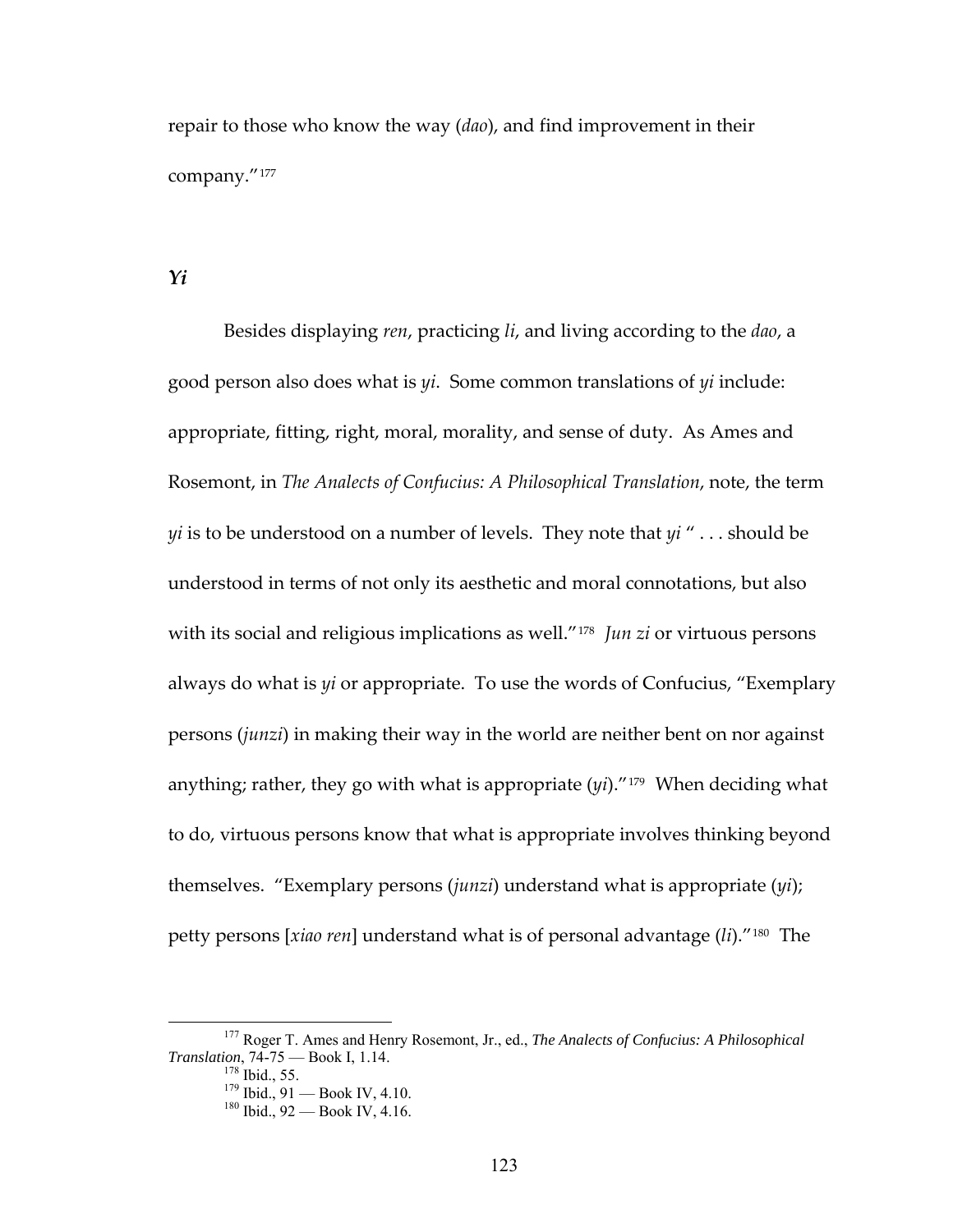basic point of *yi* is that a person ought to do what is appropriate or right, given the circumstances.

# **The Importance of Education in Living the Good Life**

Doing activities that are needed for living a good life or becoming a good person — exhibiting *ren*, practicing *li*, living according to the *dao*, and doing what is  $yi$  — are not enough. Persons must also learn how to act and why people should act in a certain way (demonstrate *ren*, practice *li*, live according to the *dao*, and do what is *yi*). This is where education plays an important role.

Knowledge plays an important role in cultivating virtues. Most people must be educated or taught how to act. People exhibit different levels of knowledge. According to Confucius:

Knowledge (*zhi*) acquired through a natural propensity for it is its highest level; knowledge acquired through study is the next highest; something learned in response to difficulties encountered is again the next highest. But those among the common people who do not learn even when vexed with difficulties—they are at the bottom of the heap.<sup>[181](#page-130-0)</sup>

Very few persons are born with knowledge. I surmise that Confucius holds that only Divine Sages are born with knowledge. According to David L. Hall and Roger T. Ames, in *Thinking Through Confucius*, although Confucius does not explicitly refer to himself as a sage, he seems to acknowledge having qualities of

<span id="page-130-0"></span> $181$  Ibid.,  $199$  — Book XVI, 16.9.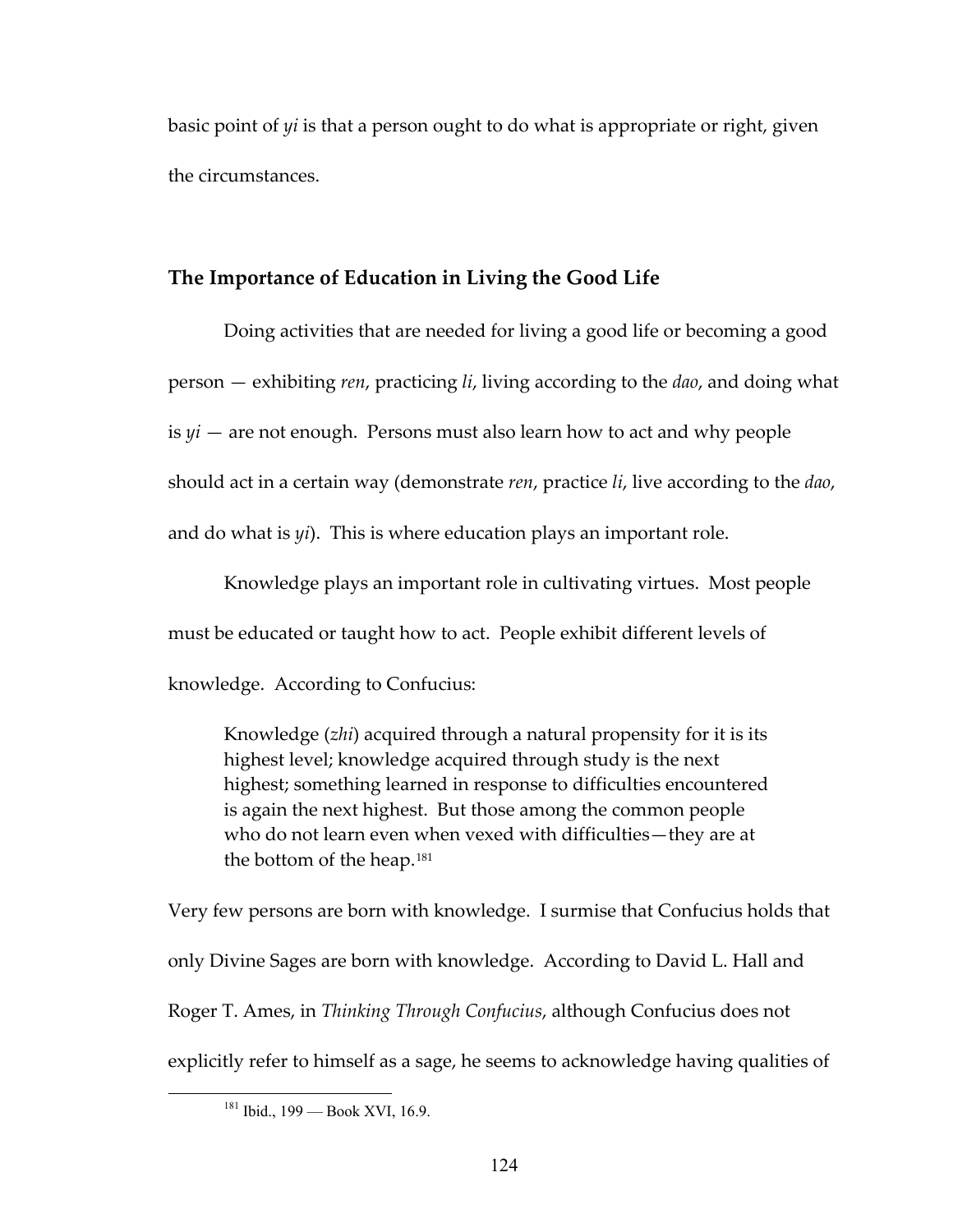a sage. "Although Confucius modestly disclaims the title of sage, this modesty must be measured against the fact that he claims to be the embodiment of the Chou [or Zhou] culture, and the heir to the sage‐king, Wen."[182](#page-131-0) Next are those who become wise by learning. Perhaps Confucius would openly place himself in the category of those who become wise by learning. After all, he maintains that he has much to learn from a group, even as small in number as three persons. "In strolling in the company of just two other persons, I am bound to find a teacher. Identifying their strengths, I follow them, and identifying their weaknesses, I reform myself accordingly."<sup>[183](#page-131-1)</sup> Generally speaking, Confucius has a high regard for studying and learning. And, in some ways, he sees that as a preventative measure from making mistakes. He makes the following comment: "Let me live for a few more years so that I will have had fifty years of study in which after all I will have remained free of any serious oversight."<sup>[184](#page-131-2)</sup>

People cannot learn to be virtuous on their own. People, by nature, are social beings. Through the assistance of others, persons become virtuous. Ames and Rosemont also emphasize the social aspect of Confucius's approach to ethics, when they discuss the concept of *ren*. "This etymological analysis [of *ren*] underscores the Confucian assumption that one cannot become a person by

<span id="page-131-0"></span> <sup>182</sup> David L. Hall and Roger T. Ames, *Thinking Through Confucius* (Albany, NY: State University of New York Press, 1987), 256.<br><sup>183</sup> Roger T. Ames and Henry Rosemont, Jr., ed., *The Analects of Confucius: A Philosophical* 

<span id="page-131-2"></span><span id="page-131-1"></span>*Translation*, 116 — Book VII, 7.22.<br><sup>184</sup> Ibid., 115 — Book VII, 7.17.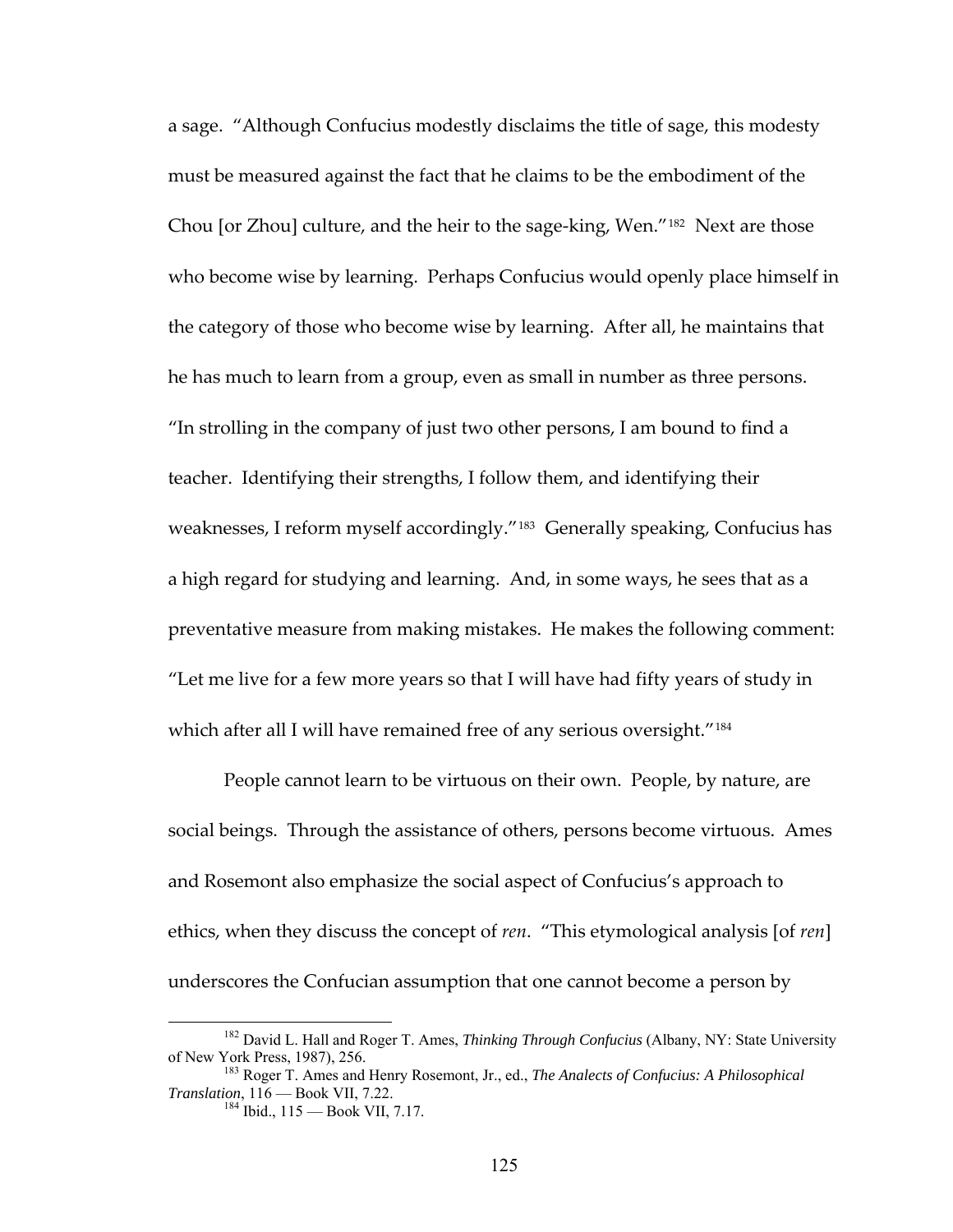oneself—we are, from our inchoate beginnings, irreducibly social."[185](#page-132-0) Again, some common translations of *ren* include: goodness, benevolence, humaneness, and authoritative person. Ames and Rosemont translate *ren* as authoritative conduct. They are not using authoritative in a political sense. Neither is the term being used to refer to sheer power. Ames and Rosemont use authoritative in a moral sense, referring to persons who are authorities on goodness. In returning to the topic of learning to be virtuous, the process of learning to be virtuous involves following the example of others.

We do not learn to be virtuous by following the example of anyone; we must follow the example of those who are virtuous. Confucius recognizes different levels of moral development. This is most prominent when he describes his own development, beginning with learning.

From fifteen, my heart‐and‐mind was set upon learning; from thirty I took my stance; from forty I was no longer doubtful; from fifty I realized the propensities of *tian* (*tianming*); from sixty my ear was attuned; from seventy I could give my heart-and-mind free rein without overstepping the boundaries.<sup>[186](#page-132-1)</sup>

Further evidence that Confucius acknowledges different levels of moral development is present elsewhere.

<span id="page-132-1"></span><span id="page-132-0"></span>In the *Analects*, a contrast is made between two different levels of moral development: *xiao ren* and *jun zi*. *Jun zi* oftentimes is used in reference to

 $\frac{185}{186}$  Ibid., 48.<br> $\frac{186}{186}$  Ibid., 76-77 — Book II, 2.4.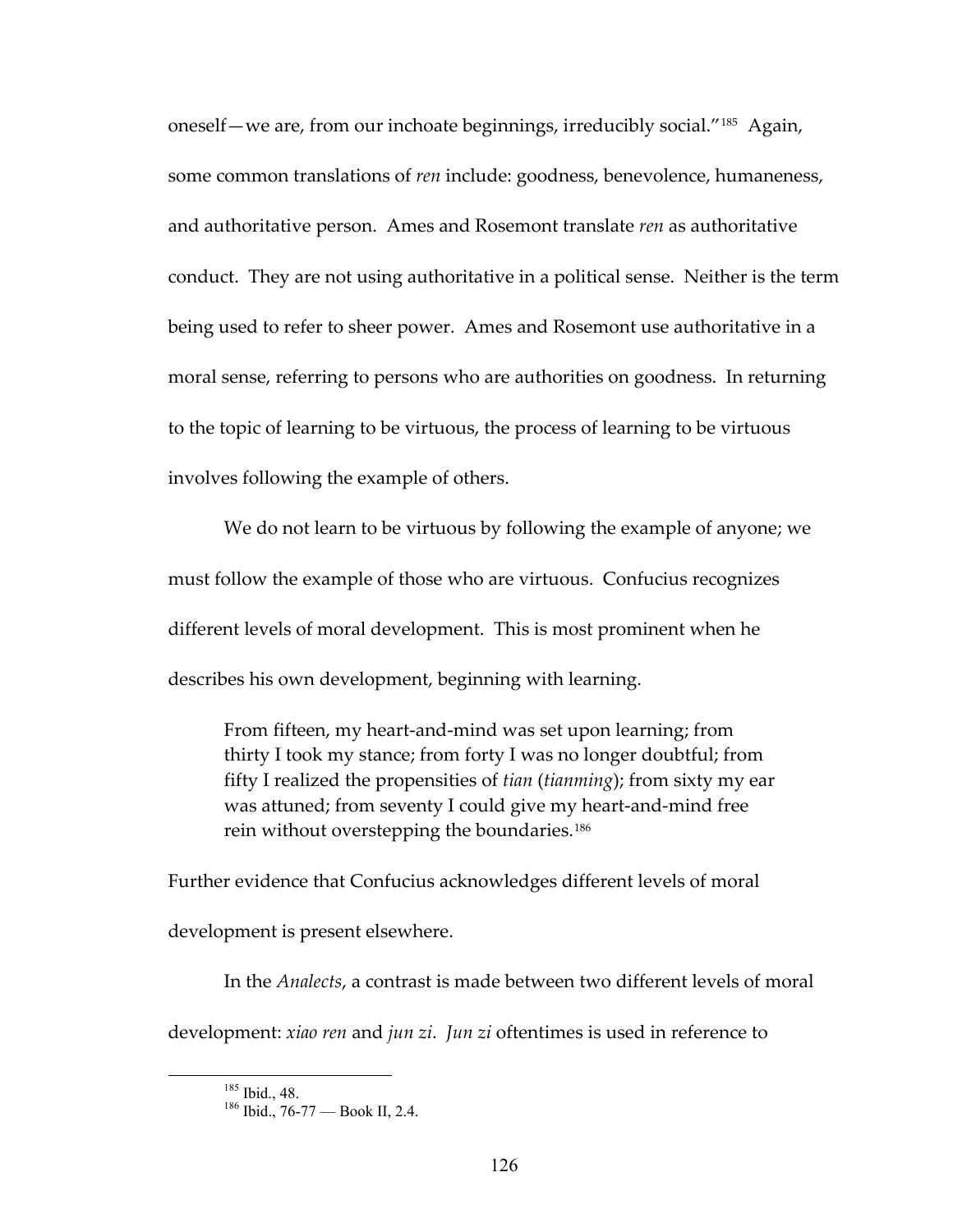virtuous or exemplary persons. An important point worth noting is that for Confucius, *jun zi* is not a position provided by birth right. Rather a person becomes a *jun zi* by habitually practicing virtuous activity. Hall and Ames make a similar observation in *Thinking Through* Confucius. " . . . Confucius eschewed the essentialist notion of quality by birth. *Chün tzu* [or *jun zi*] is a nobility of refinement rather than blood."[187](#page-133-0) *Xiao ren* literally means "small person." *Xiao ren*, in contrast to *jun zi*, is used in reference to commoners or persons that are not virtuous. Some differences between *jun zi* and *xiao ren* are as follows. First, *jun zi* always apply what they learn in accordance with the Way (*dao*). When a person lives according to the Way, a *jun zi* never eats too much, does not ask for too much at home, is diligent in business, associates with those that possess the Way, and corrects one's own faults. Confucius puts the matter in the following way:

In eating, exemplary persons (*junzi*) do not look for a full stomach, nor in their lodgings for comfort and contentment. They are persons of action yet cautious in what they say. They repair to those who know the way (*dao*), and find improvement in their company. Such persons can indeed be said to have a love of learning (*haoxue*).[188](#page-133-1)

Furthermore, a *jun zi* never stops pursuing *ren* or goodness, whereas the *xiao ren* always focuses on other matters. "Exemplary persons [*jun zi*] do not take leave

<span id="page-133-1"></span><span id="page-133-0"></span><sup>&</sup>lt;sup>187</sup> David L. Hall and Roger T. Ames, *Thinking Through Confucius*, 164.<br><sup>188</sup> Roger T. Ames and Henry Rosemont, Jr., ed., *The Analects of Confucius: A Philosophical Translation*, 74-75 — Book I, 1.14.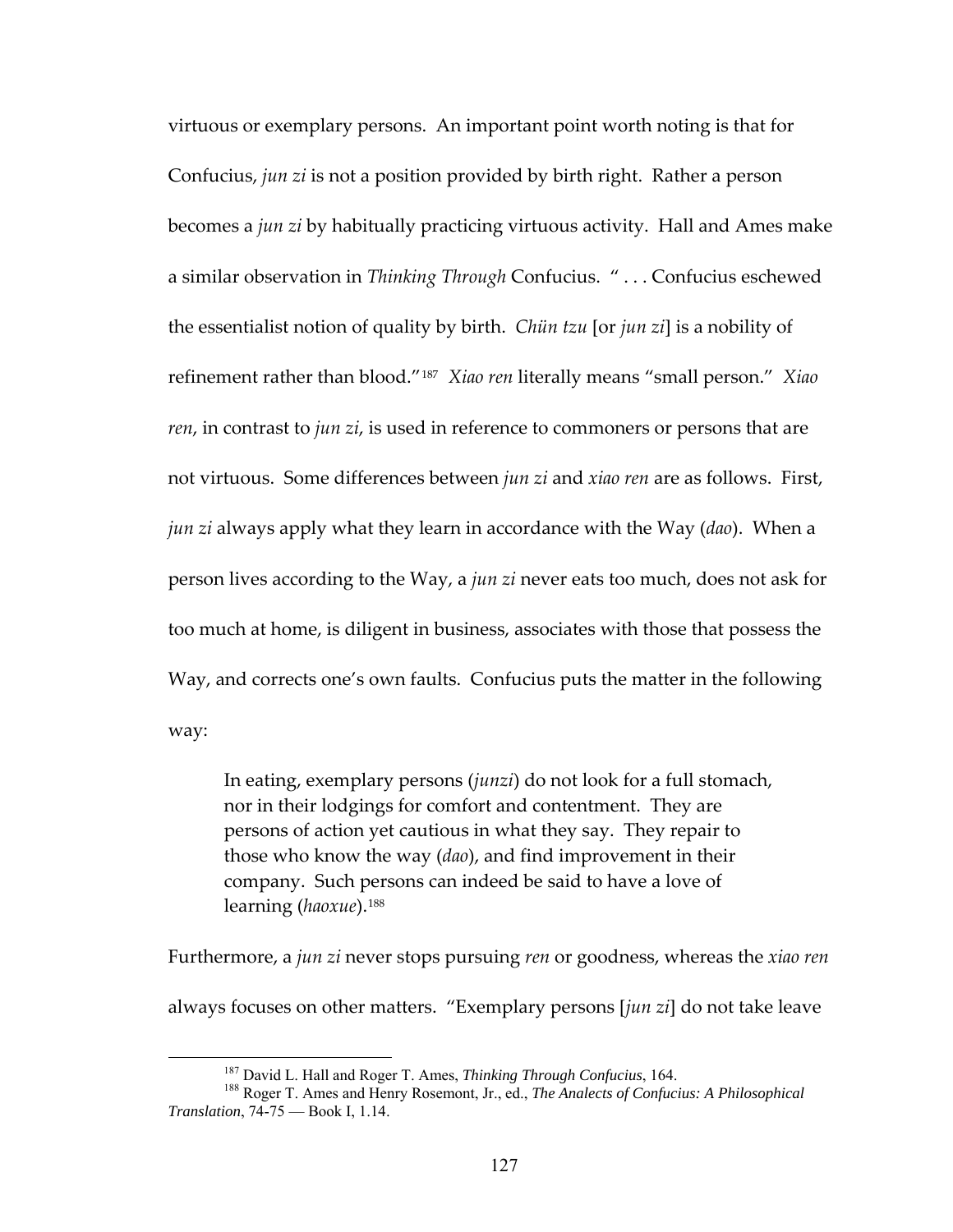of their authoritative conduct [*ren*] even for the space of a meal. When they are troubled, they certainly turn to it, as they do in facing difficulties."[189](#page-134-0) Third, a *jun zi* is motivated by *de* (the virtuous or good), while a *xiao ren* is motivated by something less worthy. For instance, "Exemplary persons (*junzi*) cherish their excellence [*de*]; petty persons [*xiao ren*] cherish their land. Exemplary persons cherish fairness; petty persons cherish the thought of gain."[190](#page-134-1) Another difference between *jun zi* and *xiao ren* is that a *jun zi* desires to know what is right, while a *xiao ren* is interested in money or matters of personal interest. "Exemplary persons (*junzi*) understand what is appropriate (*yi*); petty persons understand what is of personal advantage (*li*)," says Confucius.[191](#page-134-2)

Insofar as learning virtues is concerned, *jun zi* should be the ones teaching others to be virtuous. *Jun zi* know what constitutes virtuous acts and can teach others to be virtuous. Let us take some time to look at some other characteristics of *jun zi*. A *jun zi* is always motivated by *de*. Confucius says, "Exemplary persons (*junzi*) cherish their excellence [*de*] . . ."[192](#page-134-3) Ames and Rosemont translate *de* as excellence. Other popular translations of *de* include virtue, character, power, or integrity. In short, *de* is a virtuous quality that any good person has. Bryan W. Van Norden makes a similar observation in *Confucius and the Analects*.

<span id="page-134-2"></span><span id="page-134-1"></span><span id="page-134-0"></span><sup>&</sup>lt;sup>189</sup> Ibid., 90 — Book IV, 4.5.<br><sup>190</sup> Ibid., 91 — Book IV, 4.11.<br><sup>191</sup> Ibid., 92 — Book IV, 4.16.<br><sup>192</sup> Ibid., 91 — Book IV, 4.11.

<span id="page-134-3"></span>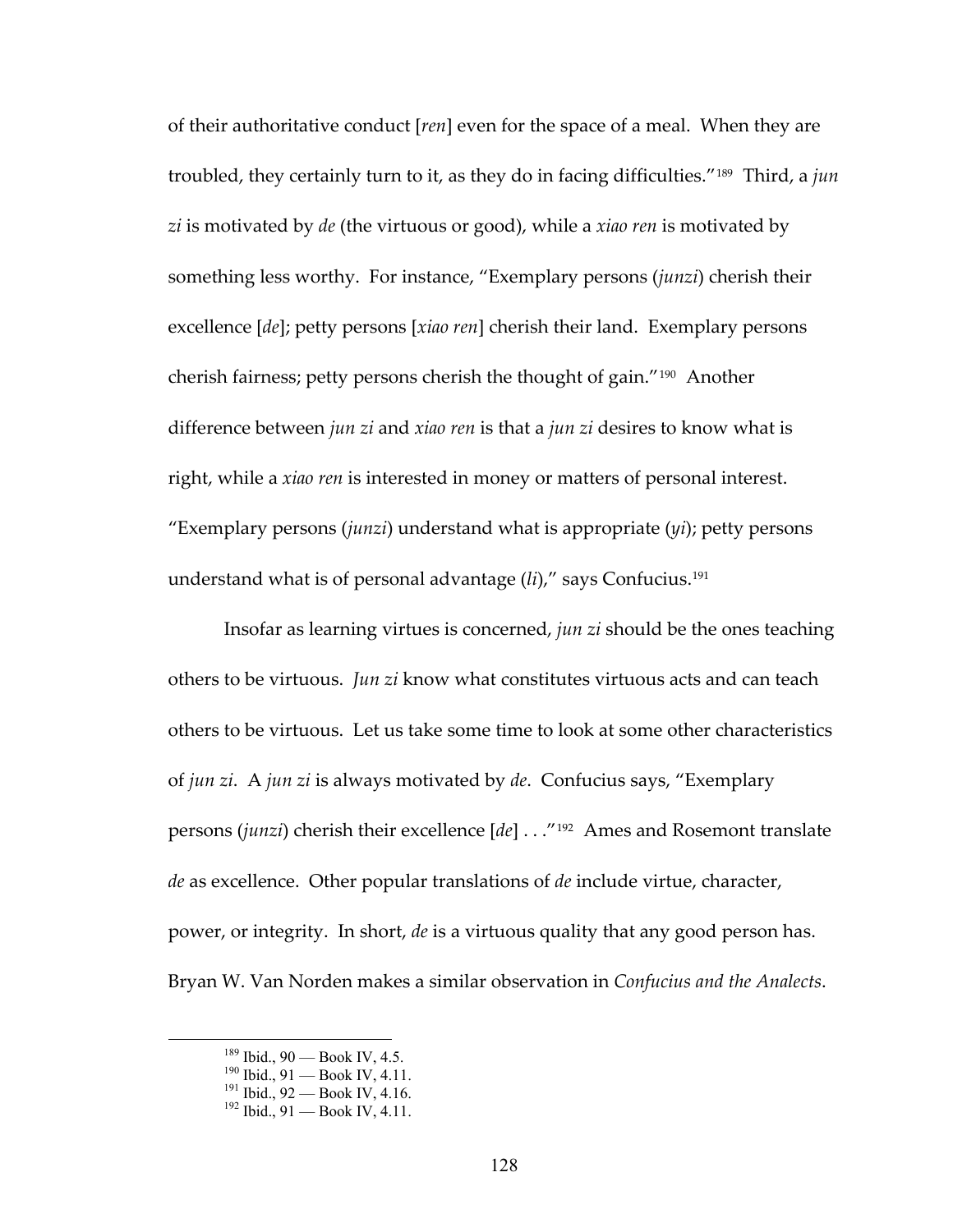He begins by pointing out what *de* originally meant. "*Dé* was from very early on (perhaps originally) a sort of charisma or power a king has over others, which causes them to willingly follow him, without the need for physical coercion."[193](#page-135-0) Van Norden proceeds by contrasting what *de* meant with how Confucius chooses to use the term. "By the time of Confucius, *dé* had come to be thought of as a quality of not only a good king, but of any truly good person."[194](#page-135-1)

In addition to being virtuous and being motivated by *de*, *jun zi* always apply what they learn, in accordance with the *dao*. Recall that *dao* has several related meanings; a couple of these meanings are: the way of the Zhou dynasty and the correct way to do something. *Jun zi* live according to the way or path, always behave appropriately in the company of others, and associate with other persons following the way. "In eating, exemplary persons (*junzi*) do not look for a full stomach, nor in their lodgings for comfort and contentment. They are persons of action yet cautious in what they say. They repair those who know the way (*dao*), and find improvement in their company."[195](#page-135-2)

Returning to the point of learning to be virtuous, people learn to be virtuous by following the examples of those who are already virtuous. Virtuous persons motivate not only people of lower moral development to act virtuously,

<span id="page-135-0"></span><sup>&</sup>lt;sup>193</sup> Bryan W. Van Norden, ed., *Confucius and the Analects: New Essays* (New York: Oxford University Press, 2002), 21.

<span id="page-135-2"></span><span id="page-135-1"></span><sup>&</sup>lt;sup>194</sup> Ibid. <sup>201</sup><br><sup>195</sup> Roger T. Ames and Henry Rosemont, Jr., ed., *The Analects of Confucius: A Philosophical Translation*, 74-75 — Book I, 1.14.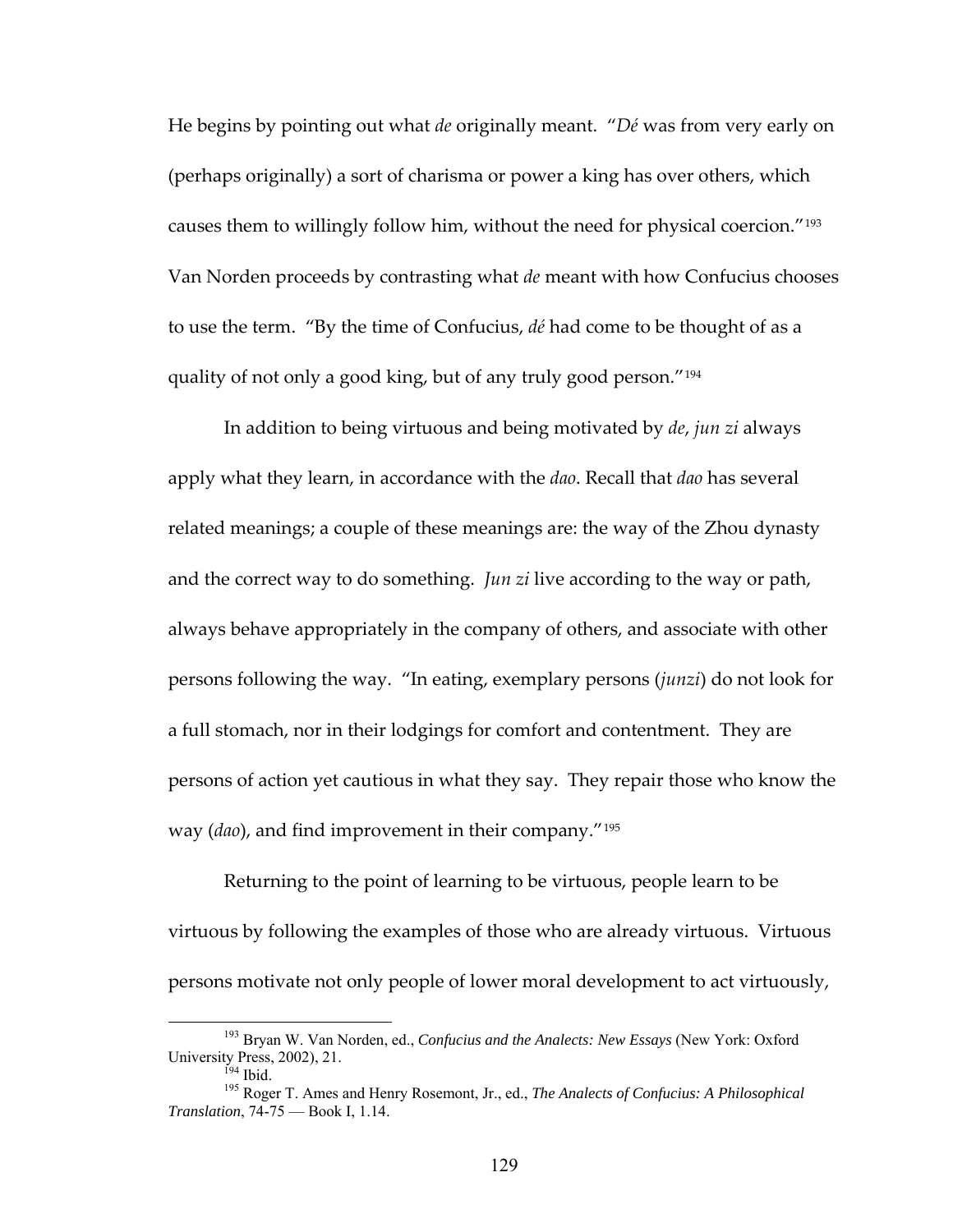but also, virtuous persons encourage fellow virtuous persons to act virtuously. May Sim, in "The Moral Self in Confucius and Aristotle," claims that the way in which virtuous persons get others to be virtuous is by inspiration. "Not only are exemplary persons [*jun zi*] the cause of other exemplary persons and the key to the proper functioning of society, Confucius also maintains that they affect others' proper actions in a natural way by being inspirational rather than coercive."[196](#page-136-0) By acting virtuously, virtuous persons motivate others to do virtuous acts. So, people can learn to be virtuous by following the example of *jun zi*.

Let me say a bit more about following the examples of virtuous persons. Instead of living by prescriptive rules of conduct, Confucius encourages people to live by emulation, in particular, moral emulation. As Chad Hansen, in "Freedom and Moral Responsibility in Confucian Ethics," puts the matter, "The Confucian alternative is teaching through moral example or model emulation, a technique which specifically dispenses with fixed rules. Even when virtue is to be learned through books, the medium is not rules but stories and description of models."[197](#page-136-1) In particular, people learn to live by following the example of *jun zi*,

<span id="page-136-0"></span><sup>&</sup>lt;sup>196</sup> May Sim, "The Moral Self in Confucius and Aristotle," *International Philosophical Quarterly* 43 (December 2003): 450.

<span id="page-136-1"></span><sup>&</sup>lt;sup>197</sup> Chad Hansen, "Freedom and Moral Responsibility in Confucian Ethics," *Philosophy East and West* 22 (1972): 174.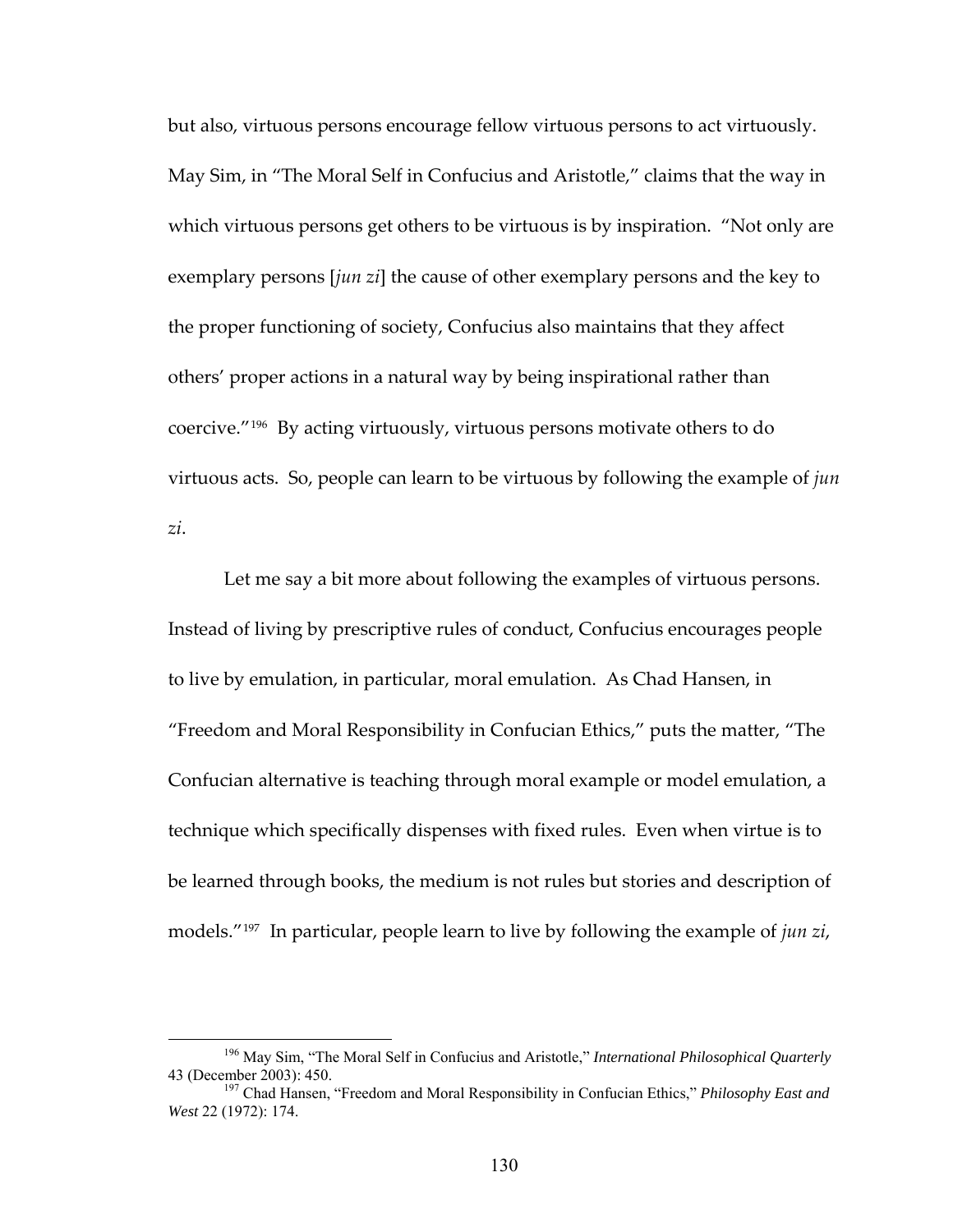virtuous or exemplary persons. An exemplary or virtuous person always pursues *ren*.

# **A Comparison of Aristotle's and Confucius' Approaches to Virtue Ethics**

Though Aristotle and Confucius seemed to live worlds apart, they share some important insights regarding virtue ethics. This is the topic of discussion in the next chapter. Both Aristotle and Confucius begin with a conception of the good. They start with the good for humankind. From there, they claim that we must perform certain actions to become good persons or persons of good character. Finally, they both claim that education is needed for knowing how people ought to act.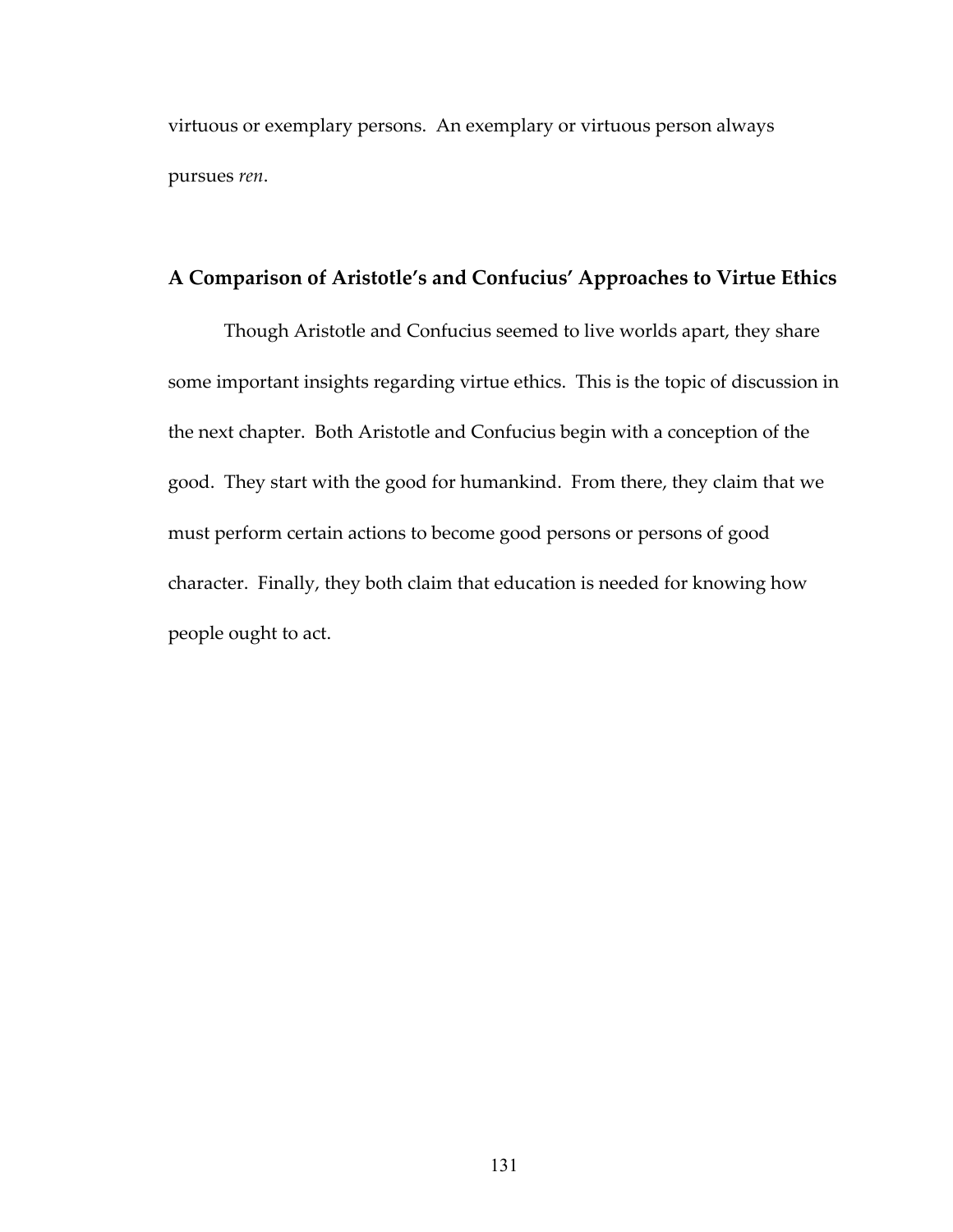# **Chapter 6 — Aristotle and Confucius on Virtue Ethics**

Aristotle and Confucius appear to be worlds apart. Aristotle was born in Stagira, on the eastern coast of the peninsula of Chalcidice, in Thrace. He lived from 384/3 – 322 B.C. In contrast, Confucius was born in the state of Lu, located in what is currently the Shantung Province. He lived from 551 – 479 B.C. Though Aristotle and Confucius lived at different times and different places, they share some important similarities in their approach to virtue ethics.

A point worth noting is that by claiming that they share important similarities, I am not thereby claiming that Aristotle and Confucius have no differences in approach. By observing what the two philosophers share in common insofar as virtue ethics is concerned, we stand to benefit from such a comparison. Certainly, we realize that though these philosophers lived at different times and such different locations, they share similar concerns. And, perhaps, such a comparison offers a fuller or more robust understanding of virtue ethics.

In this chapter, three main comparisons will be made between Aristotle's and Confucius' approaches to virtue ethics. First, both philosophers begin with the good. Aristotle talks about the highest good, which is happiness. Confucius does not talk about the highest good, but he does conceive the good in terms of virtues. Second, they both emphasize the importance of activity in living a good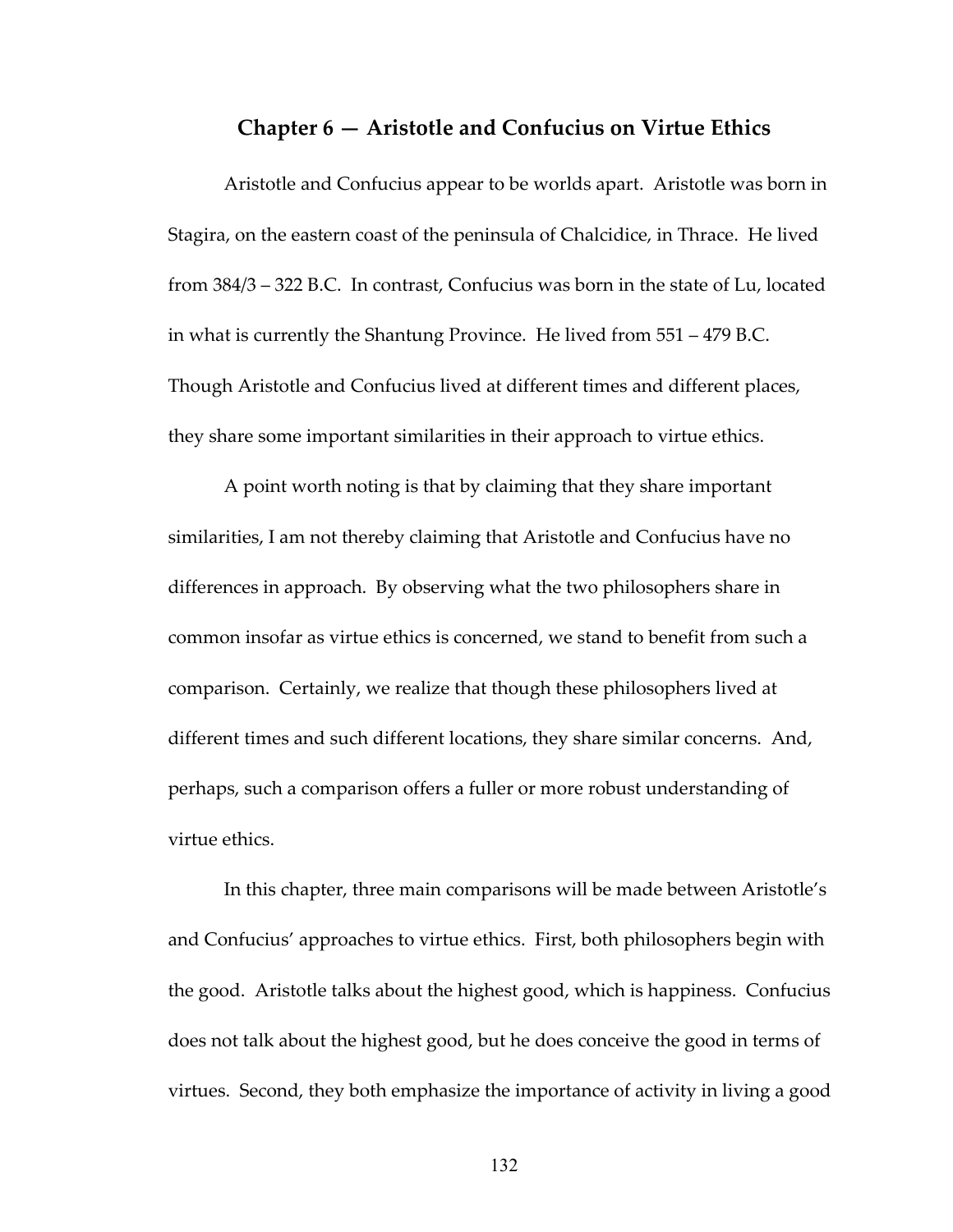life. Finally, according to Aristotle and Confucius, education plays a crucial role in virtue ethics.

### **Virtue Ethics and the Good for Humankind**

In their discussions of virtue ethics, both Aristotle and Confucius begin with the conception of the good, in particular, the good for humankind. They determine what sort of lives people should live to have good lives or to become good persons. Performing certain acts consistently and habitually is necessary for building a character of goodness, according both of these philosophers.

As for a conception of the good, Aristotle looks for the highest good. Happiness, he claims is the highest good. The highest good, as we have seen, includes intellectual activity, virtuous activity, and friendship. Though not a part of the nature of happiness, external goods are also required for happiness to be possible.

What Confucius shares in common with Aristotle is not the view that happiness is the highest good for humankind. In fact, Confucius does not even speak of the highest good. Nonetheless, Confucius values the importance of virtue ethics. Living the good life is very important. We must pursue activities that help us become good persons. And for both Aristotle and Confucius, such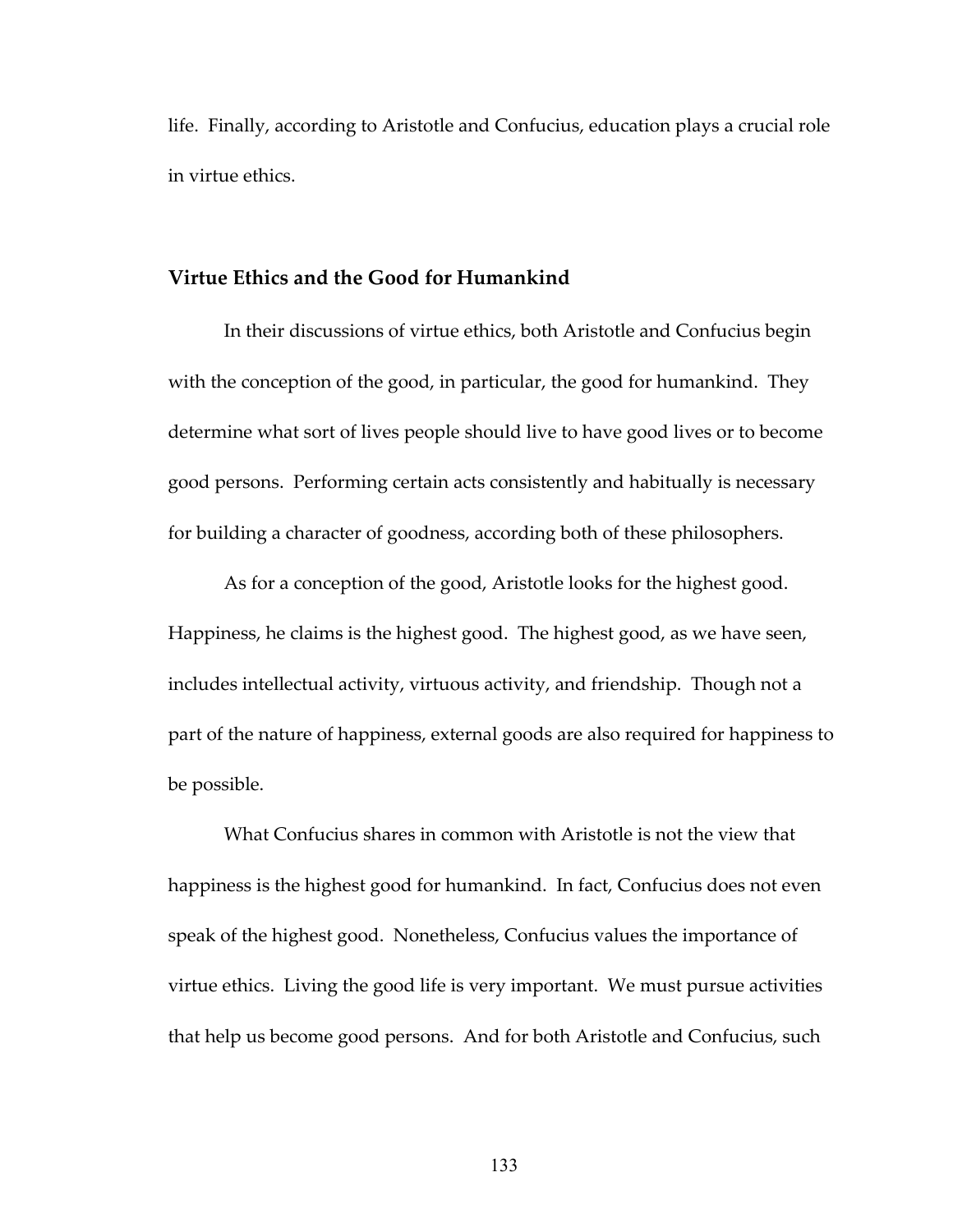activities include virtuous activity. Exactly what do they share in common insofar as virtue ethics is concerned?

## **Virtue**

Let us begin the discussion with a definition of virtue. Alasdair MacIntyre, in *After Virtue*, defines virtue succinctly: "*A virtue is an acquired human quality the possession and exercise of which tends to enable us to achieve those goods which are internal to practices and the lack of which effectively prevents us from achieving any such goods*."[198](#page-140-0) Bina Gupta, in *Ethical Questions: East and West*, makes three observations regarding this definition. The first observation is that virtue is not a quality with which we are born. "First, it is an acquired human quality."[199](#page-140-1) The second observation is that virtue involves activity. "Second, it concerns practices; just recall constant Aristotelian comparison of virtue with excellence of a violinist."[200](#page-140-2) The third observation is that by pursuing virtuous activity, the result is that which is good for humankind. "Third, what one achieves thereby, according to MacIntyre, are goods internal to the practice. By this one excludes any external reward, praise, and other material benefits. What one gets is the

<sup>&</sup>lt;sup>198</sup> Alasdair MacIntyre, *After Virtue* 2<sup>nd</sup> ed. (Notre Dame, IN: University of Notre Dame Press,

<span id="page-140-2"></span><span id="page-140-1"></span><span id="page-140-0"></span><sup>1984), 191. 199</sup> Bina Gupta, ed., *Ethical Questions: East and West* (New York: Rowman & Littlefield Publishers, Inc., 2002), 146.<br><sup>200</sup> Ibid.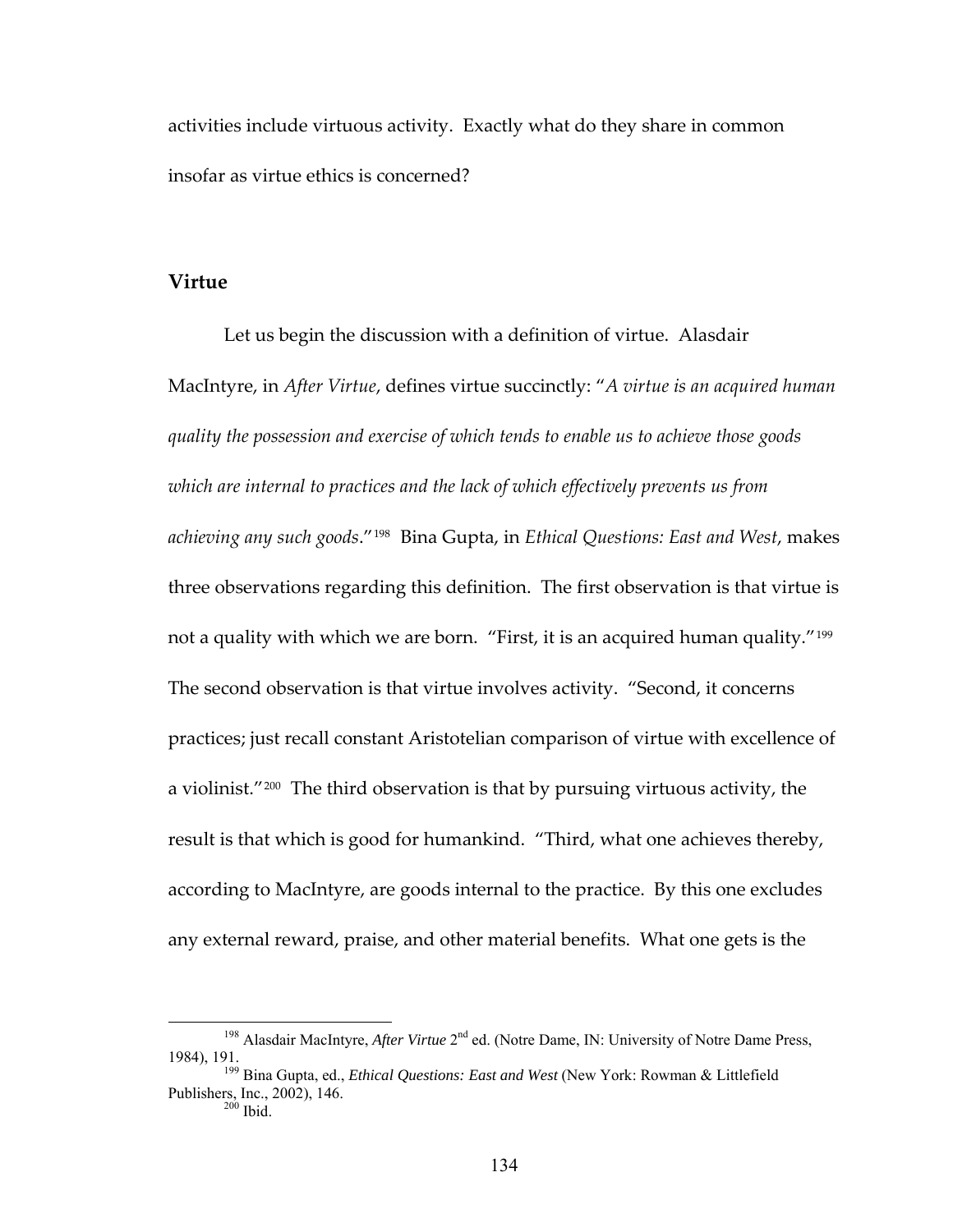satisfaction, the Aristotelian *eudaimonia*, and the simple happiness . . ."[201](#page-141-0) With all this in mind, let us take a closer look at how Aristotle and Confucius define virtue.

Aristotle and Confucius define virtue as a mean. Let us first examine what Aristotle says. He tells us that virtue is impaired by excess or deficiency in activity. Aristotle shows how this is the case by using bodily strength and health as illustrations. "First of all then we have to observe, that moral qualities are so constituted as to be destroyed by excess and by deficiency—as we see is the case with bodily strength and health (for one is forced to explain what is invisible by means of visible illustrations."[202](#page-141-1) Excess or deficiency in exercise destroys bodily strength. Likewise, excess or deficiency in food or drink destroys health. To use the words of Aristotle, "Strength is destroyed both by excessive and by deficient exercises, and similarly health is destroyed by too much and by too little food and drink; while they are produced, increased and preserved by suitable quantities."[203](#page-141-2) It is not too difficulty to see how this is the case. Take strength as an example. Without any exercise whatsoever, a person has very little strength. Walking up or down some flights of stairs might be difficult to a person who does absolutely no exercise. Even if such an individual is able traverse some

<span id="page-141-2"></span><span id="page-141-1"></span><span id="page-141-0"></span> <sup>201</sup> Ibid. 202 Aristotle, *Nicomachean Ethics*, in The Loeb Classical Library, trans. by H. Rackham, ed. Jeffrey Henderson (Cambridge, MA: Harvard University Press, 2003), Book II Chapter 2, p. 77 — 1104a12-15. 203 Ibid., Book II Chapter 2, p. 77 — 1104a15-17.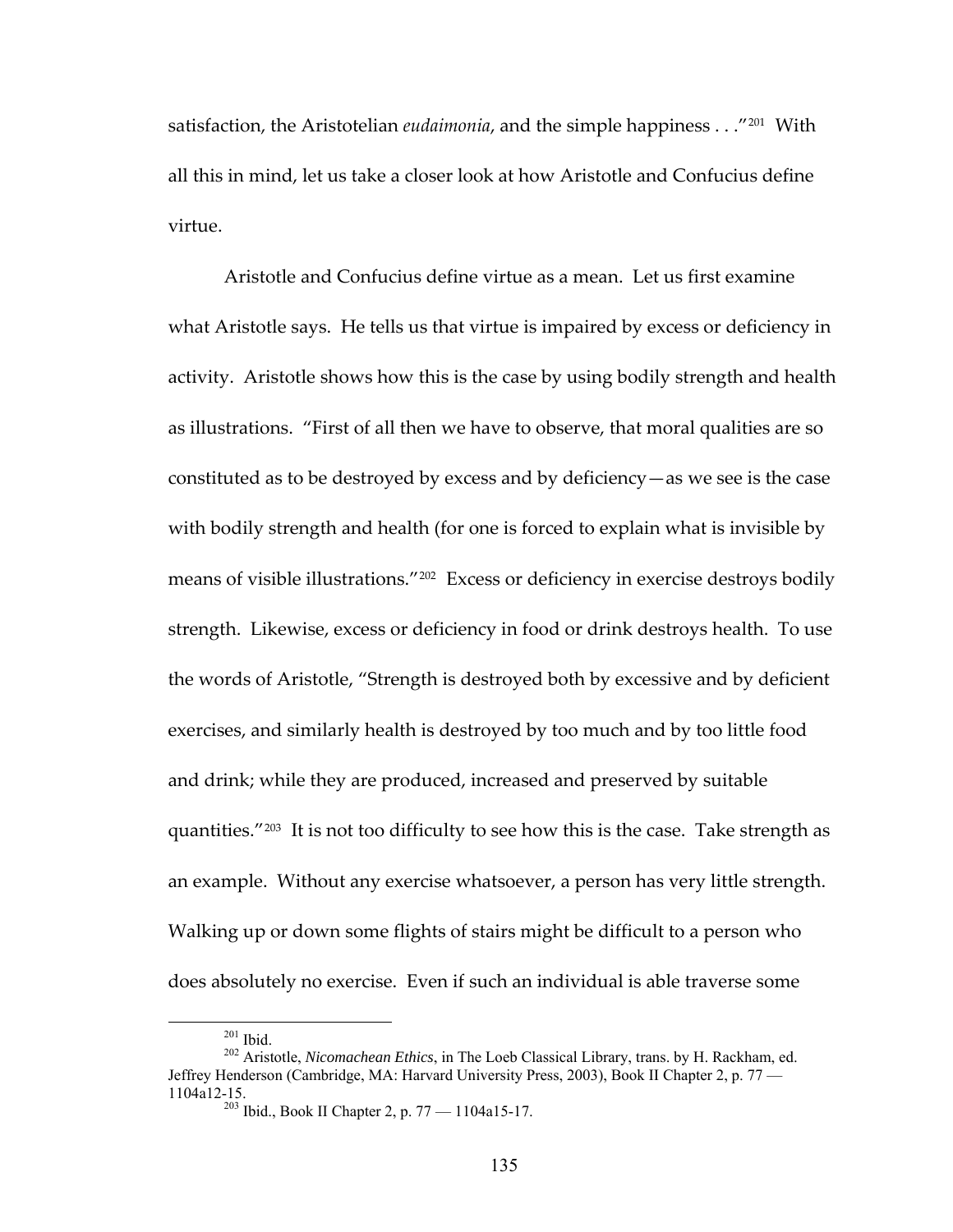flights of stairs, that person may be out of breath and exhausted after doing so. Too much exercise proves to be problematic albeit for a slightly different reason. Too much exercise, whether in cardiovascular workout or in lifting weights, thins out a person's strength. Too much exercise can burden the heart and overwork muscles, thus weakening a person's strength.

Just as excess or deficiency in exercise destroys bodily strength and excess or deficiency in food or drink destroys health, so too, excess or deficiency destroys virtue. Take courage for instance. Too much fear or too little fear and too little confidence or too much confidence destroys the virtue of courage.

The same therefore is true of Temperance, Courage, and the other virtues. The man who runs away from everything in fear and never endures anything becomes a coward; the man who fears nothing whatsoever but encounters everything becomes rash.[204](#page-142-0)

Likewise, too much or too little pleasure destroys the virtue of temperance.

Similarly he that indulges in every pleasure and refrains from none turns out a profligate, and he that shuns all pleasure, as boorish persons do, becomes what may be called insensible. Thus Temperance and Courage are destroyed by excess and deficiency, and preserved by the observance of the mean.<sup>[205](#page-142-1)</sup>

Virtue, then, is a mean between the two extremes or vices, excess and

deficiency. The mean, however, is not to be construed merely as some sort of

<span id="page-142-1"></span><span id="page-142-0"></span>quantitative notion whereby virtue is defined as some degree of moderation.

<sup>&</sup>lt;sup>204</sup> Ibid., Book II Chapter 2, p. 77 — 1104a17-23.<br><sup>205</sup> Ibid., Book II Chapter 2, p. 77 — 1104a23-27.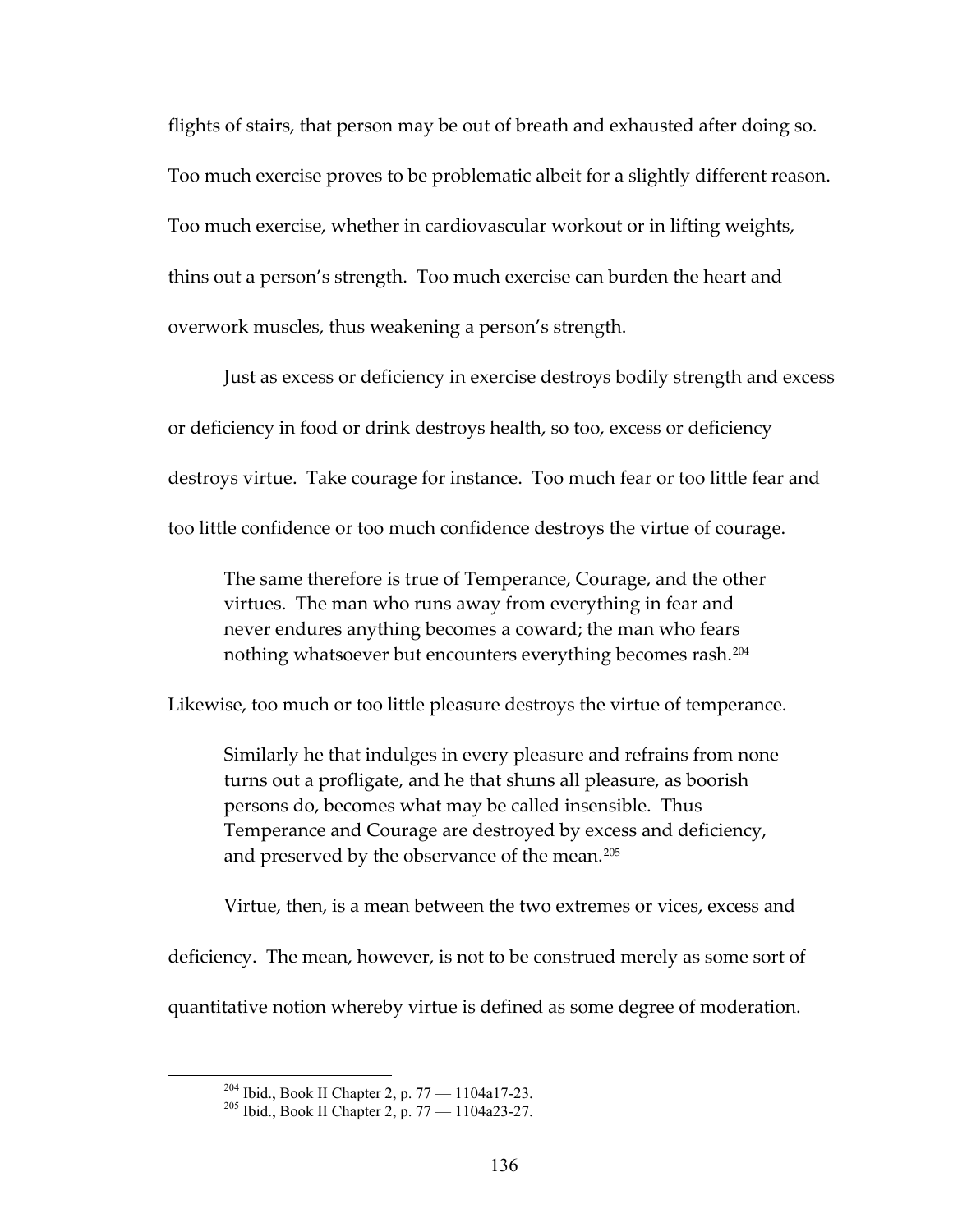Jiyuan Yu, in "The Aristotelian Mean and Confucian Mean," also expresses a concern with defining mean in terms of moderation. "Yet this interpretation of the mean as moderation not only has difficulty squaring with various textual evidence, but it also fails to make sense of Aristotle's general position that the mean is virtue. It is not Aristotle's view that virtue is simply a matter of moderation."<sup>[206](#page-143-0)</sup> On the contrary, virtue lies in the middle, between two vices – excess and deficiency.

What does all this mean in terms of acting virtuously? Acting virtuously involves knowing the proper way to respond, the right attitude to carry, the right persons towards which to direct action, the proper time to act, etc., when acting. Courage,<sup>[207](#page-143-1)</sup> for example, is a virtue concerning feelings of fear and confidence, especially in battle. A courageous person avoids the excesses of cowardice and rashness. On one extreme is cowardice. A coward fears everything and fails to stand ground. On the other extreme is rashness. A rash person fears nothing and meets every danger. A courageous person knows exactly how much fear and confidence to exhibit and shows it in the appropriate way, given the circumstances. In general, a person living the good life consistently and habitually always knows how to properly respond in any given situation.

<span id="page-143-1"></span><span id="page-143-0"></span> <sup>206</sup> Jiyuan Yu, "The Aristotelian Mean and Confucian Mean," *Journal of Chinese Philosophy*<sup>29</sup> (September 2002): 337. 207 Aristotle, *Nicomachean Ethics*, Book III Chapter 6 — 1115a6-1116a14.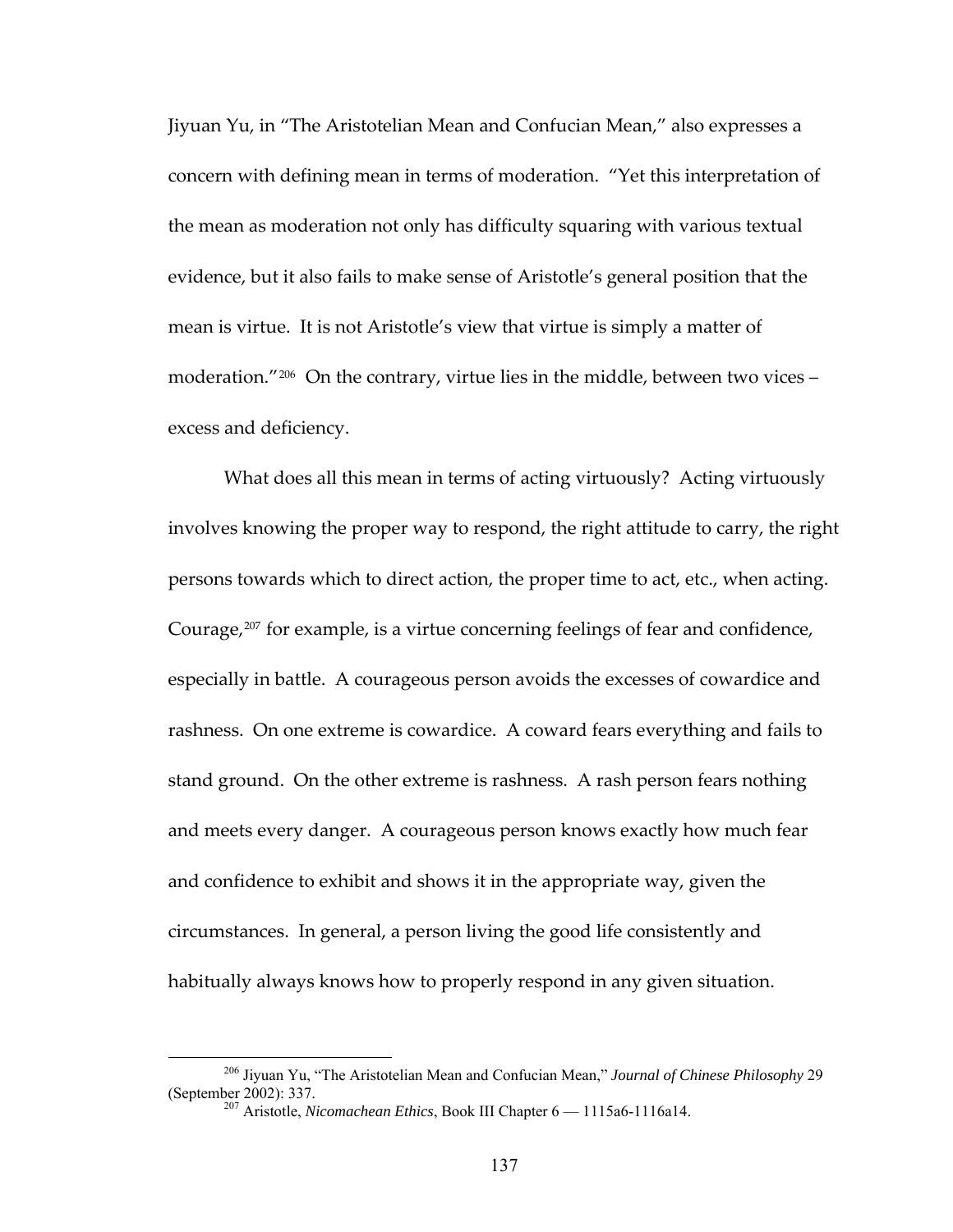Let us now turn to what Confucius says about virtue as a mean. The term, *zhong*, which is translated as "mean," literally means middle. Confucius actually says surprisingly little concerning the mean. Whatever the mean is, we know, at least from *The Doctrine of the Mean*, who practices the mean. Namely, *jun zi*, virtuous persons or superior persons, always act according to the mean. On the other hand, *xiao ren*, non‐virtuous persons or 'mean' persons, act contrary to the mean. "The superior man's [*jun zi*] embodying the course of the Mean is because he is a superior man [*jun zi*], and so maintains the Mean. The mean man's acting contrary to the course of the Mean is because he is a mean man [*xiao ren*], and has no caution."[208](#page-144-0)

Moreover, we also know that *jun zi*, virtuous persons or persons of superior character, do not pursue extremes. Zigong, a disciple of Confucius who was an excellent statesman and merchant, <sup>[209](#page-144-1)</sup> asks Confucius who – Zizhang or Zixia — has superior character. Zizhang is known for caring more about appearances than substances<sup>[210](#page-144-2)</sup>, and Zixia was an individual criticized by

<span id="page-144-0"></span> <sup>208</sup> Confucius, "The Doctrine of the Mean," in *Confucius: Confucian Analects, The Great Learning, and The Doctrine of the Mean*, transl. by James Legge (New York: Dover Publications, Inc., 1971), 386 — Chapter II, 2.2. 209 Roger T. Ames and Henry Rosemont, Jr., ed., *The Analects of Confucius: A Philosophical* 

<span id="page-144-2"></span><span id="page-144-1"></span>*Translation* (New York: Ballantine Books, 1998), 231, footnote #12 to Book I. <sup>210</sup> Ibid., 234, footnote #37 to Book II.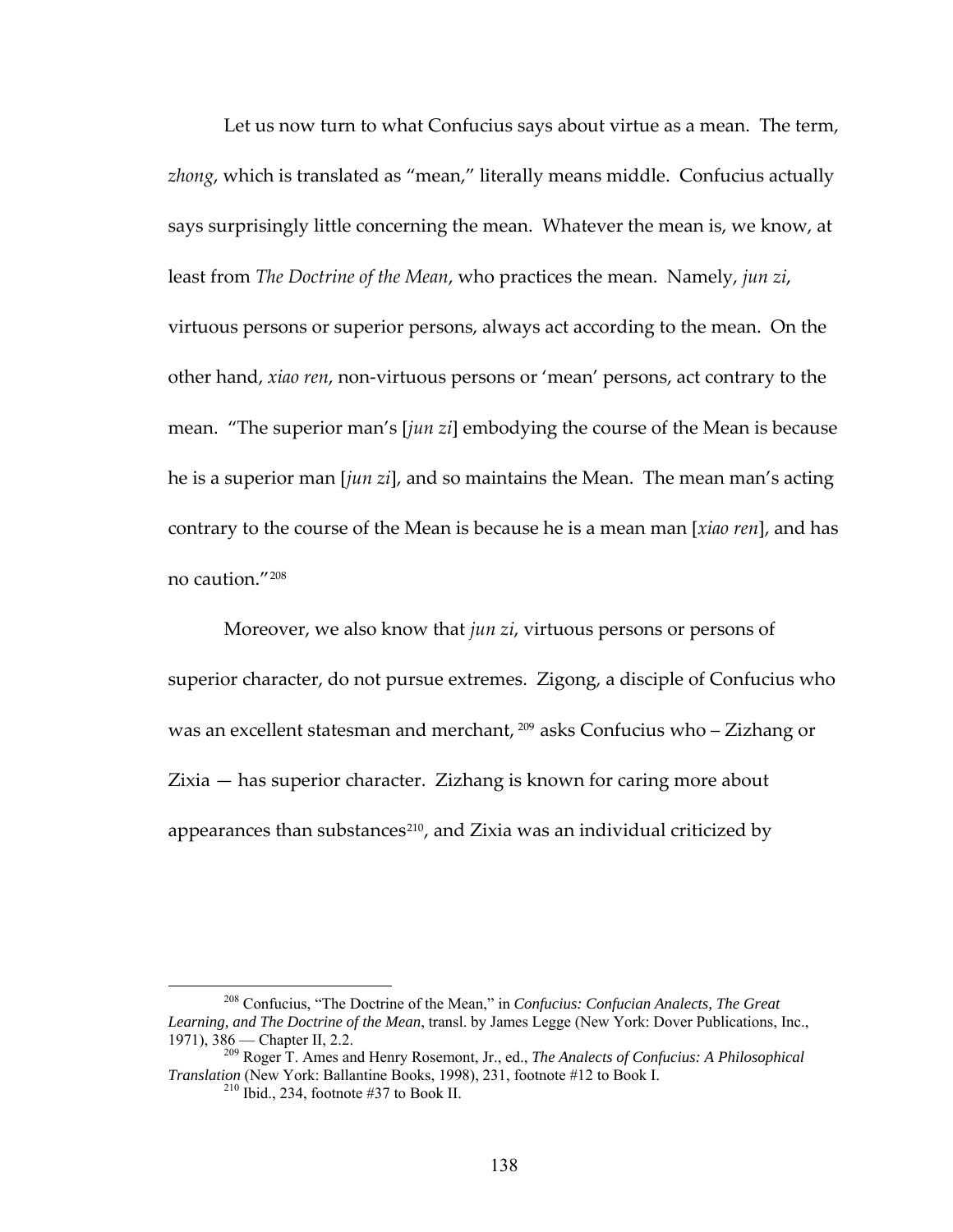Confucius "at times for being petty and narrow in his aspirations"[211](#page-145-0). Confucius responds by saying, "Zizhang oversteps the mark, and Zixia falls short of it."[212](#page-145-1) We can say that virtue, for Confucius, as is the case for Aristotle, is a mean between extremes. Acting virtuously, for Confucius, involves, at the very least, acting in accordance with *li* or ritual propriety. Jiyuan Yu, in "The Aristotelian Mean and Confucian Mean," is in agreement on this point and cites evidence in *The Book of Rites* for support. "It is reported that when asked directly about what determines the mean (*zhong*), Confucius says, 'Do what the rites (*li*) require! For it is the rites that make the mean.' . . . Confucius's *li* has a particular reference to the *li* of the Zhou dynasty, his ideal social norms and ritual tradition."[213](#page-145-2)

Acting virtuously involves more than acting according to *li*. Recall from a previous discussion that *li* must be practiced in conjunction with *ren* or authoritative conduct. *Li* by itself is meaningless. *Li* or ritual propriety must be practiced with good purpose, with authoritative conduct. In addition to practicing *li* and displaying *ren*, acting virtuously involves living in accordance with the *dao* and doing what is *yi*. In other words, a person acting virtuously also lives according to the way and does what is appropriate, respectively. For a

<span id="page-145-2"></span><span id="page-145-1"></span><span id="page-145-0"></span> <sup>211</sup> Ibid., 230, footnote #8 to Book I. 212 Roger T. Ames and Henry Rosemont, Jr., ed., *The Analects of Confucius: A Philosophical Translation*, 145 — Book XI, 11.16.<br><sup>213</sup> Jiyuan Yu, "The Aristotelian Mean and Confucian Mean," 349.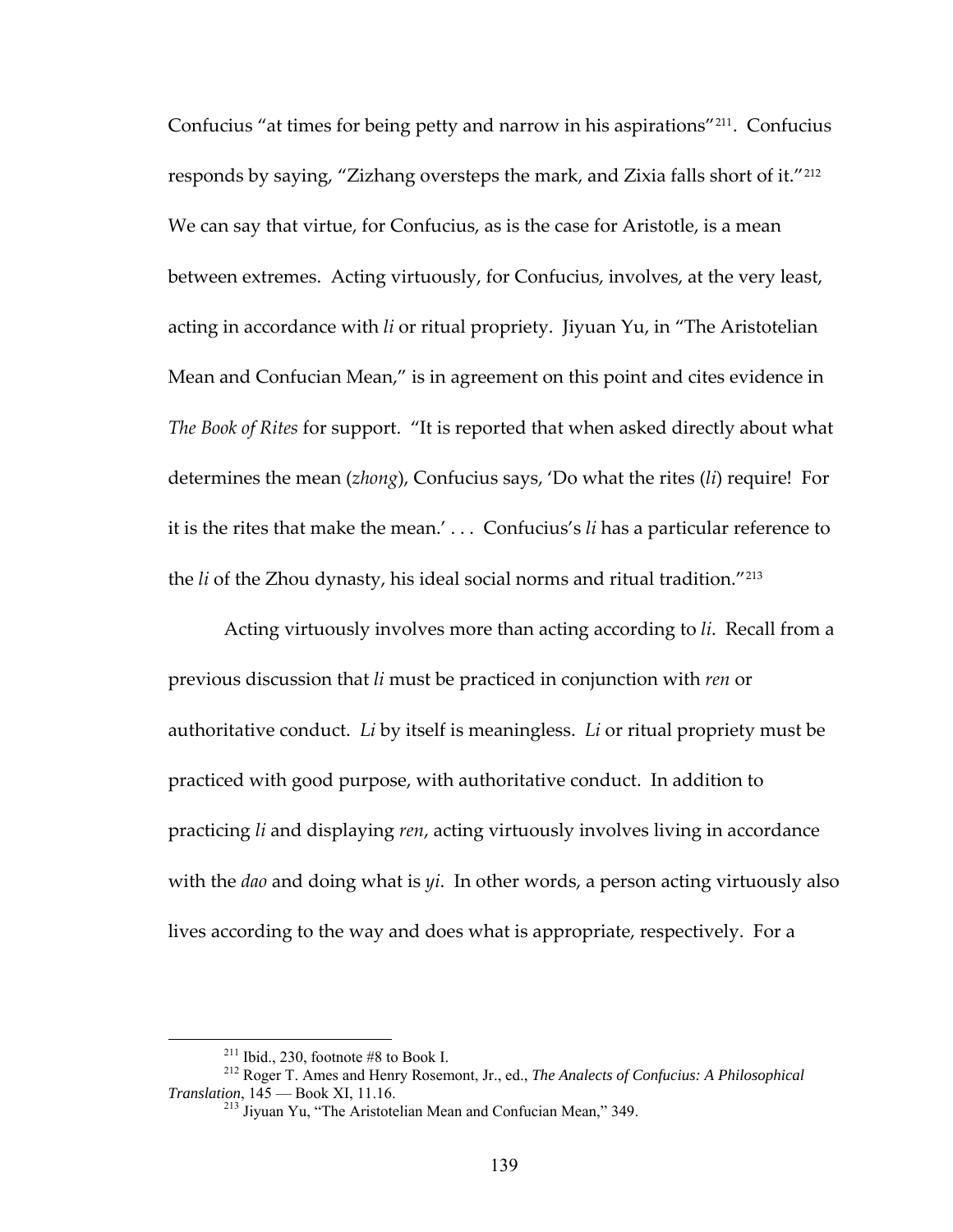more detailed description of any of these concepts, seek details in the previous chapter.

One example of how a person should act virtuously is that children must observe ritual propriety with their parents. Children must show proper countenance towards their parents.[214](#page-146-0) Even when the parents die, children must continue to show ritual propriety towards their parents, by burying them properly[215](#page-146-1) and grieve the death of their parents for an appropriate amount of time<sup>[216](#page-146-2)</sup>. But children must not merely go through the motions of exercising ritual propriety towards their parents. They must genuinely respect their parents and act appropriately.

Now that we have a clearer view of what virtue is, we still need to examine how activity is crucial in becoming a good person. Performing virtuous acts, for both Aristotle and Confucius, are necessary for becoming good persons. This is what we shall discuss next.

#### **The Importance of Activity in Becoming Good or Virtuous**

<span id="page-146-0"></span>Virtuous activity, according to Aristotle and Confucius, is not something people automatically know how to perform. Rather, virtuous activity must be

<span id="page-146-2"></span><span id="page-146-1"></span> <sup>214</sup> Confucius, *The Analects*, Book II, 2.8. 215 Confucius, *The Analects*, Book II, 2.5. 216 Confucius, *The Analects*, Book IV, 4.20.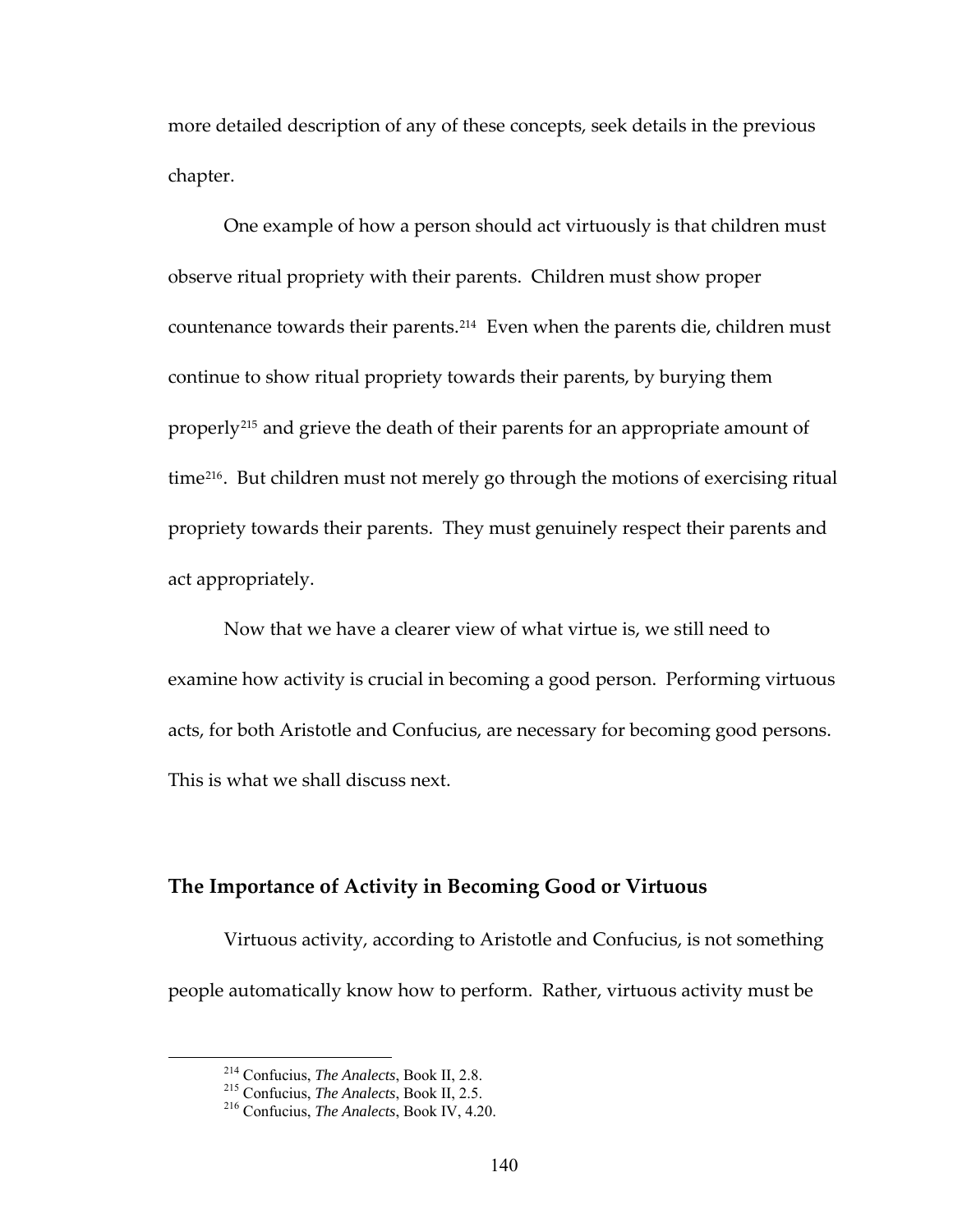learned. For Aristotle and Confucius, emphasis is placed on action in cultivating virtues.

That a person learns to be virtuous by doing (virtuous activity) seems to be perfectly reasonable. Learning virtues can be likened to learning the arts or sports. A person learns to play tennis, for instance, by actually playing tennis. A person cannot learn to play tennis simply by watching a video of Vic Braden giving instructions on how to hit a forehand, a backhand, a volley, and a serve. A person must actually hold a tennis racket and learn to swing at an oncoming ball with the racket in hand. A combination of practicing hitting a ball with a racket and listening close to instruction helps a person learn to play tennis. Similarly, a person learns to play the piano not by merely listening to instructions. To learn to play the piano, after learning to differentiate the keys, a person must actually sit down at the piano or keyboard and play the different keys. In each of these activities, whether an individual is playing tennis or playing the piano, receiving regular instruction and practicing what one has learned, habitually and regularly, are necessary for truly learning to do these activities. A person that has picked up the racket only once in attempt to play or a person that has sat at the piano only once in attempt to play can hardly be called a tennis player or a piano player, respectively.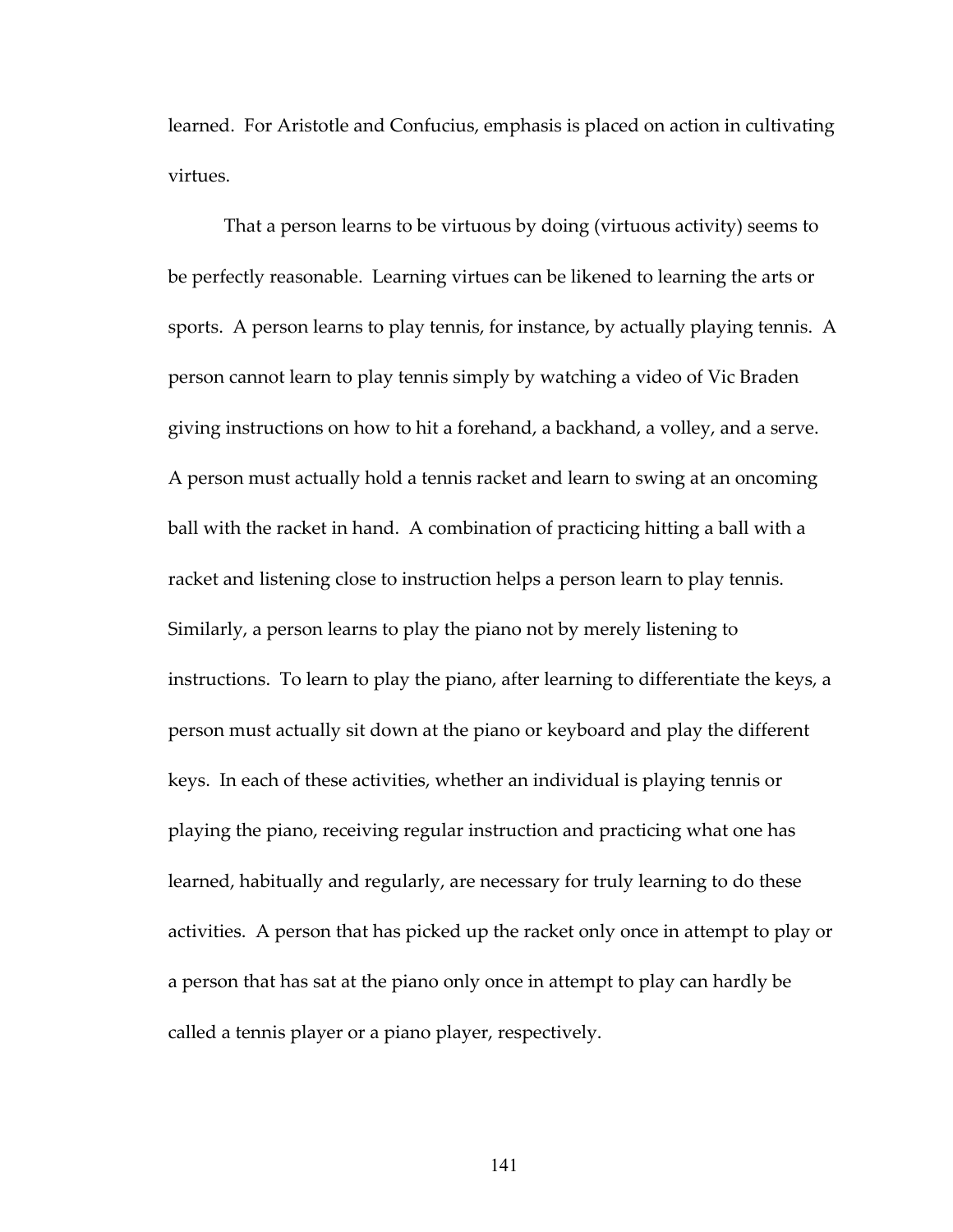Just as a person learns to play tennis or play the piano by actually practicing, so, too, individuals learn the virtues by doing virtuous acts. People cannot truly learn the virtues by instruction alone, although instruction is important. Learning the virtues involves activity, in particular, doing virtuous acts. An individual must practice virtuous acts regularly and habitually to become virtuous.

Aristotle contrasts learning the virtues from having the senses, which we use because we are in possession of them. Instead, he compares learning to do what is virtuous with learning construction or learning a musical instrument.

The virtues on the other hand we acquire by first having actually practised them, just as we do the arts. We learn an art or craft by doing the things that we shall have to do when we have learnt it: for instance men become builders by building houses, harpers by playing the harp. Similarly we become just by doing just acts, temperate by doing temperate acts, brave by doing brave acts.<sup>[217](#page-148-0)</sup>

For Confucius, too, cultivating virtues involves action. One telling indication is that whether persons are virtuous, claims Confucius, can be judged by their actions. "Watch their actions, observe their motives, examine wherein they dwell content; won't you know what kind of person they are? Won't you know what kind of person they are?"[218](#page-148-1) Confucius says a bit more about learning to be virtuous. People, in learning to be virtuous, must do more than

<span id="page-148-0"></span> <sup>217</sup> Aristotle, *Nicomachean Ethics*, in The Loeb Classical Library, trans. by H. Rackham, ed. Jeffrey Henderson, Book II Chapter 1, p. 73 — 1103a33-b3. 218 Roger T. Ames and Henry Rosemont, Jr., ed., *The Analects of Confucius: A Philosophical* 

<span id="page-148-1"></span>*Translation* (New York: Ballantine Books, 1998), 78 — Book II, 2.10.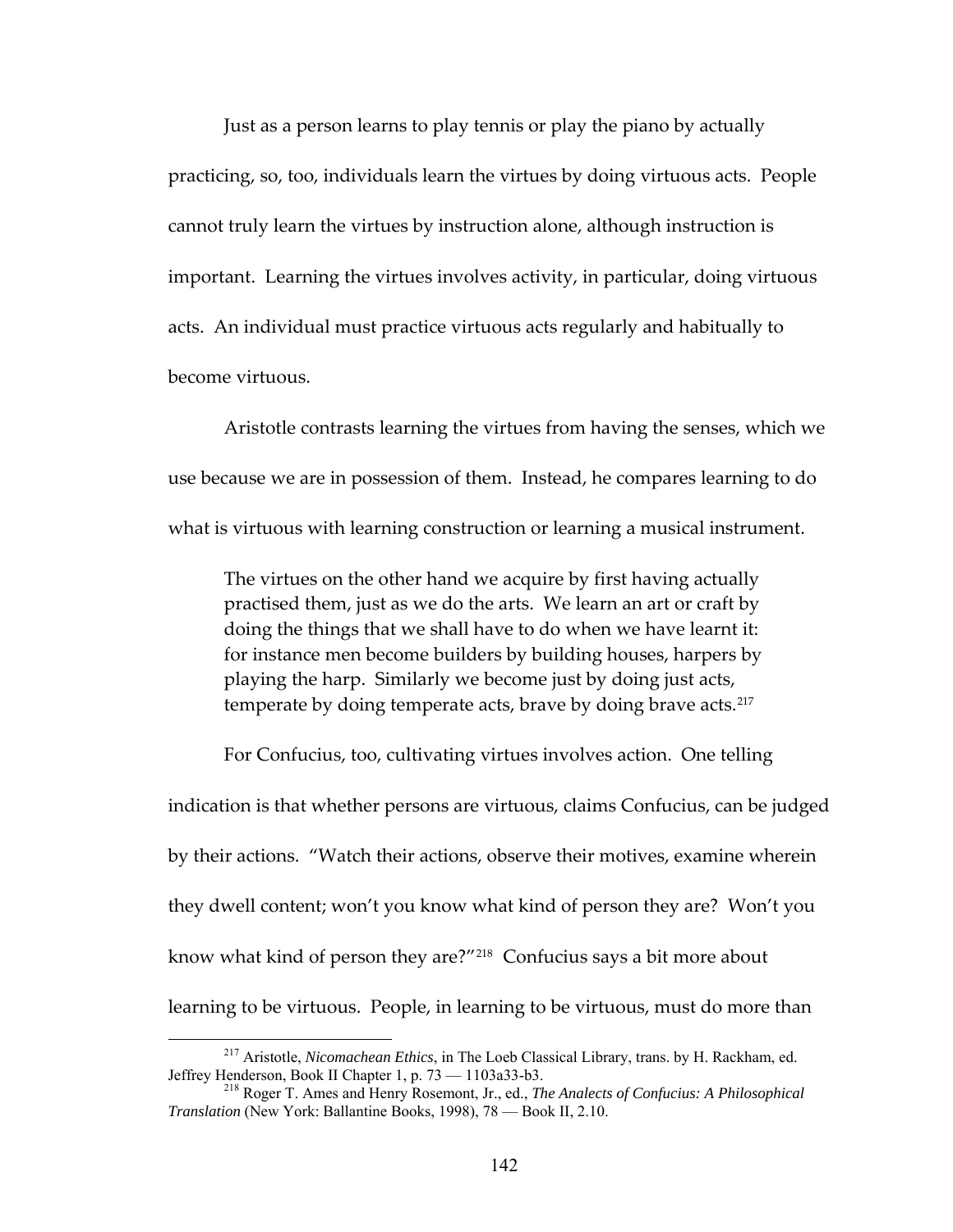utter responses or promises. Virtuous persons, for instance, are known not only for what they say, but more for what they do. "They [exemplary persons or *jun* zi] first accomplish what they are going to say, and only then say it.<sup>"[219](#page-149-0)</sup> Now that we realize the importance of activity in learning to be virtuous, let us discuss the importance of education in becoming virtuous.

# **The Importance of Education in Learning How and Why Acts are Virtuous**

Education plays an important role in becoming virtuous as well. Virtuous persons know what is virtuous and what makes something virtuous. Not all persons are virtuous, however. People must learn to recognize the virtuous and how an act is virtuous. Certainly, Aristotle and Confucius recognize that people are at varying levels of moral development. Persons ranking lowest in moral development are incapable of identifying what is virtuous or why something is virtuous. The more mature moral individuals have a better grasp of ascertaining what is virtuous or what makes something virtuous. Morally mature persons understand what is virtuous and why something is virtuous. The various stages of moral development are discussed by both Aristotle and Confucius. Let us begin with Aristotle.

<span id="page-149-0"></span> <sup>219</sup> Ibid., 79 — Book II, 2.13.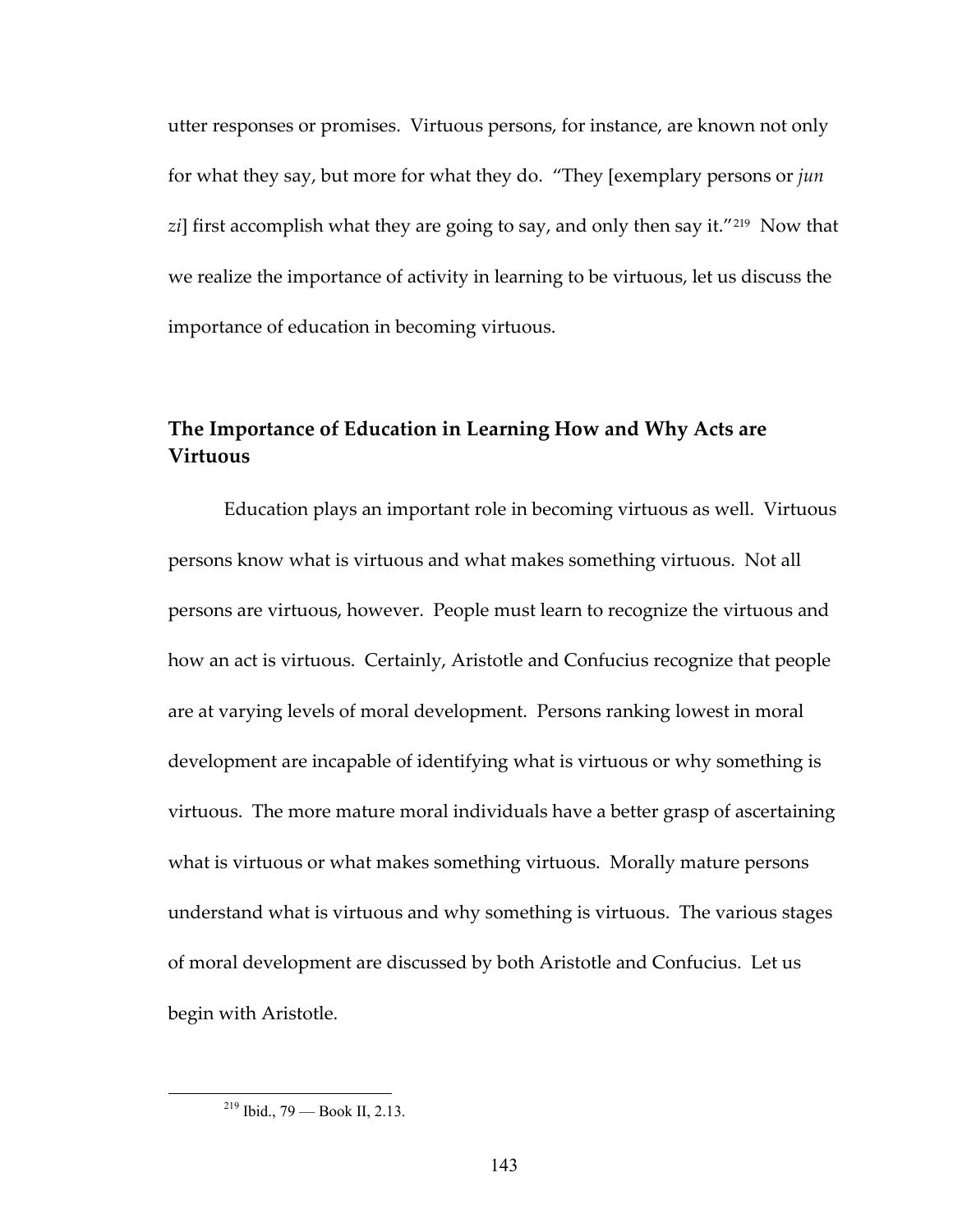Aristotle recognizes different levels or stages of moral development.<sup>[220](#page-150-0)</sup> Some individuals are motivated to act by pleasure and pain. These individuals do not respond to reason, but rather, act upon pain or pleasure. Aristotle calls persons on this level of moral development base. " . . . the base, whose desires are fixed on pleasure, must be chastised by pain, like a beast of burden."<sup>[221](#page-150-1)</sup> For instance, a child might be motivated to share her toys with her brothers and sisters by being told that she will not get any more toys unless she shares. She has no idea that sharing is good or why sharing is good. But, she shares in hopes of receiving what she desires – more toys in the future. This is the point during which persons first become aware of what is virtuous. M. F. Burnyeat, in "Aristotle on Learning to Be Good," makes a similar observation. "It turns out that Aristotle is not simply giving us a bland reminder that virtue takes practice. Rather, practice has cognitive powers, in that it is the way we learn what is noble or just."[222](#page-150-2)

Beyond that stage of moral development, persons begin to identify the virtuous on their own. Like the previous stage, they practice virtuous acts regularly. However, these individuals still are not morally mature and can be tempted with pleasure or pain not to do what is virtuous. Persons in this stage of

<span id="page-150-1"></span><span id="page-150-0"></span><sup>&</sup>lt;sup>220</sup> Aristotle, *Nicomachean Ethics*, Book X Chapter 9 — 1179b19-1180a19.<br><sup>221</sup> Aristotle, *Nicomachean Ethics*, in The Loeb Classical Library, trans. by H. Rackham, ed.<br>Jeffrey Henderson, Book X Chapter 9, p. 633 — 1180a

<span id="page-150-2"></span><sup>&</sup>lt;sup>222</sup> M. F. Burnyeat, "Aristotle on Learning to Be Good," in *Essays on Aristotle's Ethics*, ed. Amélie Oksenberg Rorty (Berkeley: University of California Press, 1980), 73.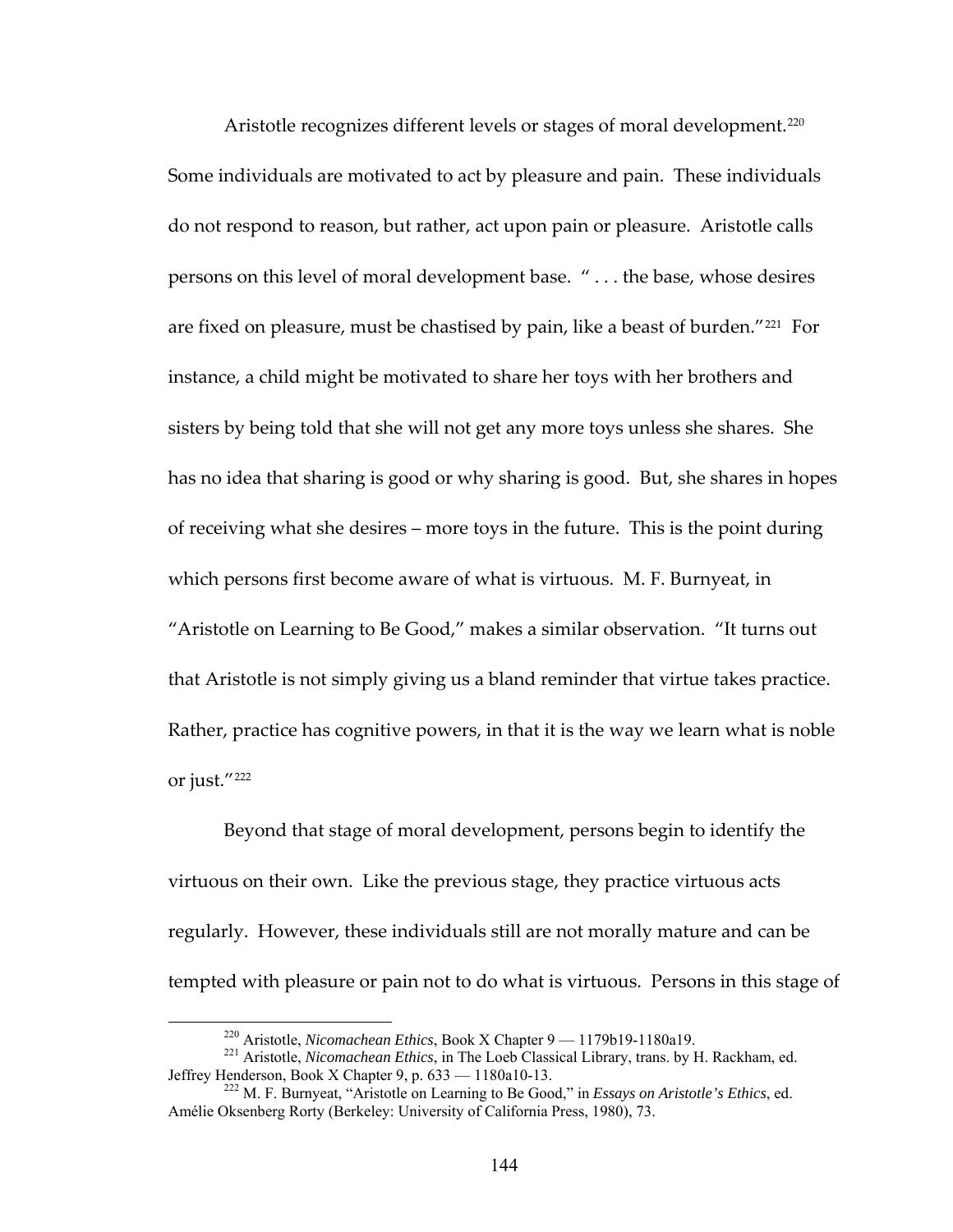moral development respond to reason as well as pleasure and pain, but they cannot explain why an act is virtuous. That is, they can identify what is virtuous but not why something is virtuous. Burnyeat describes this second stage of moral development like this: "This is not yet to know *why* it is true, but it is to have *learned that* it is true in the sense of having made the judgment your own, second nature to you  $-$  Hesiod's taking to heart."<sup>[223](#page-151-0)</sup>

In contrast to the other stages of moral development, mature moral persons are focused on the good, understand the good, are motivated by the good, and do what is good. Mature moral persons know what is virtuous and why it is virtuous. They respond to reason completely, not giving in to any promises of pain or pleasure. To use the words of Aristotle, " . . . [T]he virtuous man, who guides his life by moral ideals, will be obedient to reason  $\ldots$  "[224](#page-151-1) Those that understand the virtuous and act without succumbing to pleasure or pain are difficult to find. Aristotle sees that this is the case and insists that laws must be in place to motivate persons, especially those that are weak‐willed, to do what is virtuous.[225](#page-151-2) One indication of this is when Aristotle says the following:

But to resume: if, as has been said, in order to be good a man must have been properly educated and trained, and must subsequently continue to follow virtuous habits of life, and to do nothing base whether voluntarily or involuntarily, then this will be secured if

<span id="page-151-2"></span><span id="page-151-1"></span><span id="page-151-0"></span> <sup>223</sup> Ibid., 74. 224 Aristotle, *Nicomachean Ethics*, in The Loeb Classical Library, trans. by H. Rackham, ed. Jeffrey Henderson, Book X Chapter 9, p. 633 — 1180a13-14. 225 Aristotle, *Nicomachean Ethics*, Book X Chapter 9 — 1180a14-b28.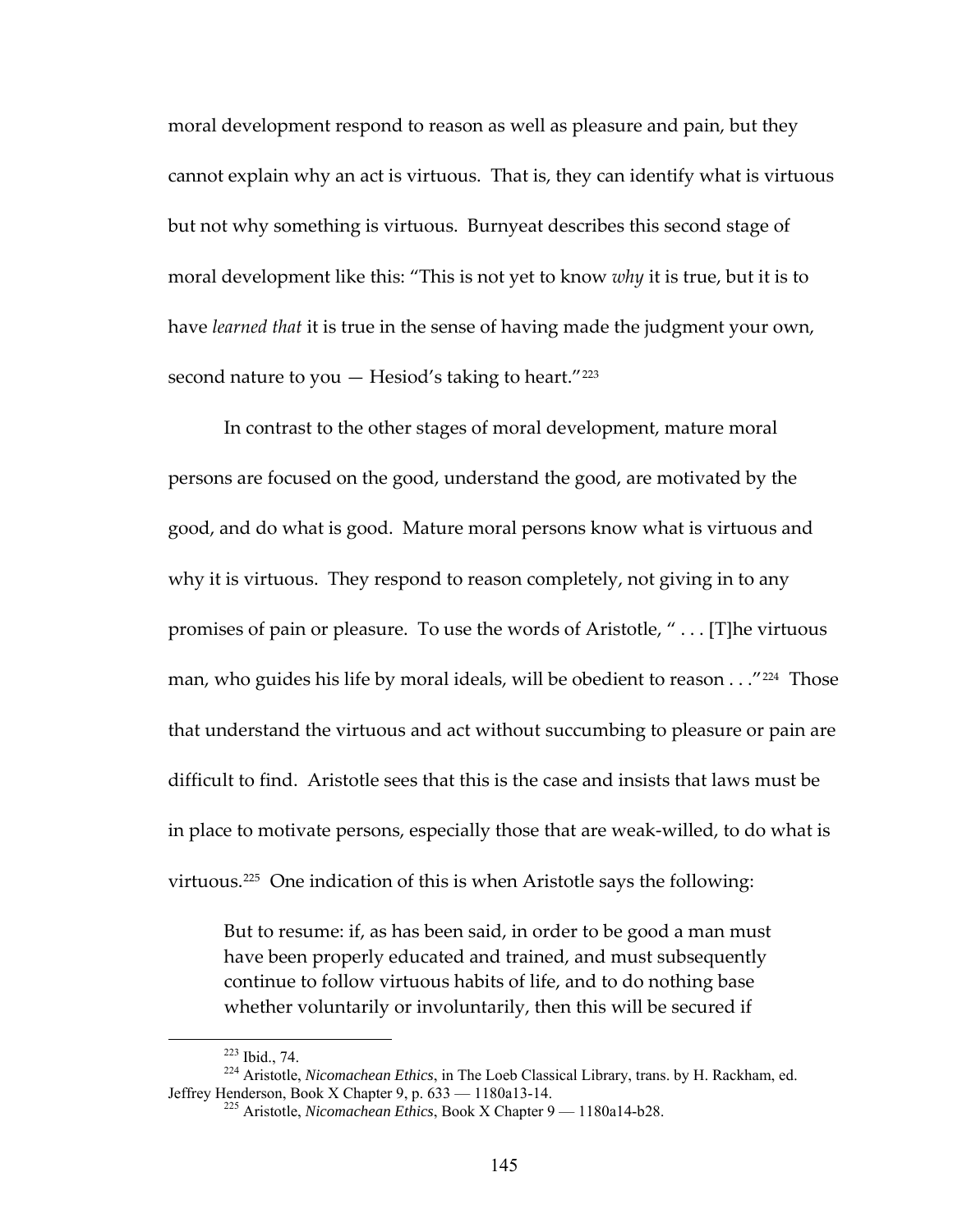men's lives are regulated by a certain intelligence, and by a right system, invested with adequate sanctions.<sup>[226](#page-152-0)</sup>

Persons who exhibit a weakness of will, *akrasia*, can know what the virtuous act is and why the act is virtuous without performing the virtuous act; but, such persons are not mature moral persons.

That Aristotle can account for *akrasia* or weakness of will is a point not to be overlooked. Unlike Plato, Aristotle can account for a weakness of will. Plato could not account for weakness of will, since to know what is good is to do what is good. On the other hand, persons can know what is virtuous or good without doing what is virtuous or good, according to Aristotle. In particular, he associates persons who exhibit weakness of will with succumbing to pleasures or pains of touch and taste.

But in relation to the pleasures and pains of touch and taste, and the corresponding desires and acts of avoidance . . . it is possible on the one hand to have such a disposition as to succumb even to those temptations to which most men are superior, or on the other hand to conquer even those to which most men succumb.<sup>[227](#page-152-1)</sup>

So, it is possible that a person knows what is virtuous but fails to do what is virtuous when tempted by pleasure. Persons who know what is virtuous but do not do what is virtuous simply have not reached the highest level of moral development.

<span id="page-152-1"></span><span id="page-152-0"></span> <sup>226</sup> Aristotle, *Nicomachean Ethics*, in The Loeb Classical Library, trans. by H. Rackham, ed. Jeffrey Henderson, Book X Chapter 9, p. 633 — 1180a14-19. 227 Ibid., Book VII Chapter 7, pp. 411 & 413 — 1150a9-15.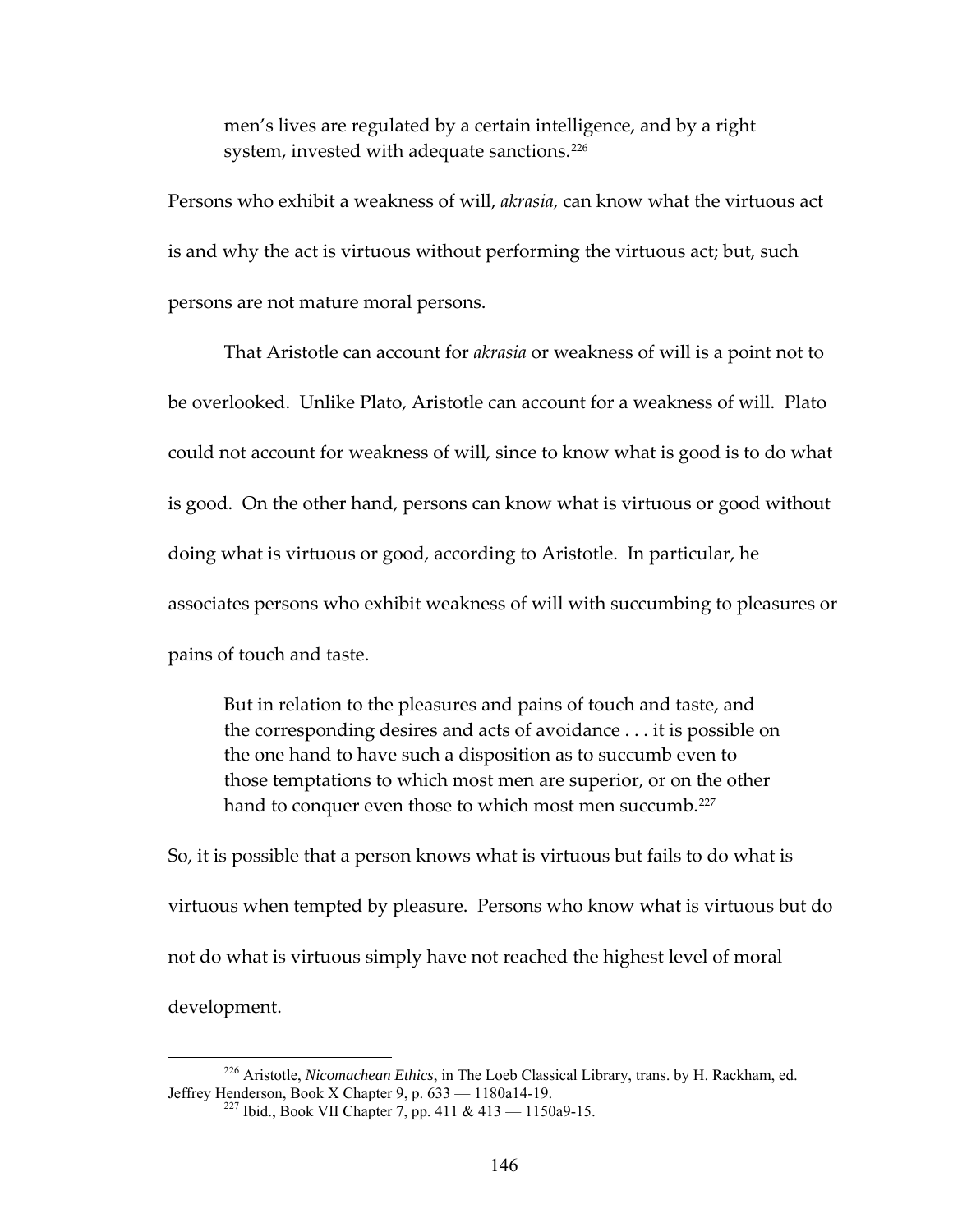Aristotle is not the only one who acknowledges different levels of moral development; Confucius also recognizes different levels of moral development. As a reminder from the previous chapter, that there are different levels of moral development is most prominent when Confucius described his own development, beginning with learning. "From fifteen, my heart‐and‐mind was set upon learning: from thirty I took my stance; from forty I was no longer doubtful; from fifty I realized the propensities of *tian* (*tianming*); from sixty my ear was attuned; from seventy I could give my heart-and-mind free rein without overstepping the boundaries."[228](#page-153-0)

Another way in which Confucius illustrates different levels of moral development is by contrasting *jun zi* from *xiao ren*. *Jun zi* never stop pursuing goodness, but, on the other hand, *xiao ren* focus on other matters. "Exemplary persons [*jun zi*] do not take leave of their authoritative conduct [*ren*] even for the space of a meal. When they are troubled, they certainly turn to it, as they do in facing difficulties."[229](#page-153-1) Moreover, virtuous person or *jun zi* are motivated by *de* or the virtuous. In contrast, *xiao ren* are motivated by that which is less worthy. Some examples in the *Analects* are as follows: "Exemplary person (*junzi*) cherish

<span id="page-153-1"></span><span id="page-153-0"></span> <sup>228</sup> Roger T. Ames and Henry Rosemont, Jr., ed., *The Analects of Confucius: A Philosophical Translation*, 76-77 — Book II, 2.4.<br><sup>229</sup> Ibid., 90 — Book IV, 4.5.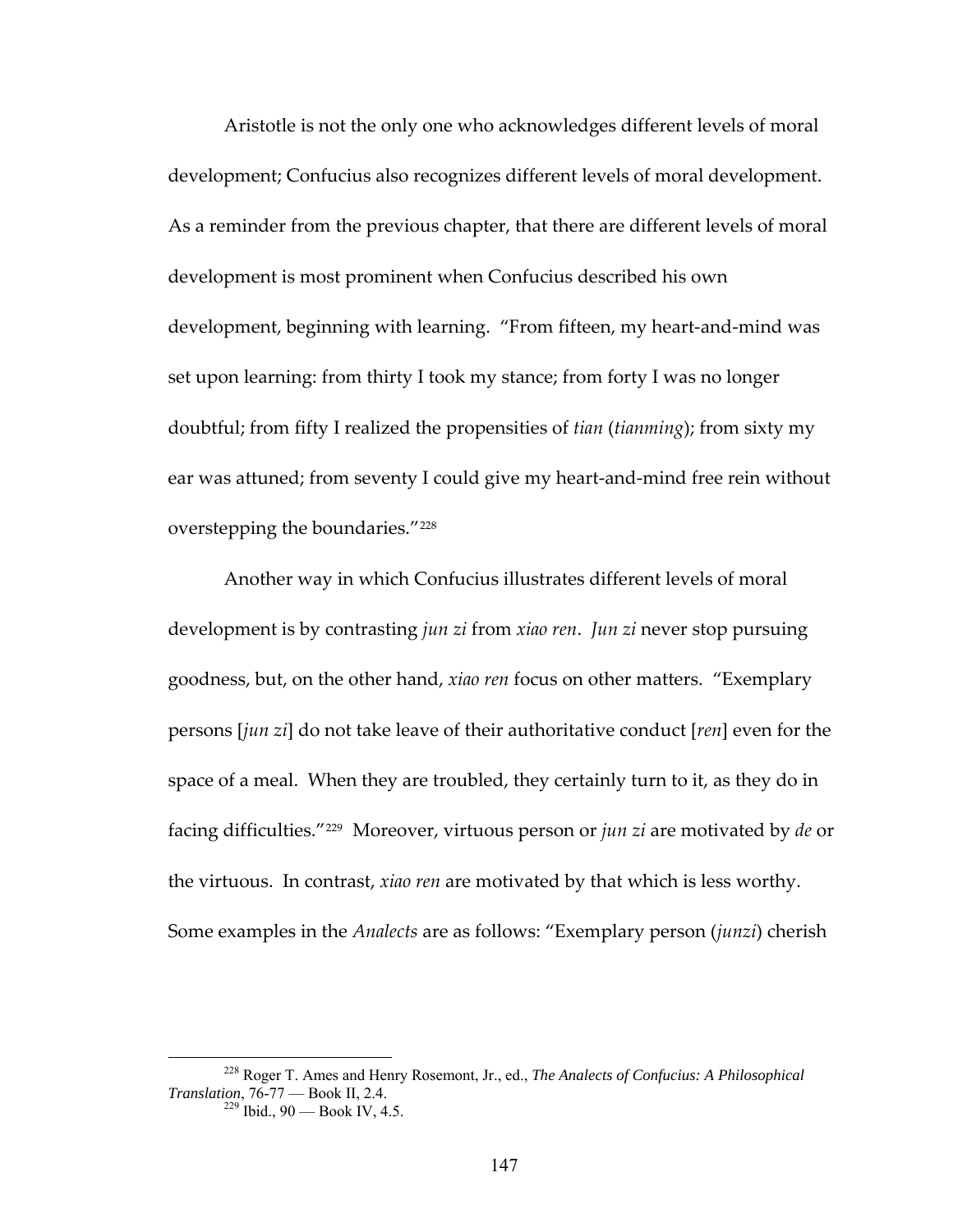their excellence [*de*]; petty persons [*xiao ren*] cherish their land. Exemplary persons cherish fairness; petty persons cherish the thought of gain."[230](#page-154-0)

The point, regarding learning how and why acts are virtuous, is that virtuous persons should be the ones doing the educating. Virtuous persons know how acts are virtuous and why acts are virtuous. Thus, they re the best teachers to those who are learning to live the good life or those who are learning to be virtuous.

## **The Importance of Laws and the Enforcement of Laws to Motivate People to become Virtuous**

Obviously, those who are already virtuous do not need to be motivated to do what is virtuous. Virtuous persons do what is virtuous for the sake of the good or because they are virtuous. What about persons that are not the most morally mature? How do these people become more morally mature persons?

According to both Aristotle and Confucius, people who are not morally mature must be encouraged to do what is virtuous by laws and the enforcement of laws and sanctions. Let us examine what Aristotle says on the matter. People who are not morally mature, to some extent, are motivated by pleasure and pain. The law defines what people should and should not do.

<span id="page-154-0"></span> <sup>230</sup> Ibid., 91 — Book IV, 4.11.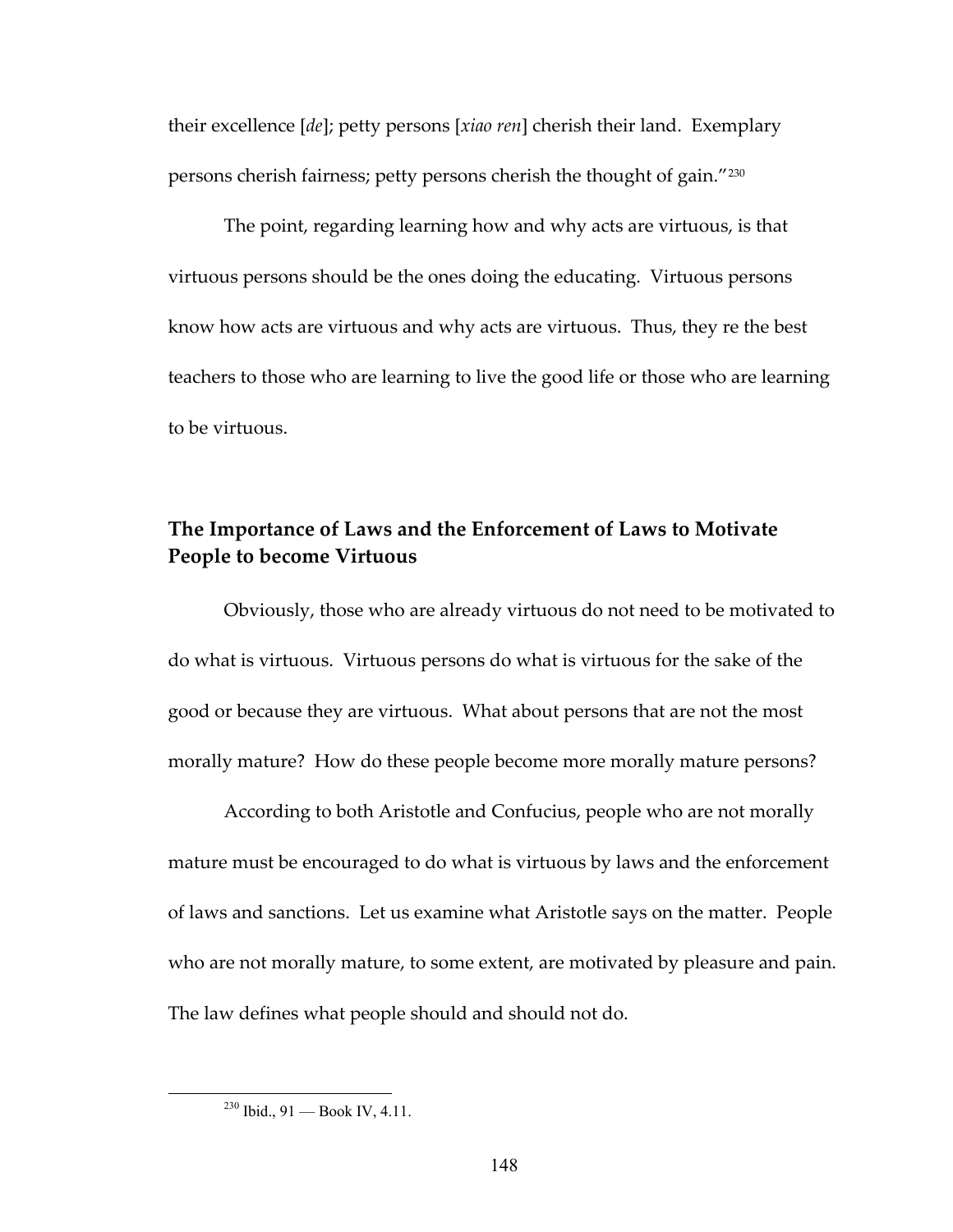And it is difficult to obtain a right education in virtue from youth up without being brought up under right laws; for to live temperately and hardily is not pleasant to must men, especially when young; hence the nurture and exercises of the young should be regulated by law, since temperance and hardiness will not be painful when they have become habitual.<sup>[231](#page-155-0)</sup>

People are rewarded for pursuing activity in accordance with the law.

Conversely, people are punished for breaking the law. By consistently following

the law, then people's pattern of behavior becomes habitual, and people are

regularly and consistently performing virtuous acts.

Nonetheless the youth or children are not the only individuals that need

guidance of the law in doing virtuous acts. Adults fall short of the highest level

of moral development as well.

But doubtless it is not enough for people to receive the right nurture and discipline in youth; they must also practise the lessons they have learnt, and confirm them by habit, when they are grown up. Accordingly we shall need laws to regulate the discipline of adults as well, and in fact the whole life of the people generally; for the many are more amenable to compulsion and punishment than to reason and to moral ideals.<sup>[232](#page-155-1)</sup>

Any persons who are not virtuous do not act according to reason alone and can give in to pleasure or pain. Thus, such persons' actions must be regulated and guided by the law.

<span id="page-155-1"></span><span id="page-155-0"></span> <sup>231</sup> Aristotle, *Nicomachean Ethics*, in The Loeb Classical Library, trans. by H. Rackham, ed. Jeffrey Henderson, Book X Chapter 9, p. 631 — 1179b32-1180a1. 232 Ibid., Book X Chapter 9, pp. 631 & 633 — 1180a2-6.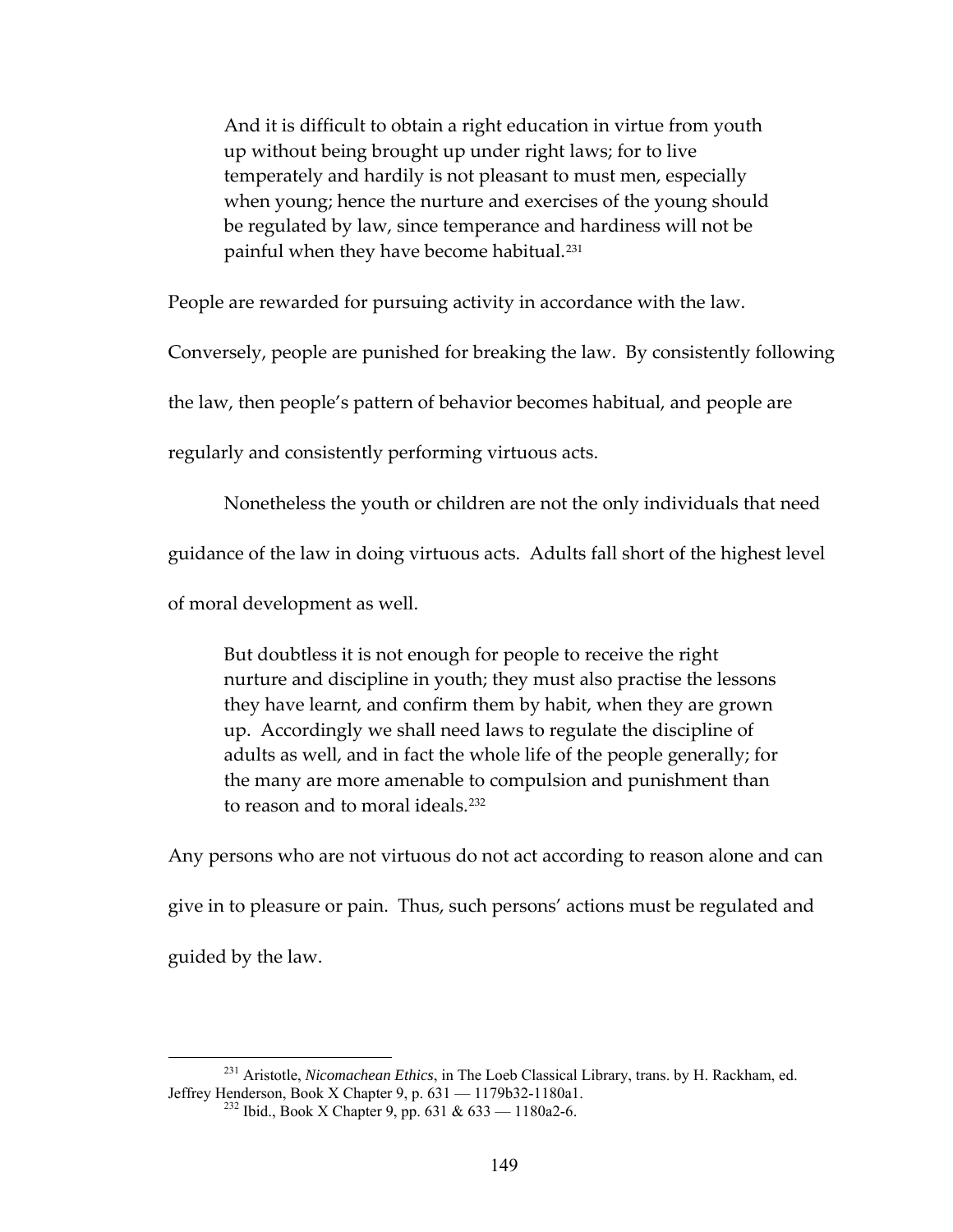Confucius makes a similar point insofar as he believes that laws should regulate and guide the behavior of persons who are not virtuous. Like Aristotle, Confucius notes that persons who are not virtuous are oftentimes motivated to act by pleasure or pain.

Lead the people with administrative injunctions (*zheng*) and keep them orderly with penal law (*xing*), and will avoid punishments but will be without a sense of shame. Lead them with excellence (*de*) and keep them orderly through observing ritual propriety (*li*) and they will develop a sense of shame, and moreover, will order themselves.<sup>[233](#page-156-0)</sup>

Not only do people have the law to regulate and guide their actions, but also, they are motivated to do what is virtuous or good by following the example of *jun zi* performing virtuous acts.

We have taken a look at the importance of activity in the process of learning to be virtuous, for Aristotle and for Confucius. Instruction or teaching alone is not sufficient for persons to learn to be virtuous. People must also regularly and habitually perform virtuous acts. However, in the process of practicing virtuous acts, not everyone is motivated to do what is virtuous. In fact, some are not aware of what is virtuous or why a given act is virtuous. People must be instructed what is virtuous and why acts are virtuous. As for getting people to do what is virtuous, the use of pleasure and pain, via the

<span id="page-156-0"></span> <sup>233</sup> Roger T. Ames and Henry Rosemont, Jr., ed., *The Analects of Confucius: A Philosophical Translation*, 76 — Book II, 2.3.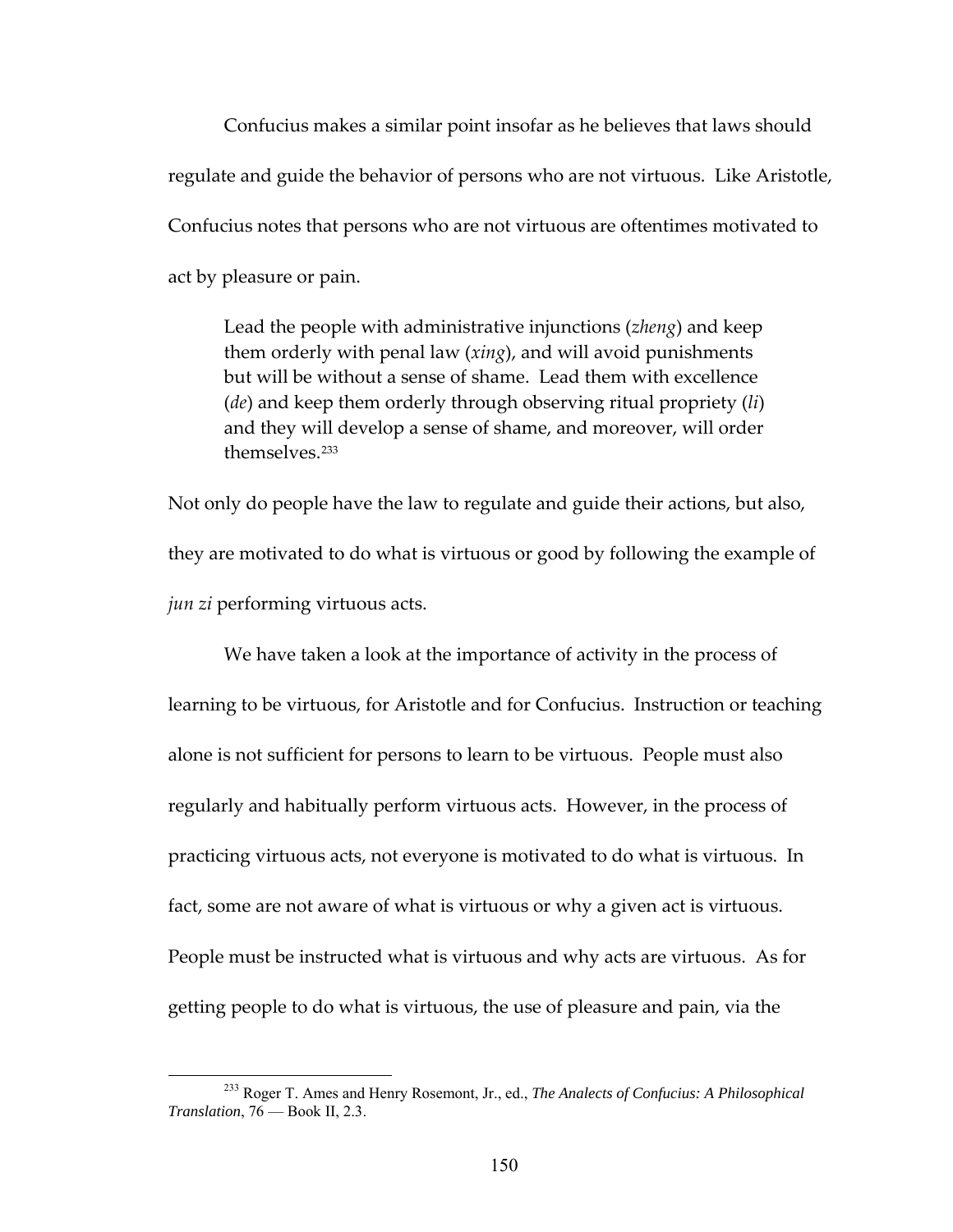enforcement of laws, encourages people to do what is virtuous. Laws not only serve to guide actions of the youth and to encourage them to do virtuous acts habitually and consistently, but also, laws function to regulate the actions of adults as well.

In conclusion, in this chapter, we compared Aristotle's and Confucius' approaches to virtue ethics and saw how they are broadly similar. Both Aristotle and Confucius define virtue as a mean between extremes. An emphasis is placed on activity. Virtuous acts must be practiced habitually and consistently. Performing virtuous acts, for Aristotle, involves responding in the proper way, with the right attitude, towards the right persons, at the proper time, etc. Acting virtuously, for Confucius, involves acting with *li* or ritual propriety, being *ren* or authoritative in conduct, living in accordance with the *dao*, and doing what is *yi* or appropriate. These activities are necessary for becoming good persons, according to Aristotle and Confucius, respectively.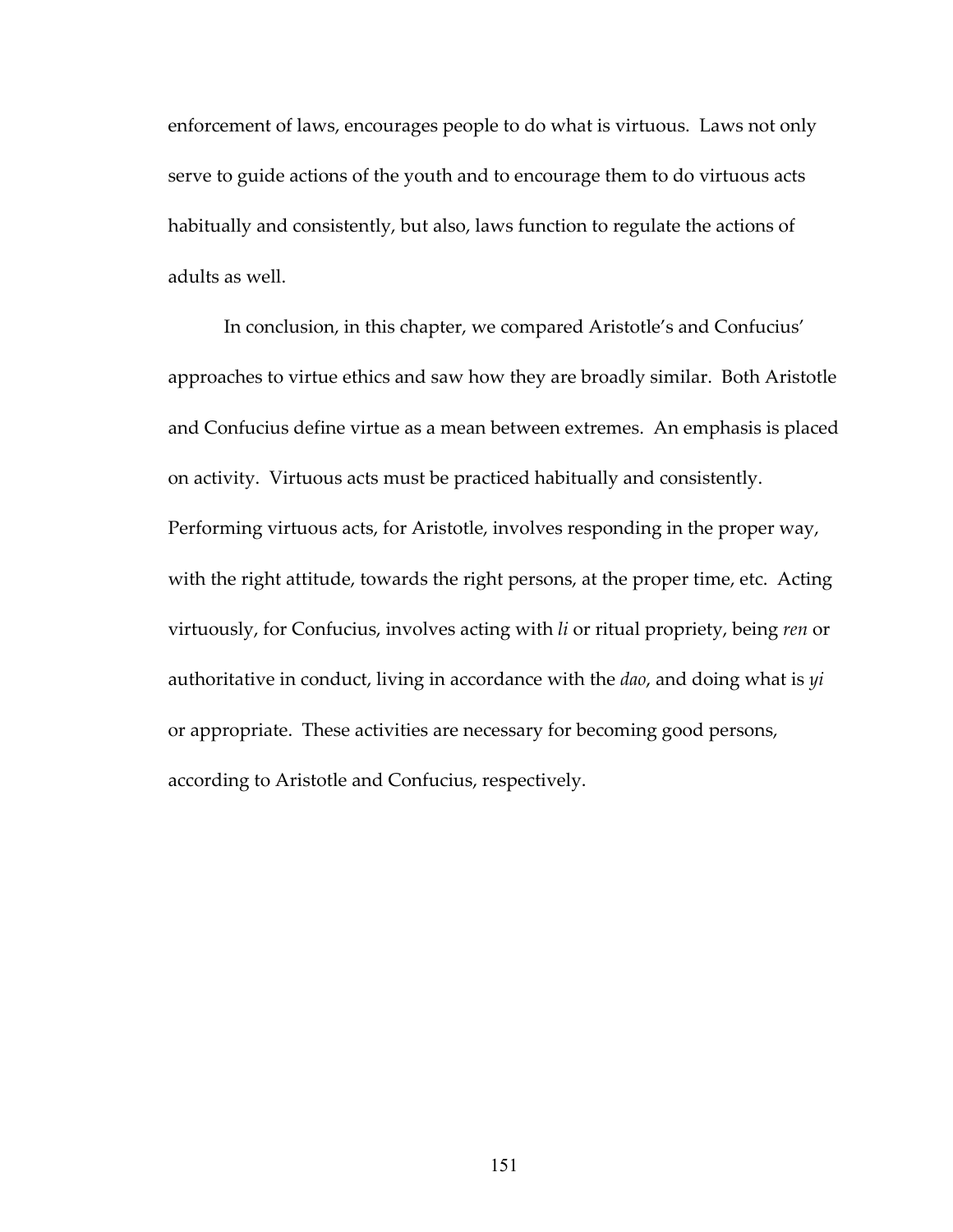### **Chapter 7 — Conclusion**

As I began this dissertation, my interest was defining the good life. The topic, what constitutes a good life, has captured the attention of people eons ago but continues to hold the interest of people now. The good life, many believe, involves happiness. Exactly what constitutes happiness has been more controversial. Aristotle, I believe, offers the best account of happiness. Happiness, according to Aristotle, is not reducible merely to physical pleasure. On the contrary, happiness is a much more complicated concept, having to do, in part with the characteristic function of human beings. The purpose of this dissertation was to explicate Aristotle's conception of highest good for humankind, happiness. The majority of this dissertation was dedicated to defining happiness.

#### **Intellectual Activity, Virtuous Activity, & the Nature of Happiness**

To begin with, the nature of happiness includes, but is not limited to, two activities: intellectual activity and virtuous activity. Two criteria are used to determine the nature of happiness, *teleion* and *autarkeias*, final or complete and self‐sufficient, respectively. A good that is final or complete without qualification is always chosen for its own sake and never for the sake of something else. Some goods, such as money, are goods we pursue solely for the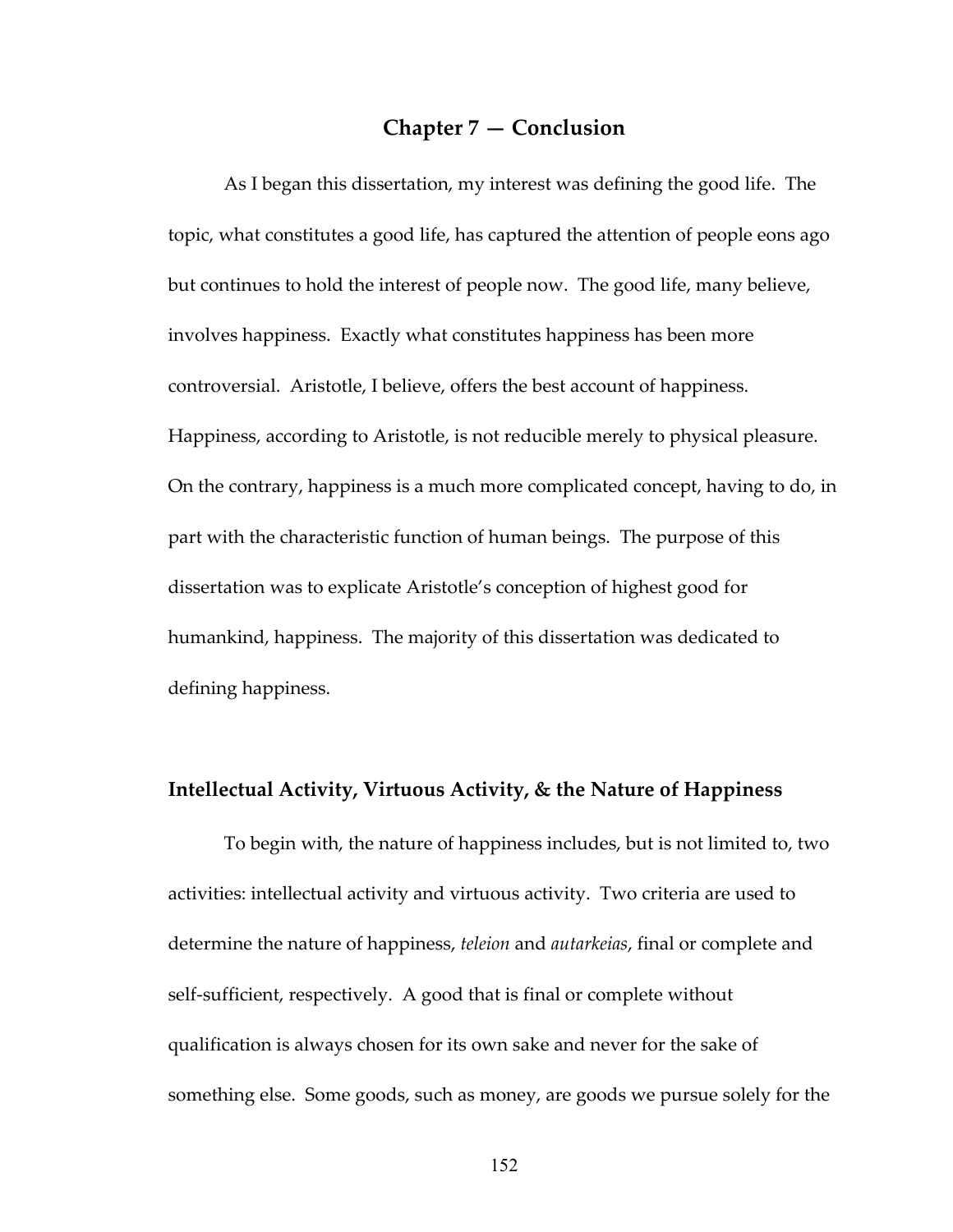sake of other goods, such as security and pleasure. In contrast, other goods, such as friendship or virtue, are pursued both for their own sake and for the sake of some other good, such as happiness. Happiness, however, is the only good that is chosen for its own sake and never for the sake of something else.

The second criterion of happiness is self‐sufficiency. Self‐sufficiency is not to be interpreted as applying to an individual living in complete solitude. A good that is self‐sufficient is worth choosing for its own sake. Happiness is self‐ sufficient insofar as it makes life lacking in nothing.

Understanding the *ergon* argument is crucial to comprehending how intellectual activity and virtuous activity are part of the nature of happiness. The *ergon* of human beings or the characteristic activity of human beings has to do with our reasoning capacity. The characteristic activity of human beings cannot be nutrition and growth, because plants share in this activity. Moreover, the characteristic activity of human beings cannot be sensation, since other animals share this experience. Hence, claims Aristotle, the characteristic activity must involve the activity of reasoning.

When Aristotle claims that the activity of reasoning is the characteristic activity of human beings, he is not thereby claiming that rational activity is distinctive to human beings of all things. Rather, insofar as the natural world is concerned, rational activity is unique to human beings. Such an explanation fits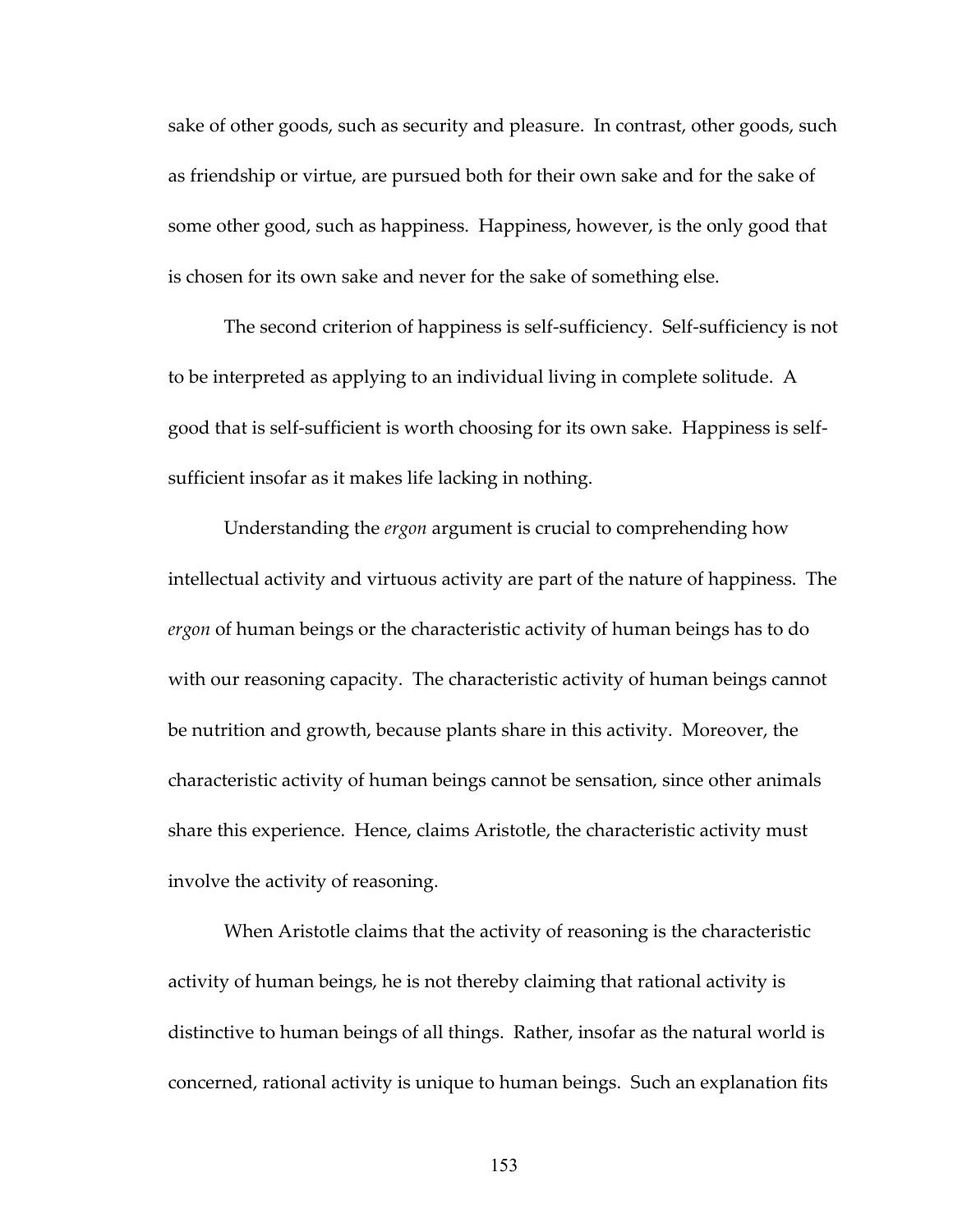with the fact that later on in the *Nicomachean Ethics*, Aristotle compares human beings with the gods, namely, gods and human beings both participate in the activity of reasoning.

The activity of reasoning is used in at least two activities: intellectual reasoning and practical reasoning. Regarding the former, Aristotle claims that a life that includes contemplation is the best sort of life, and a life that includes contemplation is better than a life without any contemplation or theoretical reasoning. One of the most important activities involving intellectual reasoning is intellectual or philosophical activity.

Regarding contemplation or intellectual reasoning itself, it is final and self-sufficient. Contemplation is final, given that it is always desired for its own sake and never for the sake of something else. Contemplation is self‐sufficient, in that it is worth choosing for its own sake. What Aristotle means by contemplation or intellectual reasoning is reasoning for the sake of knowledge or knowing for knowledge's sake.

The *ergon* of human beings or the activity of reasoning is also used in practical reasoning. One of the most important activities involving practical reasoning is virtuous activity. Aristotle stresses the importance of action or doing what is virtuous.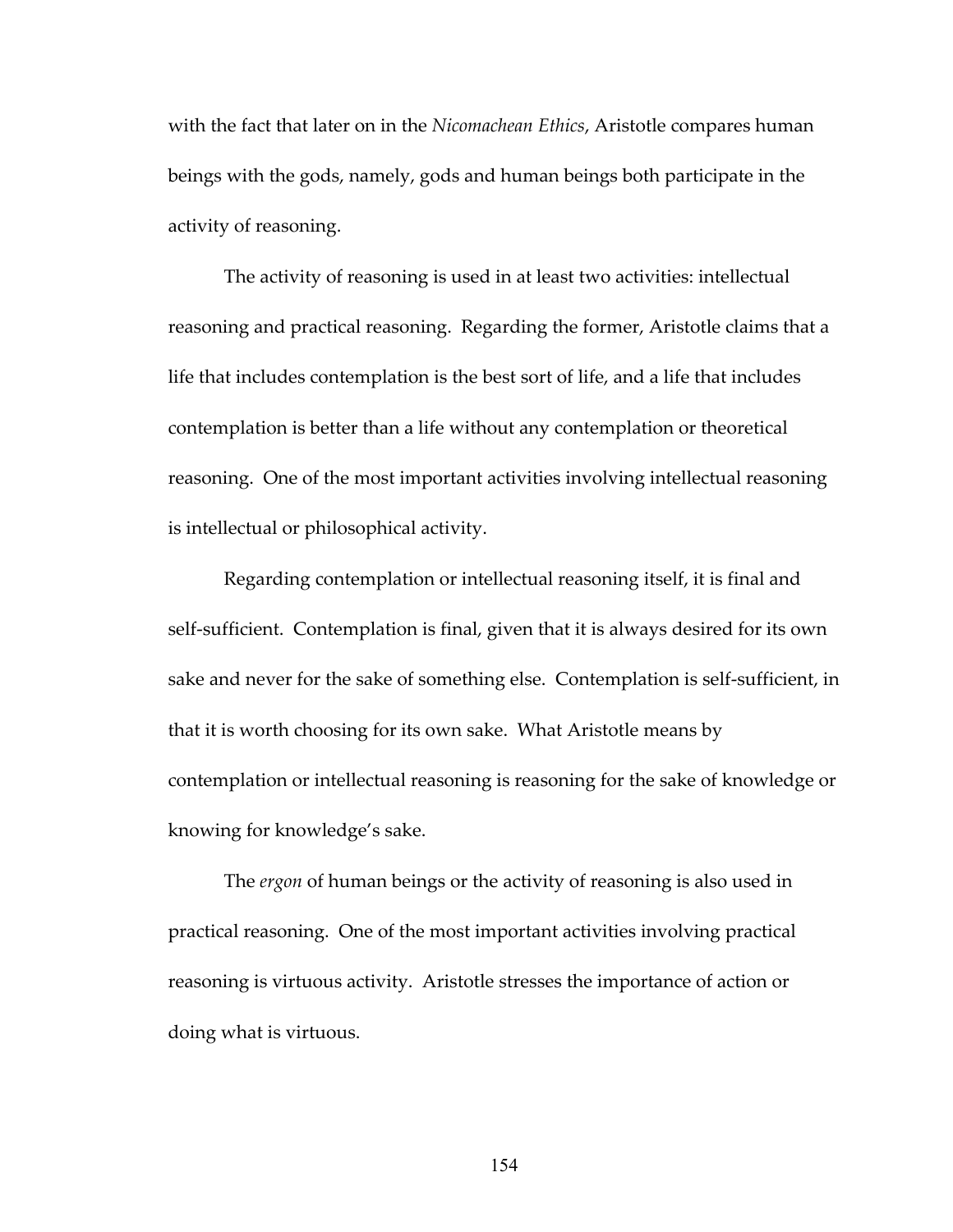Of two main types of virtue, intellectual virtues and moral virtues, the *ergon* of human beings plays an important role in the practice of moral virtue. People have to use their reasoning capacity to perform virtuous activity. Persons learn to do acts by repetition, by doing virtuous acts consistently and regularly. Only by doing so, a person becomes virtuous.

Virtue, for Aristotle, is a disposition of the soul. It is a state of character, in virtue of which we stand well or badly with reference to emotions. Virtue, then, is a state of character, in which we have a disposition to choose the mean between extremes, the mean between excess and deficiency. Specifically, moral virtue is a state of character in which we use our reasoning faculty to deliberate and determine what choice to make in any circumstance.

That happiness consists of intellectual reasoning is not controversial. However, that happiness also includes practical reasoning is highly debatable. Some claim that happiness consists of intellectual reasoning exclusively, and such a claim is maintained on the basis of a few points. Happiness is the highest good. Only highest goods constitute the nature of happiness. Intellectual activity is the highest good. Though Aristotle does affirm intellectual activity as the highest good, that piece of evidence is not enough to demonstrate that the nature of happiness consists of intellectual activity exclusively. He explicitly claims that certain beings do not qualify as happy if they do not participate in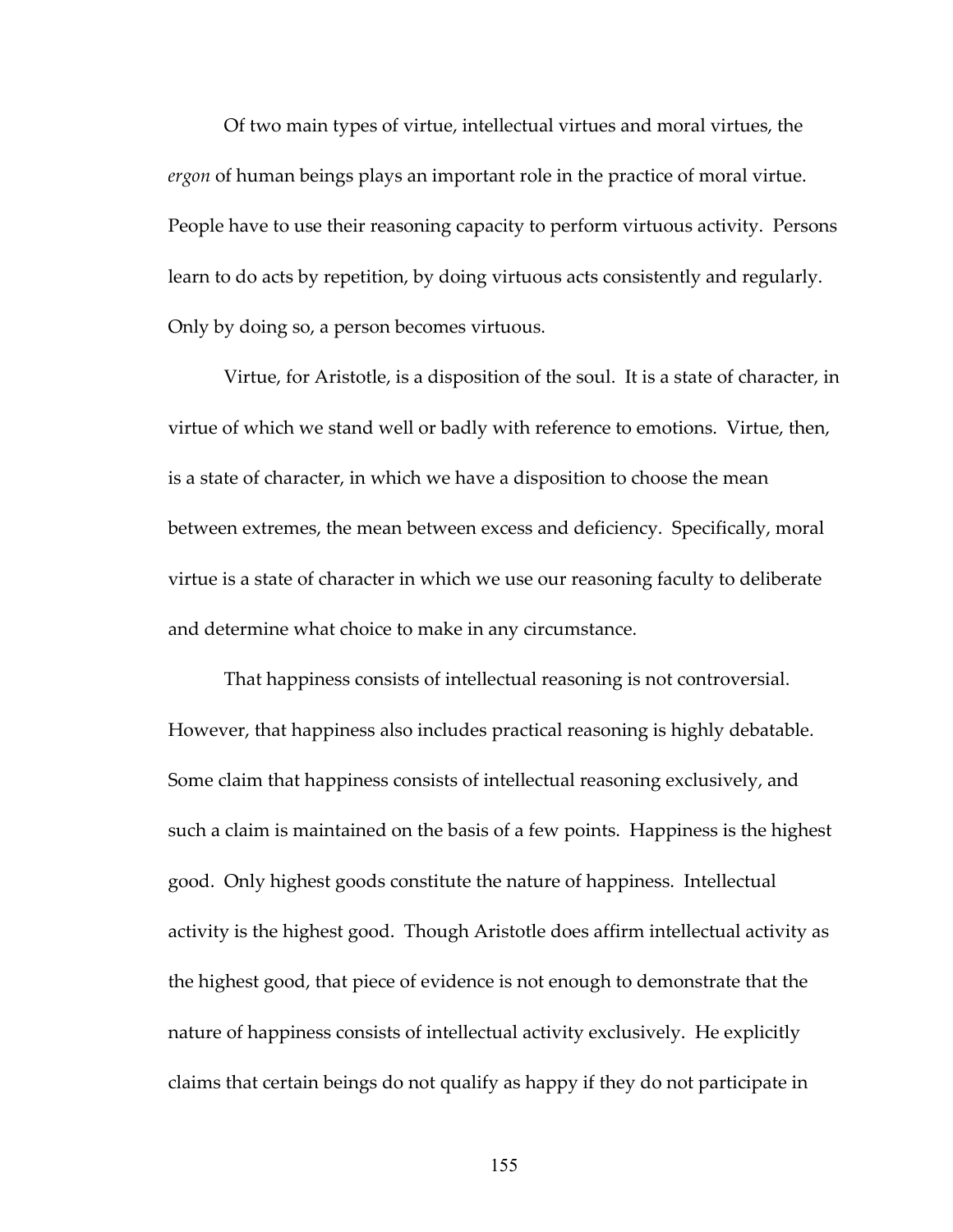virtuous activity. Animals, such as oxen or horses, cannot qualify as happy. And, given Aristotle's conception of happiness, neither are children happy, given that they are not yet engaging in virtuous activity. Not only are children not yet capable of engaging in virtuous activity, but also, children are not yet able to participate in intellectual activity. Thus, we can understand why Aristotle claims that children cannot be happy.

Besides the fact that Aristotle says that beings that do not participate in virtuous activity do not qualify as happiness, two other pieces of evidence lend favor to my interpretation that virtuous activity is part of the nature of happiness. First, happiness is a good of the soul and the nature of happiness includes goods of the soul exclusively. Intellectual activity, virtuous activity, and friendship are goods of the soul; unlike other goods, such as wealth or well‐ being, which is an external good and bodily good respectively. Goods of the soul, according to Aristotle, are good in the fullest sense and in the highest degree. So, virtuous activity is part of the nature of happiness. Second, in his discussion of the popular views of happiness, in a rejoinder to a popular view that happiness is virtue, Aristotle says that insofar as the activity of virtue includes being virtuous, he is in agreement. Happiness, then, involves doing virtuous acts regularly and consistently. Hence, those two pieces of evidence together show how virtuous activity is a part of the nature of happiness.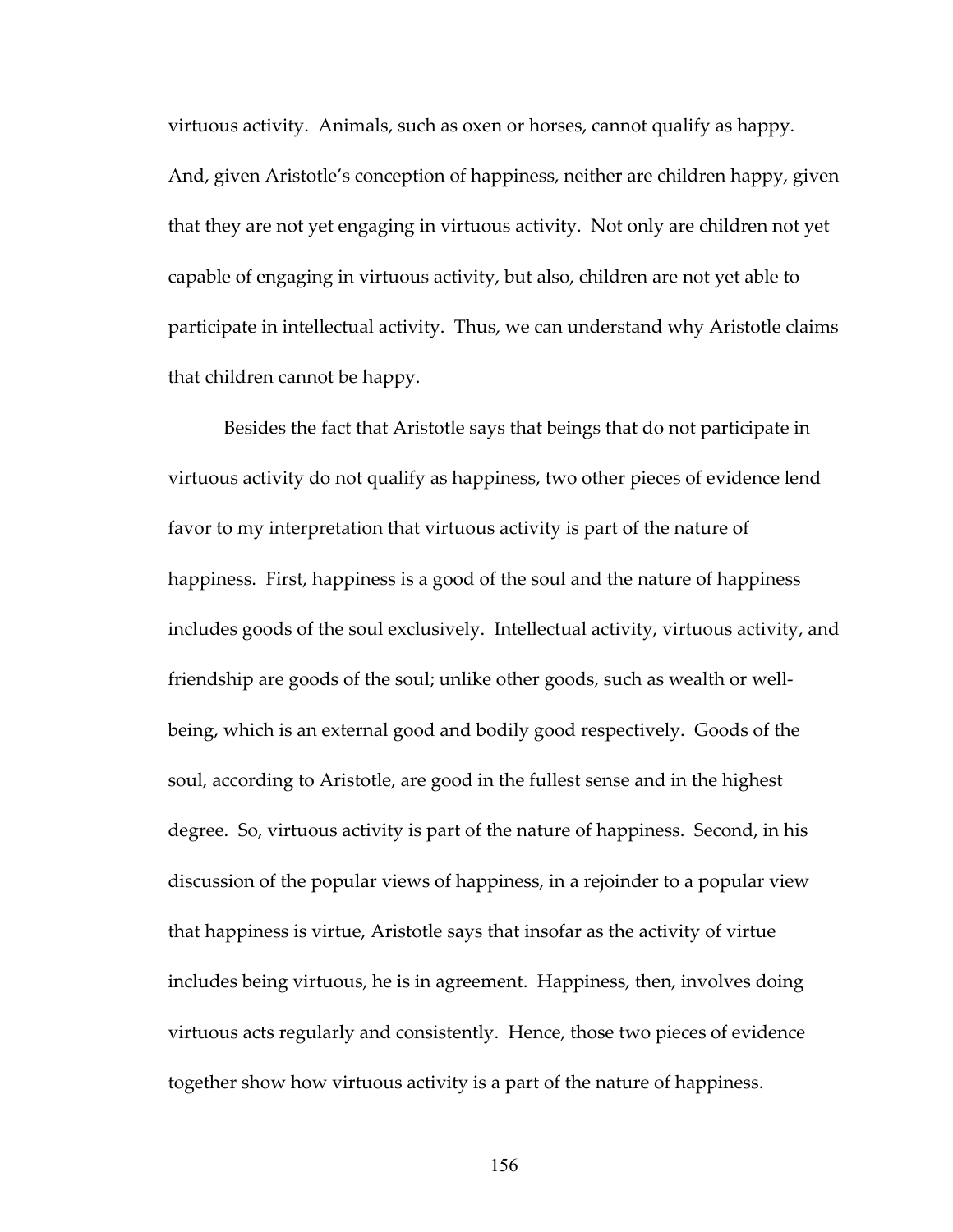### **Friendship and the Nature of Happiness**

Intellectual activity and virtuous activity alone, nonetheless, do not constitute the nature of happiness. Friendship also is part of the nature of happiness, according to Aristotle. In particular, not just any sort of friendship, but, virtuous friendship is part of the nature of happiness.

Friendships, in general, must fulfill three conditions, according to Aristotle. First, friends must feel good will towards each other and wish each other's good. Second, friends must be aware of each other's good will. Third, the cause of the good will must be one of the loveable qualities mentioned – utility, pleasure, or virtue, depending on the type of friendship.

Of the three main types of friendship — utility friendship, pleasure friendship, and virtuous friendship — utility friendships and pleasure friendships are inferior types of friendship while virtuous friendship are the truest or most perfect form of friendship. In contrast to utility friendships and pleasure friendships, a virtuous friendship can occur only between two good or virtuous persons. What motivates a good person to form a virtuous friendship with another good person involves loving what is good and desiring goodness for the other person.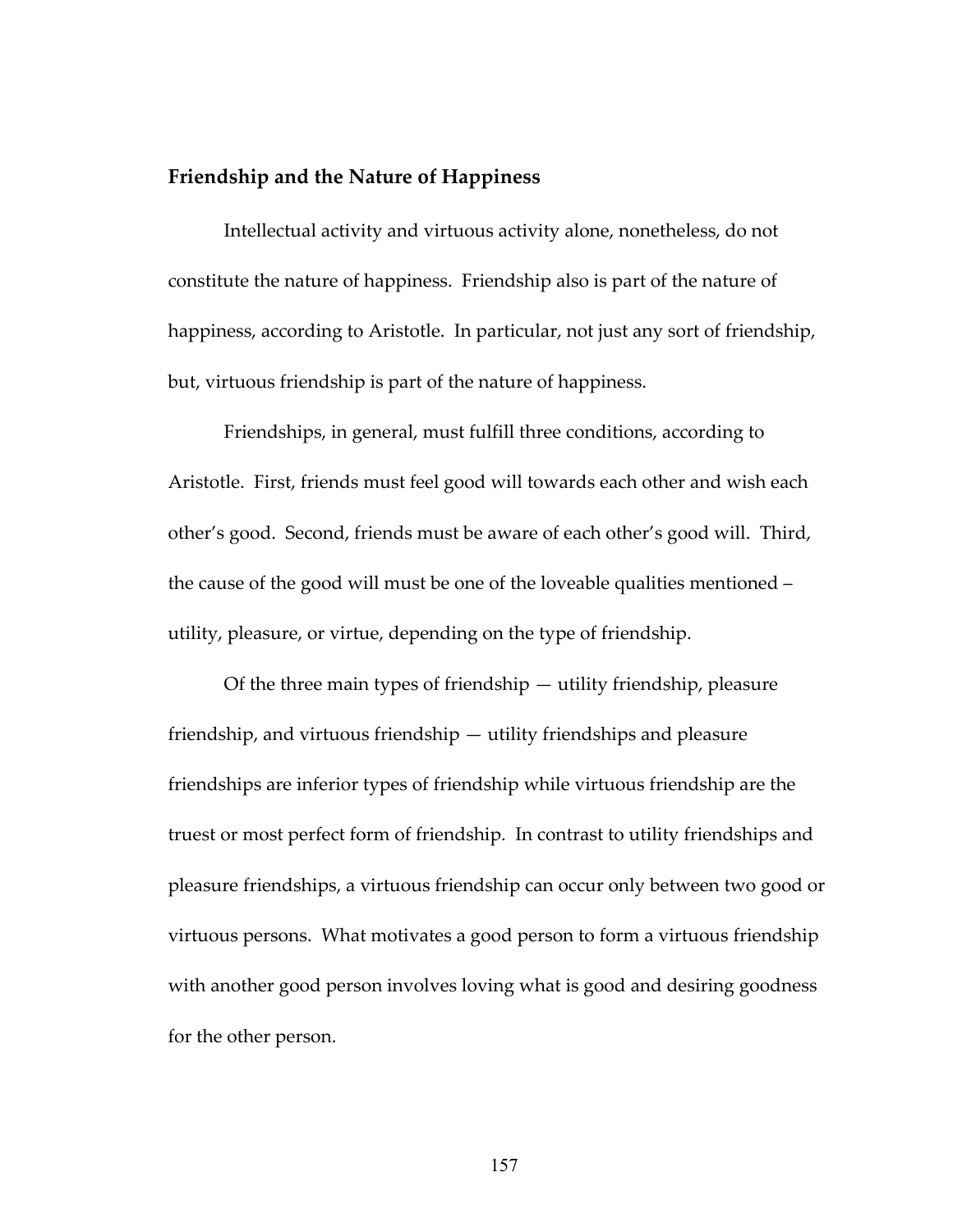Virtuous friendship, as I understand Aristotle, is not merely needed for happiness; virtuous friendship is part of the nature of happiness. Virtuous friendship, according to Aristotle, is a good of the soul. The goodness of a friend is like the goodness of the self, in a virtuous friendship. Both persons in a virtuous friendship pursue goods of the soul, by engaging in intellectual activity and virtuous activity. Moreover, a virtuous person finds the virtuous or the good pleasant and desirable. Given that each person in a virtuous friendship is virtuous, each appreciates and enjoys the other's companionship. In addition, by actively engaging in virtuous friendships, people can more fully exercise their reasoning ability and participate more wholly in intellectual activity and virtuous activity.

To deny that virtuous friendship is part of the nature of happiness is to misunderstand the true meaning of virtuous friendship and to overlook what Aristotle means by happiness. Recall that the nature of happiness is final and self-sufficient. At the very least, a life without virtuous friendship fails the selfsufficiency criterion; a life without virtuous friendship is not lacking in nothing. Aristotle even goes so far as to say that happy persons must have virtuous friends, without which the person's life is incomplete.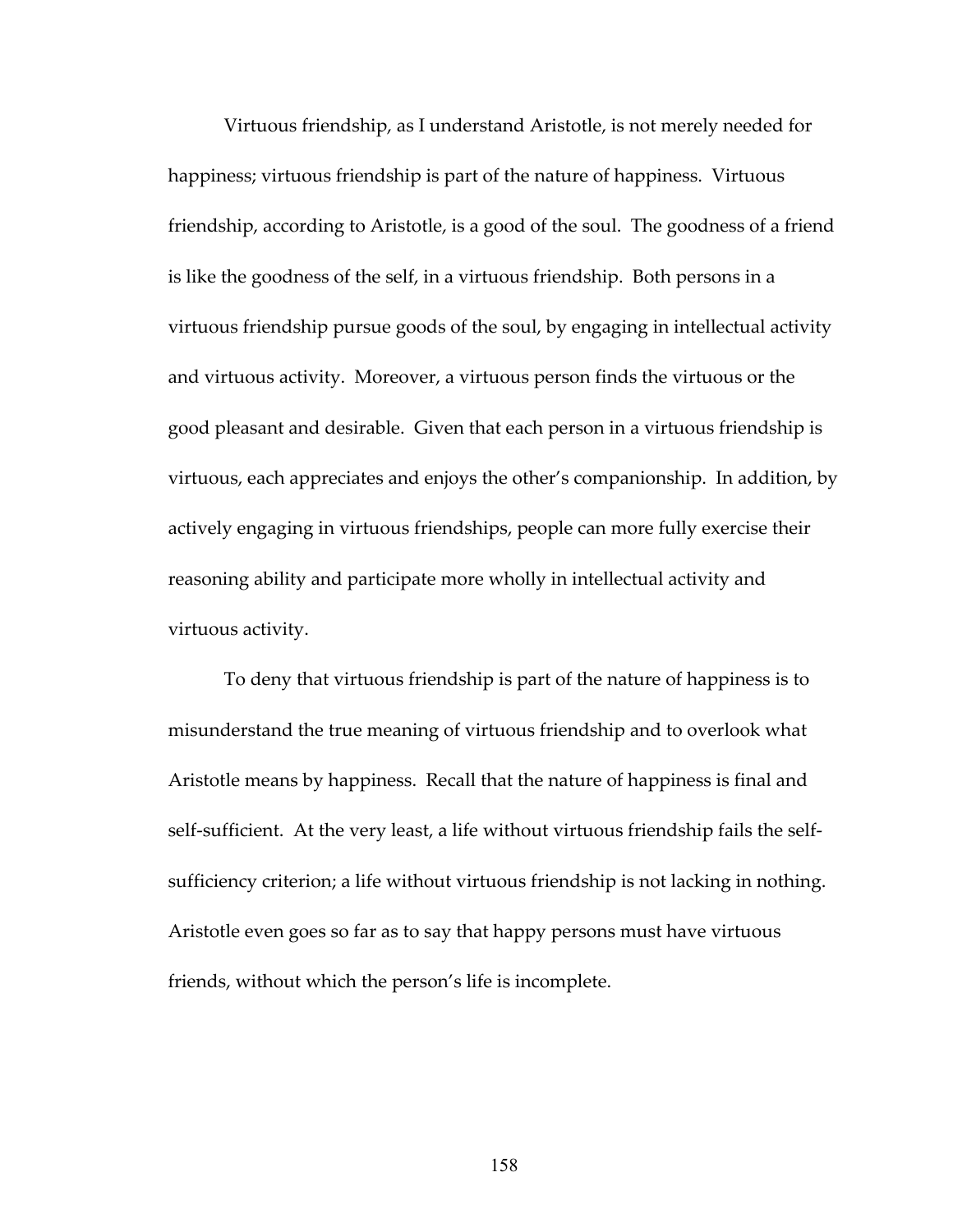#### **External Goods Needed for Happiness**

What has been established is that intellectual activity, virtuous activity, and virtuous friendship constitute the nature of happiness. Though other goods do not count as part of the nature of happiness, some goods — external goods are necessary for happiness. External goods are not essential to happiness, but, they make happiness possible. External goods include friends, wealth, political power, good birth, satisfactory children, and beauty.

The first three external goods: friends, wealth, and political power, are important to performing certain virtuous activities. Regarding friends, friends are required for virtuous activity affiliated with social intercourse. The term, friends, here does not refer to friendship that meets the three qualities of friendship: feeling good will for each other, being aware of each other's good will, and having the cause of their good will be utility, pleasure, or virtue. Rather, the term, friends, is being used to refer to kindly feeling, existing even between business associates or fellow citizens. At any rate, there are at least three virtuous activities affiliated with social intercourse. First, friends are necessary for acting with the social grace of friendliness, because a person must have an opportunity to practice such a virtue and a friend provides such an opportunity. Friends also are needed for a person to be truthful towards another. That is, a person needs to have the opportunity to be truthful, and a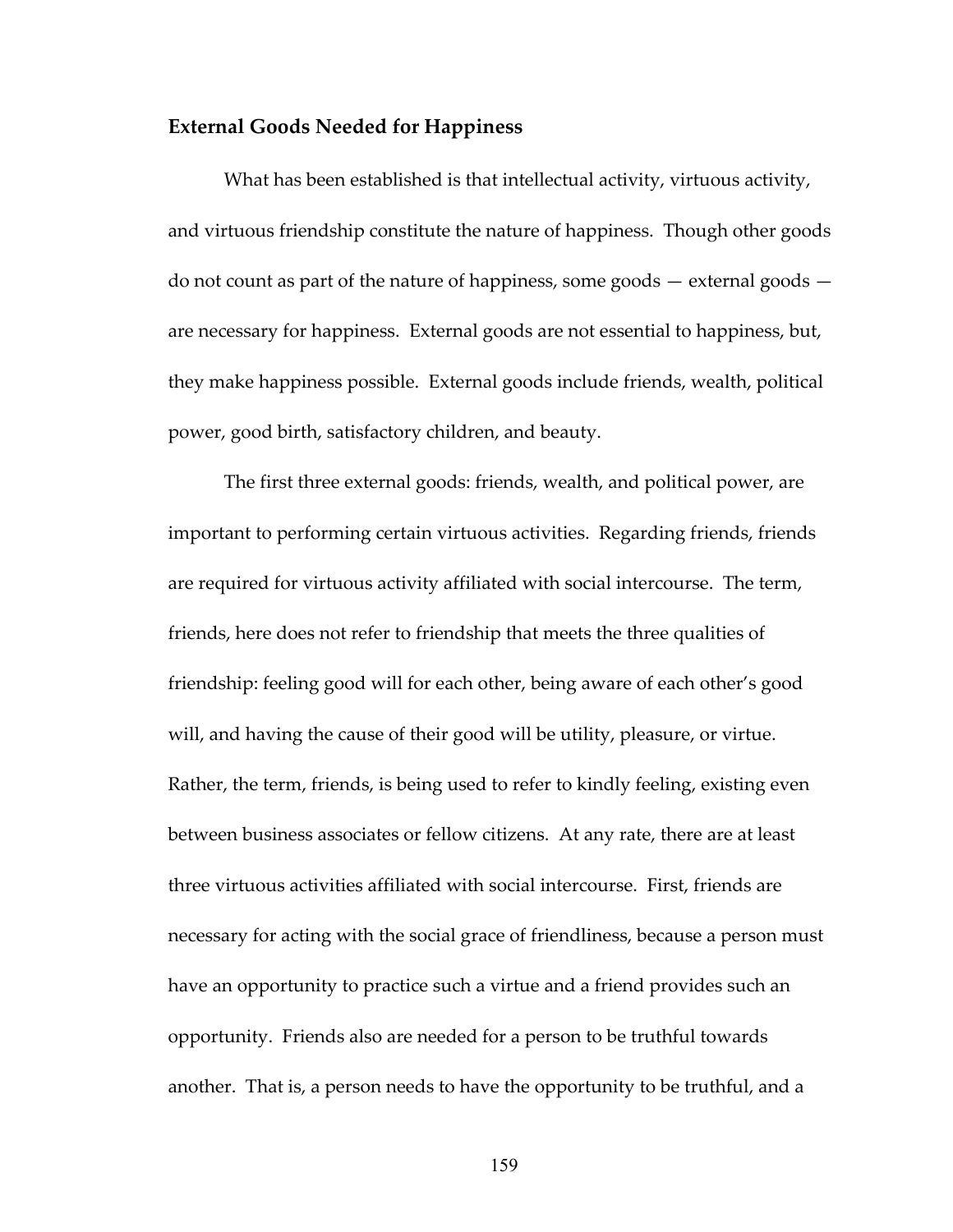friend provides such an opportunity. Third, to be witty, a person must have an audience, and a person must have friends with whom she can be witty. So, a person needs friends with whom to be witty.

As for the second external good, wealth or fortune enables a person to participate in virtuous activities concerning money: liberality and magnificence. A liberal person gives the right amount to the right person, at the right time, under appropriate circumstances. Having wealth or fortune is needed for a person to be able to give money to the right persons, in the right amounts, at the right time. A magnificent person spends her money well, in appropriate ways, on appropriate things. For a person to spend significant amounts of money in a suitable fashion, that person must be in possession of significant amounts of money; hence, fortune is necessary for a person to practice magnificence.

As for the third external good necessary for performing virtuous activity, political power is needed for honor to be possible. Participating in some sort of political office provides a person with the opportunity to engage in activity concerning honor. Another way of explaining how political power is necessary for happiness is by recognizing that human beings are political by nature and as political animals we must live and be part of a city‐state. Exercising political power means that, as citizens of a city‐state, persons must do actions that exhibit greatness of soul. Persons must be concerned with doing what is honorable: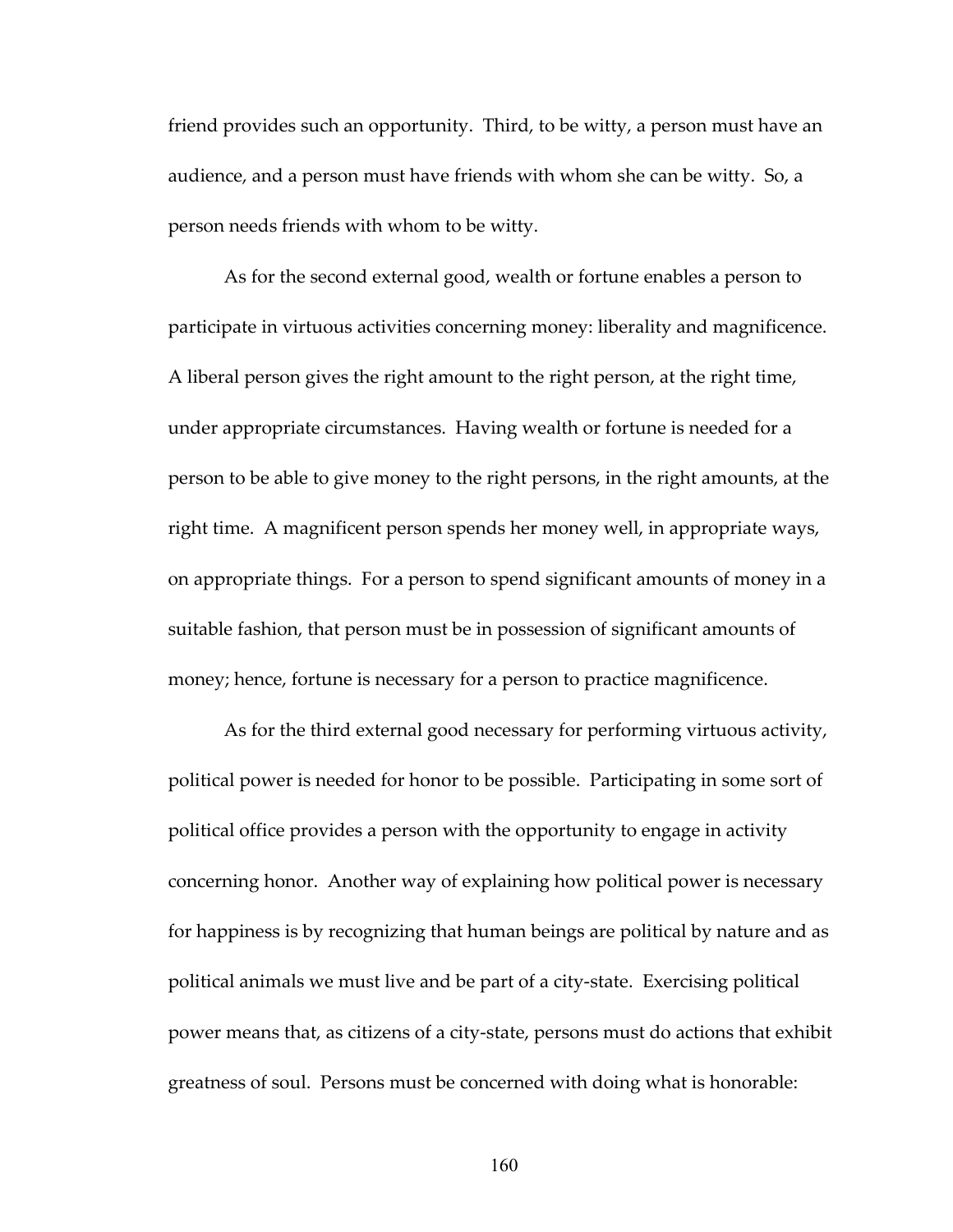helping others whenever possible, returning services done for them, and rarely asking for help.

Regarding the latter three external goods — good birth, satisfactory children, and beauty — none of these external goods is needed for performing virtuous activity per se. But, a tremendous loss in any of these three external goods, according to Aristotle, affects a person's happiness. Though none of these three external goods play any direct role in helping a person perform virtuous acts, the absence of any of these goods prevents a person from being able to act virtuously.

## **Confucius**

Just as Aristotle was concerned with the good for humankind, in the *Nicomachean Ethics*, so, too, Confucius was concerned with the good for humankind. Confucius, nonetheless, took a slightly different approach to the discussion of the good for humankind. Instead of looking for the highest good for humankind and developing a conception of the good for humankind from it, Confucius focused on searching for a solution to the misery people were experiencing during his time. Confucius' solution involves returning to the practices of the Zhou dynasty. Practicing *li* or ritual propriety of the Zhou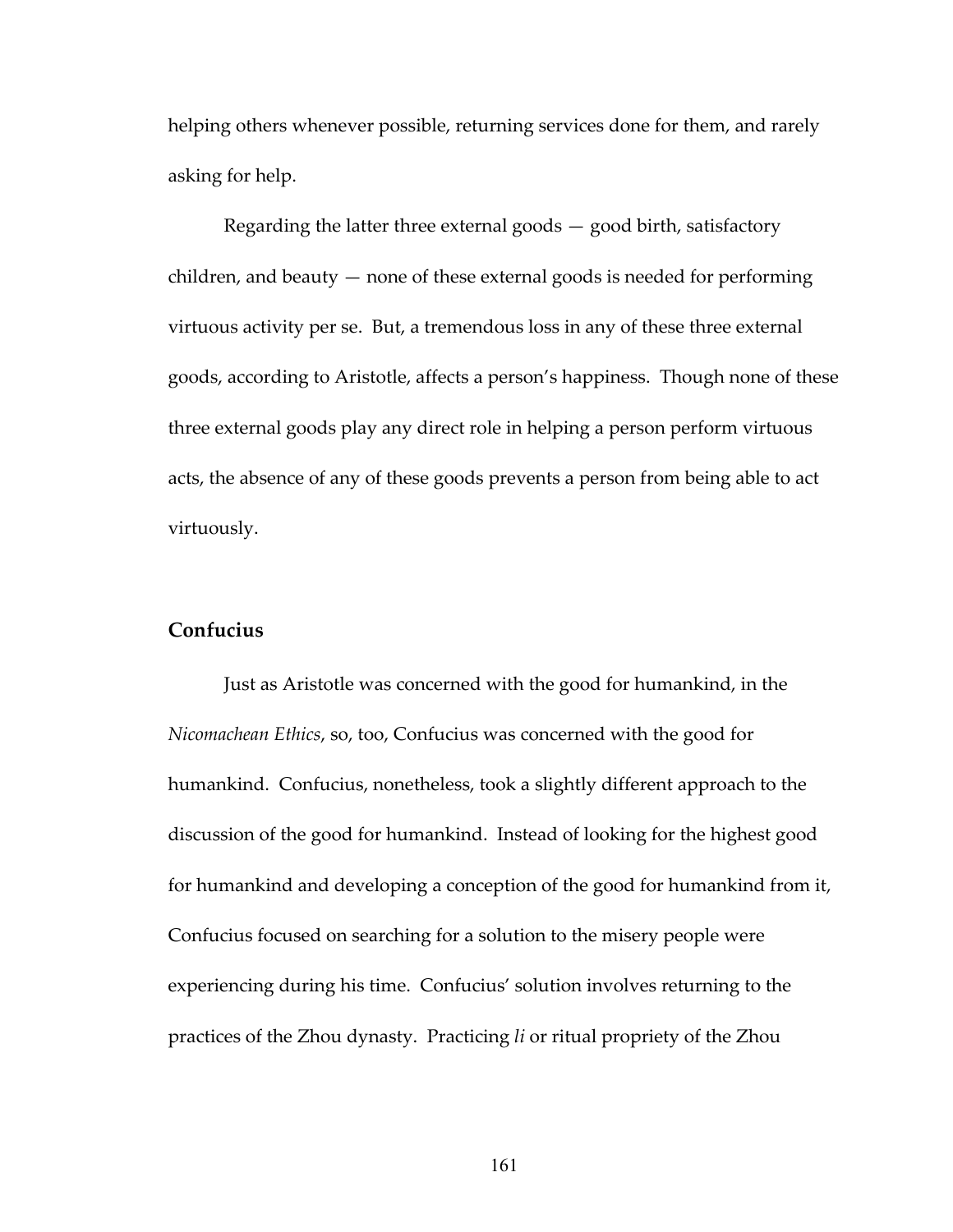dynasty, acting with *ren* or authoritative conduct, living according to the *dao* or the way, and doing what is *yi* or appropriate are key to living the good life.

People learn to be virtuous through the instruction of others. Instruction alone, however, will not teach a person to be virtuous. People learn to be virtuous through action. A person must practice ritual propriety, act with authoritative conduct, live according to the way, and do what is appropriate regularly and consistently. And, a person should refrain from activities that prevent her from living a good life or becoming a good person. Such activities include focusing on petty matters.

### **Aristotle and Confucius on Virtue Ethics**

Aristotle and Confucius make rather important points regarding the good for humankind and the good life. Doing activities that help a person live the good life and abstaining from activities that hinder a person from living the good life are significant. Practice of these activities, nonetheless, cannot be sporadic and spontaneous. A person must participate in certain activities habitually and consistently for that person to develop the character of a good person.

For Aristotle, such activities include engaging in intellectual activity, participating in virtuous activity, having virtuous friendships, and possessing external goods. According to Confucius, activities necessary for developing the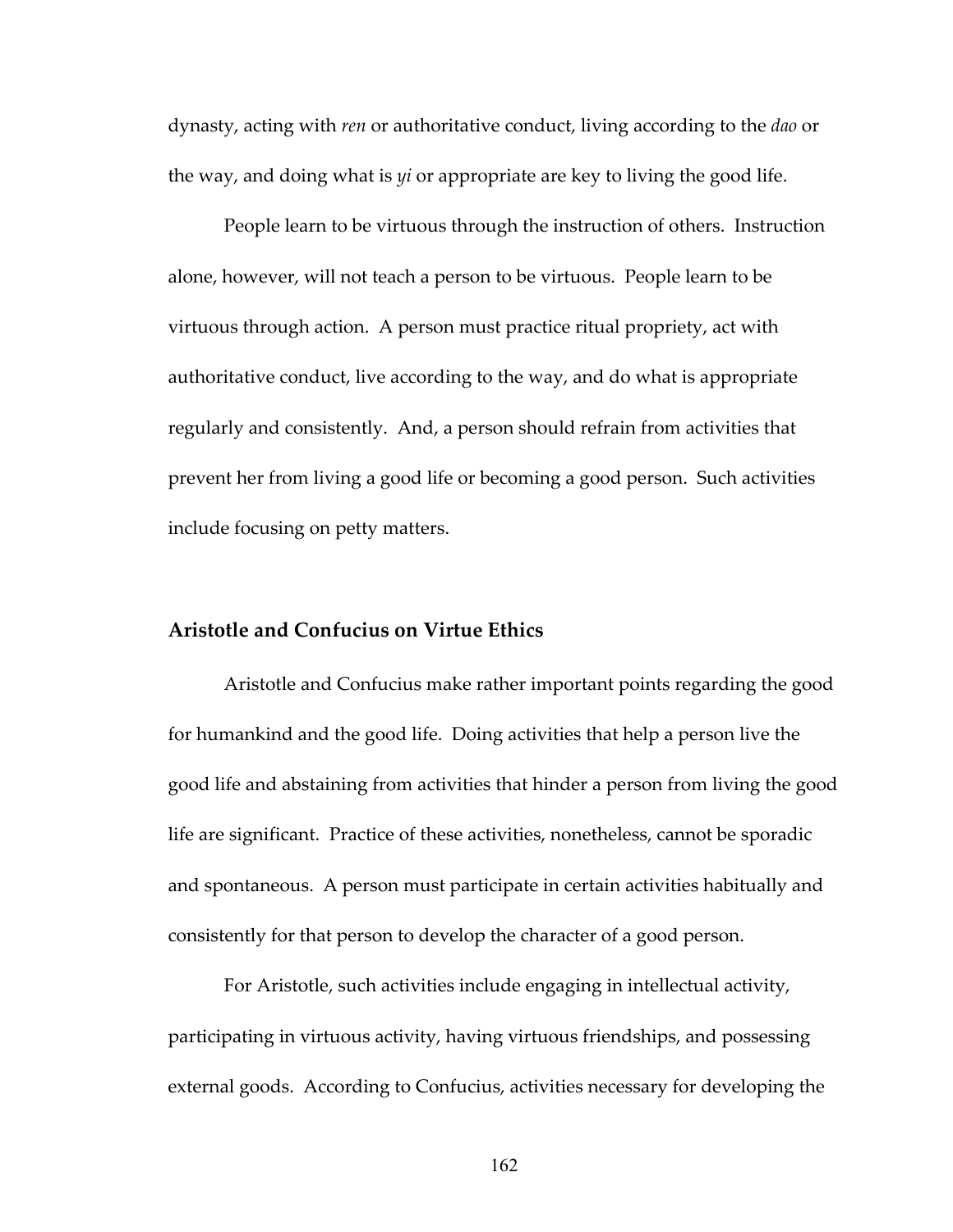character of a good person includes virtuous activity. Virtuous activity includes practicing *li*, acting with *ren*, living according to the *dao*, and doing what is *yi*. The common thread running in both Aristotle and Confucius's approaches to the good life is virtuous activity. Habitually and consistently doing virtuous activity is needed for the good life. Hence, according to Aristotle and Confucius, a good person is an individual who has the disposition to do the good act or the virtuous act in various circumstances, habitually does what is virtuous, and is motivated by the good.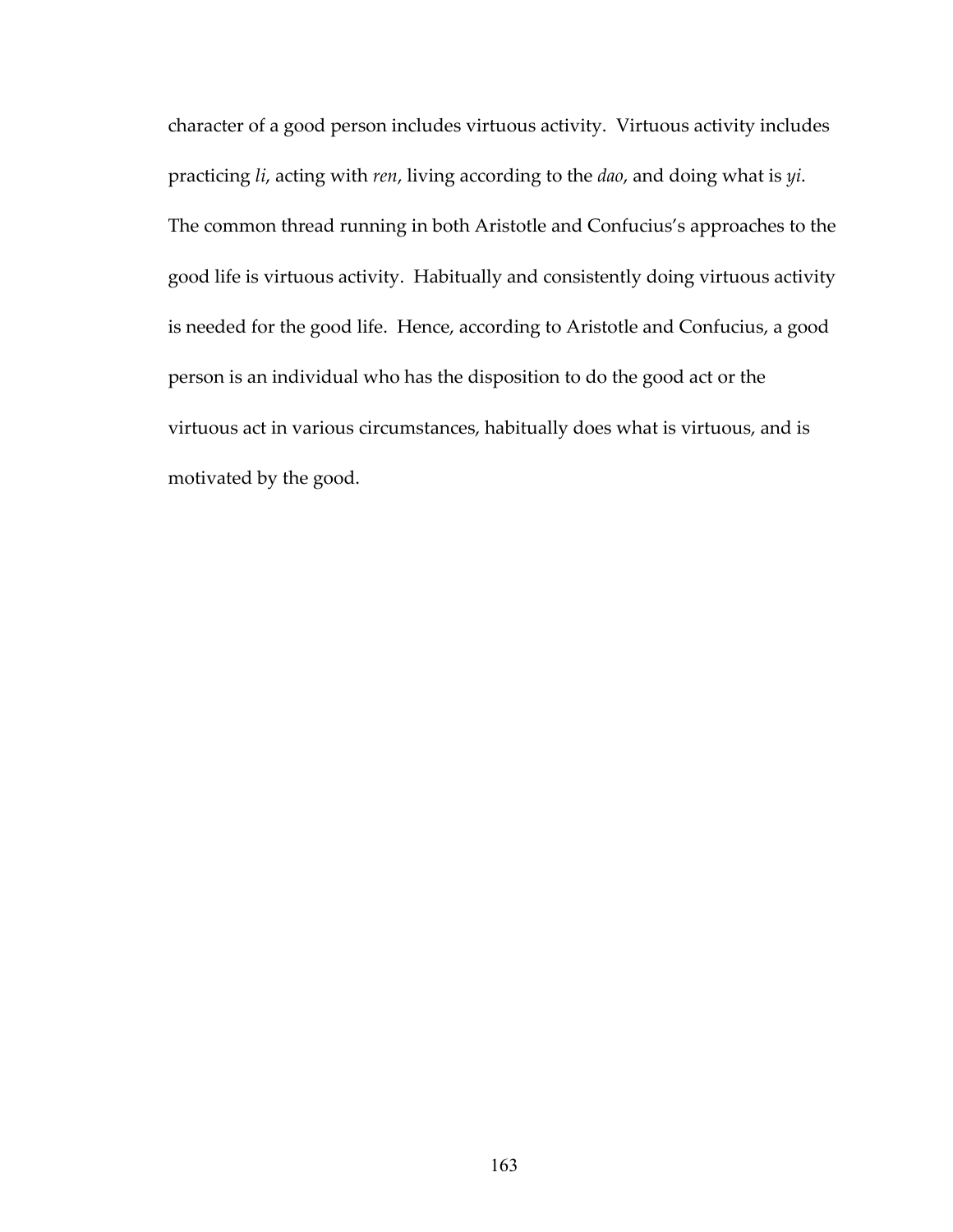### Works Cited

- Achtenberg, Deborah. "The Role of the *Ergon* Argument in Aristotle's *Nicomachean Ethics*" *Ancient Philosophy* 9 (1989): 37‐47.
- Ackrill, J. L. "Aristotle on Eudaimonia," *Essays on Aristotle's Ethics*. Ed. by Amélie Oksenberg Rorty (Berkeley: University of California Press, 1980): 15‐33.
- Ames, Roger T. and Henry Rosemont, Jr., trans. *The Analects of Confucius: A Philosophical Translation*. New York: The Ballantine Publishing Group, 1999.
- Annas, Julia. "The Good Life and the Good Lives of Others." *Social Philosophy and Policy* 9 (1992): 133‐148.
- Annas, Julia. "Self‐Love in Aristotle." *The Southern Journal of Philosophy* vol. XXVII (Suppl. 1988): 1‐18.
- Anscombe, G. E. M. "Modern Moral Philosophy." In *Virtue Ethics*, ed. Roger Crisp and Michael Slote, 26‐44. New York: Oxford University Press, 2000.
- Apostle, Hippocrates G., trans. *Aristotleʹs Nicomachean Ethics*. Grinnell, Iowa: The Peripatetic Press, 1984.
- Aristotle, *Metaphysics*: Books X‐XIV: *Oeconomica* and *Magna Moralia*. The Loeb Classical Library. Trans. by Hugh Tredennick and G. Cyril Armstrong. Ed. by G. P. Goold. Cambridge, MA: Harvard University Press, 1997.
- Aristotle. *Nicomachean Ethics*. trans. and edited by Roger Crisp. New York: Cambridge University Press, 2000.
- Aristotle. *Nicomachean Ethics*. trans. & ed. by Terence Irwin. Indianapolis: Hackett Publishing Company, 1985.
- Aristotle. *Nicomachean Ethics*. The Loeb Classical Library. Trans. by H. Rackham, Ed. Jeffrey Henderson. Cambridge, MA: Harvard University Press, 2003.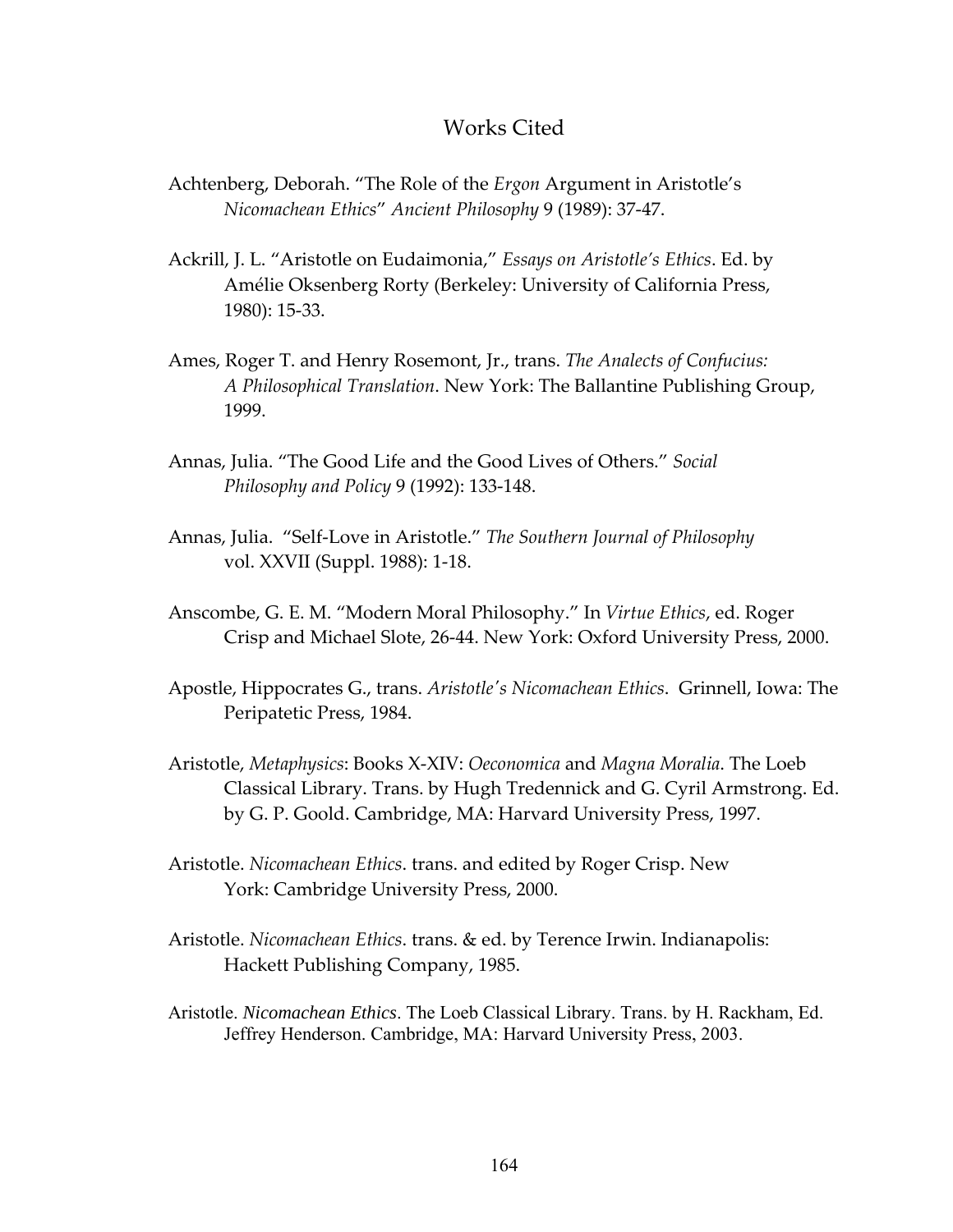- Barnes, Jonathan. *The Cambridge Companion to Aristotle*. New York: Cambridge University Press, 1996.
- Bertman, Martin A. "Pleasure and the Two Happinesses in Aristotle." *Apeiron* 6 (September 1972): 30‐36.
- Broyer, John Albin. "Aristotle: Is 'Happiness' Ambiguous?" *Midwestern Journal of Philosophy* (Spring 1973): 1‐5.
- Burger, Ronna. "Wisdom, Philosophy, and Happiness: On Book X of Aristotle's *Ethics*." *Proceedings of the Boston Area Colloquium in Ancient Philosophy* 6 (1990): 289‐307.
- Burnyeat, M. F. "Aristotle on Learning to be Good." In *Essays on Aristotle's Ethics*. Ed. by Amélie Oksenberg Rorty (Berkeley: University of California Press, 1980): 69‐92.
- Bywater, J., ed. "Aristotle's *Ethica Nicomachea*: Book I." Oxford: 1894. trans. William David Ross. Clarendon Press, 1908. Available on http:www.mikrosapoplous.gr/Aristotle/nicom1a.htm
- Celano, Anthony J. "Aristotle on Beatitude." *Ancient Philosophy* 5 (Fall 1985): 205‐214.
- Chan, Wing‐Tsit, trans. *A Source Book in Chinese Philosophy*. Princeton, NJ: Princeton University Press, 1963.
- Clark, Stephen R.L. "The Better Part." *Philosophy* 35 Supp (1993): 29‐49.
- Cooper, John M. "Contemplation and Happiness: A Reconsideration." *Synthese* 72 (August 1987): 187‐216.
- Copleston, Frederick S.J. *A History of Philosophy*. Vol. I, *Greece and Rome: From the Pre‐Socratics to Plotinus*. New York: Doubleday, 1993.
- Creel, Herrlee G. *Chinese Thought: From Confucius to Mao Tse‐Tung*. Chicago: The University of Chicago Press, 1953.
- Crisp, Roger. "White on Aristotelian Happiness." *Oxford Studies in Ancient Philosophy* 10 (1992): 233‐240.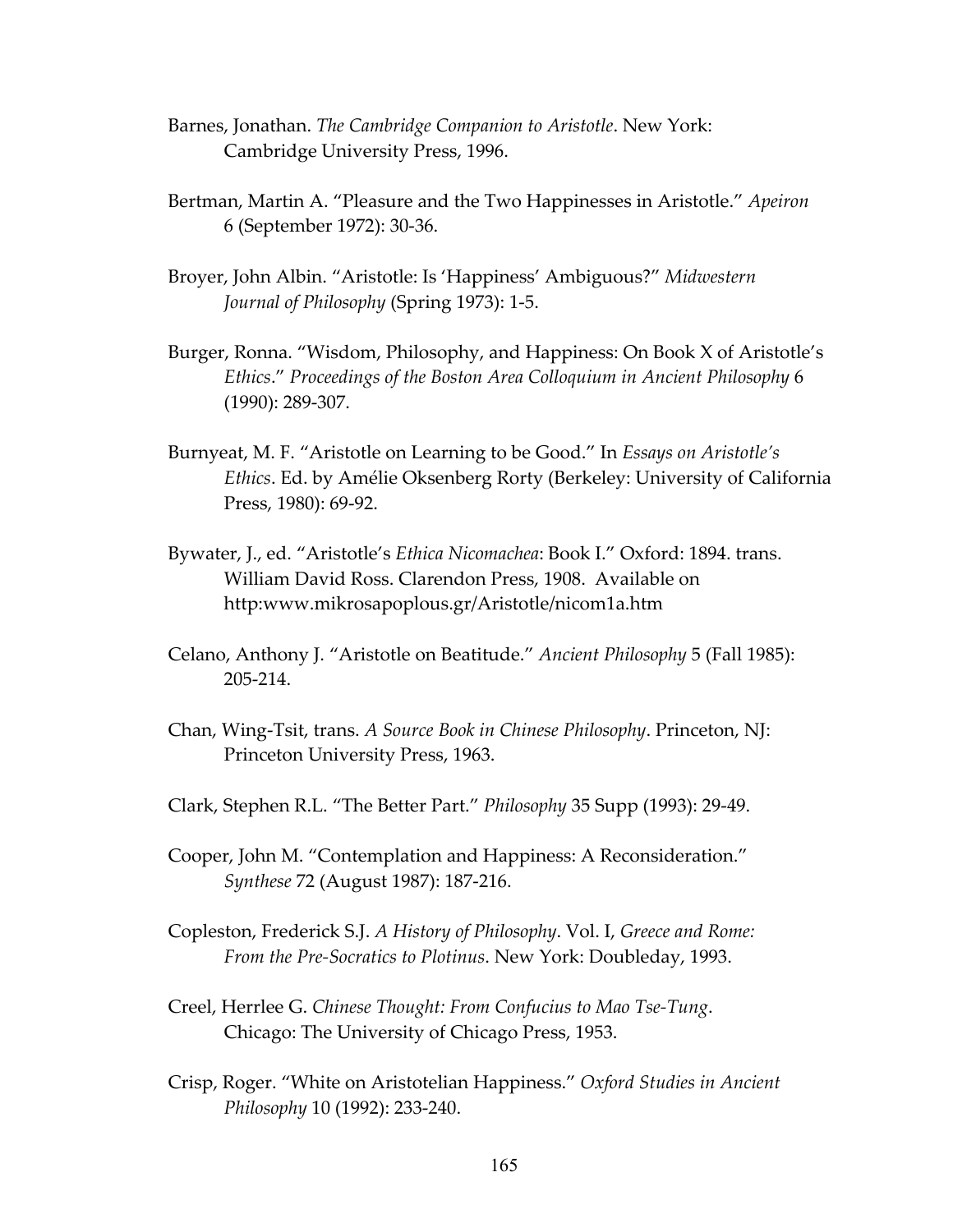- Curzer, Howard J. "Criteria for Happiness in *Nichomachean Ethics I.7 and X.6‐8*." *Classical Quarterly* 40 (1990): 421‐432.
- Curzer, Howard J. "The Supremely Happy Life in Aristotle's *Nichomachean Ethics*" *Apeiron* (March 1991): 47‐69.
- Devereux, Daniel. "Aristotle on the Essence of Happiness." *Studies in Aristotle*. Ed. by Dominic J. O'Meara (Washington D. C.: Catholic University Press, 1981): 247‐260.
- Duvall, Tim. "Political Participation and 'Eudaimonia' in Aristotle's *Politics*." *History of Political Thought* (Spring 1998): 21‐34.
- Dybikowski, James C. "Is Aristotelian 'Eudaimonia' Happiness?" *Dialogue* 20 (June 1981): 185‐200.
- Ebert, Alfred C. "Aristotle's Conception of Friendship as the Mirror of Happiness." *Dialogue* 29 (October 1986): 23‐29.
- Ericson, David P. "Is Aristotle's Account of Happiness Incoherent?" *Proceedings of the Annual Meeting of the Far Western Philosophy of Education Society* (1978‐79): 169‐178.
- Gottlieb, Paula. "Aristotle's Ethical Egoism." *Pacific Philosophical Quarterly* 77 (March 1996): 1‐18.
- Gupta, Bina. *Ethical Questions: East and West*. New York: Rowman & Littlefield Publishers, Inc., 2002.
- Gurtler, Gary M. "The Activity of Happiness in Aristotle's Ethics." *Review of Metaphysics* 56 (June 2003): 801‐834.
- Hamburger, Max. "Aristotle and Confucius: A Comparison." *Journal of the History of Ideas* 20 (April 1959): 236‐249.
- Hannon, Anthony. "Aristotle on the Question of Happiness." *De Philosophia* 9 (1992):25‐28.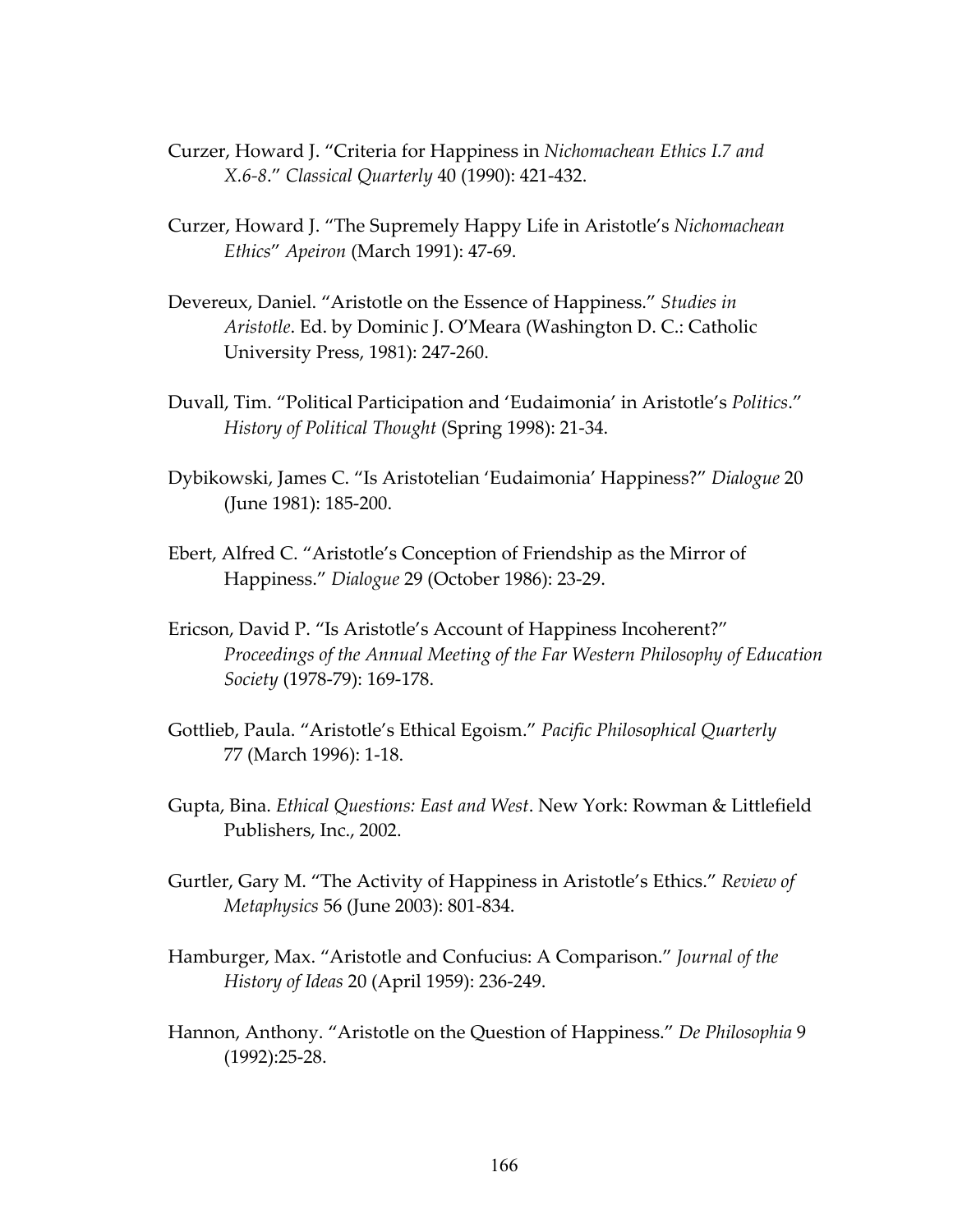- Hansen, Chad. "Freedom and moral responsibility in Confucian ethics." *Philosophy East and West* 22 (1972): 169.
- Hardie, W. F. R. "Aristotle on the Best Life for Man." *Philosophy* 54 (January 1979): 35‐50.
- Hardie, W. F. R. "The Final Good in Aristotle's *Ethics*." *Philosophy* 40 (October 1965): 277‐295.
- Heinaman, Robert. "Eudaimonia and Self‐Sufficiency in the *Nichomachean Ethics*." *Phronesis* 33 (1988): 31‐53.
- Heinaman, Robert. "Review Article—Cooper on Ancient Ethics." *Polis* 17 (2000): 161‐185.
- Homiak, Marcia, "Moral Character." *The Stanford Encyclopedia of Philosophy (Spring 2003 Edition)*. Ed. Edward N. Zalta. URL = [http://plato.stanford.edu/archives/spr2003/entries/moral](http://plato.stanford.edu/archives/spr2003/entries/moral-character/)-character/.
- Homiak, Marcia L. "The Pleasure of Virtue in Aristotle's Moral Theory." *Pacific Philosophical Quarterly* 66 (1985): 93‐110.
- Hursthouse, Rosalind. "Virtue Theory and Abortion." In *Virtue Ethics*, ed. Roger Crisp and Michael Slote, 217‐238. New York: Oxford University Press, 2000.
- Hutchinson, D. S. "Ethics." In *The Cambridge Companion to Aristotle*, ed. Jonathan Barnes, 195‐232.
- Irwin, T. H. "The Metaphysical and Psychological Basis of Aristotle's Ethics." *Essays on Aristotle's Ethics*. Ed. by Amélie Oksenberg Rorty (Berkeley: University of California Press, 1980): 35‐53.
- Irwin, T. H. "The Structure of Aristotelian Happiness." *Ethics* 101 (January 1991): 382‐391.
- Kahn, Charles H. "Aristotle and Altruism." *Mind* 90 (January 1981): 20‐40.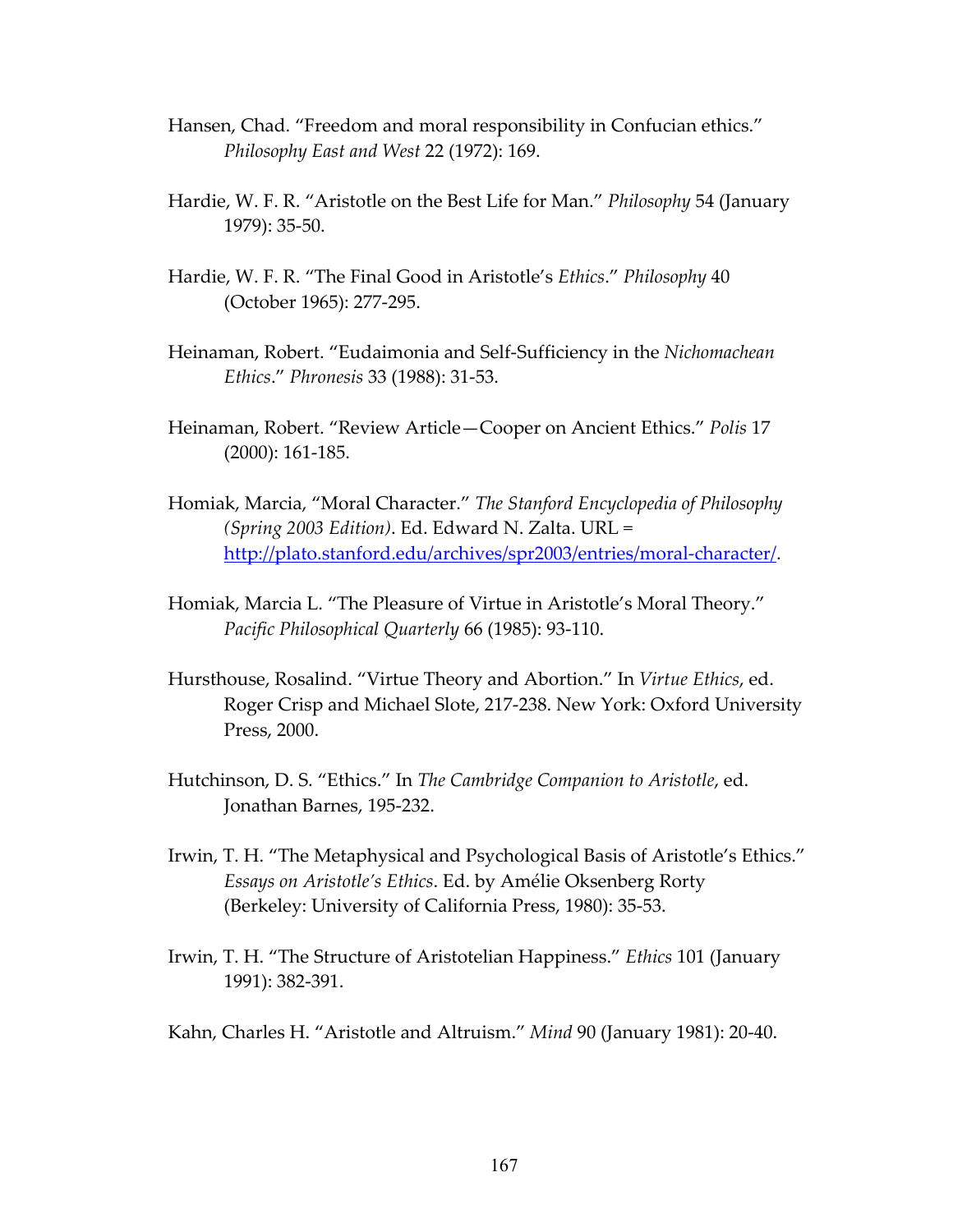- Kearney, John K. "Happiness and the Unity of the *Nicomachean Ethics* Reconsidered." *Proceedings and Addresses of the American Philosophical Association* 40 (1966): 135‐143.
- Kenny, Anthony. "Aristotle on Happiness." *Articles on Aristotle: Ethics and Politics*. Ed. by J. Barnes, M. Schofield, and R> Sorabji (London, 1997): 25‐32.
- Kenny, Anthony. "Happiness." *Proceedings of the Aristotelian Society* 66 (1966): 93‐102.
- Kraut, Richard. "Comments on Julia Annas' 'Self‐Love in Aristotle." *The Southern Journal of Philosophy* vol. XXVII (Suppl. 1988): 19‐23.
- Kraut, Richard. "The Peculiar Function of Human Beings." *Canadian Journal of Philosophy* 9 (September 1979): 467‐478.
- Kraut, Richard. "Two Conceptions of Happiness." *Philosophical Review* 88 (1979): 167‐197.
- Lawrence, Gavin. "Aristotle and the Ideal Life." *Philosophical Review* 102 (January 1993): 1‐34.
- Lee, Sang‐Im. "The Unity of Virtues in Aristotle and Confucius." *Journal of Chinese Philosophy* 26 (June 1999): 203‐223.
- Lewis, C. S. "Surprised by Joy: The Shape of My Early Life." New York: Harcourt Brace & Company, 1955.
- MacIntyre, Alasdair. *After Virtue*. Notre Dame, IN: University of Notre Dame Press, 1984.
- MacIntyre, Alasdair. *A Short History of Ethics: A History of Moral Philosophy from the Homeric Age to the Twentieth Century*. London: Routledge, 1998.
- Mahood, George H. "Human Nature and the Virtues in Confucius and Aristotle." *Journal of Chinese Philosophy*. 1 (June‐September 1974): 295‐312.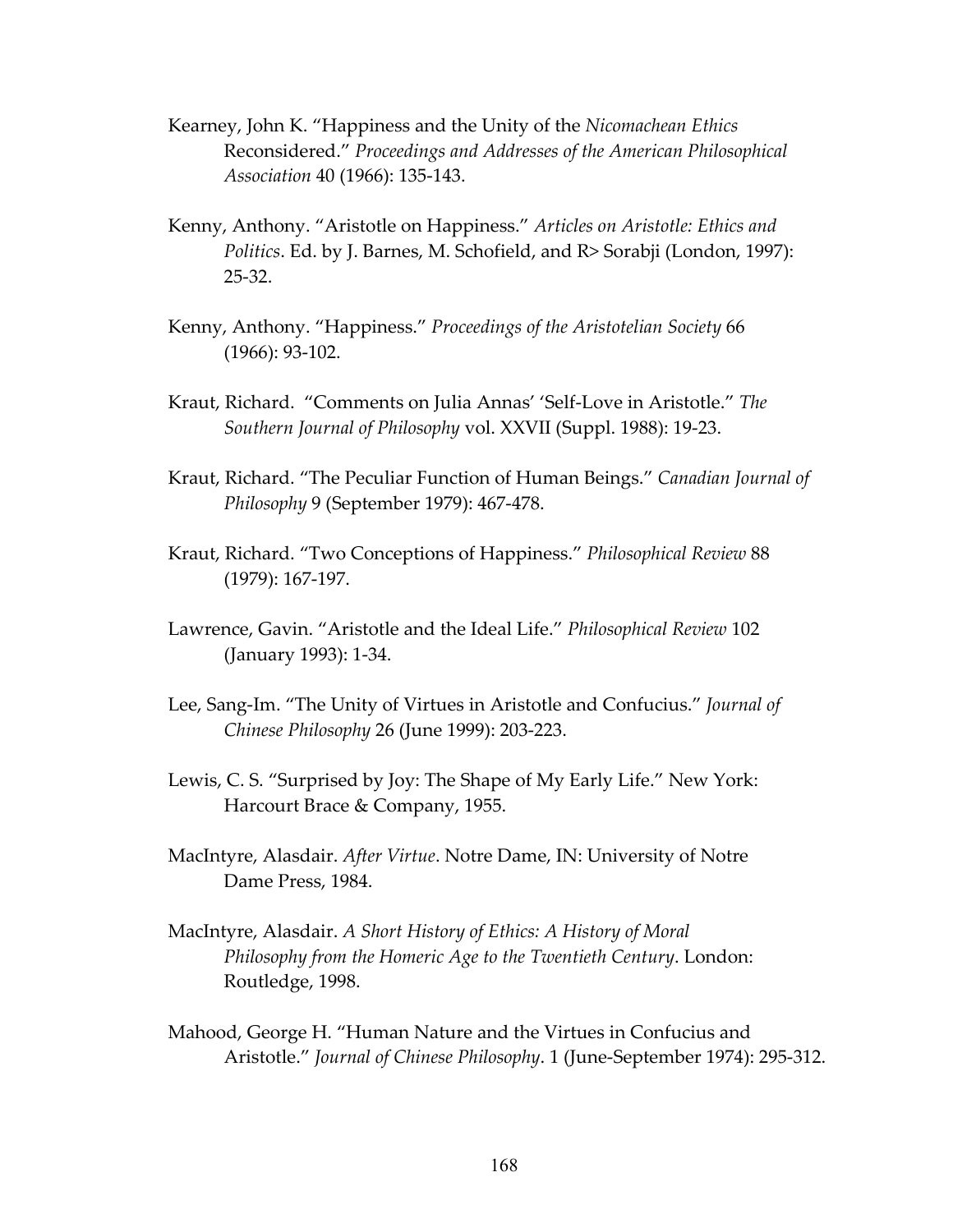- McDowell, John. "Virtue and Reason." In *Virtue Ethics*, ed. Roger Crisp and Michael Slote, 141‐162. New York: Oxford University Press, 2000.
- McKeon, Richard, ed. *Introduction to Aristotle*. New York: Random House Inc., 1947.
- Montague, Roger. "Happiness." *Proceedings of the Aristotelian Society* 67 (1967): 87‐102.
- Mulgan, Richard. "Aristotle and the Value of Political Participation." *Political Theory* 18 (May 1990): 195‐215.
- Nagel, Thomas. "Aristotle on 'Eudaimonia.'" *Phronesis* 17 (1972): 252‐259.
- Purinton, Jeffrey S. "Aristotle's Definition of Happiness (*NE* I.7, 1098a16‐ 18)." *Oxford Studies in Ancient Philosophy* 16 (1998): 259‐297.
- Roche, Timothy D. "*Ergon* and *Eudaimonia* in *Nicomachean Ethics I*: Reconsidering the Intellectualist Interpretation." *Journal of the History of Philosophy* 26 (1988): 175‐194.
- Rorty, Amélie Oksenberg, ed. *Essays on Aristotle's Ethics*. Los Angeles, CA: University of California Press, 1980.
- Rorty, Amélie Oksenberg. "The Place of Contemplation in Aristotle's *Nicomachean Ethics*." *Mind* 87 (July 1978): 343‐358.
- Ross, David. *Aristotle*. Intro. by John L. Ackrill. New York: Routledge, 1995.
- Russell, Bertrand. *The Conquest of Happiness*. New York: Horace Liveright, Inc., 1958.
- Saddhatissa, Hammalawa. *Buddhist Ethics*. Intro. by Charles Hallisey. Boston: Wisdom Publications, 1997.
- Schneewind, Jerome B. "The Misfortune of Virtue." In *Virtue Ethics*, ed. Roger Crisp and Michael Slote, 178‐200. New York: Oxford University Press, 2000.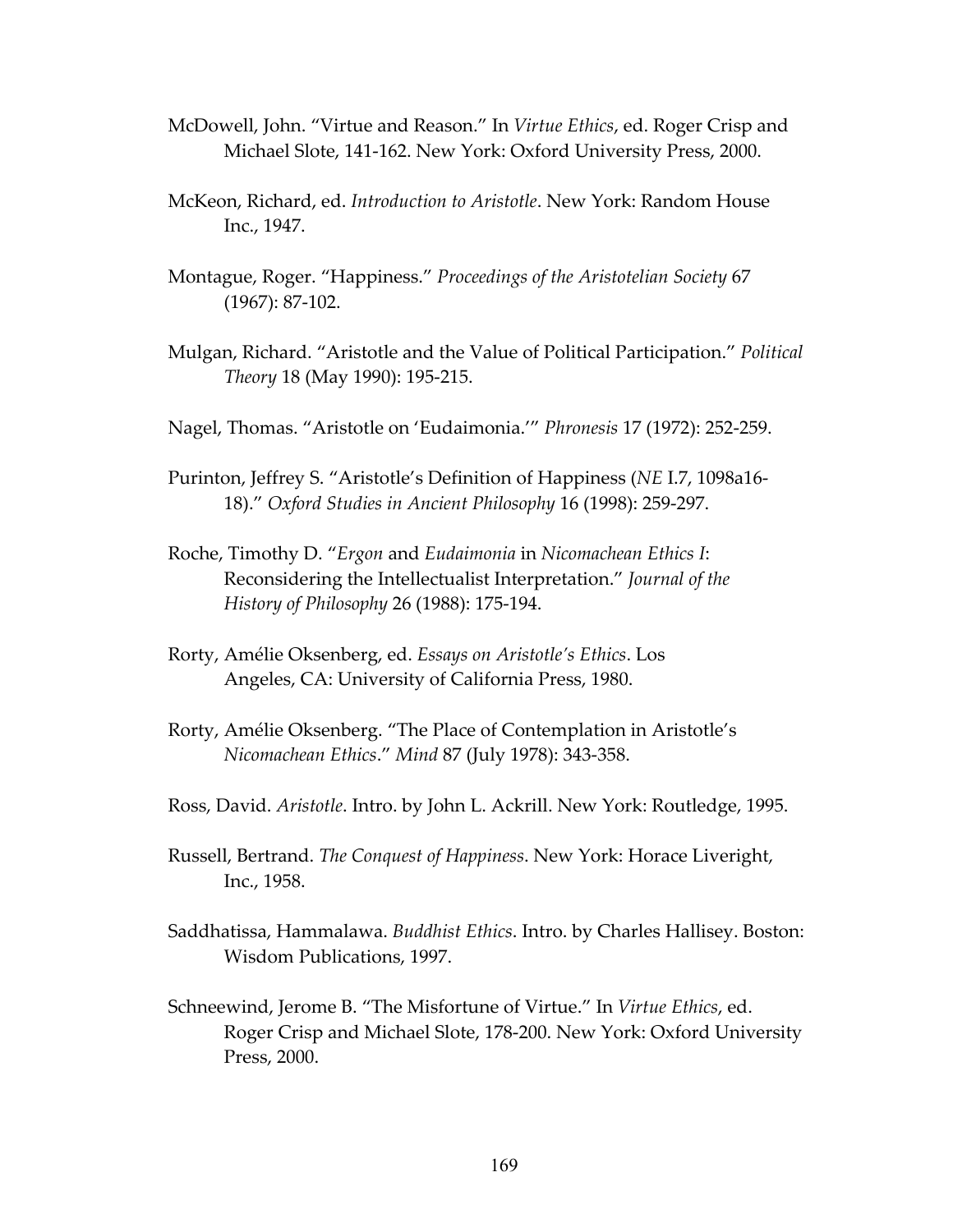- Schroeder, D.N. "Aristotle on the Good of Virtue—Friendship." *History of Political Thought* 13 (Summer 1992): 203‐218.
- Shea, Joseph. "Two Conceptions of the Structure of Happiness." *Dialogue* 26 (Autumn 1987): 453‐464.
- Sherman, Nancy. "Aristotle on Friendship and the Shared Life." *Philosophy and Phenomenological Research* 47 (June 1987): 589‐613.
- Sherman, Thomas P. "Human Happiness and the Role of Philosophical Wisdom in the *Nichomachean Ethics*." *International Philosophical Quarterly* 42 (December 2002): 467‐492.
- Sim, May. "The Moral Self in Confucius and Aristotle." *International Philosophical Quarterly* 43 (December 2003): 439‐462.
- Slote, Michael. "Agent‐Based Virtue Ethics." In *Virtue Ethics*, ed. Roger Crisp and Michael Slote, 239‐262. New York: Oxford University Press, 2000.
- Stocker, Michael. "The Schizophrenia of Modern Ethical Theories." In *Virtue Ethics*, ed. Roger Crisp and Michael Slote, 66‐78. New York: Oxford University Press, 2000.
- Tiles, J. E. *Moral Measures: An Introduction to Ethics West and East*. New York: Routledge, 2000.
- Waley, Arthur, trans. *The Analects of Confucius*. New York: Vintage Books, 1989.
- White, Nicholas P. "Conflicting Parts of Happiness in Aristotle's Ethics." *Ethics* 105 (January 1995): 258‐283.
- White, Stephen A. "Is Aristotelian Happiness a Good Life or the Best Life?" *Oxford Studies in Ancient Philosophy* 8 (1990): 103‐143.
- Whiting, Jennifer. "Aristotle's Function Argument: A Defense." *Ancient Philosophy* 8 (Spring 1988): 33‐48.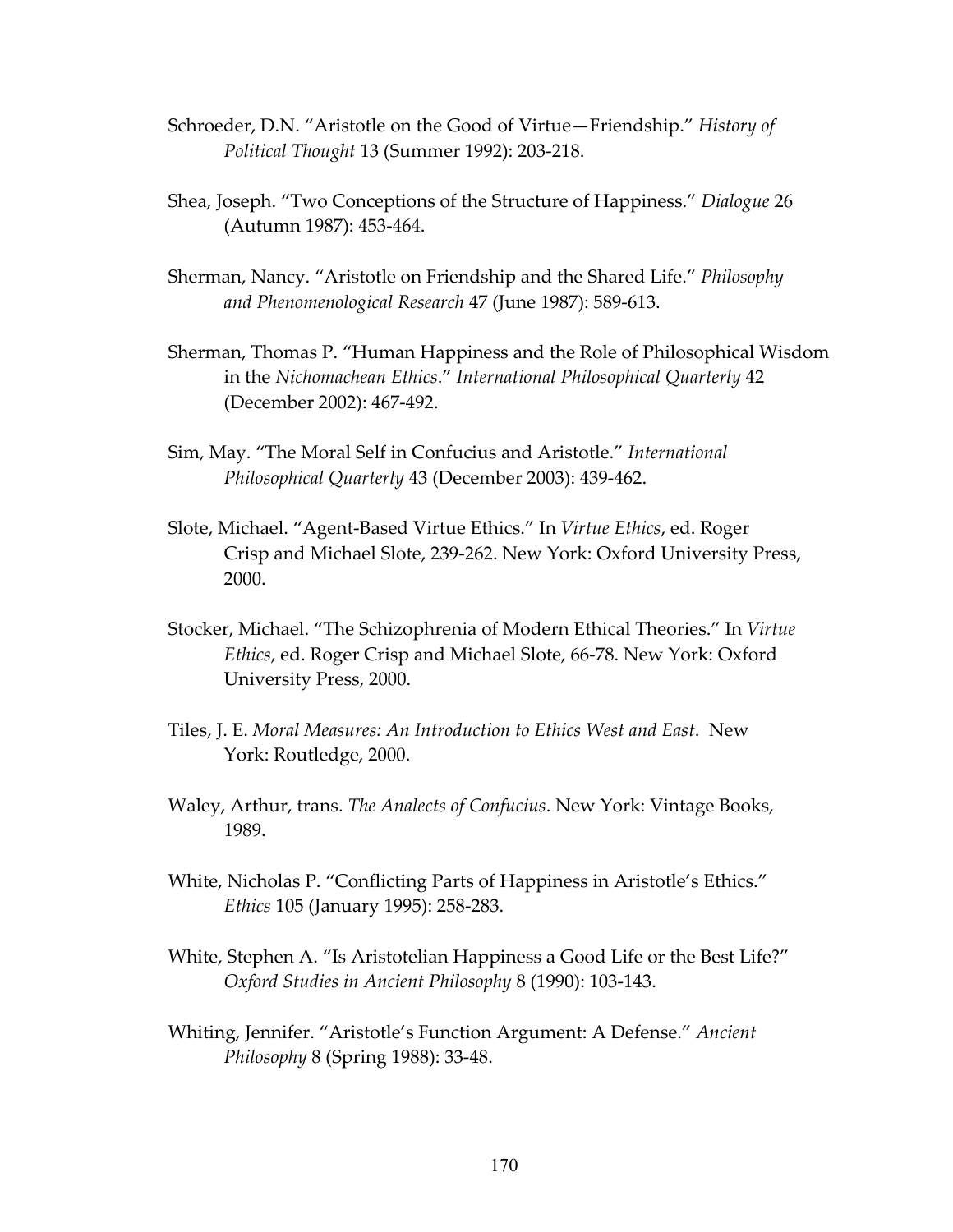- Williams, Bernard. "Aristotle on the Good: A Formal Sketch." *Philosophical Quarterly* 12 (October 1962): 289‐296.
- Wolf, Susan. "Moral Saints." In *Virtue Ethics*, ed. Roger Crisp and Michael Slote, 79‐98. New York: Oxford University Press, 2000.
- Yu, Jiyuan. "The Aristotelian Mean and Confucian Mean." *Journal of Chinese Philosophy*. 29 (September 2002): 337‐354.
- Yu, Jiyuan. "Virtue: Confucius and Aristotle." *Philosophy East and West*. 48 (April 1998): 323‐347.